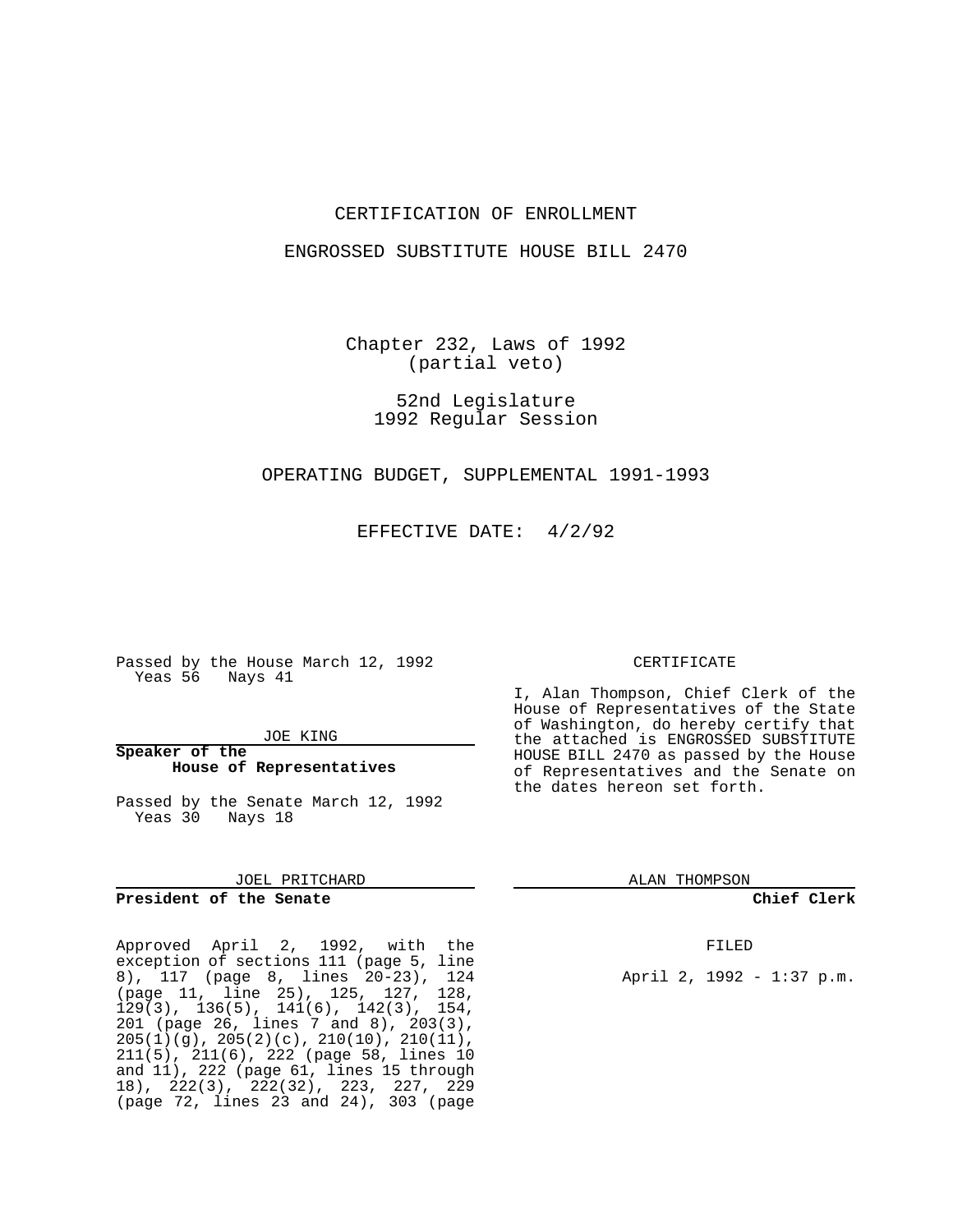83, lines 14 and 15), 303 (page 83, line 18), 307 (page 91, lines 19 and 20), 307(9), 311 (96, lines 3 and 4), 610(3)(a), 704, 802 (page 194, lines 15-17, 802 (page 195, lines 17, 18, 19 and 20), 903, 906, 909 and 910, which are vetoed.

BOOTH GARDNER

**Governor of the State of Washington**

**Secretary of State State of Washington**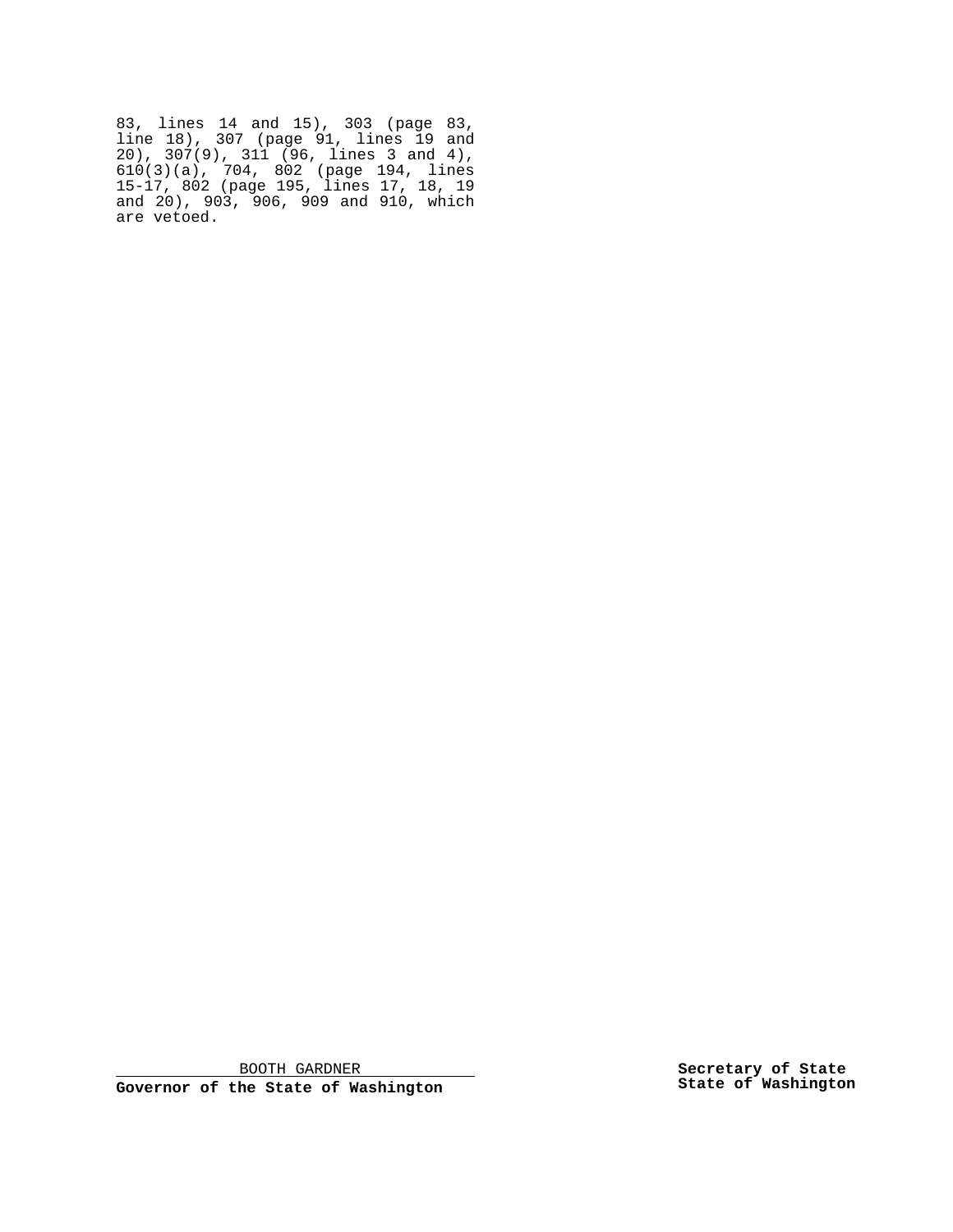## **ENGROSSED SUBSTITUTE HOUSE BILL 2470** \_\_\_\_\_\_\_\_\_\_\_\_\_\_\_\_\_\_\_\_\_\_\_\_\_\_\_\_\_\_\_\_\_\_\_\_\_\_\_\_\_\_\_\_\_\_\_

\_\_\_\_\_\_\_\_\_\_\_\_\_\_\_\_\_\_\_\_\_\_\_\_\_\_\_\_\_\_\_\_\_\_\_\_\_\_\_\_\_\_\_\_\_\_\_

AS RECOMMENDED BY THE CONFERENCE COMMITTEE

Passed Legislature - 1992 Regular Session

### **State of Washington 52nd Legislature 1992 Regular Session**

**By** House Committee on Appropriations (originally sponsored by Representatives Locke, Silver, Spanel and Inslee; by request of Governor Gardner)

Read first time 01/29/92.

 AN ACT Relating to fiscal matters; amending RCW 70.146.080 and 86.26.007; amending 1991 sp.s. c 16 ss 202, 203, 204, 205, 208, 209, 210, 211, 212, 213, 214, 215, 216, 217, 218, 219, 220, 221, 222, 223, 224, 225, 226, 227, 228, 229, 230, 231, 232, 301, 302, 303, 305, 306, 307, 308, 309, 310, 311, 312, 313, 314, 315, 316, 401, 402, 501, 502, 503, 504, 505, 506, 507, 509, 510, 511, 512, 513, 514, 515, 516, 517, 519, 520, 521, 522, 523, 601, 602, 603, 604, 605, 606, 607, 608, 609, 610, 611, 612, 613, 615, 616, 617, 618, 619, 620, 621, 622, 701, 706, 707, 708, 709, 710, 711, 712, 714, 715, 716, 801, 804, and 909; amending 1991 sp.s. c 9 s 10; reenacting and amending RCW 70.47.030 and 70.47.060; adding new sections to 1991 sp.s. c 16; adding a new section to chapter 43.33A RCW; repealing 1991 sp.s. c 16 ss 101 through 152, 1991 sp.s. c 16 s 207, 1991 c 236 s 10, and 1991 sp.s. c 16 s 614; making appropriations; and declaring an emergency.

15 BE IT ENACTED BY THE LEGISLATURE OF THE STATE OF WASHINGTON: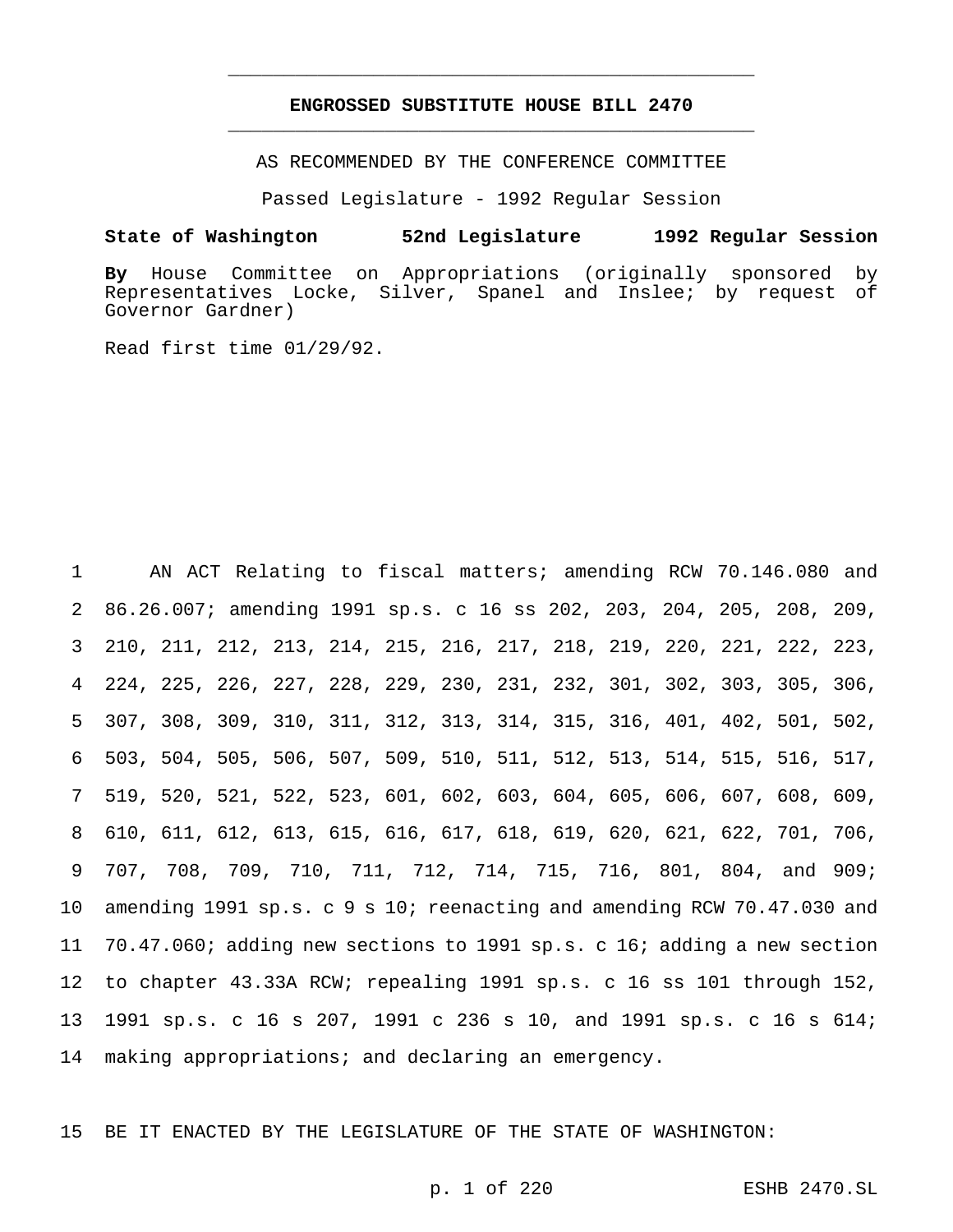| 1               | PART I                                                                |
|-----------------|-----------------------------------------------------------------------|
| $\overline{2}$  | GENERAL GOVERNMENT                                                    |
|                 |                                                                       |
| 3               | NEW SECTION. Sec. 101. A new section is added to 1991 sp.s. c 16      |
| 4               | to read as follows:                                                   |
| 5               | FOR THE HOUSE OF REPRESENTATIVES                                      |
| 6               | General Fund Appropriation \$<br>50,005,000                           |
| 7               | The appropriation in this section is subject to the following         |
| 8               | conditions and limitations: \$102,500 is provided solely for the task |
| 9               | force on city and county finances to meet the requirements of RCW     |
| 10              | 82.14.301.                                                            |
|                 |                                                                       |
| 11 <sub>1</sub> | NEW SECTION. Sec. 102. A new section is added to 1991 sp.s. c 16      |
| 12              | to read as follows:                                                   |
| 13              | FOR THE SENATE                                                        |
| 14              | General Fund Appropriation \$<br>38,172,000                           |
| 15              | The appropriation in this section is subject to the following         |
| 16              | conditions and limitations:                                           |
| 17              | (1) \$102,500 is provided solely for the task force on city and       |
| 18              | county finances to meet the requirements of RCW 82.14.301.            |
| 19              | (2) \$10,000 is provided solely for expenses related to the meetings  |
| 20              | and conferences of the Pacific northwest economic region established  |
| 21              | under chapter 251, Laws of 1991 (Substitute Senate Bill No. 5008,     |
|                 | 22 Pacific northwest economic region).                                |
|                 |                                                                       |
| 23              | NEW SECTION. Sec. 103. A new section is added to 1991 sp.s. c 16      |
| 24              | to read as follows:                                                   |
| 25              | FOR THE LEGISLATIVE BUDGET COMMITTEE                                  |
|                 |                                                                       |

26 General Fund Appropriation . . . . . . . . . . . \$ 2,226,000 ESHB 2470.SL p. 2 of 220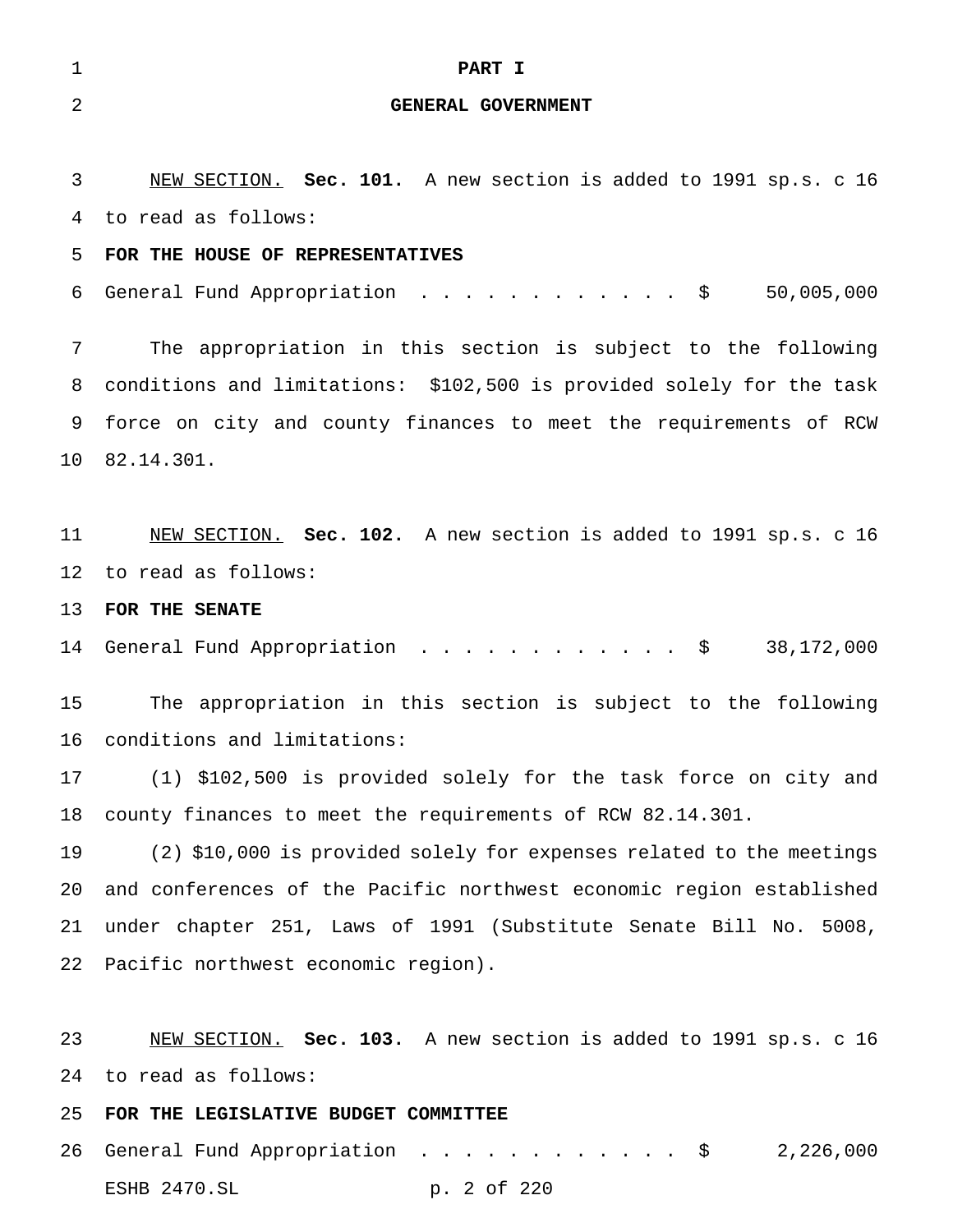The appropriation in this section is subject to the following conditions and limitations: The legislative budget committee shall conduct an audit of supplemental contracts entered into by school districts under RCW 28A.400.200(4). The audit shall examine the number and frequency of the contracts, the amount of compensation paid, and the nature of the work performed.

 NEW SECTION. **Sec. 104.** A new section is added to 1991 sp.s. c 16 to read as follows:

 **FOR THE LEGISLATIVE EVALUATION AND ACCOUNTABILITY PROGRAM COMMITTEE** General Fund Appropriation ............ \$ 2,620,000

 NEW SECTION. **Sec. 105.** A new section is added to 1991 sp.s. c 16 to read as follows:

**FOR THE OFFICE OF THE STATE ACTUARY**

Department of Retirement Systems Expense

15 Fund Appropriation . . . . . . . . . . . . . \$ 1,280,000

 The appropriation in this section is subject to the following conditions and limitations: The office shall provide all necessary services for the department of retirement systems within the funds appropriated in this section.

 NEW SECTION. **Sec. 106.** A new section is added to 1991 sp.s. c 16 to read as follows:

# **FOR THE JOINT LEGISLATIVE SYSTEMS COMMITTEE**

23 General Fund Appropriation . . . . . . . . . . . \$ 7,996,000

 The appropriation in this section is subject to the following conditions and limitations: The appropriation shall be transferred to the legislative systems revolving fund.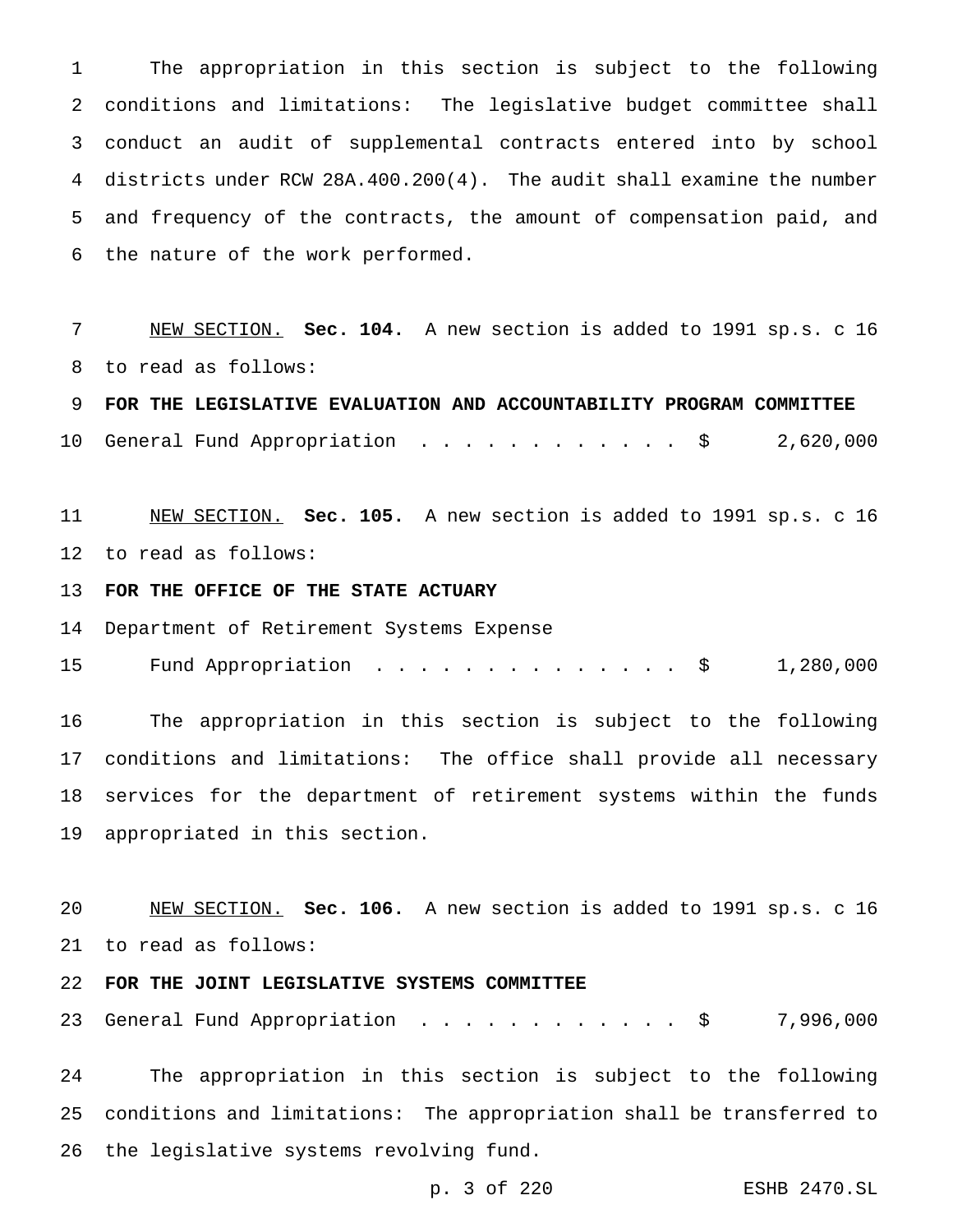NEW SECTION. **Sec. 107.** A new section is added to 1991 sp.s. c 16 to read as follows: **FOR THE STATUTE LAW COMMITTEE** 4 General Fund Appropriation . . . . . . . . . . . \$ 6,435,000 The appropriation in this section is subject to the following conditions and limitations: \$15,000 is provided solely for the expenses of the law revision commission under chapter 1.30 RCW. NEW SECTION. **Sec. 108.** A new section is added to 1991 sp.s. c 16 to read as follows: **FOR THE REDISTRICTING COMMISSION** 11 General Fund Appropriation . . . . . . . . . . . \$ 794,000 NEW SECTION. **Sec. 109.** A new section is added to 1991 sp.s. c 16 to read as follows: **FOR THE SUPREME COURT** General Fund Appropriation ............ \$ 16,330,000 The appropriation in this section is subject to the following conditions and limitations: (1) \$7,626,000 is provided solely for the indigent appeals program. (2) In implementing the cost reduction measures required by this act, the supreme court may enter into agreements with other judicial agencies to make efficient and effective use of available financial resources within the judicial branch. NEW SECTION. **Sec. 110.** A new section is added to 1991 sp.s. c 16 to read as follows:

**FOR THE LAW LIBRARY**

 General Fund Appropriation ............ \$ 3,025,000 ESHB 2470.SL p. 4 of 220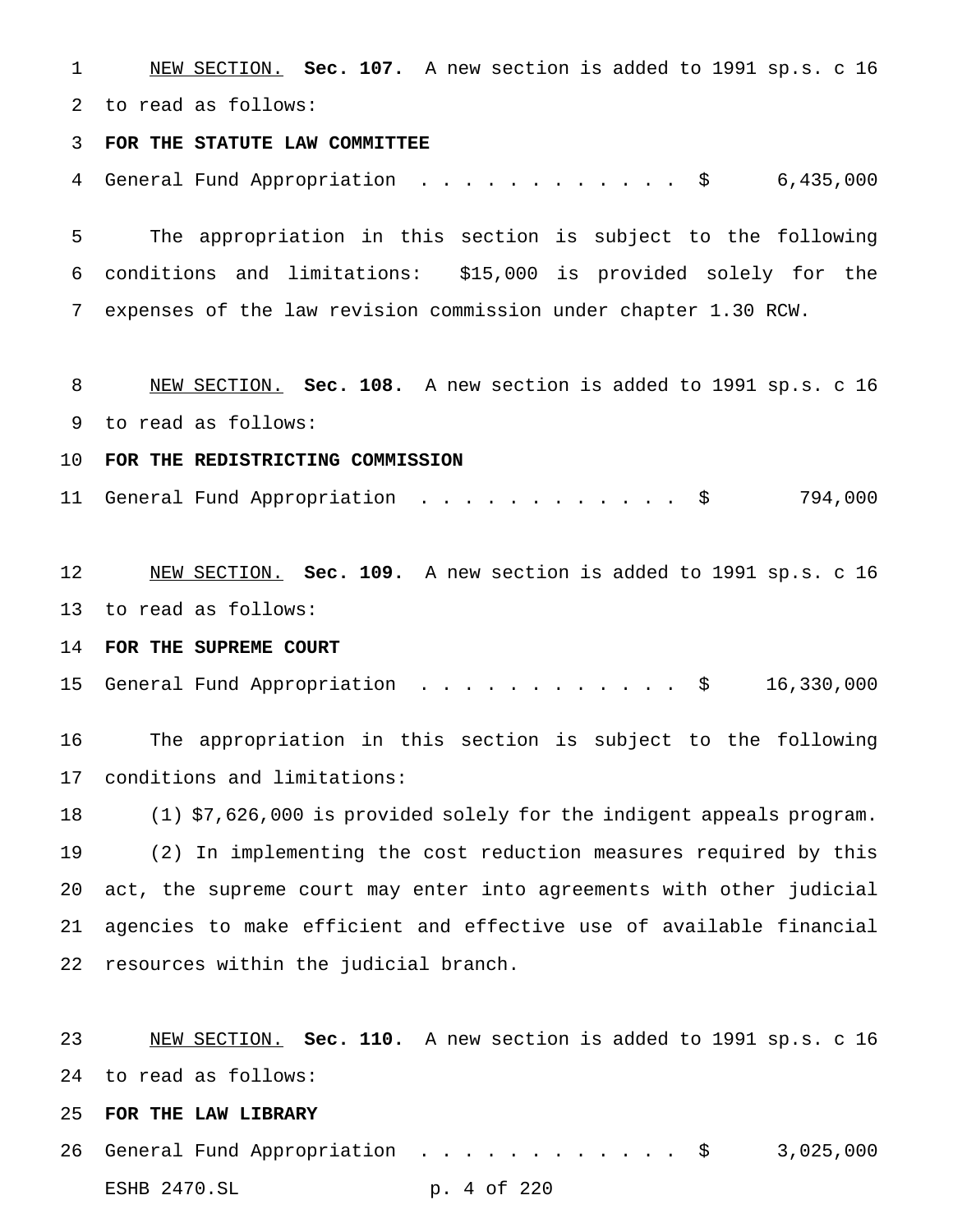\*

 NEW SECTION. **Sec. 111.** A new section is added to 1991 sp.s. c 16 to read as follows:

**FOR THE COURT OF APPEALS**

5 General Fund Appropriation . . . . . . . . . . .  $\zeta$  15,249,000

 The appropriation in this section is subject to the following conditions and limitations: In implementing the cost reduction measures required by this act, the court of appeals may enter into agreements with other judicial agencies to make efficient and effective use of available financial resources within the judicial branch.

**\*Sec. 111 was partially vetoed, see message at end of chapter.**

 NEW SECTION. **Sec. 112.** A new section is added to 1991 sp.s. c 16 to read as follows:

**FOR THE COMMISSION ON JUDICIAL CONDUCT**

|  |  |  | 15 General Fund Appropriation |  |  |  |  |  |  |  |  |  |  |  |  |  | 955,000 |
|--|--|--|-------------------------------|--|--|--|--|--|--|--|--|--|--|--|--|--|---------|
|--|--|--|-------------------------------|--|--|--|--|--|--|--|--|--|--|--|--|--|---------|

 NEW SECTION. **Sec. 113.** A new section is added to 1991 sp.s. c 16 to read as follows:

**FOR THE ADMINISTRATOR FOR THE COURTS**

 General Fund Appropriation ............ \$ 27,687,000 Public Safety and Education Account Appropriation . \$ 26,352,000 Judicial Information System Account Appropriation . \$ 200,000 Drug Enforcement and Education Account Appropriation \$ 850,000 TOTAL APPROPRIATION .......... \$ 55,089,000

 The appropriations in this section are subject to the following conditions and limitations: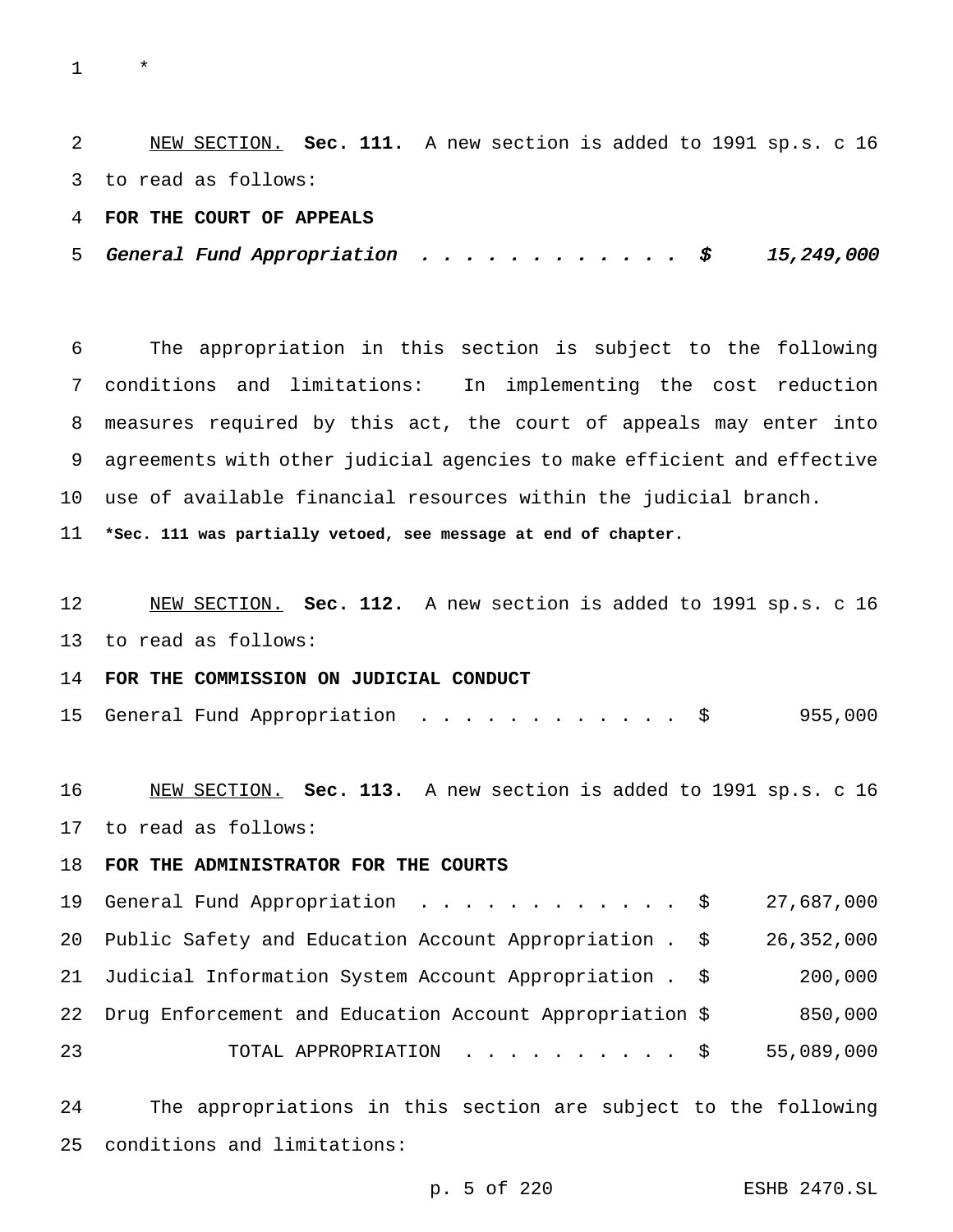(1) \$20,850,000 of the general fund appropriation is provided solely for the superior court judges program. Of this amount, a maximum of \$150,000 may be used to reimburse county superior courts for superior court judges temporarily assigned to other counties that are experiencing large and sudden surges in criminal filings. Reimbursement shall be limited to per diem and travel expenses of assigned judges.

 (2) \$1,744,000 of the public safety and education account appropriation is provided solely to install the district court information system (DISCIS) at forty-two district court sites. When providing equipment upgrades to an existing site, an equal amount of local matching funds shall be provided by the local jurisdictions.

 (3) \$217,000 of the public safety and education account appropriation is provided solely to contract with the state board for community college education to pay for court interpreter training classes in at least six community colleges for a total of at least 200 financially needy students, who shall be charged reduced tuition based on level of need. Other students may be served by charging the full tuition needed to recover costs.

 (4) \$688,000 of the general fund appropriation is provided solely to implement chapter 127, Laws of 1991 (Second Substitute Senate Bill No. 5127, foster care citizen review).

 (5) \$6,507,000 of the public safety and education account appropriation and \$850,000 of the drug enforcement and education account appropriation are provided solely for the continuation of treatment-alternatives-to-street-crimes (TASC) programs in Pierce, Snohomish, Clark, King, Spokane, and Yakima counties.

 (6) In implementing the cost reduction measures required by this act, the administrator for the courts may enter into agreements with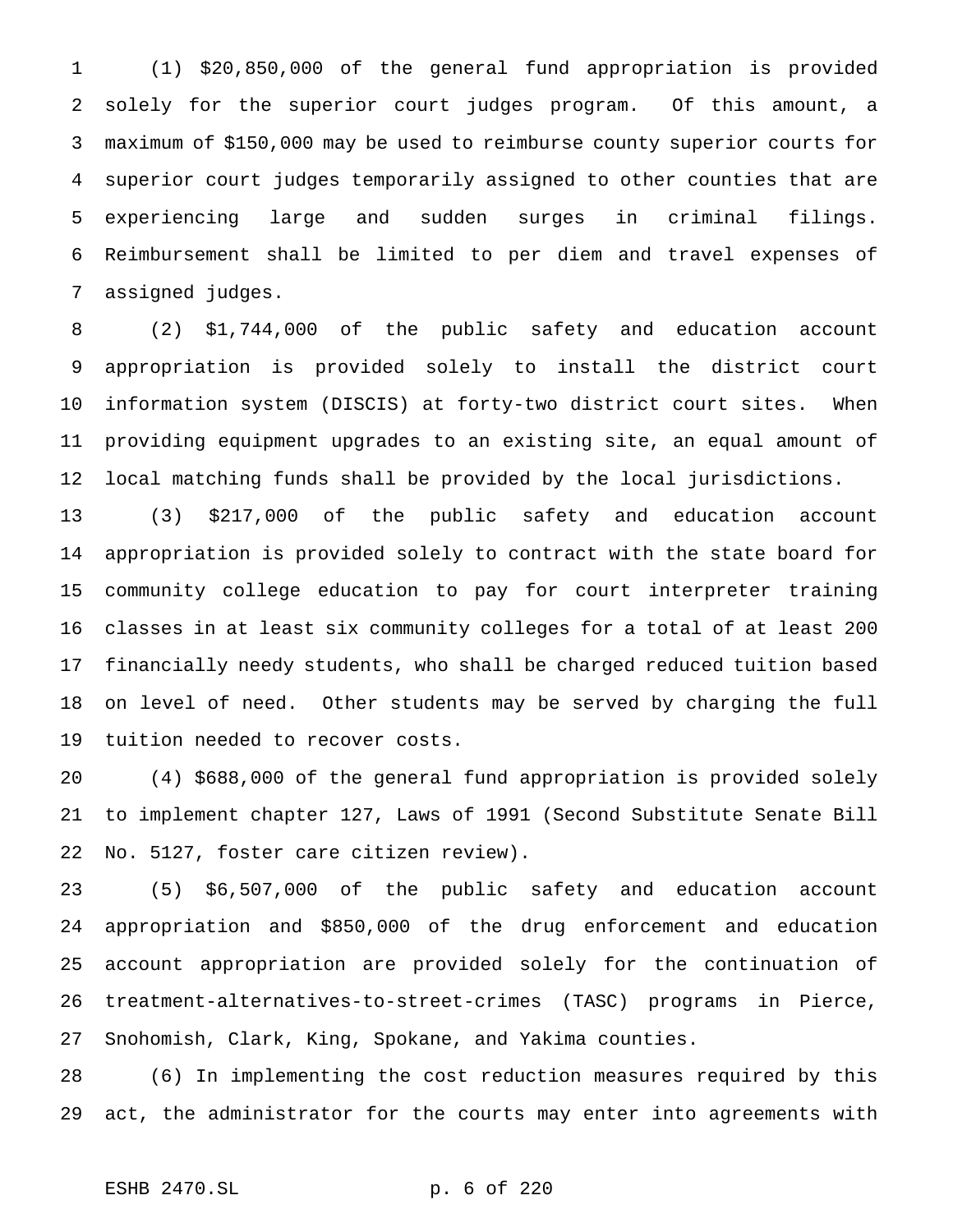other judicial agencies to make efficient and effective use of available financial resources within the judicial branch.

 (7) \$345,000 of the general fund--state appropriation is provided solely for implementation of Substitute House Bill No. 2459. The amount provided in this subsection is contingent on enactment of Substitute House Bill No. 2459 (superior court judges) and House Bill No. 2887 or 2997 (appellate court filing fees). If neither House Bill No. 2887 or 2997 is enacted by June 30, 1992, the amount provided in this subsection shall lapse.

 (8) \$10,000 of the general fund appropriation is provided solely for the jury source list task force to continue to develop methodology and standards for merging the list of registered voters with the list of licensed drivers and identicard holders to form an expanded jury source list for use in the state. The task force shall include the department of information services. By November 2, 1992, the task force shall report its recommendations to the supreme court and the appropriate committees of the legislature. However, if Substitute House Bill No. 2945 is enacted by June 30, 1992, the amount provided in this subsection is provided solely to implement the bill.

 NEW SECTION. **Sec. 114.** A new section is added to 1991 sp.s. c 16 to read as follows:

# **FOR THE OFFICE OF THE GOVERNOR**

23 General Fund Appropriation . . . . . . . . . . . \$ 7,282,000

 The appropriation in this section is subject to the following conditions and limitations:

(1) \$186,000 is provided solely for mansion maintenance.

 (2) \$500,000 is provided solely for extradition expenses to carry out RCW 10.34.030, providing for the return of fugitives by the

p. 7 of 220 ESHB 2470.SL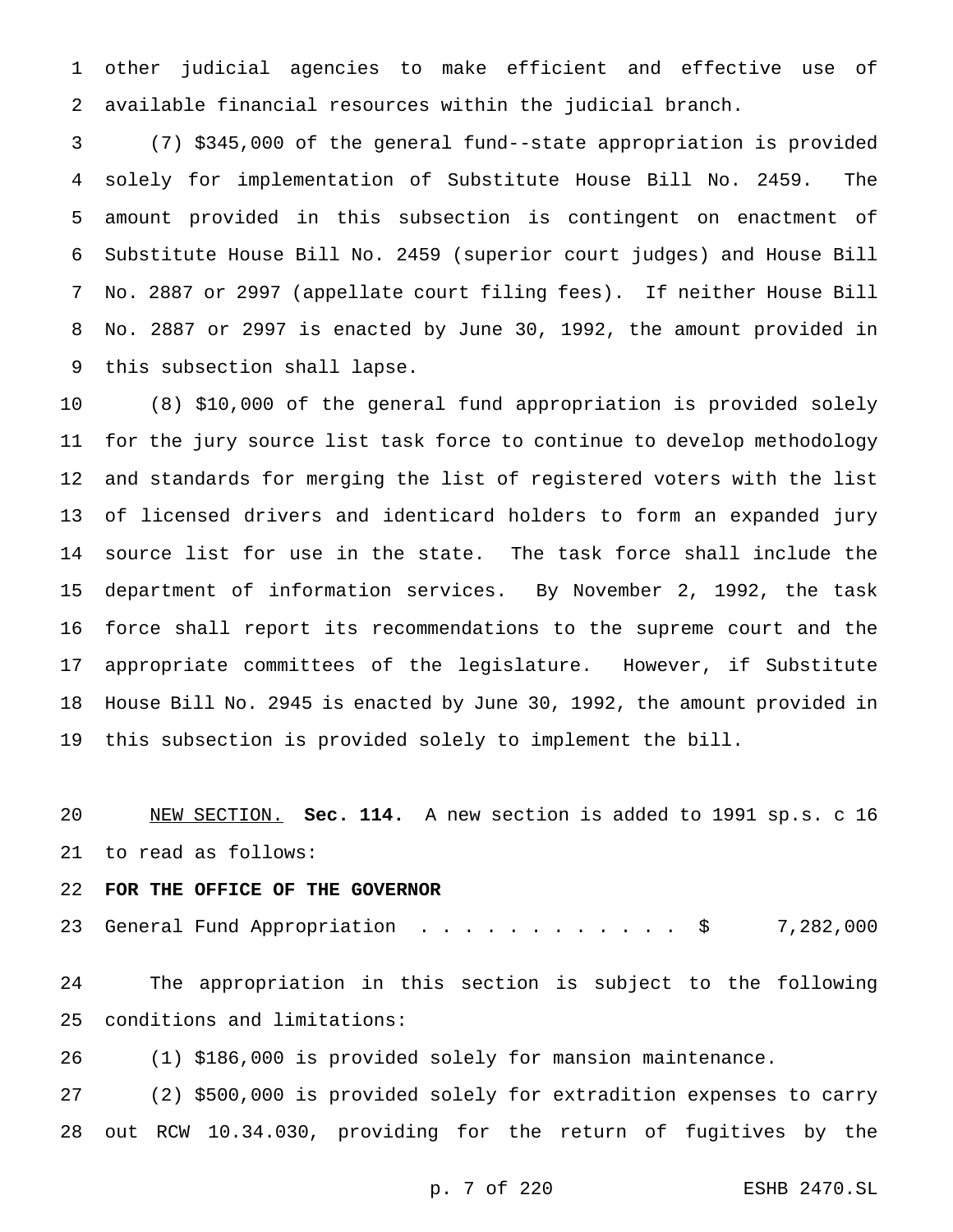governor, including prior claims, and for extradition-related legal services as determined by the attorney general.

 (3) \$207,000 is provided solely for two FTE staff to implement chapter 24, Laws of 1991 (Substitute House Bill No. 1800, office of international relations).

 NEW SECTION. **Sec. 115.** A new section is added to 1991 sp.s. c 16 to read as follows:

**FOR THE COMMISSION ON AFRICAN-AMERICAN AFFAIRS**

9 General Fund Appropriation . . . . . . . . . . . \$ 277,000

 NEW SECTION. **Sec. 116.** A new section is added to 1991 sp.s. c 16 to read as follows:

**FOR THE LIEUTENANT GOVERNOR**

13 General Fund Appropriation . . . . . . . . . . . \$ 494,000

 \*NEW SECTION. **Sec. 117.** A new section is added to 1991 sp.s. c 16 to read as follows:

## **FOR THE PUBLIC DISCLOSURE COMMISSION**

General Fund Appropriation ............ \$ 1,762,000

 The appropriation in this section is subject to the following conditions and limitations: \$25,000 is provided solely to implement <sup>a</sup> system to track gratuities received by elected officials and other persons required to report under state public disclosure laws.

**\*Sec. 117 was partially vetoed, see message at end of chapter.**

 NEW SECTION. **Sec. 118.** A new section is added to 1991 sp.s. c 16 to read as follows:

**FOR THE SECRETARY OF STATE**

ESHB 2470.SL p. 8 of 220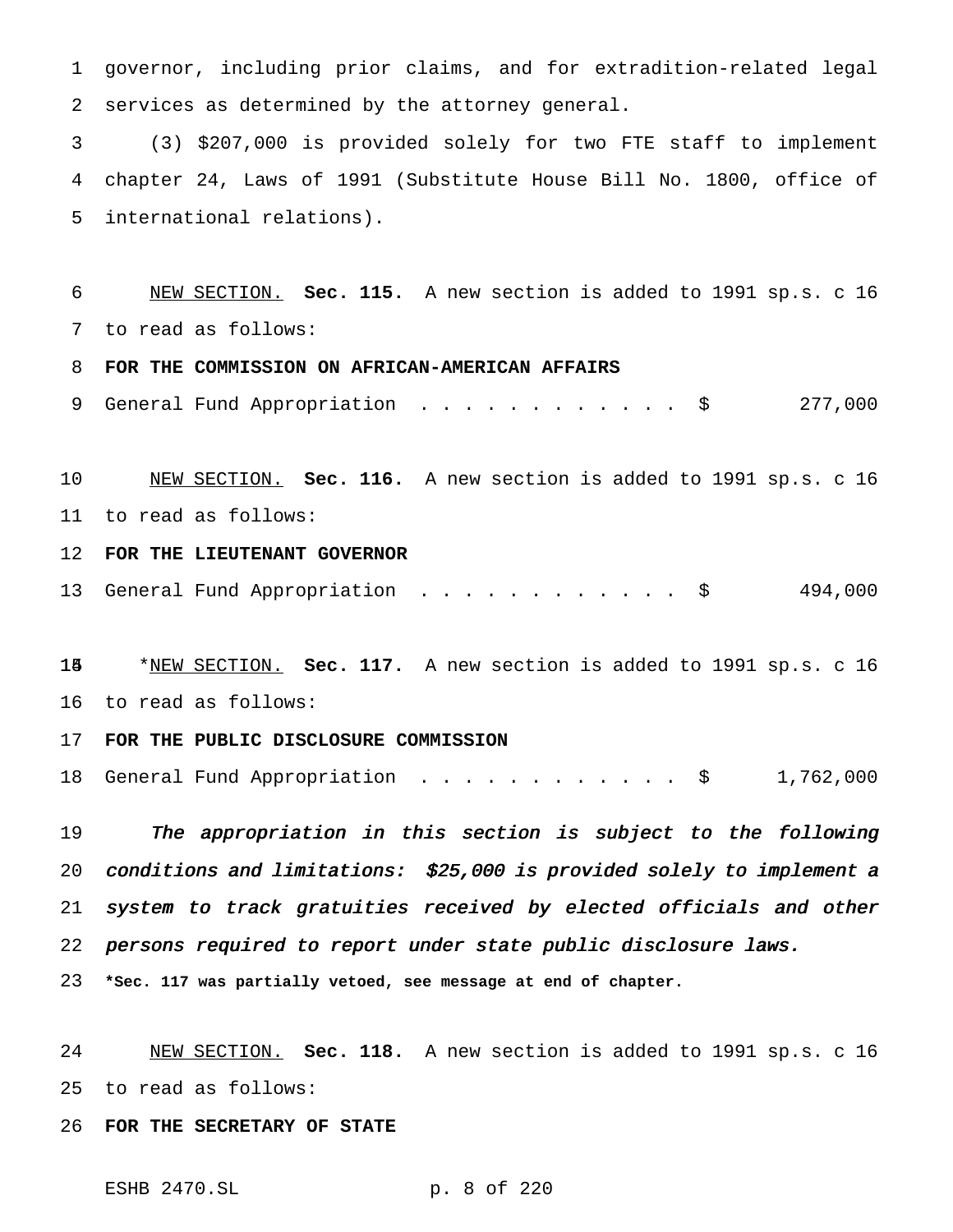|    | 1 General Fund Appropriation \$ 8,038,000    |           |
|----|----------------------------------------------|-----------|
|    | 2 Archives and Records Management Account    |           |
|    | Appropriation \$                             | 3,522,000 |
|    | 4 Savings Recovery Account Appropriation \$  | 569,000   |
| -5 | TOTAL APPROPRIATION $\ldots$ , \$ 12,129,000 |           |

 The appropriations in this section are subject to the following conditions and limitations:

 (1) \$809,000 of the general fund appropriation is provided solely to reimburse counties for the state's share of primary and general election costs and the costs of conducting mandatory recounts on state measures.

 (2) \$2,919,000 of the general fund appropriation is provided solely for the verification of initiative and referendum petitions, maintenance of related voter registration records, legal advertising of state measures, and the publication and distribution of the voters and candidates pamphlet.

 NEW SECTION. **Sec. 119.** A new section is added to 1991 sp.s. c 16 to read as follows:

**FOR THE GOVERNOR'S OFFICE OF INDIAN AFFAIRS**

General Fund Appropriation ............ \$ 308,000

 NEW SECTION. **Sec. 120.** A new section is added to 1991 sp.s. c 16 to read as follows:

# **FOR THE COMMISSION ON ASIAN-AMERICAN AFFAIRS**

24 General Fund Appropriation . . . . . . . . . . . \$ 354,000

 NEW SECTION. **Sec. 121.** A new section is added to 1991 sp.s. c 16 to read as follows: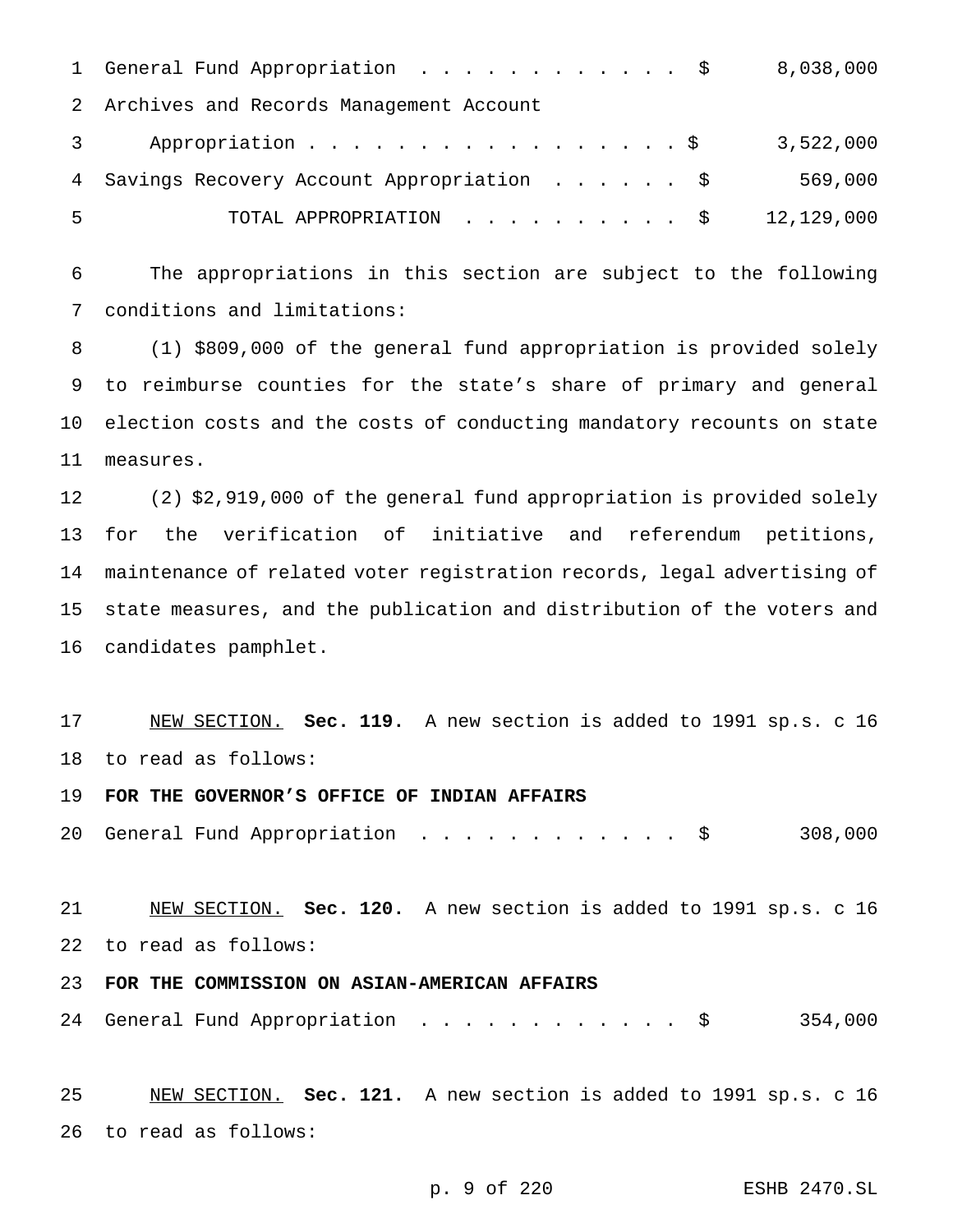## **FOR THE STATE TREASURER**

|   | 2 Motor Vehicle Account Appropriation \$                    | 44,000 |
|---|-------------------------------------------------------------|--------|
|   | 3 State Treasurer's Service Fund Appropriation \$ 9,727,000 |        |
| 4 | TOTAL APPROPRIATION $\ldots$ , \$9,771,000                  |        |

 NEW SECTION. **Sec. 122.** A new section is added to 1991 sp.s. c 16 to read as follows:

## **FOR THE STATE AUDITOR**

|    | 8 General Fund Appropriation \$                      | 560,000    |
|----|------------------------------------------------------|------------|
|    | 9 Motor Vehicle Fund Appropriation \$                | 243,000    |
|    | 10 Municipal Revolving Fund Appropriation \$         | 19,319,000 |
|    | 11 Auditing Services Revolving Fund Appropriation \$ | 10,987,000 |
| 12 | TOTAL APPROPRIATION \$                               | 31,109,000 |

 The appropriations in this section are subject to the following conditions and limitations: \$280,000 of the auditing services revolving fund appropriation is provided solely for the whistleblower program.

 NEW SECTION. **Sec. 123.** A new section is added to 1991 sp.s. c 16 to read as follows:

 **FOR THE CITIZENS' COMMISSION ON SALARIES FOR ELECTED OFFICIALS** 20 General Fund Appropriation . . . . . . . . . . . \$ 74,000

 \*NEW SECTION. **Sec. 124.** A new section is added to 1991 sp.s. c 16 to read as follows:

**FOR THE ATTORNEY GENERAL**

|  |  |  |  |  |  | 25 General Fund--State Appropriation \$ 6,373,000            |
|--|--|--|--|--|--|--------------------------------------------------------------|
|  |  |  |  |  |  | 26 General Fund--Federal Appropriation $\ldots$ \$ 1,589,000 |

ESHB 2470.SL p. 10 of 220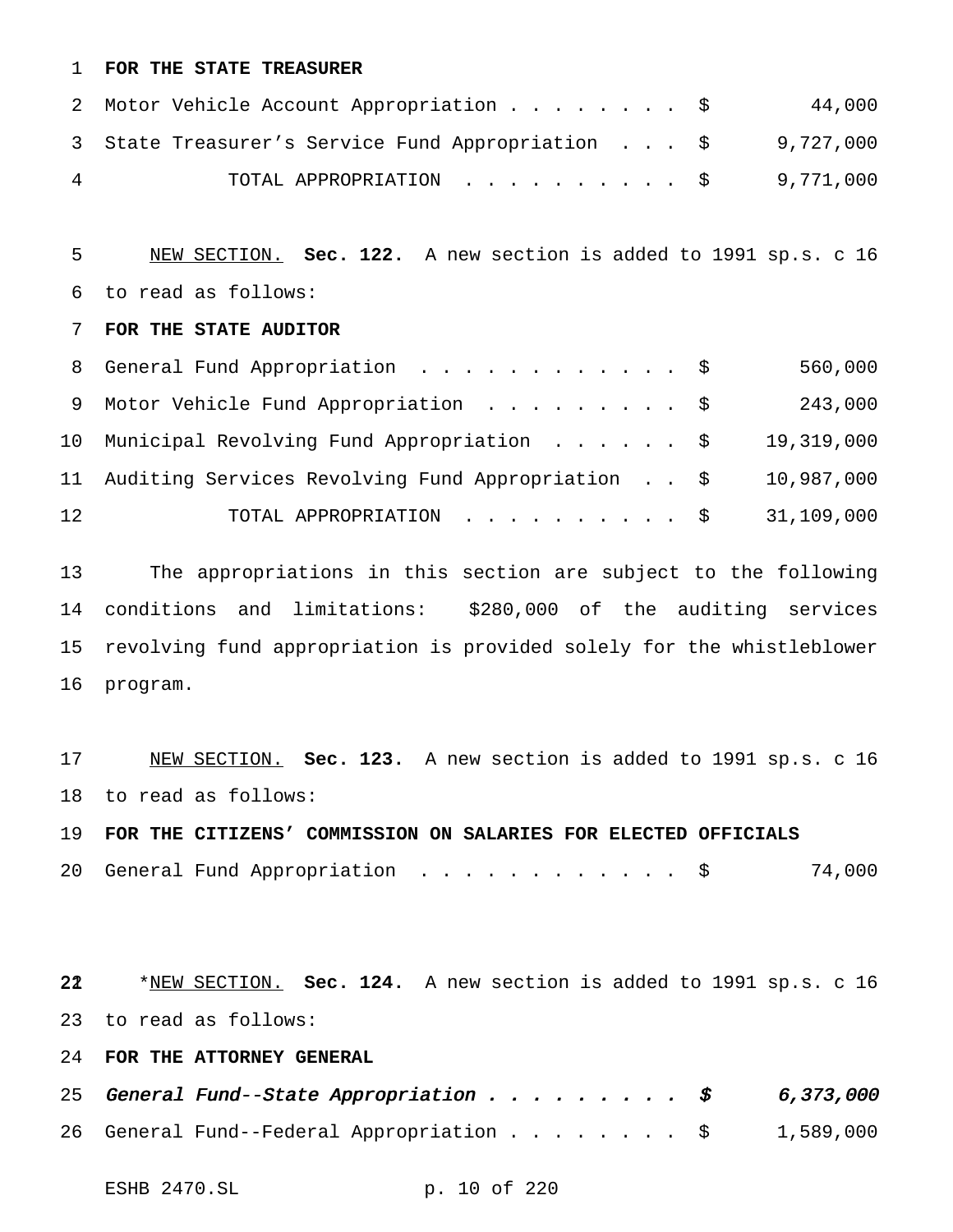|    | 1 Public Safety and Education Account Appropriation . \$ | 1,693,000   |
|----|----------------------------------------------------------|-------------|
|    | 2 Legal Services Revolving Fund Appropriation \$         | 88,291,000  |
|    | 3 Motor Vehicle Fund Appropriation \$                    | 727,000     |
|    | 4 New Motor Vehicle Arbitration Account Appropriation \$ | 1,742,000   |
| .5 | TOTAL APPROPRIATION \$                                   | 100,415,000 |

 The appropriations in this section are subject to the following conditions and limitations:

 (1) The attorney general shall report on actual legal services expenditures and actual attorney and support staffing levels for each agency receiving legal services. A report covering fiscal year 1992 shall be submitted to the office of financial management and the fiscal committees of the senate and house of representatives by September 1, 1992.

 (2) Beginning July 1, 1992, the attorney general shall include, at a minimum, the following information with each bill sent to agencies receiving legal services: (a) The number of hours and cost of attorney services provided during the billing period; (b) the number of hours 18 and cost of support staff services provided during the billing period; (c) attorney general overhead and central support costs charged to the agency for the billing period; (d) direct legal costs, such as filing and docket fees, charged to the agency for the billing period; and (e) other costs charged to the agency for the billing period. If requested by an agency receiving legal services, the attorney general shall provide the information required in this subsection by program.

 (3) \$1,693,000 of the public safety and education account appropriation is provided solely for the attorney general's criminal litigation unit.

**\*Sec. 124 was partially vetoed, see message at end of chapter.**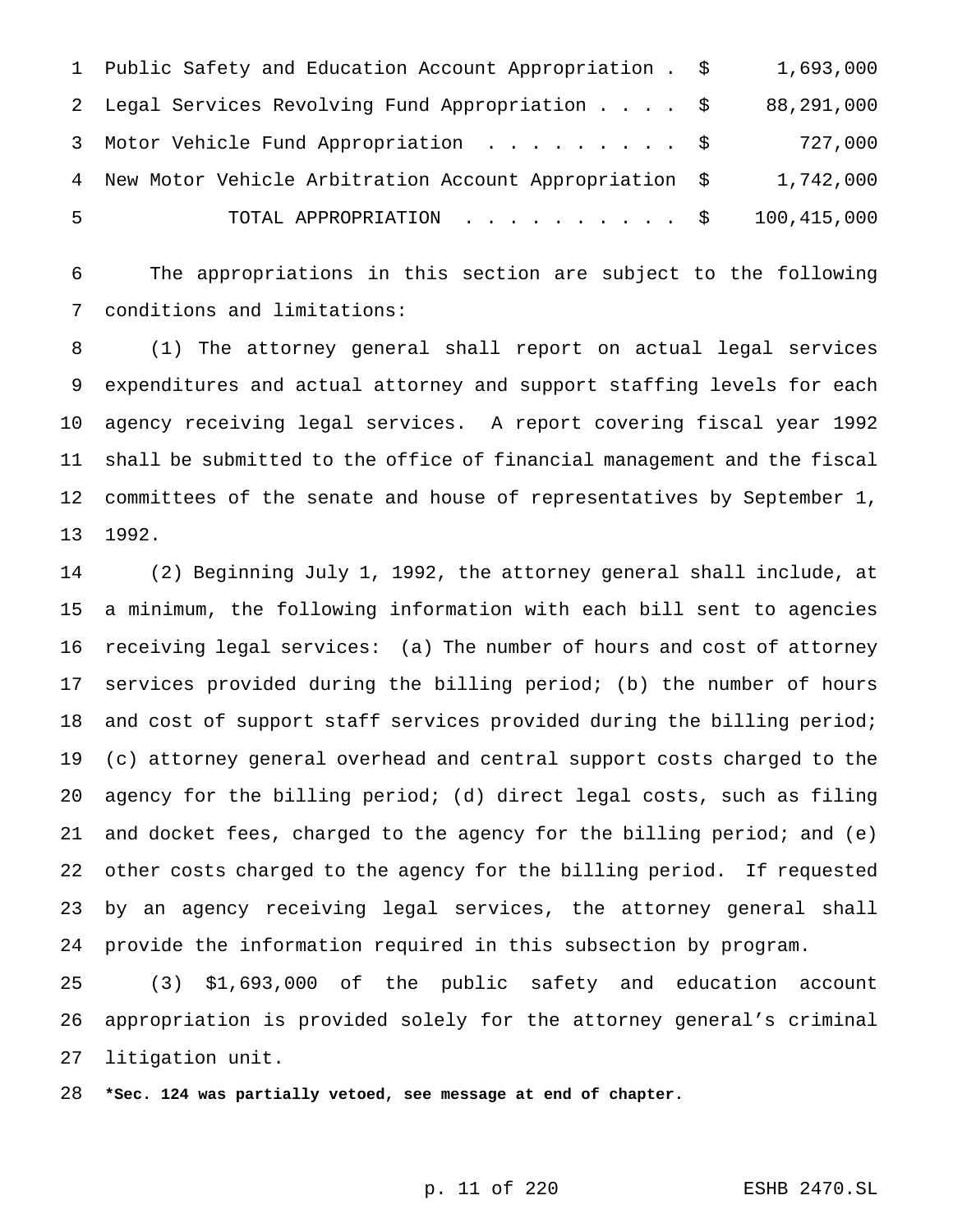\*

2 NEW SECTION. Sec. 125. A new section is added to 1991 sp.s. c 16 to read as follows:

 **ATTORNEY GENERAL--TRIBAL SHELLFISH LITIGATION COSTS.** The sum of nine hundred fifteen thousand dollars, or so much thereof as may be necessary, is appropriated from the general fund to the office of the attorney general solely for legal costs incurred in defending the state and public interest in tribal shellfish litigation (U.S. v. Washington, subproceeding 89-3). From this appropriation, the office of the attorney general shall reimburse the department of fisheries for any 11 expenditures made prior to the effective date of this act by the department of fisheries from the moneys provided under section 312(5), chapter 16, Laws of <sup>1991</sup> sp. sess. The office of the attorney general shall prepare an expenditure plan for the use of this appropriation and submit the plan to the house of representatives appropriations 16 committee and the senate ways and means committee by July 1, 1992. **\*Sec. 125 was vetoed, see message at end of chapter.**

 NEW SECTION. **Sec. 126.** A new section is added to 1991 sp.s. c 16 to read as follows:

# **FOR THE ECONOMIC AND REVENUE FORECAST COUNCIL**

|  |  |  | 21 General Fund Appropriation |  |  |  |  |  |  |  |  |  |  |  |  |  |  | 819,000 |  |  |
|--|--|--|-------------------------------|--|--|--|--|--|--|--|--|--|--|--|--|--|--|---------|--|--|
|--|--|--|-------------------------------|--|--|--|--|--|--|--|--|--|--|--|--|--|--|---------|--|--|

22 \*NEW SECTION. Sec. 127. A new section is added to 1991 sp.s. c 16 to read as follows:

FOR THE OFFICE OF FINANCIAL MANAGEMENT

ESHB 2470.SL p. 12 of 220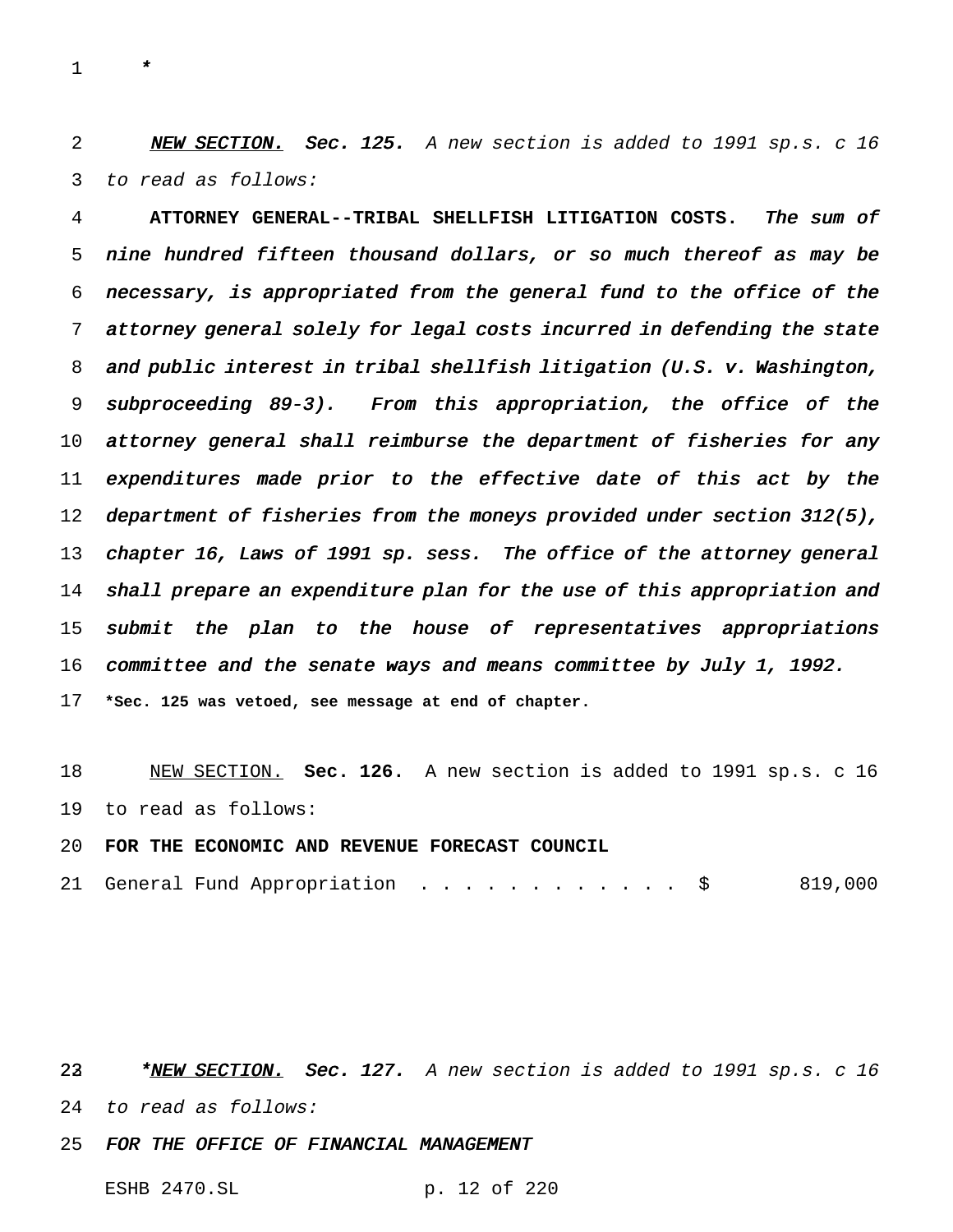|   | 1 General Fund--State Appropriation \$                      | 11,473,000 |
|---|-------------------------------------------------------------|------------|
|   | 2 General Fund--Federal Appropriation $\sharp$              | 101,000    |
|   | 3 Savings Recovery Account Appropriation $\oint$            | 7,020,000  |
| 4 | Public Safety and Education Account Appropriation . $\oint$ | 283,000    |
|   | 5 Motor Vehicle Fund Appropriation \$                       | 108,000    |
| 6 | TOTAL APPROPRIATION $\hat{S}$                               | 18,985,000 |

 The appropriations in this section are subject to the following conditions and limitations:

 (1) The appropriations in this section include amounts sufficient to implement section <sup>13</sup> of chapter 36, Laws of <sup>1991</sup> (Engrossed Substitute House Bill No. 1608, children's mental health).

 (2) \$300,000 of the general fund--state appropriation is provided for the commission on student learning established in Engrossed Substitute Senate Bill No. <sup>5953</sup> (common schools improvement).

**\*Sec. 127 was vetoed, see message at end of chapter.**

17 \* NEW SECTION. Sec. 128. A new section is added to 1991 sp.s. c 16 to read as follows:

19 FOR THE OFFICE OF ADMINISTRATIVE HEARINGS

Administrative Hearings Revolving Fund

21 Appropriation . . . . . . . . . . . . . . . . \$ 11,437,000 **\*Sec. 128 was vetoed, see message at end of chapter.**

 \*NEW SECTION. **Sec. 129.** A new section is added to 1991 sp.s. c 16 to read as follows:

**FOR THE DEPARTMENT OF PERSONNEL**

Department of Personnel Service Fund Appropriation \$ 16,749,000

 The appropriation in this section is subject to the following conditions and limitations:

p. 13 of 220 ESHB 2470.SL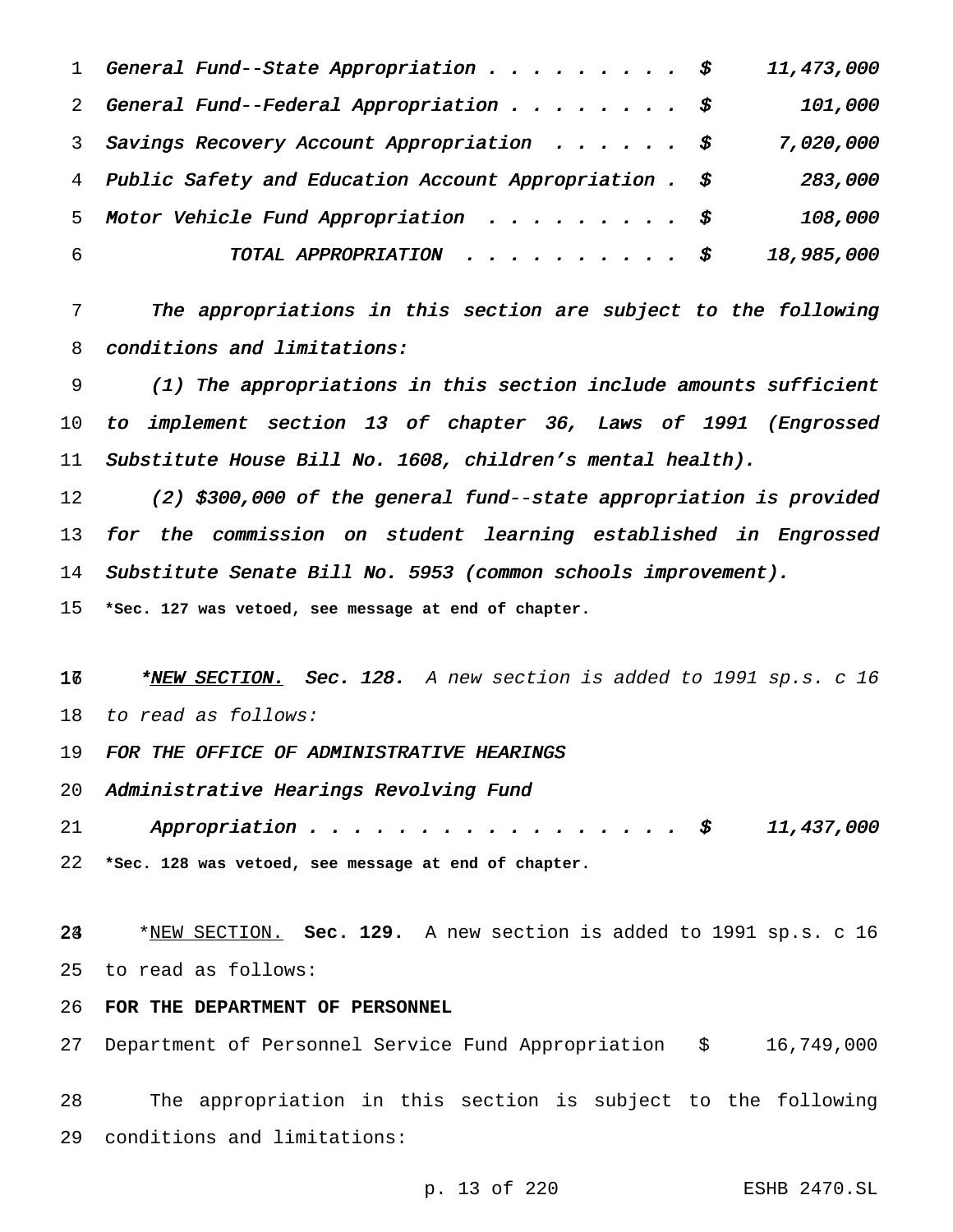(1) \$65,000 is provided solely to increase advertising for employment opportunities with the state.

 (2) \$163,000 is provided solely to implement management excellence initiatives to improve selection criteria, performance evaluations, and training assessments for state managers.

 (3) From the level of expenditures allotted prior to the effective date of this act, the department shall reduce expenditures from the nonappropriated data processing revolving fund by \$248,000.

**\*Sec. 129 was partially vetoed, see message at end of chapter.**

 NEW SECTION. **Sec. 130.** A new section is added to 1991 sp.s. c 16 to read as follows:

**FOR THE COMMITTEE FOR DEFERRED COMPENSATION**

13 General Fund Appropriation . . . . . . . . . . . \$ 361,000

 The appropriation in this section is subject to the following conditions and limitations: \$330,000 is provided solely for the administration of a state employee salary reduction plan for dependent care assistance.

 NEW SECTION. **Sec. 131.** A new section is added to 1991 sp.s. c 16 to read as follows:

**FOR THE WASHINGTON STATE LOTTERY**

Lottery Administrative Account Appropriation . . . \$ 18,658,000

 NEW SECTION. **Sec. 132.** A new section is added to 1991 sp.s. c 16 to read as follows:

# **FOR THE COMMISSION ON HISPANIC AFFAIRS**

25 General Fund Appropriation . . . . . . . . . . . \$ 388,000

ESHB 2470.SL p. 14 of 220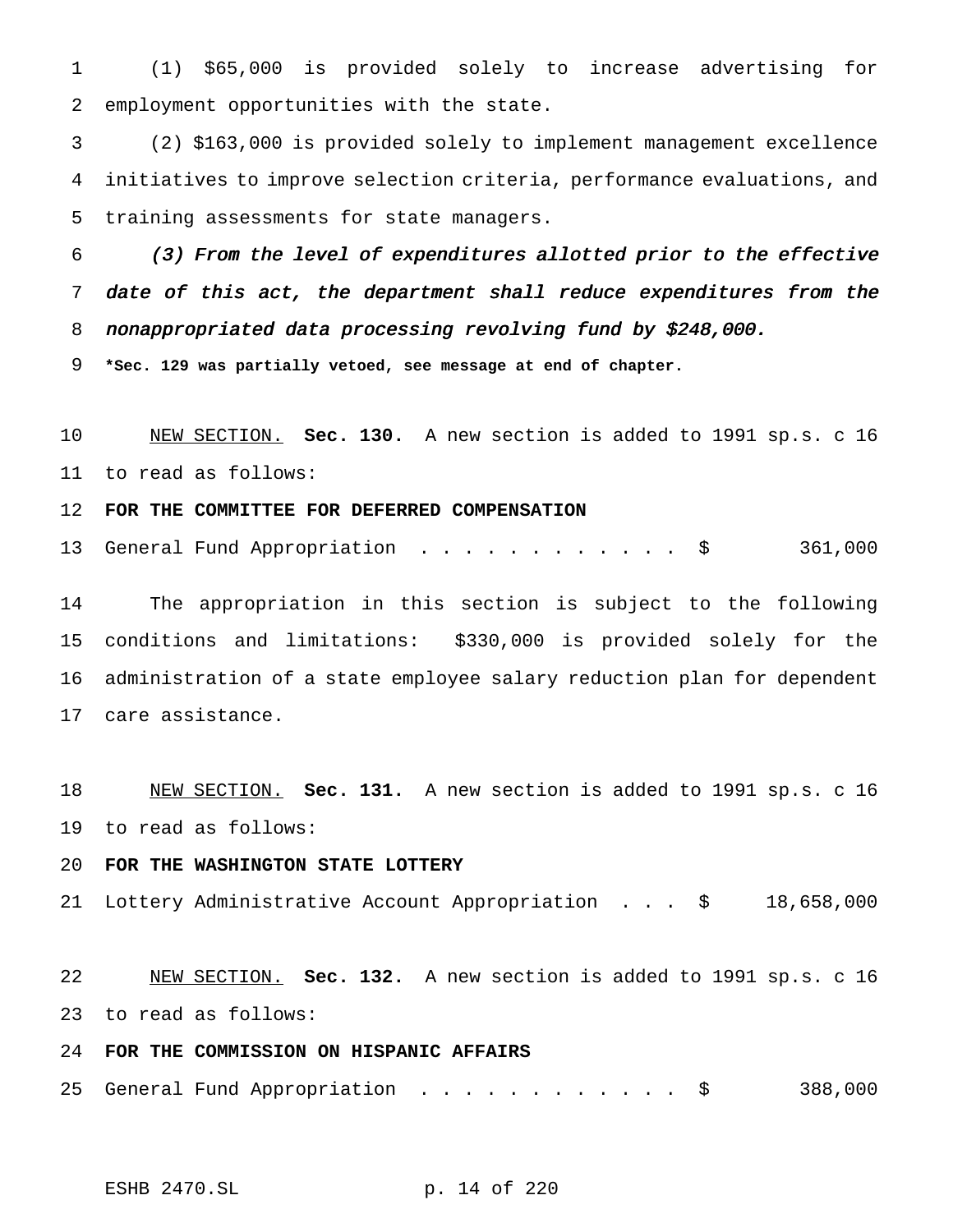NEW SECTION. **Sec. 133.** A new section is added to 1991 sp.s. c 16 to read as follows:

### **FOR THE PERSONNEL APPEALS BOARD**

Department of Personnel Service Fund Appropriation \$ 862,000

 NEW SECTION. **Sec. 134.** A new section is added to 1991 sp.s. c 16 to read as follows:

**FOR THE DEPARTMENT OF RETIREMENT SYSTEMS--OPERATIONS**

Department of Retirement Systems Expense Fund

9 Appropriation . . . . . . . . . . . . . . . \$ 29,076,000

 The appropriation in this section is subject to the following conditions and limitations:

 (1) \$2,403,000 is provided solely for information systems projects known by the following names or successor names: Support of member database, support of audit, and audit of member files. Authority to expend this amount is conditioned on compliance with section 902, chapter 16, Laws of 1991 sp. sess. The department shall report to the fiscal committees of the senate and house of representatives on the status of the member database project by January 15, 1992.

 (2) \$1,077,000 is provided solely for the one-time implementation costs of Engrossed Substitute House Bill No. 2947 (early retirement), including the preparation of information on early retirement by the combined benefits communications project. If the bill is not enacted by June 30, 1992, the amount provided in this subsection shall lapse.

 NEW SECTION. **Sec. 135.** A new section is added to 1991 sp.s. c 16 to read as follows:

**FOR THE STATE INVESTMENT BOARD**

p. 15 of 220 ESHB 2470.SL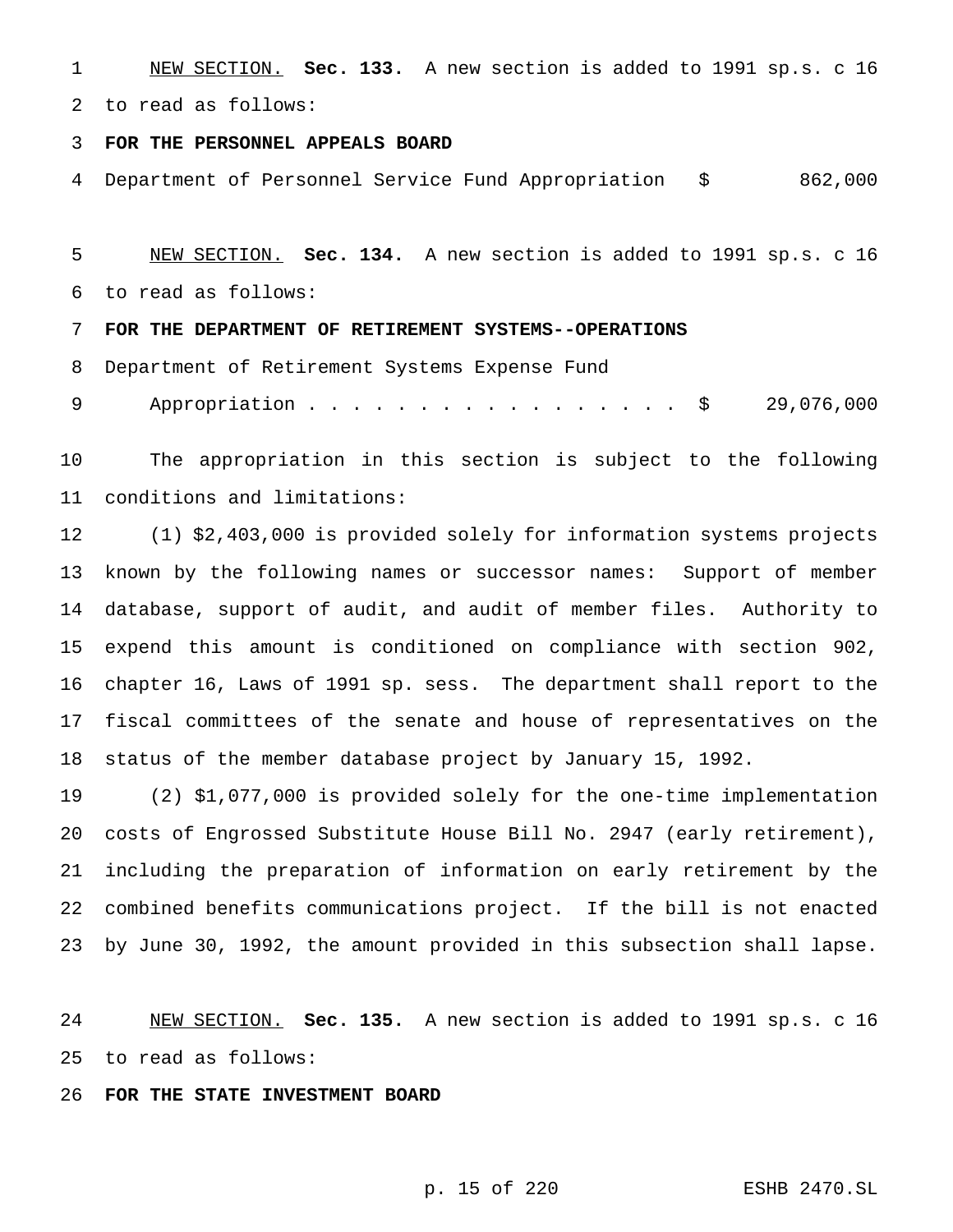State Investment Board Expense Account

2 Appropriation . . . . . . . . . . . . . . . . \$ 6,153,000

 The appropriation in this section is subject to the following conditions and limitations:

 (1) \$1,700,000 is provided solely for one-time expenditures incurred in exercising the board's fiduciary responsibilities associated with managing trust and retirement funds. None of this amount may be used to obligate the board to any on-going expenses, including equipment lease-purchase agreements or the employment of permanent staff. The board shall report to the fiscal committees of the senate and house of representatives by January 15, 1992, on the use of this amount.

 (2) None of the appropriation in this section may be used for actuarial services, which services shall be provided by the state actuary.

16 \*NEW SECTION. **Sec. 136.** A new section is added to 1991 sp.s. c 16 to read as follows:

**FOR THE DEPARTMENT OF REVENUE**

|    | 20 General Fund Appropriation \$                    | 96,370,000 |
|----|-----------------------------------------------------|------------|
|    | 21 Timber Tax Distribution Account Appropriation \$ | 4,241,000  |
|    | 22 State Toxics Control Account Appropriation \$    | 90,000     |
|    | 23 Solid Waste Management Account Appropriation \$  | 82,000     |
|    | 24 Pollution Liability Reinsurance Trust Account    |            |
| 25 | Appropriation \$                                    | 226,000    |
|    | 26 Vehicle Tire Recycling Account Appropriation \$  | 122,000    |
|    | 27 Air Operating Permit Account Appropriation \$    | 42,000     |

ESHB 2470.SL p. 16 of 220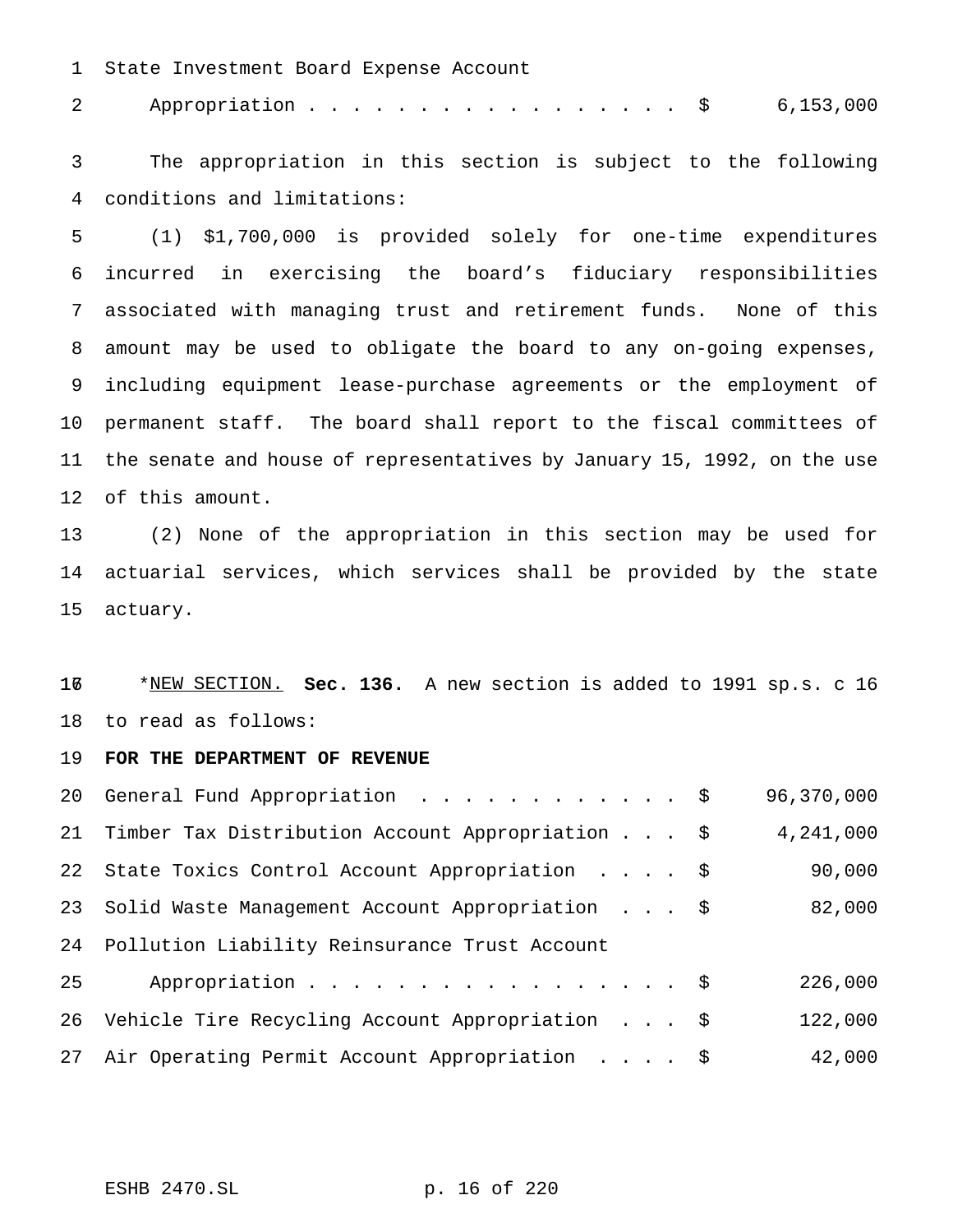Oil/Hazardous Substance Cleanup Account

|   | Appropriation $\frac{1}{27,000}$<br>$\mathbf{2}$ |  |
|---|--------------------------------------------------|--|
|   | 3 Litter Control Account Appropriation \$ 96,000 |  |
| 4 | TOTAL APPROPRIATION $\ldots$ , \$ 101,296,000    |  |

 The appropriations in this section are subject to the following conditions and limitations:

 (1) \$4,145,000 of the general fund appropriation is provided solely for the information systems project known as "taxpayer account integration management". Authority to expend this amount is conditioned on compliance with section 902, chapter 16, Laws of 1991 sp. sess.

 (2) \$584,000 of the general fund appropriation is provided solely to reimburse counties for property tax revenue losses resulting from enactment of chapters 203, 213, and 219, Laws of 1991 (Substitute Senate Bill No. 5110, House Bill No. 1299, House Bill No. 1642; senior citizens' tax exemptions).

 (3) \$168,000 of the general fund appropriation is provided solely for the implementation of chapter 218, Laws of 1991 (Substitute House Bill No. 1301, property tax administrative practices).

 (4) \$100,000 of the general fund appropriation is provided solely for the implementation of Substitute House Bill No. 2672 (cellular phone study). If the bill is not enacted by June 30, 1992, the amount provided in this subsection shall lapse.

 (5) \$57,400 of the general fund appropriation is provided solely for the implementation of Substitute House Bill No. <sup>2639</sup> (nonprofit homes for aging).

 (6) The entire litter control account appropriation is provided solely for the implementation of House Bill No. 2635 (litter/recycling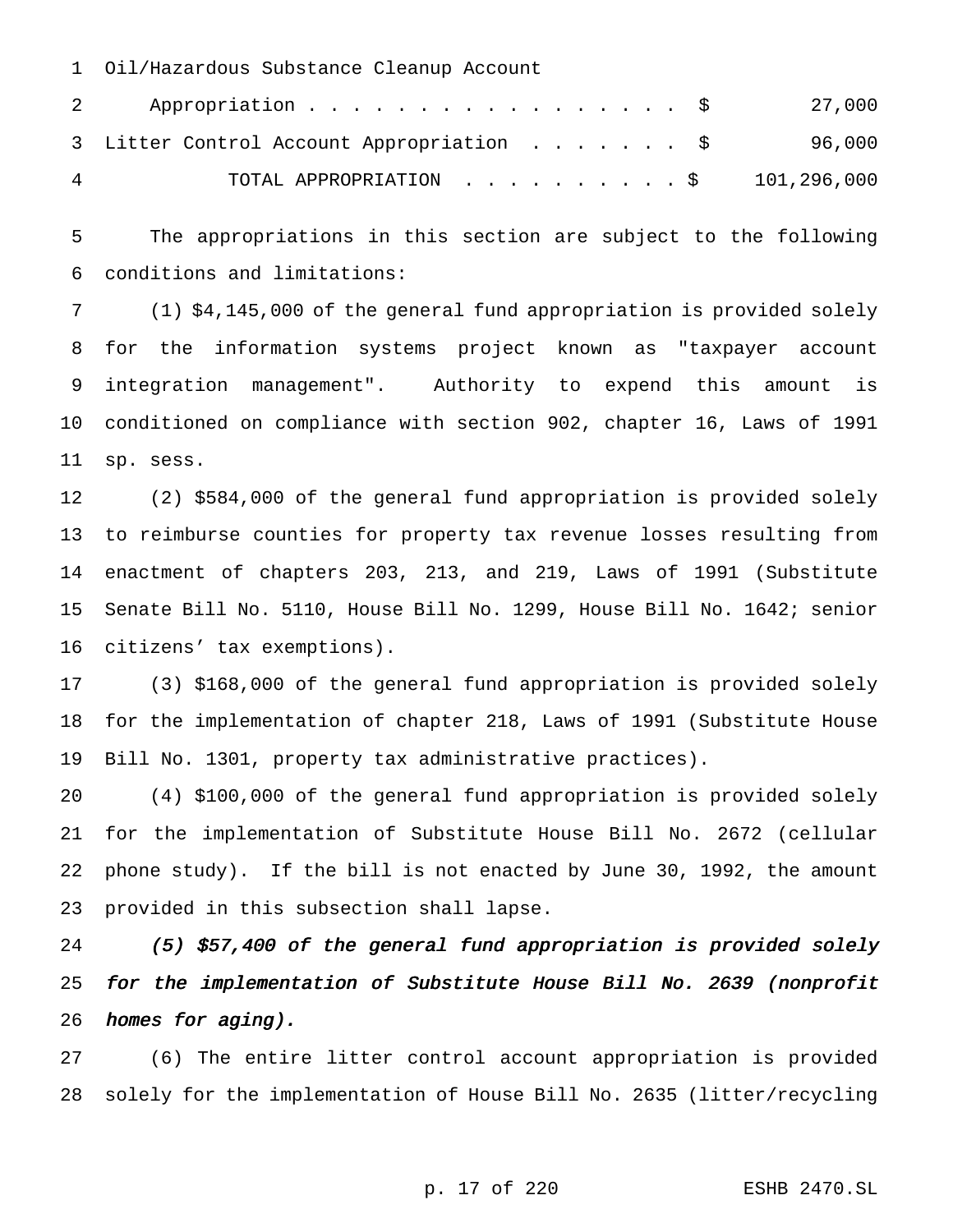assessment). If the bill is not enacted by June 30, 1992, the amount provided in this subsection shall lapse. **\*Sec. 136 was partially vetoed, see message at end of chapter.** NEW SECTION. **Sec. 137.** A new section is added to 1991 sp.s. c 16 to read as follows: **FOR THE BOARD OF TAX APPEALS** 7 General Fund Appropriation . . . . . . . . . . . \$ 1,512,000 NEW SECTION. **Sec. 138.** A new section is added to 1991 sp.s. c 16 to read as follows: **FOR THE MUNICIPAL RESEARCH COUNCIL** General Fund Appropriation ............ \$ 2,385,000 NEW SECTION. **Sec. 139.** A new section is added to 1991 sp.s. c 16 to read as follows: **FOR THE UNIFORM LEGISLATION COMMISSION** General Fund Appropriation ............ \$ 42,000 NEW SECTION. **Sec. 140.** A new section is added to 1991 sp.s. c 16 to read as follows: **FOR THE OFFICE OF MINORITY AND WOMEN'S BUSINESS ENTERPRISES** 19 General Fund Appropriation . . . . . . . . . . . \$ 2,173,000 \*NEW SECTION. **Sec. 141.** A new section is added to 1991 sp.s. c 16 to read as follows: **FOR THE DEPARTMENT OF GENERAL ADMINISTRATION** 24 General Fund--State Appropriation . . . . . . . . \$ 4,467,000 General Fund--Federal Appropriation........ \$ 1,649,000 General Fund--Private/Local Appropriation..... \$ 274,000

ESHB 2470.SL p. 18 of 220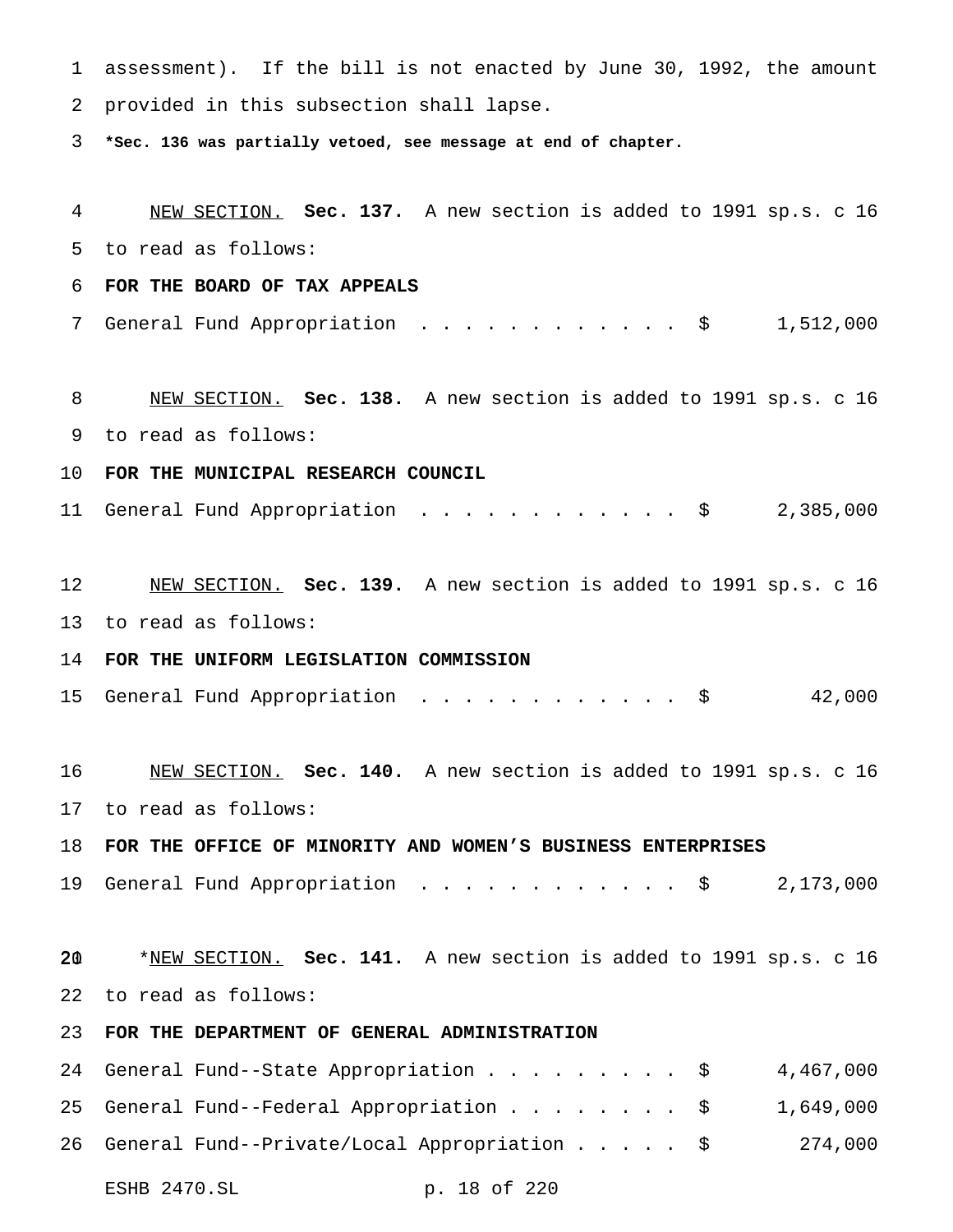|                 | 1 Savings Recovery Account Appropriation \$         | 1,070,000  |
|-----------------|-----------------------------------------------------|------------|
|                 | 2 Risk Management Account Appropriation \$          | 1,151,000  |
|                 | 3 Motor Transport Account Appropriation \$          | 8,568,000  |
|                 | 4 Central Stores Revolving Account Appropriation \$ | 3,965,000  |
|                 | 5 Air Pollution Control Account Appropriation \$    | 111,000    |
| ნ.              | General Administration Facilities and Services      |            |
| $7\overline{ }$ | Revolving Fund Appropriation \$                     | 20,749,000 |
| 8               | TOTAL APPROPRIATION \$                              | 42,004,000 |

 The appropriations in this section are subject to the following conditions and limitations:

 (1) \$22,000 of the motor transport account appropriation and \$111,000 of the air pollution control account appropriation are provided solely to implement the department's responsibilities under chapter 199, Laws of 1991 (Engrossed Substitute House Bill No. 1028, air quality).

 (2) \$2,850,000 of the motor transport account appropriation is provided solely for replacement of motor vehicles through the state treasurer's financing contract program under chapter 39.94 RCW. The department may acquire new motor vehicles only to replace and not to increase the number of motor vehicles within the department's fleet.

 (3) \$3,965,000 of the central stores revolving fund appropriation is provided solely for the purchasing and contract administration activities of the office of state procurement, division of purchasing, as provided in RCW 43.19.1923. Of this amount \$155,000 is provided solely to implement chapter 297, Laws of 1991 (Second Substitute Senate Bill No. 5143, purchasing recycled goods).

 (4) \$117,000 of the general administration facilities and services revolving fund appropriation is provided solely to assist state agencies in processing asbestos claims.

p. 19 of 220 ESHB 2470.SL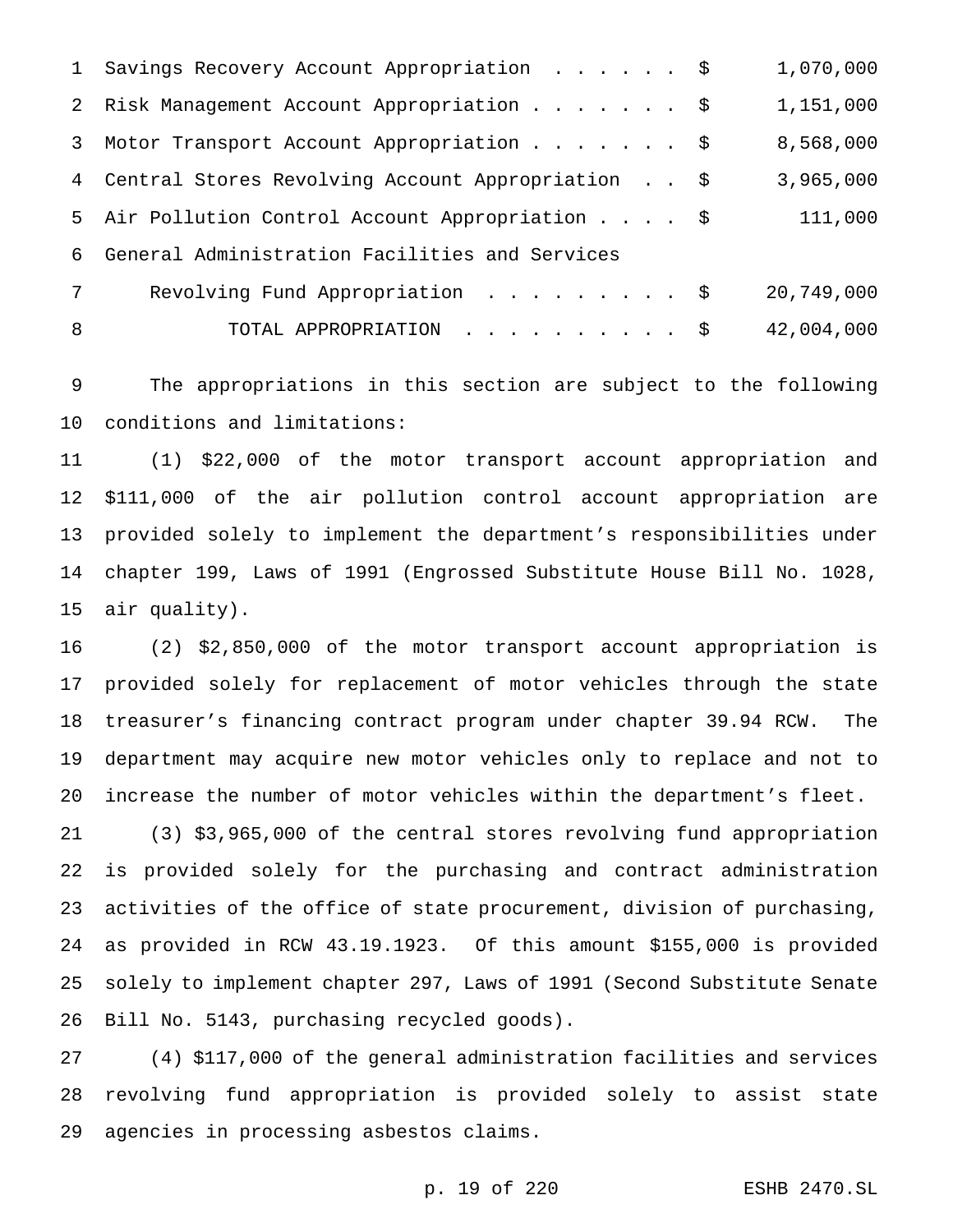(5) The department shall develop a consolidated mail service to handle all incoming mail in the 98504 zip code area, as well as all outgoing mail of executive branch agencies in the Olympia, Tumwater, and Lacey area, as determined by the director of general administration. Upon request, the department shall also provide outgoing mail services to legislative and judicial agencies in the Olympia, Tumwater, and Lacey area. For purposes of administering the consolidated mail service, the director shall:

 (a) Determine the nature and extent of agency participation in the service, including the phasing of participation;

 (b) Subject to the approval of the director of financial management and in compliance with applicable personnel laws, transfer employees and equipment from other agencies to the department when the director determines that such transfers will further the efficiency of the consolidated mail service. The director of financial management shall ensure that there are no net increases in state-wide staffing levels as a result of providing services currently being performed by state agencies through the consolidated mail service;

 (c) Periodically assess charges on participating agencies to recover the cost of providing consolidated mail services;

 (d) Accurately account for all costs incurred in implementation of the consolidated mail operation, and document any cost savings or 23 avoidances; and

 (e) By September 1, 1992, report to the appropriate committees of the legislature on the implementation of the service, including documentation of cost savings or avoidances achieved from the consolidation of mail services during fiscal year 1992.

 (6) \$849,000 of the general administration facilities and services revolving fund appropriation is provided solely for maintenance services to the department of labor and industries and the department ESHB 2470.SL p. 20 of 220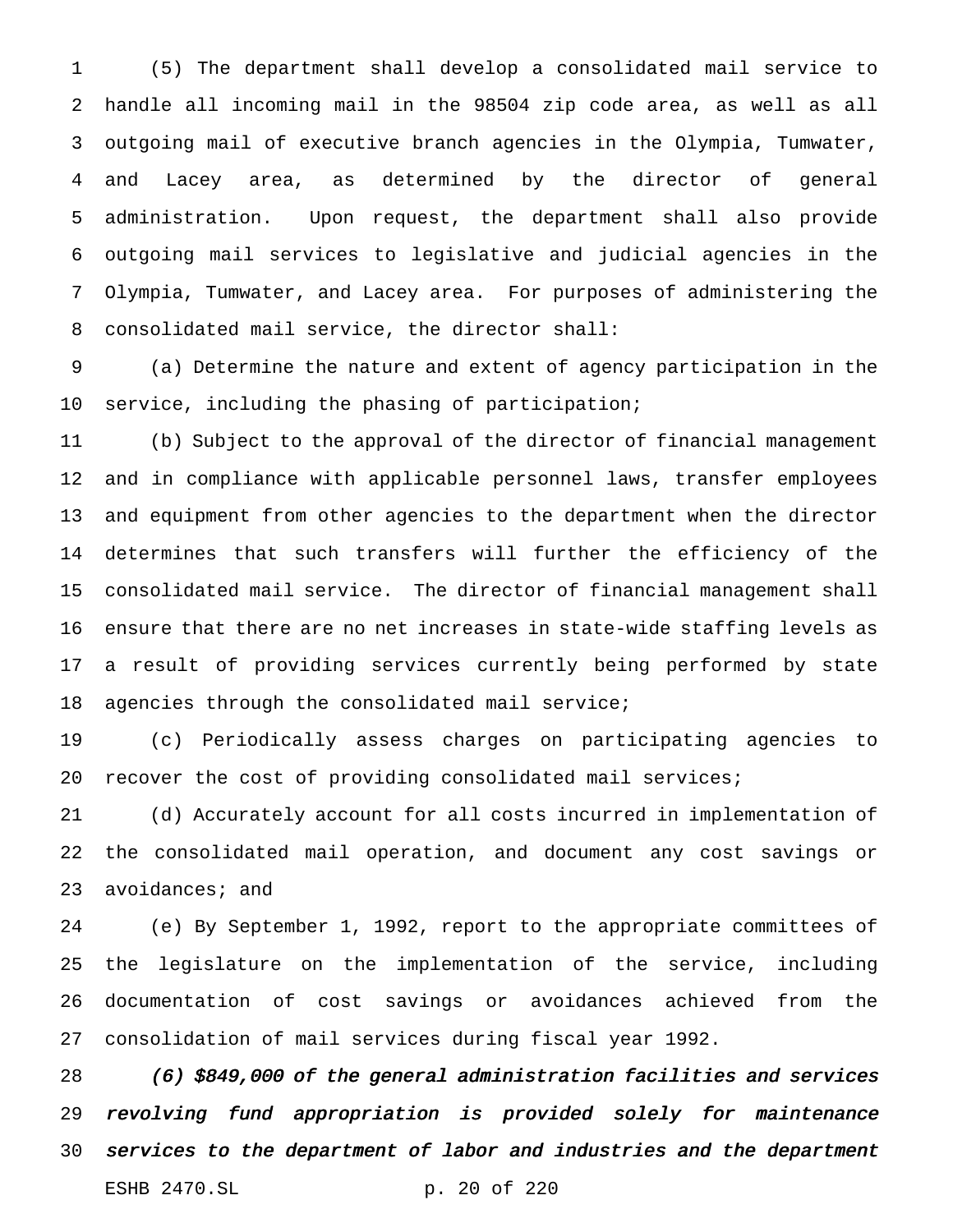of natural resources, subject to negotiations with those departments to

determine the levels and prices of services.

**\*Sec. 141 was partially vetoed, see message at end of chapter.**

 \*NEW SECTION. **Sec. 142.** A new section is added to 1991 sp.s. c 16 to read as follows:

**FOR THE DEPARTMENT OF INFORMATION SERVICES**

|    | 8 General Fund Appropriation \$                             | 406,000 |
|----|-------------------------------------------------------------|---------|
|    | 9 Data Processing Revolving Fund Appropriation \$ 3,244,000 |         |
| 10 | TOTAL APPROPRIATION $\ldots$ , \$ 3,650,000                 |         |

 The appropriations in this section are subject to the following conditions and limitations:

 (1) \$406,000 of the general fund appropriation is provided solely to complete the video telecommunications demonstration project begun by the department during the 1989-91 biennium. Authority to spend this amount is conditioned on compliance with section 903 of this act.

 (2) The department shall report to the appropriate committees of the legislature by January 15, 1992, on the state's information systems development, review, and approval process. The report shall include recommendations on the appropriate roles and responsibilities of individual agencies, the department of information services, and the office of financial management.

 (3) From the level of expenditures allotted prior to the effective 24 date of this act, the department shall reduce expenditures from nonappropriated moneys in the data processing revolving fund by \$5,294,000.

**\*Sec. 142 was partially vetoed, see message at end of chapter.**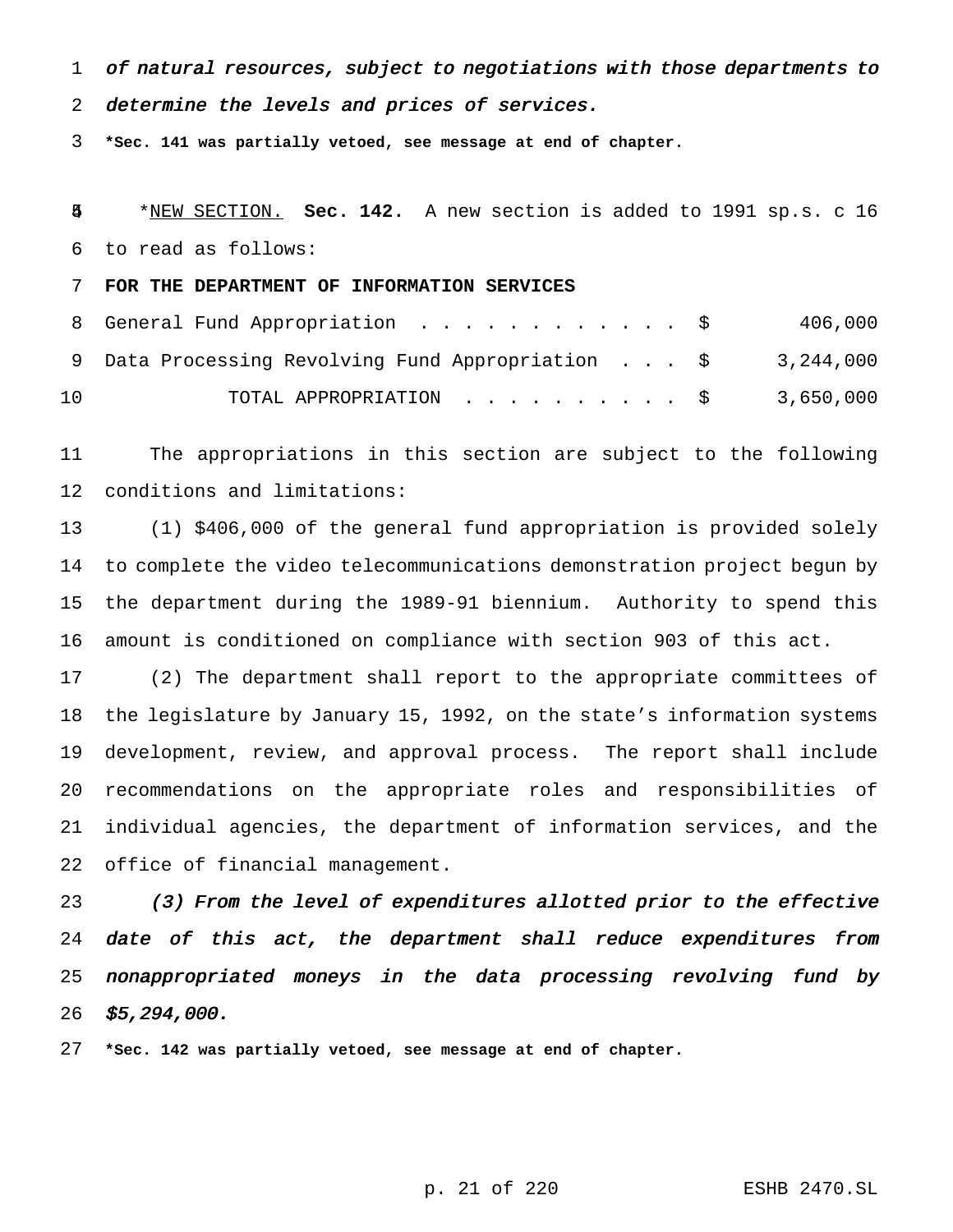NEW SECTION. **Sec. 143.** A new section is added to 1991 sp.s. c 16 to read as follows:

**FOR THE PRESIDENTIAL ELECTORS**

4 General Fund Appropriation . . . . . . . . . . . \$ 1,000

 NEW SECTION. **Sec. 144.** A new section is added to 1991 sp.s. c 16 to read as follows:

## **FOR THE INSURANCE COMMISSIONER**

Insurance Commissioner's Regulatory Account

9 Appropriation . . . . . . . . . . . . . . . \$ 15,432,000

 The appropriation in this section is subject to the following conditions and limitations: The insurance commissioner shall employ a fiscal analyst to (1) review financial statements and other data to discern potential financial difficulties of insurance companies admitted to do business in this state; (2) monitor the financial condition of admitted companies on a priority basis; (3) coordinate information within the insurance commissioner's office that relates to solvency conditions; and (4) analyze the financial statements of foreign companies seeking admission in this state in order to expedite the admissions process.

 NEW SECTION. **Sec. 145.** A new section is added to 1991 sp.s. c 16 to read as follows:

### **FOR THE BOARD OF ACCOUNTANCY**

|    | 23 General Fund Appropriation \$                          | 485,000 |
|----|-----------------------------------------------------------|---------|
|    | 24 Certified Public Accountants' Account Appropriation \$ | 669,000 |
| 25 | TOTAL APPROPRIATION $\ldots$ \$ 1,154,000                 |         |

ESHB 2470.SL p. 22 of 220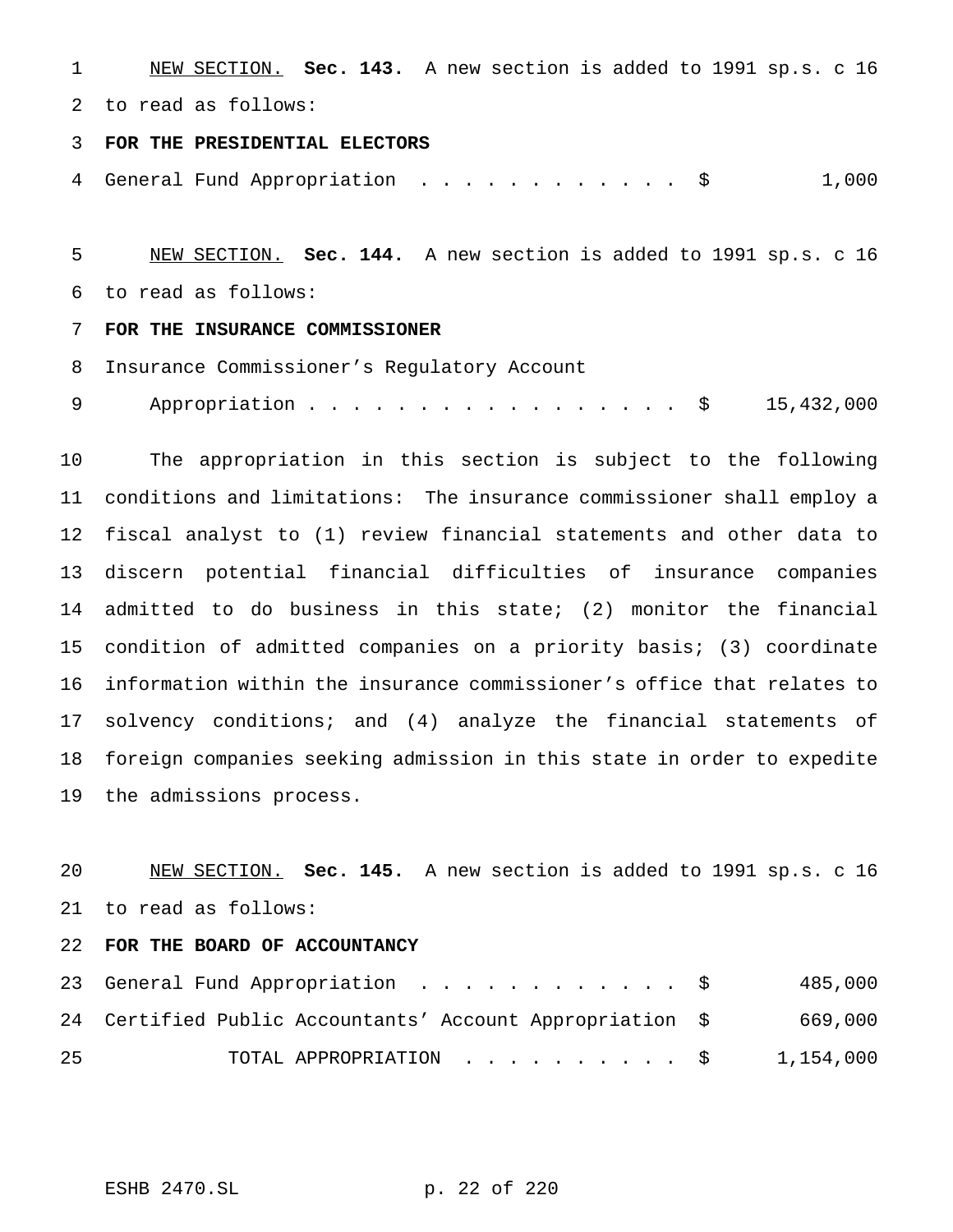NEW SECTION. **Sec. 146.** A new section is added to 1991 sp.s. c 16 to read as follows:

**FOR THE DEATH INVESTIGATION COUNCIL**

Death Investigations Account Appropriation .... \$ 12,000

 NEW SECTION. **Sec. 147.** A new section is added to 1991 sp.s. c 16 to read as follows:

**FOR THE PROFESSIONAL ATHLETIC COMMISSION**

8 General Fund Appropriation . . . . . . . . . . . \$ 127,000

 NEW SECTION. **Sec. 148.** A new section is added to 1991 sp.s. c 16 to read as follows:

**FOR THE HORSE RACING COMMISSION**

Horse Racing Commission Fund Appropriation .... \$ 4,865,000

 The appropriation in this section is subject to the following conditions and limitations:

 (1) None of this appropriation may be used for the purpose of certifying Washington-bred horses under RCW 67.16.075.

 (2) \$91,000 of this appropriation is provided solely for additional coordinators for satellite betting sites. This amount may be expended only during the fiscal period ending June 30, 1992.

 NEW SECTION. **Sec. 149.** A new section is added to 1991 sp.s. c 16 to read as follows:

**FOR THE LIQUOR CONTROL BOARD**

|    | 23 Liquor Revolving Fund Appropriation \$ 103,568,000 |              |
|----|-------------------------------------------------------|--------------|
|    | 24 Industrial Insurance Premium Refund Account        |              |
| 25 | Appropriation $\frac{1}{2}$ 71,000                    |              |
| 26 | TOTAL APPROPRIATION $\ldots$ , \$ 103,639,000         |              |
|    | p. 23 of 220                                          | ESHB 2470.SL |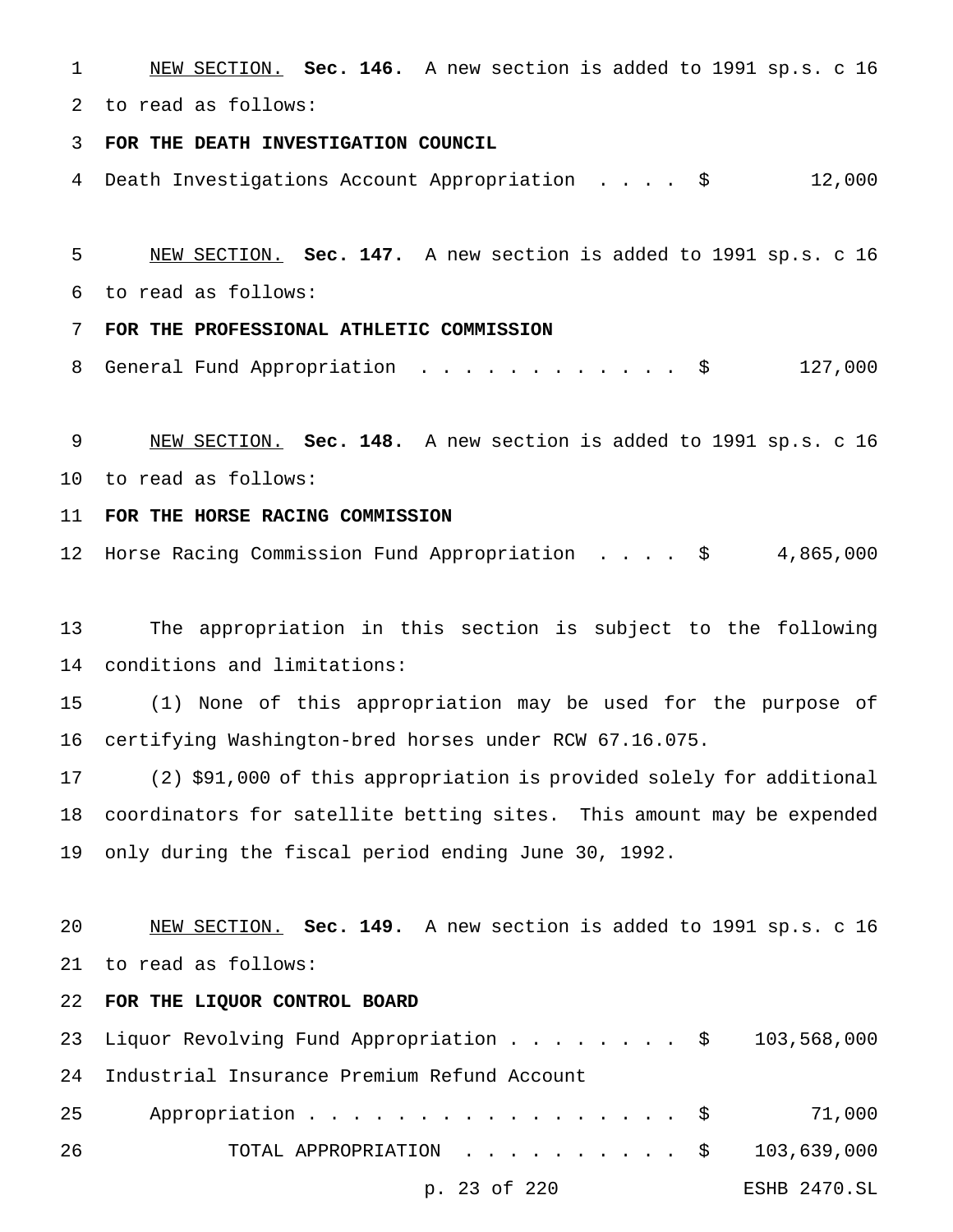NEW SECTION. **Sec. 150.** A new section is added to 1991 sp.s. c 16 to read as follows:

### **FOR THE UTILITIES AND TRANSPORTATION COMMISSION**

|           | 4 Public Service Revolving Fund Appropriation \$ 29,381,000 |         |
|-----------|-------------------------------------------------------------|---------|
|           | 5 Grade Crossing Protective Fund Appropriation \$           | 320,000 |
| <u>പെ</u> | TOTAL APPROPRIATION $\ldots$ , \$ 29,701,000                |         |

 The appropriations in this section are subject to the following conditions and limitations: \$50,000 of the public service revolving fund appropriation is provided solely for the purpose of contracting with the state energy office to develop plans and recommendations to expand the availability of compressed natural gas refueling stations for motor vehicles, pursuant to chapter 199, Laws of 1991 (Engrossed Substitute House Bill No. 1028).

 NEW SECTION. **Sec. 151.** A new section is added to 1991 sp.s. c 16 to read as follows:

## **FOR THE BOARD FOR VOLUNTEER FIRE FIGHTERS**

Volunteer Fire Fighters' Relief and Pension

Administrative Fund Appropriation....... \$ 373,000

 NEW SECTION. **Sec. 152.** A new section is added to 1991 sp.s. c 16 to read as follows:

## **FOR THE MILITARY DEPARTMENT**

|    | 22 General Fund--State Appropriation \$             |  |  |  | 8,906,000  |
|----|-----------------------------------------------------|--|--|--|------------|
|    | 23 General Fund--Federal Appropriation \$ 7,582,000 |  |  |  |            |
|    | 24 General Fund--Private/Local Appropriation \$     |  |  |  | 180,000    |
| 25 | TOTAL APPROPRIATION \$                              |  |  |  | 16,668,000 |

 The appropriations in this section are subject to the following conditions and limitations: \$10,000 of the general fund--state ESHB 2470.SL p. 24 of 220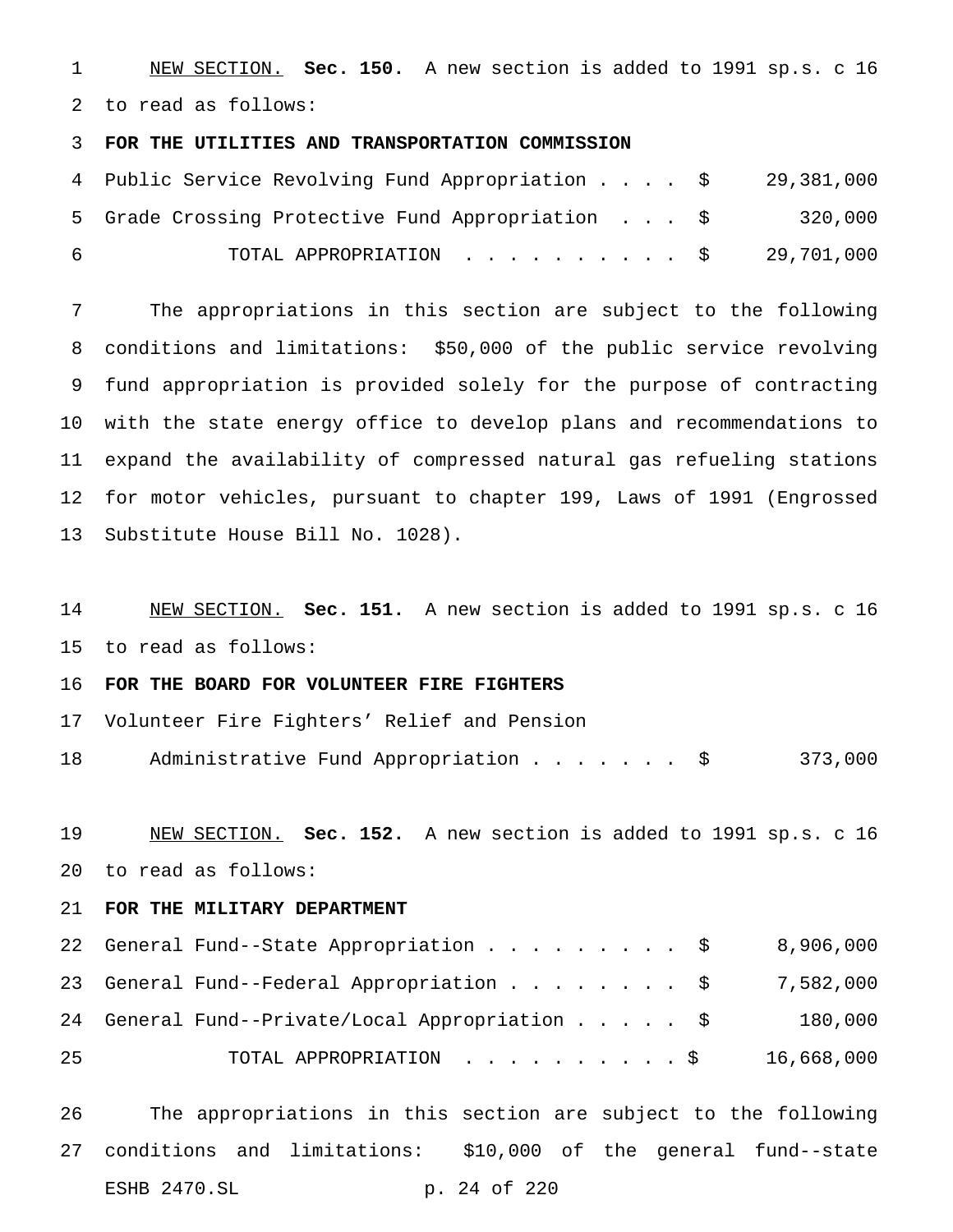appropriation is provided to the public affairs office for headquarters STARC, Camp Murray, Washington air national guard solely for the purpose of a publication to assist in the recruitment and retention of the Washington national guard.

 NEW SECTION. **Sec. 153.** A new section is added to 1991 sp.s. c 16 to read as follows:

**FOR THE PUBLIC EMPLOYMENT RELATIONS COMMISSION**

8 General Fund Appropriation . . . . . . . . . . . \$ 2,132,000

10 \*NEW SECTION. Sec. 154. Sections 101 through 152 of chapter 16, Laws of <sup>1991</sup> sp. sess. are hereby repealed. Each appropriation in sections <sup>101</sup> through <sup>153</sup> of this act shall be reduced by an amount 13 equal to expenditures for the same purpose prior to the effective date 14 of this act from the appropriations in the sections repealed by this section. Each amount specified in <sup>a</sup> condition or limitation in sections <sup>101</sup> through <sup>153</sup> of this act shall be reduced by an amount 17 equal to expenditures for the same purpose prior to the effective date 18 of this act from amounts specified for the same purpose in the sections 19 repealed by this section.

**\*Sec. 154 was vetoed, see message at end of chapter.**

(End of part)

p. 25 of 220 ESHB 2470.SL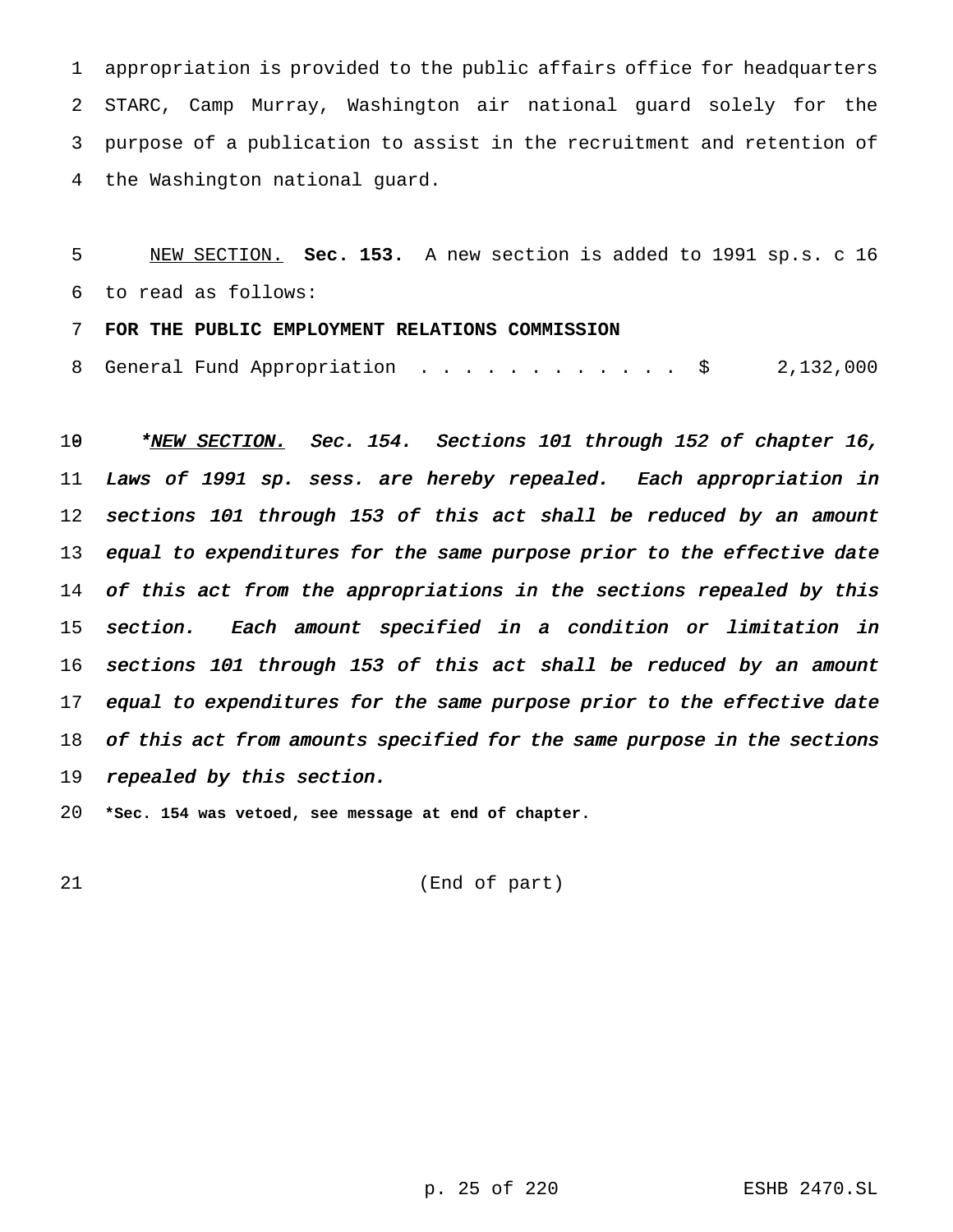| $\mathbf{1}$   | PART II                                                                                               |
|----------------|-------------------------------------------------------------------------------------------------------|
| 2              | <b>HUMAN SERVICES</b>                                                                                 |
|                |                                                                                                       |
| $\overline{4}$ | *Sec. 201. 1991 sp.s. c 16 s 202 is amended to read as follows:                                       |
| 5.             | FOR THE DEPARTMENT OF SOCIAL AND HEALTH SERVICES--CHILDREN AND FAMILY                                 |
| б.             | <b>SERVICES PROGRAM</b>                                                                               |
| 7              | General Fund--State Appropriation $\frac{\xi(277,041,000)}{277}$                                      |
| 8              | 265,954,000                                                                                           |
| 9              | General Fund--Federal Appropriation $\frac{1}{5}$ ( $\left(\frac{174}{174}, \frac{174}{100}\right)$ ) |

 $171,473,000$  Drug Enforcement and Education Account Appropriation \$ 4,000,000 12 Public Safety and Education Account Appropriation .  $\zeta$  ((2,618,000)) 2,418,000 14 TOTAL APPROPRIATION . . . . . . . . . \$((457,833,000))  $443,845,000$ 

 The appropriations in this section are subject to the following conditions and limitations:

18 (1) ((\$1,000,000)) \$607,000 of the general fund--state appropriation is provided solely to implement chapter 364, Laws of 1991 (Engrossed Substitute Senate Bill No. 5025, youth and family services) subject to the following conditions and limitations.

 (a) \$94,000 of this amount is provided solely for an evaluation of family reconciliation services pursuant to section 1, chapter 364, Laws of 1991 (Engrossed Second Substitute Senate Bill No. 5025, youth and family services).

 (b) ((\$650,000)) \$513,000 is provided solely to expand family reconciliation services.

 $($   $($   $\frac{1}{256}$ ,000 is provided solely to expand homebuilder services to 29 Whatcom county on July 1, 1992.))

ESHB 2470.SL p. 26 of 220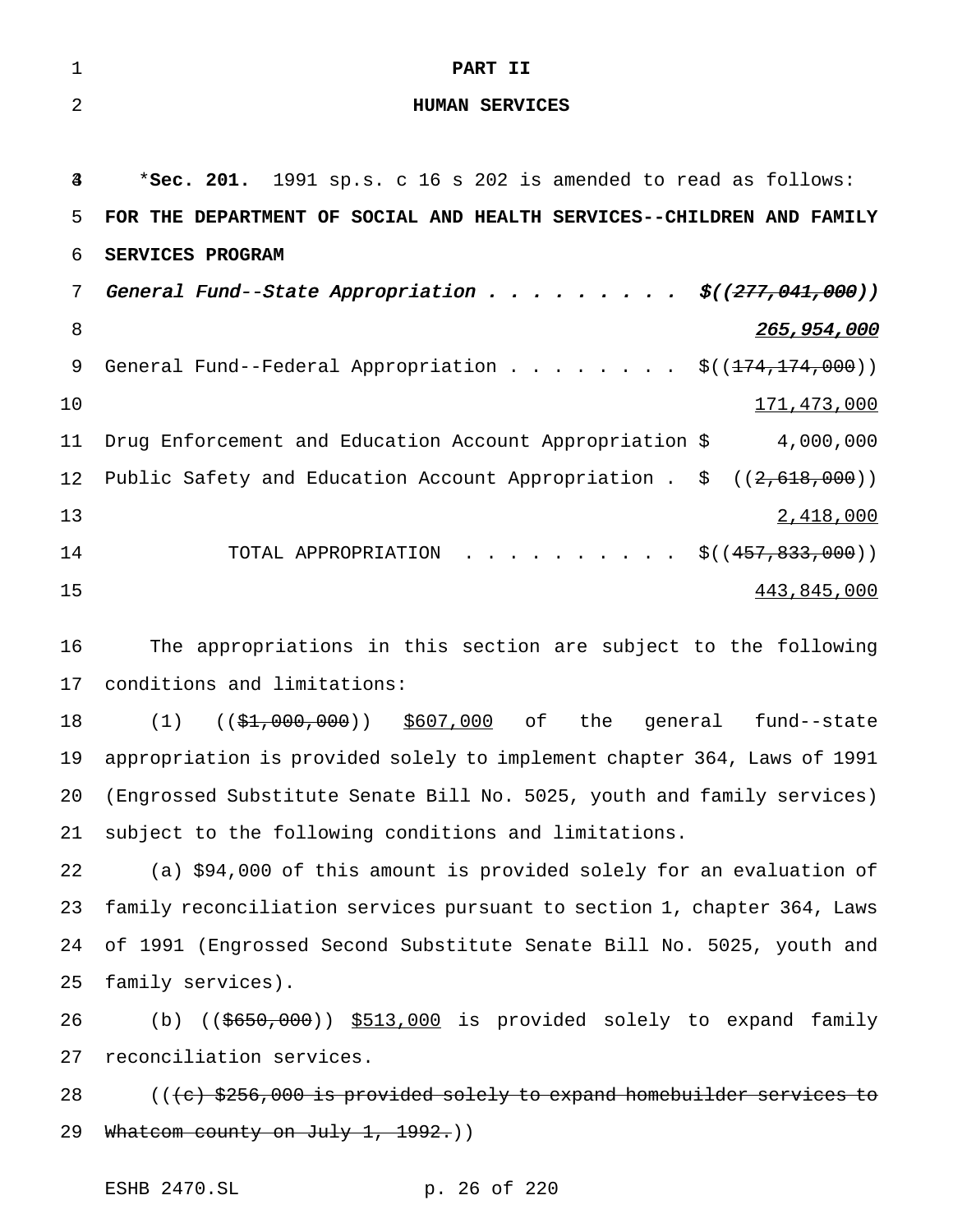1 (2) ((\$5,902,000)) \$2,949,000 of the general fund--state 2 appropriation and ((\$1,081,000)) \$691,000 of the general fund--federal 3 appropriation are provided solely for vendor rate increases of ((five)) 4 two percent on ((January)) July 1, 1992, and five percent on January 1, 1993, for children's out-of-home residential providers except interim care, including but not limited to foster parents and child placement 7 agencies, and  $((3.1))$  two percent on  $((\text{January}))$  July 1, 1992, and 8 ((3.4)) three percent on January 1, 1993, for other providers, except child care providers.

10 (3) ((\$<del>1,350,000 of the general fund-state appropriation is</del> provided solely for the continuation of the family violence pilot 12 <del>project and to initiate one new project at a cost of no more than</del>  $$350,000$ .

 $(4)$ ) \$1,150,000 of the general fund--state appropriation is provided solely to implement a therapeutic home program under section 2 of chapter 326, Laws of 1991 (Engrossed Substitute House Bill No. 1608, children's services).

18  $((+5))$   $(4)$  \$500,000 of the general fund--state appropriation is provided solely to implement chapter 283, Laws of 1991 (Second Substitute Senate Bill No. 5341, foster parent liability insurance).

 $((+6))$   $(5)$  \$110,000 of the general fund--state appropriation is provided solely for volunteers of America of Spokane's crosswalk project.

 $((+7))$   $(6)$  \$3,300,000 of the general fund--state appropriation is provided solely for direct services provided by four existing continuum of care projects.

 $((+8))$   $(7)$  \$900,000 of the drug enforcement and education account appropriation and \$300,000 of the general fund--state appropriation are provided solely to contract for the operation of one pediatric interim care facility. The facility shall provide residential care for up to

p. 27 of 220 ESHB 2470.SL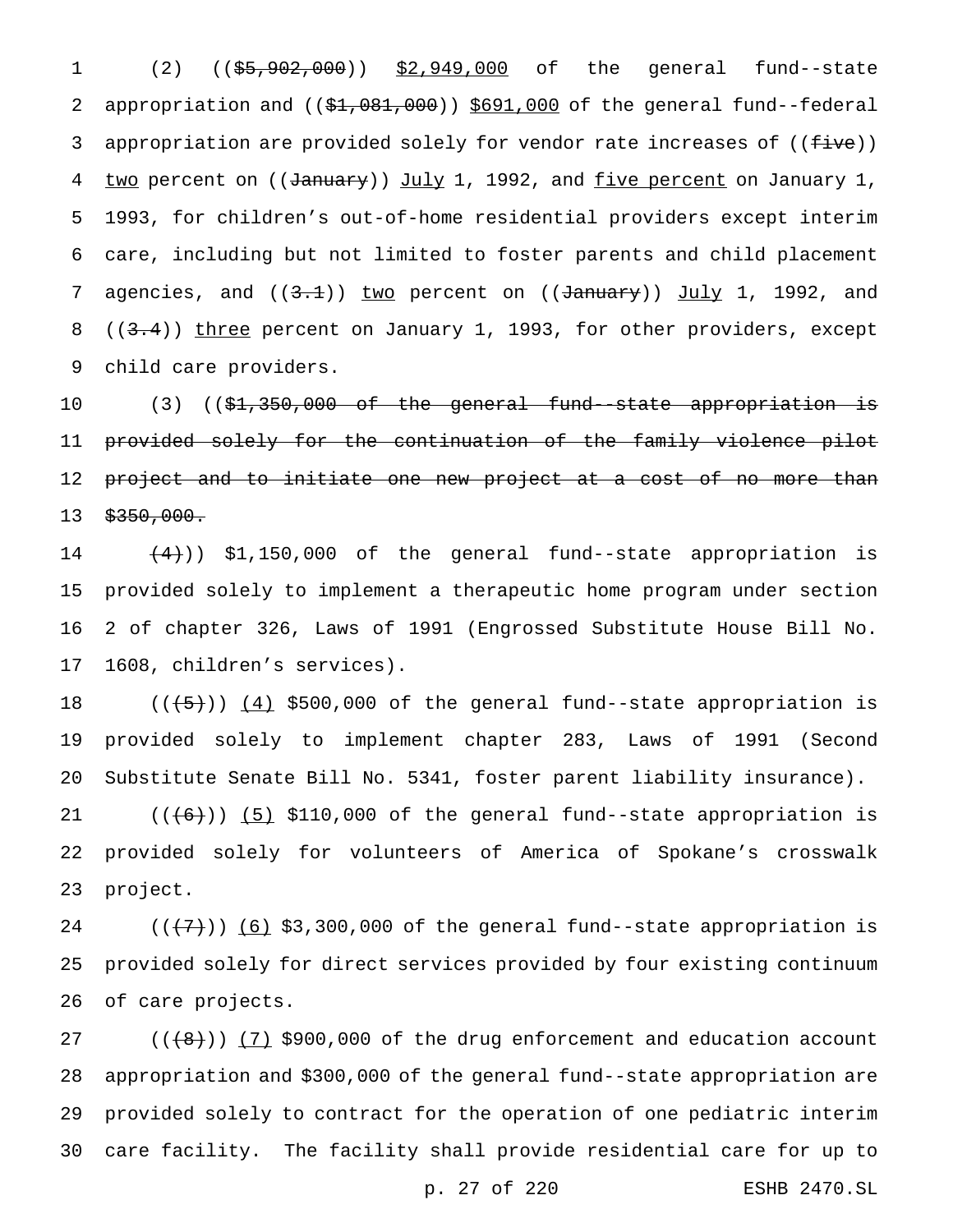twelve children through two years of age. Seventy-five percent of the children served by the facility must be in need of special care as a result of substance abuse by their mothers. The facility also shall provide on-site training to biological, adoptive, or foster parents. The facility shall provide at least three months of consultation and support to parents accepting placement of children from the facility. The facility may recruit new and current foster and adoptive parents for infants served by the facility. The department shall not require case management as a condition of the contract. The department shall solicit proposals from current pediatric interim care providers. The department shall select a provider from among the current pediatric interim care providers through an accelerated selection process by August 15, 1991. The contract shall be awarded by August 15, 1991.

 $((+9))$   $(8)$  \$700,000 of the general fund--state appropriation and \$299,000 of the drug enforcement and education account appropriation are provided solely for up to three nonfacility based programs for the training, consultation, support, and recruitment of biological, foster, and adoptive parents of children through age three in need of special care as a result of substance abuse by their mothers, except that each program may serve up to three medically fragile nonsubstance-abuse- affected children. In selecting nonfacility based programs, preference shall be given to programs whose federal or private funding sources have expired or have successfully performed under the existing pediatric interim care program. The department shall select providers under this subsection using an accelerated selection process, to be completed no later than August 15, 1991.

 $((+10))$   $(9)$  The amounts in subsections  $(7)$  and  $(8)$   $((and (9))$  of this section may be used to continue the existing pediatric interim care programs through August 15, 1991.

# ESHB 2470.SL p. 28 of 220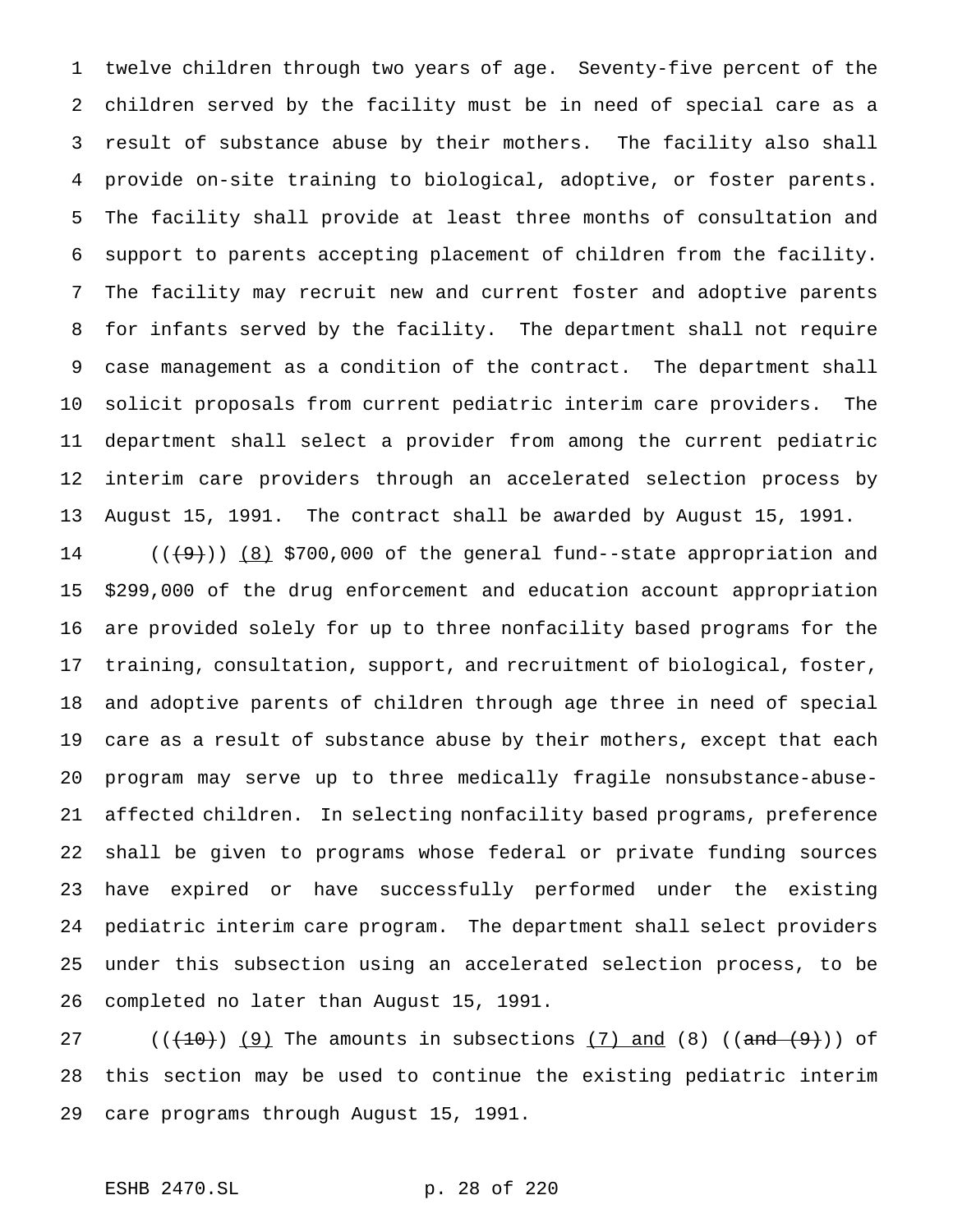1 (((11))) (10) ((\$200,000)) \$100,000 of the public safety and education account is provided solely to implement sections 11 and 12, chapter 301, Laws of 1991 (Engrossed Substitute House Bill No. 1884, domestic violence programs).

 $((+12))$   $(11)$  Up to \$25,000 of the general fund--state appropriation is provided to implement section 7 of chapter 301, Laws of 1991 (Substitute House Bill No. 1884, domestic violence programs).  $((+13))$   $(12)$  \$1,500,000 of the general fund--state appropriation is provided solely for increased funding for domestic violence programs.

 $((+15))$   $(13)$  \$480,000 of the general fund--state appropriation is provided solely for purchase of service and for grants to nonprofit child placement agencies licensed under chapter 74.15 RCW to recruit potential adoptive parents for, and place for adoption, children with physical, mental, or emotional disabilities, children who are part of a sibling group, children over age 10, and minority or limited English-speaking children.

 (14) \$1,000,000 of the general fund--state appropriation is 19 provided solely for the transfer of children who are inappropriately housed in crisis residential centers to residential services designed 21 to meet their specific needs.

 (15) \$30,000 of the general fund--state appropriation is provided 23 solely to fund follow-up research on the Childhaven therapeutic childcare study.

**\*Sec. 201 was partially vetoed, see message at end of chapter.**

 **Sec. 202.** 1991 sp.s. c 16 s 203 is amended to read as follows: **FOR THE DEPARTMENT OF SOCIAL AND HEALTH SERVICES--JUVENILE REHABILITATION PROGRAM**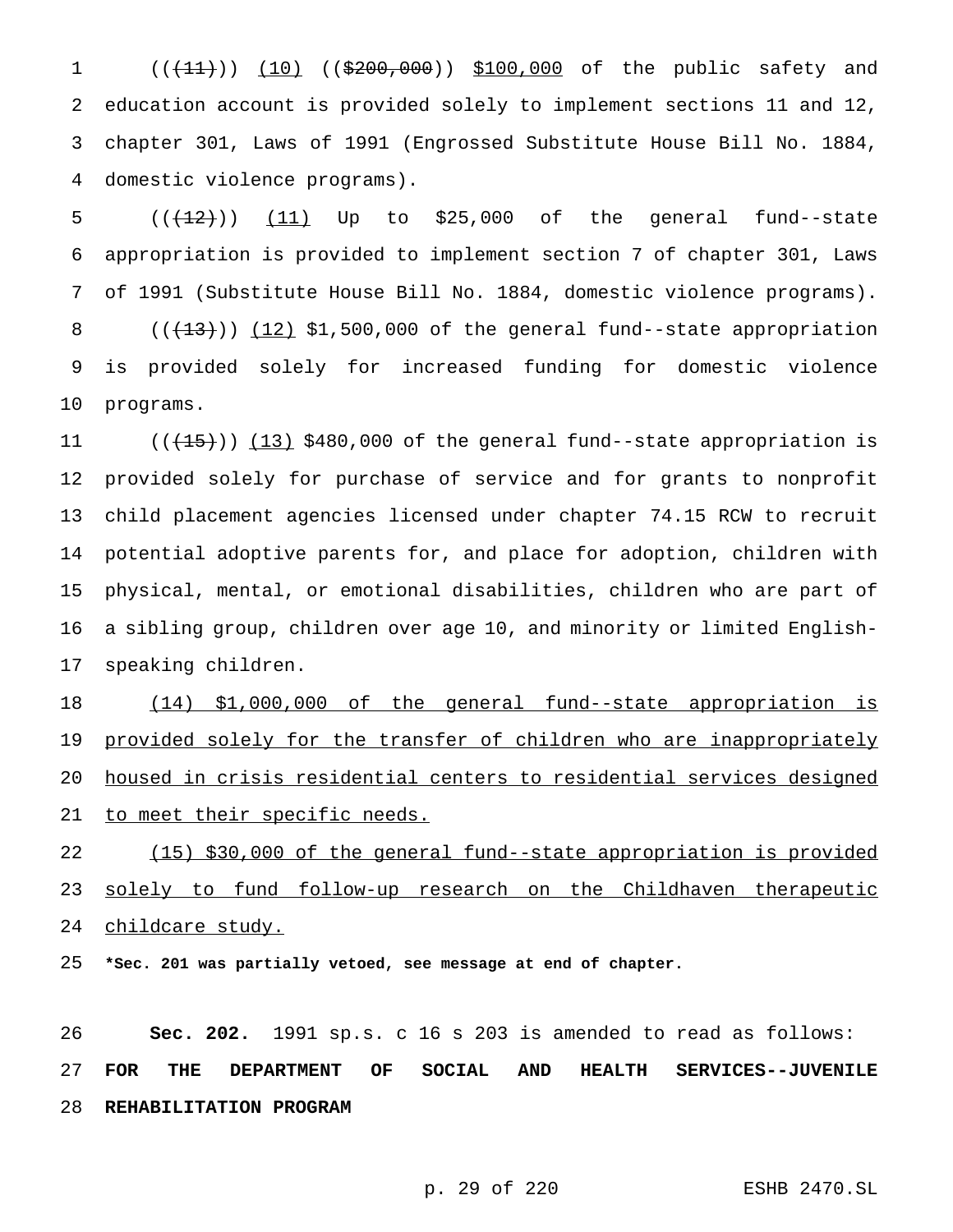(1) COMMUNITY SERVICES

|     | 2 General Fund--State Appropriation \$ ((57,604,000))   |              |
|-----|---------------------------------------------------------|--------------|
|     |                                                         | 53, 246, 000 |
|     | 4 General Fund--Federal Appropriation \$                | 135,000      |
| 5.  | Drug Enforcement and Education Account Appropriation \$ | 1,762,000    |
| - 6 | TOTAL APPROPRIATION \$ $((59, 501, 000))$               |              |
|     |                                                         | 55, 143, 000 |

 The appropriations in this subsection are subject to the following 9 conditions and limitations:  $((+a)$ ,  $(1, 1, 1, 1, 1, 0, 0, 0)$  of the general fund--state appropriation is provided solely to provide vendor rate 11 increases of ((five)) two percent on ((January)) July 1, 1992, and five percent on January 1, 1993, to juvenile rehabilitation group homes, and  $((3.1))$  two percent on  $((\text{January}))$  July 1, 1992, and  $((3.4))$  three percent on January 1, 1993, for other vendors.

(2) INSTITUTIONAL SERVICES

16 General Fund--State Appropriation . . . . . . . . \$ ((<del>54,370,000</del>)) 57,750,000 General Fund--Federal Appropriation........ \$ 949,000 Drug Enforcement and Education Account Appropriation \$ 940,000 20 TOTAL APPROPRIATION ..........\$ ((<del>56,259,000</del>)) 59,639,000 (3) PROGRAM SUPPORT 23 General Fund Appropriation . . . . . . . . . . . \$ ((4,390,000)) 2,996,000 Drug Enforcement and Education Account Appropriation \$ 342,000 26 TOTAL APPROPRIATION . . . . . . . . . \$ ((4,732,000)) 3,338,000 The appropriations in this subsection are subject to the following conditions and limitations: \$90,000 of the general fund--state

ESHB 2470.SL p. 30 of 220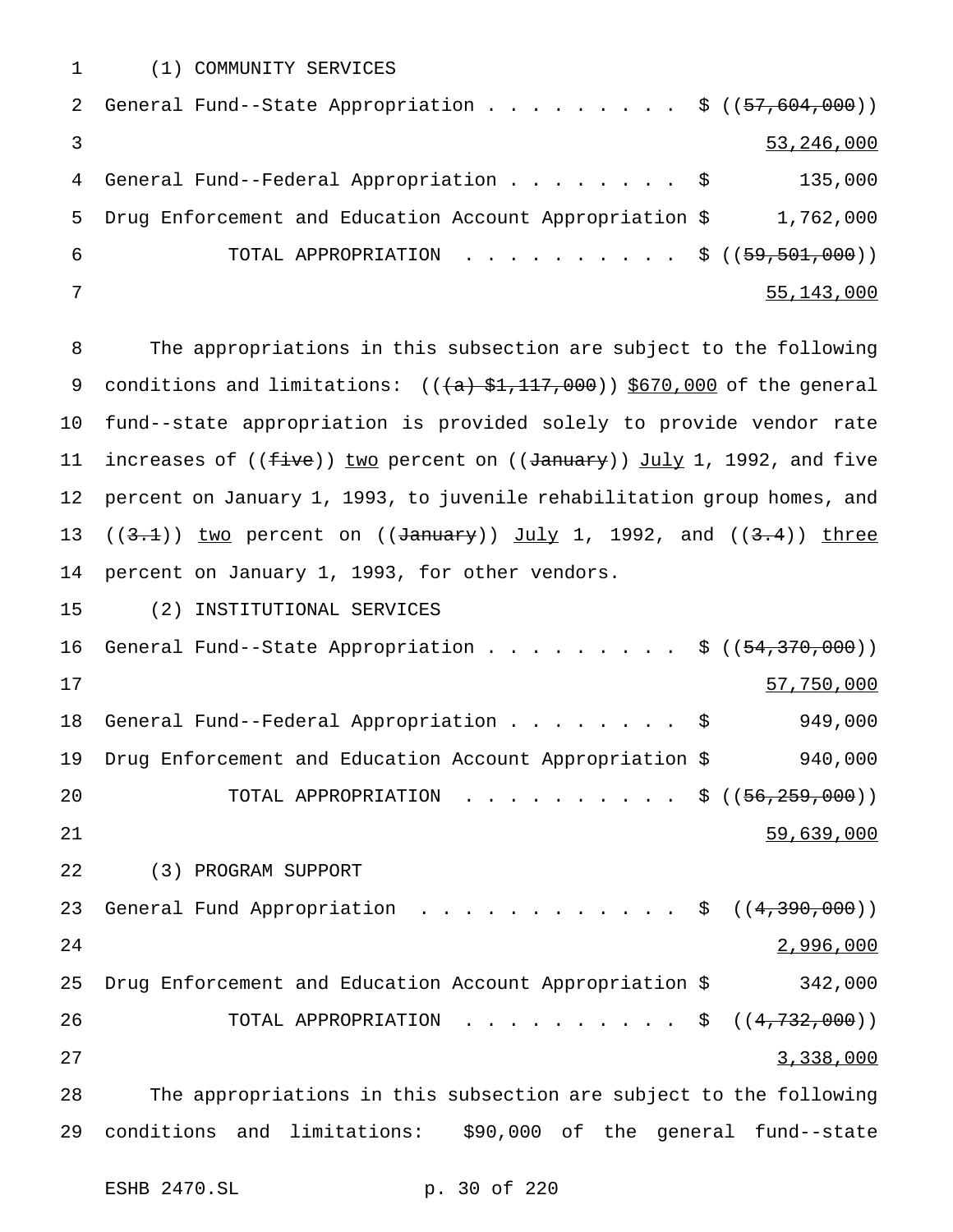appropriation is provided solely to implement chapter 234, Laws of 1991 (Second Substitute Senate Bill No. 5167, juvenile justice act), including section 2 of the act.

 \***Sec. 203.** 1991 sp.s. c 16 s 204 is amended to read as follows: **FOR THE DEPARTMENT OF SOCIAL AND HEALTH SERVICES--MENTAL HEALTH PROGRAM** (1) COMMUNITY SERVICES/REGIONAL SUPPORT NETWORKS 8 General Fund--State Appropriation . . . . . . . .  $\frac{1}{5}$  ( $\left(\frac{235}{715},\frac{715}{000}\right)$ ) 219,896,000 10 General Fund--Federal Appropriation . . . . . . . \$((110,751,000)) 11 12 General Fund--Local Appropriation . . . . . . . . \$ 3,360,000 13 TOTAL APPROPRIATION . . . . . . . . . \$((349,826,000)) 332,746,000

 The appropriations in this subsection are subject to the following conditions and limitations:

17 (a) ((\$6,213,000)) \$3,444,000 of the general fund--state 18 appropriation and ((\$2,863,000)) \$1,602,000 of the general fund-- federal appropriation are provided solely for vendor rate increases of 20 ( $(3.1)$ ) two percent on ( $(d_{\text{annuary}})$ ) July 1, 1992, and ( $(3.4)$ ) three percent on January 1, 1993.

22 (b) ((\$33,021,000)) \$23,971,000 of the general fund--state appropriation and \$250,000 of the general fund--federal appropriation are provided for the continued implementation of chapter 206, Laws of 1989, as amended, and other community enhancements. Of this amount: 26 (i) ((\$7,200,000)) \$6,400,000 is provided solely to implement sections 1(16) and 2(8) of chapter 262, Laws of 1991 (Second Substitute Senate Bill No. 5667, evaluation/treatment access).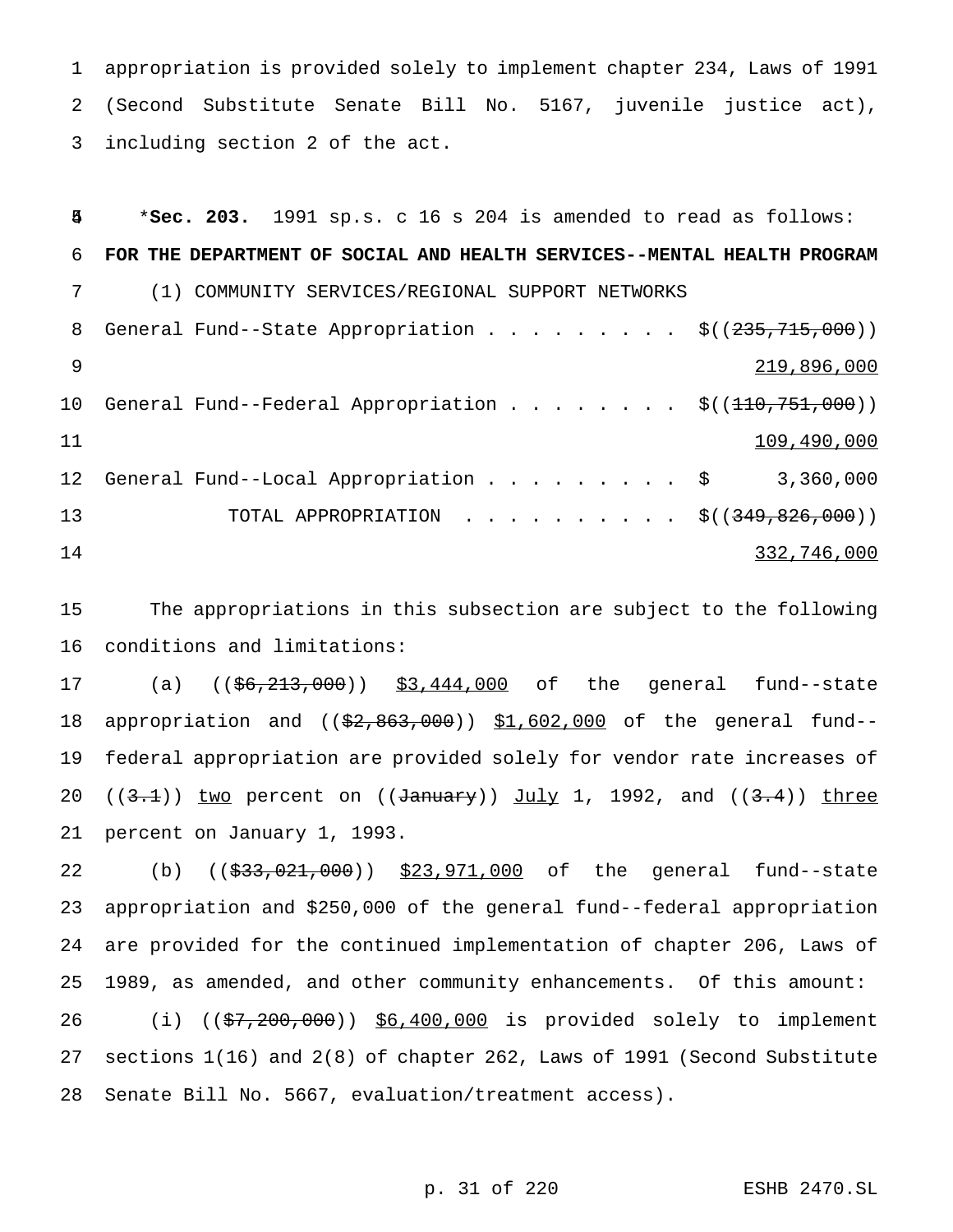(ii) \$400,000 of the general fund--state appropriation is provided solely for Pierce county for costs related to the administration of the involuntary treatment act.

 (iii) ((\$17,582,000)) \$9,582,000 is provided solely to expand mental health service capacity in a manner to be determined by the regional support networks. However, community services that will reduce the populations of the state hospitals shall have first priority for these funds.

 (iv) \$1,900,000 of the general fund--state appropriation is provided solely for regional support networks for acquisition and implementation of local management information systems in compliance with RCW 71.24.035. These information systems shall assure exchange of state required core data concerning mental health programs. The department of social and health services shall contract with regional support networks for these information systems.

 (v) \$1,600,000 of the general fund--state appropriation is provided solely for an integrated information system which allows for assured exchange of state required core data in compliance with RCW 71.24.035. Authority to expend these funds is conditioned on compliance with section 902 of this act.

 (vi) \$589,000 of the general fund--state appropriation is provided solely to establish the Grays Harbor regional support network by January 1, 1992.

 (vii) \$500,000 of the general fund--state appropriation is provided solely to implement section 14, chapter 326, Laws of 1991 (Engrossed Substitute House Bill No. 1608, services for children).

27 (viii) ((\$750,000)) \$500,000 of the general fund--state appropriation and \$250,000 of the general fund--federal appropriation are provided solely for up to five performance-based contracts for the delivery of children's mental health services with regional support ESHB 2470.SL p. 32 of 220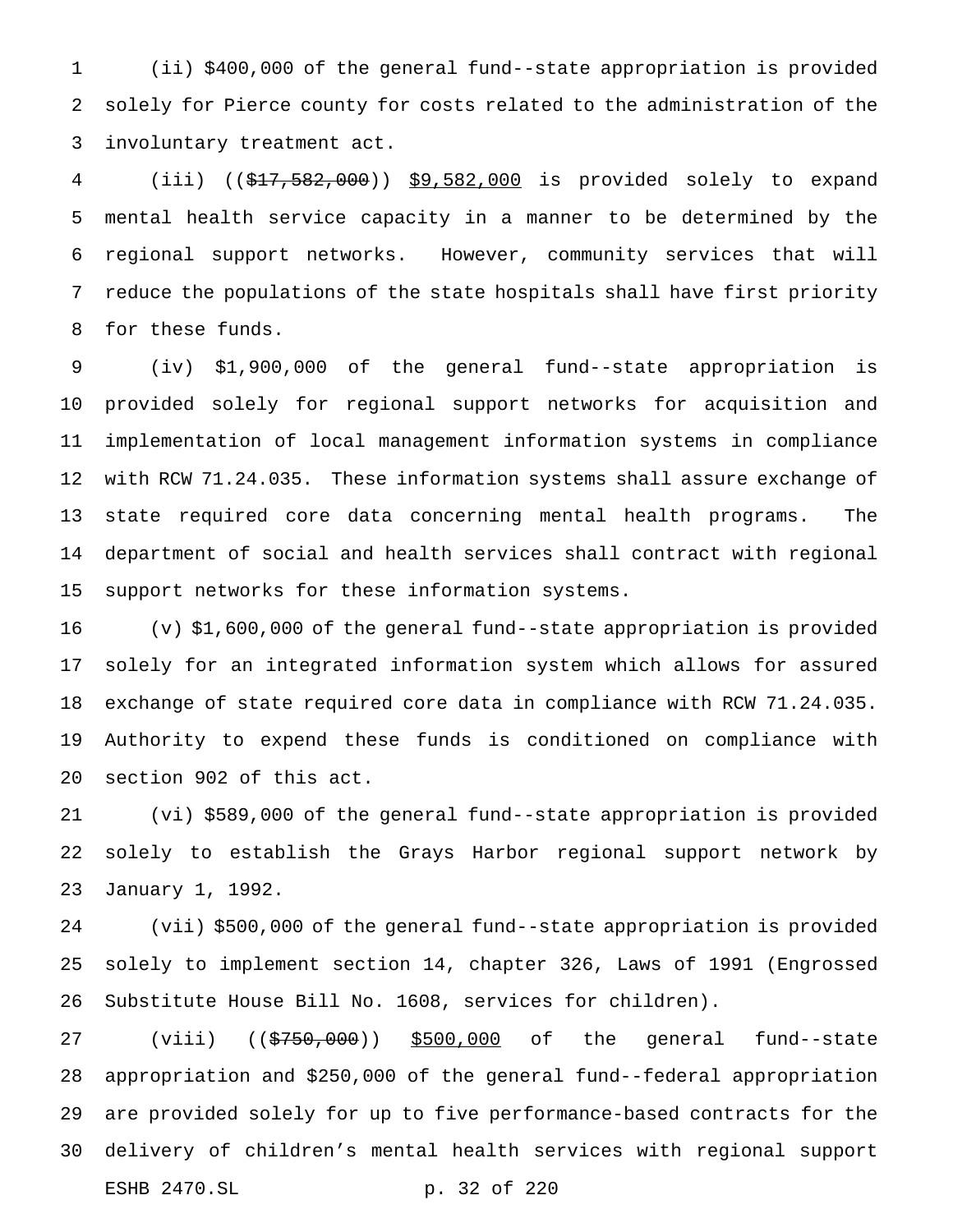networks that have developed interagency children's mental health services delivery plans. To be eligible for a contract, the interagency children's mental health services delivery plan shall:

 (A) Involve the major child-serving systems, including education, child welfare, and juvenile justice, in the county or counties served by the regional support network, in a coordinated system for delivery of children's mental health services; and

 (B) Include mechanisms for interagency case planning, where necessary, that do not result in duplicative case management, to meet the mental health needs of children served through the plan.

 (c) \$1,500,000 of the general fund--state appropriation is provided solely for transportation services.

 (d) \$2,000,000 of the general fund--state appropriation is provided solely to enroll an additional four counties in the regional support network program by January 1993.

(2) INSTITUTIONAL SERVICES

17 General Fund--State Appropriation . . . . . . . . \$((237,703,000)) 193,404,000 19 General Fund--Federal Appropriation . . . . . . . \$ ((<del>13,604,000</del>)) 62,735,000 21 TOTAL APPROPRIATION . . . . . . . . . \$((251,307,000)) 22 22 22 23 23 23 24 256,139,000 (3) CIVIL COMMITMENT 24 General Fund--State Appropriation . . . . . . . . \$  $((4, 908, 000))$ **4,339,000**  (4) SPECIAL PROJECTS 27 General Fund--State Appropriation . . . . . . . . \$ ((<del>1,917,000</del>)) 28  $\frac{1,889,000}{1}$ 

p. 33 of 220 ESHB 2470.SL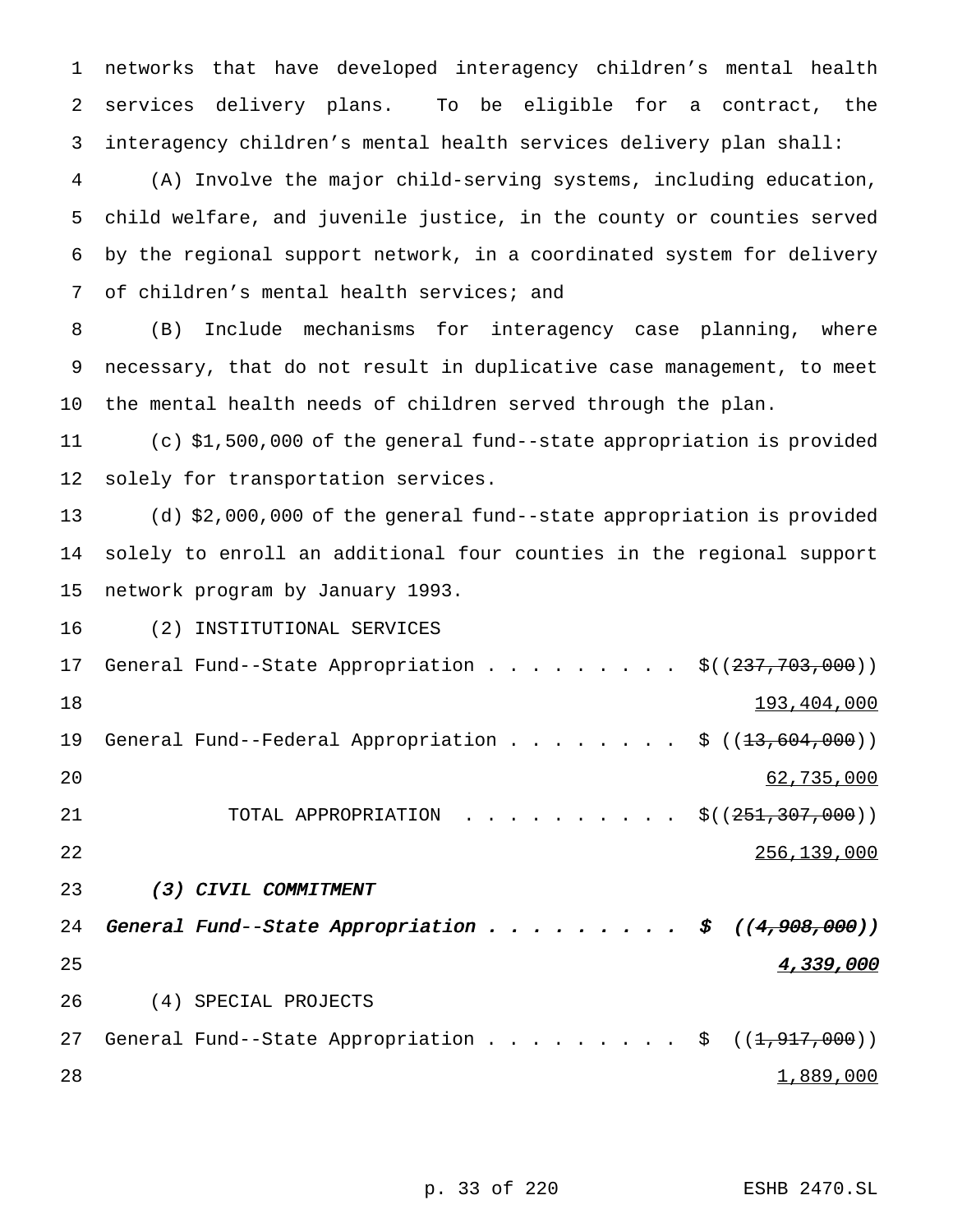| 1 General Fund--Federal Appropriation \$ 2,966,000 |  |  |  |  |                  |
|----------------------------------------------------|--|--|--|--|------------------|
| TOTAL APPROPRIATION \$ $((4,883,000))$             |  |  |  |  |                  |
|                                                    |  |  |  |  | <u>4,855,000</u> |

 The appropriations in this subsection are subject to the following 5 conditions and limitations: ((\$59,000)) \$31,000 of the general fund-- state appropriation is provided solely for vendor rate increases of  $((3.1))$  two percent on  $((\text{January}))$  July 1, 1992, and  $((3.4))$  three percent on January 1, 1993.

(5) PROGRAM SUPPORT

|    | 10 General Fund--State Appropriation \$ $((6,197,000))$ |  |  |  |  |  |                                                        |
|----|---------------------------------------------------------|--|--|--|--|--|--------------------------------------------------------|
| 11 |                                                         |  |  |  |  |  | 5,959,000                                              |
| 12 |                                                         |  |  |  |  |  | General Fund--Federal Appropriation \$ $((1,887,000))$ |
| 13 |                                                         |  |  |  |  |  | 1,867,000                                              |
| 14 |                                                         |  |  |  |  |  | TOTAL APPROPRIATION \$ $((8,084,000))$                 |
| 15 |                                                         |  |  |  |  |  | 7,826,000                                              |

 The appropriations in this section are subject to the following conditions and limitations: \$338,000 from the general fund--state appropriation is provided solely for transfer by interagency agreement to the University of Washington for an evaluation of mental health reform. The legislative budget committee shall review the evaluation work plan and deliverables. The indirect cost rate for this study shall be the same as that for the first steps evaluation.

**\*Sec. 203 was partially vetoed, see message at end of chapter.**

 NEW SECTION. **Sec. 204.** A new section is added to 1991 sp.s. c 16 to read as follows:

 **DEPARTMENT OF SOCIAL AND HEALTH SERVICES--MENTAL HEALTH PROGRAM- -RISK POOL FUND.** The sum of \$8,000,000, or so much thereof as may be necessary, is appropriated from the state general fund to the mental

```
ESHB 2470.SL p. 34 of 220
```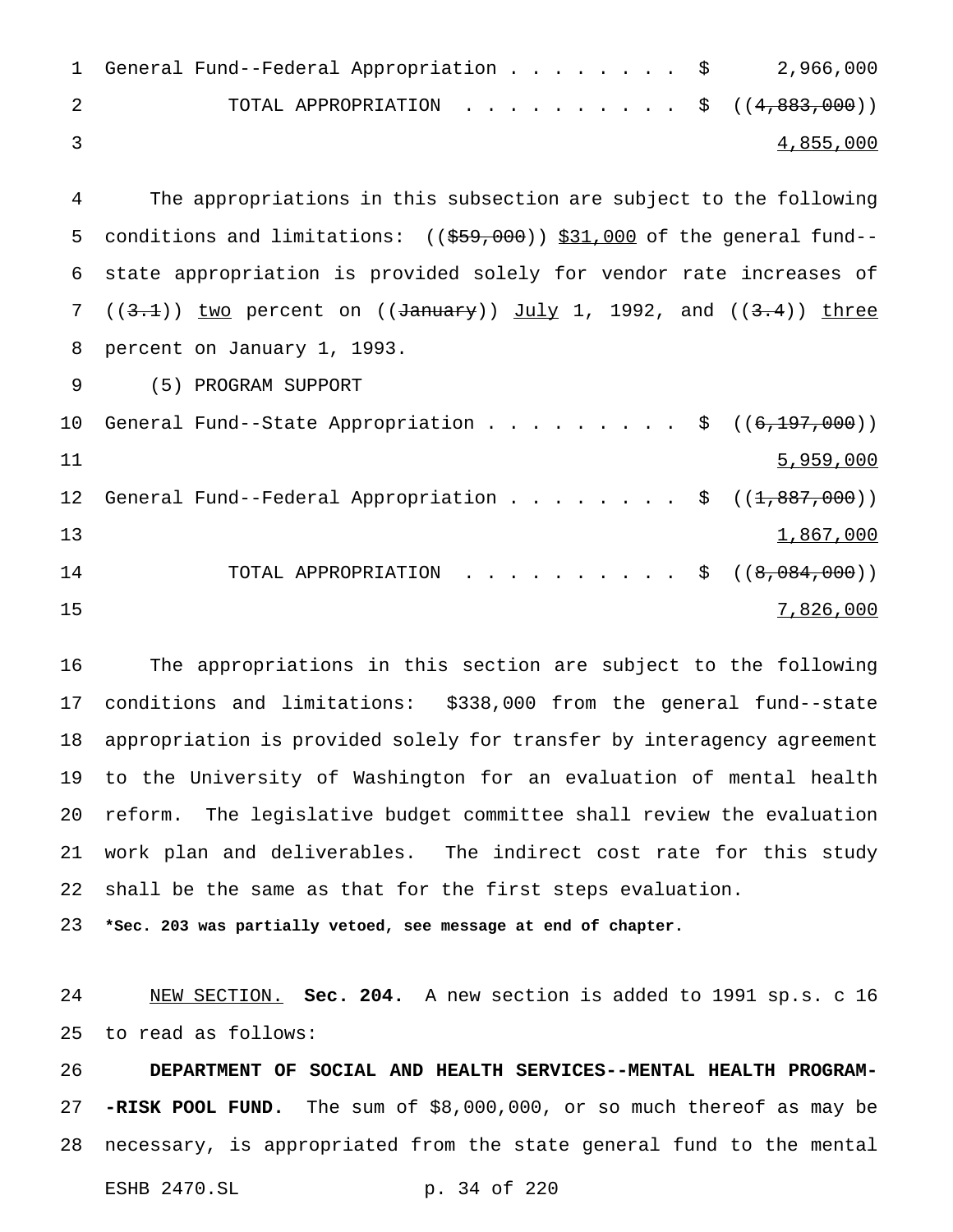health program of the department of social and health services for a risk pool fund to support a collaborative effort between regional support networks and state hospitals to serve patients in community settings.

 Money from this fund shall be expended as payments to regional support networks for reductions in usage of bed days at Eastern and Western State Hospitals, or, to the extent such reductions are not made, to cover resulting budget deficits at the state hospitals. Money from this fund shall be used to contract with regional support networks on both the east and west side of the Cascade mountains based on the regional support networks' ability to participate in reductions in usage of bed days.

 Payments to regional support networks shall be specified in regional support network contracts with the department and shall be based on negotiations between regional support networks and the state hospitals. These negotiations shall identify the intended reductions in bed days, the expected reductions in costs in state hospitals, and the amount and timing of payments to regional support networks.

 Money from this fund shall not be used to meet any operating deficits at the state hospitals resulting from causes unrelated to the failure of the regional support networks to reduce bed day usage as specified in the contracts developed pursuant to this section.

 \***Sec. 205.** 1991 sp.s. c 16 s 205 is amended to read as follows: **FOR THE DEPARTMENT OF SOCIAL AND HEALTH SERVICES--DEVELOPMENTAL DISABILITIES PROGRAM**

(1) COMMUNITY SERVICES

28 General Fund--State Appropriation . . . . . . . . \$((189,332,000)) 183,785,000

p. 35 of 220 ESHB 2470.SL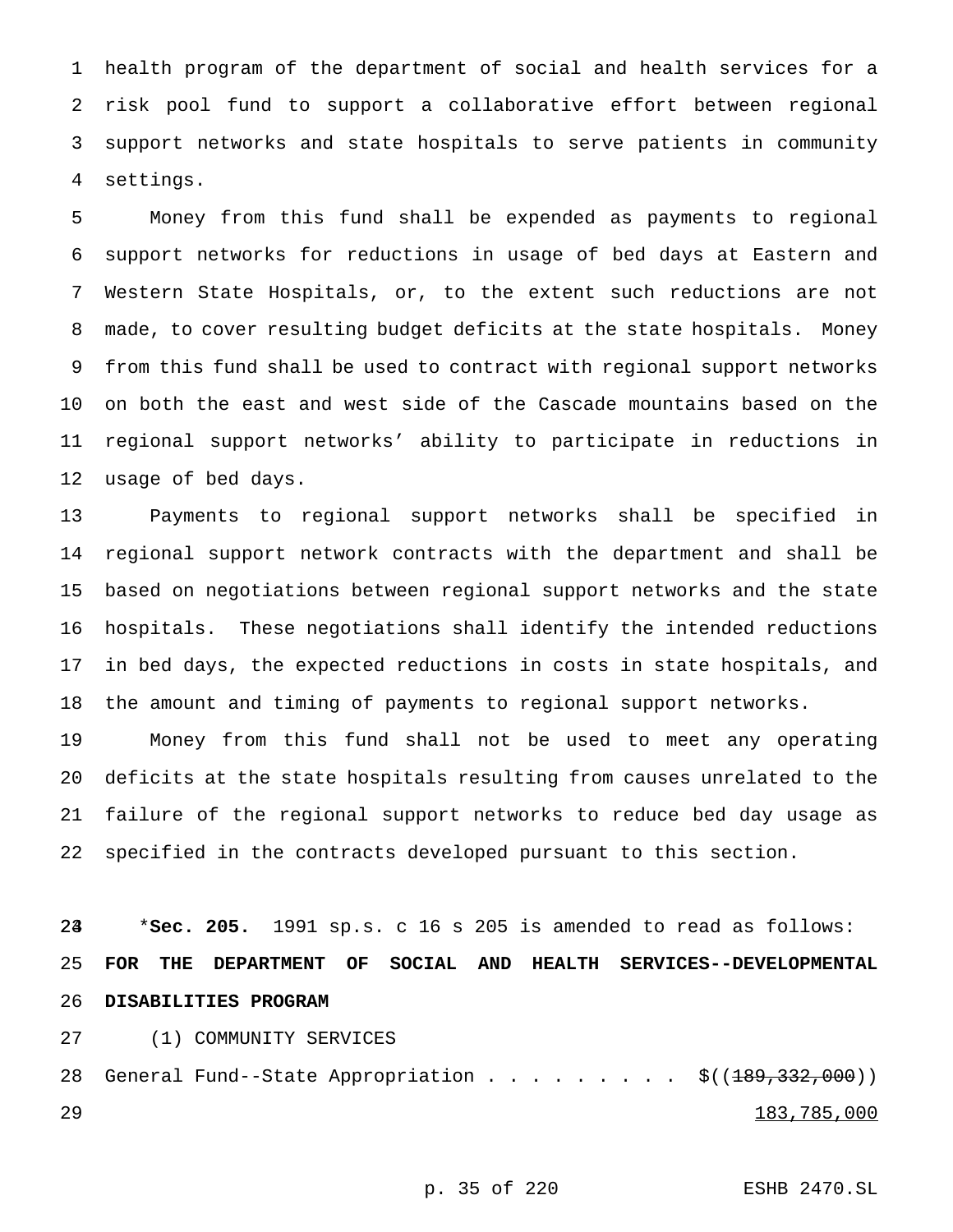1 General Fund--Federal Appropriation . . . . . . . \$((111,394,000)) 2 113,221,000 3 TOTAL APPROPRIATION . . . . . . . . . \$((300,726,000)) 4 297,006,000

5 The appropriations in this subsection are subject to the following 6 conditions and limitations:

 $((+e))$   $(a)$  \$500,000 of the general fund--state appropriation, or as much thereof as may be necessary, is provided solely for tenant or intensive tenant support services for clients of group homes of over fifteen clients that demonstrate difficulty in meeting departmental standards.

12 ((<del>(d) \$706,000</del>)) (b) \$631,000 of the general fund--state appropriation and \$815,000 of the general fund--federal appropriation are provided solely for community-based residential programs for twelve clients under the care of the united cerebral palsy intermediate care facility for the mentally retarded.

17 ((<del>(e) \$3,150,000 of the general fund-state appropriation and</del> 18 \$3,698,000 of the general fund--federal appropriation are provided 19 solely for community-based services for developmentally disabled 20 persons who have transferred from Western State Hospital or Eastern 21 State Hospital to the community or who in the judgment of the secretary 22 are at risk of being committed to either hospital.

23  $(f)$  (c) \$1,500,000 of the general fund--state appropriation is 24 provided solely for the family support services program.

25 (((g) \$7,200,000 of the general fund--state appropriation and 26 \$7,200,000 of the general fund--federal appropriation are provided 27 solely for additional clients in the state-operated living alternative 28 community residential program (SOLA) who previously resided in 29 residential habilitation centers. Any of these amounts used for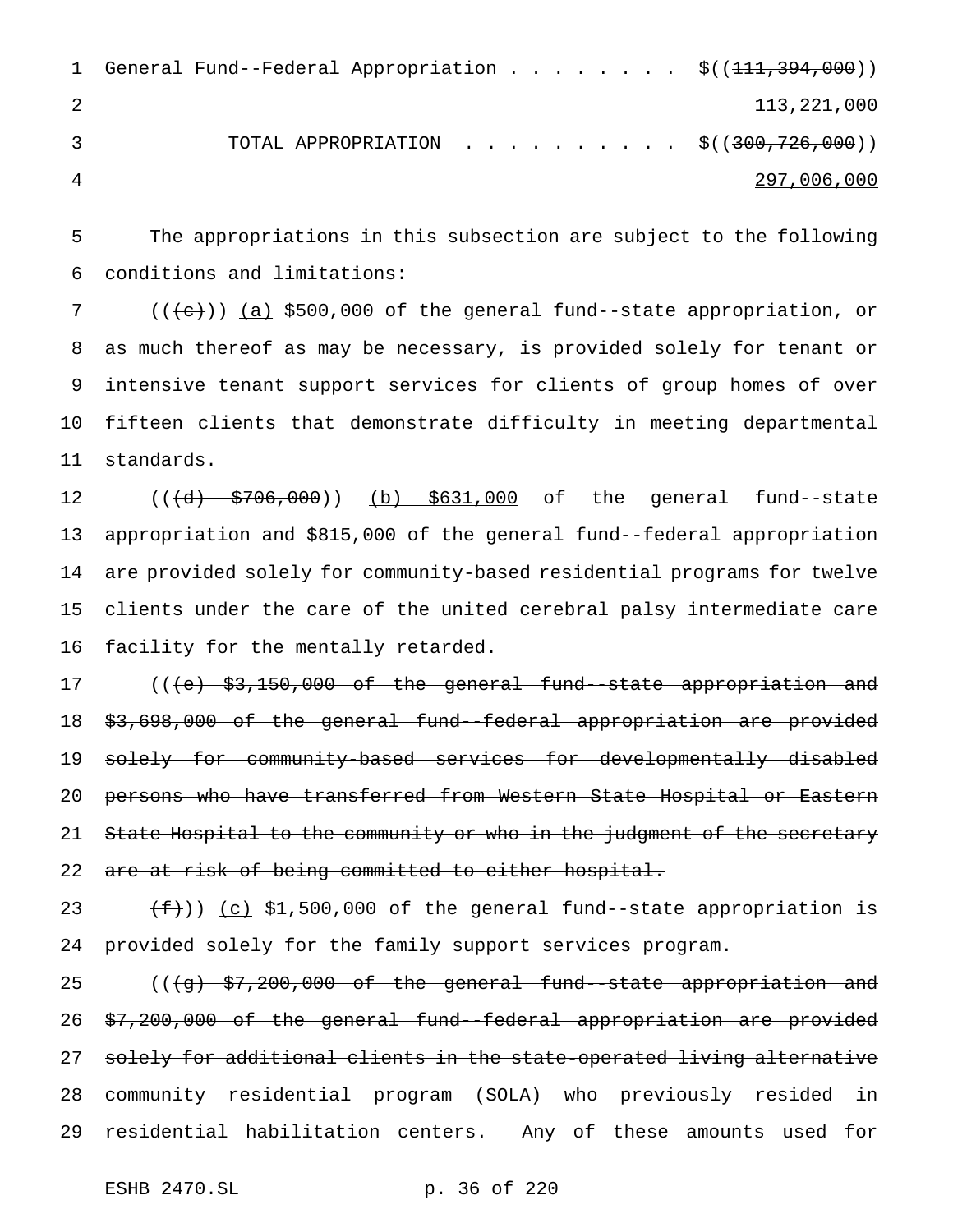1 employment or day programs shall be used to contract with private 2 community providers.

 (h) \$5,900,000 of the general fund--state appropriation and \$5,900,000 of the general fund--federal appropriation are provided solely for additional clients in privately operated community residential programs who previously resided in residential habilitation 7 centers.

 (i) \$1,800,000)) (d) \$4,674,000 of the general fund--state 9 appropriation and \$4,674,000 of the general fund--federal appropriation are provided solely for community-based residential programs for up to seventy-three clients who during the 1991-93 biennium transfer from residential habilitation centers.

13 (e) \$400,000 of the general fund--state appropriation ((and 14 \$600,000 of the general fund--federal appropriation are)) is provided 15 solely for costs related to additional case management.

 $((\{\dagger\}) \cup \{\underline{f}\})$  \$800,000 of the general fund--state appropriation and \$800,000 of the general fund--federal appropriation are provided solely for emergency community residential placements in lieu of placement at residential habilitation centers.

20 (((k) \$1,924,000 of the general fund--state appropriation and 21 \$1,465,000 of the general fund--federal appropriation are provided 22 solely for community-based residential services for seventy clients 23 transferred from Fircrest School to the community.))

24 (g) \$1,709,000 of the general fund--state appropriation and 25 \$2,088,000 of the general fund--federal appropriation are provided 26 solely for prospective rate increases for intermediate care facilities 27 for the mentally retarded to cover the medicaid share of the new 28 business and occupation tax levied in accordance with Engrossed 29 Substitute House Bill No. 2967. These amounts shall lapse upon 30 expiration of the tax. Amounts that have been paid under this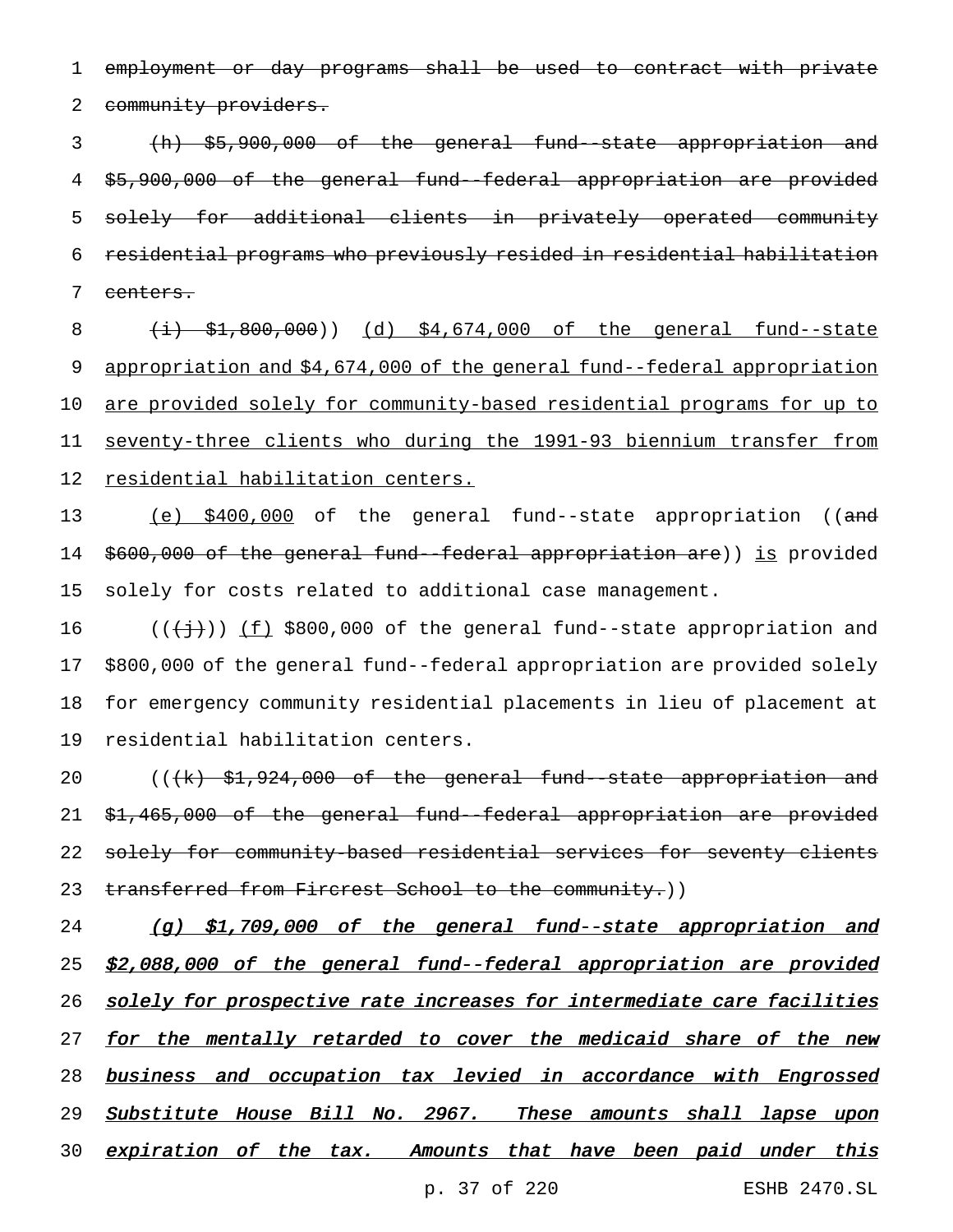1 subsection (1)(g), but are properly attributable to a period after the 2 expiration date of the tax, shall be repaid or credited to the state as 3 provided in rules of the department of revenue. 4 (2) INSTITUTIONAL SERVICES 5 General Fund--State Appropriation . . . . . . . . \$((<del>115,404,000</del>)) 6 141,371,000 7 General Fund--Federal Appropriation . . . . . . . \$((<del>143,511,000</del>)) 8 181,440,000 9 TOTAL APPROPRIATION . . . . . . . . . \$((258,915,000)) 10 322,811,000 11 The appropriations in this subsection are subject to the following 12 conditions and limitations: 13 (a) The general fund--state appropriation shall be reduced by the 14 amount that has been expended as of the effective date of this act from 15 the appropriation under section 207, chapter 16, Laws of 1991 sp. sess. 16 (b) \$((400,000)) 100,000 of the general fund--state appropriation

17 is provided solely for enhanced staff training.

18 (c) \$15,379,000 of the general fund--state appropriation and 19 \$18,798,000 of the general fund--federal appropriation are provided 20 solely for prospective rate increases for intermediate care facilities 21 for the mentally retarded to cover the medicaid share of the new 22 business and occupation tax levied in accordance with Engrossed 23 Substitute House Bill No. 2967. These amounts shall lapse upon 24 expiration of the tax. Amounts that have been paid under this 25 subsection (2)(c), but are properly attributable to a period after the 26 expiration date of the tax, shall be repaid or credited to the state as 27 provided in rules of the department of revenue.

28 (3) PROGRAM SUPPORT

29 General Fund--State Appropriation . . . . . . . . \$ ((5,638,000))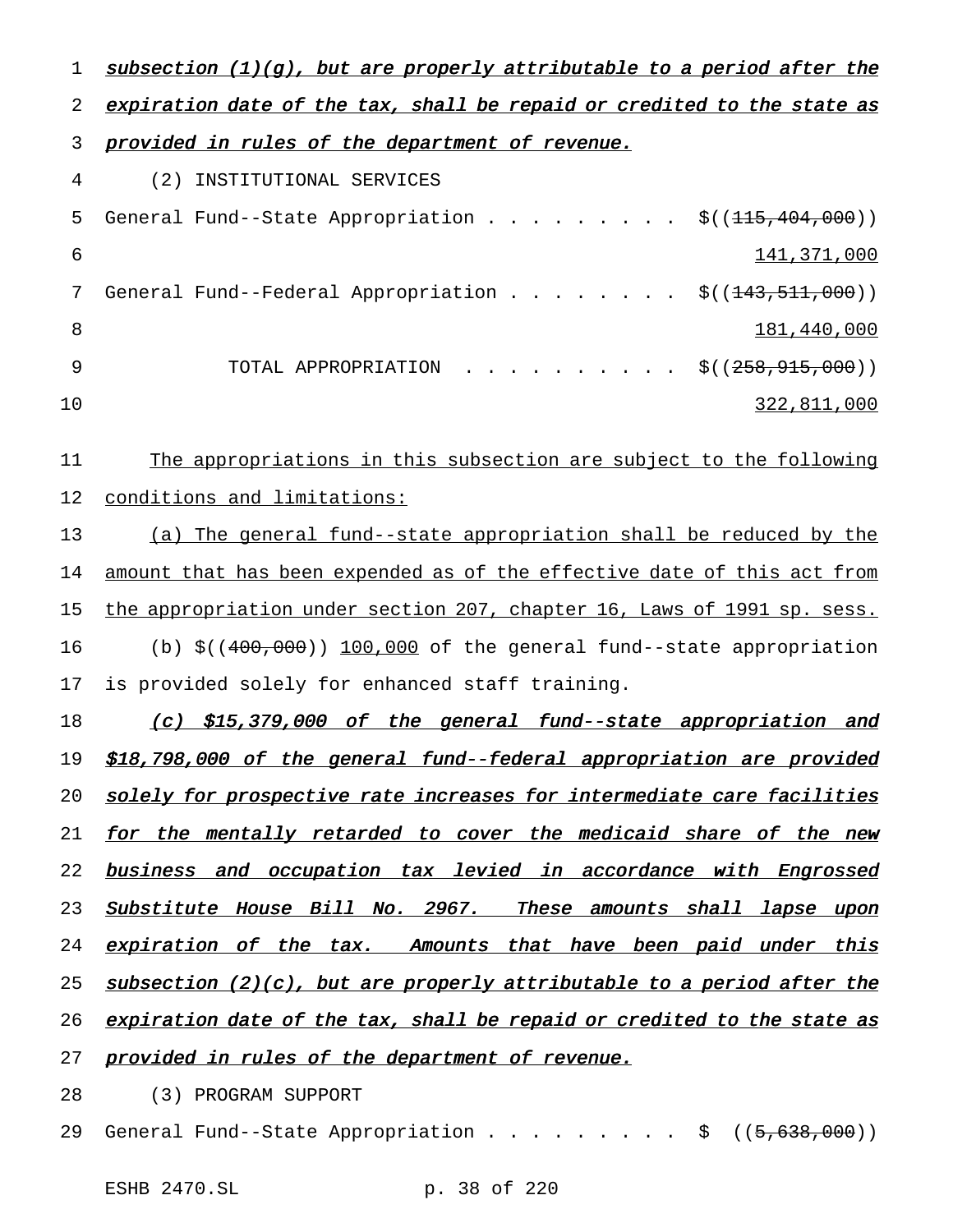|                                                          | 5,585,000 |
|----------------------------------------------------------|-----------|
| General Fund--Federal Appropriation \$ $((1,0.04,0.00))$ |           |
|                                                          | 1,001,000 |
| TOTAL APPROPRIATION \$ $((6,732,000))$                   |           |
|                                                          | 6,586,000 |

 The appropriations in this section are subject to the following 7 conditions and limitations:  $((\frac{61}{100}, 0.000)$   $\frac{51}{015}$ , 000 of the general fund--state appropriation is provided solely to establish five regional centers representing all areas of the state and to provide grants to nonprofit community-based organizations to provide services for the deaf in each region. If Substitute Senate Bill No. 5458 (regional deaf centers) is enacted by July 31, 1991, the amount provided in this subsection is provided solely to implement the bill.

**\*Sec. 205 was partially vetoed, see message at end of chapter.**

 NEW SECTION. **Sec. 206. INTERLAKE SCHOOL**. 1991 sp.s. c 16 s 207 is repealed.

 NEW SECTION. **Sec. 207.** A new section is added to 1991 sp.s. c 16 to read as follows:

 **DEPARTMENT OF SOCIAL AND HEALTH SERVICES--DEVELOPMENTAL DISABILITIES- -STATE HOSPITALS**. The sum of \$3,050,000 from the general fund--state and \$3,581,000 from the general fund--federal is appropriated to the developmental disabilities program of the department of social and health services to reduce the number of persons with developmental disabilities residing at eastern and western state hospitals, and to improve care for those who do reside there. At least \$450,000 of the general fund--state appropriation in this section shall be used to supplement standard state hospital expenditures in order to provide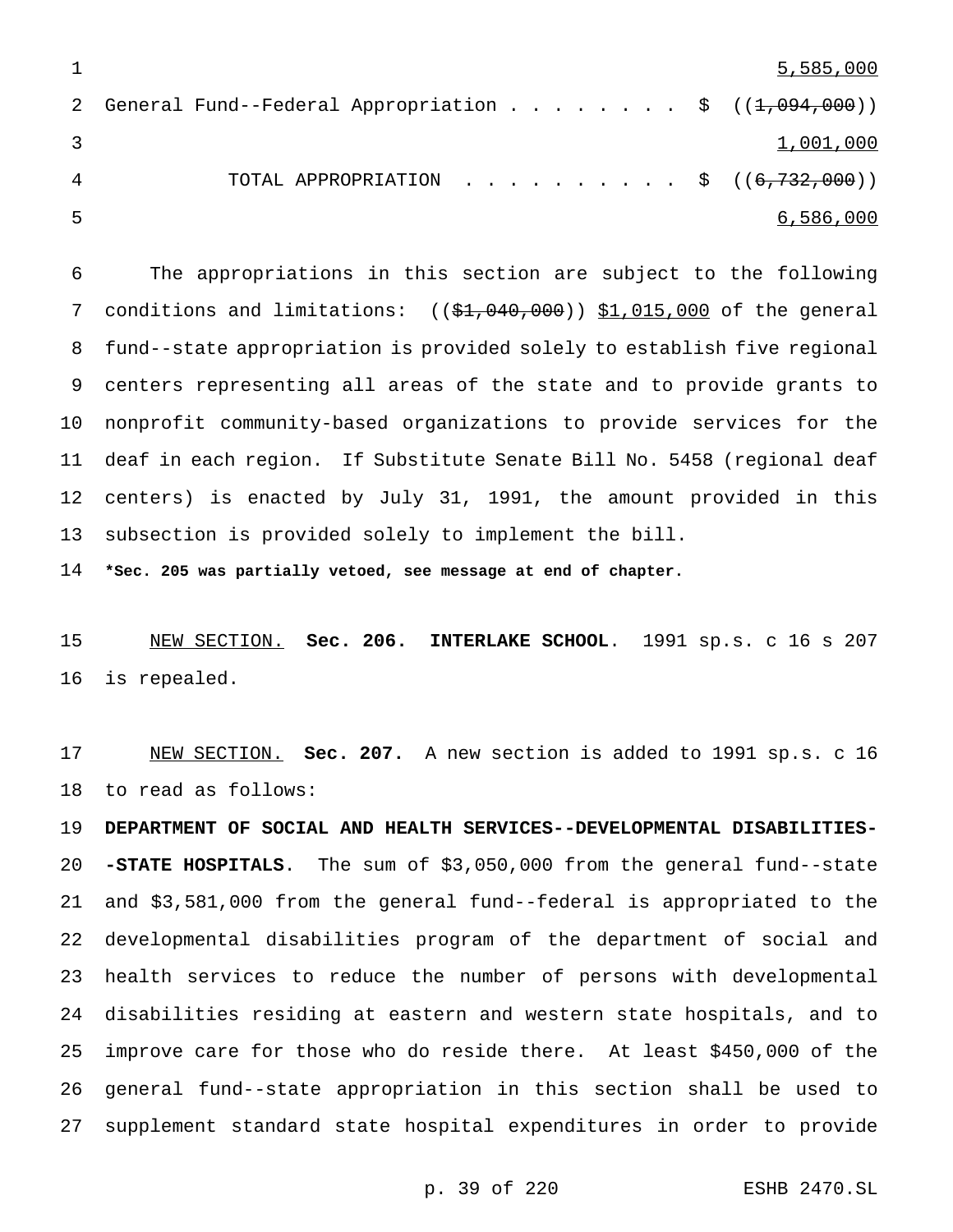additional, specialized care for persons with developmental disabilities who reside in the state hospitals. The balance of the state and federal appropriation shall be used in collaboration with mental health regional support networks to provide case management, crisis intervention, respite, residential, or other community-based services for persons with developmental disabilities who transfer from or who are at risk of placement into the state hospitals. Expenditures under this section for nonstate hospital services shall be conditioned upon specific reductions in admissions to, or in the utilization of bed days at, the state hospitals.

 The appropriations in this section shall be reduced by the amount that has been expended as of the effective date of this act from the appropriations under section 205(1)(e), chapter 16, Laws of 1991 sp. sess.

 **Sec. 208.** 1991 sp.s. c 16 s 208 is amended to read as follows: **FOR THE DEPARTMENT OF SOCIAL AND HEALTH SERVICES--DEVELOPMENTAL DISABILITIES PROGRAM--COMMUNITY SERVICES EXPANSION**

18 The sum of ((\$17,000,000)) \$11,710,000, or so much thereof as may be necessary, is appropriated from the state general fund to the developmental disabilities program of the department of social and health services for the community services program to expand community- based services during the 1991-93 fiscal biennium. Of this appropriation:

24 (1) ((\$6,700,000 of the general fund appropriation is provided 25 solely for expansion of employment programs for persons who have 26 completed a high school curriculum within the previous two years.

 (2) \$5,400,000 of the general fund appropriation is provided solely for employment programs for those persons who complete a high school curriculum during the 1991-93 biennium.

ESHB 2470.SL p. 40 of 220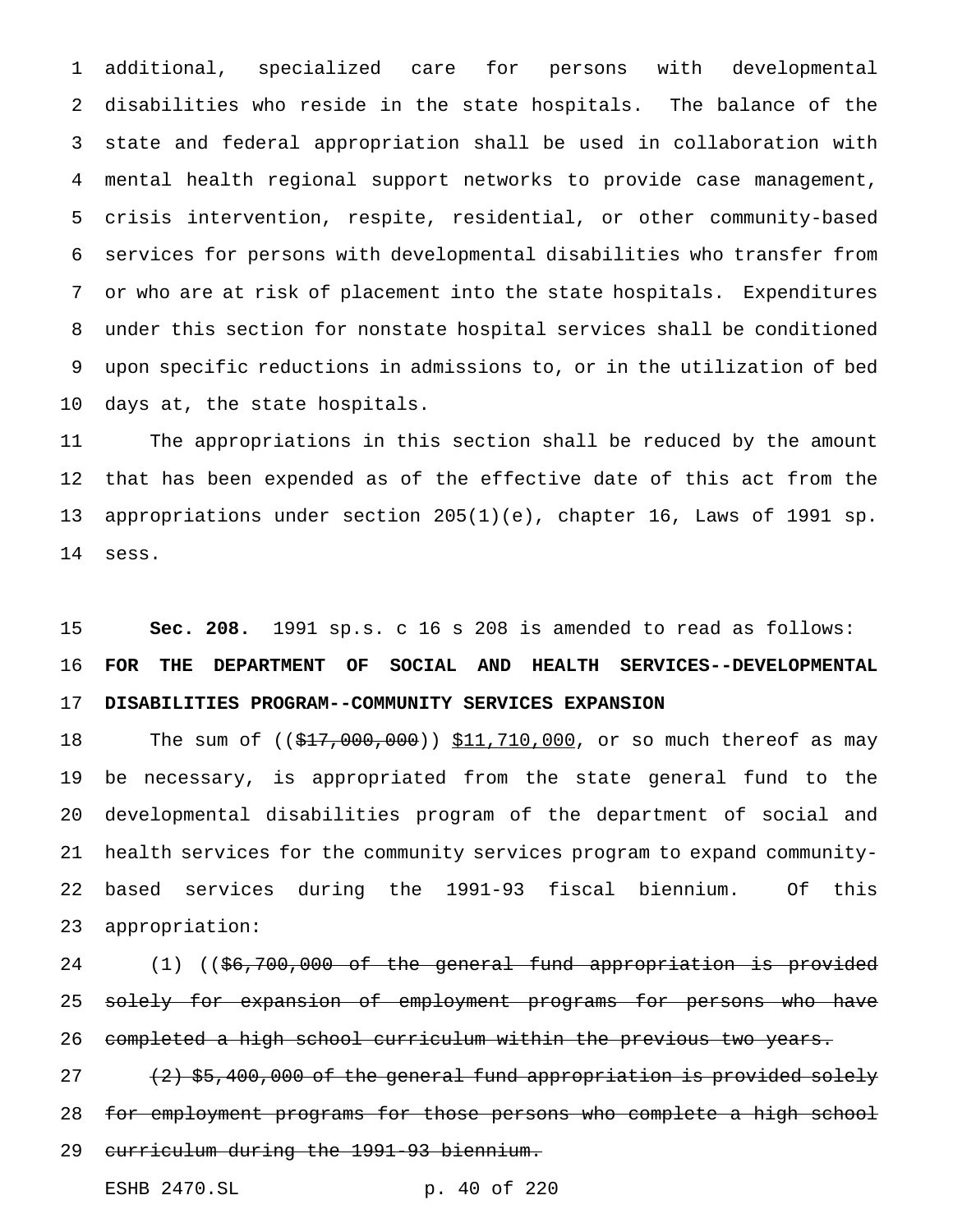$(3)$   $$4,200,000$  of the general fund appropriation))  $$6,810,000$  is 2 provided solely for employment programs, or to the extent that the 3 programs will lead to employment, community access programs, for those persons who completed a high school curriculum during 1989 or 1990, or who will complete a high school curriculum during the 1991-93 biennium. (2) \$4,200,000 is provided solely to expand the family support services program.

8  $((+4))$   $(3)$  \$700,000 of the general fund appropriation is provided 9 solely to add new cases to the early intervention services program.

10 **Sec. 209.** 1991 sp.s. c 16 s 209 is amended to read as follows: 11 **FOR THE DEPARTMENT OF SOCIAL AND HEALTH SERVICES--DEVELOPMENTAL** 12 **DISABILITIES PROGRAM--COMMUNITY VENDOR RATES**

13 The sums of ((\$10,834,000)) \$4,724,000 from the general fund--state 14 appropriation and  $((\frac{55}{66}, \frac{480}{606}))$  \$2,804,000 from the general fund--15 federal appropriation, or so much thereof as may be necessary, are 16 provided for vendor rate increases of ((six)) two percent on 17 ((January)) July 1, 1992, and six percent on January 1, 1993, to be 18 used only for increases to vendors currently providing services and not 19 for program expansion, to the department of social and health services, 20 developmental disabilities program for the biennium ending June 30, 21 1993. A minimum increase of 4.5 percent on January 1, 1993, shall be 22 provided to all vendors. The remaining amount may be used by the 23 department or by counties contracting with the department to address 24 <u>inequities in the current vendor reimbursement system or the special</u> 25 needs of various vendors of services to the developmentally disabled.

267 \***Sec. 210.** 1991 sp.s. c 16 s 210 is amended to read as follows: 28 **FOR THE DEPARTMENT OF SOCIAL AND HEALTH SERVICES--LONG-TERM CARE** 29 **SERVICES**

p. 41 of 220 ESHB 2470.SL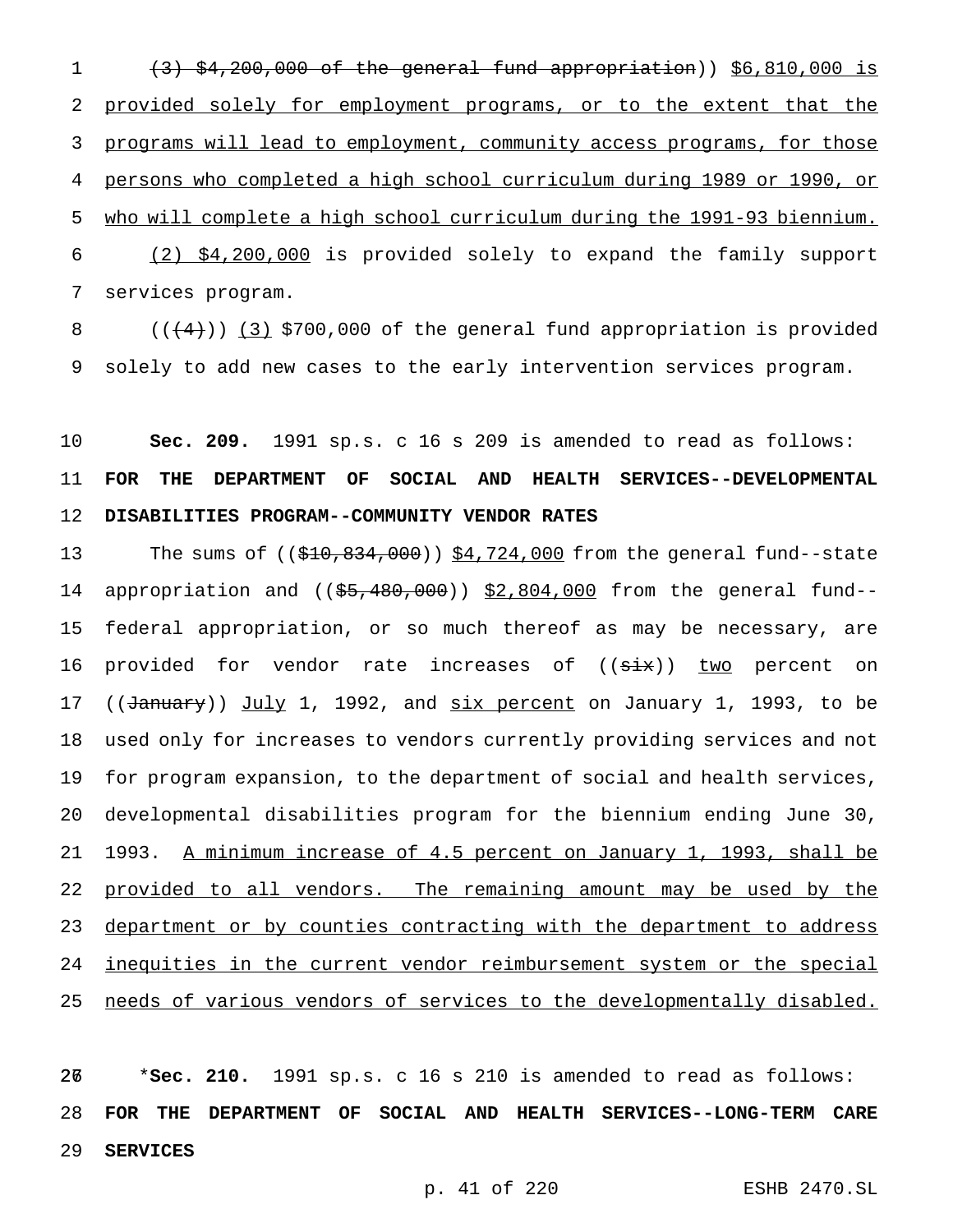|    | 1 General Fund--State Appropriation \$((565,033,000))      |               |
|----|------------------------------------------------------------|---------------|
|    |                                                            | 538,176,000   |
| 3  | General Fund--Federal Appropriation \$ $((665, 949, 000))$ |               |
| -4 |                                                            | 643,550,000   |
| -5 | TOTAL APPROPRIATION $( $1,230,982,000) )$                  |               |
| -6 |                                                            | 1,181,726,000 |

 The appropriations in this section are subject to the following conditions and limitations:

 (1) Nursing home rates shall be adjusted for inflation under RCW 74.46.495 by 3.1 percent on July 1, 1991, and 3.4 percent on July 1, 1992.

 (2) \$1,000,000 of the general fund--state appropriation is provided solely to increase the capacity of the chore services program.

14 (3) At least ((\$16,686,400)) \$16,015,400 of the general fund--state appropriation shall initially be allotted for implementation of the senior citizens services act. However, at least \$1,290,300 of this amount shall be used solely for programs that use volunteer workers for the provision of chore services to persons whose need for chore services is not being met by the chore services programs.

 (4) \$714,000 of the general fund--state appropriation is provided solely to continue funding for the volunteer chore services program.

22 (5) ((\$5,276,000)) \$3,387,000 of the general fund--state 23 appropriation and ((\$3,171,000)) \$1,668,000 of the general fund-- federal appropriation are provided solely for vendor rate increases of 25 ( $(3.1)$ ) two percent on ( $\overline{3.4}$ )  $\overline{3.4}$ )  $\overline{3.4}$ ) three percent on January 1, 1993.

 (6) \$5,001,000 of the general fund--state appropriation and \$3,751,000 of the general fund--federal appropriation are provided solely for salary and wage increases for chore workers (both contracted

ESHB 2470.SL p. 42 of 220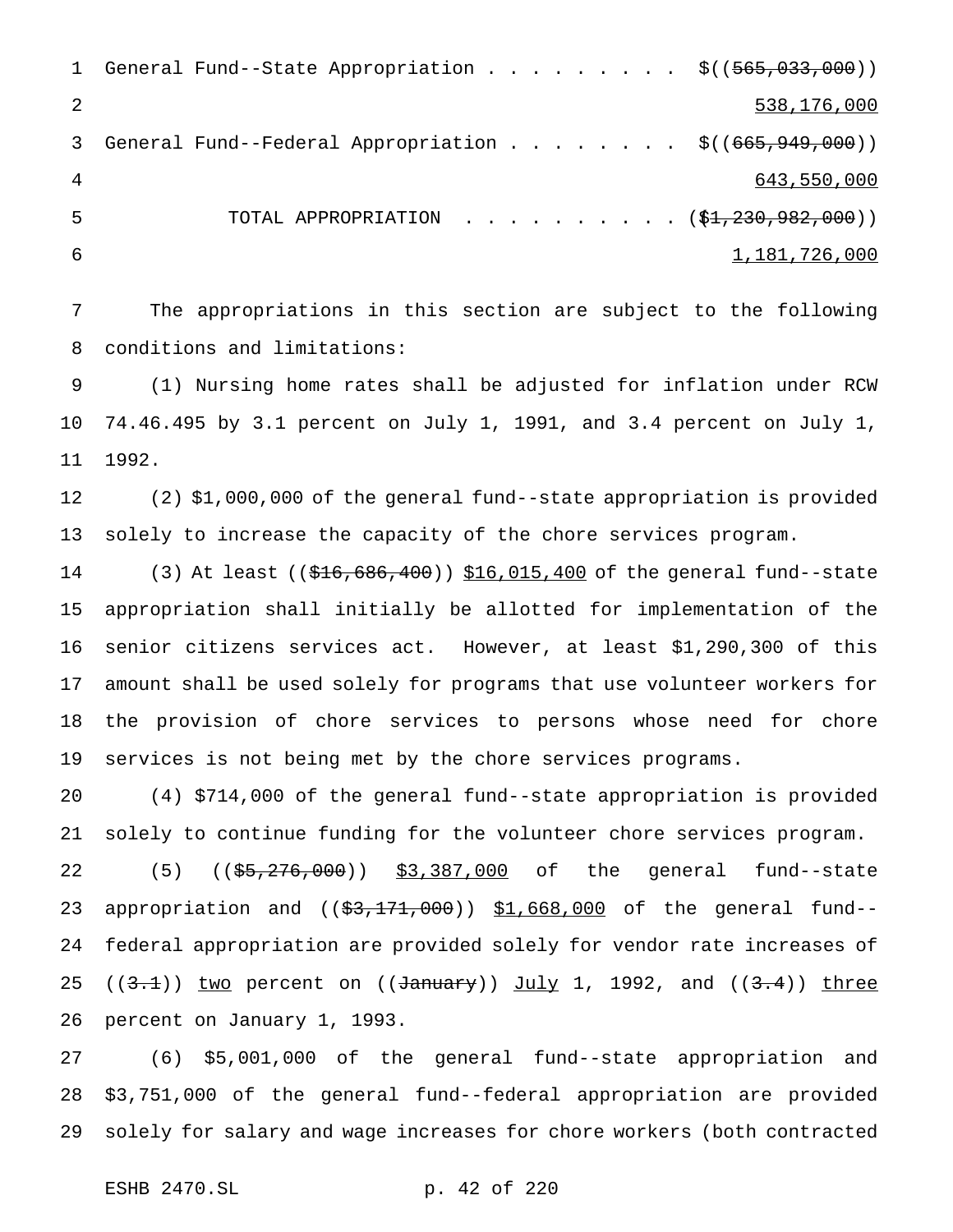and individual providers), COPES workers (agency and individual providers), Title XIX personal care contracted workers, and respite care workers.

 (7) \$1,477,000 of the general fund--state appropriation and \$1,748,000 of the general fund--federal appropriation are provided solely for increases in the assisted living program.

 (8) \$100,000 of the general fund--state appropriation is provided solely for a prospective rate enhancement for nursing homes meeting all of the following conditions: (a) The nursing home entered into an arms-length agreement for a facility lease prior to January 1, 1980; (b) the lessee purchased the leased facility after January 1, 1980; (c) the lessor defaulted on its loan or mortgage for the assets of the facility; (d) the facility is located in a county with a 1989 population of less than 45,000 and an area more than 5,000 square miles. The rate increase shall be effective July 1, 1990. To the extent possible, the increase shall recognize the 1982 fair market value of the nursing home's assets as determined by an appraisal contracted by the department of general administration. If necessary, the increase shall be granted from state funds only. In no case shall the annual value of the rate increase exceed \$50,000. The rate adjustment in this subsection shall not be implemented if it jeopardizes federal matching funds for qualifying facilities or the long-term care program in general. Funds may be disbursed on a monthly basis.

 (9) Within the appropriations in this section, the department shall implement chapter 271, Laws of 1991 (Engrossed Substitute House Bill No. 2100, nursing homes/ethnic minorities).

28 (10) The department shall transfer clients of the chore services 29 program to the personal care program if the individual is financially 30 and programmatically eligible for the personal care program, except p. 43 of 220 ESHB 2470.SL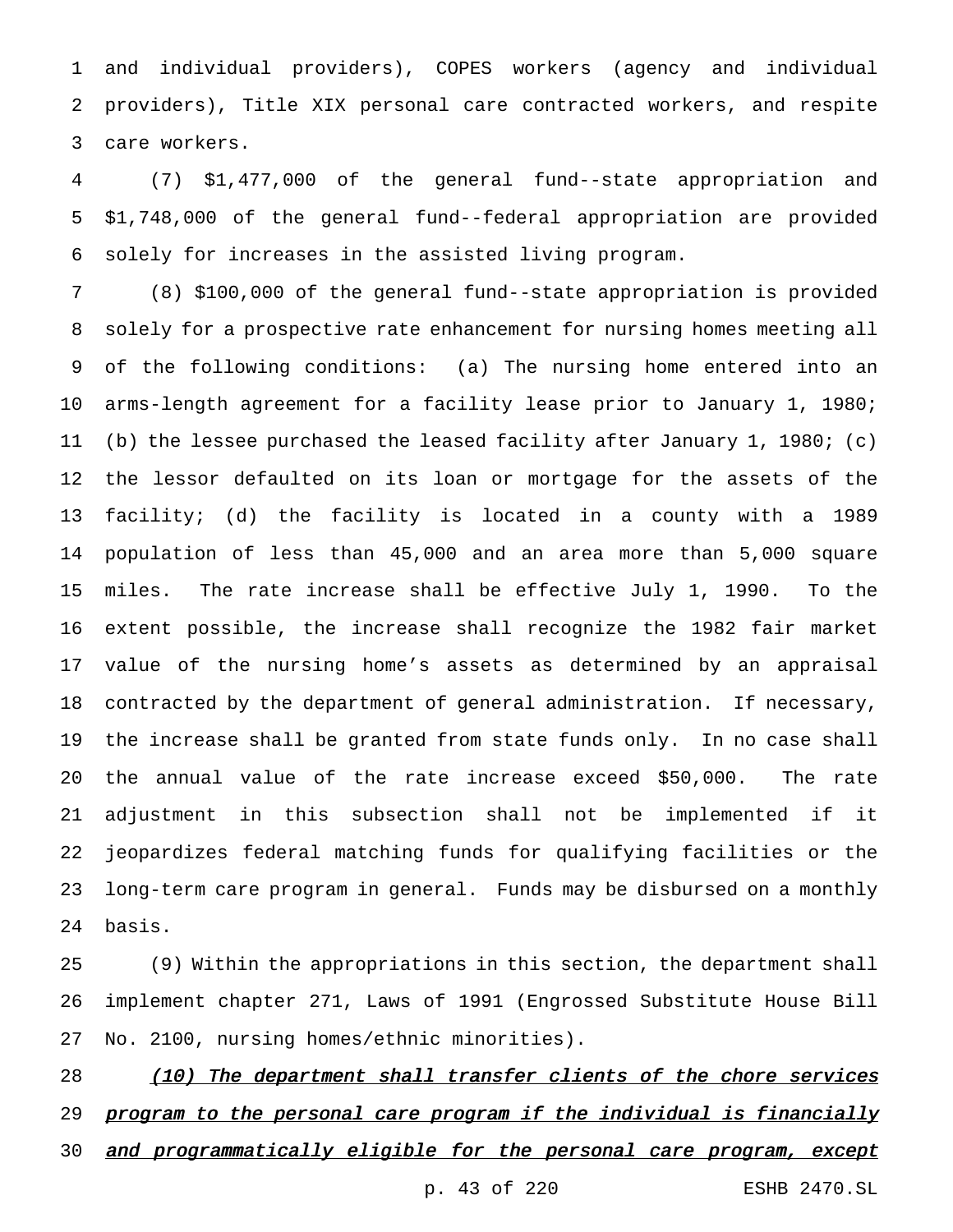1 that the department shall not transfer chore services clients who 2 cannot be served through the personal care program due to a geographic 3 factor which makes impractical their participation in the personal care program. (11) By November 1, 1992, the department shall report to

 appropriate committees of the legislature on ways in which the nursing home rate-setting system might be revised to recognize, within current 8 levels of state funding, any special financial requirements of nursing 9 facilities which have a medicaid population of 90 percent or greater. (12) Within the appropriations provided in this section, the department shall implement House Bill No. 2811 (AIDS nursing supply

costs).

**\*Sec. 210 was partially vetoed, see message at end of chapter.**

 \***Sec. 211.** 1991 sp.s. c 16 s 211 is amended to read as follows: **FOR THE DEPARTMENT OF SOCIAL AND HEALTH SERVICES--INCOME ASSISTANCE PROGRAM** 18 General Fund--State Appropriation . . . . . . . . \$((601,519,000)) 619,135,000 20 General Fund--Federal Appropriation  $\ldots$ ......  $\frac{\xi((655,543,000))}{\xi((655,543,000))}$  685,111,000 22 TOTAL APPROPRIATION . . . . . . . . . (\$<del>1,257,062,000</del>)) 1,304,246,000

 The appropriations in this section are subject to the following conditions and limitations:

 (1) Payment levels in the programs for aid to families with dependent children, general assistance, and refugee assistance shall contain an energy allowance to offset the costs of energy. The allowance shall be excluded from consideration as income for the

ESHB 2470.SL p. 44 of 220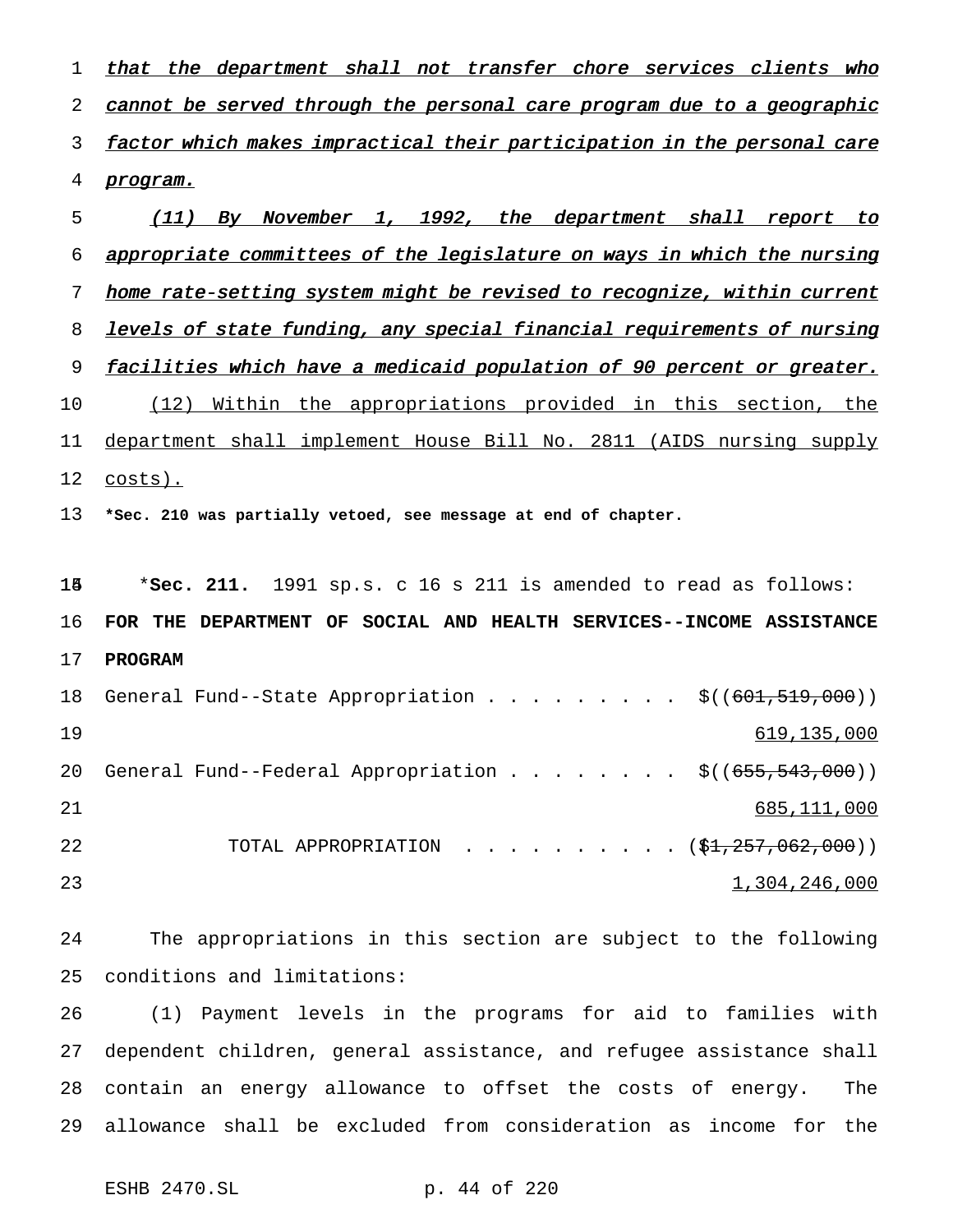purpose of determining eligibility and benefit levels of the food stamp program to the maximum extent such exclusion is authorized under federal law and RCW 74.08.046. To this end, up to \$230,000,000 of the income assistance payments is so designated for exemptions of the following amounts:

6 Family size: 1 2 3 4 5 6 7 8 or more 7 Exemption: \$55 71 86 102 117 133 154 170

8 (2) ((\$1,100,000)) \$563,000 of the general fund--state 9 appropriation and ((\$1,173,000)) \$616,000 of the general fund--federal 10 appropriation are provided solely for a  $((3.1))$  two percent vendor rate 11 increase on  $((\text{January}))$   $\underline{\text{July}}$  1, 1992, and a  $((3.4))$  three percent 12 increase on January 1, 1993.

13 (3) ((\$21,404,000)) \$5,182,000 of the general fund--state 14 appropriation and ((\$25,887,000)) \$5,284,000 of the general fund--15 federal appropriation are provided solely for a grant standard increase 16 for aid for families with dependent children, the family independence 17 program, general assistance--special and supplemental security income 18 additional requirements, consolidated emergency assistance, and refugee 19 assistance. The increase shall equal ((3.1 percent on January 1, 1992, 20 and 3.4)) three percent on January 1, 1993.

21 (4) \$1,008,000 of the general fund--state appropriation is provided 22 solely to implement retrospective budgeting under RCW 23 74.04.005(6)(b)(ii).

24 (5) Of the general fund--state appropriation, no more shall be 25 expended for the state supplementary payment for supplemental security 26 income (SSI) payments than is required to comply with 20 CFR Ch. III, 27  $s$  416.2096(c)(1). The department shall adjust the state supplementary 28 payment in order to comply within this condition and limitation.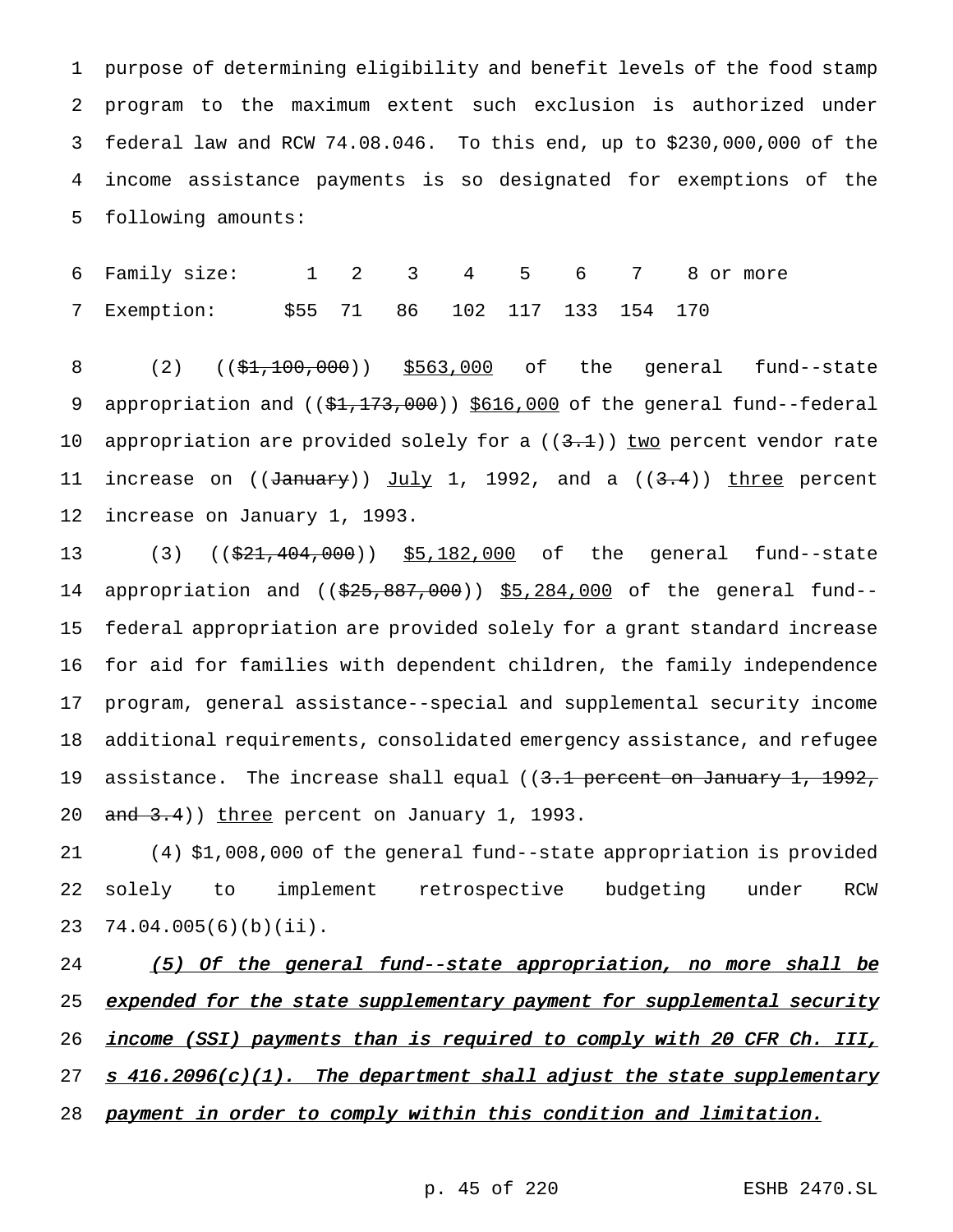1 (6) \$1,500,000 of the general fund--state appropriation, or so much

2 thereof as is necessary, is provided to implement Substitute House Bill

3 No. 2983 (public assistance job training).

4 **\*Sec. 211 was partially vetoed, see message at end of chapter.**

 **Sec. 212.** 1991 sp.s. c 16 s 212 is amended to read as follows: **FOR THE DEPARTMENT OF SOCIAL AND HEALTH SERVICES--ALCOHOL AND SUBSTANCE ABUSE PROGRAM** 8 General Fund--State Appropriation . . . . . . . . \$ ((45,437,000)) 41,458,000 10 General Fund--Federal Appropriation . . . . . . . \$ ((41,691,000)) 41,642,000 Drug Enforcement and Education Account 13 State Appropriation . . . . . . . . . . . . . \$ 38,236,000 14 TOTAL APPROPRIATION . . . . . . . . . \$((<del>125,364,000</del>)) 121,336,000

16 The appropriations in this section are subject to the following 17 conditions and limitations:

18 (1) ((<del>\$3,242,000</del>)) \$1,781,000 of the general fund--state 19 appropriation  $((\pm s))$  and \$44,000 of the general fund--federal 20 appropriation are provided solely for vendor rate increases of  $((3.1))$ 21 two percent on  $((\frac{\text{January}}{\text{July 1, 1992, and } ((3.4))})$  three percent on 22 January 1, 1993.

23 (2) \$50,000 of the general fund--state appropriation is provided 24 solely for a program to inform clients in substance abuse programs of 25 the consequences of the use of drugs and alcohol during pregnancy.

26 **Sec. 213.** 1991 sp.s. c 16 s 213 is amended to read as follows:

ESHB 2470.SL p. 46 of 220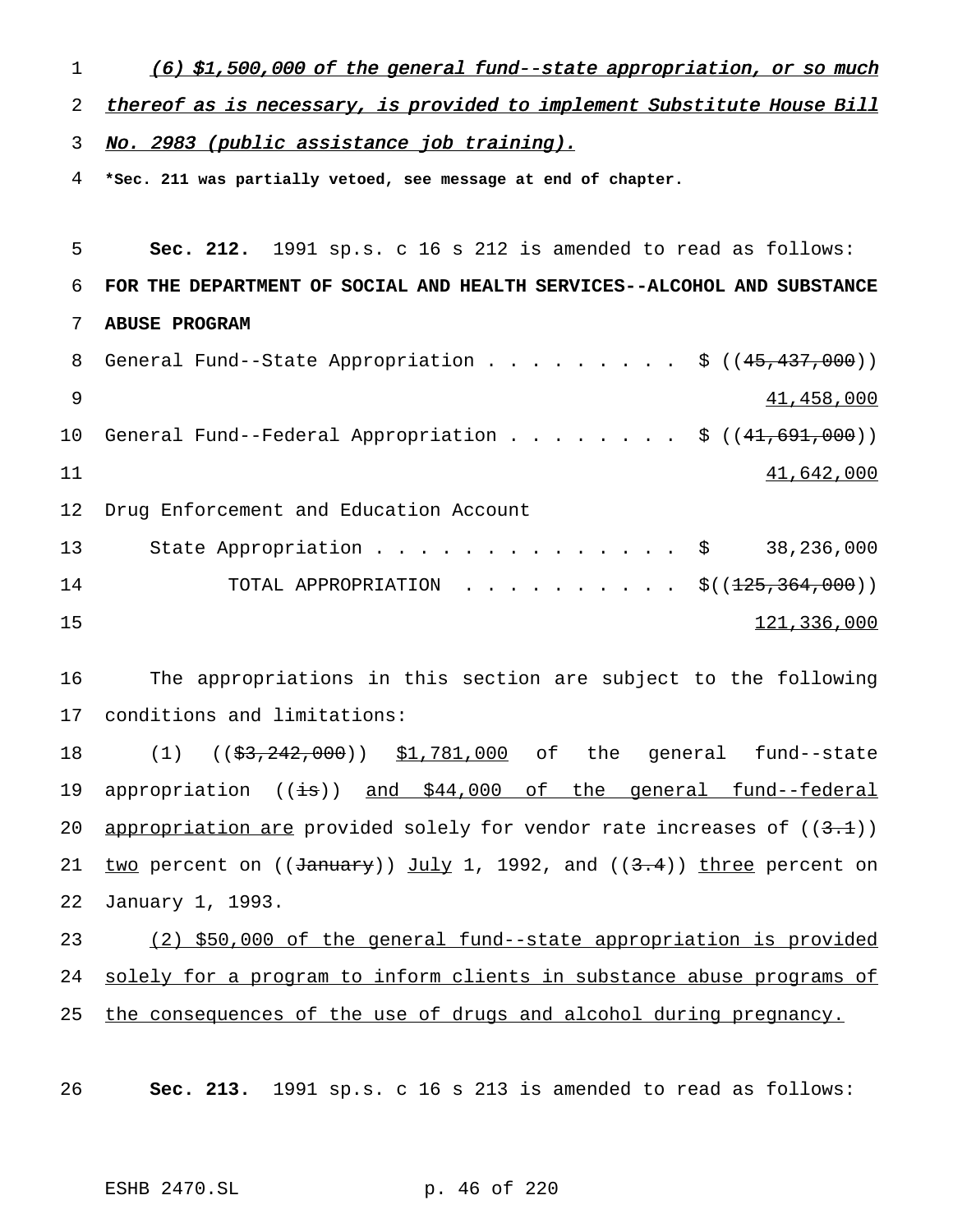**FOR THE DEPARTMENT OF SOCIAL AND HEALTH SERVICES--MEDICAL ASSISTANCE PROGRAM** 3 General Fund--State Appropriation . . . . . . . . \$((968,684,000)) 1,009,929,000 5 General Fund--Federal Appropriation . . . . . . . (\$1,058,273,000)) 1,205,576,000 7 General Fund--Local Appropriation . . . . . . . . \$ ((12,000,000)) 58,904,000 9 TOTAL APPROPRIATION . . . . . . . . . (\$2,038,957,000)) 2,274,409,000

 The appropriations in this section are subject to the following conditions and limitations:

13 (1) ((\$10,853,000)) \$5,995,000 of the general fund--state 14 appropriation and ((\$11,832,000)) \$6,182,000 of the general fund--15 federal appropriation is provided solely for a  $((3.1))$  two percent 16 vendor rate increase on ( $(\text{January})$ ) July 1, 1992, and a ( $(\text{3.4})$ ) three percent increase on January 1, 1993.

18 (2) ((\$2,262,000)) \$341,000 of the general fund--state 19 appropriation and ((\$2,763,000)) \$370,000 of the general fund--federal appropriation is provided solely for the grant standard increase authorized in section 211 of this act.

 (3) The department shall adopt measures to realize savings of \$7,500,000 in general fund--state expenditures for optional medicaid services or coverages as estimated in the March 1991 forecast estimate by the office of financial management. These limits or measures shall be effective no later than September 1, 1991, and shall be reported to the appropriate committees of the legislature by that date.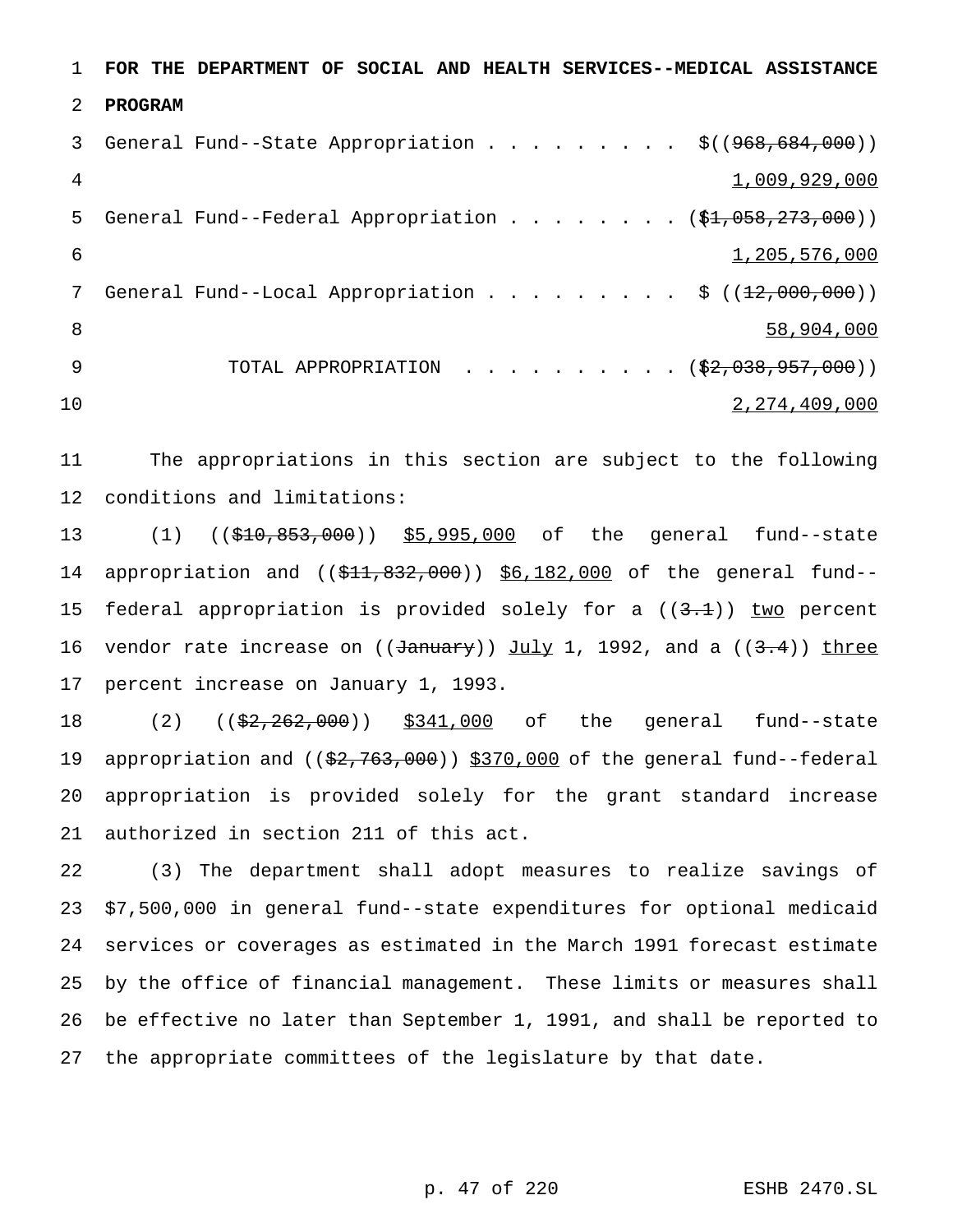(4) The department shall establish standards for the use and frequency of use of reimbursable chiropractic services. The standards shall recognize the medical or therapeutic value of such services.

 (5) The department shall continue disproportionate share payments and vendor payment advances to Harborview medical center. It is the intent of the legislature that Harborview medical center continue to be an economically viable component of the health care system and that the state's financial interest in Harborview medical center be recognized. To this end, the legislature requests that the chair of Harborview medical center board of trustees convene a work group consisting of state legislators and county elected officials, with representation from the University of Washington board of regents and administration, to discuss alternative governance strategies. The legislature requests that by December 1, 1991, the work group submit to appropriate legislative committees recommendations to improve the structure and governance process of Harborview medical center. It is the intent of the legislature that Harborview medical center maintain its high standards of care through active participation in health research. Therefore, the legislature expects Harborview medical center to proceed with the renovation of Harborview hall.

 (6) The department is authorized under 42 U.S.C. Sec. 1396b(a)(1) to pay third-party health insurance premiums for categorically needy medical assistance recipients upon a determination that payment of the health insurance premium is cost effective. In determining cost effectiveness, the department shall compare the amount, duration, and scope of coverage offered under the medical assistance program.

 (7) The department shall continue variable ratable reductions for the medically indigent and general assistance--unemployable programs in effect November 1, 1988.

## ESHB 2470.SL p. 48 of 220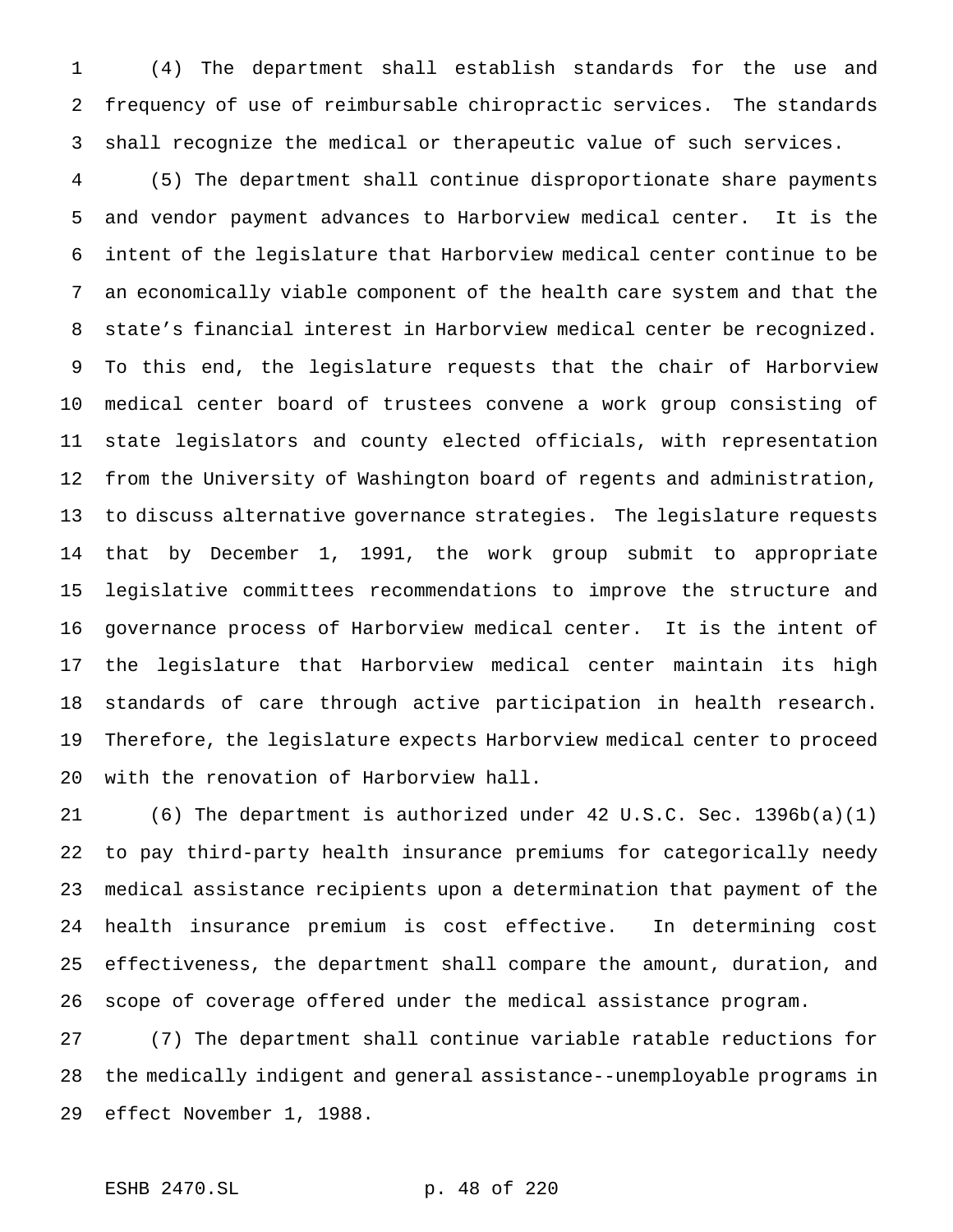(8) \$14,473,000 of the general fund--state appropriation and \$17,566,000 of the general fund--federal appropriation are provided solely for the adult dental program for Title XIX categorically eligible and medically needy persons.

 (9) \$125,000 of the general fund--state appropriation and \$150,000 of the general fund--federal appropriation are provided solely for a prenatal care project. The project shall be designed to triage low- income pregnant women according to health needs and to refer them through an equitable client distribution system to appropriate maternity care providers. The project shall be located in an urban county designated as a maternity care distressed area, with a high need for such services, as evidenced by the number of women unable otherwise to obtain care and by the rate of infant mortality and similar factors. The department shall give preference to existing programs that are at risk of termination due to lack of funding.

 (10) Not more than \$261,000 from the appropriations in this section may be expended to implement chapter 233, Laws of 1991 (Substitute Senate Bill No. 5010, occupational therapy), subject to the adoption of savings measures by the department under subsection (3) of this section.

 (11) \$435,000, of which \$217,500 is appropriated from the general 22 fund--federal appropriation, is provided solely for transfer by 23 interagency agreement to the University of Washington for the 24 continuation of the first steps evaluation. The legislative budget committee shall review the evaluation progress and deliverables. Overhead on the research contract shall continue at the 1989-91 level. (12) \$49,000,000 of the general fund--federal appropriation and \$40,000,000 of the general fund--private/local appropriation are provided solely to establish a hospital assistance program through the disproportionate share mechanism. The program shall assist Harborview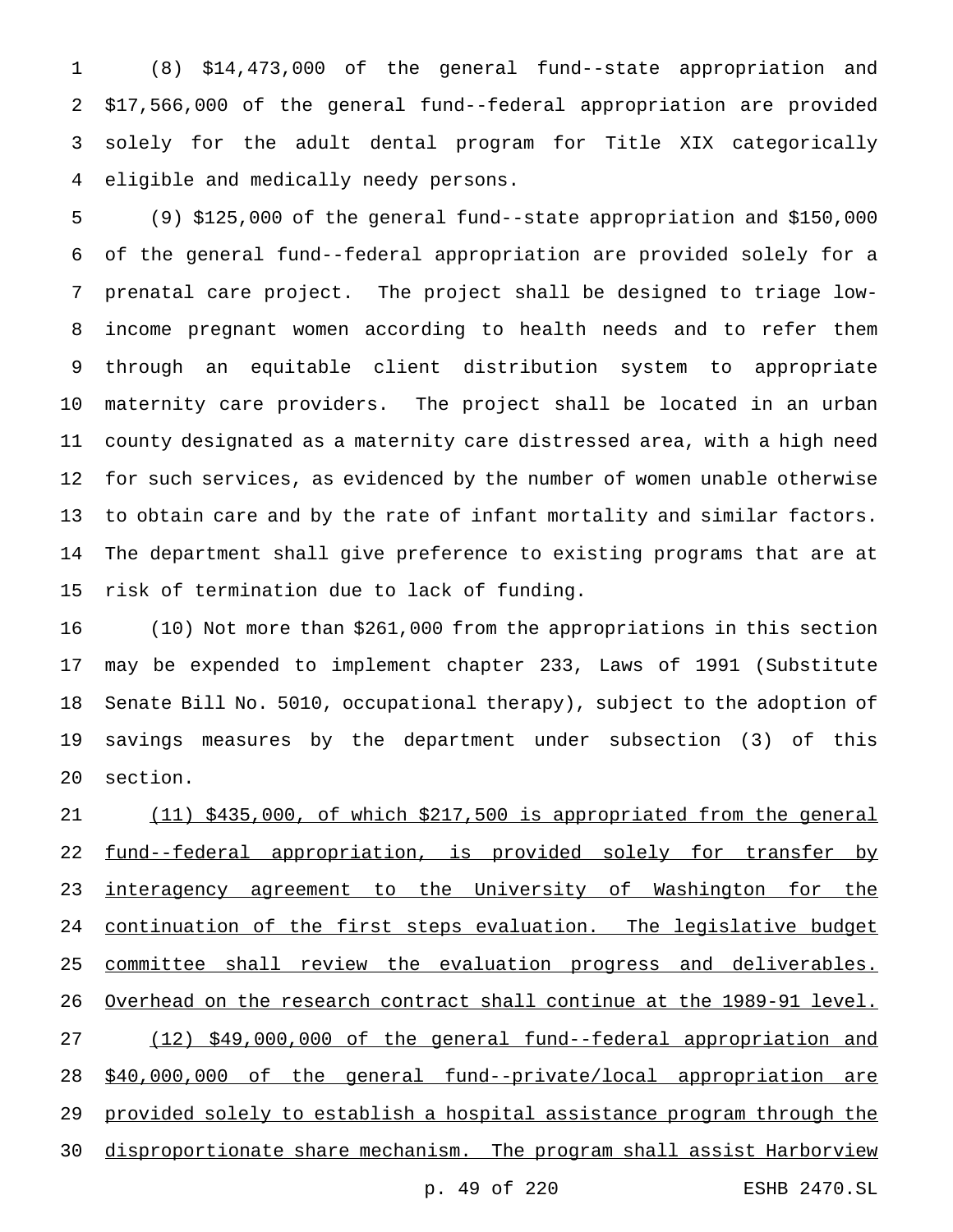Medical Center, University of Washington Medical Center, small and 2 rural hospitals as determined by the department.

 (13) \$341,000 of the general fund--state appropriation and \$427,000 of the general fund--federal appropriation are provided solely to 5 restore foot care services by podiatric physicians and surgeons beginning July 1, 1992.

 **Sec. 214.** 1991 sp.s. c 9 s 10 is amended to read as follows: 8 (1) ((The sum of one hundred twenty-eight million four hundred ten 9 thousand dollars from the state general fund, of which sixty-nine million nine hundred thousand dollars is from the general fund-- 11 federal, is hereby appropriated)) \$29,540,000 is appropriated from the general fund--state and \$34,532,000 is appropriated from the general 13 <u>fund--federal</u> for the fiscal period beginning September 1, 1991, and ending June 30, 1993, to the medical assistance program of the department of social and health services for the purpose of the payment of the components of the disproportionate share adjustment under section 9 of this act. The appropriation in this subsection shall lapse on the date that sections 1 through 4 of this act expire. Amounts that have been paid under this subsection, but are properly attributable to a period after the expiration of sections 1 through 4 of this act, shall be repaid or credited to the state as provided in rules of the department.

23 (2) ((The sum of thirty-eight million one hundred eighty-seven 24 thousand dollars from the state general fund, of which twenty million nine hundred ninety-five thousand dollars is from the general fund-- 26 federal, is hereby appropriated)) \$13,713,000 is appropriated from the general fund--state and \$16,762,000 is appropriated from the general 28 fund--federal for the biennium ending June 30, 1993, to the medical assistance program of the department of social and health services for ESHB 2470.SL p. 50 of 220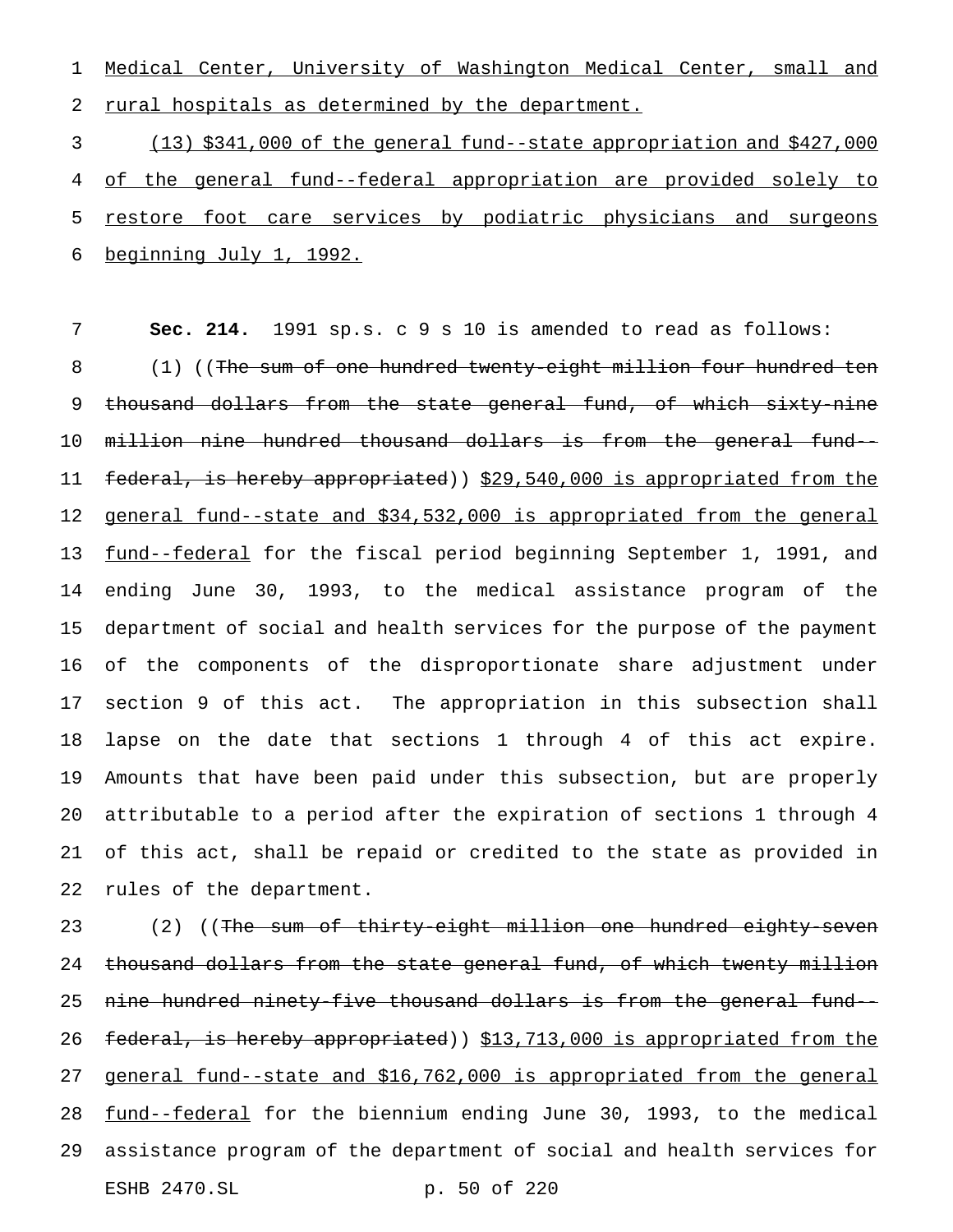the purpose of the payment of the medical indigency care components of the disproportionate share adjustment under RCW 74.09.730(1) (b) and (c).

 (3) The allotments from the appropriations in this section shall be made so as to enable expenditure of the appropriations through the end of the 1991-93 biennium.

7 (4) The appropriations ( $(i\text{is})$ ) in this section are supplemental to other appropriations to the medical assistance program. The department of social and health services shall not use the moneys appropriated in this section in lieu of any other appropriations for the medical assistance program.

 **Sec. 215.** 1991 sp.s. c 16 s 214 is amended to read as follows: **FOR THE DEPARTMENT OF SOCIAL AND HEALTH SERVICES--VOCATIONAL REHABILITATION PROGRAM** 15 General Fund--State Appropriation . . . . . . . . \$ ((16,601,000)) 16,077,000 17 General Fund--Federal Appropriation . . . . . . . \$ ((56,973,000)) 18 55,803,000 55,803,000 55,803,000 55,803,000 55,803,000 55,803,000 55,803,000 55,803,000 55,803,000 55,000 5 19 TOTAL APPROPRIATION . . . . . . . . . \$ ((73,574,000)) 71,880,000

 The appropriations in this section are subject to the following conditions and limitations:

23 (1) (( $\frac{691,000}{180,000}$ ) \$48,000 of the general fund--state appropriation is 24 provided solely for vendor rate increases of  $((3.1))$  two percent on 25 (( $\frac{1}{\text{January}}$ ) July 1, 1992, and ( $(3.4)$ ) three percent on January 1, 1993. (2) \$1,621,000 of the general fund--state appropriation and \$3,576,000 of the general fund--federal appropriation are provided solely to enhance vocational rehabilitation services.

p. 51 of 220 ESHB 2470.SL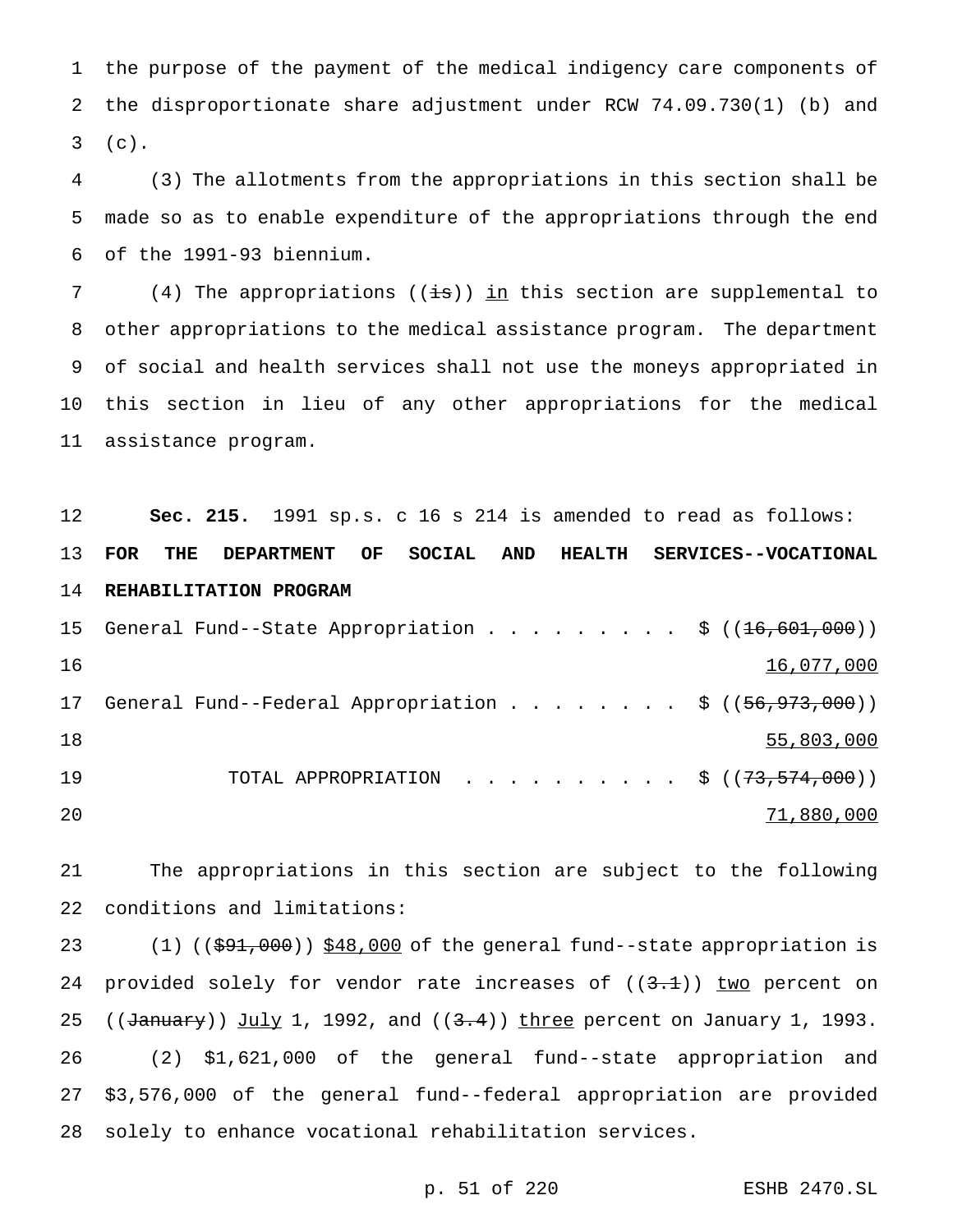(3) \$800,000 of the general fund--state appropriation and \$2,420,000 of the general fund--federal appropriation are provided solely for vocational rehabilitation services for severely handicapped individuals who completed a high school curriculum in 1989 or 1990, or who will complete a high school curriculum during the 1991-93 biennium.

 **Sec. 216.** 1991 sp.s. c 16 s 215 is amended to read as follows: **FOR THE DEPARTMENT OF SOCIAL AND HEALTH SERVICES--ADMINISTRATION AND SUPPORTING SERVICES PROGRAM** 9 General Fund--State Appropriation . . . . . . . . \$ ((53,529,000))  $49,428,000$ 11 General Fund--Federal Appropriation . . . . . . . \$ ((37,706,000)) 36,372,000 Industrial Insurance Premium Refund Account 14 Appropriation . . . . . . . . . . . . . . . \$ 80,000 TOTAL APPROPRIATION .......... \$ ((91,315,000)) 85,880,000

 The appropriations in this section are subject to the following conditions and limitations:

 $((2))$   $(1)$  \$500,000 of the general fund--state appropriation is provided solely to implement section 28 of chapter 315, Laws of 1991 (Engrossed Substitute Senate Bill No. 5555, timber family support centers).

 (2) The secretary shall require each regional office of the developmental disabilities division, each aging and adult field services regional office, each county alcohol and substance abuse program, and each mental health regional support network to enter into 27 written collaborative agreements by October 1, 1992. The agreements shall define specific actions each party will take to reduce the number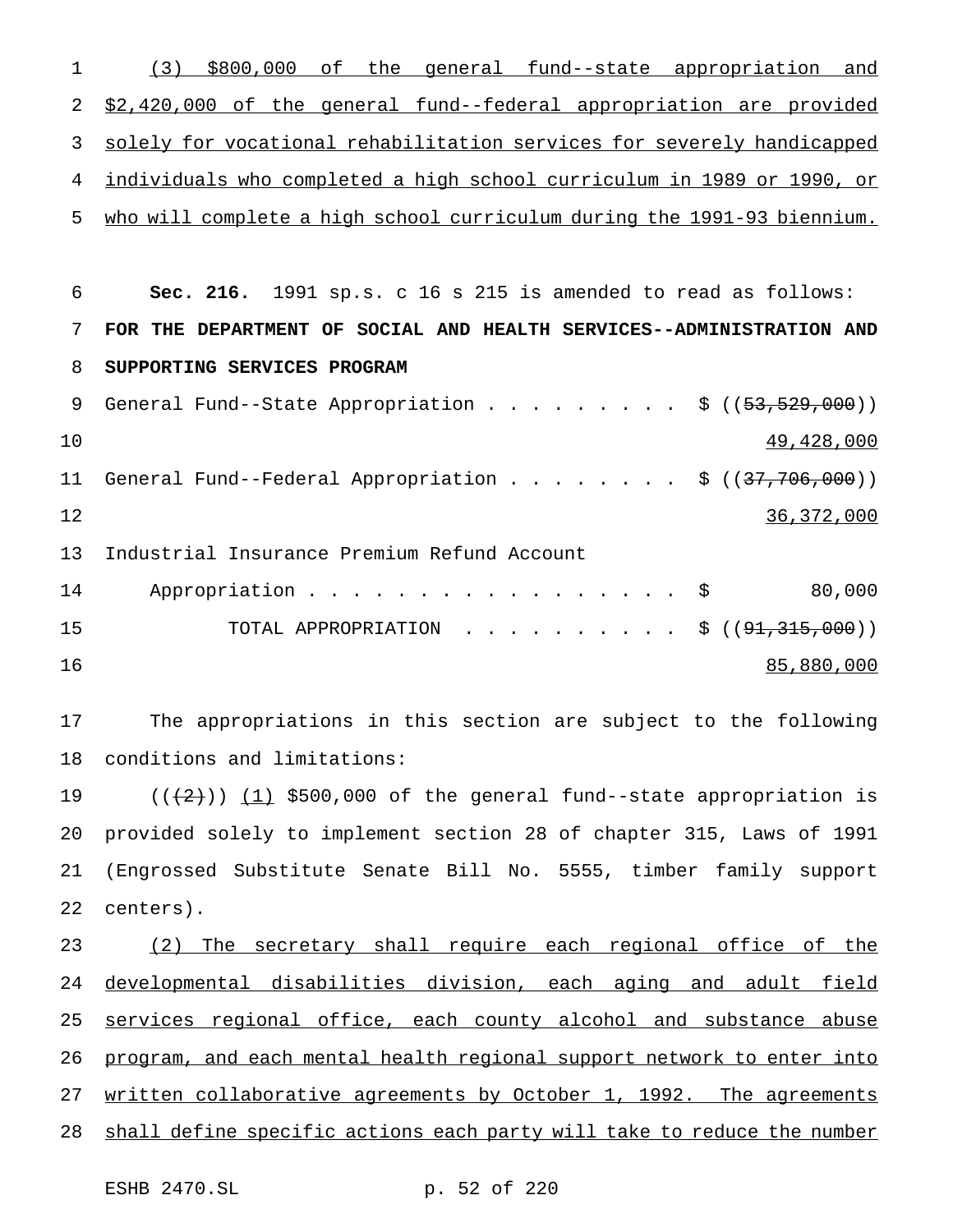and length of state and local psychiatric hospitalizations by persons in the nonmental health agency's target population, including persons with developmental disabilities, persons with age-related dementia and traumatic brain injury, and persons with chemical dependencies. By November 1, 1992, the secretary shall report to the human services and appropriations committees of the house of representatives and the health and long-term care and ways and means committees of the senate 8 on the actions each party in each regional support network catchment 9 area will take to reduce hospitalization of each target population. **Sec. 217.** 1991 sp.s. c 16 s 216 is amended to read as follows: **FOR THE DEPARTMENT OF SOCIAL AND HEALTH SERVICES--COMMUNITY SERVICES ADMINISTRATION PROGRAM** 13 General Fund--State Appropriation . . . . . . . . \$((221,996,000)) 193,987,000 15 General Fund--Federal Appropriation . . . . . . . \$((267,315,000)) 204,785,000

17 TOTAL APPROPRIATION . . . . . . . . . \$((489,311,000)) 398,772,000

 The appropriations in this section are subject to the following conditions and limitations:

21 (1) ((\$266,000)) \$68,000 of the general fund--state appropriation 22 and ((\$50,000)) \$20,000 of the general fund--federal appropriation are 23 provided solely for vendor rate increases of  $((3.1))$  two percent on 24 (( $\frac{1}{\text{January}}$ ) July 1, 1992, and ( $(3.4)$ ) three percent on January 1, 1993. (2) \$1,748,000 of the general fund--state appropriation and \$1,748,000 of the general fund--federal appropriation are provided solely for the supplemental security income pilot project.

p. 53 of 220 ESHB 2470.SL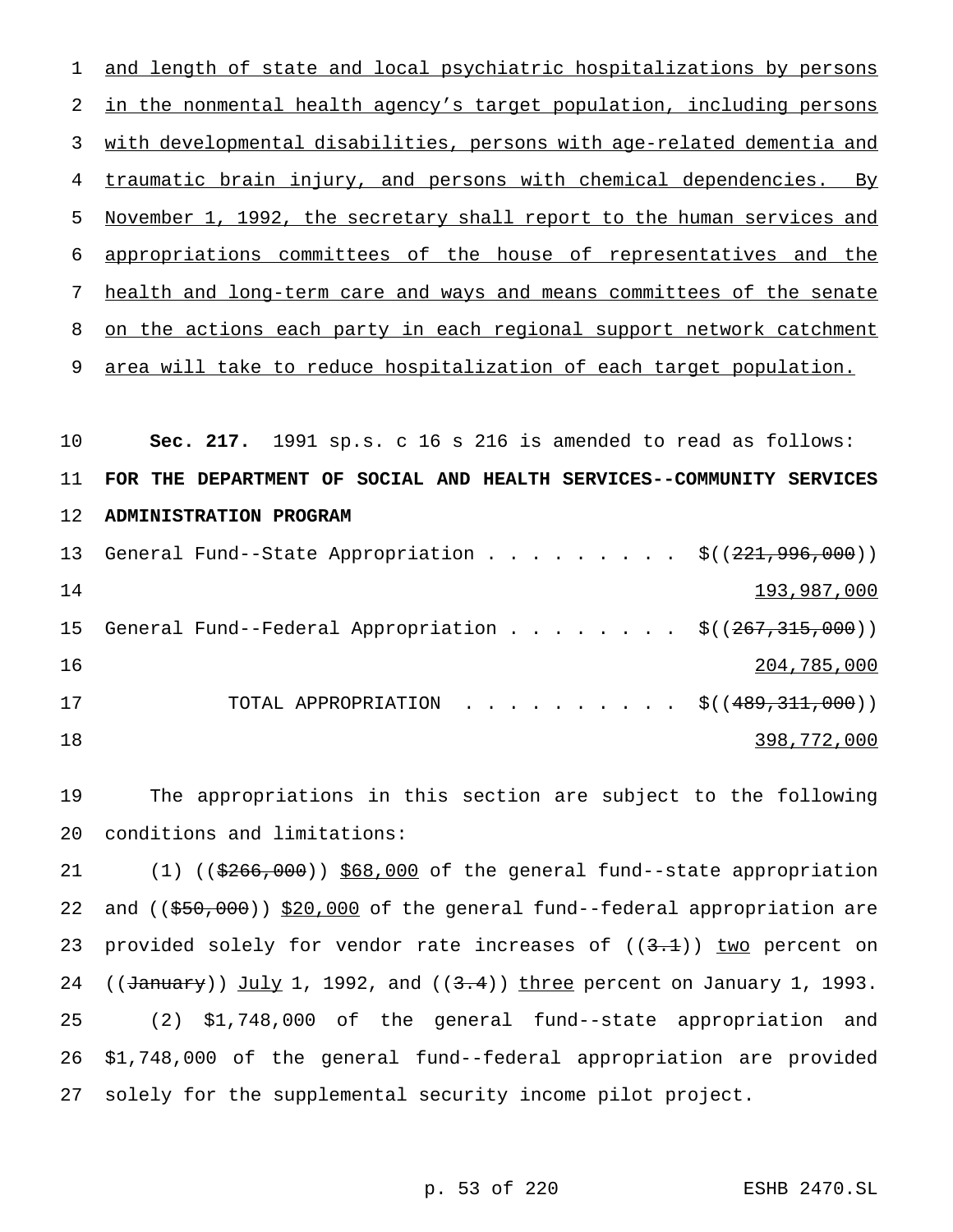(3) \$500,000 of the general fund--state appropriation is provided solely to implant section 28 of Substitute Senate Bill No. 5555 (timber area assistance). If the bill is not enacted by July 31, 1991, the amount provided in this subsection shall lapse.

 (4) \$((266,000)) 249,000 of the general fund--state appropriation and \$((492,000)) 419,000 of the general fund--federal appropriation are provided solely for development costs of the automated client eligibility system. Authority to expend these funds is conditioned on compliance with section 902 of this act.

10 (5) ((\$435,000 is provided solely for transfer by interagency agreement to the University of Washington for the continuation of the first steps evaluation. The legislative budget committee shall review 13 the evaluation progress and deliverables. Overhead on the research contract shall continue at the 1989-91 level.

 $(7)$ ) \$250,000 of the general fund--state appropriation is provided solely for the delivery of information to new immigrants and legal aliens. The program shall emphasize information needed to help these individuals become healthy, productive members of their communities.

 $((+8))$   $(6)$  The department shall establish procedures for the timely referral of general assistance clients not meeting the criteria for supplemental security income to employment, vocational, and educational services designed to assist them in entering the work force.

24 ((<del>(9) \$636,600</del>)) (7) \$599,000 of the general fund--state 25 appropriation and ((\$1,181,400)) \$1,103,000 of the general fund-- federal appropriation are provided solely for transfer by interagency agreement to the legislative budget committee for an independent evaluation of the family independence program as required by section 14, chapter 434, Laws of 1987.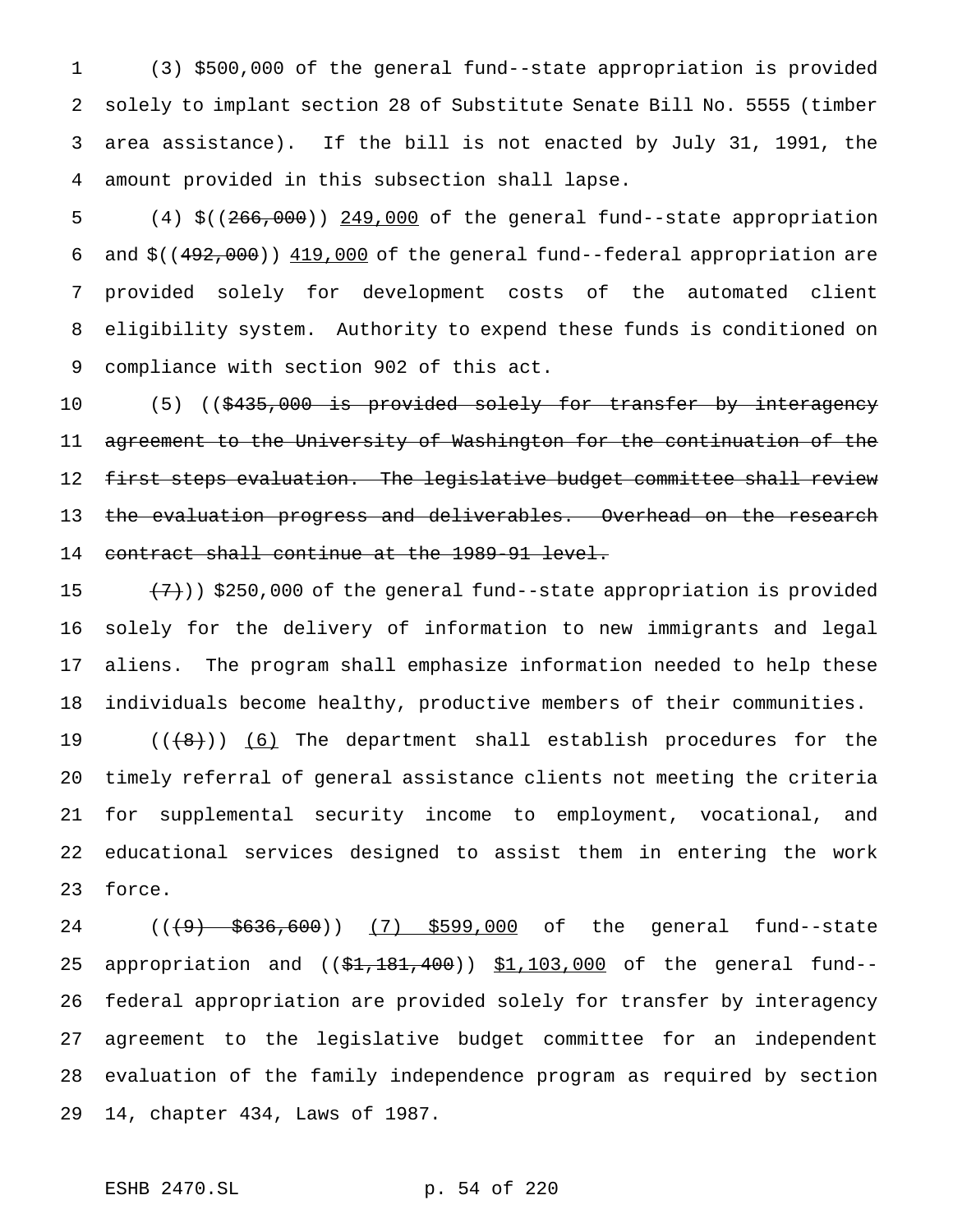1 (( $(10)$  \$1,000,000)) (8) \$962,000 of the general fund--state 2 appropriation and  $((\frac{21}{1000},000))$  \$962,000 of the general fund--federal appropriation are provided solely for transfer by interagency agreement to the institute for public policy at The Evergreen State College to continue to conduct a longitudinal study for public assistance recipients, pursuant to section 14, chapter 434, Laws of 1987.

7  $((+11))$   $(9)$  \$800,000 of the general fund--state appropriation is 8 provided solely to expand refugee services.

 $((+13))$   $(10)$  \$600,000 of the general fund--state appropriation is provided solely for transfer by interagency agreement to the office of the superintendent of public instruction for the purpose of English as a second language courses.

13 (11) \$80,000 of the general fund--state appropriation and \$80,000 14 of the general fund--federal appropriation are provided solely for a 15 program to inform clients in community service offices of the 16 consequences of the use of drugs and alcohol during pregnancy.

17 (12) \$183,000 of the general fund--state appropriation is provided 18 for the department's continued administration of the development of the 19 automated client eligibility system (ACES).

20 **Sec. 218.** 1991 sp.s. c 16 s 217 is amended to read as follows: 21 **FOR THE DEPARTMENT OF SOCIAL AND HEALTH SERVICES--REVENUE COLLECTIONS** 22 **PROGRAM** 23 General Fund--State Appropriation . . . . . . . . \$ ((43,979,000))  $24$   $46,106,000$ 25 General Fund--Federal Appropriation . . . . . . . \$ ((<del>90,407,000</del>))  $26$  92,698,000 27 General Fund--Local Appropriation . . . . . . . . \$ 280,000

p. 55 of 220 ESHB 2470.SL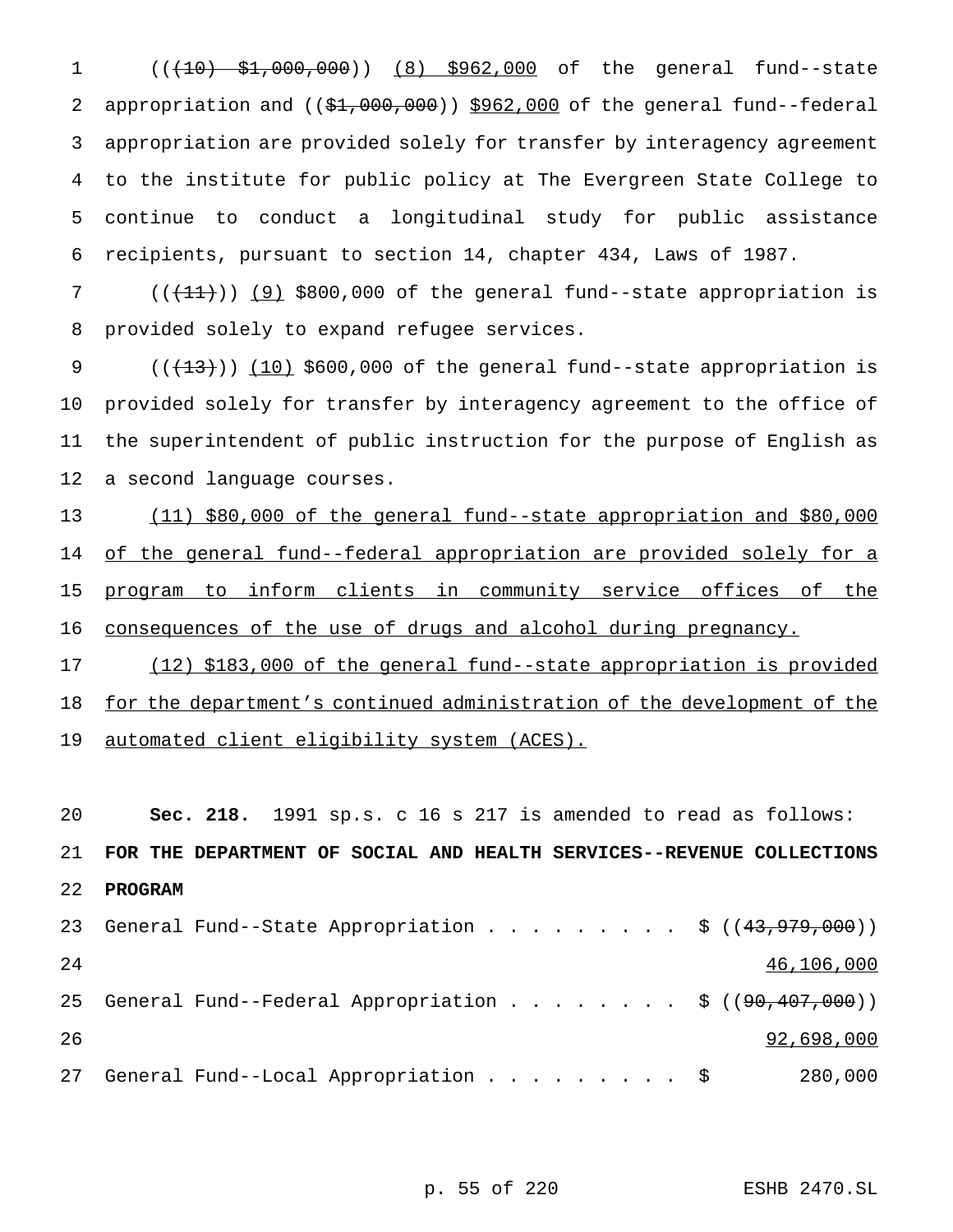| 1 Public Safety and Education Account Appropriation . \$ ((5,100,000)) |             |
|------------------------------------------------------------------------|-------------|
|                                                                        | 5,049,000   |
| TOTAL APPROPRIATION $\frac{1}{5}$ ((139,766,000))                      |             |
|                                                                        | 144,133,000 |

 The appropriations in this section are subject to the following conditions and limitations:

 ((\$5,100,000)) (1) \$5,049,000 from the public safety and education account appropriation is provided solely to county officials to provide child support enforcement services.

 (2) The department shall increase federal support for current state 11 programs. It is the intent of the legislature that the department 12 increase federal support by at least \$2,000,000. If necessary, the department shall retain outside experts to assist in increasing federal 14 support.

 **Sec. 219.** 1991 sp.s. c 16 s 218 is amended to read as follows: **FOR THE DEPARTMENT OF SOCIAL AND HEALTH SERVICES--PAYMENTS TO OTHER AGENCIES PROGRAM** 18 General Fund--State Appropriation . . . . . . . . \$ ((33,062,000)) 31,223,000 20 General Fund--Federal Appropriation . . . . . . . \$ ((<del>11,516,000</del>))  $11,249,000$ 22 TOTAL APPROPRIATION . . . . . . . . . \$ ((44,578,000))  $\frac{42,472,000}{ }$ 

 NEW SECTION. **Sec. 220.** A new section is added to 1991 sp.s. c 16 to read as follows:

 The appropriations in sections 201 through 218 of this act are subject to the following conditions and limitations: The department of

ESHB 2470.SL p. 56 of 220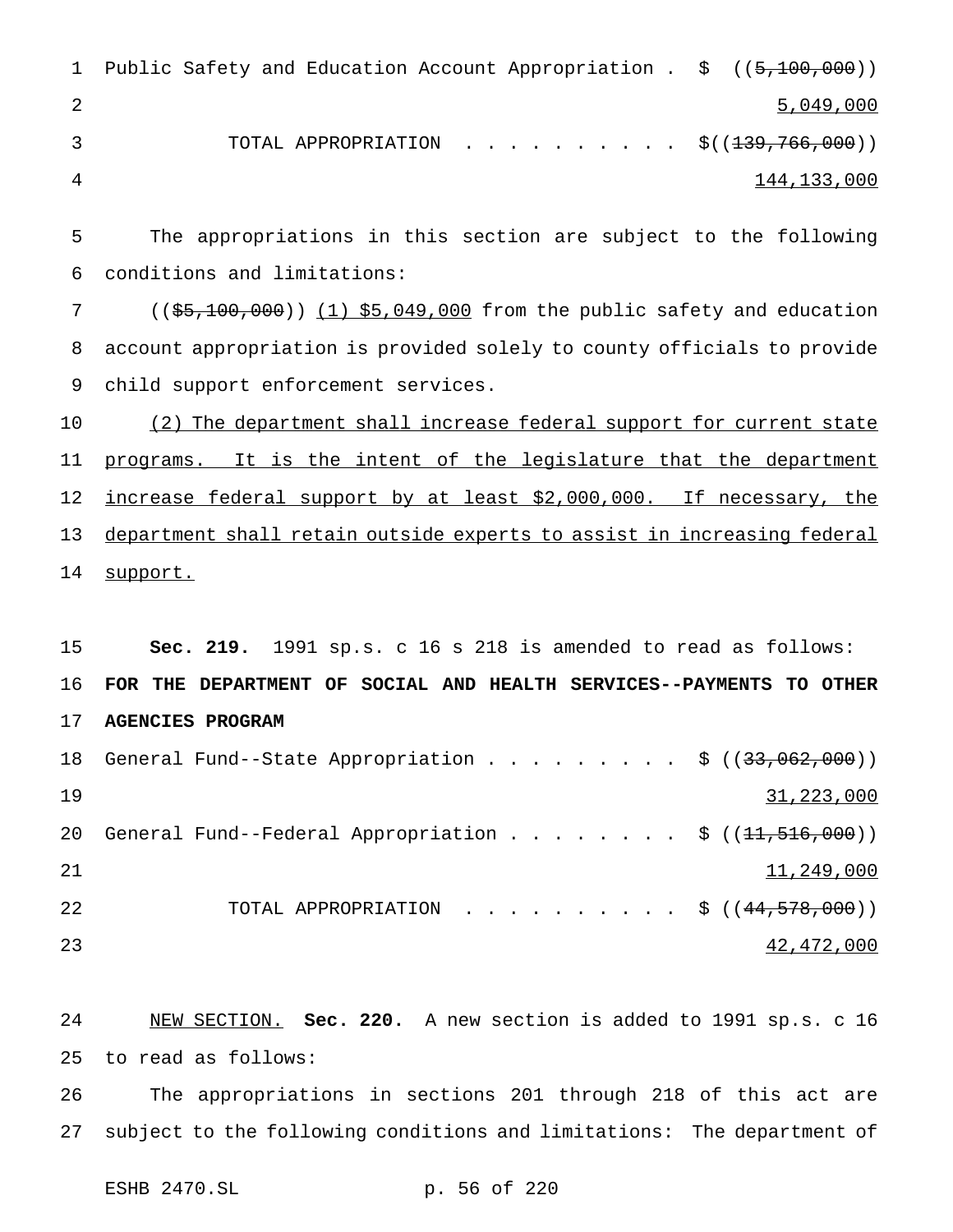social and health services may shift up to \$2,000,000 of the general fund--state appropriations made to other department programs in this act, to the revenue program. Such transfers shall be from other programs where general fund--state savings are realized as the result of increased federal support for current state programs.

 **Sec. 221.** 1991 sp.s. c 16 s 219 is amended to read as follows: **FOR THE WASHINGTON STATE HEALTH CARE AUTHORITY** State Health Care Authority Administrative Account 9 Appropriation . . . . . . . . . . . . . . . . \$ ((9,357,000))  $\frac{9,731,000}{2}$ 11 General Fund Appropriation . . . . . . . . . . . \$ ((366,000)) 12 356,000 13 TOTAL APPROPRIATION . . . . . . . . . \$ ((<del>9,723,000</del>)) 14

 The appropriations in this section are subject to the following conditions and limitations:

 (1) \$2,261,000 of the state health care authority administrative account appropriation is provided solely to implement the recommendations of the health care purchasing study concerning the use of diagnostic-related groups for hospital care, the implementation of a resource-based relative value scale for physicians' fees, and new prescription drug policies. The departments of social and health services, veteran's affairs, health, corrections, and other state agencies that purchase or oversee health care services shall work cooperatively with the health care authority to implement the study's recommendations.

 (2) The state employees' benefits board shall consider developing and offering to employees a health care benefit plan that minimizes the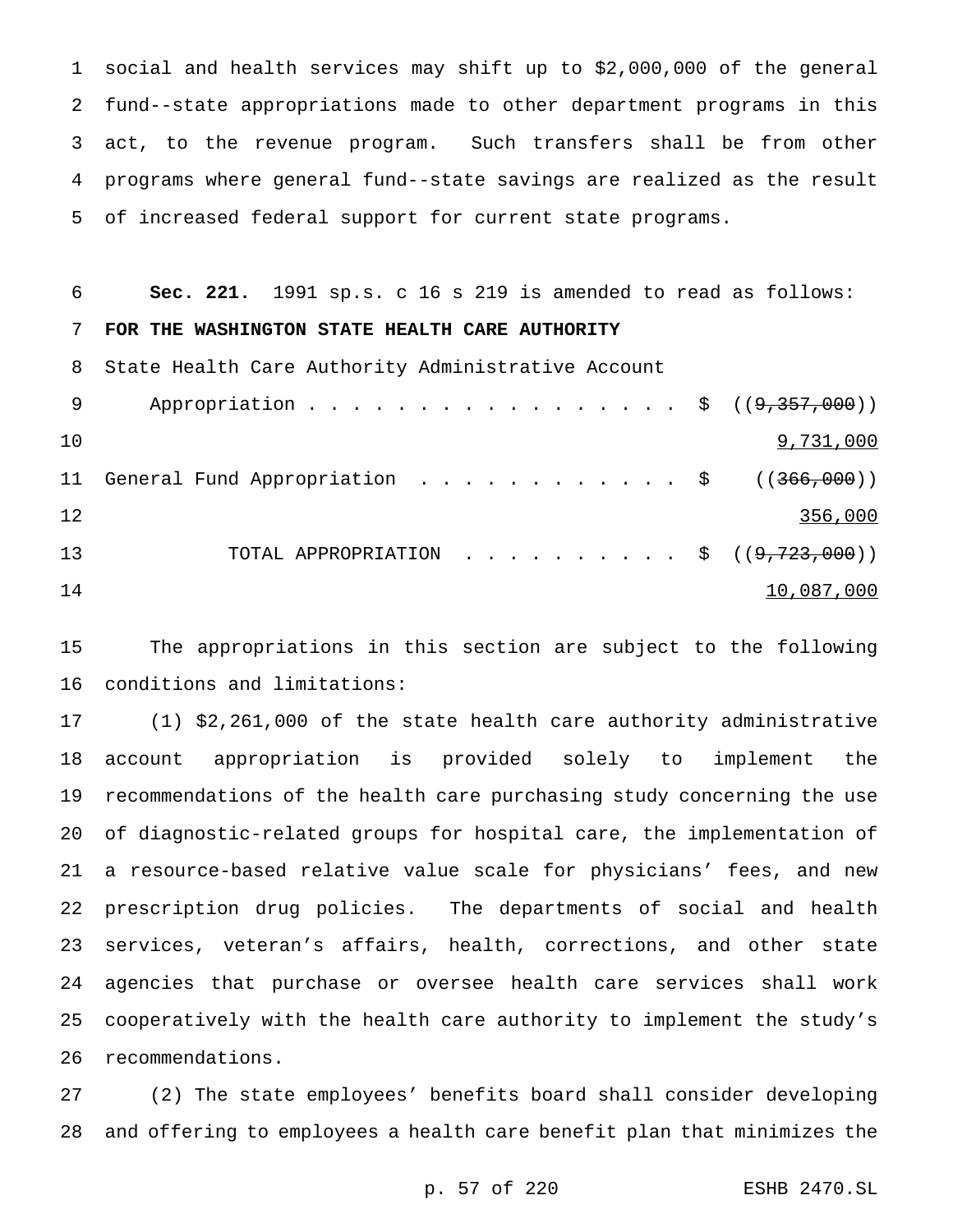1 impact of deductibles, copayments, or coinsurance on lower-paid 2 employees by using a sliding scale or a means test for out-of-pocket 3 expenses.

4 (3) The entire general fund appropriation ((is)) and \$69,000 of the state health care authority administrative account appropriation are provided solely for the operations of the health care commission, including the employment of a research director.

8 (4) \$140,000 of the state health care authority administrative 9 account appropriation is provided solely to implement the provisions of 10 Substitute House Bill No. 2857 (school retirees' health insurance 11 coverage). If the bill is not enacted by June 30, 1992, the amount 12 provided in this subsection shall lapse.

134 \***Sec. 222.** 1991 sp.s. c 16 s 220 is amended to read as follows:

## 15 **FOR THE DEPARTMENT OF COMMUNITY DEVELOPMENT**

16 General Fund--State Appropriation . . . . . . . . \$((102,767,000))  $17$  and  $101,731,000$ 18 General Fund--Federal Appropriation  $\ldots$ ......  $\frac{\xi(153,195,000)}{\xi(153,195,000)}$ 19 202,410,000 20 General Fund--Private/Local Appropriation...... \$1,370,000 21 Public Safety and Education Account Appropriation . \$ ((5,532,000)) 22  $\overline{7,794,000}$ 23 Fire Service Trust Account . . . . . . . . . . . \$ 164,000 24 Building Code Council Account Appropriation . . . \$ ((924,000)) 25 25 26 274,000 26 Public Works Assistance Account Appropriation . . . \$ 1,022,000 27 Fire Service Training Account Appropriation . . . \$ ((803,000)) 28  $1,103,000$ 29 State Toxics Control Account Appropriation . . . . \$ ((556,000)) 30 726,000

```
ESHB 2470.SL p. 58 of 220
```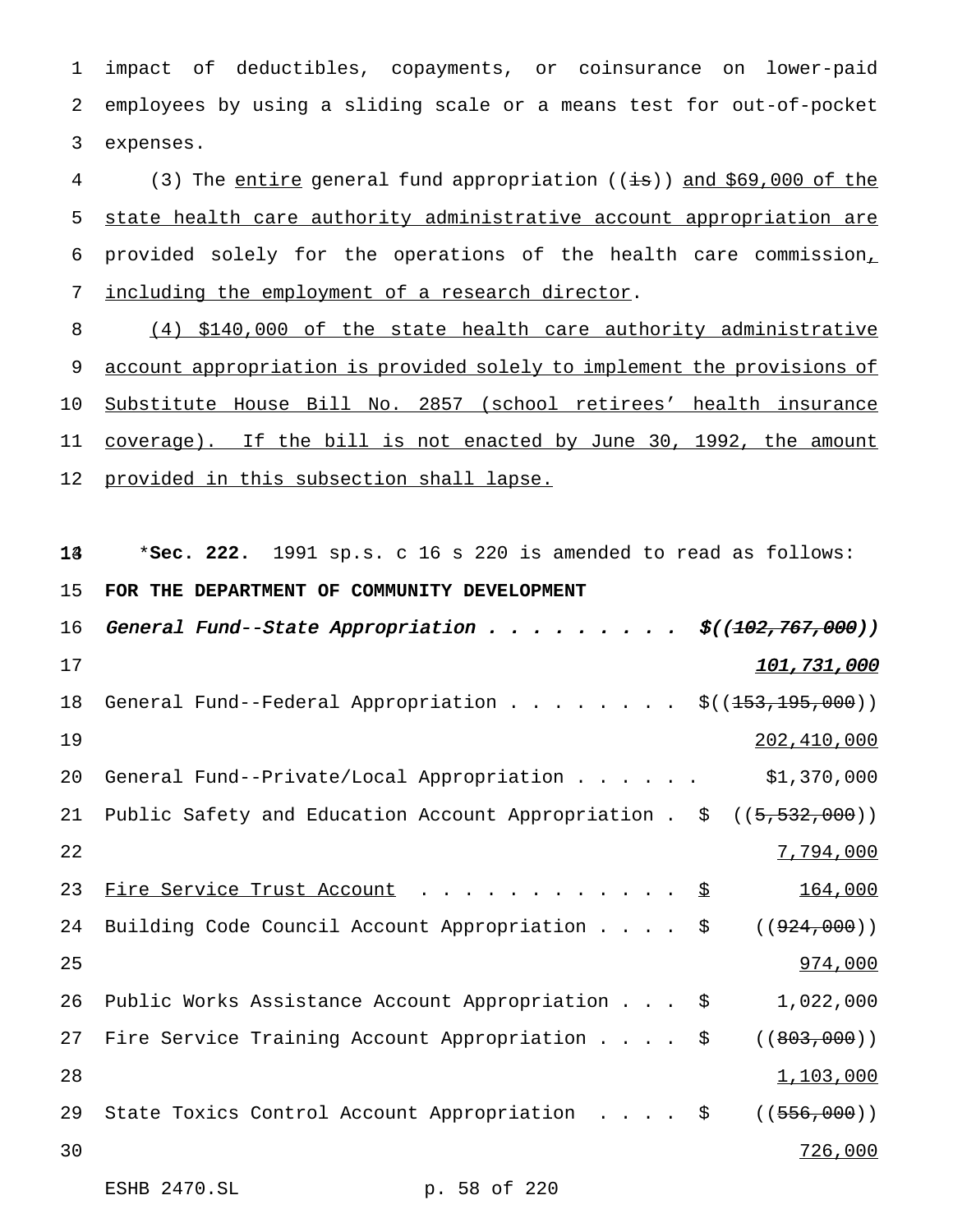1 Drug Enforcement and Education Account Appropriation \$ 4,188,000 2 Low Income Weatherization Account Appropriation . . \$ 2,563,000 3 Washington Housing Trust Fund Appropriation.... \$ 13,500,000 4 Oil Spill Administration Account Appropriation . . \$ 395,000 5 Enhanced 911 Account Appropriation . . . . . . . \$ 1,936,000 6 Mater Quality Account Appropriation . . . . . . . \$ 1,500,000 7 TOTAL APPROPRIATION . . . . . . . . . \$((286,815,000)) 8 341,376,000

9 The appropriations in this section are subject to the following 10 conditions and limitations:

11 (1) \$5,331,000 of the general fund--state appropriation and 12 \$2,500,000 of the general fund--federal appropriation are provided 13 solely for the early childhood education and assistance program.

 (2) \$970,000 of the general fund--state appropriation is provided solely for the department to offer technical assistance to timber- dependent communities in economic diversification and revitalization efforts, as authorized by section 9, chapter 314, Laws of 1991 (Engrossed Substitute House Bill No. 1341, timber-dependent communities).

20 (3) ((\$750,000)) \$744,000 of the general fund--state appropriation 21 is provided solely for mortgage assistance in timber-dependent 22 communities as authorized in sections <sup>23</sup> through 27, chapter 315, Laws 23 of <sup>1991</sup> (Engrossed Substitute Senate Bill No. 5555, timber areas 24 assistance). No more than five percent of this amount may be expended 25 by the department for administration.

26 (4) ((\$400,000 of the general fund--state appropriation is provided 27 solely for a state-wide stabilization program for arts organizations 28 that have annual budgets exceeding \$200,000. The grants authorized in 29 this subsection shall be made to individual arts organizations. No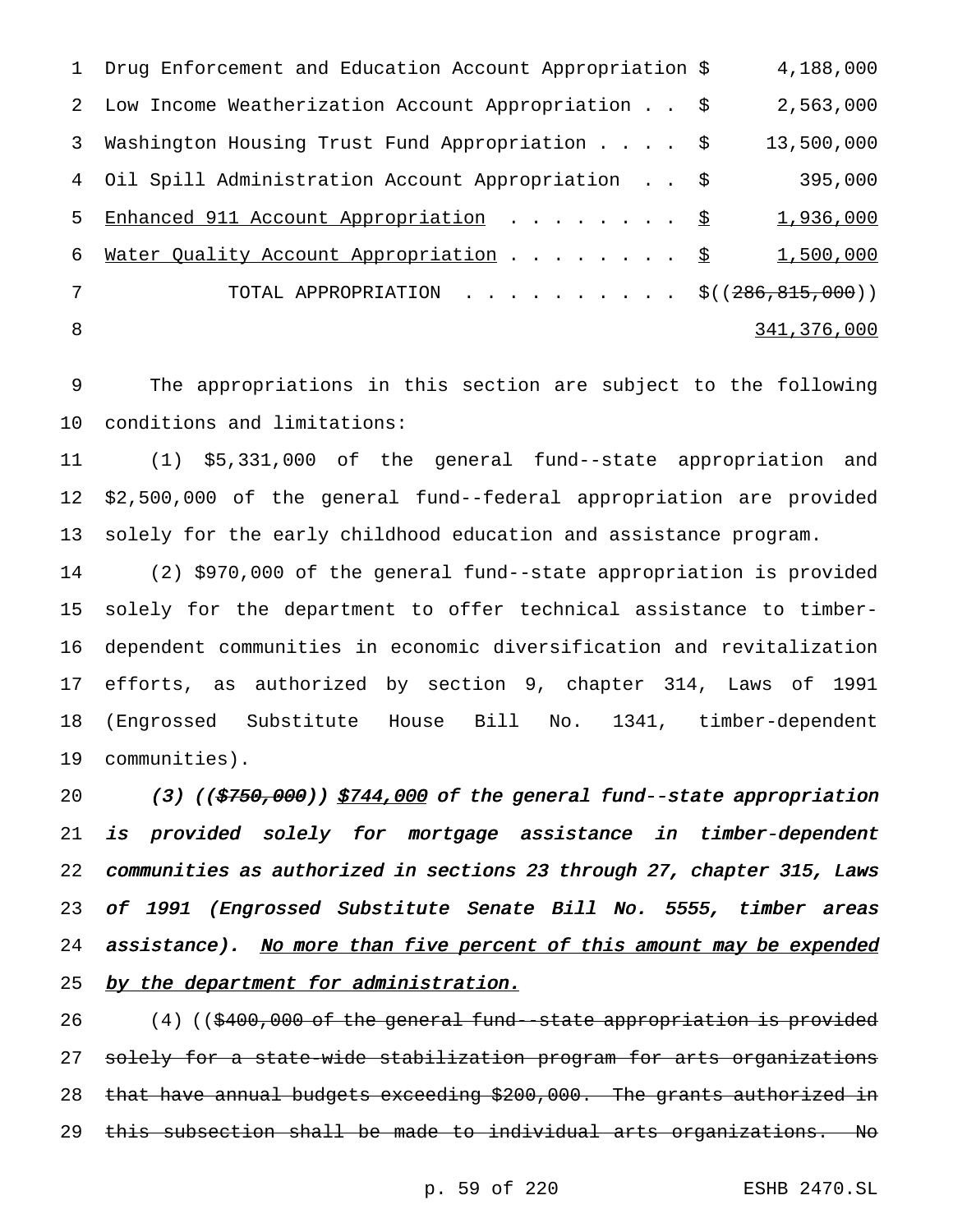portion of this amount may be expended for a grant without equal 2 matching funds from nonstate sources. No organization may receive a grant without a written contract. No money may be paid under the contract unless the grantee has operated without a deficit during the contract period, which shall be for at least one year, beginning no earlier than July 1, 1991.

  $(5)$ )) \$50,000 of the general fund--state appropriation is provided solely as a pass-through grant to the city of Vancouver for costs associated with the Medal of Honor project.

 $((+6))$   $(5)$  \$3,213,000 of the general fund--state appropriation is provided solely for emergency food assistance authorized under section 201, chapter 336, Laws of 1991 (Second Substitute Senate Bill No. 5568, hunger and nutrition). Of this amount, \$2,913,000 shall be allocated by the department for the purpose of supporting the operation of food banks, food distribution programs, and tribal voucher programs, for the purchase, transportation and storage of food under the emergency food assistance program. These funds may be used to purchase food for people with special nutritional needs. The remaining \$300,000 shall be allocated to food banks in timber-dependent communities, as defined in chapter 314, Laws of 1991 (Engrossed Substitute House Bill No. 1341, timber-dependent communities).

 $((+7))$  (6) \$20,000 of the general fund--state appropriation is provided solely for a grant for the Children's Museum.

24 ((<del>(8) \$300,000</del>)) <u>(7) \$225,000</u> of the general fund--state appropriation is provided solely for continuation of the Washington state games.

27 ((<del>(9) \$300,000</del>)) (8) \$198,000 of the general fund--state appropriation is provided solely for continuation of the community economic diversification program under chapter 43.63A RCW.

## ESHB 2470.SL p. 60 of 220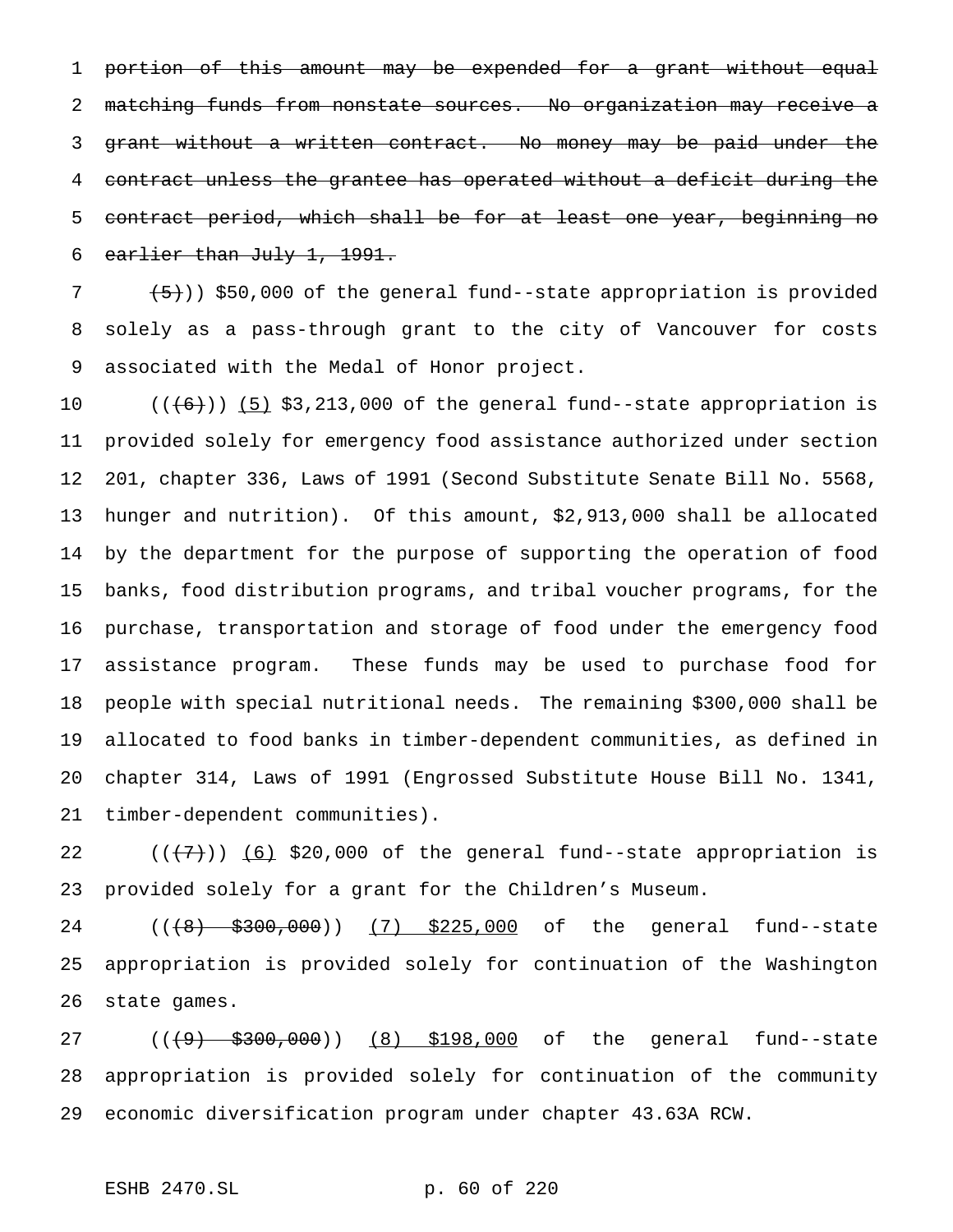1 (( $(10)$ ) (9) \$68,000 of the state building code council appropriation is provided solely to implement chapter 347, Laws of 1991 (Engrossed Substitute House Bill No. 2026, water resources management). 4 (( $(11)$  \$14,539,000)) (10) \$12,095,000 of the general fund--state appropriation is provided solely for growth management planning grants to local governments.

7 (( $(12)$  \$7,739,000)) (11) \$4,129,000 of the general fund--state 8 appropriation is provided solely to implement chapter 32, Laws of 1991 9 sp. sess. (Engrossed Substitute House Bill No. 1025  $((+))_{\text{L}}$  growth 10 management). ((If this bill is not enacted by July 31, 1991, 11 \$5,239,000 of the amount provided in this subsection shall lapse.)) Of 12 the amount provided in this subsection:

13 (a) ((\$4,250,000)) \$2,433,000 is provided solely for planning 14 grants to local governments additional to those provided for under 15 subsection  $((+11))$   $(10)$  of this section;

16 (b) ((\$<del>1,000,000 is provided solely to conduct environmental</del> 17 planning pilot projects; and

18 (c) \$975,000)) \$225,000 is provided solely to contract with the 19 <del>environmental hearings office for three growth planning hearings</del> 20 boards. A maximum of  $({\xi}1,950,000)$  \$1,200,000 of the amount provided 21 in this subsection  $((+12))$   $(11)$  may be used for this purpose.

22  $((+13))$   $(12)$  \$7,955,000 of the general fund--federal appropriation 23 is provided solely for the drug control and system improvement formula 24 grant program, to be distributed in fiscal year 1992 as follows:

25 (a) \$4,400,000 to local units of government to continue existing 26 local drug task forces.

27 (b) \$800,000 to local units of government for urban projects.

28 (c) \$766,000 to the department of community development to continue 29 the state-wide drug prosecution assistance program.

p. 61 of 220 ESHB 2470.SL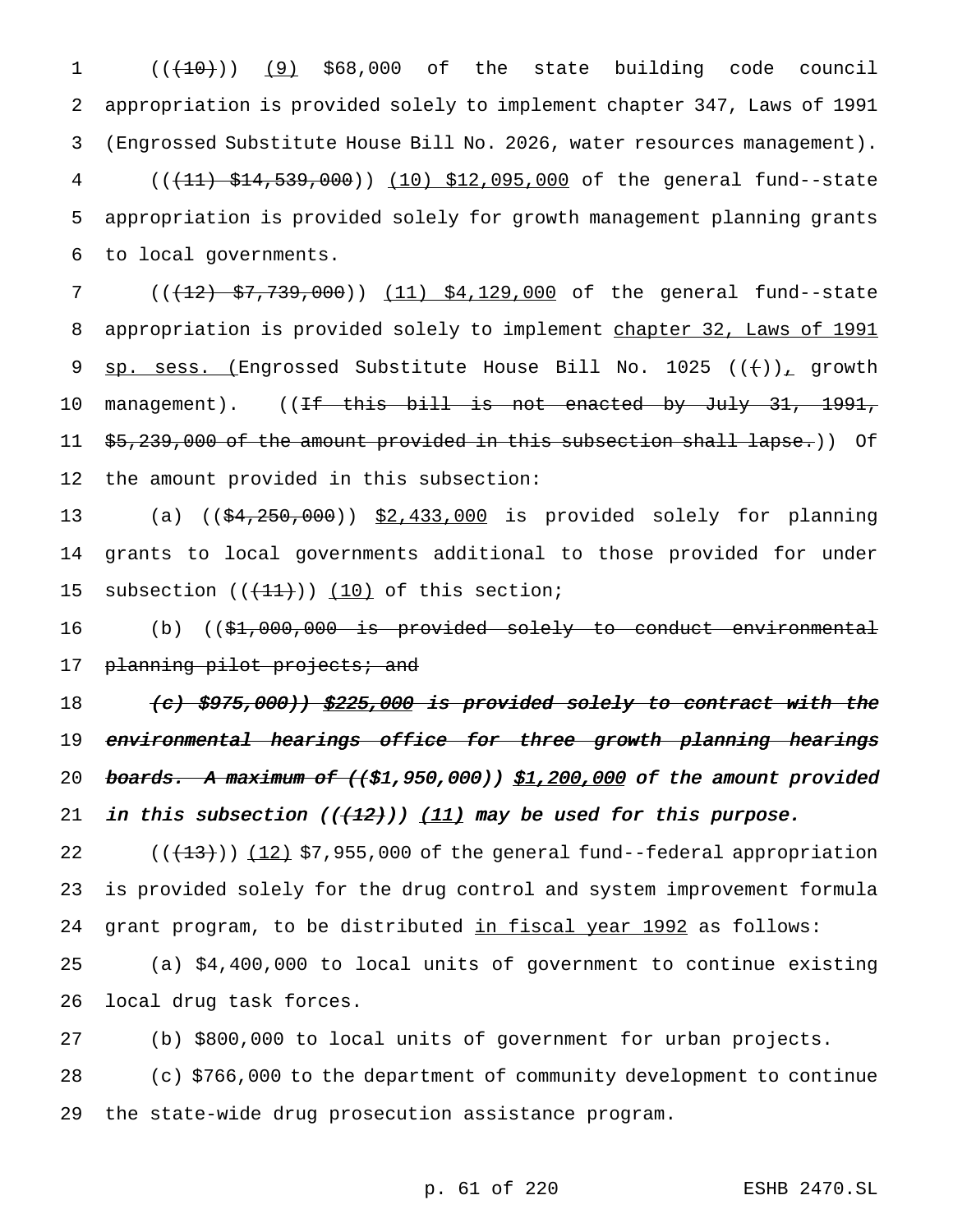(d) \$170,000 to the department of community development for a state-wide drug offense indigent defense program.

 (e) \$440,000 to the department of community development for drug education programs in the common schools. The department shall give priority to programs in underserved areas. The department shall direct the funds to education programs that employ either local law enforcement officers or state troopers.

(f) \$50,000 to the Washington state patrol for data management.

 (g) \$225,000 to the Washington state patrol for a technical support unit.

 (h) \$375,000 to the Washington state patrol for support of law enforcement task forces.

 (i) \$120,000 to the Washington state patrol for continued funding for a clandestine drug lab unit. The patrol shall coordinate activities related to the clandestine drug lab unit with the department of ecology to ensure maximum effectiveness of the program.

 (j) \$150,000 to the Washington state patrol for coordination of local drug task forces.

 (k) \$279,000 to the department of community development for allocation to public or private nonprofit groups or organizations with experience and expertise in the field of domestic violence, for the purpose of continuing existing domestic violence advocacy programs, providing legal and other assistance to victims and witnesses in court proceedings, and establishing new domestic violence advocacy programs. (l) \$180,000 to the department of community development for general administration of grants.

27 ((<del>(14) \$500,000 of the general fund-state appropriation is</del> 28 provided solely for fire protection contracts. The department shall award contracts for cities and towns where state-owned facilities constitute fifteen percent of the total valuation of property within ESHB 2470.SL p. 62 of 220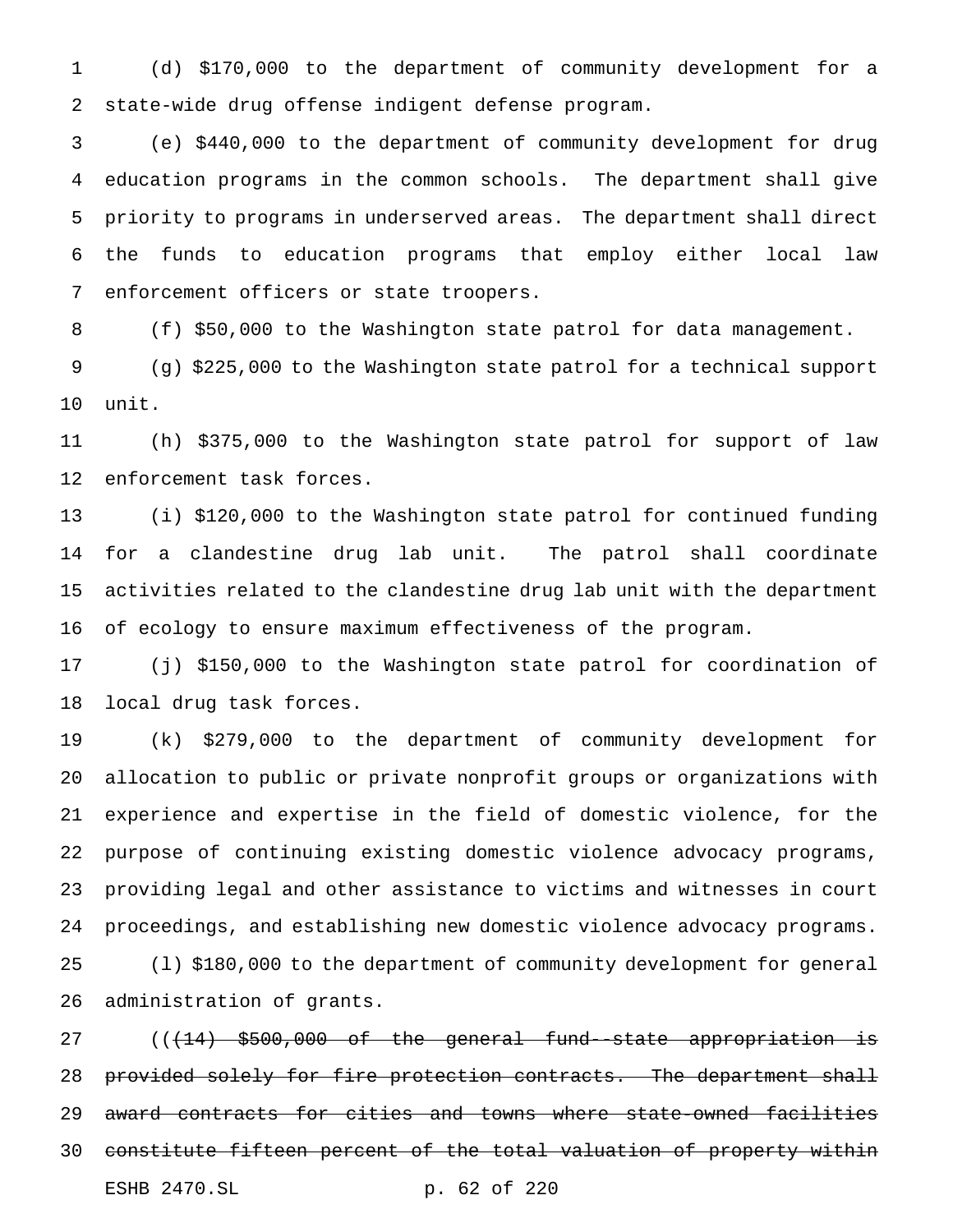| 1  | the jurisdiction, and where the city or town does not have an existing |
|----|------------------------------------------------------------------------|
| 2  | agreement with a state agency for fire protection reimbursement.       |
| 3  | (15) \$1,080,000)) (13) \$8,087,000 of the general fund--federal       |
| 4  | appropriation is provided solely for the drug control and system       |
| 5  | improvement formula grant program, to be distributed in fiscal year    |
| 6  | 1993 as follows:                                                       |
| 7  | (a) \$4,180,000 to local units of government to continue existing      |
| 8  | <u>local drug task forces.</u>                                         |
| 9  | (b) \$440,000 to local units of government for urban projects. The     |
| 10 | distribution shall be made through a competitive grant process         |
| 11 | administered by the department.                                        |
| 12 | (c) \$749,000 to the department of community development to continue   |
| 13 | the state-wide drug prosecution assistance program.                    |
| 14 | \$231,000 to the department of community development for a<br>(d)      |
| 15 | state-wide drug offense indigent defense program.                      |
| 16 | (e) \$300,000 to the department of community development for drug      |
| 17 | education programs in the common schools. The department shall give    |
| 18 | priority to programs in underserved areas. The department shall direct |
| 19 | the funds to education programs that employ either local law           |
| 20 | enforcement officers or state troopers.                                |
| 21 | (f) \$50,000 to the Washington state patrol for data management.       |
| 22 | (g) \$225,000 to the Washington state patrol for a technical support   |
| 23 | unit.                                                                  |
| 24 | (h) \$543,000 to the Washington state patrol for support of law        |
| 25 | enforcement task forces.                                               |
| 26 | (i) \$150,000 to the Washington state patrol for coordination of       |
| 27 | local drug task forces.                                                |
| 28 | (j) \$200,000 to the department of community development for           |
| 29 | allocation to public or private nonprofit groups or organizations with |
| 30 | experience and expertise in the field of domestic violence, for the    |
|    | p. 63 of 220<br>ESHB 2470.SL                                           |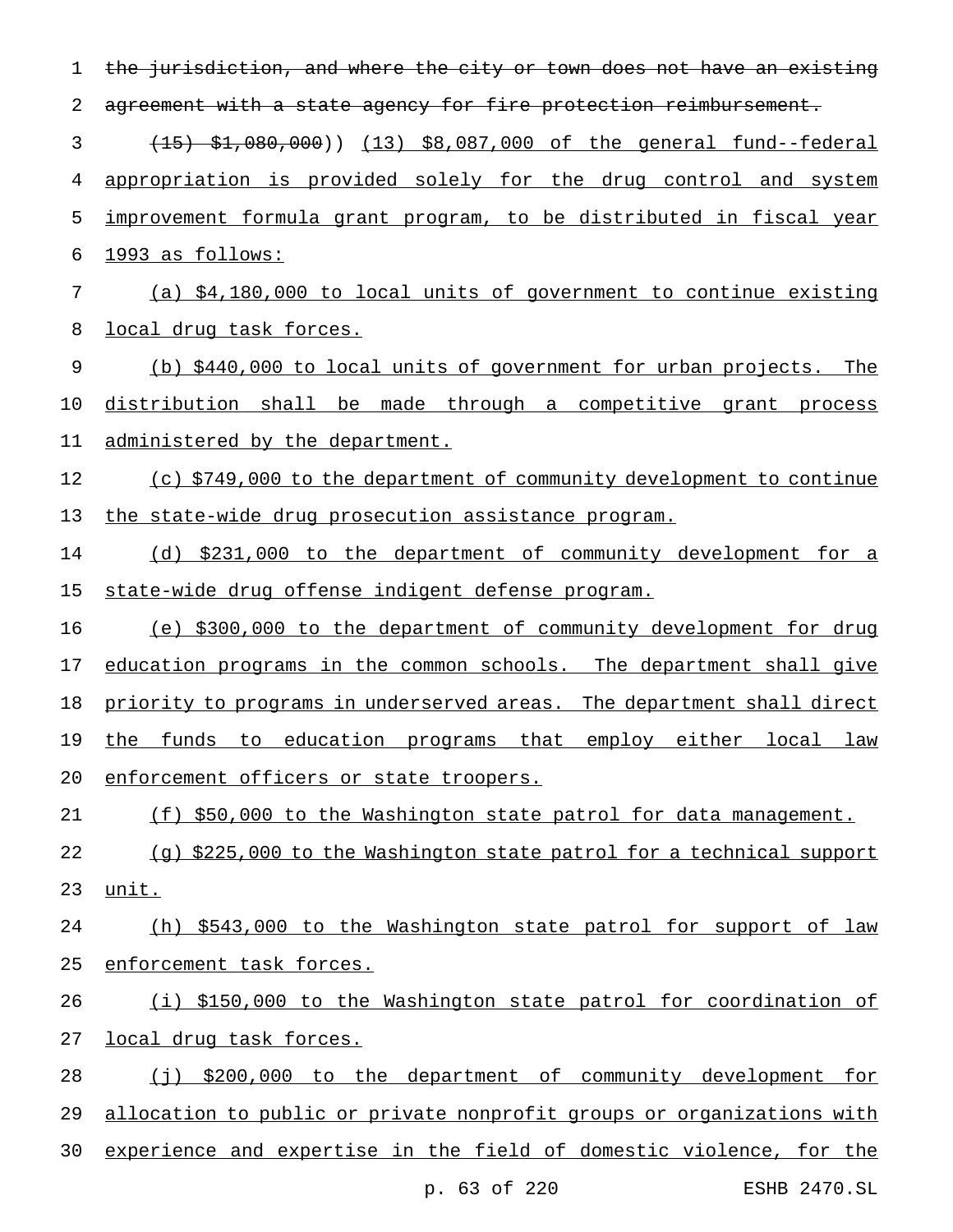purpose of continuing existing domestic violence advocacy programs, providing legal and other assistance to victims and witnesses in court proceedings, and establishing new domestic violence advocacy programs. (k) \$225,000 to the department of community development for general administration of grants. (l) \$140,000 to the department of community development to conduct a program evaluation in accordance with federal regulations. (m) \$404,000 to the Washington state patrol for implementing changes in managing criminal history records in accordance with new federal standards. (n) \$100,000 to the Washington state patrol for the crime lab program. (o) \$150,000 to the criminal justice training commission for law enforcement training. (p) If the department determines insufficient state match dollars are available in managing state and federal drug programs, it is the 17 intent of the legislature that funds appropriated to the supreme court in section 109(1) of this act be used as match, as appropriate, to ensure the receipt of all available federal funding. (14) \$170,000 of the state toxics control account appropriation is provided solely for a contract with the Washington state patrol for 22 continued funding of the clandestine drug lab unit. The patrol shall coordinate activities related to the clandestine drug lab unit with the department of ecology to ensure maximum effectiveness of the program. (15) \$980,000 of the general fund--state appropriation is provided solely for continuation of the urban-rural links grant program established under the growth management act of 1990.

28 (((16) \$300,000 of the public safety and education account appropriation is provided solely for legal advocacy services to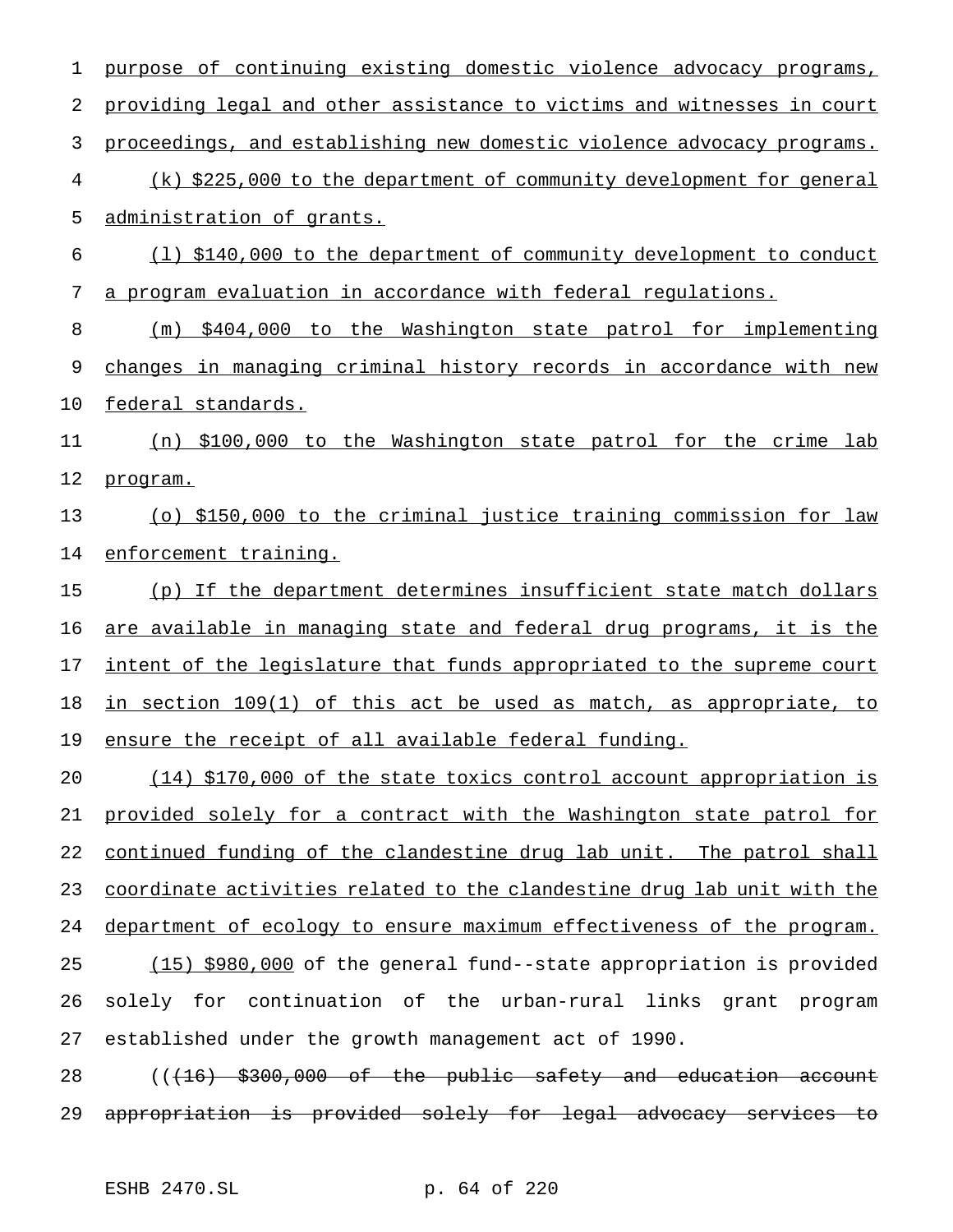victims of sexual assault under chapter 267, Laws of 1991 (Engrossed Substitute House Bill No. 1534, sexual assault investigation).

 $(17)$ )  $(16)$  \$395,000 of the oil spill administration account appropriation is provided solely to implement chapter 200, Laws of 1991 (Engrossed Substitute House Bill No. 1027, oil and hazardous substance spill prevention and response).

7 ((<del>(18) \$75,000</del>)) (17) \$150,000 of the general fund--state appropriation is provided solely for the Mount St. Helen's monitoring 9 system and emergency medical services.

10 (( $\left(19\right)$  \$340,000)) (18) \$290,000 of the general fund--state appropriation is provided solely to replace lost federal funds for continued support of the community development finance program.

13  $((+20))$   $(19)$  \$200,000 of the general fund--state appropriation is provided solely to continue assistance to Okanogan county to address impacts associated with tourism developments.

 $((+21+))$  (20) \$46,000 of the general fund--state appropriation is provided solely to implement chapter 297, Laws of 1991 (Substitute Senate Bill No. 5143 recycled products).

19 (( $\left(\frac{22}{22}, \frac{250}{900}\right)$ ) (21) \$220,000 of the general fund--state appropriation is provided solely to provide technical assistance and managerial support to nonprofit community-based organizations by:

 (a) Acting as a clearinghouse for and providing information and referral services;

 (b) Providing management training courses designed for nonprofit managers, staff, and boards;

 (c) Providing direct assistance to individual organizations; (d) Assisting organizations in soliciting and managing volunteers; and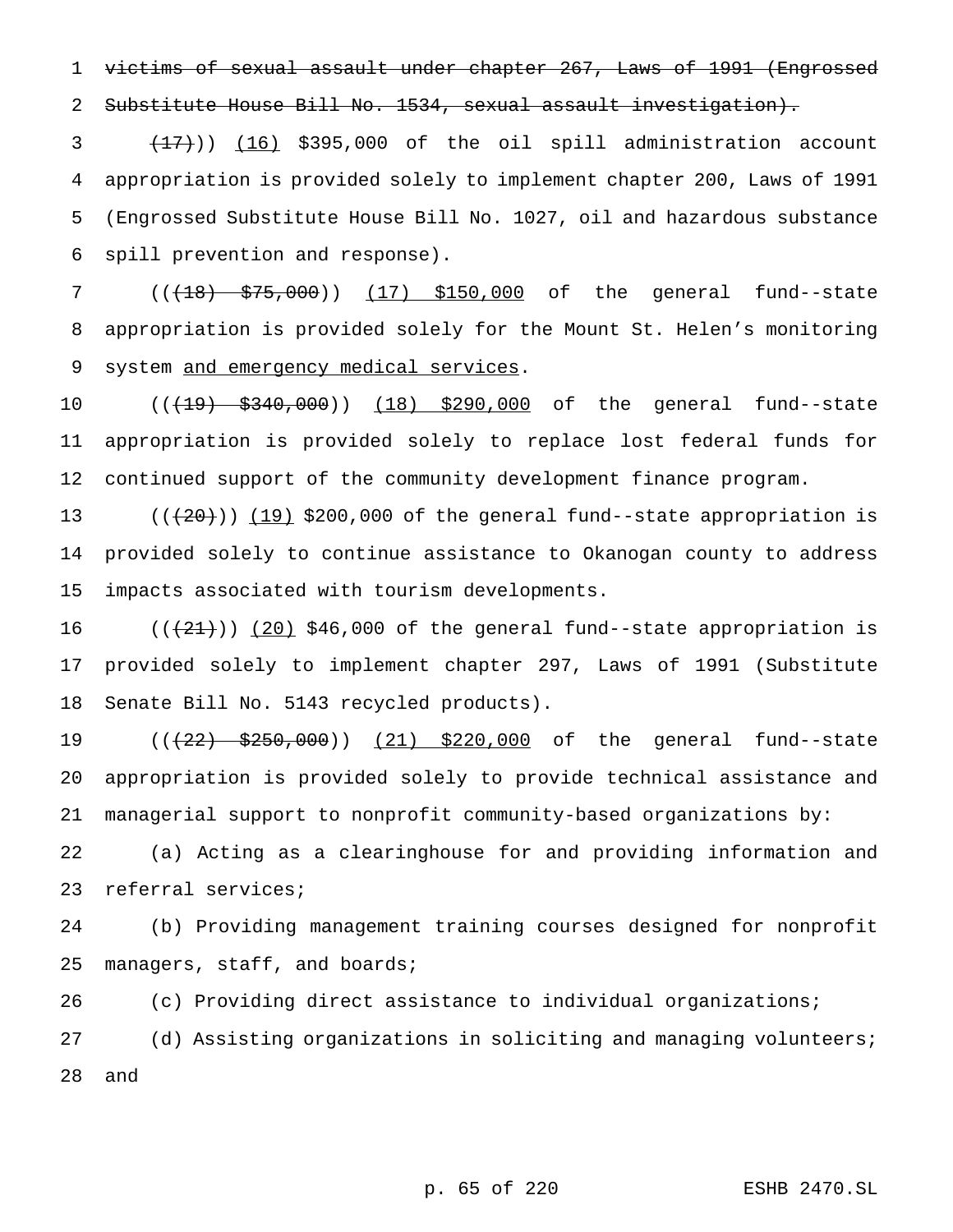(e) Coordinating activities with the state volunteer center, other state agencies, local service providers, and other volunteer organizations giving similar assistance.

 If Substitute Senate Bill No. 5581 (community partnership program) is enacted by July 31, 1991, the amount provided in this subsection is provided solely to implement the bill.

 $((+23))$   $(22)$  \$40,000 of the general fund--state appropriation is provided solely to continue the circuit-rider program, which provides technical and managerial assistance to cities and counties.

 $((+24))$   $(23)$  \$50,000 of the general fund--state appropriation is provided solely to provide technical assistance to local governments to help them implement screening procedures, service delivery standards, and cost recovery, and the other requirements of RCW 10.101.020, 10.101.030, and 10.101.040. If Substitute Senate Bill No. 5072 (indigent defense task force) is enacted by July 31, 1991, the amount provided in this subsection is provided solely to implement the bill. 17 (( $\left(\frac{25}{25}, \frac{550}{200}\right)$ ) (24) \$25,000 of the general fund--state appropriation is provided solely for Washington's share of costs associated with the Bi-State Policy Advisory Committee.

 $((+27))$   $(25)$  \$25,000 of the general fund--state appropriation is provided solely for a contract with an organization representing persons with disabilities. Under the contract, the organization shall provide legal advocacy to ensure that the state, as trustee, is fully complying with the fiduciary duties owed to persons with disabilities, pursuant to trusts established under state and federal law.

 (26) \$50,000 of the general fund--state appropriation is provided 27 solely for the community development finance program to continue assistance to timber-dependent communities.

 (27) \$545,000 of the general fund--state appropriation is provided 30 solely for the local development matching fund program.

ESHB 2470.SL p. 66 of 220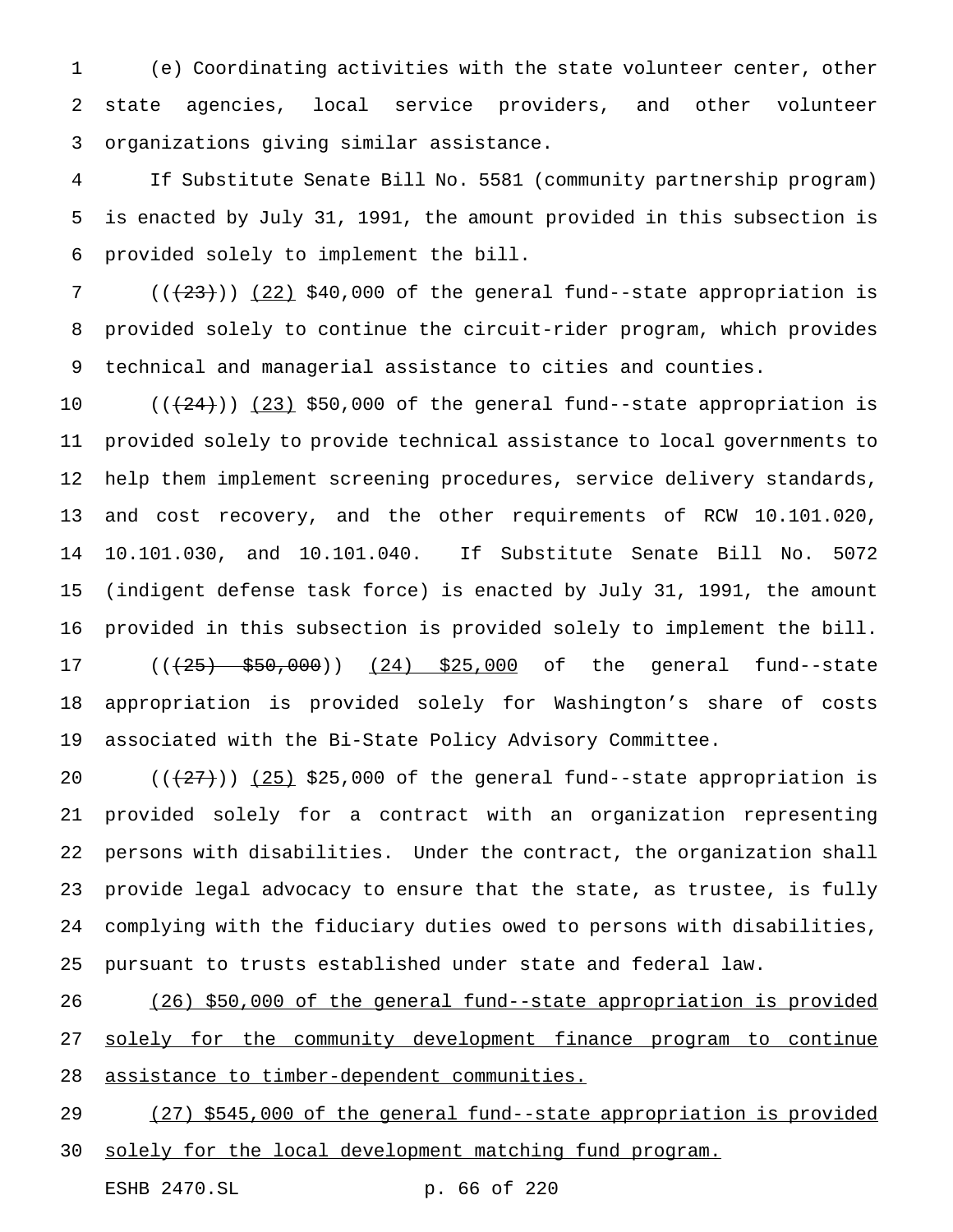(28) \$135,000 of the general fund--state appropriation is provided solely for administration of the development loan fund.

 (29) \$2,400,000 of the public safety and education account appropriation is provided solely for civil representation of indigent persons in accordance with Engrossed Substitute House Bill No. 1378 or House Bill No. 2997 (indigent civil legal services). If neither bill is enacted by June 30, 1992, the amount provided in this subsection shall lapse.

 (30) \$50,000 of the state building code council appropriation is provided to fund training related to state building code requirements for accessibility as related to the federal fair housing amendments act of 1988 and Americans with disabilities act of 1990.

 (31) \$50,000 of the general fund--state appropriation is provided 14 solely for the department to contract for long-term care ombudsperson 15 services.

16 (32) \$1,500,000 from the water quality account appropriation is 17 provided solely to implement Second Substitute Senate Bill No. 6255 18 (wetlands). If the bill is not enacted by June 30, 1992, the amount 19 provided in this subsection shall lapse.

**\*Sec. 222 was partially vetoed, see message at end of chapter.**

22  $*Sec. 223. 1991 sp.s. c 16 s 221 is amended to read as follows:$ 

FOR THE HUMAN RIGHTS COMMISSION

24 General Fund--State Appropriation . . . . . . . . \$  $((4,292,000))$ 4,021,000

p. 67 of 220 ESHB 2470.SL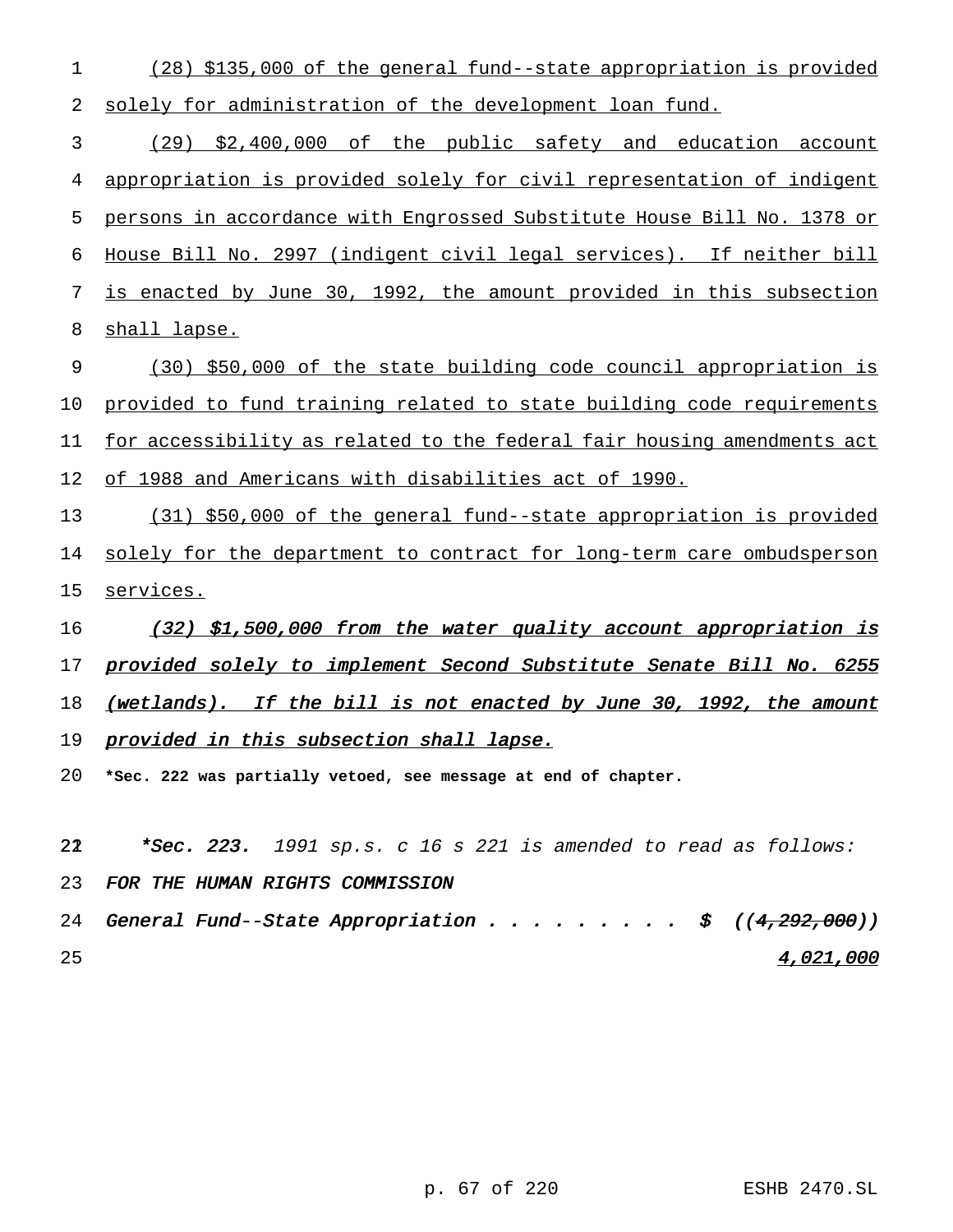| $\mathbf{1}$ | General Fund--Federal Appropriation $\sharp$ ((942,000)) |           |
|--------------|----------------------------------------------------------|-----------|
|              |                                                          | 999,000   |
| 3            | General Fund--Private/Local Appropriation $\$\,$         | 520,000   |
| 4            | TOTAL APPROPRIATION $\sharp$ $((5, 754, 000))$           |           |
| - 5          |                                                          | 5,540,000 |

 The appropriations in this section are subject to the following conditions and limitations: \$520,000 of the general fund-- local/private appropriation is provided solely for the provision of technical assistance services by the department.

**\*Sec. 223 was vetoed, see message at end of chapter.**

 **Sec. 224.** 1991 sp.s. c 16 222 is amended to read as follows: **FOR THE BOARD OF INDUSTRIAL INSURANCE APPEALS** 13 Public Safety and Education Account Appropriation .  $\zeta$  ((110,000))

 107,000 Worker and Community Right-to-Know Account 16 Appropriation . . . . . . . . . . . . . . . \$ 20,000 17 Accident Fund Appropriation . . . . . . . . . . . \$ ((8,373,000))  $\frac{8}{602}$ ,000 19 Medical Aid Fund Appropriation . . . . . . . . . \$ ((8,373,000)) 8,602,000 21 TOTAL APPROPRIATION ..........\$ ((<del>16,876,000</del>)) 17,331,000

```
23 Sec. 225. 1991 sp.s. c 16 s 223 is amended to read as follows:
24 FOR THE CRIMINAL JUSTICE TRAINING COMMISSION
25 General Fund Appropriation . . . . . . . . . . . $ ((66,000))
26 62,000
27 Death Investigations Account Appropriation .... $ 36,000
```
ESHB 2470.SL p. 68 of 220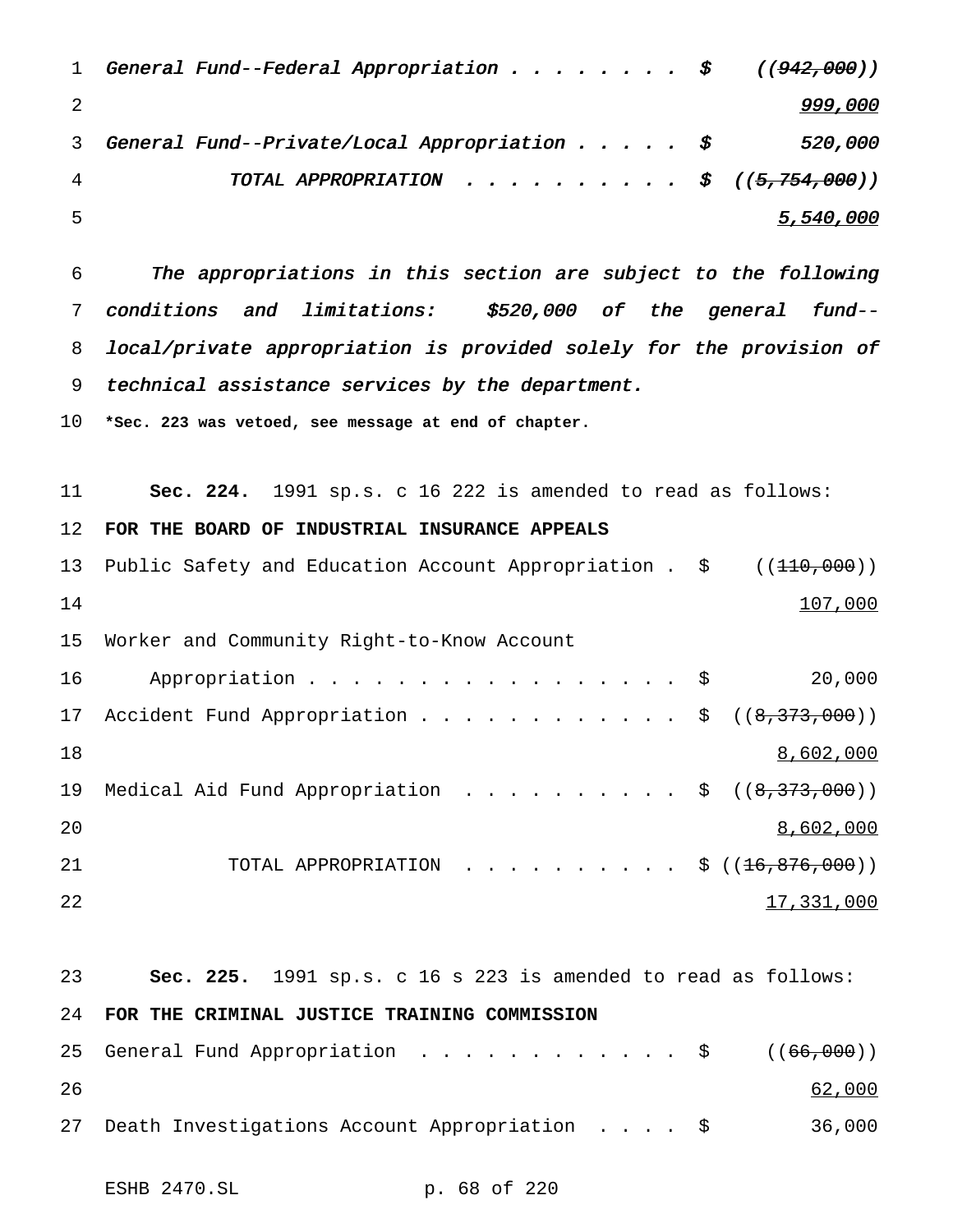```
1 Public Safety and Education Account Appropriation . $ ((12,016,000))
2 11,357,000
3 Drug Enforcement and Education Account Appropriation $ 370,000
4 TOTAL APPROPRIATION . . . . . . . . . $ ((<del>12,488,000</del>))
5 11,825,000
```
6 The appropriations in this section are subject to the following 7 conditions and limitations:

8 (1) ((\$33,000)) \$31,000 of the general fund appropriation is 9 provided solely to implement chapter 328, Laws of 1991 (Engrossed 10 Substitute House Bill No. 1181, private detectives licensing).

11 (2) ((\$33,000)) \$31,000 of the general fund appropriation is 12 provided solely to implement chapter 334, Laws of 1991 (Second 13 Substitute Senate Bill No. 5124, security guards licensing).

```
14 Sec. 226. 1991 sp.s. c 16 s 224 is amended to read as follows:
15 FOR THE DEPARTMENT OF LABOR AND INDUSTRIES
16 General Fund Appropriation . . . . . . . . . . . $ ((<del>10,708,000</del>))
17 9,988,000
18 Public Safety and Education Account State
19 Appropriation . . . . . . . . . . . . . . . $ ((21,226,000))
20 and 19,776,00021 Public Safety and Education Account Federal
22 Appropriation . . . . . . . . . . . . . . . $ 4,480,000
23 Accident Fund Appropriation . . . . . . . . . . . $((<del>131,416,000</del>))
24 131,662,000
25 Electrical License Fund Appropriation....... $ 15,230,000
26 Farm Labor Revolving Account Appropriation .... $ 30,000
27 Medical Aid Fund Appropriation . . . . . . . . . $((148,883,000))
28 149,883,000
```
p. 69 of 220 ESHB 2470.SL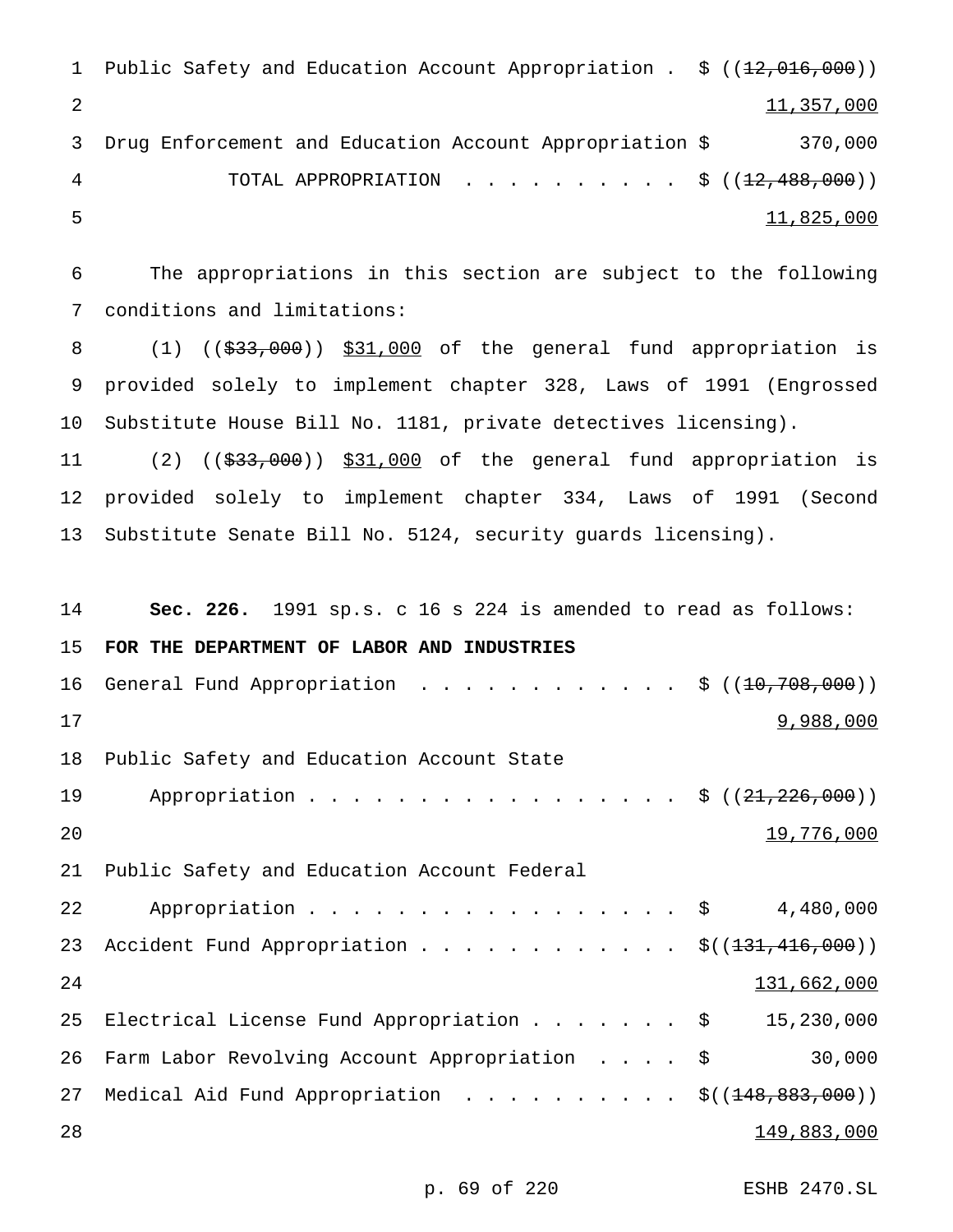|                | 1 Plumbing Certificate Fund Appropriation \$    | 649,000     |
|----------------|-------------------------------------------------|-------------|
|                | 2 Pressure Systems Safety Fund Appropriation \$ | 1,898,000   |
| 3              | Worker and Community Right-to-Know Fund         |             |
| $\overline{4}$ | Appropriation \$ 2,112,000                      |             |
| -5             | TOTAL APPROPRIATION \$( $(336, 632, 000)$ )     |             |
| -6             |                                                 | 335,708,000 |

 The appropriations in this section are subject to the following conditions and limitations:

 (1) \$8,970,229 from the accident fund appropriation; \$7,265,063 from the medical aid fund appropriation; \$714,163 from the electrical license fund appropriation; \$41,139 from the plumbing certificate fund appropriation; \$92,956 from the pressure systems safety fund appropriation; \$317 from the public safety and education account appropriation; and \$12,448 from the worker and community right-to-know fund appropriation are provided solely for information systems projects named in this section. Authority to expend these moneys is conditioned on compliance with section 902 of this act. For the purposes of this section, "information systems projects" means the projects known by the following names or successor names: Document imaging, state fund information system, safety and health information management system, and local area network/wide area network data communications.

22 (2) ((\$50,000)) \$100,000 of the accident fund appropriation and 23 ((\$50,000)) \$100,000 of the medical aid fund appropriation are provided 24 solely to implement chapter 172, Laws of 1991 (Substitute Senate Bill 25 No. 5374  $((+))_L$  labor/management cooperative program), and to continue the program through June 30, 1993.

 (3) \$2,466,500 from the accident fund appropriation and \$2,466,500 from the medical aid fund appropriation is provided solely to increase the claims management staffing levels.

ESHB 2470.SL p. 70 of 220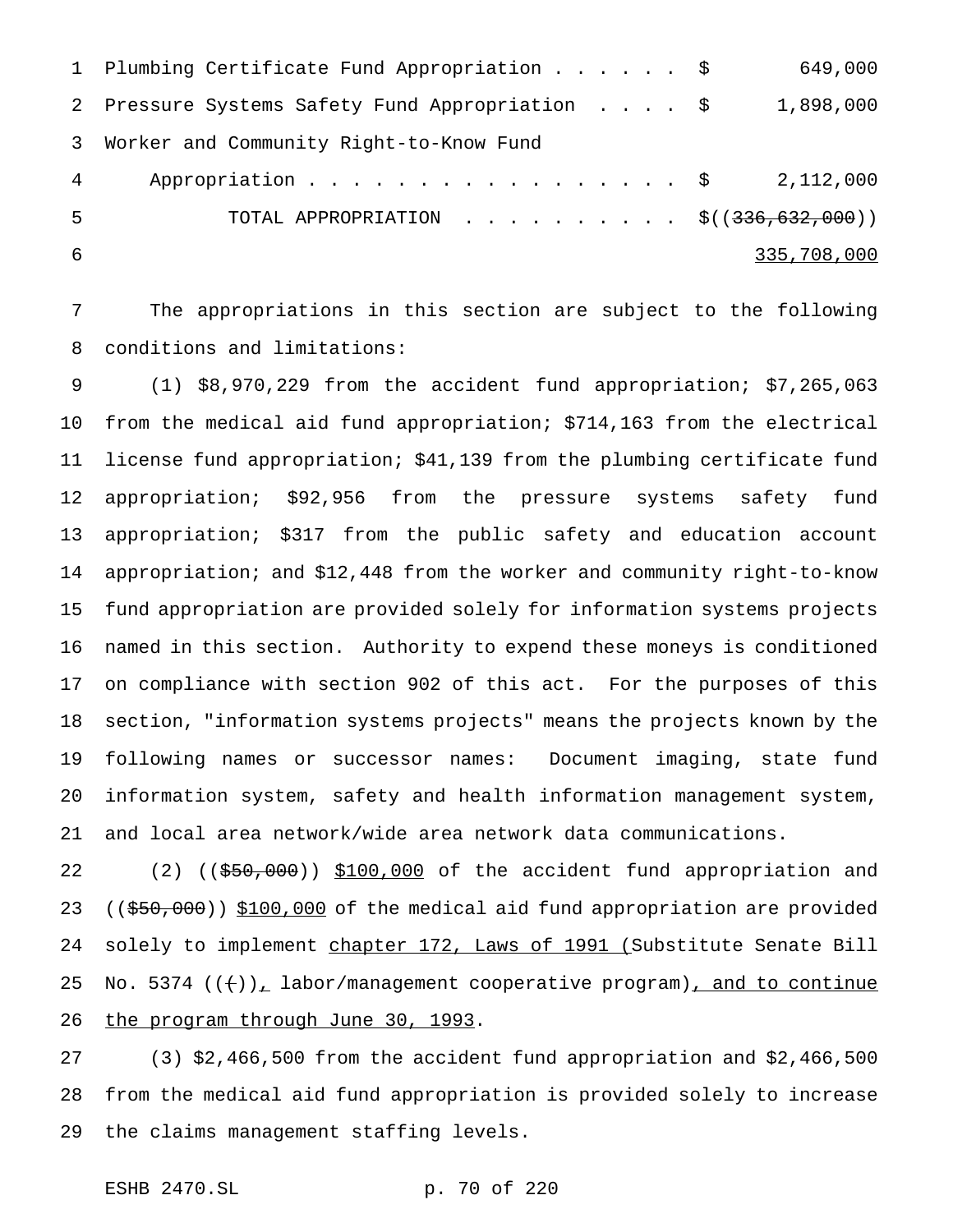(4) \$263,500 from the accident fund appropriation and \$263,500 from the medical aid fund appropriation are provided solely to increase the staffing levels of the asbestos-related disease claims filed with the department.

 (5) \$1,920,150 from the accident fund appropriation and \$338,850 from the medical aid fund appropriation are provided solely to increase staffing levels for work environment improvement safety and health package.

 (6) \$70,000 from the accident fund appropriation and \$70,000 from the medical aid fund appropriation are provided solely to add one additional staff to establish a return-to-work program for all state agencies and institutions of higher education.

 (7) \$42,000 of the medical aid fund appropriation and \$42,000 of the accident fund appropriation are provided solely for an additional adjudicator position to assist in monitoring complaints and compliance of self-insured employers.

 (8) \$65,263 of the accident fund appropriation and \$65,262 of the medical aid fund appropriation are provided solely to conduct a study 19 <u>investigating the problems and causes associated with assaults on state</u> 20 employees at eastern and western state hospitals. The study will include, but not be limited to, the possible ameliorative actions of increased staffing levels, increased employee training, and physical 23 plant improvements. In the study, the department shall consult with 24 state employees and their representatives, department of social and 25 health services and hospital management, advocates of the mentally ill, patients or former patients of state mental hospitals, persons with demonstrated expertise in managing assaultive and self destructive 28 behavior, and others with an interest in this issue. The department 29 shall report its finding and recommendations to the appropriate committees of the legislature by December 31, 1993.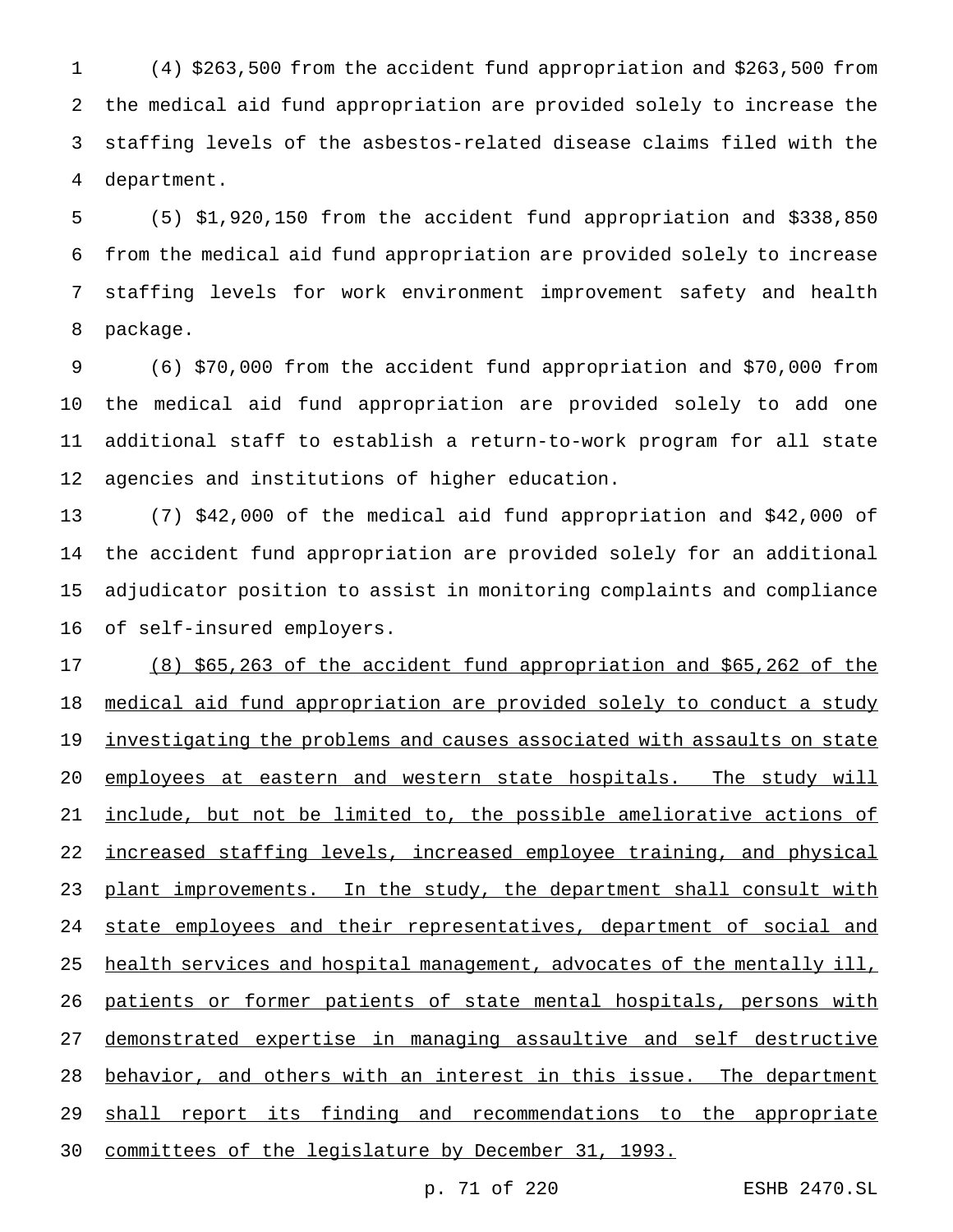\* 2 Sec. 227. 1991 sp.s. c 16 s 225 is amended to read as follows: FOR THE INDETERMINATE SENTENCE REVIEW BOARD 4 General Fund Appropriation  $\ldots \ldots \ldots \ldots$ . \$  $((3,247,000))$  3,018,000 **\*Sec. 227 was vetoed, see message at end of chapter. Sec. 228.** 1991 sp.s. c 16 s 226 is amended to read as follows: **FOR THE DEPARTMENT OF VETERANS AFFAIRS** 9 General Fund--State Appropriation . . . . . . . . \$ ((21,839,000)) 22,005,000 General Fund--Federal Appropriation........ \$ 6,708,000 General Fund--Local Appropriation......... \$ 10,429,000 13 TOTAL APPROPRIATION . . . . . . . . . \$ ((<del>38,976,000</del>)) 39,142,000

 The appropriations in this section are subject to the following conditions and limitations:

17 (1) \$300,000 of the general fund--state appropriation is provided solely for the expansion of services for counseling of Vietnam veterans for post-traumatic stress disorder. This counseling shall be provided in a joint effort between existing community mental health systems and the department. The department shall place a priority on the delivery of these services to minority veterans.

 (2) \$10,092,000 of the general fund--state appropriation, \$4,269,000 of the general fund--federal appropriation, and \$7,296,000 25 of the general fund--local appropriation are provided solely for operation of the veterans' home at Retsil.

ESHB 2470.SL p. 72 of 220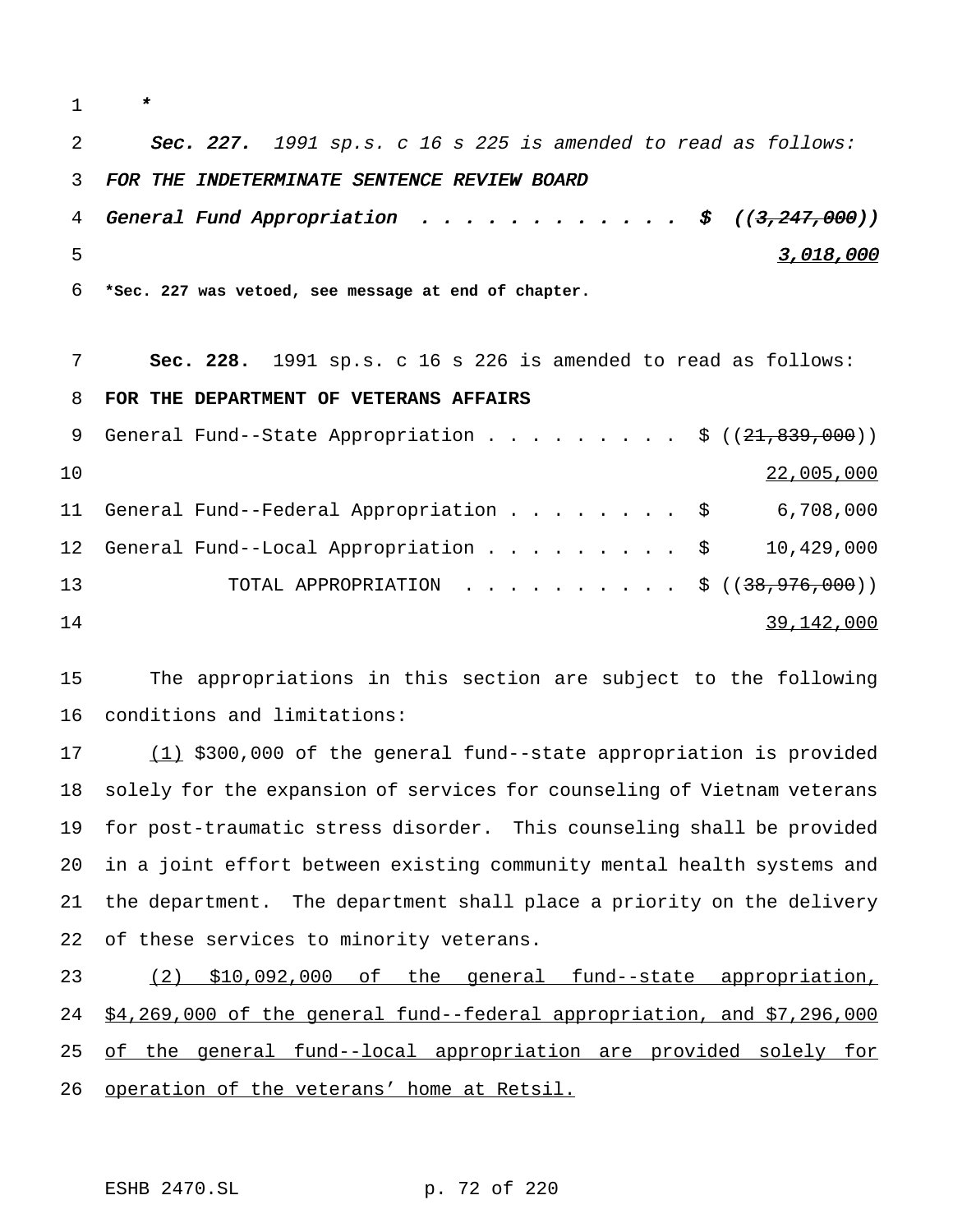(3) \$6,928,000 of the general fund--state appropriation, \$2,439,000 of the general fund--federal appropriation, and \$3,133,000 of the general fund--local appropriation are provided solely for operation of 4 the soldiers' home and colony at Orting.

| 5  | *Sec. 229. 1991 sp.s. c 16 s 227 is amended to read as follows: |                     |
|----|-----------------------------------------------------------------|---------------------|
| 7  | FOR THE DEPARTMENT OF HEALTH                                    |                     |
| 8  | General Fund--State Appropriation $\cdots$                      | \$((132, 613, 000)) |
| 9  |                                                                 | 121,810,000         |
| 10 | General Fund--Federal Appropriation                             | \$((109, 011, 000)) |
| 11 |                                                                 | 129,786,000         |
| 12 | General Fund--Local Appropriation                               | \$((16, 100, 000))  |
| 13 |                                                                 | 17,817,000          |
| 14 | Hospital Commission Account Appropriation                       | 2,919,000<br>\$     |
| 15 | Medical Disciplinary Account Appropriation                      | 1,677,000<br>\$     |
| 16 | Health Professions Account Appropriation                        | \$((25, 237, 000))  |
| 17 |                                                                 | 25, 350, 000        |
| 18 | Public Safety and Education Account Appropriation . \$          | ( (90, 000))        |
| 19 |                                                                 | 82,000              |
| 20 | State Toxics Control Account Appropriation                      | 3,321,000<br>\$     |
| 21 | Drug Enforcement and Education Account Appropriation \$         | 492,000             |
| 22 | Medical Test Site Licensure Account Appropriation .             | \$<br>489,000       |
| 23 | Safe Drinking Water Account Appropriation                       | 710,000<br>\$       |
| 24 | TOTAL APPROPRIATION                                             | \$((292, 659, 000)) |
| 25 |                                                                 | 304,453,000         |
|    |                                                                 |                     |

 The appropriations in this section are subject to the following conditions and limitations:

p. 73 of 220 ESHB 2470.SL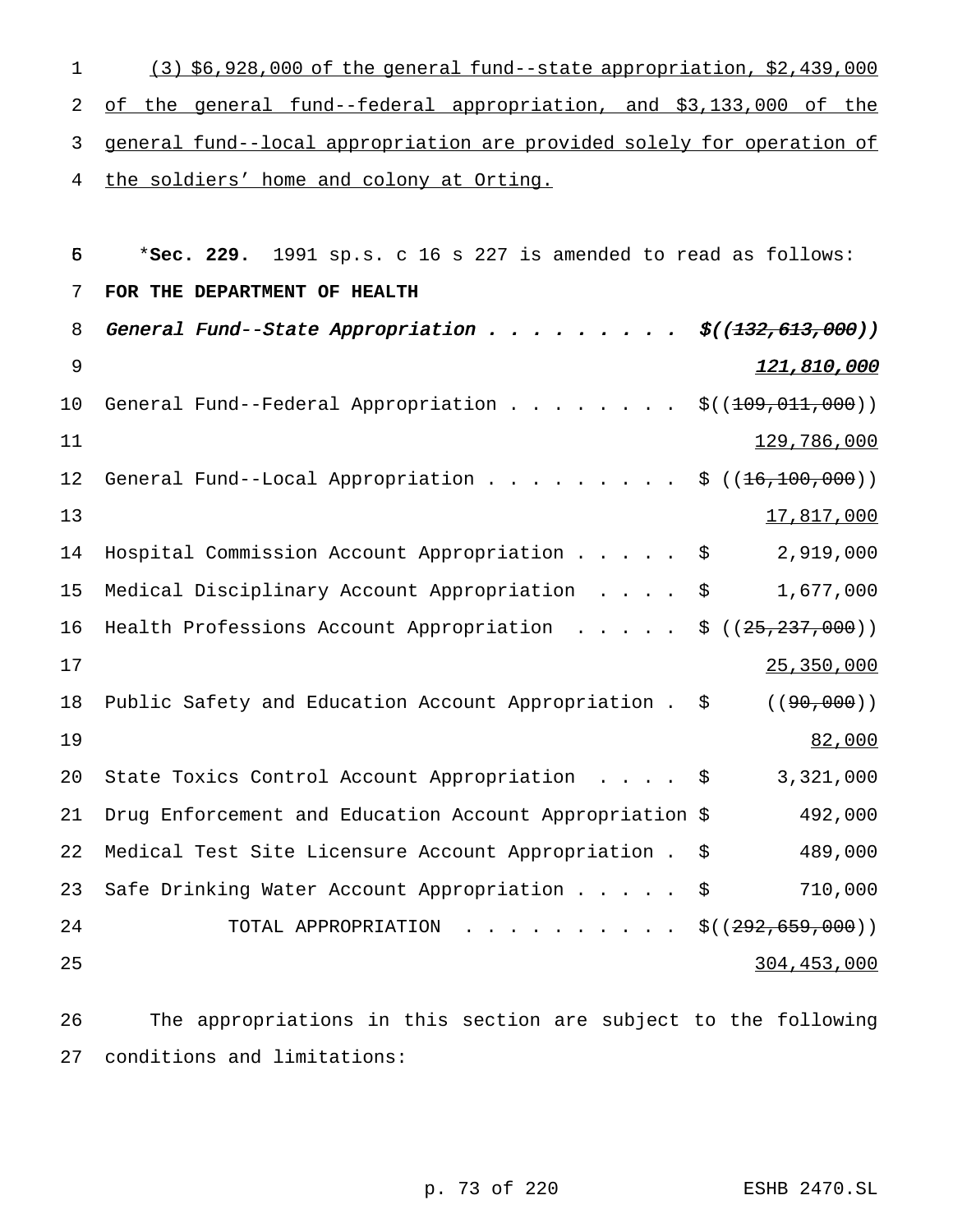1 (1) ((\$3,312,000)) \$3,038,000 of the general fund--state appropriation is provided solely to implement the Puget Sound water quality management plan.

 (2) \$3,500,000 of the general fund--state appropriation is provided solely to increase funding to regional AIDS service networks to address growth in the number of persons living with AIDS. Seventy-five percent of these funds shall be allocated on the basis of reported incidence of surviving Class IV AIDS cases and twenty-five percent shall be distributed on the basis of each region's population. Ongoing funding for each regional AIDS service network shall continue at 1989-91 levels.

 $((+4))$   $(3)$  \$165,000 of the general fund--state appropriation is provided solely to provide inflation adjustments of 3.1 percent on January 1, 1992, and 3.4 percent on January 1, 1993 for current medical and dental services provided by community clinics.

 $((+5))$   $(4)$  \$1,000,000 of the general fund--state appropriation is provided solely for expanding the high priority infant tracking program.

 $((+6))$   $(5)$  \$2,410,000 of the general fund--state appropriation is provided solely to continue implementation of the trauma system plan.  $((+7))$   $(6)$  \$2,400,000 of the general fund--state appropriation is provided solely for expansion of migrant health clinic services.

 $((+8))$   $(7)$  \$1,100,000 of the general fund--state appropriation is provided solely for expanding by 1000 the number of women funded through the state-only prenatal program.

 $((+9))$  (8) The entire safe drinking water account appropriation is provided solely to implement chapter 304, Laws of 1991 (Substitute House Bill No. 1709, water system operating permit).

 ( $(\overline{+10})$ )  $(9)$  \$450,000 of the general fund--state appropriation provided solely for implementation of chapter 332, Laws of 1991 ESHB 2470.SL p. 74 of 220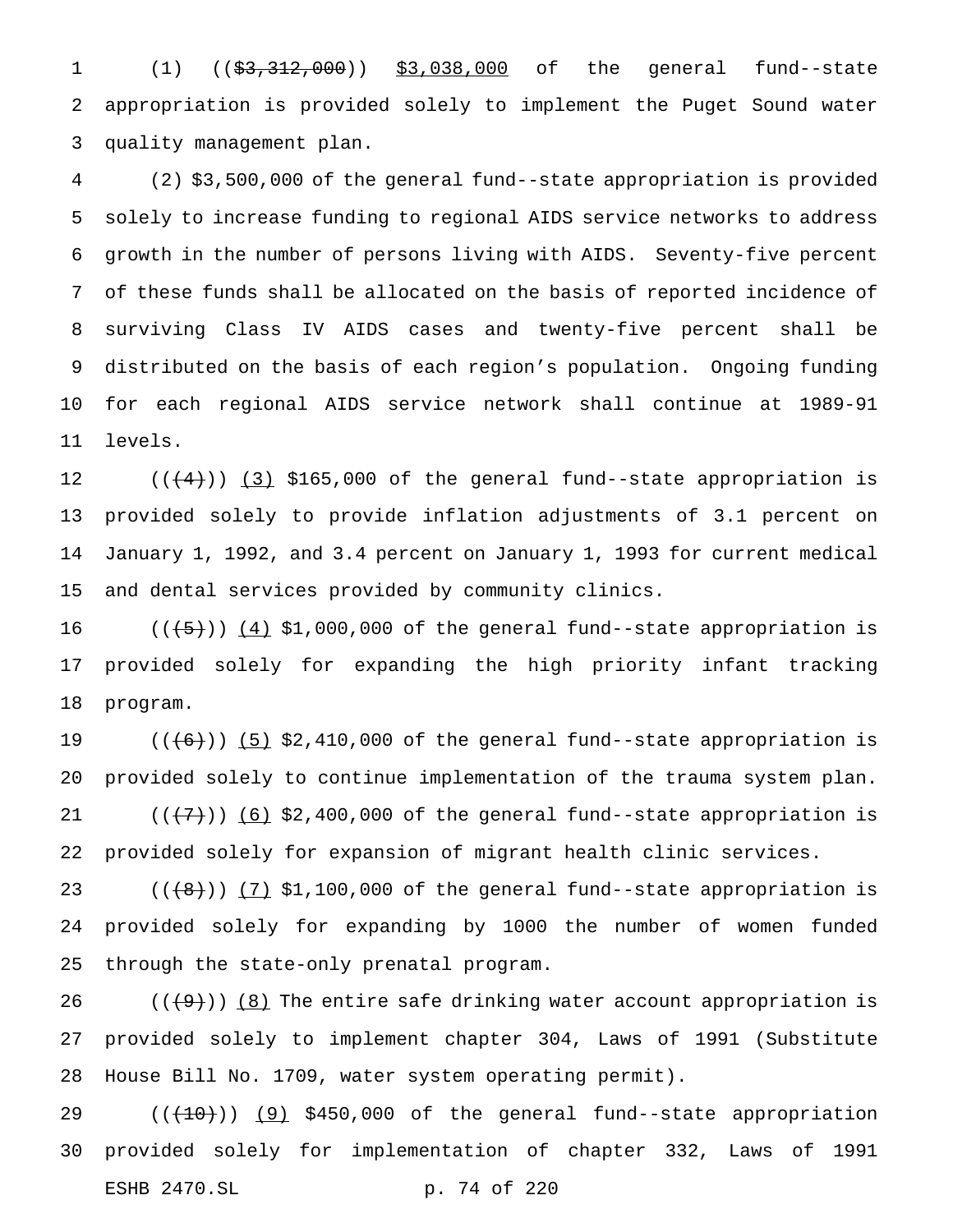(Engrossed Substitute House Bill No. 1960, health professions practice).

 $(1)$   $(1)$   $(10)$  \$1,000,000 of the general fund--state appropriation is provided solely for a grant to a nonprofit agency whose major goal is AIDS prevention and education.

 (11) \$40,000 of the general fund--state appropriation is provided solely to implement Engrossed Substitute Senate Bill No. 6069 (bone marrow donor program). If the bill is not enacted by June 30, 1992, the amount provided in this subsection shall lapse.

 (12) \$40,000 of the general fund--state appropriation is provided solely to implement Engrossed Substitute House Bill No. 2337 12 (malpractice insurance/retired). If the bill is not enacted by June 30, 1992, the amount provided in this subsection shall lapse.

 (13) The department of health, in consultation with the current poison center network, shall prepare a plan to consolidate the network into one center. The plan shall include proposed funding methods that 17 minimize the need for increased general fund--state support. The plan shall take maximum advantage of efficiencies realized through consolidation. The plan shall include a proposed site or host institution. Any proposed increases in the quantity or quality of service shall be separately identified as potential additions to the plan. The plan shall be delivered to the fiscal and health committees 23 of the house of representatives and senate by December 1, 1992.

 (14) By October 1, 1992, each regional AIDS network shall enter a written collaborative agreement with each mental health regional 26 support network in its catchment area. The agreement shall define specific actions each party will take to reduce state and local psychiatric hospitalizations of persons with AIDS-related dementia. By November 1, 1992, the department of health shall report to the human services and appropriations committees of the house of representatives

p. 75 of 220 ESHB 2470.SL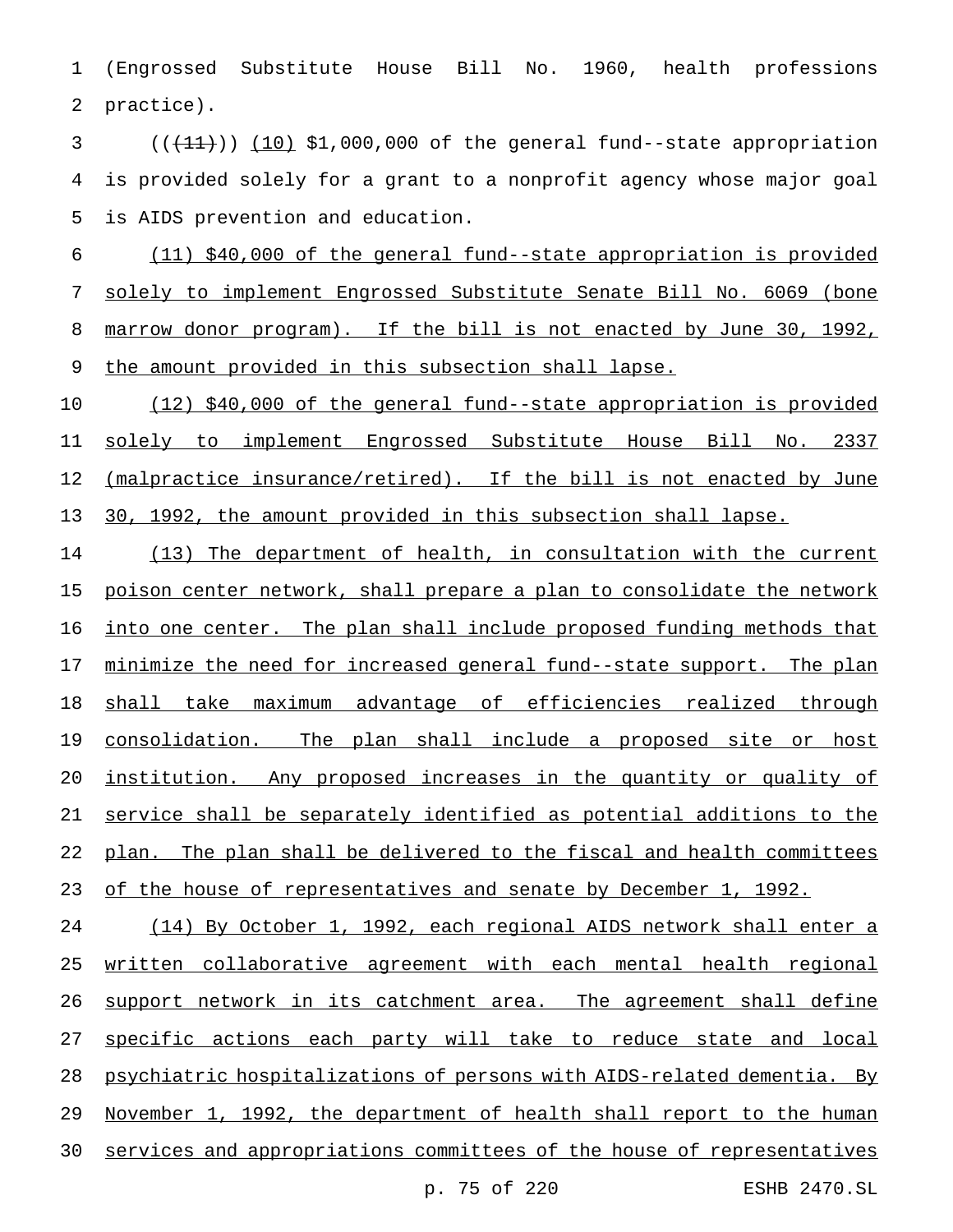1 and to the health and long-term care and ways and means committees of the senate on the actions each regional AIDS network will take to reduce hospitalization of persons with AIDS-related dementia. **\*Sec. 229 was partially vetoed, see message at end of chapter. Sec. 230.** 1991 sp.s. c 16 s 228 is amended to read as follows: **FOR THE DEPARTMENT OF CORRECTIONS** (1) COMMUNITY CORRECTIONS 8 General Fund Appropriation . . . . . . . . . . . \$((<del>106,548,000</del>)) 103,115,000 Drug Enforcement and Education Account Appropriation \$ 7,604,000 Public Safety and Education Account Appropriation . \$ ((200,000)) 195,000 TOTAL APPROPRIATION .......... \$((114,352,000)) 110,914,000 The appropriations in this subsection are limited to the following

conditions and limitations:

17 (a) ((\$200,000)) \$195,000 from the public safety and education account appropriation is provided solely for comprehensive local criminal justice planning under the county partnership program pursuant to RCW 72.09.300.

 (b) \$75,000 of the general fund--state appropriation is provided solely to implement chapter 147, Laws of 1991 (Substitute Senate Bill No. 5128, witness notification).

(2) INSTITUTIONAL SERVICES

25 General Fund Appropriation . . . . . . . . . . . \$((358,209,000)) 26 340,687,000 27 Drug Enforcement and Education Account Appropriation \$ ((25,837,000)) 28 37,837,000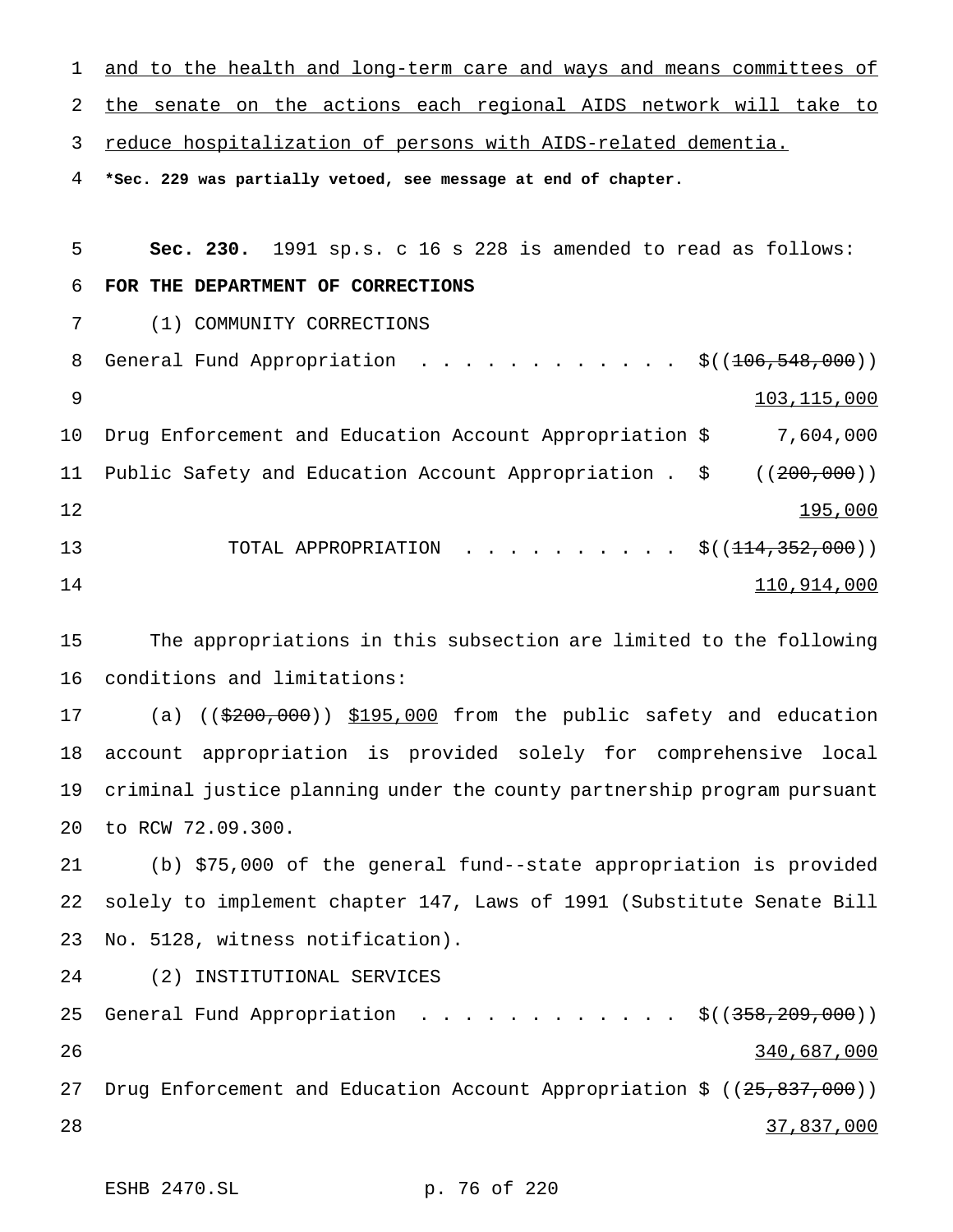| 1              | TOTAL APPROPRIATION<br>\$((384,046,000))<br>$\mathbf{r}$ , and $\mathbf{r}$ , and $\mathbf{r}$ , and $\mathbf{r}$ , and $\mathbf{r}$ |
|----------------|--------------------------------------------------------------------------------------------------------------------------------------|
| $\overline{2}$ | 378,524,000                                                                                                                          |
| 3              | The appropriations in this subsection are subject to the following                                                                   |
| 4              | conditions and limitations:                                                                                                          |
| 5              | (1) \$10,560,000 of the general fund--state appropriation is                                                                         |
| 6              | provided solely for the start-up and operation of new correctional                                                                   |
| 7              | capacity. Expenditure of any portion of this amount shall be subject                                                                 |
| 8              | to the prior written authorization of the director of the office of                                                                  |
| 9              | financial management, which shall be transmitted to the legislative                                                                  |
| 10             | fiscal committees. If the new correctional capacity is not completed                                                                 |
| 11             | during fiscal year 1993, up to \$1,497,000 of this amount<br>may be                                                                  |
| 12             | expended to support emergency capacity.                                                                                              |
| 13             | (2) If the secretary determines that institutional overcrowding                                                                      |
| 14             | constitutes an emergency and the availability of additional new                                                                      |
| 15             | capacity can alleviate this emergency, the department may, subject to                                                                |
| 16             | the authorization of the director of financial management, exceed its                                                                |
| 17             | allotment authority to accelerate new facility start-up. Notice of any                                                               |
| 18             | such action shall be transmitted to appropriate legislative committees.                                                              |
| 19             | subsection does not authorize the department to exceed its<br>This                                                                   |
| 20             | biennial appropriation.                                                                                                              |
| 21             | (3) ADMINISTRATION AND PROGRAM SUPPORT                                                                                               |
| 22             | General Fund Appropriation \$ $((37,651,000))$                                                                                       |
| 23             | 35, 234, 000                                                                                                                         |
| 24             | Drug Enforcement and Education Account Appropriation \$ 2,140,000                                                                    |
| 25             | Industrial Insurance Premium Refund Account                                                                                          |
| 26             | Appropriation $\frac{1}{2}$<br>((72,000))                                                                                            |
| 27             | 208,000                                                                                                                              |
| 28             | TOTAL APPROPRIATION \$ $(39,863,000)$                                                                                                |
| 29             | 37,582,000                                                                                                                           |

p. 77 of 220 ESHB 2470.SL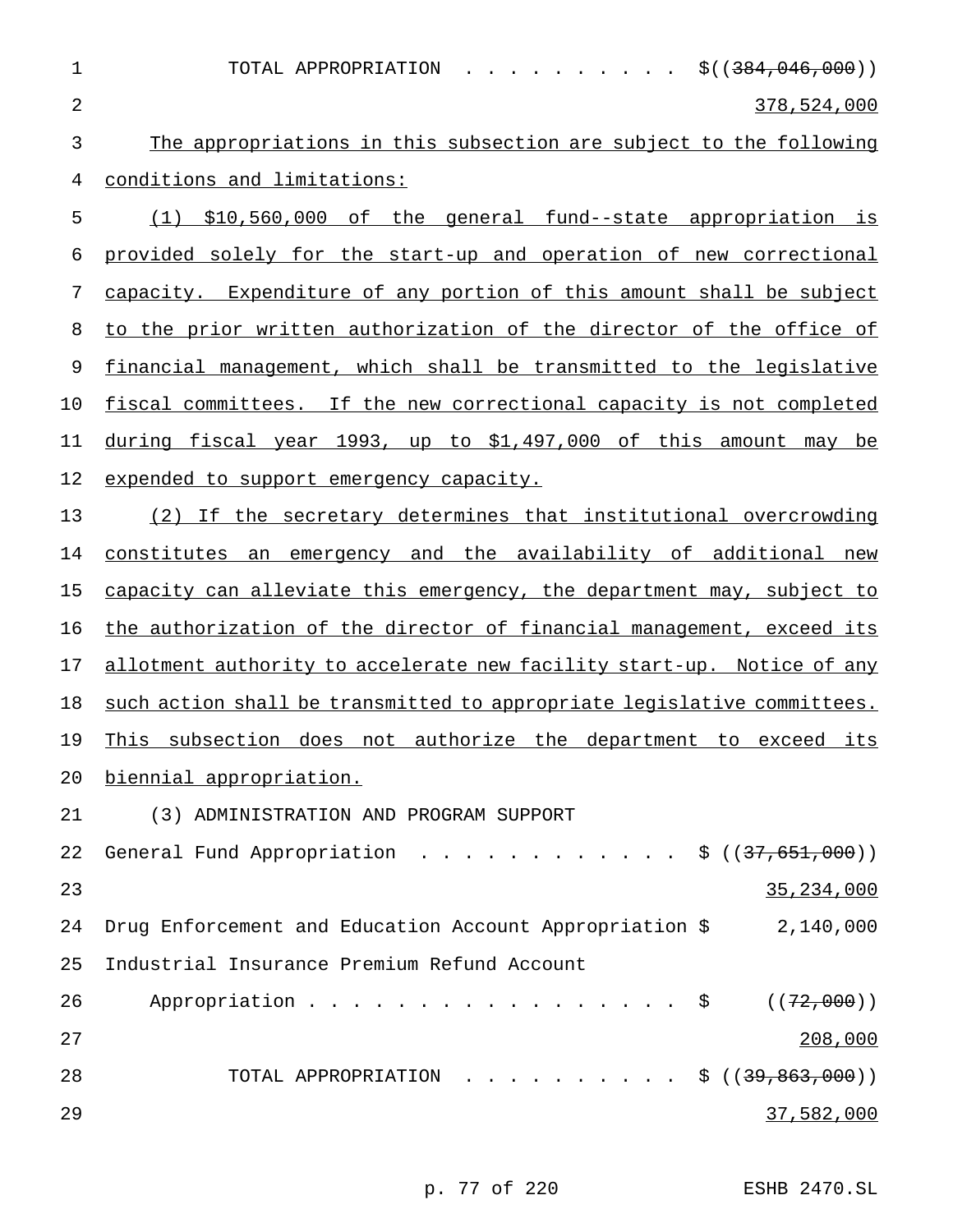1 The appropriations in this ((section)) subsection are subject to the following conditions and limitations:

 (a) \$350,000 of the general fund appropriation is provided solely to mitigate the impact of state institutions on local communities in the manner provided under RCW 72.72.030(2).

 (b) \$125,000 of the general fund appropriation is provided solely for an additional affirmative action officer.

 (c) Within the appropriations in this subsection, amounts may be 9 deposited into the community services revolving fund and used to satisfy outstanding court-ordered costs and restitution, consistent with the authority granted under RCW 9.95.360, of a Washington state inmate who is a foreign national seeking transfer to the United Kingdom pursuant to RCW 43.06.350. The foreign national shall execute a 14 promissory note for the full amount paid by the department, plus interest, to satisfy outstanding court-ordered costs and restitution costs.

 (4) CORRECTIONAL INDUSTRIES 18 General Fund Appropriation . . . . . . . . . . . \$ ((3,526,000)) 3,348,000

 **Sec. 231.** 1991 sp.s. c 16 s 229 is amended to read as follows: **FOR THE DEPARTMENT OF SERVICES FOR THE BLIND** 22 General Fund--State Appropriation . . . . . . . . \$ ((2,957,000)) 2,720,000 24 General Fund--Federal Appropriation . . . . . . . \$ ((7,969,000)) 7,758,000 26 TOTAL APPROPRIATION . . . . . . . . . \$ ((<del>10,926,000</del>)) and  $27$  and  $27$  and  $27$  and  $20,478,000$ 

ESHB 2470.SL p. 78 of 220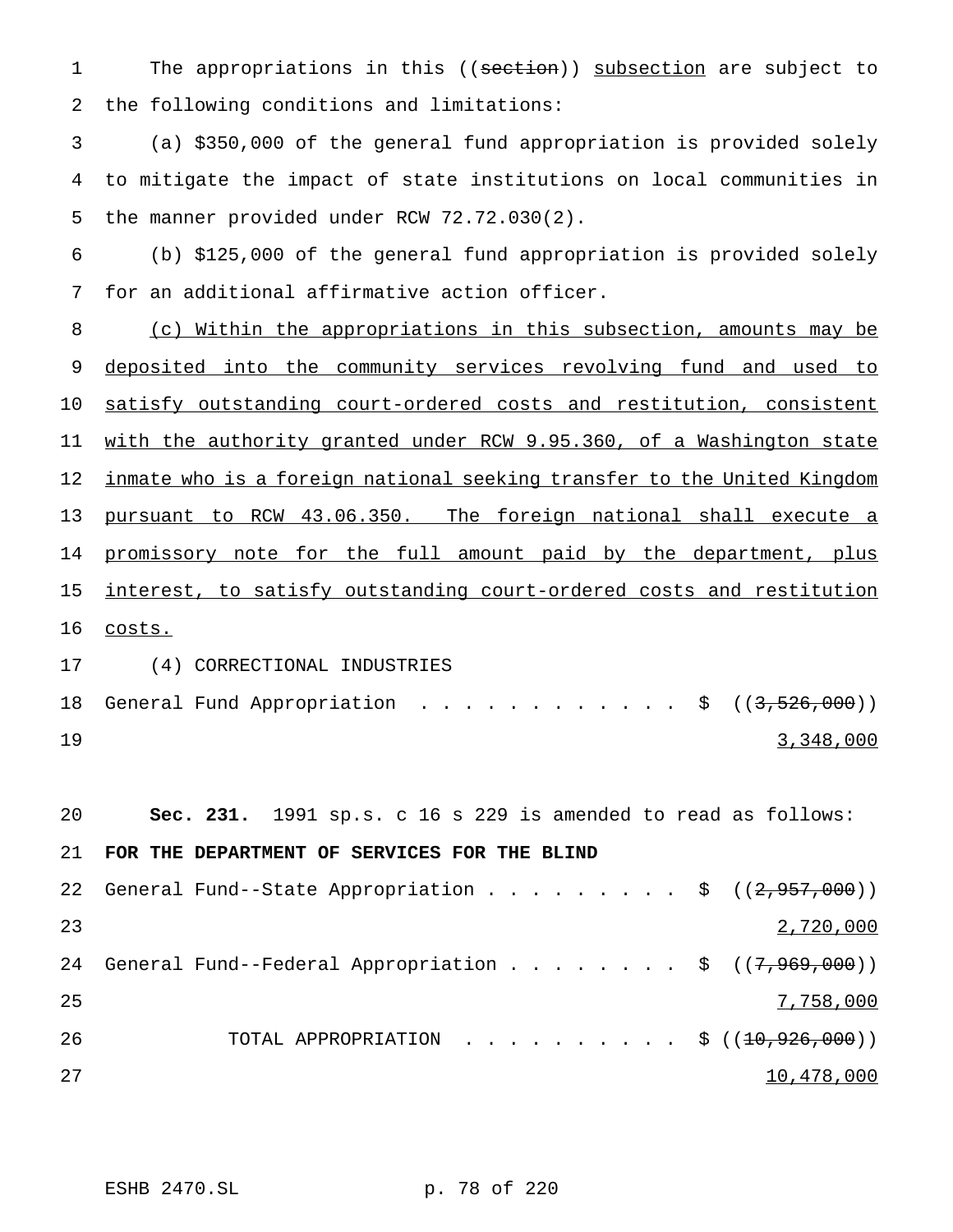The appropriations in this section are subject to the following 2 conditions and limitations: ((\$47,000)) \$32,000 of the general fund-- state appropriation is provided solely for vendor rate increases of  $((3.1))$  two percent on  $((\text{January}))$  July 1, 1992, and  $((3.4))$  three percent on January 1, 1993.

6 **Sec. 232.** 1991 sp.s. c 16 s 230 is amended to read as follows: 7 **FOR THE WASHINGTON BASIC HEALTH PLAN** 8 General Fund Appropriation . . . . . . . . . . . \$ ((45,768,000))

9 40,713,000

10 The appropriation in this section is subject to the following 11 conditions and limitations:

12 (1) The basic health plan may enroll up to 24,000 members during 13 the 1991-93 biennium.

14 (2) At least 2,000 of the 4,000 members added must be from timber 15 communities on the Olympic Peninsula and southwest Washington that were 16 not served by the plan during 1989-91((, pursuant to section 22, 17 chapter 315, Laws of 1991 (Engrossed Substitute Senate Bill No. 5555, 18 timber assistance})).

19 (3) ((<del>Plan enrollment may exceed 24,000 by up to 1,300, beginning</del> 20 January 1, 1993, if coordination of benefits with medicaid is in place 21 and will result in savings of at least \$4,500,000 from the state 22 general fund by June 30, 1993. Before expanding enrollment, the plan 23 shall report to the fiscal committees of the house of representatives 24 and senate on the anticipated savings level.

25  $(4)$ )) A maximum of  $(($4,151,000) ) $3,881,000$  of the general fund 26 appropriation may be expended for administration of the plan.

27 **Sec. 233.** 1991 sp.s. c 16 s 231 is amended to read as follows:

p. 79 of 220 ESHB 2470.SL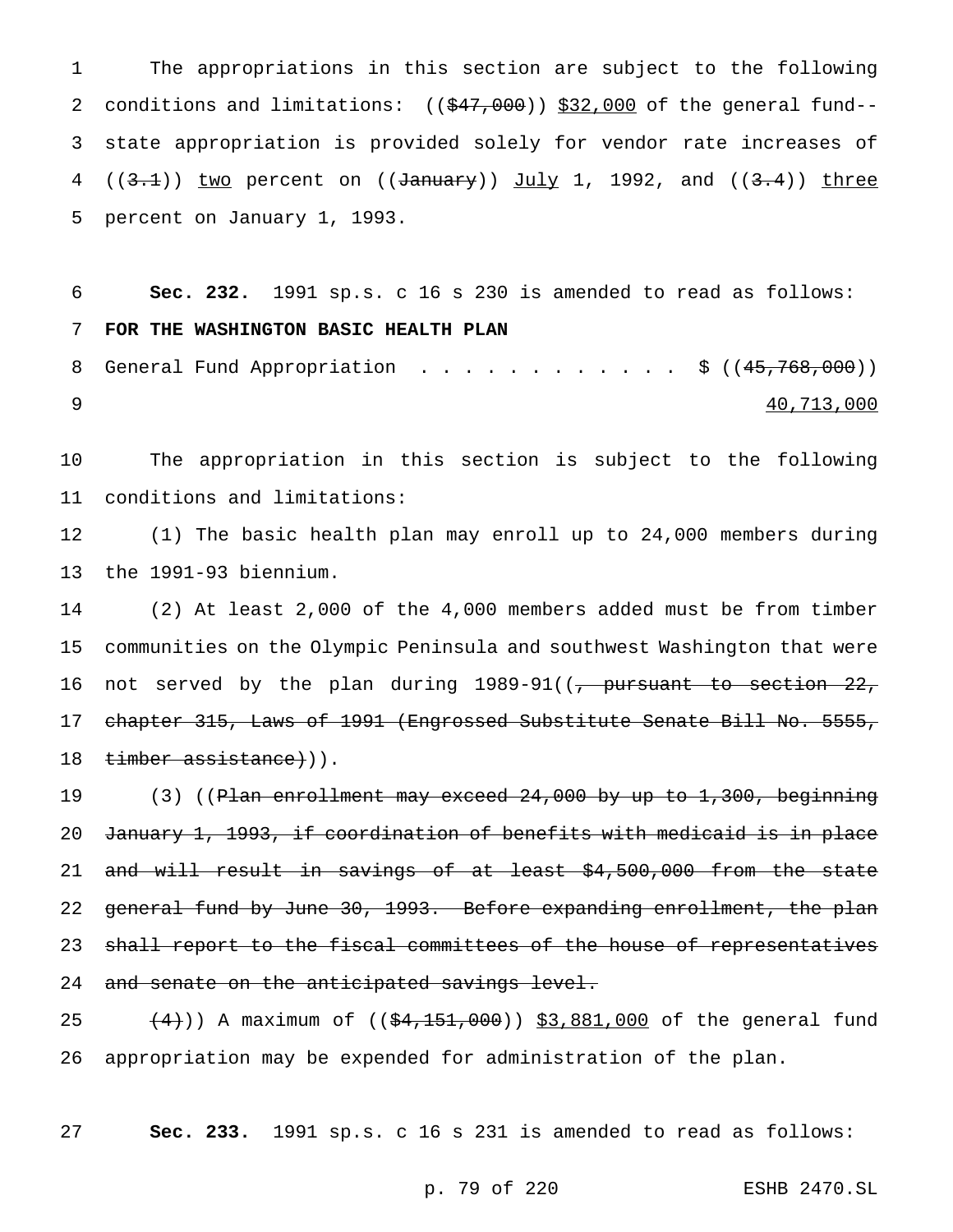| 1  | FOR THE SENTENCING GUIDELINES COMMISSION                                 |
|----|--------------------------------------------------------------------------|
| 2  | General Fund Appropriation<br>((628,000))<br>Ş.                          |
| 3  | 684,000                                                                  |
|    |                                                                          |
| 4  | Sec. 234. 1991 sp.s. c 16 s 232 is amended to read as follows:           |
| 5  | FOR THE EMPLOYMENT SECURITY DEPARTMENT                                   |
| 6  | General Fund--State Appropriation<br>( (32,000))<br>$\ddot{\varepsilon}$ |
| 7  | 431,000                                                                  |
| 8  | 133,302,000<br>General Fund--Federal Appropriation<br>\$                 |
| 9  | 9,329,000<br>General Fund--Local Appropriation<br>\$                     |
| 10 | Administrative Contingency Fund--Federal                                 |
| 11 | Appropriation<br>11,808,000<br>Ş.                                        |
| 12 | Unemployment Compensation Administration Fund                            |
| 13 | Federal Appropriation \$<br>130,803,000                                  |
| 14 | Employment Service Administration Account                                |
| 15 | Federal Appropriation<br>9,837,000<br>\$                                 |
| 16 | Industrial Insurance Premium Refund Account--                            |
| 17 | 79,000<br>State Appropriation<br>\$                                      |
| 18 | Unemployment Compensation Administration                                 |
| 19 | Fund--State Appropriation<br>100,000<br>호                                |
| 20 | TOTAL APPROPRIATION<br>\$((295,111,000))                                 |
| 21 | 295,689,000                                                              |

 The appropriations in this section are subject to the following conditions and limitations:

 $((+2))$   $(1)$  \$70,000 of the administrative contingency fund--federal appropriation is provided solely to implement section 30 of chapter 315, Laws of 1991, (Engrossed Substitute Senate Bill No. 5555, timber areas assistance) for the department to contract with the department of

ESHB 2470.SL p. 80 of 220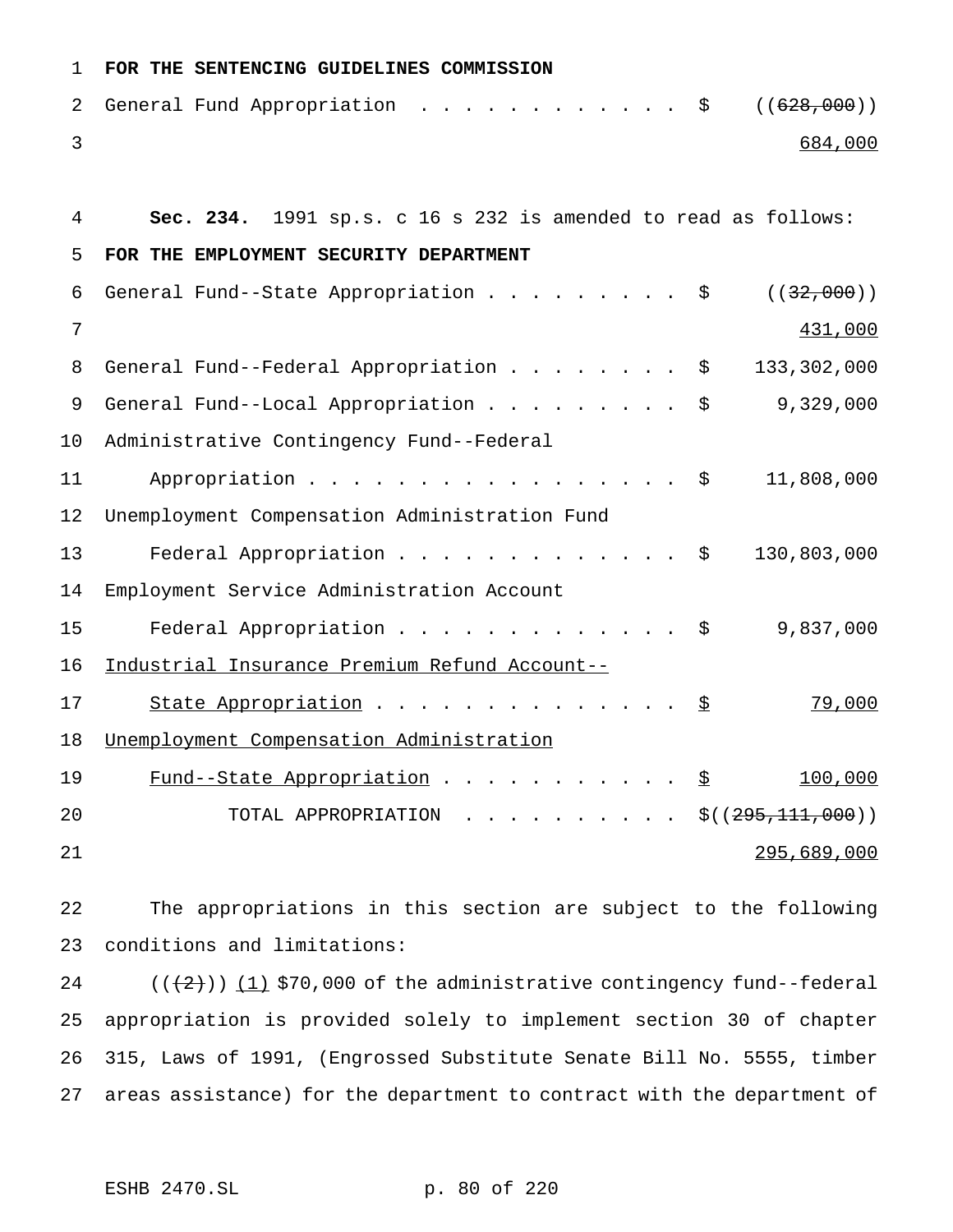community development for support of existing employment centers in timber-dependent communities.

  $((+3))$   $(2)$  \$240,000 of the administrative contingency fund-- federal appropriation is provided solely for the department to contract with the department of community development for support of existing reemployment support centers.

 ( $(\overline{6})$ ) (3) \$1,000,000 of the administrative contingency fund-- federal appropriation is provided solely to implement sections 5 through 9 of chapter 315, Laws of 1991 (Engrossed Substitute Senate Bill No. 5555, countercyclical program for timber-impacted areas).

 $((+7))$   $(4)$  \$500,000 of the administrative contingency fund-- federal appropriation is provided solely to implement section 3 of chapter 315, Laws of 1991 (Engrossed Substitute Senate Bill No. 5555, self-employment enterprise development program for timber areas).

 (5) \$400,000 of the general fund--state appropriation for fiscal year 1993 is provided solely for the corrections clearinghouse ex-17 offender program.

(End of part)

p. 81 of 220 ESHB 2470.SL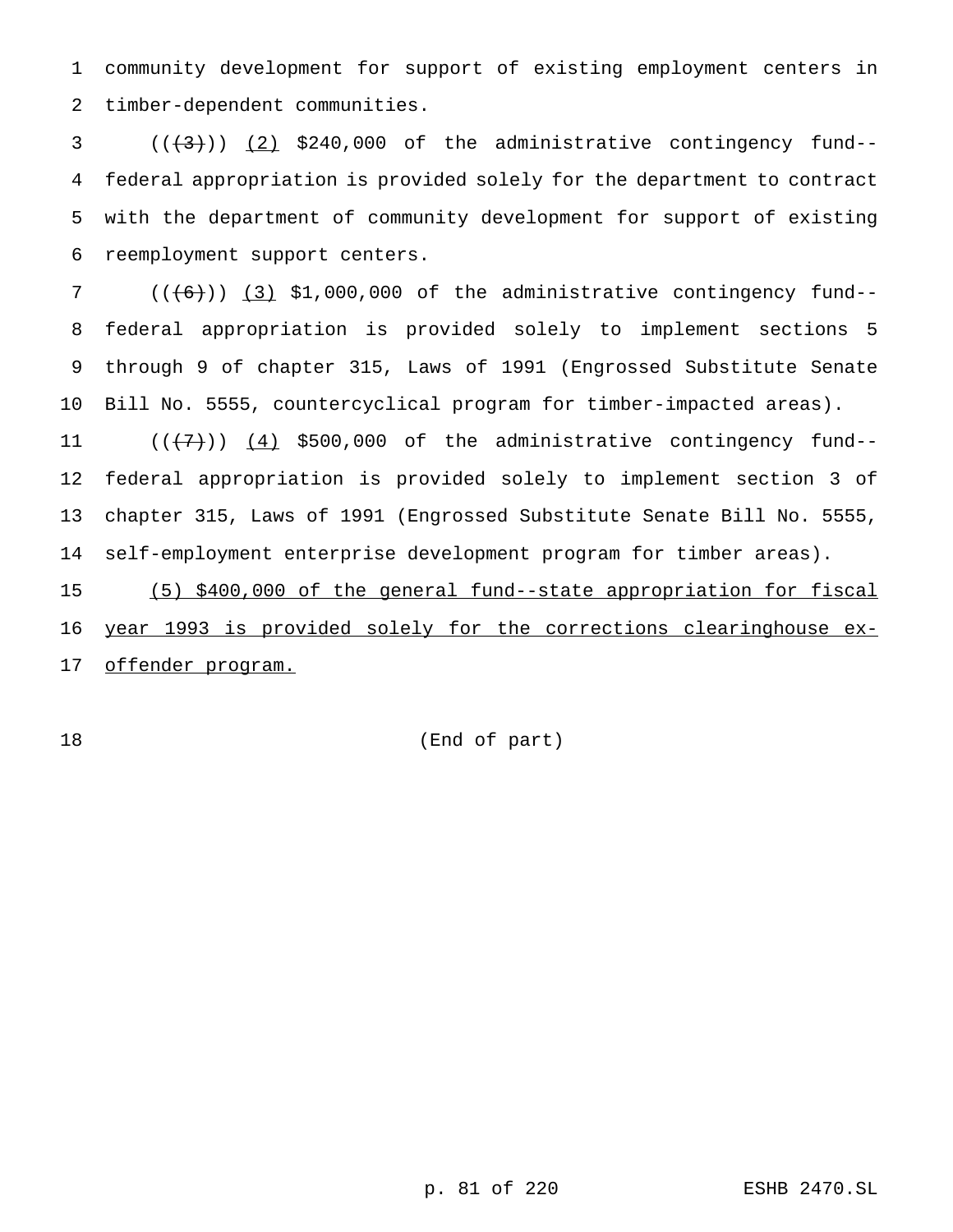| $\mathbf 1$    | PART III                                                             |
|----------------|----------------------------------------------------------------------|
| $\overline{2}$ | NATURAL RESOURCES                                                    |
|                |                                                                      |
| 3              | Sec. 301. 1991 sp.s. c 16 s 301 is amended to read as follows:       |
| 4              | FOR THE STATE ENERGY OFFICE                                          |
| 5              | General Fund--State Appropriation \$ $((2,359,000))$                 |
| 6              | 2,148,000                                                            |
| 7              | General Fund--Federal Appropriation<br>20,433,000<br>Ş.              |
| 8              | 5,640,000<br>General Fund--Private/Local Appropriation<br>\$         |
| 9              | Geothermal Account--Federal Appropriation<br>40,000<br>\$            |
| 10             | 86,000<br>Building Code Council Account Appropriation<br>\$          |
| 11             | Air Pollution Control Account Appropriation<br>((6, 830, 000))<br>\$ |
| 12             | 6,861,000                                                            |
| 13             | Energy Code Training Account Appropriation<br>121,000<br>\$          |
| 14             | Energy Efficiency Services Account Appropriation.<br>1,008,000<br>\$ |
| 15             | TOTAL APPROPRIATION<br>\$((36, 517, 000))                            |
| 16             | 36, 337, 000                                                         |
| 17             | The appropriations in this section are subject to the following      |
|                |                                                                      |
| 18             | conditions and limitations:                                          |
| 19             | (1) \$43,000 of the general fund--state appropriation is provided    |
| 20             | solely to maintain the database for the state hydropower plan.       |

 (2) \$292,000 of the general fund--state appropriation and all of the energy efficiency services account appropriation are provided solely to implement chapter 201, Laws of 1991 (Engrossed Substitute Senate Bill No. 5245, energy policy development).

 (3) The entire air pollution control account appropriation is provided solely to implement chapter 199, Laws of 1991 (Engrossed Substitute House Bill No. 1028, air pollution control) and chapter 202, Laws of 1991 (Second Substitute House Bill No. 1671, growth strategies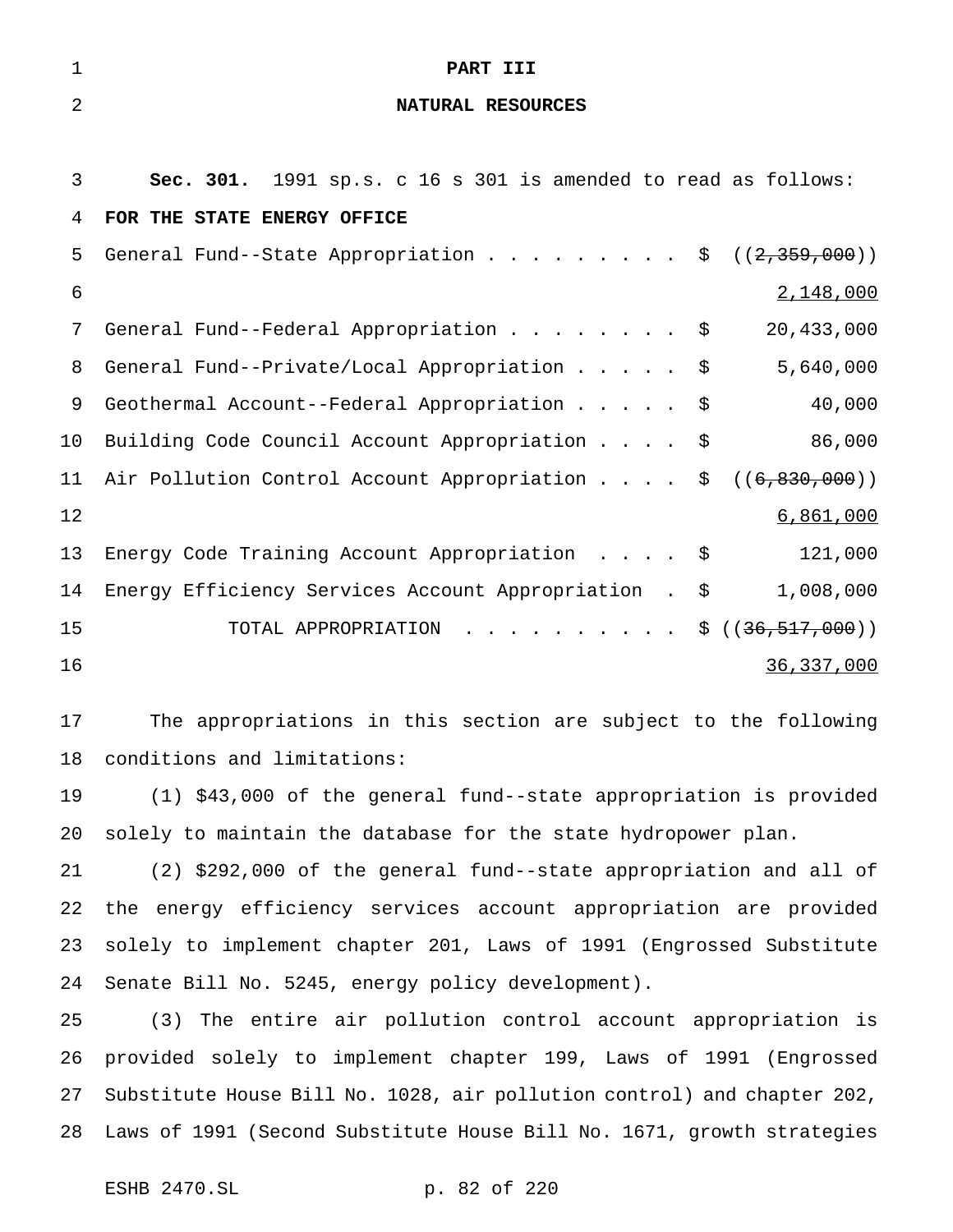and transportation planning). It is the intent of the legislature that revenue generated from fees established by chapter 199, Laws of 1991 3 may be used for grants to local government for purposes of implementing chapter 202, Laws of 1991.

| 5  | Sec. 302. 1991 sp.s. c 16 s 302 is amended to read as follows:    |
|----|-------------------------------------------------------------------|
| 6  | FOR THE COLUMBIA RIVER GORGE COMMISSION                           |
| 7  | General Fund--State Appropriation \$<br>((537,000))               |
| 8  | 502,000                                                           |
| 9  | 516,000<br>General Fund--Private/Local Appropriation \$           |
| 10 | TOTAL APPROPRIATION<br>((1, 053, 000))<br>\$                      |
| 11 | 1,018,000                                                         |
|    |                                                                   |
| 13 | *Sec. 303. 1991 sp.s. c 16 s 303 is amended to read as follows:   |
| 14 | FOR THE DEPARTMENT OF ECOLOGY                                     |
| 15 |                                                                   |
|    |                                                                   |
| 16 | 58,074,000                                                        |
| 17 | General Fund--Federal Appropriation \$<br>38, 234, 000            |
| 18 | General Fund--Private/Local Appropriation \$<br>1,015,000         |
| 19 | ((Flood Control Assistance Account Appropriation . \$ 3,999,000)) |
| 20 | Special Grass Seed Burning Research Account                       |
| 21 | 132,000<br>Appropriation $\frac{1}{5}$                            |
| 22 | Reclamation Revolving Account Appropriation \$<br>513,000         |
| 23 | Emergency Water Project Revolving Account                         |
| 24 | Appropriation: Appropriation pursuant to                          |
| 25 | chapter 1, Laws of 1977 ex.s. \$<br>300,000                       |

p. 83 of 220 ESHB 2470.SL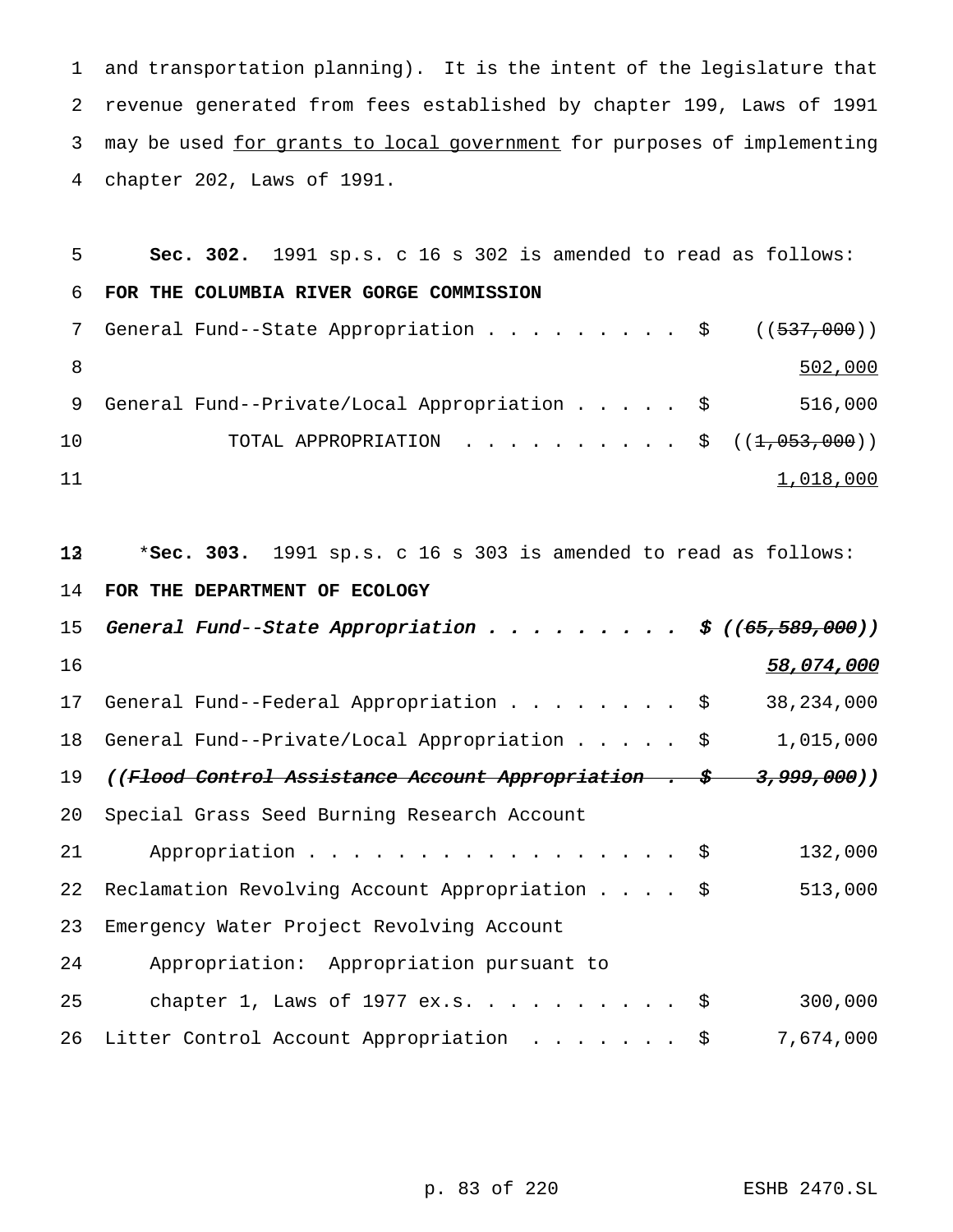| $\mathbf 1$ | State and Local Improvements Revolving Account--                                 |    |                   |
|-------------|----------------------------------------------------------------------------------|----|-------------------|
| 2           | Waste Disposal Facilities: Appropriation                                         |    |                   |
| 3           | pursuant to chapter 127, Laws of 1972                                            |    |                   |
| 4           | ex.s. (Referendum 26) \$                                                         |    | 2,547,000         |
| 5           | State and Local Improvements Revolving Account--                                 |    |                   |
| 6           | Waste Disposal Facilities 1980: Appropriation                                    |    |                   |
| 7           | pursuant to chapter 159, Laws of 1980                                            |    |                   |
| 8           |                                                                                  |    | 908,000           |
| 9           | State and Local Improvements Revolving Account--                                 |    |                   |
| 10          | Water Supply Facilities: Appropriation pursuant                                  |    |                   |
| 11          | to chapter 234, Laws of 1979 ex.s.                                               |    |                   |
| 12          | $(Referendum 38)$                                                                |    | 1,298,000         |
| 13          | Stream Gaging Basic Data Fund Appropriation                                      | -Ş | 302,000           |
| 14          | Vehicle Tire Recycling Account Appropriation                                     | \$ | 7,820,000         |
| 15          | Water Quality Account Appropriation $\frac{1}{5}$                                |    | 3,461,000         |
| 16          | Wood Stove Education Account Appropriation \$                                    |    | 1,380,000         |
| 17          | Worker and Community Right-to-Know Fund                                          |    |                   |
| 18          | Appropriation $\frac{1}{5}$                                                      |    | 393,000           |
| 19          | State Toxics Control Account--State Appropriation . $\frac{2}{3}$ ((48,128,000)) |    |                   |
| 20          |                                                                                  |    | 50,482,000        |
| 21          | State Toxics Control Account--Federal Appropriation \$                           |    | 7,527,000         |
| 22          | Local Toxics Control Account Appropriation                                       | \$ | 3,220,000         |
| 23          | Water Quality Permit Account Appropriation                                       | \$ | 14,532,000        |
| 24          | Solid Waste Management Account Appropriation                                     | \$ | 7,918,000         |
| 25          | Underground Storage Tank Account Appropriation \$                                |    | 3,862,000         |
| 26          | Hazardous Waste Assistance Account Appropriation . \$                            |    | 5,543,000         |
| 27          | Air Pollution Control Account Appropriation                                      |    | \$((7, 955, 000)) |
| 28          |                                                                                  |    | 8,555,000         |
| 29          | Aquatic Lands Enhancement Account Appropriation \$                               |    | 50,000            |
| 30          | Oil Spill Response Account Appropriation \$ 2,863,000                            |    |                   |
|             | ESHB 2470.SL<br>p. 84 of 220                                                     |    |                   |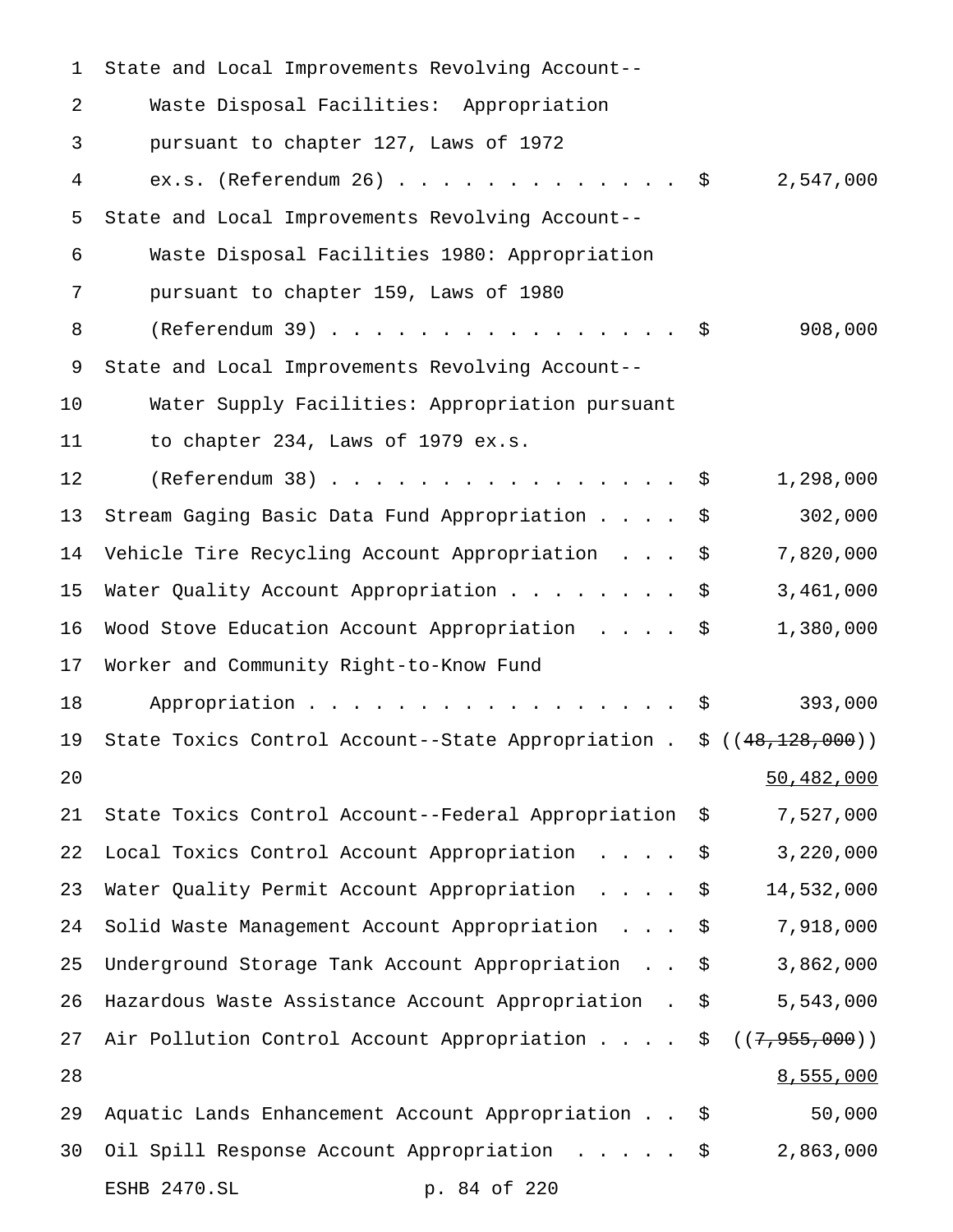|                | 1 Oil Spill Administration Account Appropriation \$ ((3,104,000)) |             |
|----------------|-------------------------------------------------------------------|-------------|
| $\mathfrak{D}$ |                                                                   | 3,156,000   |
| 3              | Fresh Water Aquatic Weed Control Account                          |             |
| 4              | Appropriation $\frac{1}{5}$                                       | 895,000     |
| 5              | Air Operating Permit Account Appropriation \$                     | 2,511,000   |
| 6              | Water Pollution Control Revolving Account                         |             |
| 7              | Appropriation $\frac{S}{S}$                                       | 1,094,000   |
| 8              | TOTAL APPROPRIATION \$( $(243, 673, 000)$ )                       |             |
| 9              |                                                                   | 236,259,000 |

 The appropriations in this section are subject to the following conditions and limitations:

12 (1) ((\$9,462,000)) \$8,648,000 of the general fund--state appropriation and \$1,149,000 of the general fund--federal appropriation are provided solely for the implementation of the Puget Sound water quality management plan.

16 (2) ((\$5,640,000)) \$5,174,000 of the general fund--state appropriation is provided solely for the auto emissions inspection and maintenance program. The amount provided in this subsection is contingent upon a like amount being deposited in the general fund from auto emission inspection fees in accordance with RCW 70.120.170(4).

 (3) \$1,323,000 of the general fund--state appropriation is provided solely for water resource management activities associated with the continued implementation of the growth management act (chapter 17, Laws of 1990 1st ex.s.).

 (4) \$1,000,000 of the general fund--state appropriation and \$578,000 of the water quality permit account appropriation are provided solely to carry out the recommendations of the commission on efficiency and accountability in government concerning the wastewater discharge permit program.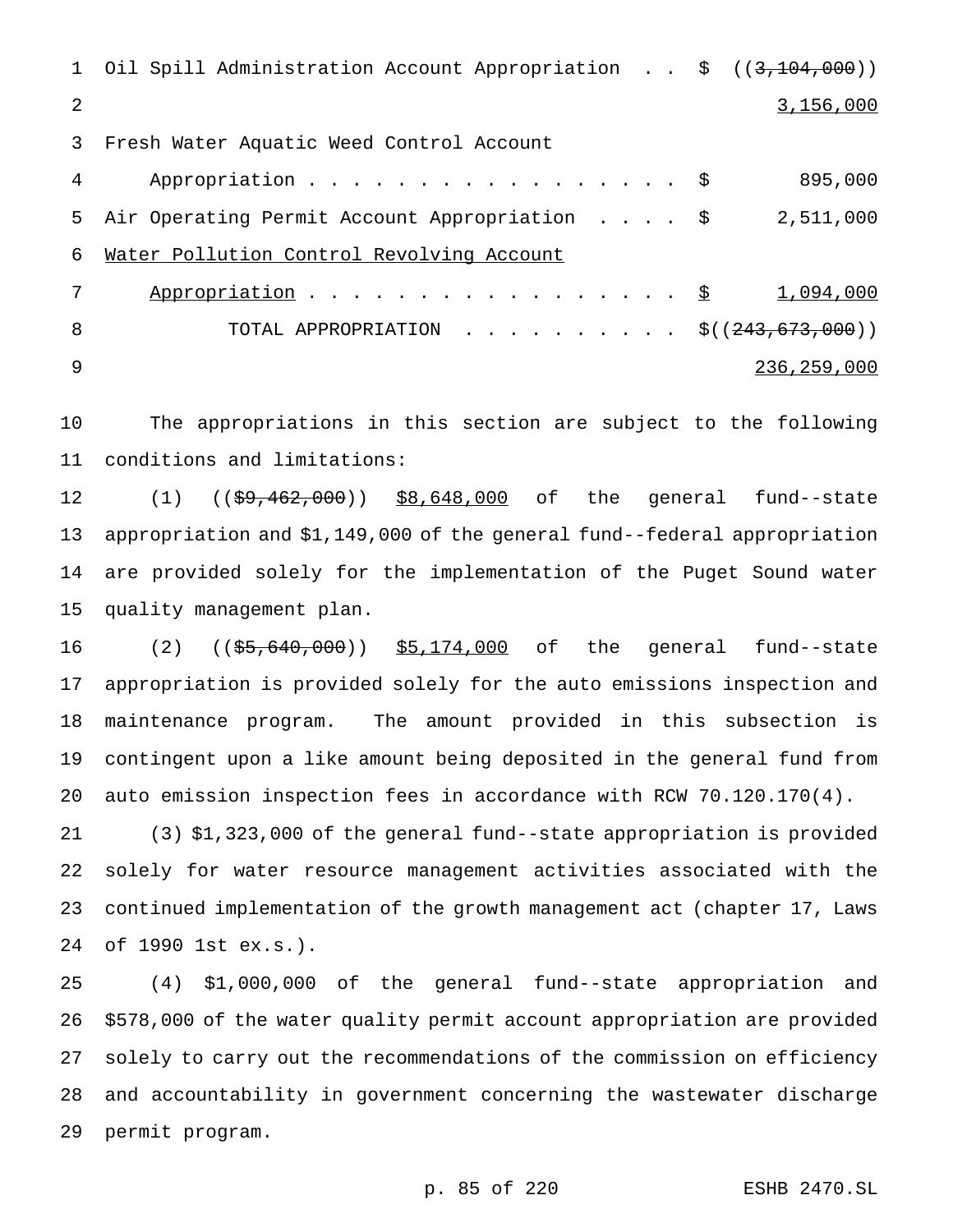(5) \$961,000 of the general fund--state appropriation, \$3,459,000 of the general fund--federal appropriation, and \$2,316,000 of the air pollution control account appropriation are provided solely for grants to local air pollution control authorities.

 (6) The aquatic lands enhancement account appropriation is provided solely for the department to: (a) Conduct a sediment transport study of the Nooksack river to determine the amount of material that would have to be removed from the river to minimize flooding; and (b) develop an environmental assessment, of the Nooksack river and, based on this assessment, develop a sand and gravel management plan, for the river. In preparing the management plan, the department shall seek input from appropriate state and local agencies, Indian tribes, and other interested parties to the maximum extent feasible. The department shall prepare the management plan in such a manner that the plan can be used as a model for future plans that may be developed for other state rivers.

17 (7) ((\$491,000)) \$295,000 of the general fund--state appropriation is provided solely to implement chapter 347, Laws of 1991 (Engrossed Substitute House Bill No. 2026, water resources management).

20 (8) ((\$6,000,000)) \$8,000,000 of the state toxics control account appropriation is provided solely for the following purposes:

 (a) To conduct remedial actions for sites for which there are no potentially liable persons or for which potentially liable persons cannot be found;

 (b) To provide funding to assist potentially liable persons under RCW 70.105D.070(2)(d)(xi) to pay for the cost of the remedial actions; and

 (c) To conduct remedial actions for sites for which potentially liable persons have refused to comply with the orders issued by the

ESHB 2470.SL p. 86 of 220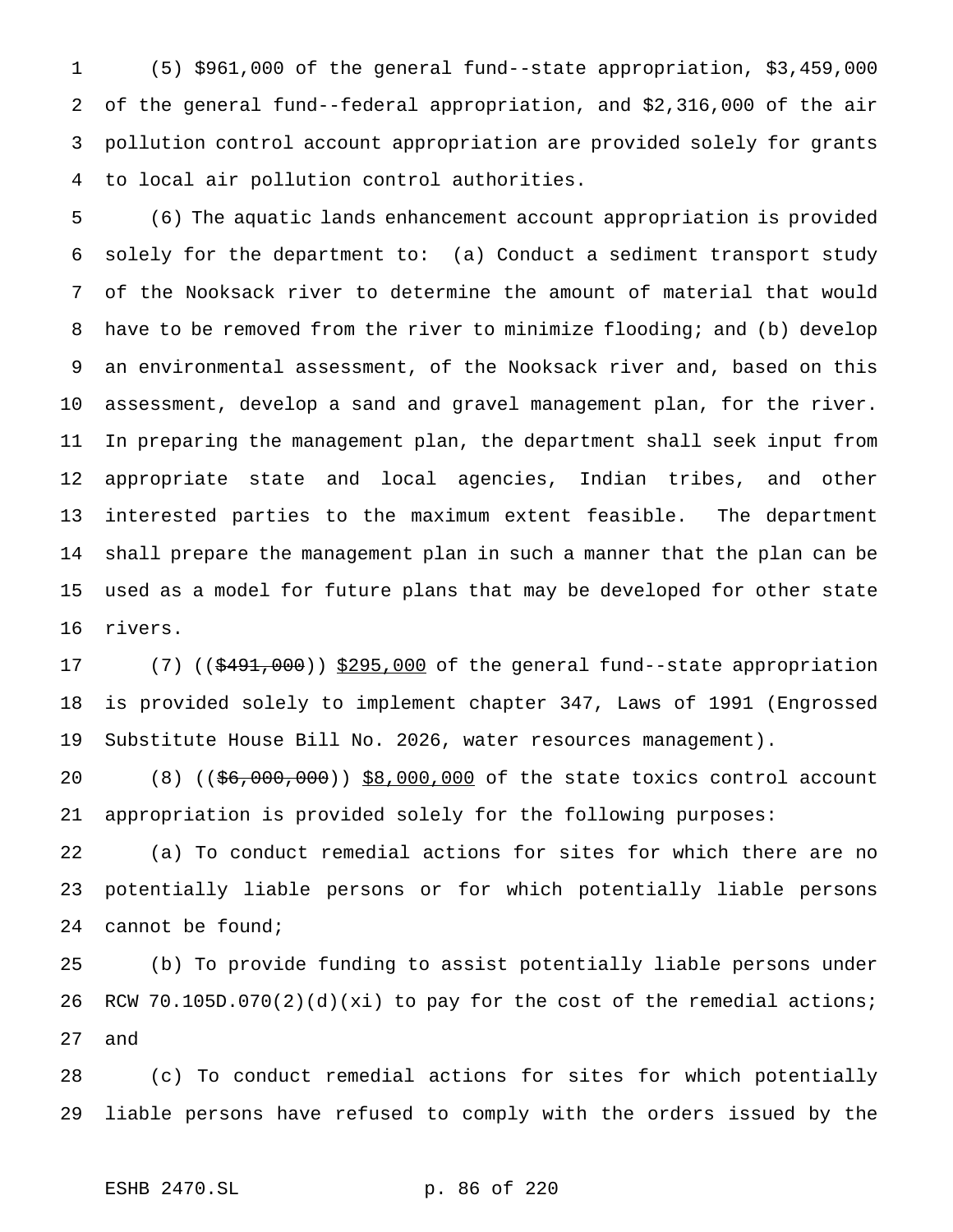department under RCW 70.105D.030 requiring the persons to provide the remedial action.

 (9) \$3,104,000 of the oil spill administration account appropriation and the entire oil spill response account appropriation are provided solely to implement chapter 200, Laws of 1991 (Engrossed Substitute House Bill No. 1027, oil and hazardous substance spill prevention and response).

8  $((+11))$   $(10)$  \$286,000 of the general fund--state appropriation is provided solely to implement chapter 350, Laws of 1991 (Second Substitute Senate Bill No. 5358, water system interties).

11  $((+12))$   $(11)$  \$139,000 of the solid waste management account appropriation is provided solely to implement chapter 297, Laws of 1991 (Senate Bill No. 5143, recycled products procurement).

14 ((<del>(13) \$30,000 of the general fund-state appropriation is provided</del> solely for the department's participation in the Pacific Ocean 16 resources management compact.

17  $(14)$ )  $(12)$  \$200,000 of the general fund--state appropriation is provided solely to implement chapter 273, Laws of 1991 (House Bill No. 2021, joint water resource policy committee).

 $((+15))$   $(13)$  \$100,000 of the state toxics control account appropriation is provided for a study on the need for regional hazardous materials response teams. The study shall include, but not be limited to, the following items: Review of existing services, determination of where services are needed and the risks of not providing those services, funding requirements, equipment standards, training, mutual aid between jurisdictions, liability, and cost recovery. The study shall include specific recommendations on each of these items. Furthermore, the study shall include a specific recommendation on how to implement regional teams based upon geographic location and public exposure. The study shall include a review of

p. 87 of 220 ESHB 2470.SL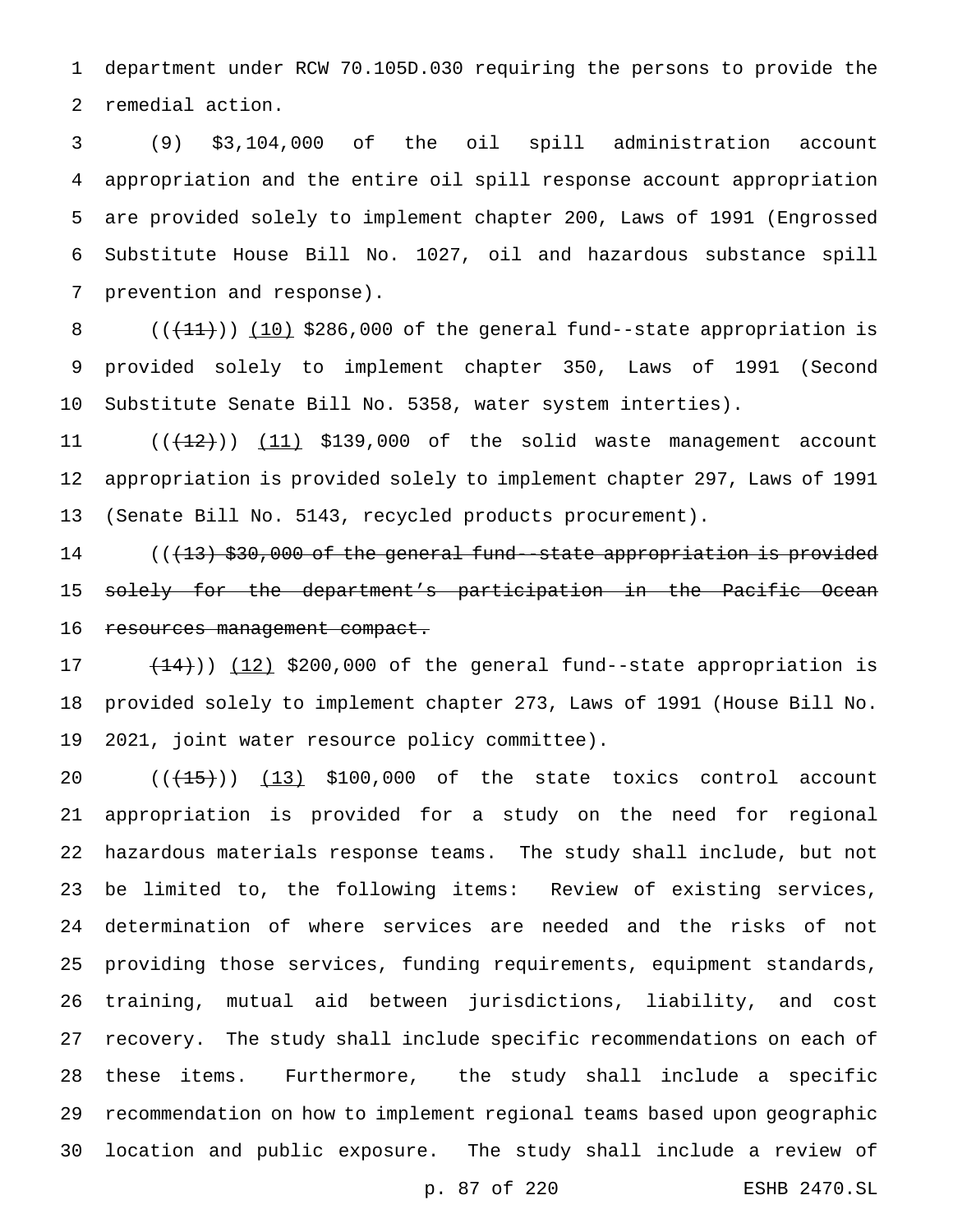steps taken in Oregon to address these problems. The state emergency response commission shall act as the steering committee for the study. Representatives from adjoining states may be requested to assist the commission.

5  $((+16))$   $(14)$  The entire fresh water aquatic weed control account appropriation is provided solely to implement chapter 302, Laws of 1991 (Engrossed Substitute House Bill No. 1389, aquatic plant regulation). (15) \$144,000 of the general fund--state appropriation is provided 9 solely for the wastewater treatment operator certification and training 10 program. Of this amount, no more shall be expended than the amount 11 anticipated to be deposited by June 30, 1993, into the general fund 12 from revenues from wastewater treatment operator certification and 13 training fees.

**\*Sec. 303 was partially vetoed, see message at end of chapter.**

ESHB 2470.SL p. 88 of 220

| 15 | <b>Sec. 304.</b> 1991 sp.s. c 16 s 305 is amended to read as follows: |                 |
|----|-----------------------------------------------------------------------|-----------------|
| 16 | FOR THE STATE PARKS AND RECREATION COMMISSION                         |                 |
| 17 | General Fund--State Appropriation \$ $((38,450,000))$                 |                 |
| 18 |                                                                       | 51,261,000      |
| 19 | General Fund--Federal Appropriation \$                                | 1,683,000       |
| 20 | General Fund--Private/Local Appropriation \$                          | 1,043,000       |
| 21 | ((Trust Land Purchase Account Appropriation \$ 14,935,000))           |                 |
| 22 | Winter Recreation Program Account Appropriation \$                    | 832,000         |
| 23 | ORV (Off-Road Vehicle) Account Appropriation \$                       | 225,000         |
| 24 | Snowmobile Account Appropriation \$                                   | ((1, 283, 000)) |
| 25 |                                                                       | 1,548,000       |
| 26 | Millersylvania State Park--Private/Local                              |                 |
| 27 | Appropriation \$                                                      | 9,000           |
| 28 | Public Safety and Education Account Appropriation . \$                | ((50,000))      |
| 29 |                                                                       | 45,000          |
|    |                                                                       |                 |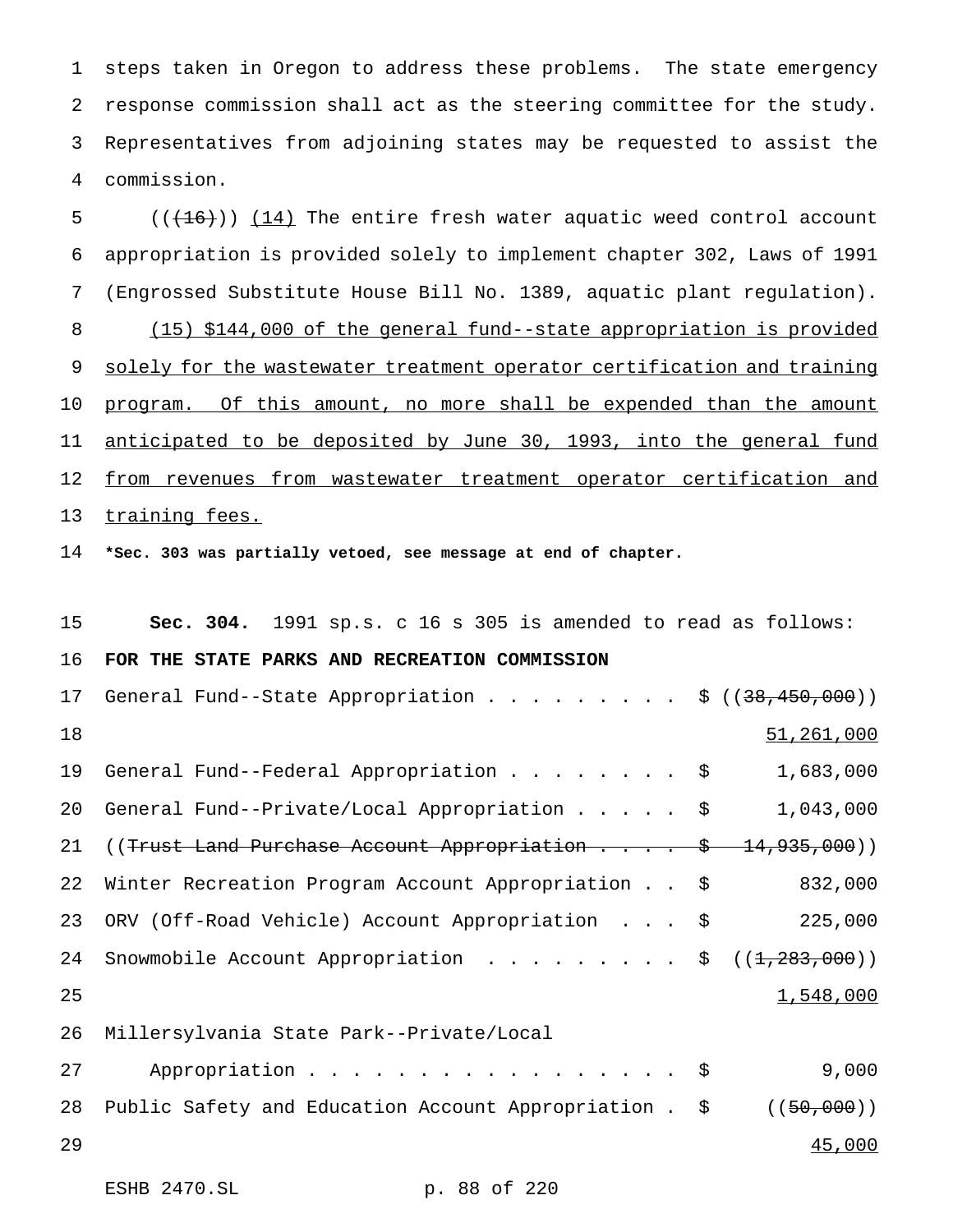| 1 Motor Vehicle Fund Appropriation \$ 1,112,000     |            |
|-----------------------------------------------------|------------|
| 2 Oil Spill Administration Account Appropriation \$ | 61,000     |
| TOTAL APPROPRIATION \$ $((59,683,000))$             |            |
|                                                     | 57,819,000 |

 The appropriations in this section are subject to the following conditions and limitations:

 (1) The commission shall conduct a review of fees charged to park users. The commission's review shall: (a) Examine current park use, including use by campers, day users, boaters, recreational vehicle operators, and other users of park facilities; (b) examine the extent to which user groups pay park fees to support their use of park facilities; and (c) propose alternatives to the current structure of park fees that equitably distribute the cost of operating state parks among the various user groups. The commission shall submit the results of the review to the office of financial management and the appropriate committees of the legislature by January 1, 1992.

17 (2) \$65,000 of the ((trust land purchase account)) general fund--18 state appropriation is provided solely for preparation of a conceptual plan for future alpine skiing facilities and service levels at Mount Spokane State Park. In preparing the plan, the commission shall: (a) Reevaluate the goals and objectives of the alpine ski area; (b) examine current functions of the alpine ski area including lodge use, ski patrol operations, food and beverage services, equipment rentals, grooming of slopes, selection and maintenance of ski runs, and customer service and public relations; (c) determine how to provide reasonable opportunities for the use of the alpine ski area for all members of the skiing public; and (d) propose alternatives to the current management approach. The commission shall submit the plan to the office of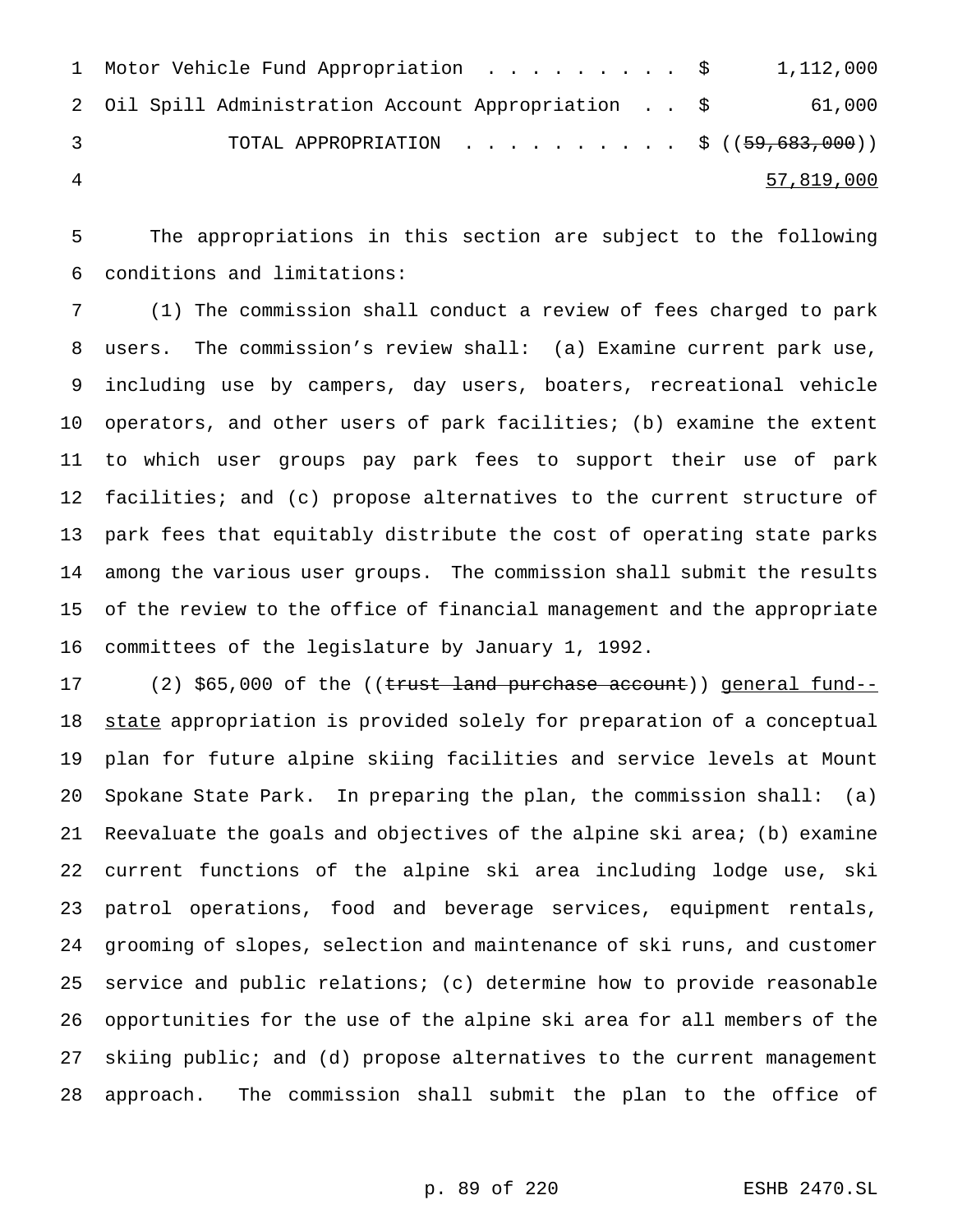1 financial management and the appropriate committees of the legislature 2 by August 1, 1992.

3 (3) \$120,000 of the ((trust land purchase account)) general fund--4 state appropriation is provided solely for the scenic rivers program. 5 (4) \$644,000 of the ((trust land purchase account)) general fund--6 state appropriation is provided solely to repair damage to state parks 7 facilities caused by November and December, 1990, and January, 1991, 8 storms.

9 (5) ((\$294,000)) \$287,000 of the general fund--state appropriation 10 is provided solely to implement the Puget Sound water quality 11 management plan.

12 (6) ((The entire trust land purchase account appropriation is 13 provided solely for costs associated with the administration, 14 maintenance, and operation of state parks and other state parks 15 programs.

 $(7)$ ) \$61,000 of the oil spill administration account appropriation is provided solely to implement chapter 200, Laws of 1991 (Engrossed Substitute House Bill No. 1027, oil and hazardous substance spill prevention and response).

20 (7) This section provides sufficient funds to preclude reductions 21 in public access to state parks. The commission shall not close state 22 parks or reduce public access during the biennium, with the exception 23 of closures resulting from an increase in real property costs.

24 **Sec. 305.** 1991 sp.s. c 16 s 306 is amended to read as follows: 25 **FOR THE INTERAGENCY COMMITTEE FOR OUTDOOR RECREATION** 26 Outdoor Recreation Account--State Appropriation . . \$ ((2,172,000))  $27$  27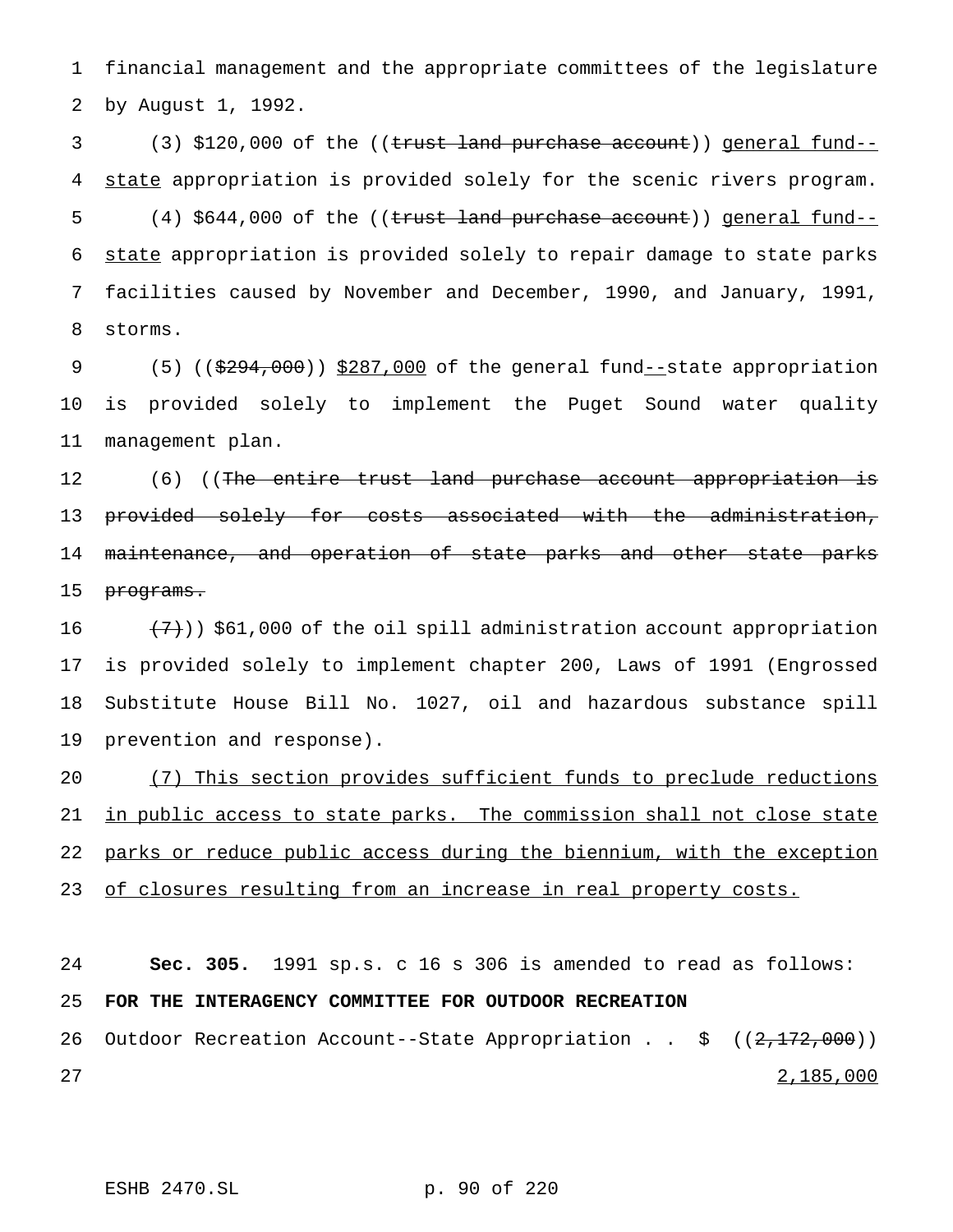| 3 | TOTAL APPROPRIATION \$ $((2,248,000))$    |        |
|---|-------------------------------------------|--------|
|   | 2 Firearms Range Account Appropriation \$ | 44,000 |

 The appropriations in this section are subject to the following conditions and limitations: \$13,000 of the outdoor recreation account--state appropriation is provided solely for a study to examine and address the stewardship needs of state-owned parks, natural areas, 9 and recreational lands.

 **Sec. 306.** 1991 sp.s. c 16 s 307 is amended to read as follows: **FOR THE ENVIRONMENTAL HEARINGS OFFICE** 12 General Fund Appropriation . . . . . . . . . . . \$ ((<del>1,180,000</del>)) 1,131,000

 The appropriation in this section is subject to the following 15 conditions and limitations: ((\$80,000)) \$67,000 is provided solely for an additional administrative law judge.

 \***Sec. 307.** 1991 sp.s. c 16 s 308 is amended to read as follows: **FOR THE DEPARTMENT OF TRADE AND ECONOMIC DEVELOPMENT** 20 General Fund Appropriation . . . . . . . . . . . \$  $((33, 708, 000))$ 21 30,037,000 22 Motor Vehicle Fund Appropriation . . . . . . . . \$ 564,000 23 Solid Waste Management Account Appropriation . . . \$ ((1,000,000))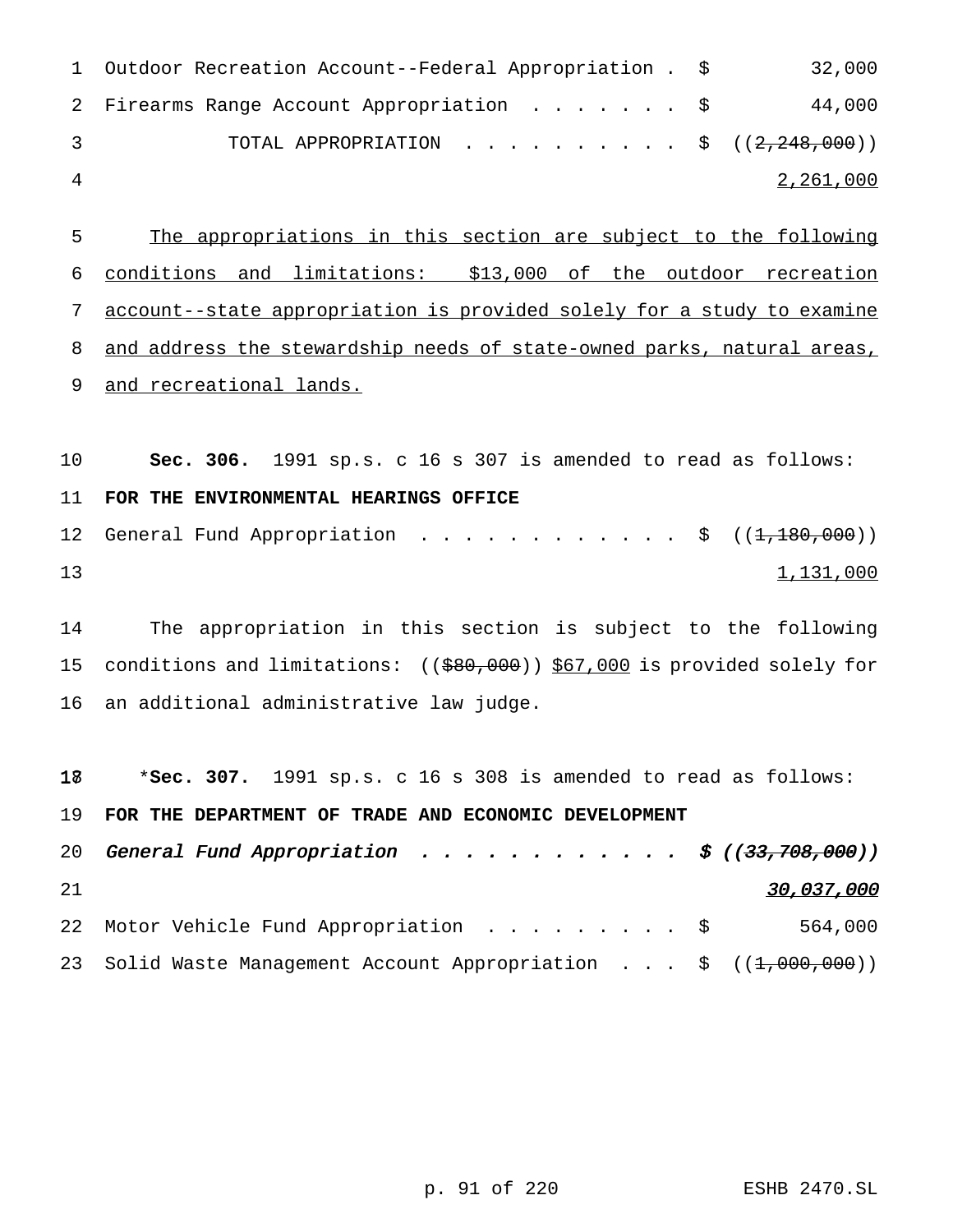| 1,800,000                                                                        |  |
|----------------------------------------------------------------------------------|--|
| 2 Litter Control Account Appropriation $\frac{1}{5}$ ( $(\frac{1}{2},000,000)$ ) |  |
| 2,200,000                                                                        |  |
| TOTAL APPROPRIATION \$ $((36,272,000))$                                          |  |
| 34,601,000                                                                       |  |

 The appropriations in this section are subject to the following conditions and limitations:

 (1) \$500,000 of the general fund appropriation is provided solely for establishment of a European trade office. The amount provided in this subsection is contingent on receipt of at least \$200,000 in nonstate sources from port associations for establishment of the office.

13 ((<del>(3) \$1,000,000</del>)) (2) \$2,200,000 of the litter control account 14 appropriation and ((\$1,000,000)) \$1,800,000 of the solid waste management account appropriation are provided solely for the purposes of implementing the market development center created in chapter 319, Laws of 1991 (Second Substitute Senate Bill No. 5591, comprehensive 18 recycling program) for the ((<del>fiscal year ending June 30, 1992</del>)) <u>1991-</u> 1993 biennium. If House Bill No. 2635 (litter/recycling assessment) is not enacted by June 30, 1992, \$1,200,000 from the litter control account appropriation and \$800,000 from the solid waste management 22 account appropriation shall lapse.

23 (((4) \$2,000,000)) (3) \$1,800,000 of the general fund appropriation is provided solely to continue and expand the department's efforts to promote value-added manufacturing under the forest products program, as authorized under section 7, chapter 314, Laws of 1991 (Engrossed Substitute House Bill No. 1341, timber-dependent communities). Within this amount, the department shall maintain expenditures for the forest products program at the fiscal year 1991 level. The balance of this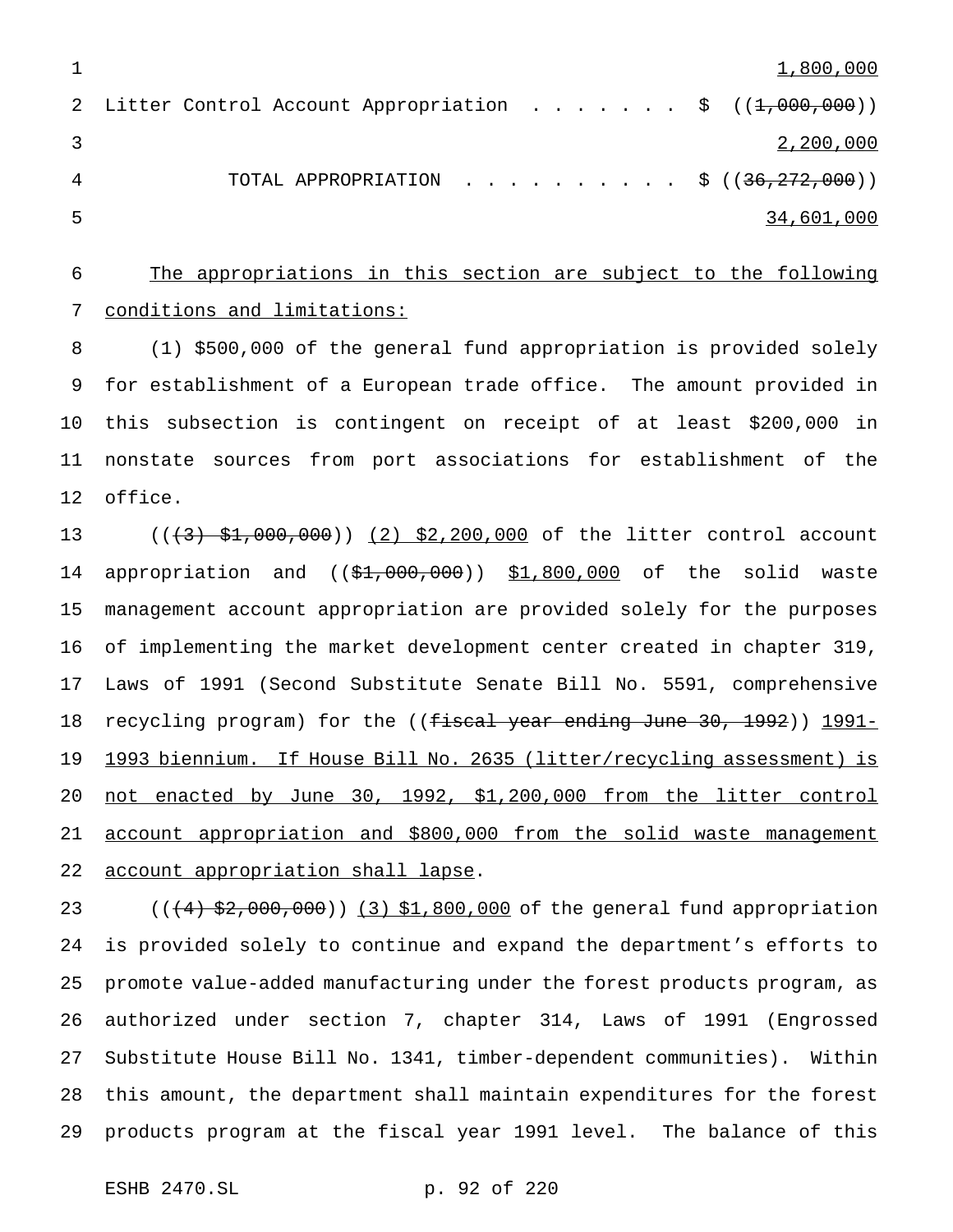amount shall be provided as contracts to promote value-added manufacturing. The department shall report to the appropriate committees of the legislature on the amount and types of contracts provided by January 1, 1992.

5 (( $\left($  ( $\left($   $\frac{1}{2}$   $\frac{1}{200}$ ,  $\frac{1}{200}$ )) (4) \$1,040,000 of the general fund appropriation is provided solely for establishment of the Pacific Northwest export assistance center, as authorized in sections 11 through 18 of chapter 314, Laws of 1991 (Engrossed Substitute House Bill No. 1341, timber- dependent communities). The center will provide export assistance to firms located in timber-dependent communities.

11 ((<del>(8) \$8,195,000</del>)) (5) \$7,565,000 of the general fund appropriation is provided solely for the Washington high technology center.

 $((+9))$   $(6)$  The department of trade and economic development shall establish a schedule of fees for services performed by the department's 15 overseas trade offices. ((The fee schedule shall generate revenue of at least \$1,032,000 during the 1991-93 biennium, which shall be 17 deposited in the general fund.

18 (11) \$100,000)) (7) \$90,000 of the general fund appropriation is provided solely for a contract with the Tacoma world trade center to enhance export opportunities for Washington businesses.

 $((+12))$   $(8)$  \$150,000 of the general fund appropriation is provided 22 solely as an enhancement to the current level of funding for associate development organizations (ADOs). In determining revisions of contract 24 <u>amounts</u> for grants to ((<del>associate development organizations</del>))  $((+)$  ADOs $((+)$  the department shall seek to maintain current grant levels for ADOs that serve rural or economically distressed communities.

28 (9) \$500,000 of the general fund appropriation is provided solely 29 for business network contracts to assist timber-dependent communities. 30 The department shall report to the appropriate committees of the p. 93 of 220 ESHB 2470.SL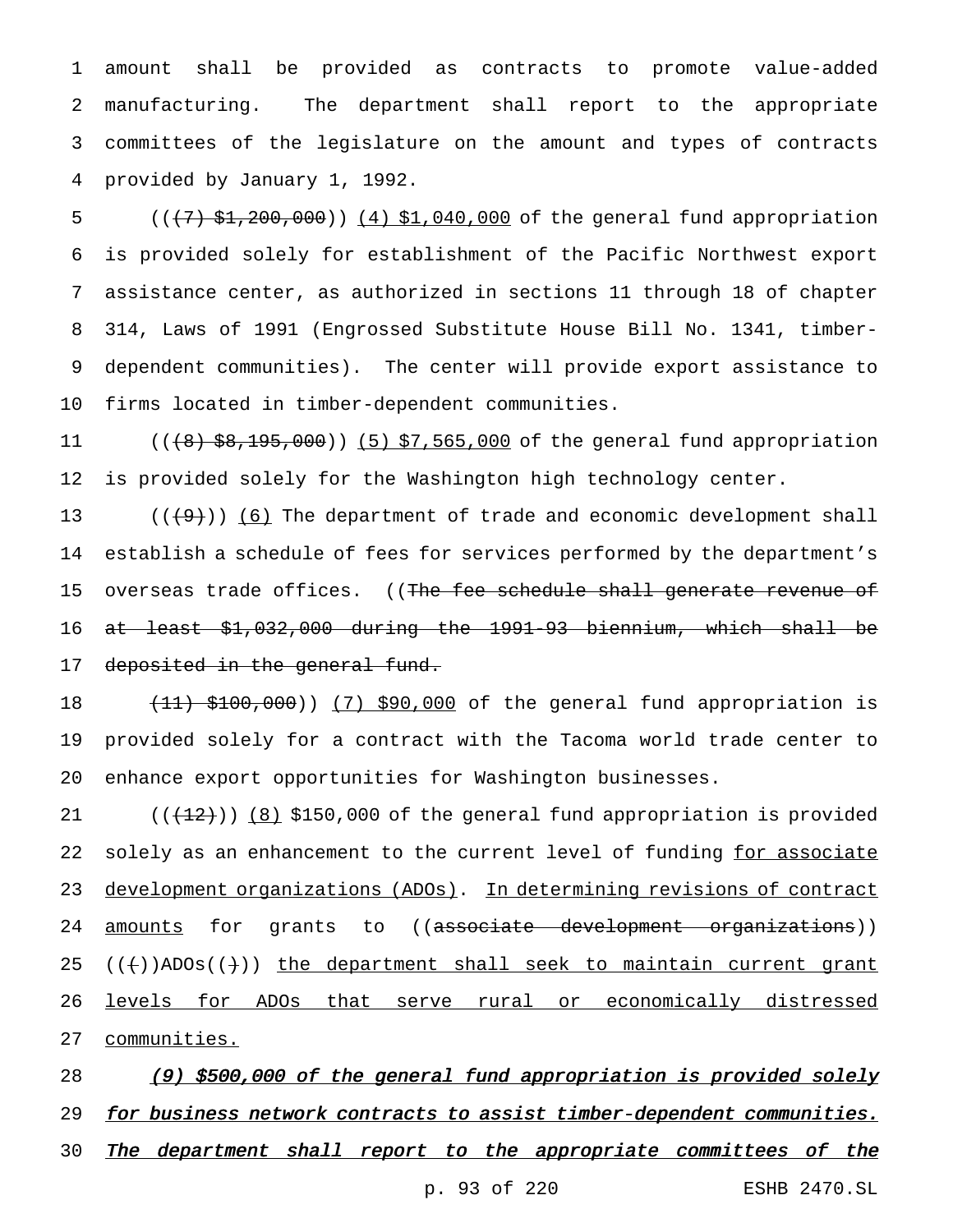1 legislature by December 1, 1992, regarding the amount and types of contracts awarded. (10) \$30,000 of the general fund appropriation is provided solely for the Taiwan office. (11) \$40,000 of the general fund appropriation is provided solely to implement Substitute Senate Bill No. 6494 (Hanford lease). If the bill is not enacted by June 30, 1992, the amount provided in this subsection shall lapse. **\*Sec. 307 was partially vetoed, see message at end of chapter. Sec. 308.** 1991 sp.s. c 16 s 309 is amended to read as follows: **FOR THE CONSERVATION COMMISSION** 12 General Fund Appropriation . . . . . . . . . . . \$ ((2,189,000))  $1,997,000$ 14 Water Quality Account Appropriation . . . . . . . \$ 192,000 15 TOTAL APPROPRIATION . . . . . . . . . \$ ((2,381,000)) 2,189,000 The appropriations in this section are subject to the following conditions and limitations: (1) Not more than eight percent of the water quality account moneys administered by the commission may be used by the commission for administration and program activities related to the grant and loan program. (2) \$385,000 of the general fund appropriation is provided solely to implement the Puget Sound water quality management plan. (3) ((\$650,000)) \$608,000 of the general fund appropriation is provided solely for increased basic operation grants to conservation districts.

ESHB 2470.SL p. 94 of 220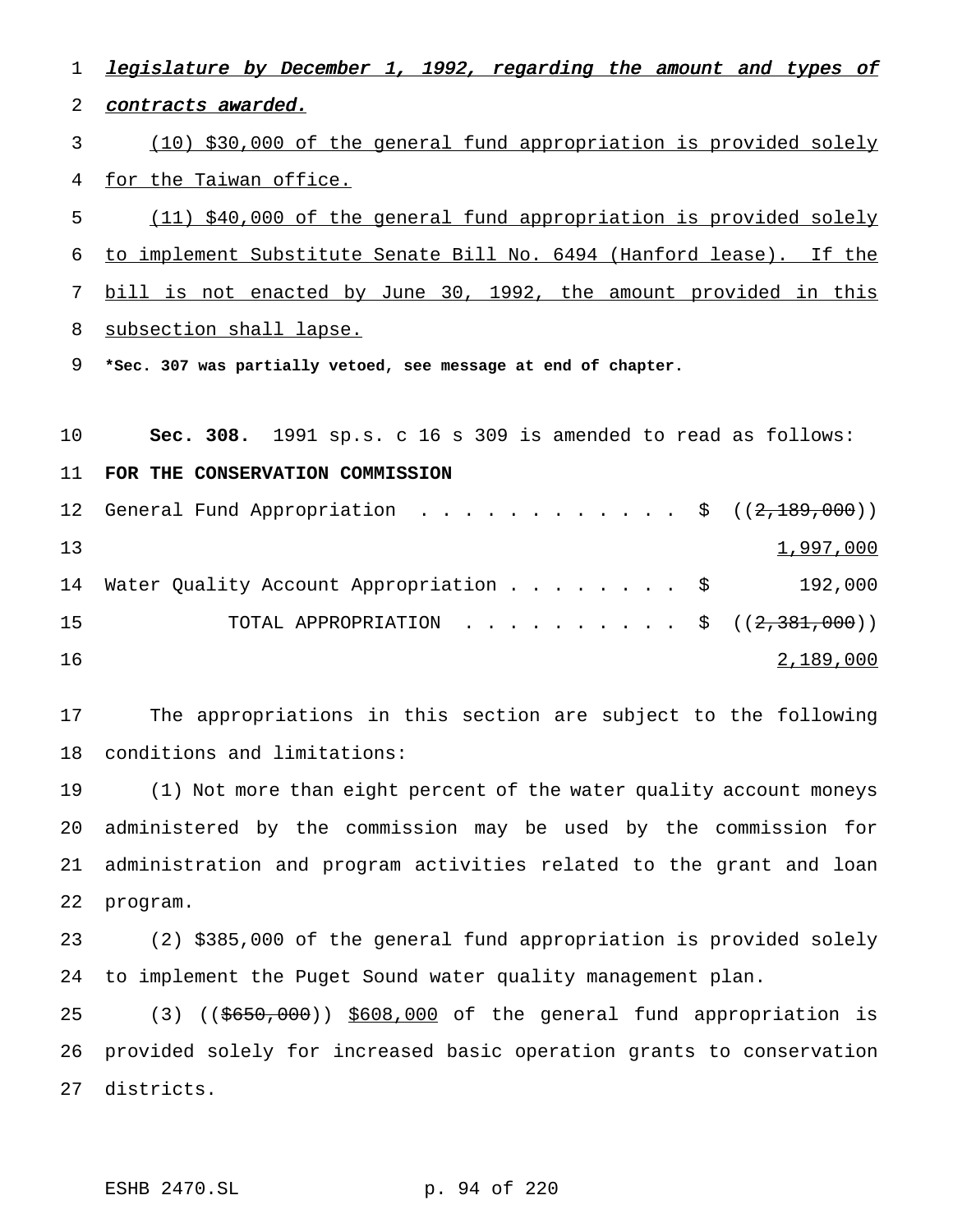| $\mathbf{1}$    | <b>Sec. 309.</b> 1991 sp.s. c 16 s 310 is amended to read as follows: |
|-----------------|-----------------------------------------------------------------------|
| 2               | FOR THE WINTER RECREATION COMMISSION                                  |
| 3               |                                                                       |
| $\overline{4}$  | 11,000                                                                |
|                 |                                                                       |
| 5               | Sec. 310. 1991 sp.s. c 16 s 311 is amended to read as follows:        |
| 6               | FOR THE PUGET SOUND WATER QUALITY AUTHORITY                           |
| $7\overline{ }$ | General Fund--State Appropriation \$ $((3,679,000))$                  |
| 8               | 3,444,000                                                             |
| 9               | General Fund--Federal Appropriation $\frac{1}{5}$<br>202,000          |
|                 |                                                                       |

11 TOTAL APPROPRIATION . . . . . . . . . \$ ((4,981,000)) 4,746,000

Water Quality Account Appropriation........ \$ 1,100,000

 The appropriations in this section are subject to the following conditions and limitations:

15 (1) ((\$330,000)) \$322,000 of the general fund--state appropriation is provided solely for an interagency agreement with Washington State University cooperative extension service for field agents to provide technical assistance in implementing the Puget Sound water quality management plan.

20 (2) ((\$240,000)) \$234,000 of the general fund--state appropriation is provided solely for an interagency agreement with the University of Washington sea grant program for field agents to provide technical assistance in implementing the Puget Sound water quality management plan.

 (3) In addition to the amounts provided in subsections (1) and (2) of this section, \$812,000 of the general fund--state appropriation is provided solely to implement other provisions of the Puget Sound water quality management plan.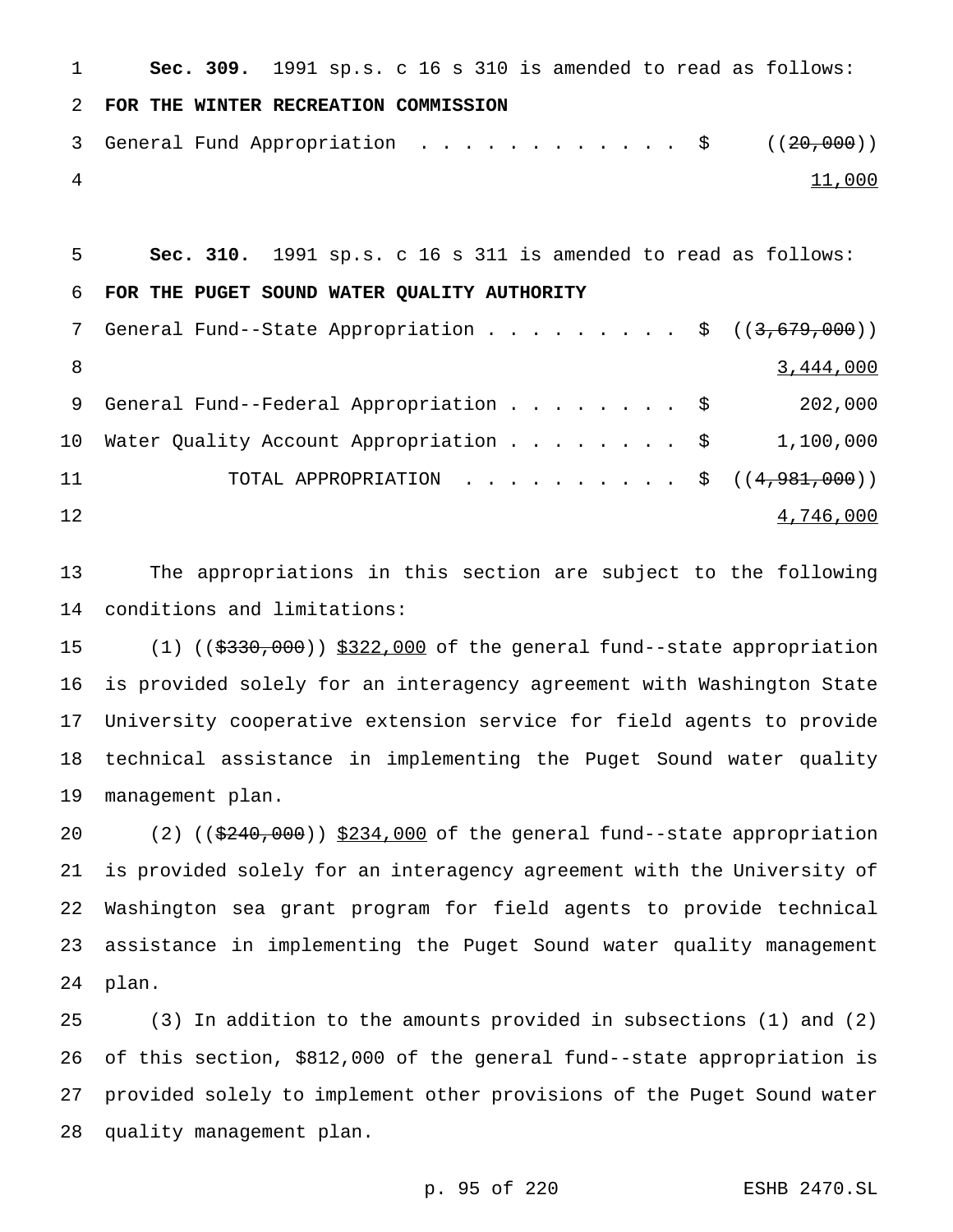| $\mathbf 1$ | $\star$                                                                                              |
|-------------|------------------------------------------------------------------------------------------------------|
| 2           | Sec. 311. 1991 sp.s. c 16 s 312 is amended to read as follows:                                       |
| 3           | FOR THE DEPARTMENT OF FISHERIES                                                                      |
| 4           | General Fund--State Appropriation $\frac{2}{3}$ ((61,034,000))                                       |
| 5           | 56,263,000                                                                                           |
| 6           | General Fund--Federal Appropriation \$ $((17, 901, 000))$                                            |
| 7           | 17,928,000                                                                                           |
| 8           | General Fund--Private/Local Appropriation \$ $((8,301,000))$                                         |
| 9           | 8,313,000                                                                                            |
| 10          | Aquatic Lands Enhancement Account Appropriation $\frac{1}{2}$ ( $(\frac{1}{2}, \frac{0.02}{0.00})$ ) |
| 11          | 1,083,000                                                                                            |
| 12          | 410,000<br>Oil Spill Administration Account Appropriation \$                                         |
| 13          | Industrial Insurance Premium Refund Account                                                          |
| 14          | 4,000<br>Appropriation \$                                                                            |
| 15          | TOTAL APPROPRIATION<br>\$((88, 738, 000))                                                            |
| 16          | 84,001,000                                                                                           |
|             |                                                                                                      |

 The appropriations in this section are subject to the following conditions and limitations:

 (1) \$263,000 of the general fund--state appropriation is provided solely for improvements to and monitoring of wastewater discharges from state salmon hatcheries.

22 (2) ((\$1,180,000)) \$1,153,000 of the general fund--state appropriation is provided solely to implement the Puget Sound water quality management plan.

 (3) \$410,000 of the oil spill administration account appropriation is provided solely to implement chapter 200, Laws of 1991 (Engrossed Substitute House Bill No. 1027, oil and hazardous substance spill prevention and response).

ESHB 2470.SL p. 96 of 220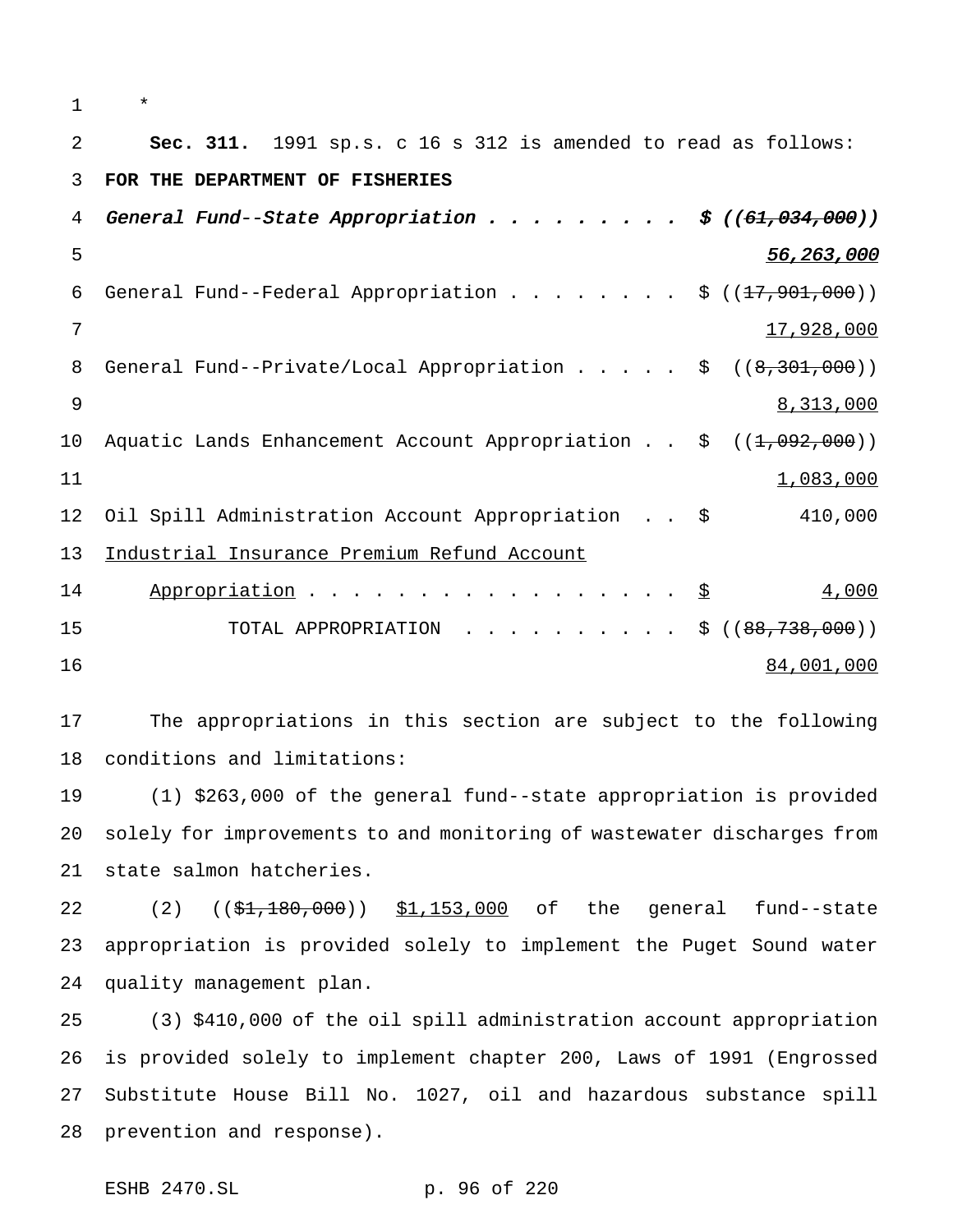(((5) \$950,000 of the general fund--state appropriation is provided solely for attorney general cost, on behalf of the department of fisheries, department of natural resources, department of health, and the state parks and recreation commission, in defending the state and public interest in tribal shellfish litigation (U.S. v. Washington, subproceeding 89-3). The attorney general cost shall be paid as an 7 interagency reimbursement.

8  $(6)$ )) (4) \$427,000 of the general fund--state appropriation is provided solely for increased enforcement activities.

**\*Sec. 311 was partially vetoed, see message at end of chapter.**

| 11 | <b>Sec. 312.</b> 1991 sp.s. c 16 s 313 is amended to read as follows:             |                        |
|----|-----------------------------------------------------------------------------------|------------------------|
| 12 | FOR THE DEPARTMENT OF WILDLIFE                                                    |                        |
| 13 | General Fund Appropriation<br>$\cdot$ $\frac{1}{2}$ (( <del>11, 497, 000</del> )) |                        |
| 14 |                                                                                   | 10,843,000             |
| 15 | ORV (Off-Road Vehicle) Account Appropriation \$                                   | 275,000                |
| 16 | Aquatic Lands Enhancement Account Appropriation \$                                | 1,096,000              |
| 17 | Public Safety and Education Account Appropriation .                               | 589,000<br>\$          |
| 18 | Wildlife Fund--State Appropriation                                                | ((50, 002, 000))<br>\$ |
| 19 |                                                                                   | 50,002,000             |
| 20 | Wildlife Fund--Federal Appropriation \$ $((16,308,000))$                          |                        |
| 21 |                                                                                   | 16,308,000             |
| 22 | Wildlife Fund--Private/Local Appropriation \$                                     | 2,120,000              |
| 23 | Game Special Wildlife Account Appropriation \$                                    | ( (532, 000) )         |
| 24 |                                                                                   | 832,000                |
| 25 | Oil Spill Administration Account Appropriation \$                                 | 565,000                |
| 26 | TOTAL APPROPRIATION                                                               | \$((82, 984, 000))     |
| 27 |                                                                                   | 82,630,000             |

p. 97 of 220 ESHB 2470.SL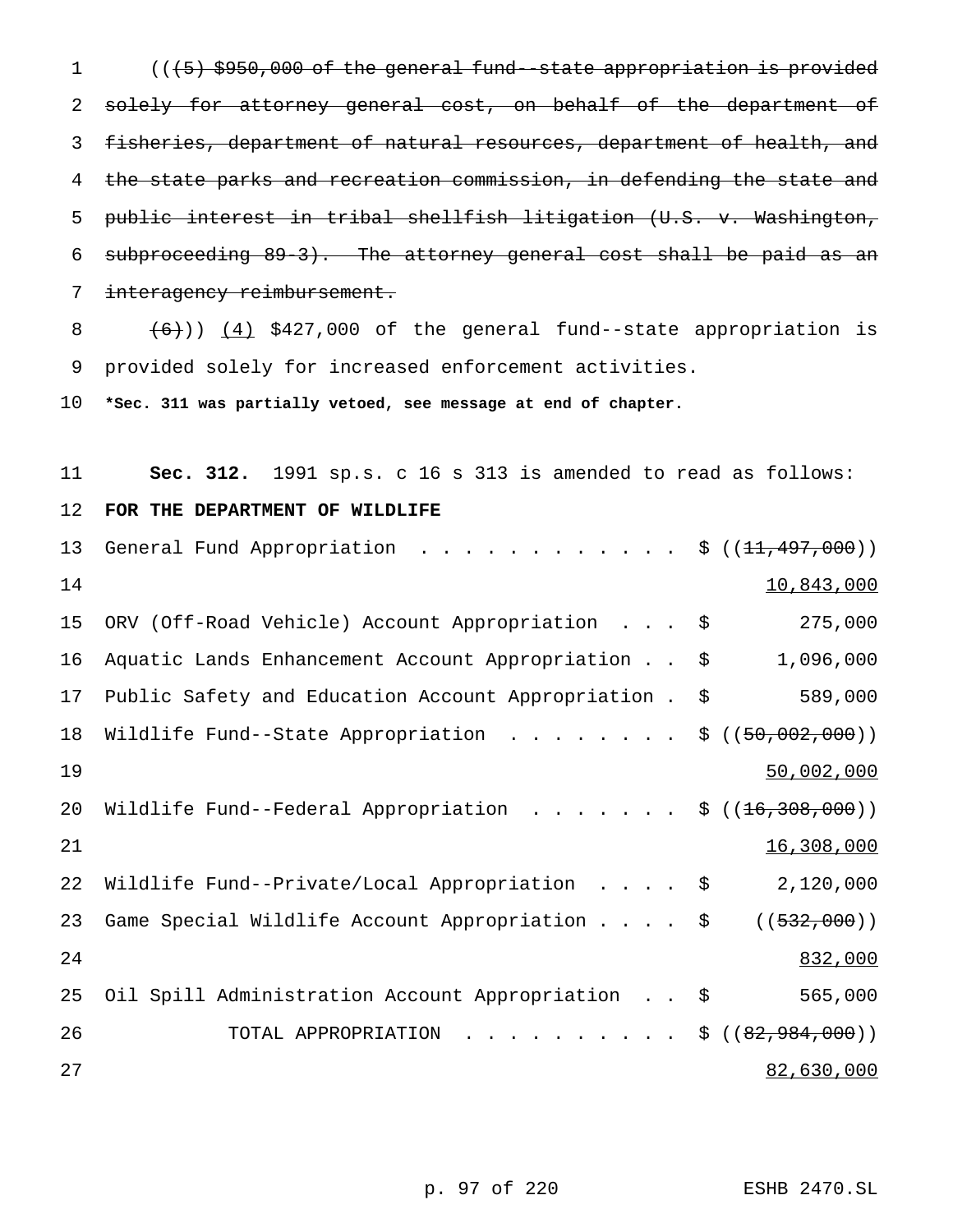The appropriations in this section are subject to the following conditions and limitations:

 (1) ((\$514,000)) \$498,000 of the general fund appropriation is provided solely to implement the Puget Sound water quality management plan.

 (2) \$565,000 of the oil spill administration account appropriation is provided solely to implement chapter 200, Laws of 1991 (Engrossed Substitute House Bill No. 1027, oil and hazardous substance spill prevention and response).

 (3) \$770,000 of the wildlife fund--state appropriation is provided solely for the operation of the game farm program.

 (4) During the 1991-93 biennium the wildlife enforcement FTE staff levels shall not be reduced below the fiscal year 1991 average FTE staff level. \$1,300,000 of the general fund--state appropriation and \$3,872,000 of the wildlife fund--state appropriation are provided 16 solely for wildlife enforcement. ((<del>If House Bill No. 2235 (hunting and</del> fishing fees) is not enacted by July 31, 1991, this subsection shall be  $null$  and  $void.)$ )

 (5) \$25,000 of the general fund appropriation and \$25,000 of the wildlife fund--state appropriation are provided solely for a demonstration project to develop a wildlife mitigation plan for private and public lands in the Lake Roosevelt area. The department shall create a steering committee consisting of representatives of local private landowners, local government, tribes, hunters, fishers, and other users of wildlife in the Lake Roosevelt area. The committee shall study and report to the department on issues related to the development of the Lake Roosevelt plan including, but not limited to, local government impact, wildlife species, needs of wildlife users, other recreational needs, land use regulations, and wildlife supply.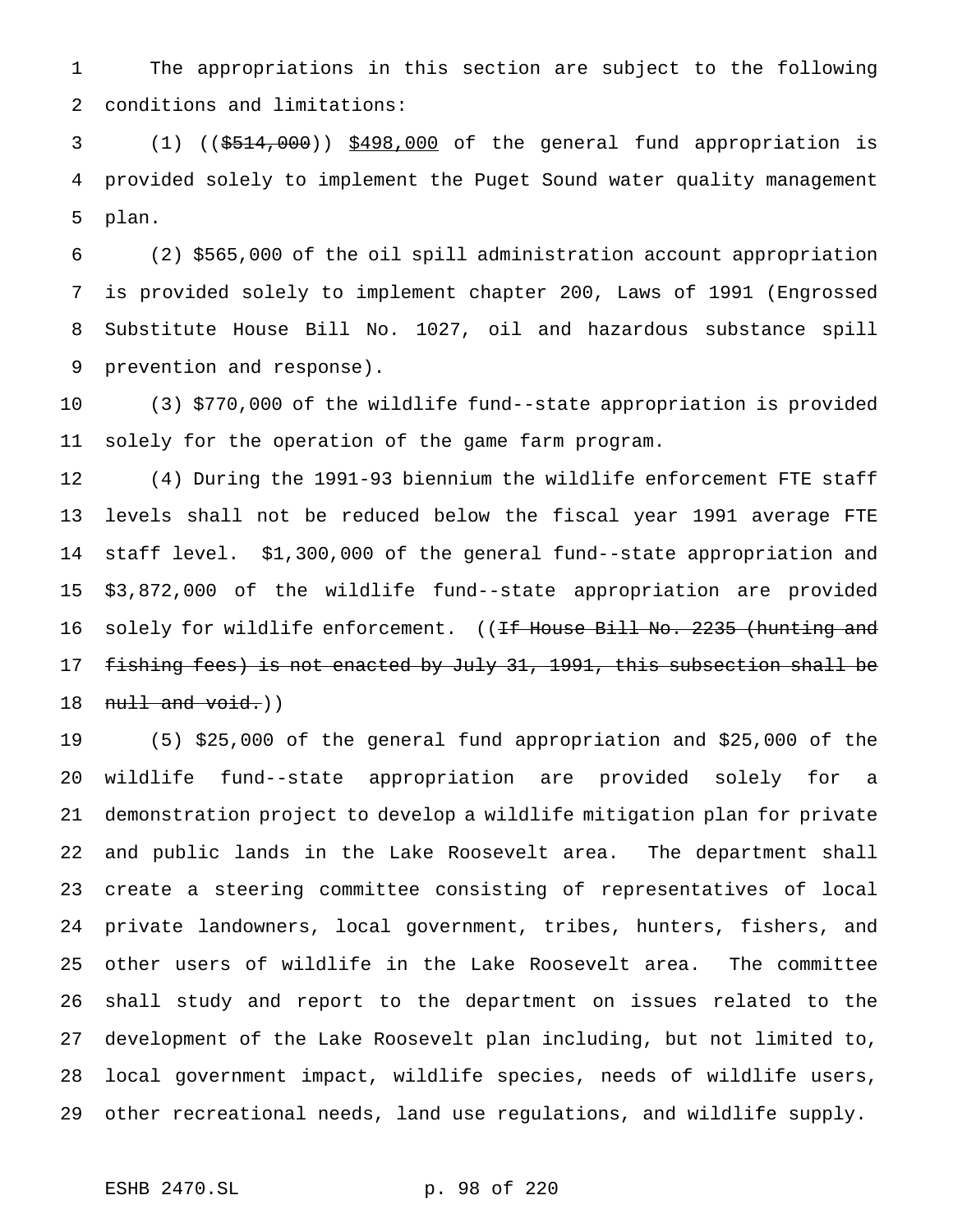(6) The office of financial management and legislative committees staff shall examine wildlife fees and expenditures. Issues to be examined shall include the division of agency resources in support of both game and nongame activities and the overall funding level for the 5 agency. ((If House Bill No. 2235 (hunting and fishing fees) is not enacted by July 31, 1991, this subsection shall be null and void.))

| 7               | Sec. 313. 1991 sp.s. c 16 s 314 is amended to read as follows:          |
|-----------------|-------------------------------------------------------------------------|
| 8               | FOR THE DEPARTMENT OF NATURAL RESOURCES                                 |
| 9               | General Fund--State Appropriation \$ $((58,010,000))$                   |
| 10              | 59,058,000                                                              |
| 11              | 604,000<br>General Fund--Federal Appropriation<br>\$                    |
| 12 <sub>1</sub> | 12,000<br>General Fund--Private/Local Appropriation<br>\$               |
| 13              | ORV (Off-Road Vehicle) Account Appropriation<br>4,521,000<br>\$         |
| 14              | 30, 155, 000<br>Forest Development Account Appropriation<br>\$          |
| 15              | Survey and Maps Account Appropriation<br>1,074,000<br>\$                |
| 16              | Natural Resources Conservation Area Stewardship                         |
| 17              | 1,080,000<br>Account Appropriation \$                                   |
| 18              | Aquatic Lands Enhancement Account Appropriation \$<br>((1, 491, 000))   |
| 19              | 1,716,000                                                               |
| 20              | Resource Management Cost Account Appropriation \$ ((79,780,000))        |
| 21              | 79,555,000                                                              |
| 22              | Aquatic Land Dredged Material Disposal Site                             |
| 23              | 814,000<br>Account Appropriation<br>\$                                  |
| 24              | 764,000<br>State Toxics Control Account Appropriation<br>\$             |
| 25              | 430,000<br>Air Pollution Control Account Appropriation<br>\$            |
| 26              | Oil Spill Administration Account Appropriation \$<br>128,000            |
| 27              | 500,000<br>Litter Control Account Appropriation<br>$\ddot{\varepsilon}$ |
| 28              | Industrial Insurance Premium Refund Account                             |
| 29              | Appropriation $\frac{S}{2}$<br>82,000                                   |

p. 99 of 220 ESHB 2470.SL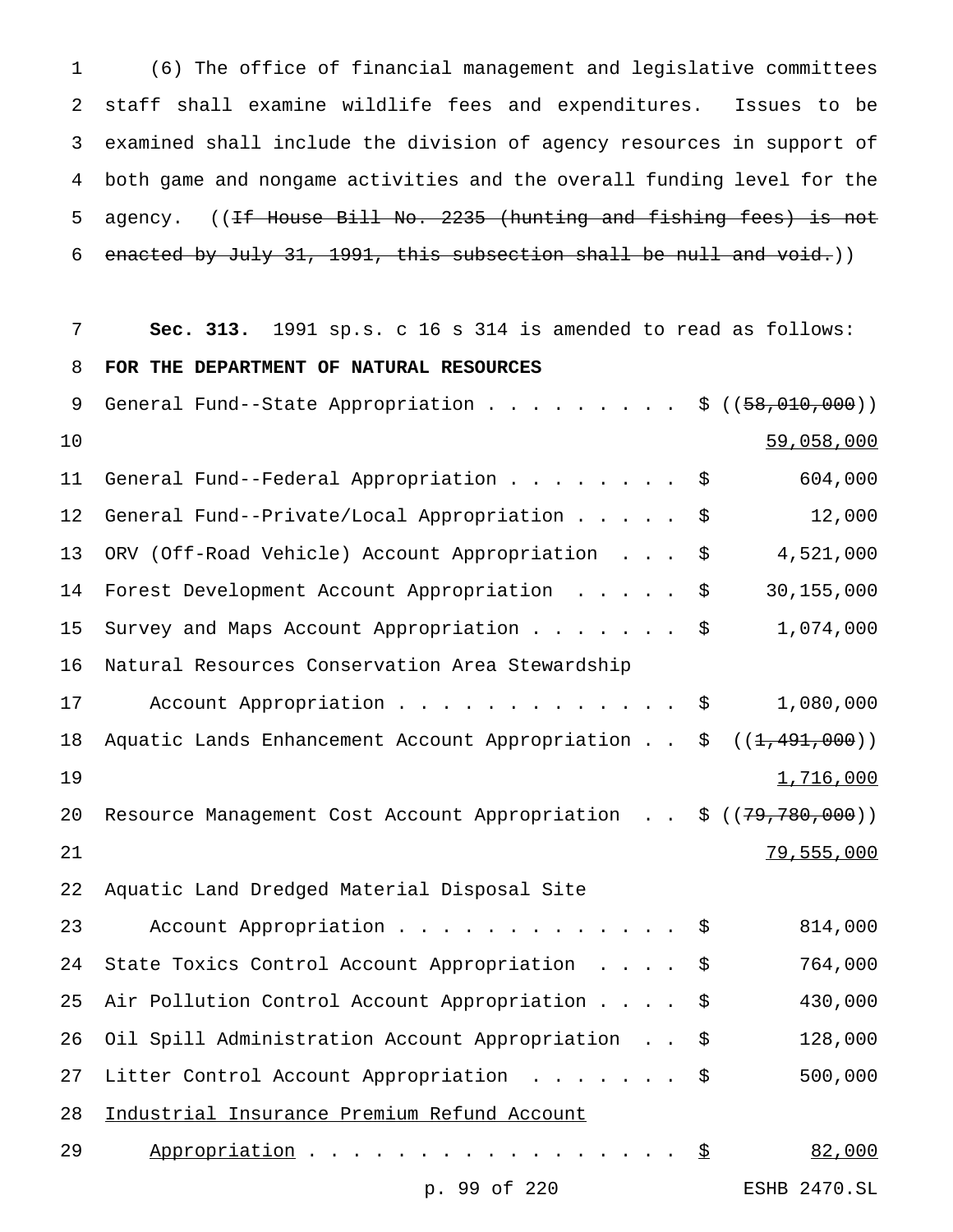1 TOTAL APPROPRIATION . . . . . . . . . \$((<del>179,363,000</del>))

## $2 \hspace{2.5cm} 180$ ,  $493$ ,  $000$

 The appropriations in this section are subject to the following conditions and limitations:

 (1) \$1,841,000, of which \$1,136,000 is from the resource management cost account appropriation and \$705,000 is from the forest development account appropriation, is provided solely for the development of a harvest planning system for state trust lands.

9 (2)  $$450,000$  ( $\rightarrow$  of which  $$225,000$  is from the resource management 10 cost account appropriation and \$225,000 is from)) of the aquatic lands enhancement account appropriation is provided solely for the control and eradication of Spartina, including research, environmental impact statements, and public education. The department shall develop a Spartina eradication plan and report to the house of representatives natural resources committee and the senate environment and natural resources committee by January 15, 1992, on the plan.

17 (3) ((\$5,185,000)) \$10,695,000 of the general fund--state appropriation is provided solely for the emergency fire suppression subprogram.

20 (4) ((\$1,909,000)) \$1,862,000 of the general fund--state appropriation is provided solely to implement the Puget Sound water quality management plan.

23 (5) (( $\frac{23}{7}$ , ( $\frac{27}{7}$ ,  $\frac{240}{7}$ ,  $\frac{000}{7}$ ,  $\frac{52}{7}$ ,  $\frac{698}{7}$ , 000 of the general fund--state appropriation is provided solely for cooperative monitoring, evaluation, and research projects related to implementation of the timber-fish-wildlife agreement.

27 (6) ((\$1,683,000)) \$1,433,000 of the general fund--state appropriation is provided solely for the development of an electronic forest practices permit processing data management system.

ESHB 2470.SL p. 100 of 220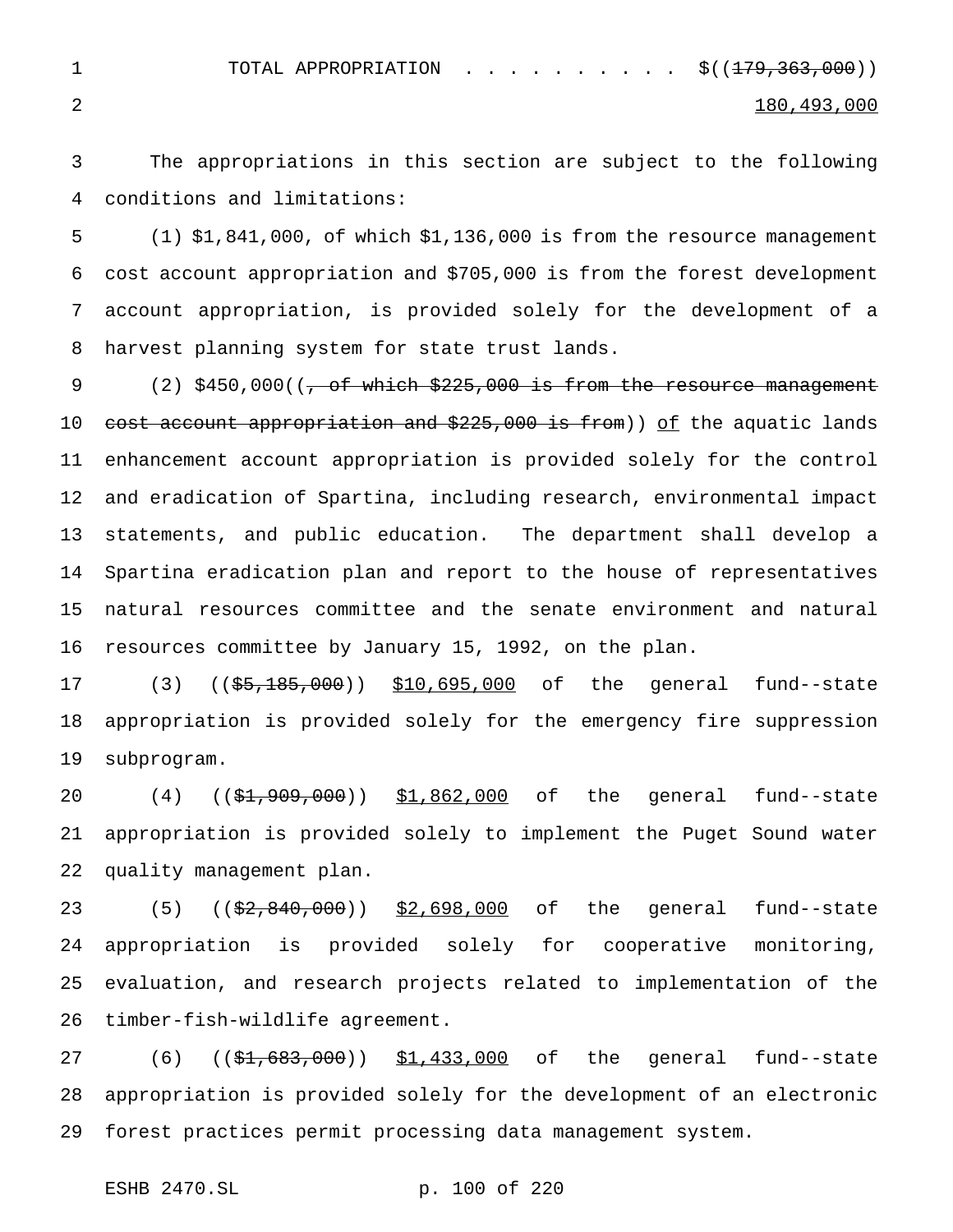(7) \$163,000 of the general fund--state appropriation is provided solely for the department to contract with the University of Washington college of forest resources for continuation of the timber supply study. The study shall identify the quantity of timber present now and the quantity of timber that may be available from forest lands in the future, use various assumptions of landowner management, and include changes in the forest land base, amount of capital invested in timber management, and expected harvest age. No portion of this appropriation may be expended for indirect costs associated with the study.

 (8) The department of natural resources shall sell approximately 726 acres of undeveloped land at the Northern State multiservice center to Skagit county. The land shall be sold at fair market value, which shall not exceed \$701,000 if the sale occurs before January 1, 1992. Proceeds of the sale shall be deposited in the charitable, educational, penal and reformatory institutions account. The sale of the land shall be conditioned on the permanent dedication of the land for public recreational uses, which may include fairgrounds, and up to 50 acres of which may be used for purposes of a public educational institution.

 (9) \$500,000 of the general fund--state appropriation and \$1,000,000 of the resource management cost account appropriation are provided solely to implement sections 5 through 9, chapter 315, Laws of 1991 (Engrossed Substitute Senate Bill No. 5555, countercyclical program for timber-impacted areas).

24 (10) ((\$3,400,000)) \$2,930,000 of the general fund--state appropriation is provided solely for forest practices activities. Of 26 the amount provided in this subsection,  $((\frac{21}{500}, 000)) \frac{1}{1,126,000}$  is provided solely for monitoring and enforcement of forest practices permit conditions, reforestation requirements, and conversion requirements. The department shall submit a plan to the appropriate committees of the legislature by October 1, 1991, showing how it will

p. 101 of 220 ESHB 2470.SL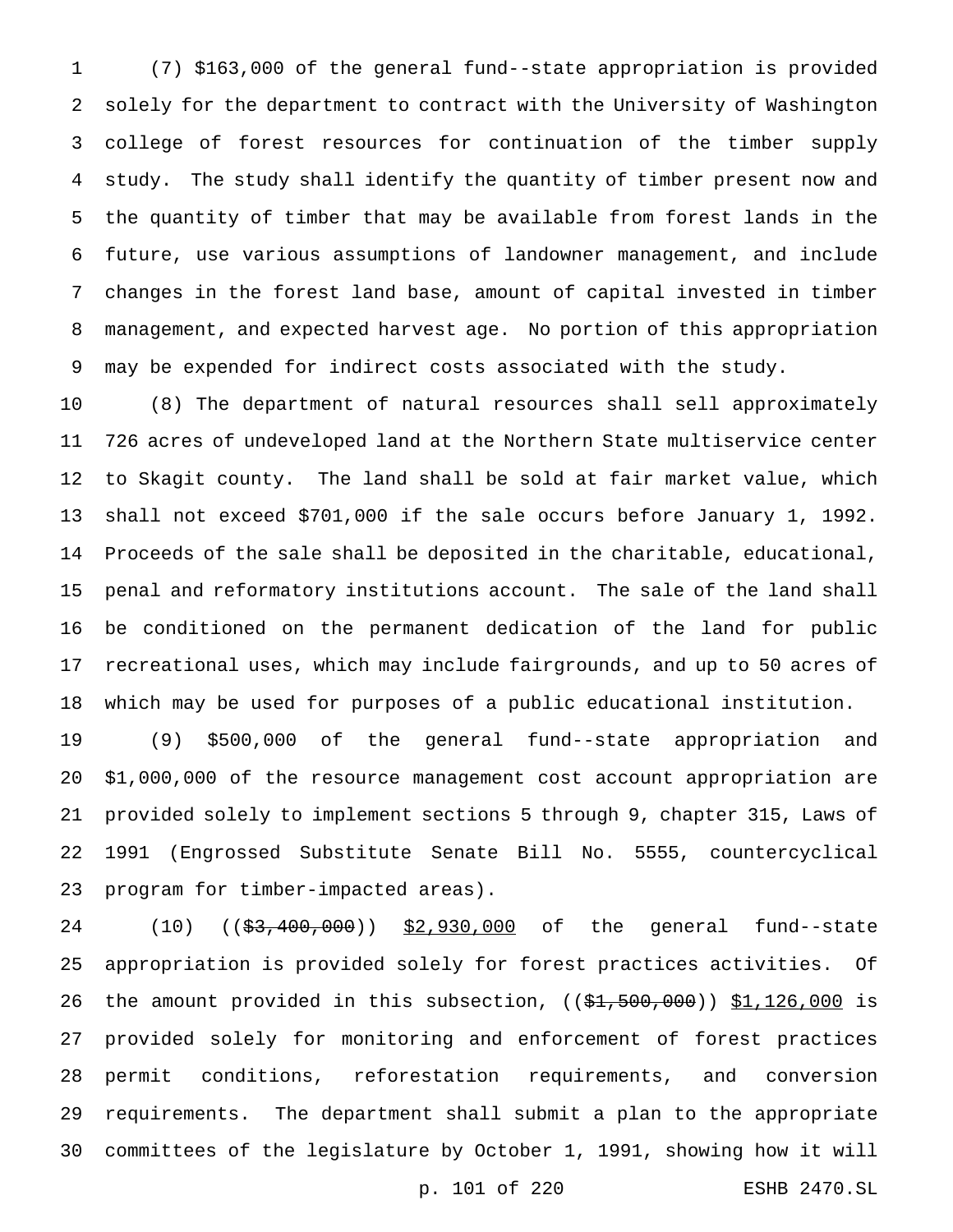spend this amount. The balance of the amount provided in this 2 subsection shall be expended as follows:  $((\frac{2760}{000}) \frac{5722}{000})$  to the 3 department of fisheries, ((\$660,000)) \$626,000 to the department of 4 wildlife, and ((\$480,000)) \$456,000 to the department of ecology for each of these department's responsibilities related to forest practices.

 (11) \$429,000 of the air pollution control account appropriation, \$60,000 of the forest development account appropriation, and \$141,000 of the resource management cost account appropriations are provided solely to implement chapter 199, Laws of 1991 (Engrossed Substitute House Bill No. 1028, air pollution control).

 (12) \$150,000 of the general fund--state appropriation is provided solely for the department to contract for increased development of the 14 Mount Tahoma cross-country ski trails system. ((N<del>o portion of the</del> 15 <del>amount provided in this subsection may be expended without equal</del> 16 <del>matching funds from nonstate sources for the same purpose.</del>)) 17 Expenditure of this amount is contingent on receipt of a nonstate match 18 of equal value, as determined by the department.

 (13) ((\$1,700,000)) \$1,575,000 of the general fund--state appropriation is provided for fiscal year 1993 solely for the forest practices program for activities related to critical wildlife habitat, cumulative effects assessment, clear-cut size and timing, wetlands, and rate-of-harvest monitoring that are required as a result of rules adopted by the forest practices board. The department shall submit a status report on adoption of forest practices rules by February 1, 1992, to the appropriate committees of the legislature. The amount provided in this subsection shall lapse if the forest practices board does not adopt rules on these items by June 30, 1992.

ESHB 2470.SL p. 102 of 220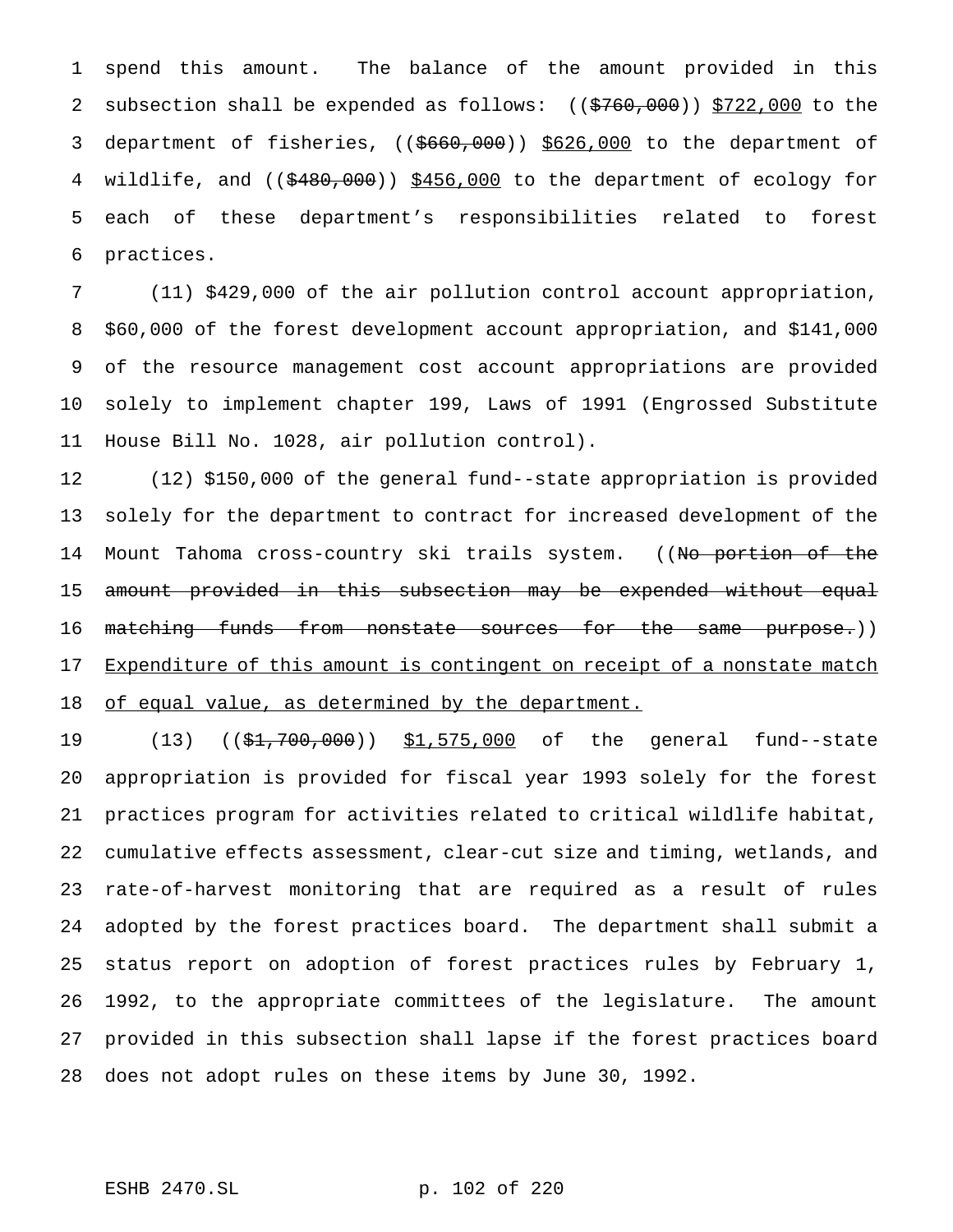(14) \$160,000 from the natural resources conservation area stewardship account appropriation is provided solely for operating expenses of the natural heritage program.

 (15) \$128,000 of the oil spill administration account appropriation is provided solely to implement chapter 200, Laws of 1991 (Engrossed Substitute House Bill No. 1027, oil and hazardous substance spill prevention and response).

**Sec. 314.** 1991 sp.s. c 16 s 315 is amended to read as follows:

**FOR THE DEPARTMENT OF AGRICULTURE**

|    | 10 General Fund--State Appropriation \$ $((19,680,000))$ |            |
|----|----------------------------------------------------------|------------|
| 11 |                                                          | 18,776,000 |
|    | 12 General Fund--Federal Appropriation \$                | 1,226,000  |
|    | 13 State Toxics Control Account Appropriation \$         | 1,109,000  |
| 14 | Weights and Measures Account Appropriation $\S$          | 400,000    |
| 15 |                                                          |            |
| 16 | TOTAL APPROPRIATION \$ $((22,015,000))$                  |            |
| 17 |                                                          | 21,511,000 |

 The appropriations in this section are subject to the following conditions and limitations:

 (1) Within the appropriations provided in this section, the department shall collect and provide information to growers on minor use crop pesticides.

 (2) \$100,000 of the general fund--state appropriation is provided solely to implement the Puget Sound water quality management plan.

25 (3) ((\$872,000)) \$836,000 of the general fund--state appropriation is provided solely for the state noxious weed program. Of this amount 27 ((\$524,000)), \$506,000 is provided solely for noxious weed control grants.

p. 103 of 220 ESHB 2470.SL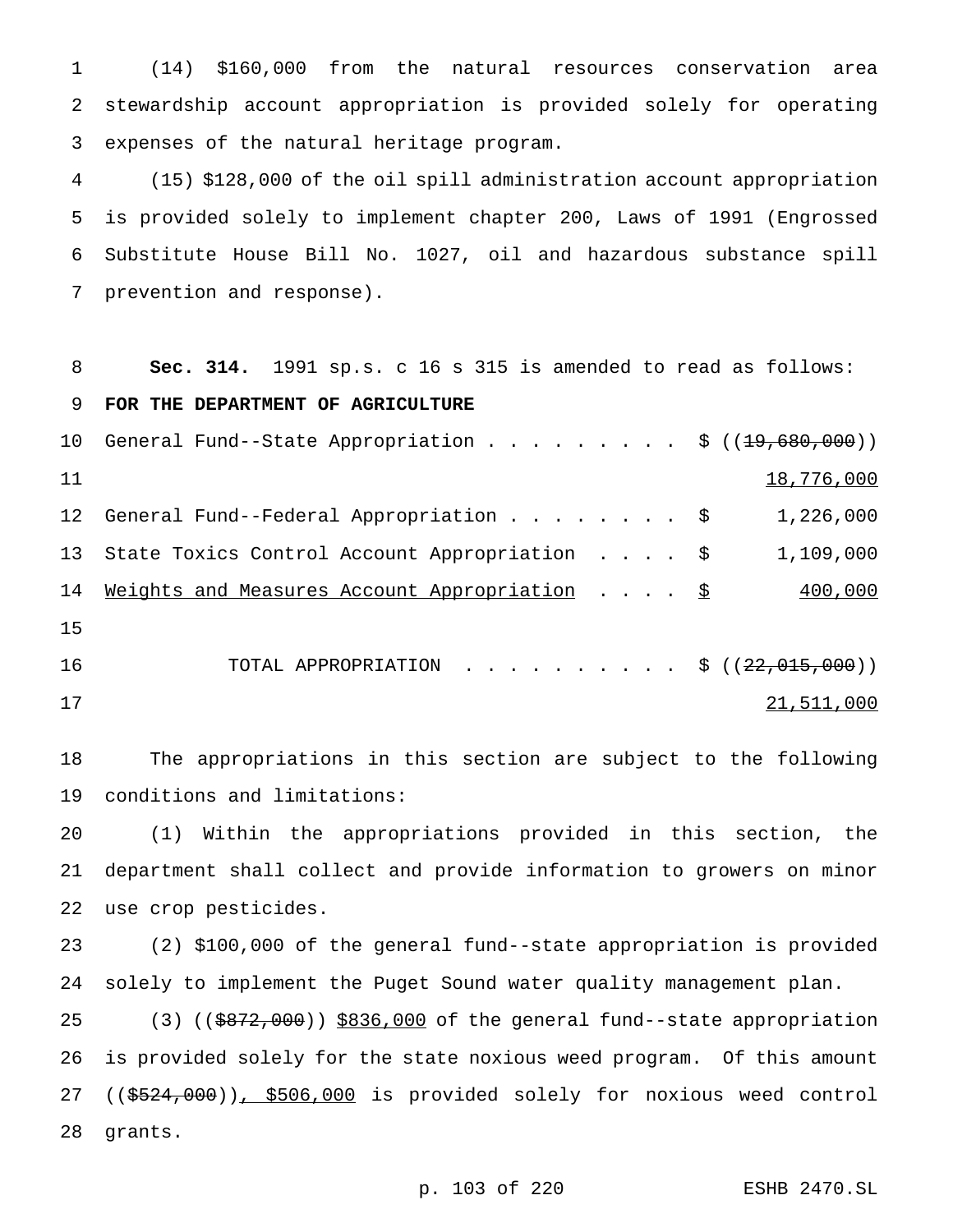(4) ((The appropriations in this section are based on an assumption 2 that the IMPACT program will establish fees pursuant to RCW 28B.30.541.  $(3 \leftarrow \{5\})$  \$97,000 of the general fund--state appropriation is provided solely to implement chapter 280, Laws of 1991 (Engrossed Second Substitute Senate Bill No. 5096, adverse impacts on agriculture).

 (5) \$30,000 of the general fund--state appropriation is provided solely for the Taiwan office.

 (6) The following amounts are for the weights and measures program 9 as provided in Substitute Senate Bill 6483:

 (a) \$50,000 of the general fund--state appropriation is provided 11 solely for a study regarding funding for the weights and measures 12 programi

 (b) \$150,000 of the general fund--state appropriation is provided 14 solely for the consumer protection activities of the weights and 15 measures program; and

16 (c) \$400,000 of the weights and measures account appropriation is 17 provided solely to implement the weights and measures program.

 **Sec. 315.** 1991 sp.s. c 16 s 316 is amended to read as follows: **FOR THE STATE CONVENTION AND TRADE CENTER**

20 State Convention/Trade Center Account Appropriation \$ ((21,490,000)) 21,790,000

 The appropriation in this section is subject to the following conditions and limitations: \$4,786,000 is provided solely for marketing the facilities and services of the convention center, for promoting the locale as a convention and visitor destination, and for related activities. Of the amount provided in this section, the center shall not expend more than is received from revenue generated by the special excise tax deposited in the state convention and trade center

```
ESHB 2470.SL p. 104 of 220
```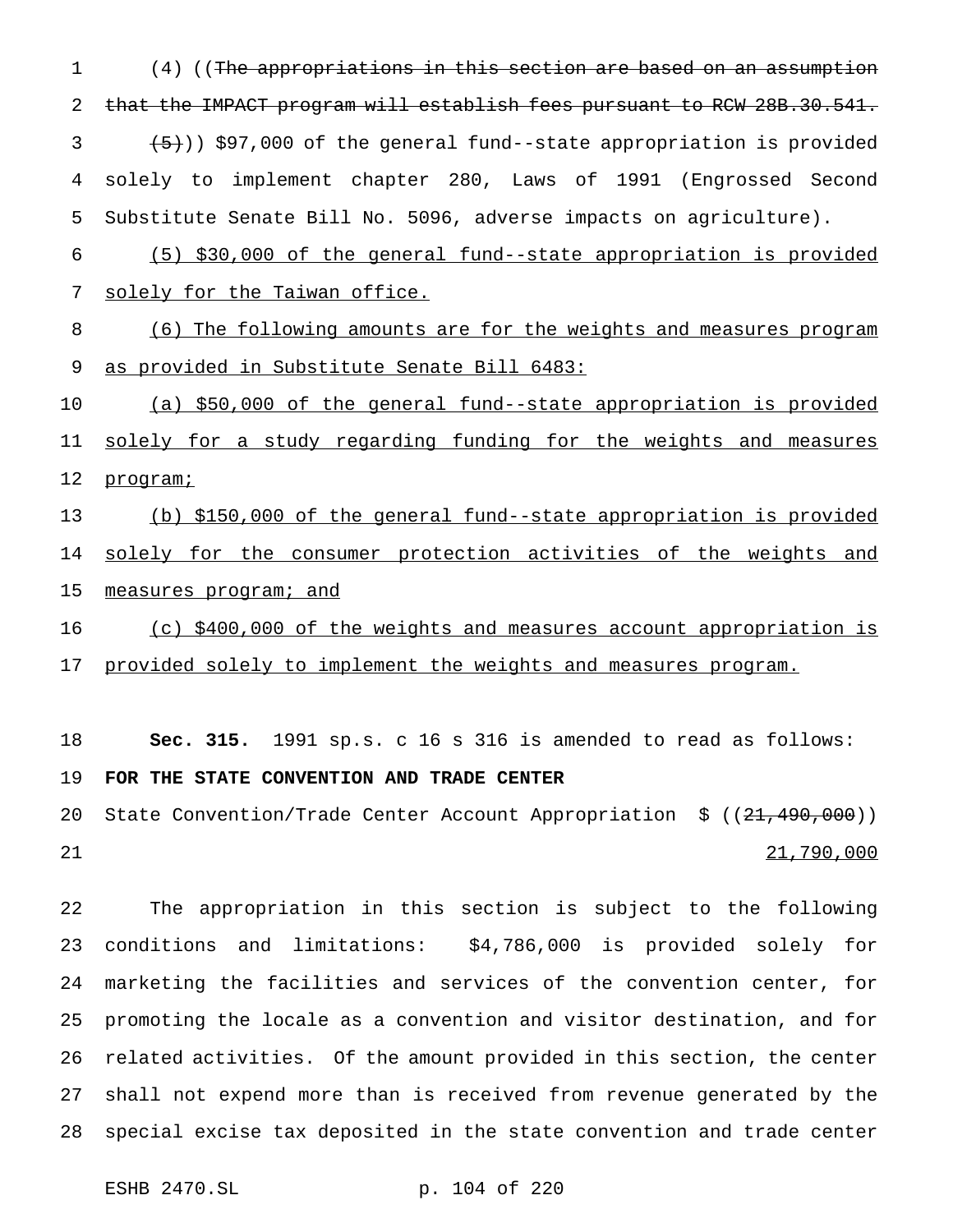operations account under RCW 67.40.090(3). Projections of such revenue

shall be as determined and updated by the department of revenue.

(End of part)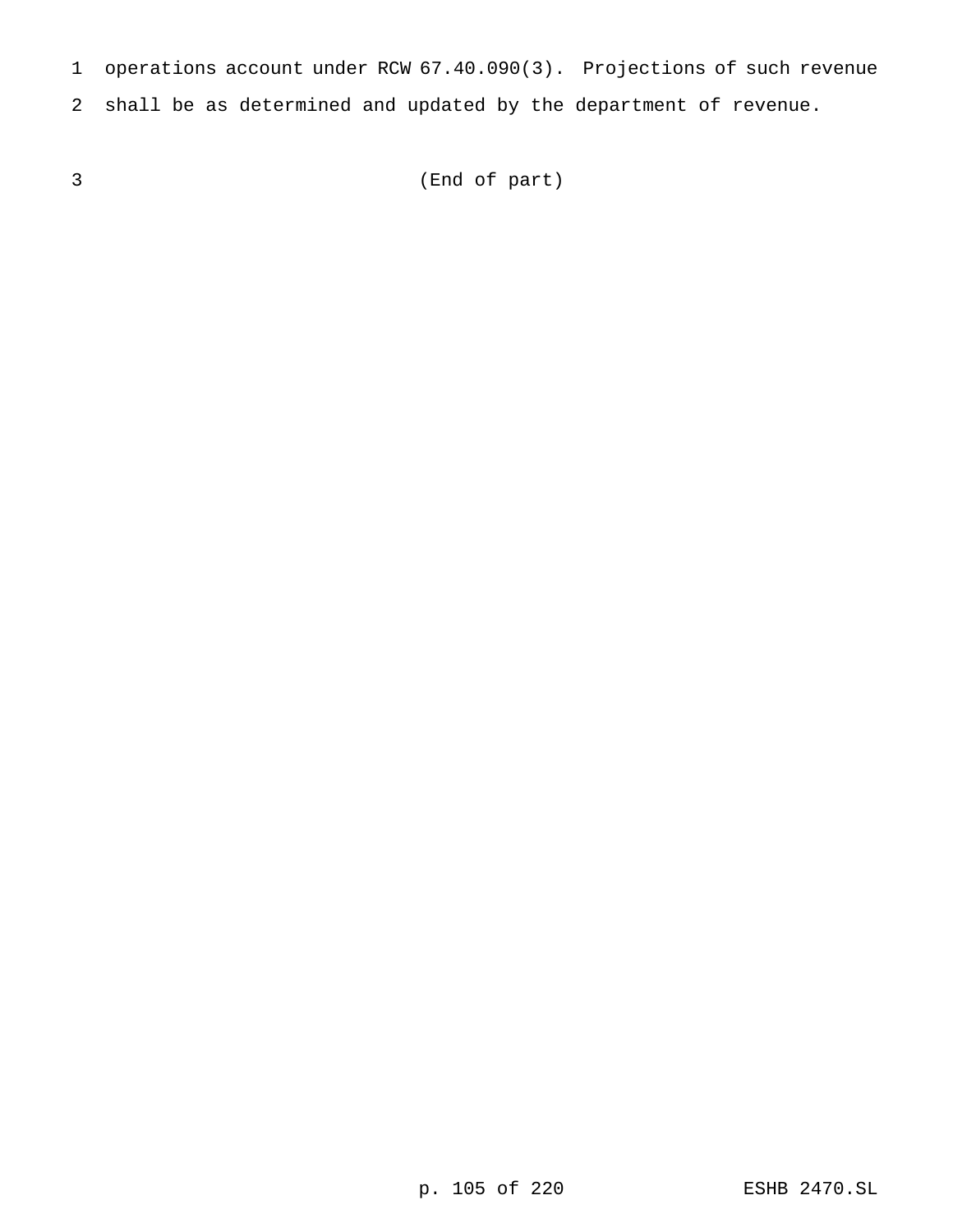| 1              | PART IV                                                                    |
|----------------|----------------------------------------------------------------------------|
| $\overline{2}$ | <b>TRANSPORTATION</b>                                                      |
|                |                                                                            |
| 3              | Sec. 401. 1991 sp.s. c 16 s 401 is amended to read as follows:             |
| 4              | FOR THE STATE PATROL                                                       |
| 5              | General Fund--State Appropriation \$ $((24,089,000))$                      |
| 6              | 23, 201, 000                                                               |
| 7              | 220,000<br>General Fund--Federal Appropriation \$                          |
| 8              | 169,000<br>General Fund--Private/Local Appropriation<br>\$                 |
| 9              | 24,000<br>Death Investigations Account Appropriation<br>- \$               |
| 10             | Drug Enforcement and Education Account Appropriation $\zeta$ ((1,960,000)) |
| 11             | 2,258,000                                                                  |
| 12             | Industrial Insurance Premium Refund Account--State                         |
| 13             | .<br>19,000<br>Appropriation<br>\$                                         |
| 14             | TOTAL APPROPRIATION \$ $((26, 462, 000))$                                  |
| 15             | 25,891,000                                                                 |
|                |                                                                            |

 The appropriations in this section are subject to the following conditions and limitations:

 (1) The staff of the Washington state patrol crime laboratory shall not provide tests for marijuana to cities or counties except: (a) To verify weight for criminal cases where weight is a factor, or (b) for criminal cases that the prosecuting attorney and field administrator of the crime laboratory agree are likely to go to trial.

 (2) \$194,900 of the general fund--state appropriation is provided solely for security costs for the national governors' association 1991 conference.

 (3) \$151,000 of the general fund--state appropriation is provided solely for reimbursement to local law enforcement agencies for the cost of registering sex offenders.

ESHB 2470.SL p. 106 of 220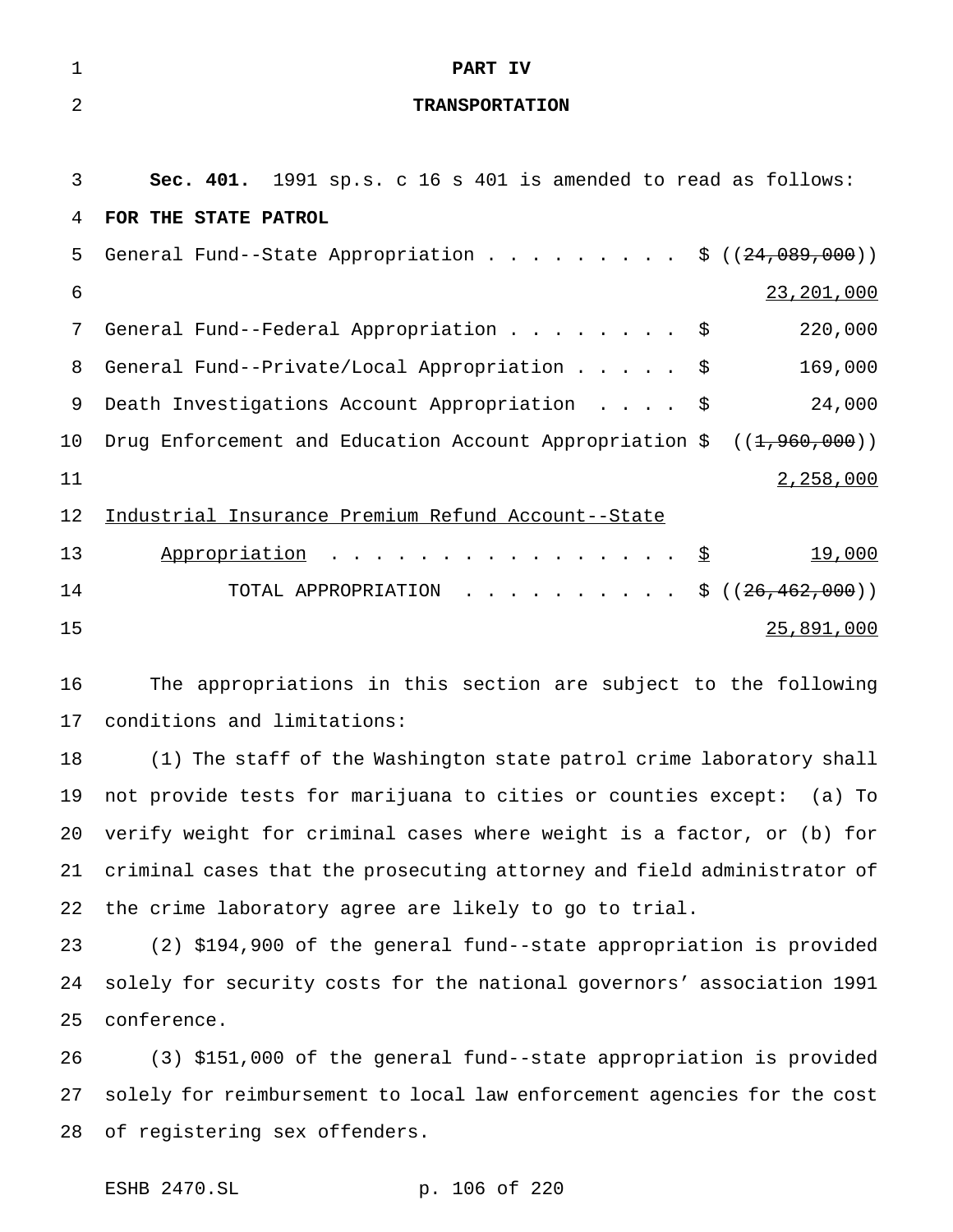(4) \$320,000 of the general fund--state appropriation is provided for aircraft lease costs.

 (5) \$271,000 of the general fund--state appropriation is provided for vehicle license fraud investigation.

 (6) \$150,000 of the general fund--state appropriation is provided for special services.

 (7) \$60,000 of the general fund--state appropriation is provided solely to implement chapter 274, Laws of 1991 (Substitute House Bill 1997, sex offender registration).

 (8) \$300,000 of the general fund--state appropriation is provided 11 solely to reduce the backlog of DNA identification work on sex 12 offenders released from prison.

**Sec. 402.** 1991 sp.s. c 16 s 402 is amended to read as follows:

## **FOR THE DEPARTMENT OF LICENSING**

| 15 | General Fund Appropriation $\frac{1}{5}$ ((21,240,000)) |            |
|----|---------------------------------------------------------|------------|
| 16 |                                                         | 17,575,000 |
| 17 | Architects' License Account Appropriation \$            | 861,000    |
| 18 | Cemetery Account Appropriation \$                       | 203,000    |
| 19 | Health Professions Account Appropriation \$             | 506,000    |
| 20 | Professional Engineers' Account Appropriation \$        | 2,096,000  |
| 21 | Real Estate Commission Account Appropriation \$         | 7,396,000  |
|    | 22 Air Pollution Control Account Appropriation \$       | 106,000    |
| 23 | Master Licensing Account Appropriation \$               | 3,310,000  |
| 24 | TOTAL APPROPRIATION \$ $((32, 408, 000))$               |            |
| 25 |                                                         | 32,053,000 |

 The appropriations in this section are subject to the following 27 conditions and limitations:  $((+2))$ 

p. 107 of 220 ESHB 2470.SL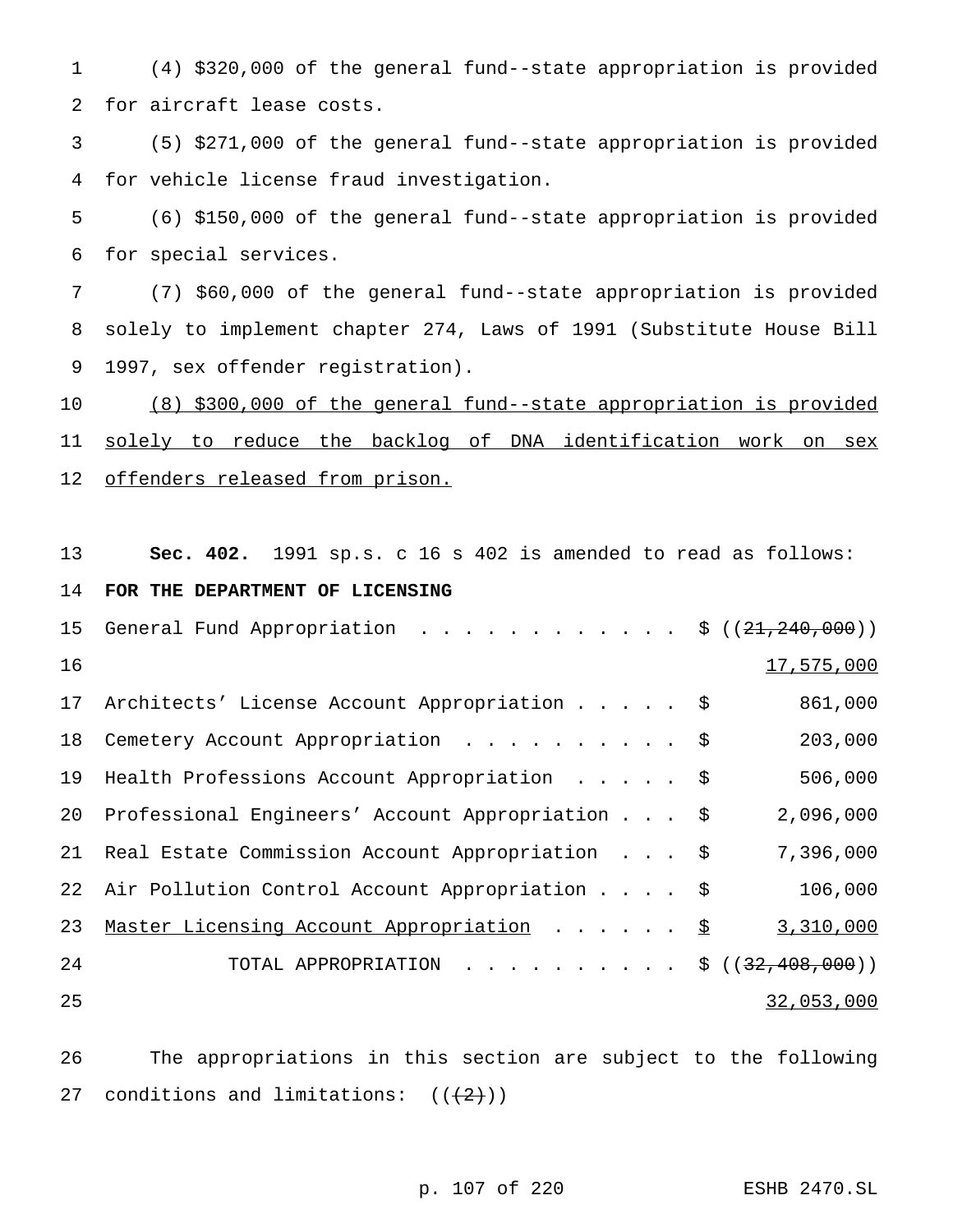(1) Of the general fund appropriation, the amounts specified in this subsection are provided solely for the purposes of the following legislation. The general fund shall be reimbursed by June 30, 1993, by an assessment of fees sufficient to cover all costs of implementing the specified legislation.

| 6  | (a)   | Chapter 334, Laws of 1991 (Engrossed Second Substitute                |
|----|-------|-----------------------------------------------------------------------|
| 7  |       | Senate Bill No. 5124, licensing private                               |
| 8  |       | security guards) $\frac{1}{5}$<br>538,000                             |
| 9  | (b)   | Chapter 328, Laws of 1991 (Engrossed Substitute                       |
| 10 |       | House Bill No. 1181, licensing private                                |
| 11 |       | detectives) $\ldots$ \$<br>145,000                                    |
| 12 | (c)   | Chapter 236, Laws of 1991 (Substitute House                           |
| 13 |       | 42,000<br>Bill No. 1712, athlete agent registration) $\frac{1}{2}$    |
| 14 |       | The appropriation in this subsection $(1)(c)$ shall be reduced by any |
| 15 |       | amount expended as of the effective date of this act from the         |
| 16 |       | appropriation in section 10, chapter 236, Laws of 1991.               |
| 17 | (d)   | Chapter 324, Laws of 1991 (Engrossed Substitute                       |
| 18 |       | 329,000<br>House Bill No. 1136, cosmetology regulations) \$           |
|    |       |                                                                       |
| 19 |       | (2) The entire master licensing account appropriation is contingent   |
| 20 |       | on enactment of Senate Bill No. 6461 (master license fees). If the    |
| 21 |       | bill is not enacted by June 30, 1992, the appropriation is null and   |
| 22 | void. |                                                                       |
|    |       |                                                                       |

 NEW SECTION. **Sec. 403. ATHLETE AGENT REGISTRATION PROGRAM.** 1991 c 236 s 10 is repealed.

(End of part)

ESHB 2470.SL p. 108 of 220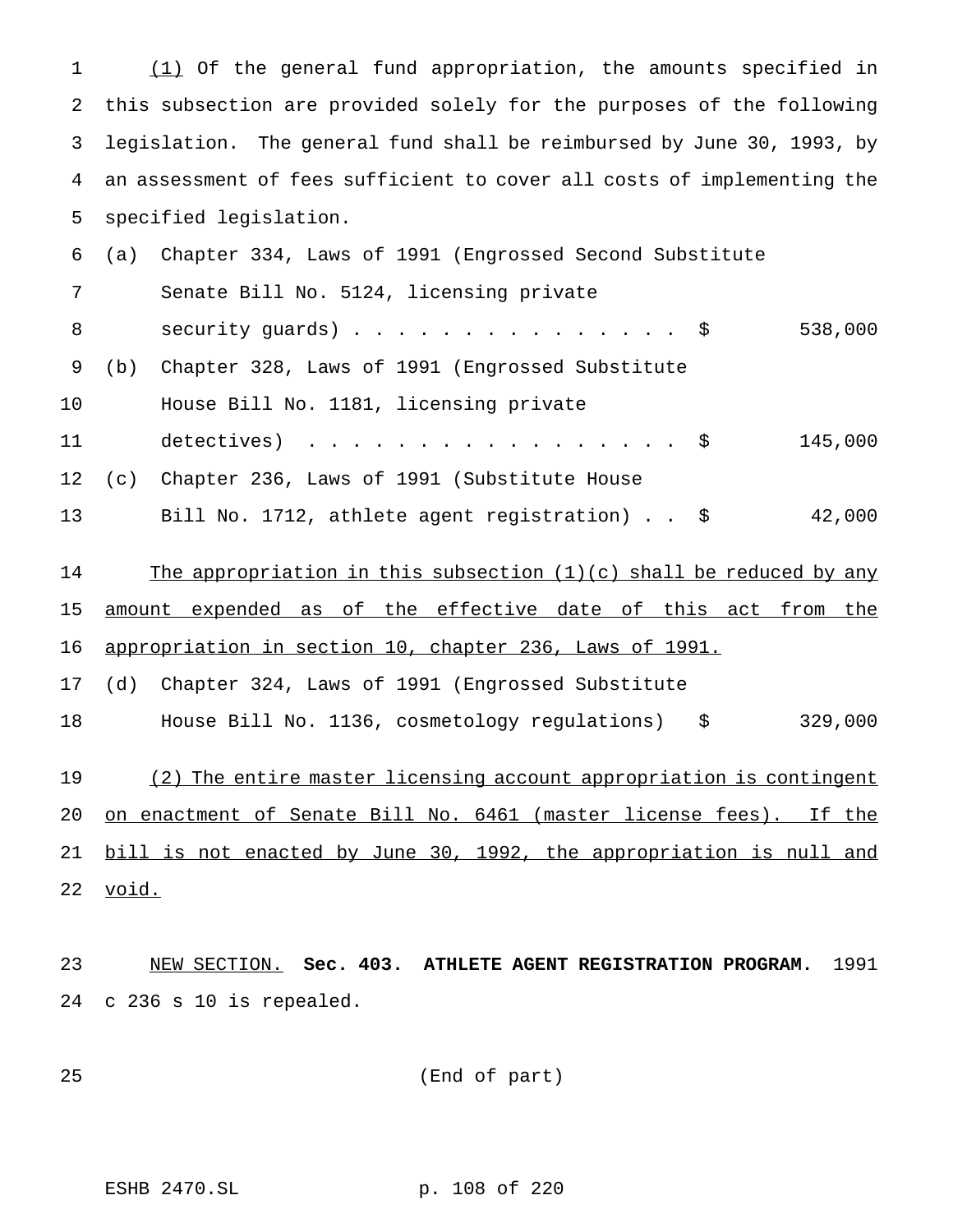## **PART V**

## **EDUCATION**

| 3  | <b>Sec. 501.</b> 1991 sp.s. c 16 s 501 is amended to read as follows:    |            |
|----|--------------------------------------------------------------------------|------------|
|    | 4 FOR THE SUPERINTENDENT OF PUBLIC INSTRUCTION--FOR STATE ADMINISTRATION |            |
| 5. | General Fund--State Appropriation \$ $((23,813,000))$                    |            |
| 6  |                                                                          | 22,290,000 |
| 7  | General Fund--Federal Appropriation \$ 13,006,000                        |            |
|    | 8 Public Safety and Education Account Appropriation . \$                 | 383,000    |
| 9  | Drug Enforcement and Education Account Appropriation \$                  | 153,000    |
| 10 | TOTAL APPROPRIATION \$ $((37,355,000))$                                  |            |
| 11 |                                                                          | 35,832,000 |
|    |                                                                          |            |

 The appropriations in this section are subject to the following conditions and limitations:

 (1) The entire public safety and education account appropriation is provided solely for administration of the traffic safety education program, including in-service training related to instruction in the risks of driving while under the influence of alcohol and other drugs. (2) The entire drug enforcement and education account appropriation is provided solely for administration of the grant awards established under chapter 28A.170 RCW.

21 (3) ((\$100,000)) Up to \$95,000 of the general fund--state 22 appropriation is ((provided solely)) to print and distribute an informational brochure on enrollment options.

 (4) The superintendent of public instruction shall propose procedures and standards to meet demonstrable funding needs beyond the level provided in the state-funded program for handicapped children. The procedures and standards shall permit relief for a school district only if a district can at least demonstrate that:

p. 109 of 220 ESHB 2470.SL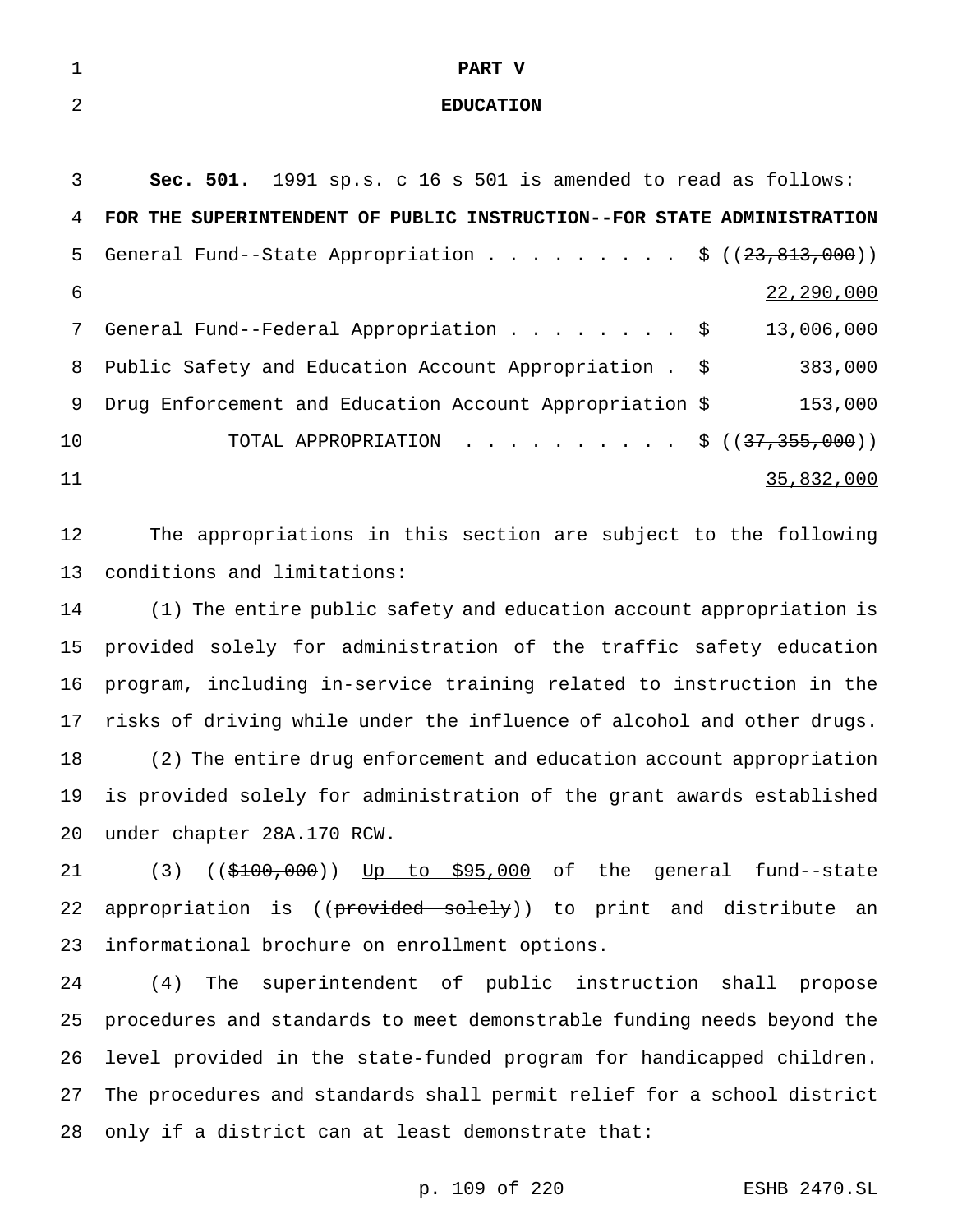(a) Student characteristics and costs of providing program services in the district differ significantly from the assumptions of the state handicapped funding formula;

 (b) Individualized education plans are properly and efficiently prepared and formulated;

 (c) The district is making a reasonable effort to provide program services for handicapped children within funds generated by the state funding formula;

 (d) District programs are operated in a reasonably efficient manner;

 (e) No indirect costs are charged against the handicapped program; and

 (f) Any available federal funds are insufficient to address the additional needs.

 The superintendent of public instruction shall submit a report describing the proposed procedures and standards to the legislature by January 10, 1992.

18 (5) \$((650,000)) 400,000 of the general fund--state appropriation is provided solely to upgrade the data collection capability of the superintendent of public instruction. The office of financial management may not disburse any of this amount until the superintendent:

 (a) Establishes an advisory committee on information needs with representation from the senate ways and means committee, the house of representatives appropriations committee, the office of financial management, and educational service districts;

 (b) Presents a decision package to the office of financial management describing the recommended system design, including cost estimates, describing the extent to which the recommended system meets the information needs established by the advisory committee, and ESHB 2470.SL p. 110 of 220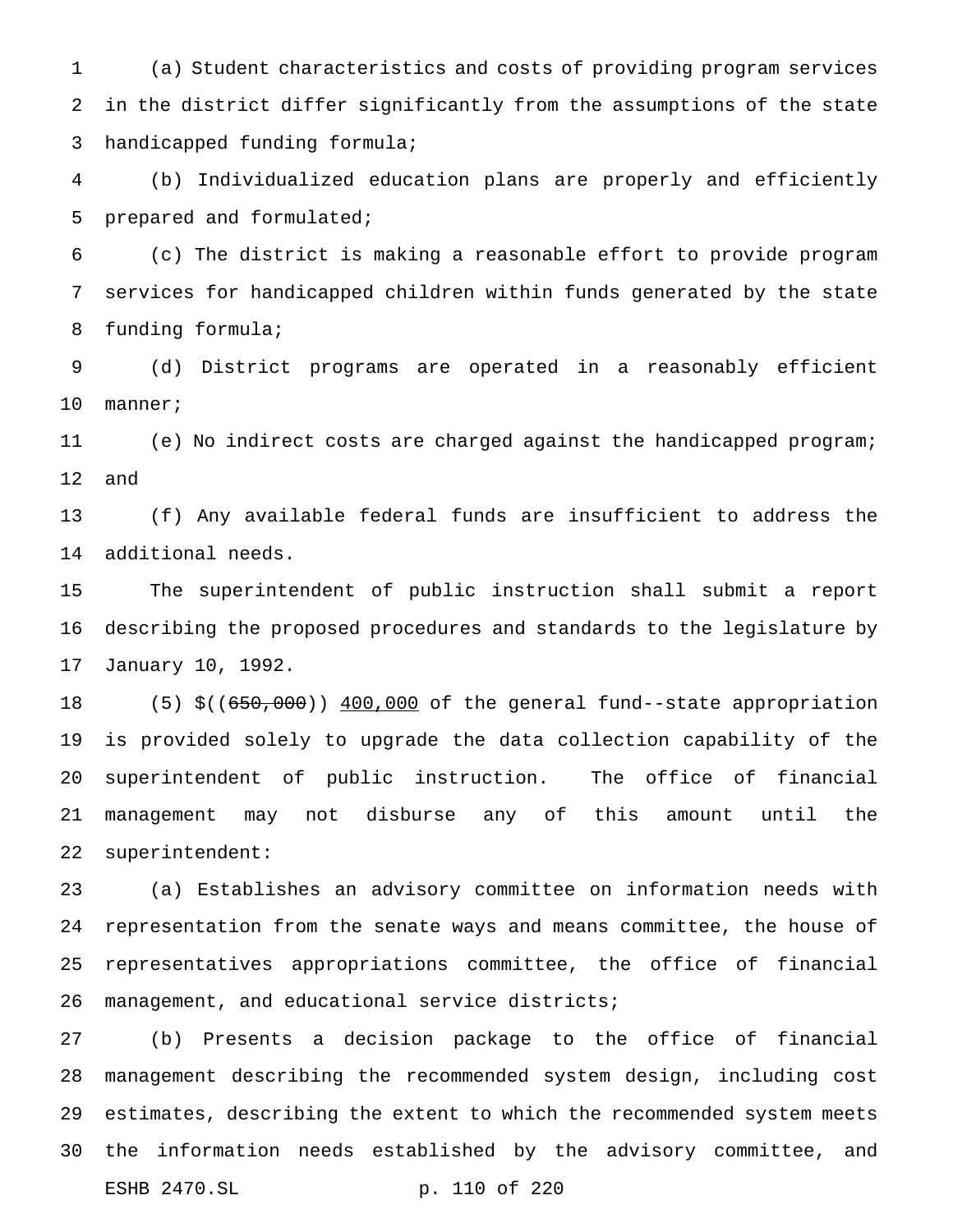describing comparable information for at least two alternative systems; and

 (c) Receives approval from the office of financial management for the recommended system design.

5 (6) \$((1,000,000)) 900,000 of the general fund--state appropriation is provided solely for inservice training, technical assistance, and evaluation of the special services demonstration projects authorized in chapter 265, Laws of 1991 (Engrossed Substitute House Bill No. 1329, special services demonstration projects).

10 (7) \$((853,000)) 810,000 of the general fund--state appropriation is provided solely for the operation and expenses of the state board of education, including basic education assistance activities.

13 (8) \$((500,000)) 475,000 of the general fund--state appropriation is provided solely for certification investigation activities of the office of professional practices.

16 (9) \$((3<del>9,000</del>)) 62,000 of the general fund--state appropriation is 17 provided ((to implement chapter 255, Laws of 1991 (Second Substitute 18 Senate Bill No. 5022, teacher excellence awards))) for the Washington award for excellence program. Of this amount, \$25,000 is provided for stipends to reimburse academic grant recipients for their educationally 21 related costs as provided in Engrossed Substitute Senate Bill No. 6326 (awards for excellence).

 (10) The superintendent shall adopt rules to implement the intent of RCW 28A.400.275 and 28A.400.280.

 (11) The superintendent shall continue participation in the national assessment education program.

 (12) \$20,000 of the general fund state appropriation is provided 28 for the superintendent to develop violence prevention materials for use in local school districts, including information on techniques for

p. 111 of 220 ESHB 2470.SL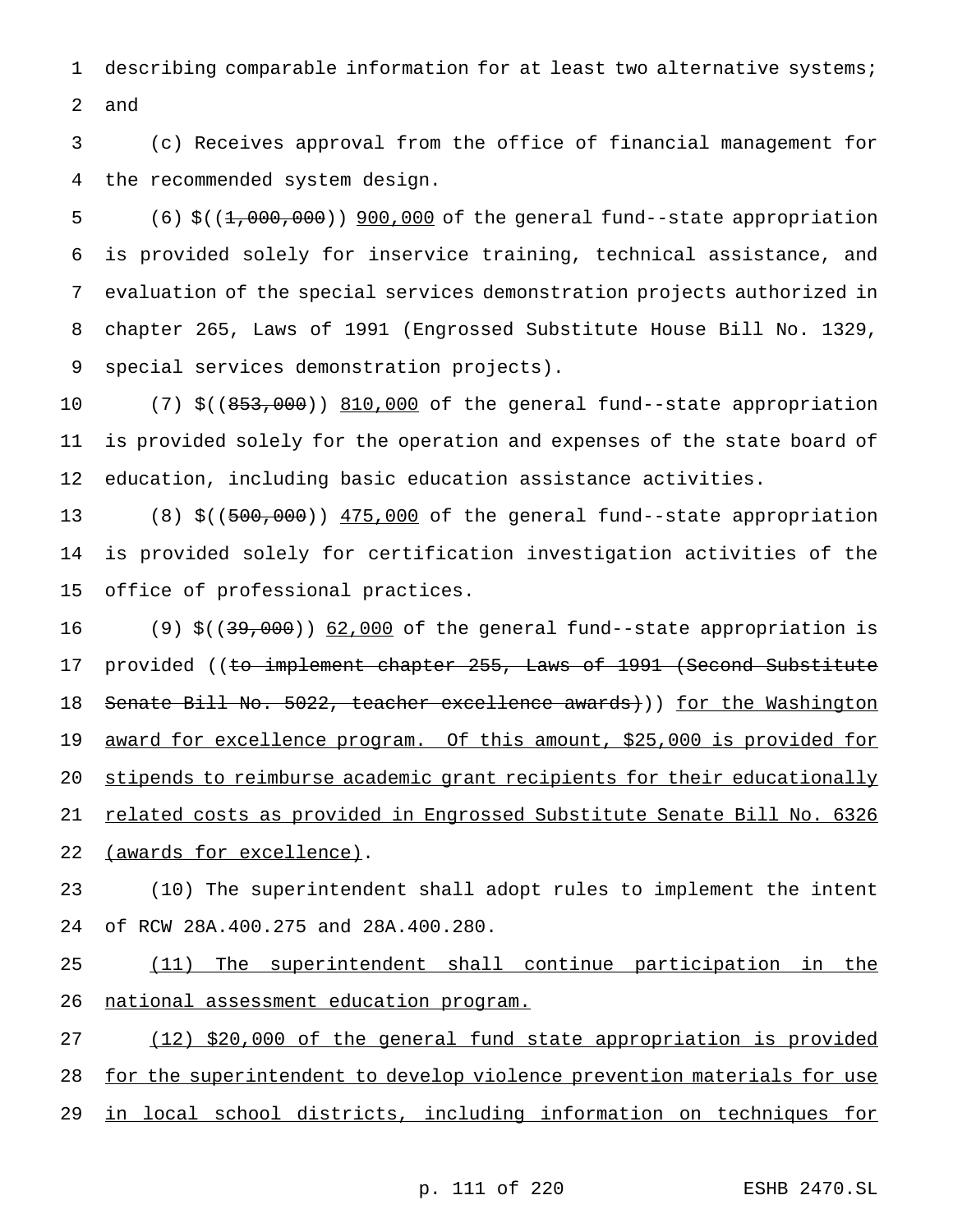anger management and effective alternatives to violence for solving problems.

 **Sec. 502.** 1991 sp.s. c 16 s 502 is amended to read as follows: **FOR THE SUPERINTENDENT OF PUBLIC INSTRUCTION--FOR GENERAL APPORTIONMENT (BASIC EDUCATION)** 6 General Fund Appropriation  $\ldots \ldots \ldots \ldots$ ....... $\frac{1}{5}(15,215,683,000)$ 

5,183,846,000

 The appropriation in this section is subject to the following conditions and limitations:

10 (1) \$((500,537,000)) 499,307,000 of the general fund appropriation is provided solely for the remaining months of the 1990-91 school year. (2) Allocations for certificated staff salaries for the 1991-92 and 1992-93 school years shall be determined using formula-generated staff units calculated pursuant to this subsection. Small school enrollments in kindergarten through grade six shall generate funding under (a) of this subsection, and shall not generate allocations under (d) and (e) of this subsection, if the staffing allocations generated under (a) of this subsection exceed those generated under (d) and (e) of this subsection. The certificated staffing allocations shall be as follows: (a) On the basis of average annual full time equivalent enrollments, excluding full time equivalent enrollment otherwise recognized for certificated staff unit allocations under (c) through (f) of this subsection:

 (i) Four certificated administrative staff units for each one thousand full time equivalent kindergarten through twelfth grade students excluding full time equivalent handicapped enrollment as recognized for funding purposes under section 509 of this act;

ESHB 2470.SL p. 112 of 220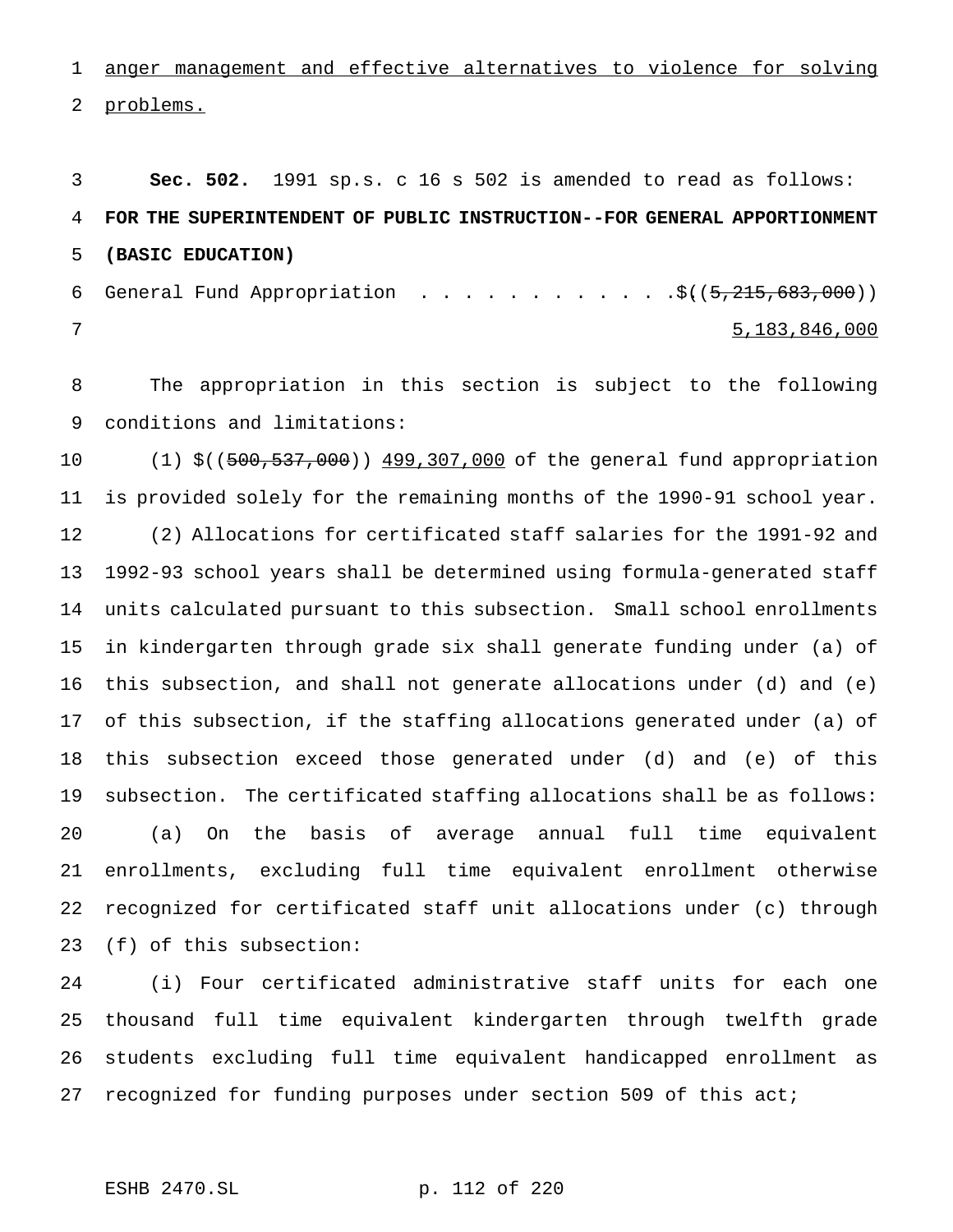(ii) 54.3 certificated instructional staff units for each one thousand full time equivalent students in kindergarten through third grade, excluding full time equivalent handicapped students ages six through eight; and

 (iii) Forty-six certificated instructional staff units for each one thousand full time equivalent students, excluding full time equivalent 7 handicapped students ages nine and above;

 (b) For school districts with a minimum enrollment of 250 full time equivalent students, whose full time equivalent student enrollment count in a given month exceeds the first of the month full time equivalent enrollment count by 5 percent, an additional state allocation of 110 percent of the share that such increased enrollment would have generated had such additional full time equivalent students 14 been included in the normal enrollment count for that particular month; (c) On the basis of full time equivalent enrollment in vocational education programs and skill center programs approved by the superintendent of public instruction, 0.92 certificated instructional staff units and 0.08 certificated administrative staff units for each 16.67 full time equivalent vocational students;

 (d) For districts enrolling not more than twenty-five average annual full time equivalent students in kindergarten through grade eight, and for small school plants within any school district which have been judged to be remote and necessary by the state board of education and enroll not more than twenty-five average annual full time equivalent students in kindergarten through grade eight:

 (i) For those enrolling no students in grades seven and eight, 1.76 certificated instructional staff units and 0.24 certificated administrative staff units for enrollment of not more than five students, plus one-twentieth of a certificated instructional staff unit for each additional student enrolled; and

p. 113 of 220 ESHB 2470.SL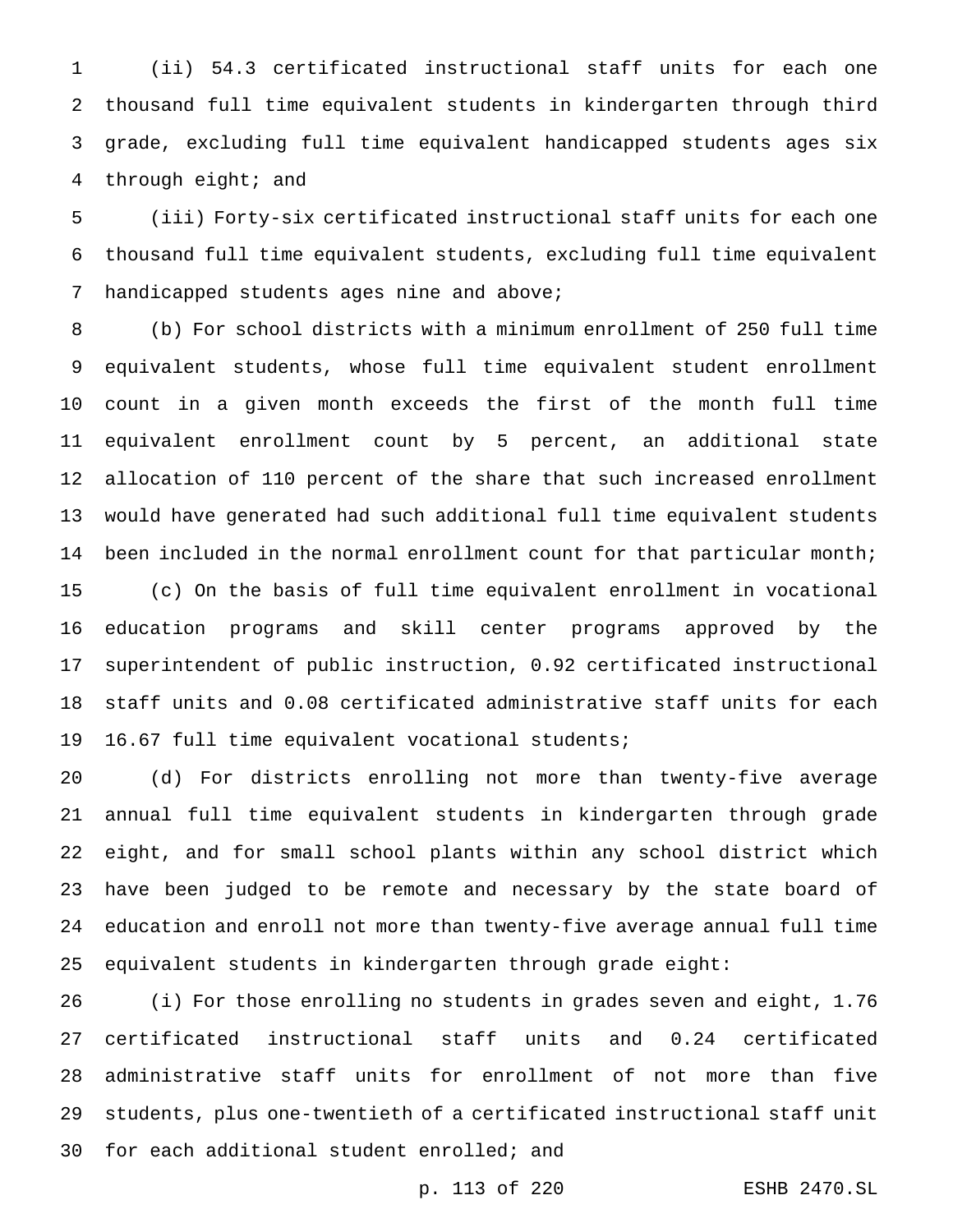(ii) For those enrolling students in grades seven or eight, 1.68 certificated instructional staff units and 0.32 certificated administrative staff units for enrollment of not more than five students, plus one-tenth of a certificated instructional staff unit for each additional student enrolled.

 (e) For specified enrollments in districts enrolling more than twenty-five but not more than one hundred average annual full time equivalent students in kindergarten through grade eight, and for small school plants within any school district which enroll more than twenty-five average annual full time equivalent kindergarten through eighth grade students and have been judged to be remote and necessary by the state board of education:

 (i) For enrollment of up to sixty annual average full time equivalent students in kindergarten through grade six, 2.76 certificated instructional staff units and 0.24 certificated administrative staff units; and

 (ii) For enrollment of up to twenty annual average full time equivalent students in grades seven and eight, 0.92 certificated instructional staff units and 0.08 certificated administrative staff units.

 (f) For districts operating no more than two high schools with enrollments of less than three hundred average annual full time equivalent students, for enrollment in grades nine through twelve in each such school, other than alternative schools:

 (i) For remote and necessary schools enrolling students in any grades nine through twelve but no more than twenty-five average annual full time equivalent kindergarten through twelfth grade students, four and one-half certificated instructional staff units and one-quarter of a certificated administrative staff unit;

ESHB 2470.SL p. 114 of 220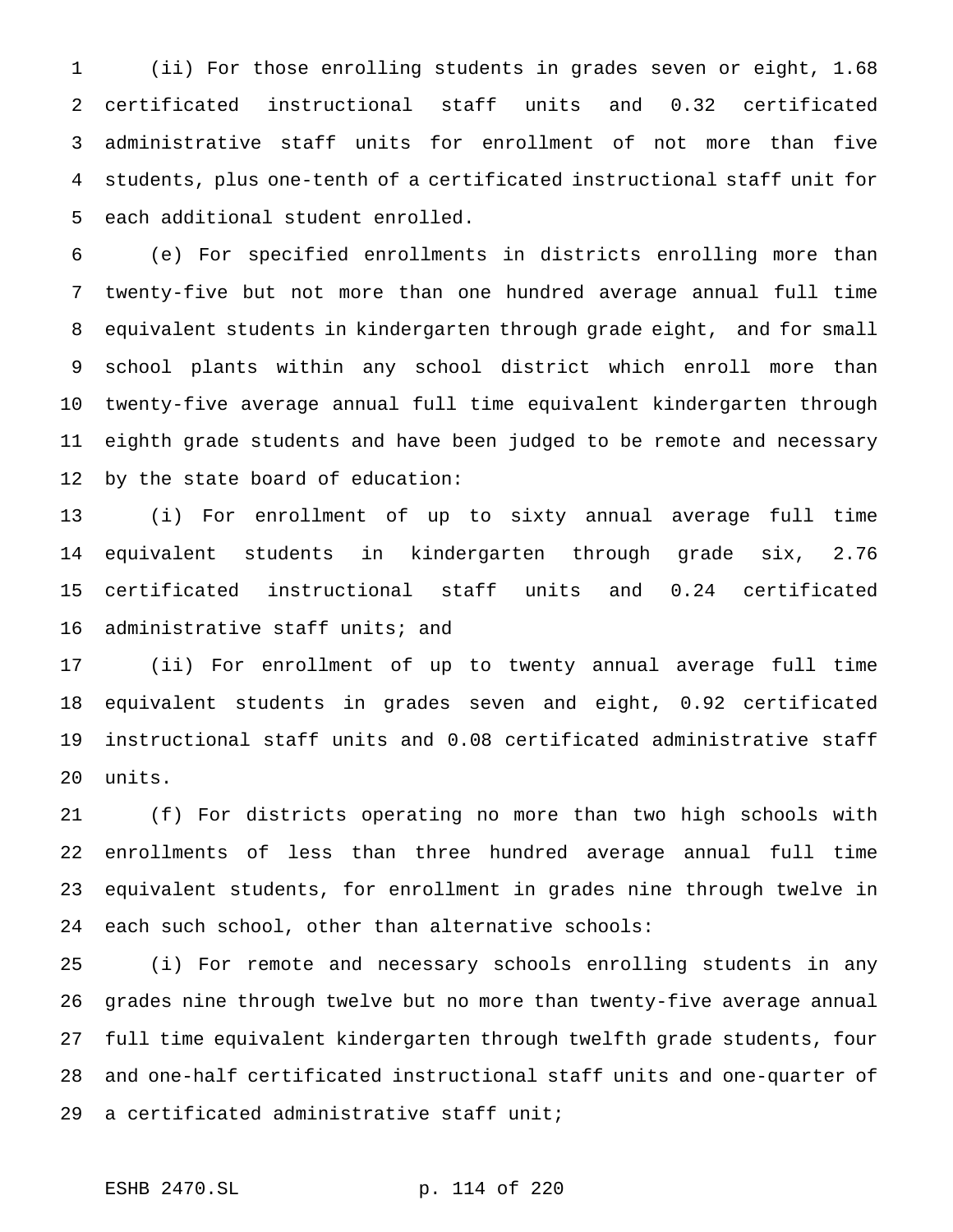(ii) For all other small high schools under this subsection, nine certificated instructional staff units and one-half of a certificated administrative staff unit for the first sixty average annual full time equivalent students, and additional staff units based on a ratio of 0.8732 certificated instructional staff units and 0.1268 certificated administrative staff units per each additional forty-three and one-half average annual full time equivalent students.

 Units calculated under (f)(ii) of this subsection shall be reduced by certificated staff units at the rate of forty-six certificated instructional staff units and four certificated administrative staff units per thousand vocational and handicapped full time equivalent students.

 (g) For each nonhigh school district having an enrollment of more than seventy annual average full time equivalent students and less than one hundred eighty students, operating a grades K-8 program or a grades 1-8 program, an additional one-half of a certificated instructional staff unit;

 (h) For each nonhigh school district having an enrollment of more than fifty annual average full time equivalent students and less than one hundred eighty students, operating a grades K-6 program or a grades 1-6 program, an additional one-half of a certificated instructional staff unit.

 (3) Allocations for classified salaries for the 1991-92 and 1992-93 school years shall be calculated using formula-generated classified staff units determined as follows:

 (a) For enrollments generating certificated staff unit allocations under subsection (2) (d) through (h) of this section, one classified staff unit for each three certificated staff units allocated under such subsections.

p. 115 of 220 ESHB 2470.SL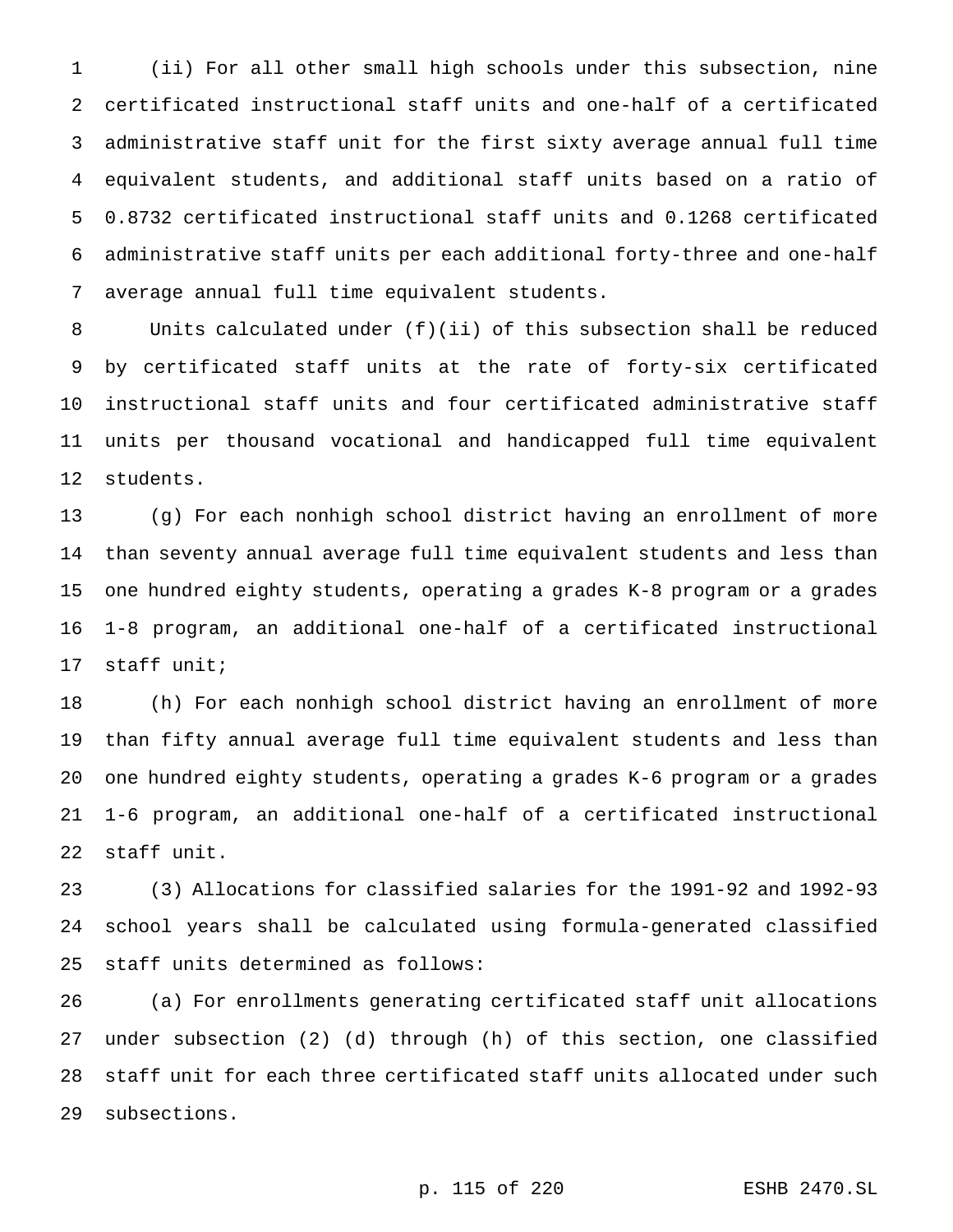(b) For all other enrollment in grades kindergarten through twelve, including vocational but excluding handicapped full time equivalent enrollments, one classified staff unit for each sixty average annual full time equivalent students.

 (c) For each nonhigh school district with an enrollment of more than fifty annual average full time equivalent students and less than one hundred eighty students, an additional one-half of a classified staff unit.

 (4) Fringe benefit allocations shall be calculated at a rate of 10 21.11 percent in the 1991-92 ((and 1992-93)) school year((s)) and 20.30 11 percent in the 1992-93 school year of certificated salary allocations provided under subsection (2) of this section, and a rate of 18.84 13 percent in the 1991-92 ((and 1992-93)) school year((s)) and 18.53 14 percent in the 1992-93 school year of classified salary allocations provided under subsection (3) of this section.

 (5) Insurance benefit allocations shall be calculated at the rates specified in section 505 of this act, based on:

 (a) The number of certificated staff units determined in subsection (2) of this section; and

 (b) The number of classified staff units determined in subsection (3) of this section multiplied by 1.152. This factor is intended to adjust allocations so that, for the purposes of distributing insurance benefits, full time equivalent classified employees may be calculated on the basis of 1440 hours of work per year, with no individual employee counted as more than one full time equivalent.

 (6)(a) For nonemployee-related costs associated with each certificated staff unit allocated under subsection (2) (a), (b), and (d) through (h) of this section, there shall be provided a maximum of \$6,848 per certificated staff unit in the 1991-92 school year and a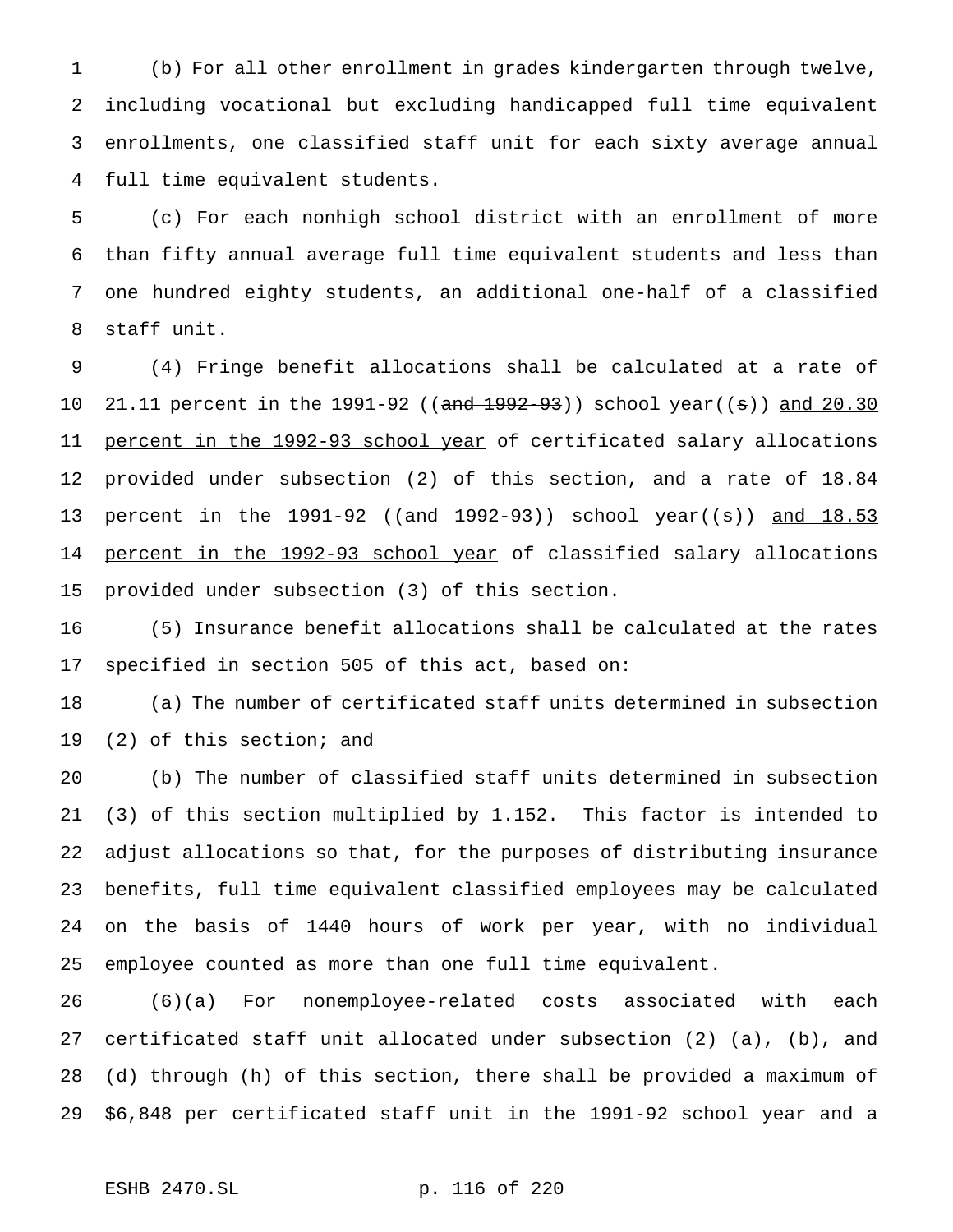maximum of \$7,060 per certificated staff unit in the 1992-93 school year.

 (b) For nonemployee-related costs associated with each certificated staff unit allocated under subsection (2)(c) of this section, there shall be provided a maximum of \$13,049 per certificated staff unit in the 1991-92 school year and a maximum of \$13,454 per certificated staff unit in the 1992-93 school year.

 (7) Allocations for substitute costs for classroom teachers shall be distributed at a maximum rate of \$318 for the 1991-92 school year and \$318 per year for the 1992-93 school year for allocated classroom teachers. Solely for the purposes of this subsection, allocated classroom teachers shall be equal to the number of certificated instructional staff units allocated under subsection (2) of this section, multiplied by the ratio between the number of actual basic education certificated teachers and the number of actual basic education certificated instructional staff reported state-wide for the 1990-91 school year.

18 (8) The superintendent may distribute a maximum of  $\frac{2}{3}((4, 633, 000))$  4,690,000 outside the basic education formula during fiscal years 1992 and 1993 as follows:

 (a) For fire protection for school districts located in a fire protection district as now or hereafter established pursuant to chapter 52.04 RCW, a maximum of \$386,000 may be expended in fiscal year 1992 and a maximum of \$398,000 may be expended in fiscal year 1993.

 (b) For summer vocational programs at skills centers, a maximum of 26 \$((<del>1,777,000</del>)) 1,766,000 may be expended in fiscal year 1992 and a 27 maximum of  $$((1,788,000) )$  1,856,000 may be expended in fiscal year 1993.

 (c) A maximum of \$284,000 may be expended for school district emergencies.

p. 117 of 220 ESHB 2470.SL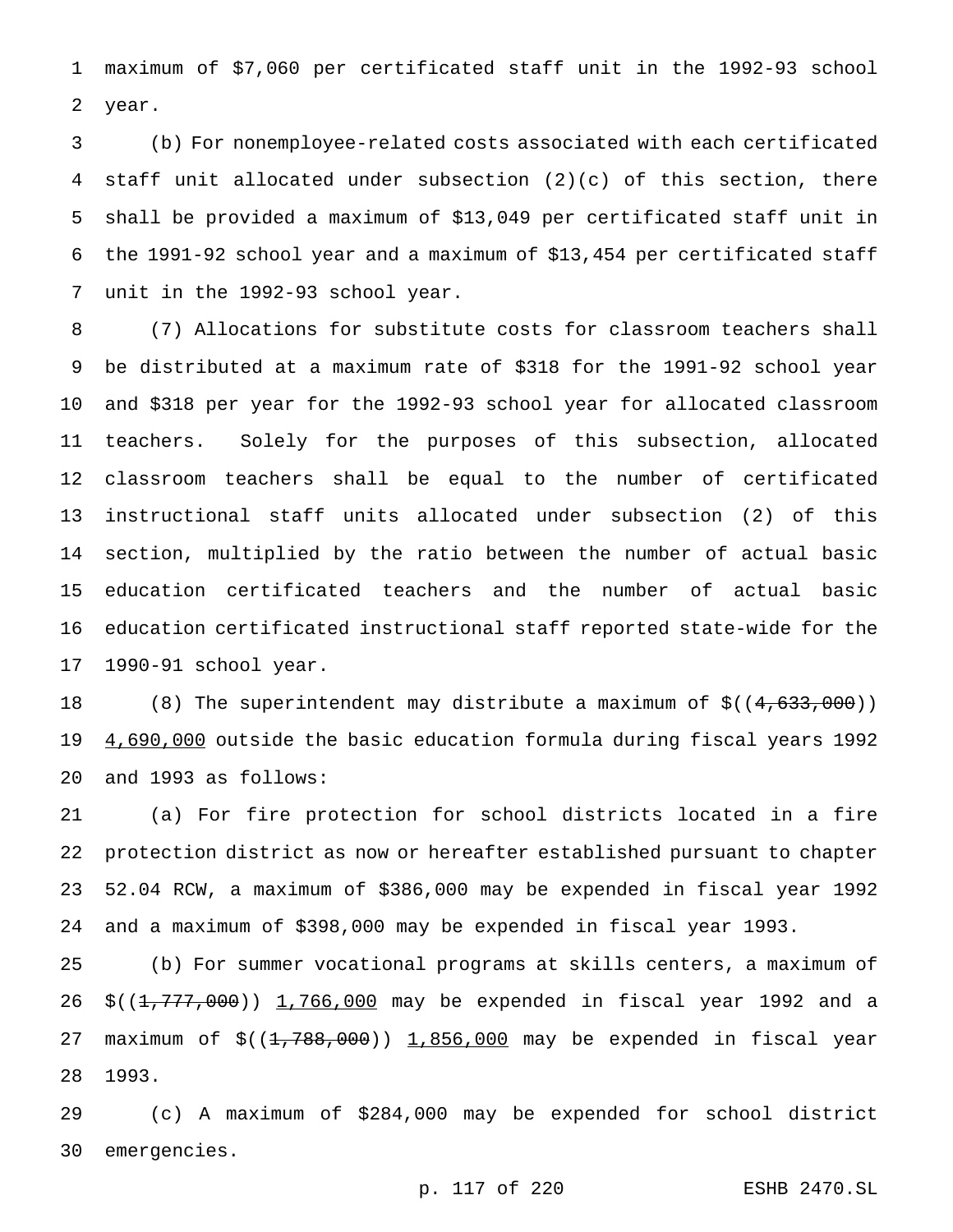(9) For the purposes of RCW 84.52.0531, the increase per full time equivalent student in state basic education appropriations provided under this act, including appropriations for salary and benefits increases, is 5.6 percent from the 1990-91 school year to the 1991-92 school year, and 5.0 percent from the 1991-92 school year to the 1992-93 school year.

 (10) A maximum of \$2,450,000 may be expended in the 1991-92 fiscal year and a maximum of \$2,450,000 may be expended in the 1992-93 fiscal year for high technology vocational equipment for secondary vocational education programs and skill centers.

 (11)(a) Funds provided under subsection (2)(a)(ii) of this section in excess of the amount required to maintain the statutory minimum ratio established under RCW 28A.150.260(2)(c), shall be allocated only if the district documents an actual ratio equal to or greater than 54.3 certificated instructional staff per thousand full time equivalent students in grades K-3. For any school district documenting a lower certificated instructional staff ratio, the allocation shall be based on the district's actual K-3 certificated instructional staff ratio achieved in that school year, or the statutory minimum ratio established under RCW 28A.150.260(2)(c), if greater.

 (b) Districts at or above 51.0 certificated instructional staff per one thousand full time equivalent students in grades K-3 may dedicate up to 1.3 of the 54.3 funding ratio to employ additional classified instructional assistants assigned to basic education classrooms in grades K-3. For purposes of documenting a district's staff ratio under subsection (11)(a) and (c) of this section, funds used by the district to employ additional classified instructional assistants shall be converted to a certificated staff equivalent and added to the district's actual certificated instructional staff ratio. Additional classified instructional assistants, for the purposes of this ESHB 2470.SL p. 118 of 220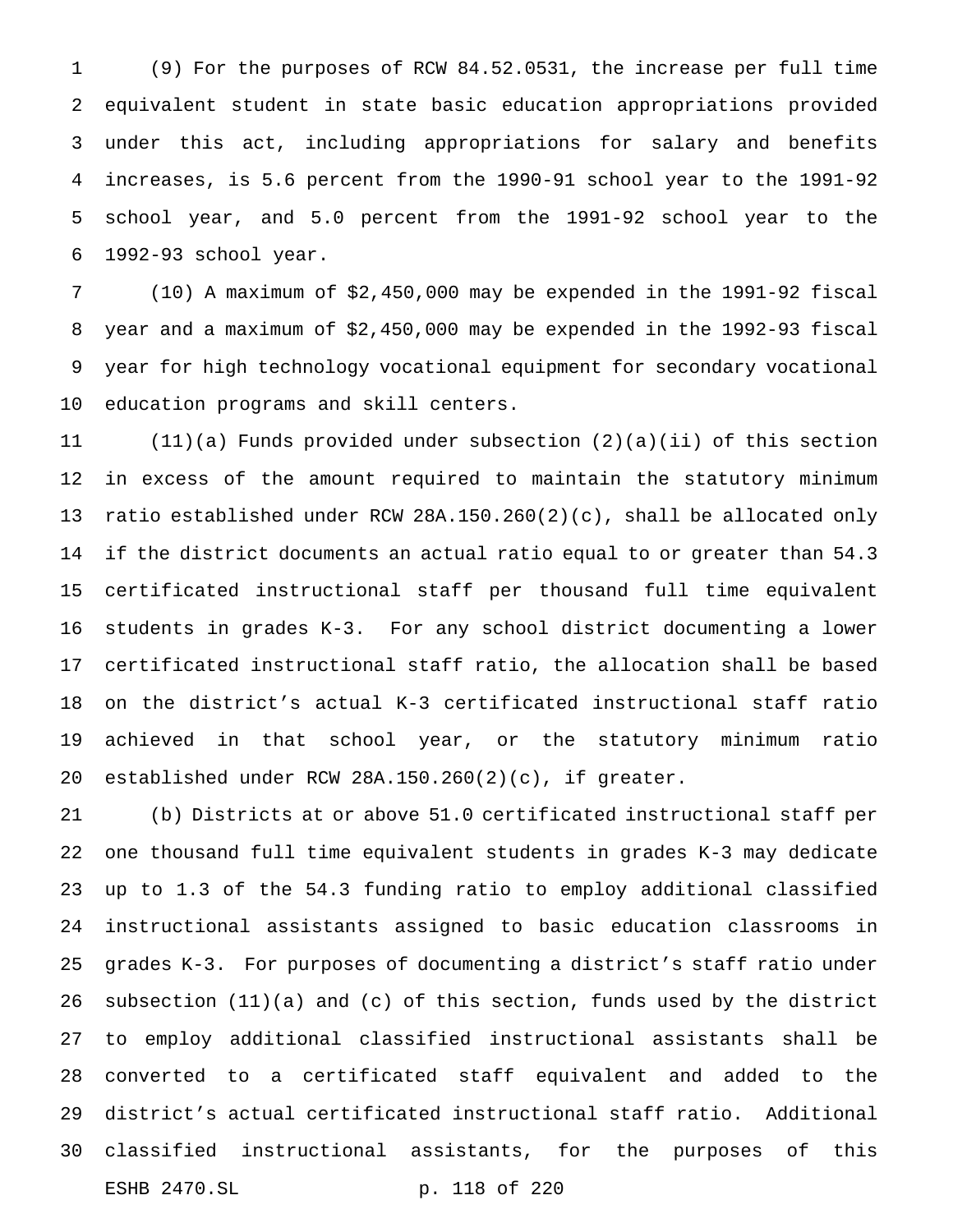subsection, shall be determined using the 1989-90 school year as the base year.

 (c) Any district maintaining a ratio equal to or greater than 54.3 certificated instructional staff per thousand full time equivalent students in grades K-3 may use allocations generated under subsection  $(2)(a)(ii)$  in excess of that required to maintain the minimum ratio established under RCW 28A.150.260(2)(c) to employ additional basic education certificated instructional staff or classified instructional assistants in grades 4-6. Funds allocated under this section shall only be expended to reduce class size in grades K-6. No more than 1.3 of the certificated instructional funding ratio amount may be expended for provision of classified instructional assistants.

 (12) The superintendent of public instruction shall study the rate of staff per student if current levels of certificated instructional staffing and paraprofessionals are counted together as "classroom resources." A report identifying "classroom resource" per pupil rates shall be provided to the appropriate fiscal and policy committees of the house of representatives and senate by January 10, 1992.

 **Sec. 503.** 1991 sp.s. c 16 s 503 is amended to read as follows: **FOR THE SUPERINTENDENT OF PUBLIC INSTRUCTION--BASIC EDUCATION EMPLOYEE COMPENSATION INCREASES** 22 General Fund Appropriation . . . . . . . . . . . . \$((218,249,000)) 206,433,000

 The appropriation in this section is subject to the following conditions and limitations:

 (1) The following calculations determine the salaries used in the general fund allocations for certificated instructional, certificated

p. 119 of 220 ESHB 2470.SL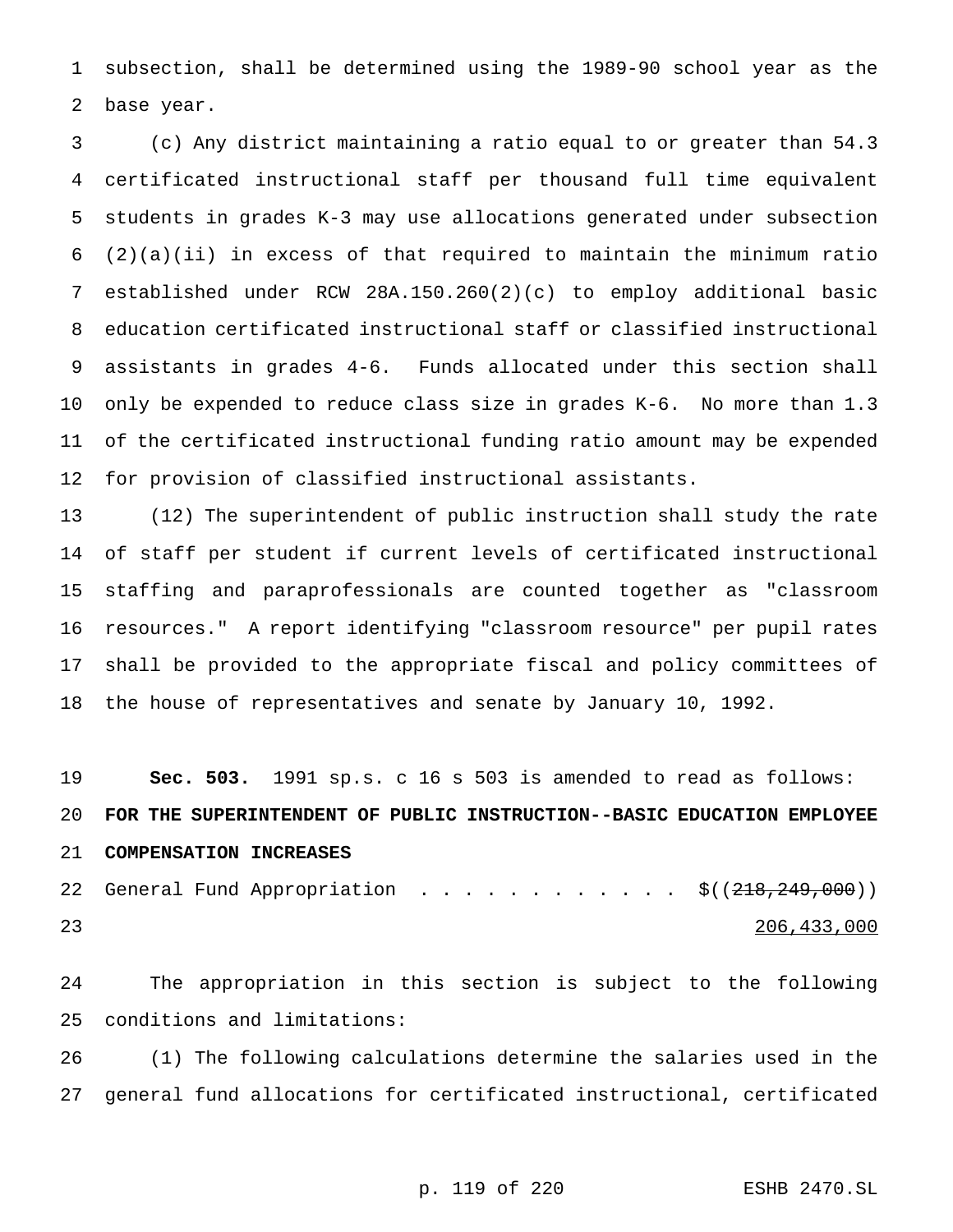administrative, and classified staff units under section 502 of this act:

 (a) Salary allocations for certificated instructional staff units shall be determined for each district by multiplying the district's certificated instructional derived base salary shown on LEAP Document 6 ( $(1-2)$ )  $12A$ , by the district's average staff mix factor for basic education certificated instructional staff in that school year, computed using LEAP Document 1A.

 (b) Salary allocations for certificated administrative staff units and classified staff units for each district shall be based on the district's certificated administrative and classified salary allocation 12 amounts shown on LEAP Document  $((12))$  12A.

(2) For the purposes of this section:

 (a) "Basic education certificated instructional staff" is defined as provided in RCW 28A.150.100.

 (b) "LEAP Document 1A" means the computerized tabulation establishing staff mix factors for basic education certificated instructional staff according to education and years of experience, as developed by the legislative evaluation and accountability program committee on April 8, 1991, at 13:35 hours.

21 (c) "LEAP Document  $(1\frac{1}{2})$  12A" means the computerized tabulation of 1990-91, 1991-92, and 1992-93 school year salary allocations for basic education certificated administrative staff and basic education classified staff and derived base salaries for basic education certificated instructional staff as developed by the legislative 26 evaluation and accountability program committee on ((June 26, 1991, at 27 12:01 hours)) January 15, 1992, at 12:00 hours.

 (3) Incremental fringe benefits factors shall be applied to salary increases at a rate of 1.2047 for certificated salaries and 1.1534 for 30 classified salaries for ((both)) the 1991-92 ((and 1992-93)) school ESHB 2470.SL p. 120 of 220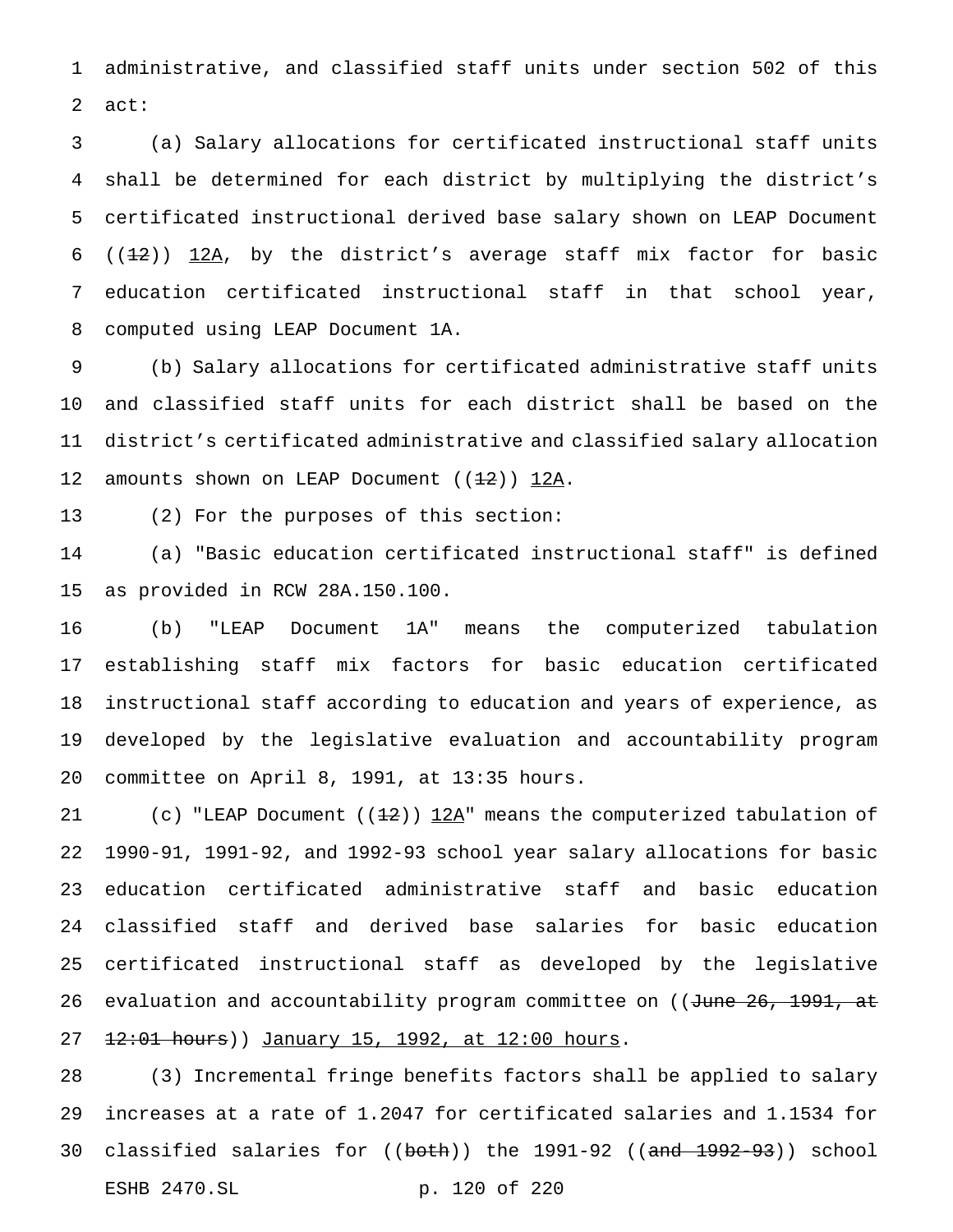1 year((s)). For the 1992-93 school year, the rate for certificated 2 salaries shall be 1.1966 and the rate for classified salaries shall be 3 1.1503.

4 (4) The increase for each certificated administrative staff unit 5 provided under section 502 of this act shall be the 1990-91 state-wide 6 average certificated administrative salary increased by 4.0 percent for 7 the 1991-92 school year, and further increased by ((3.547)) 3.0 percent 8 for the 1992-93 school year, as shown on LEAP Document  $(1+2)$ ) 12A.

9 (5) The increase for each classified staff unit provided under 10 section 502 of this act shall be the 1990-91 state-wide average 11 classified salary increased by 4.0 percent for the 1991-92 school year 12 and further increased by ((3.547)) 3.0 percent for the 1992-93 school 13 year, as shown on LEAP Document  $((12))$  12A.

 (6) Increases for certificated instructional staff units provided under section 502 of this act shall be the difference between the salary allocation specified in subsection (1)(a) of this section and the salary allocation specified as follows:

18 (a) For the 1991-92 school year, the allocation for each certificated instructional staff unit shall be the 1991-92 derived base 20 salary, as shown on LEAP Document  $((12))$  12A, multiplied by the district's average staff mix factor for actual 1991-92 full time equivalent basic education certificated instructional staff using LEAP Document 1A.

24 (b) For the 1992-93 school year, the allocation for each certificated instructional staff unit shall be the 1992-93 derived base 26 salary, as shown on LEAP Document  $((12))$  12A, multiplied by the district's average staff mix factor for actual 1992-93 full time equivalent basic education certificated instructional staff using LEAP Document 1A.

p. 121 of 220 ESHB 2470.SL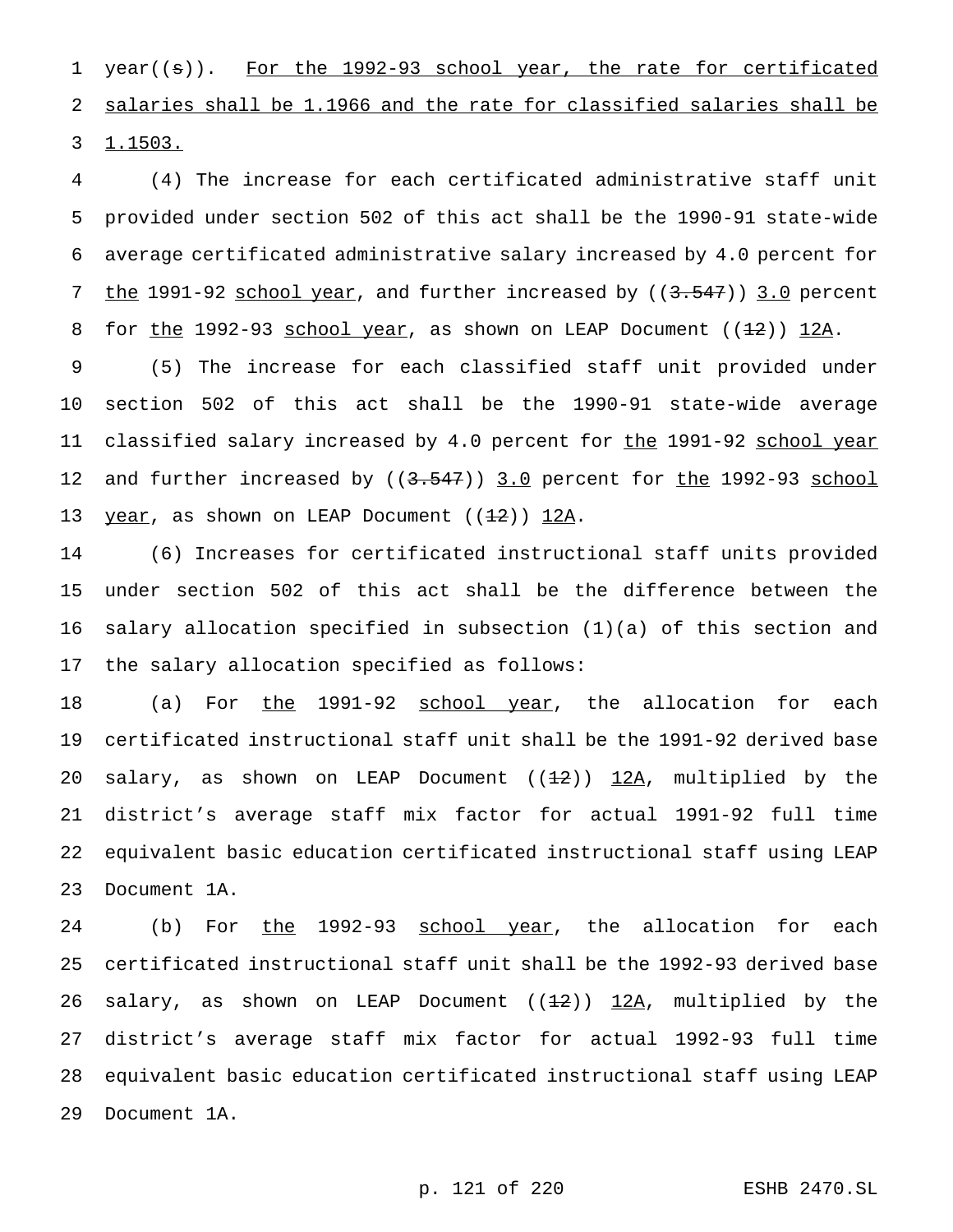(7)(a) Pursuant to RCW 28A.150.410, the following state-wide salary allocation schedules for certificated instructional staff are established for basic education salary allocations for the 1991-92 and 1992-93 school years:

| -5 |  | 1991-92 STATE-WIDE SALARY ALLOCATION SCHEDULE |  |
|----|--|-----------------------------------------------|--|
|    |  | FOR INSTRUCTIONAL STAFF                       |  |

Years of

| 8           | Service             | BA     | $BA+15$ | <b>BA+30</b> | <b>BA+45</b> | <b>BA+90</b> |
|-------------|---------------------|--------|---------|--------------|--------------|--------------|
| $\mathsf 9$ | $\mathsf{O}\xspace$ | 20,801 | 21,363  | 21,945       | 22,528       | 24,400       |
| 10          | $\mathbf 1$         | 21,482 | 22,063  | 22,664       | 23,285       | 25,212       |
| 11          | $\overline{2}$      | 22,178 | 22,776  | 23,395       | 24,076       | 26,035       |
| 12          | $\mathsf{3}$        | 22,908 | 23,525  | 24,161       | 24,880       | 26,874       |
| 13          | $\overline{4}$      | 23,652 | 24,307  | 24,961       | 25,718       | 27,764       |
| 14          | 5                   | 24,430 | 25,102  | 25,775       | 26,589       | 28,668       |
| $15$        | $\epsilon$          | 25,240 | 25,910  | 26,620       | 27,492       | 29,603       |
| 16          | 7                   | 26,064 | 26,750  | 27,478       | 28,407       | 30,569       |
| 17          | 8                   | 26,899 | 27,624  | 28,368       | 29,374       | 31,566       |
| $18\,$      | $\mathsf 9$         |        | 28,528  | 29,309       | 30,352       | 32,595       |
| 19          | 10                  |        |         | 30,262       | 31,379       | 33,653       |
| 20          | 11                  |        |         |              | 32,437       | 34,760       |
| 21          | 12                  |        |         |              | 33,461       | 35,897       |
| 22          | 13                  |        |         |              |              | 37,062       |
| 23          | 14                  |        |         |              |              | 38,233       |
| 24          | 15 or more          |        |         |              |              | 39,227       |

ESHB 2470.SL p. 122 of 220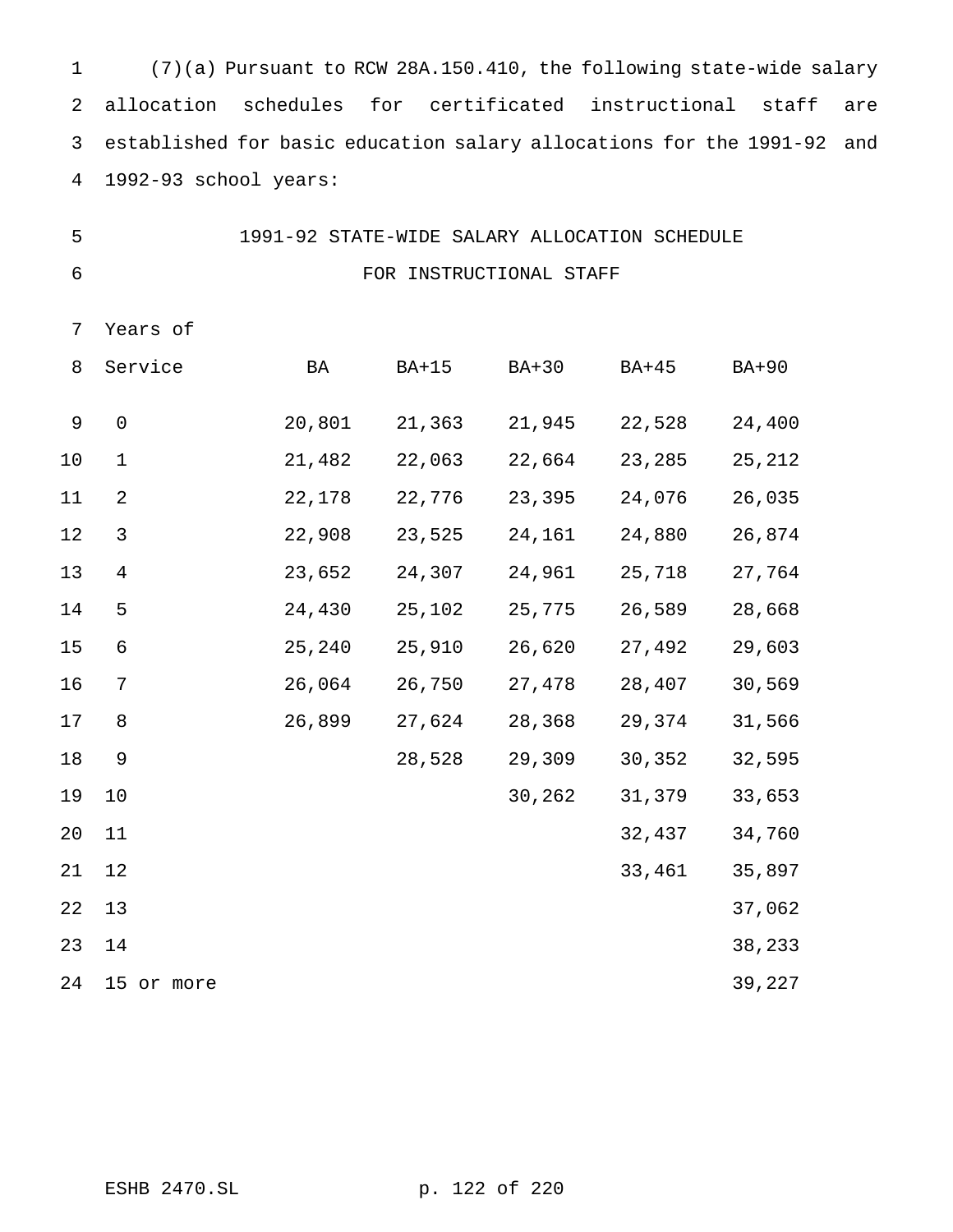| 2       | Service             | BA+135 | МA     | $MA+45$ | $MA+90$ |
|---------|---------------------|--------|--------|---------|---------|
| 3       |                     |        |        |         | or PHD  |
|         |                     |        |        |         |         |
| 4       | $\mathsf{O}\xspace$ | 25,606 | 24,939 | 26,811  | 28,018  |
| 5       | $\mathbf 1$         | 26,434 | 25,696 | 27,624  | 28,846  |
| 6       | $\overline{2}$      | 27,295 | 26,488 | 28,447  | 29,706  |
| 7       | 3                   | 28,188 | 27,292 | 29,286  | 30,600  |
| $\,8\,$ | $\overline{4}$      | 29,115 | 28,130 | 30,176  | 31,527  |
| 9       | 5                   | 30,073 | 29,000 | 31,080  | 32,485  |
| 10      | 6                   | 31,043 | 29,904 | 32,015  | 33,455  |
| 11      | 7                   | 32,065 | 30,818 | 32,981  | 34,476  |
| $12\,$  | 8                   | 33,116 | 31,786 | 33,978  | 35,528  |
| 13      | 9                   | 34,198 | 32,762 | 35,007  | 36,609  |
| 14      | 10                  | 35,308 | 33,791 | 36,064  | 37,720  |
| 15      | 11                  | 36,449 | 34,849 | 37,172  | 38,861  |
| 16      | 12                  | 37,637 | 35,949 | 38,309  | 40,049  |
| 17      | 13                  | 38,854 | 37,086 | 39,474  | 41,265  |
| 18      | 14                  | 40,116 | 38,258 | 40,720  | 42,528  |
| 19      | 15 or more          | 41,159 | 39,252 | 41,779  | 43,634  |

Years of

p. 123 of 220 ESHB 2470.SL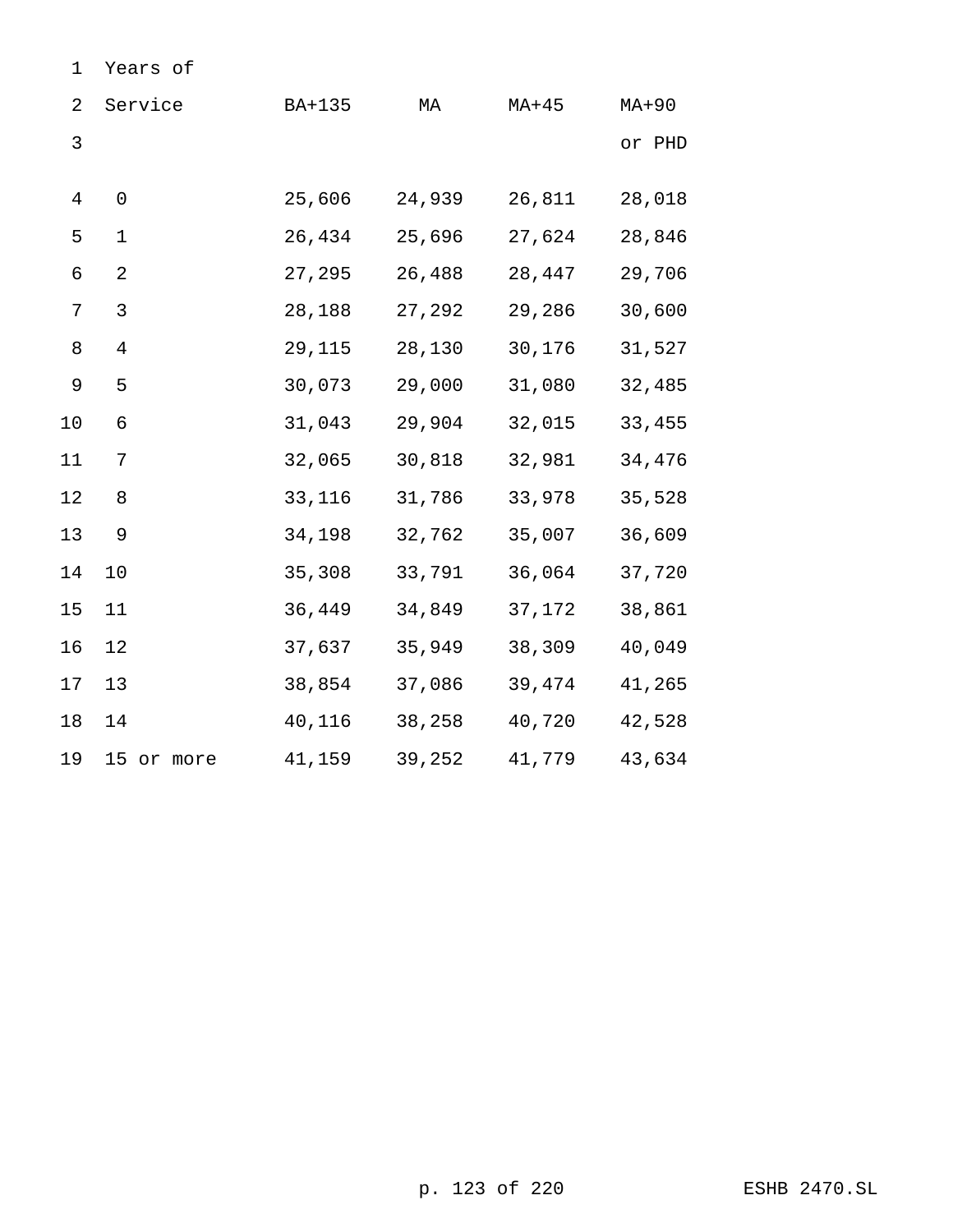## **FOR INSTRUCTIONAL STAFF**

# ((Years of

| 4               | <del>Service -</del>  |                                                                                                 | BA BA+15 BA+30 BA+45 BA+90                        |                                     |                   |
|-----------------|-----------------------|-------------------------------------------------------------------------------------------------|---------------------------------------------------|-------------------------------------|-------------------|
| $5 -$           | $-0$                  |                                                                                                 | $21,539$ $22,120$ $22,724$ $23,327$ $25,265$      |                                     |                   |
| 6               | $\frac{1}{\sqrt{1}}$  |                                                                                                 | $22, 244$ $22, 845$ $23, 468$ $24, 111$ $26, 106$ |                                     |                   |
| 7               | $-2$                  |                                                                                                 | $22,965$ $23,584$ $24,225$ $24,930$ $26,959$      |                                     |                   |
| 8               | $\rightarrow$         | 23,721                                                                                          |                                                   | $24,359$ $25,018$ $25,763$ $27,827$ |                   |
| 9               | $-4$                  |                                                                                                 | $24,491$ $25,169$ $25,847$ $26,630$ $28,749$      |                                     |                   |
| 10 <sup>°</sup> | $-5$                  | $25,296$ —                                                                                      |                                                   | $25,992$ $26,689$ $27,532$ $29,685$ |                   |
|                 | $11 - 6$              | 26, 135                                                                                         |                                                   | $26,829$ $27,564$ $28,468$ $30,653$ |                   |
| 12 <sup>°</sup> | $-7$                  |                                                                                                 | $-26,988$ $-27,699$ $-28,453$ $-29,414$ $-31,653$ |                                     |                   |
| 13              | $-8$                  | $\frac{27,853}{27,853}$ $\frac{28,603}{29,375}$ $\frac{30,416}{29,416}$ $\frac{32,686}{29,416}$ |                                                   |                                     |                   |
| 14              | <u>g</u>              |                                                                                                 |                                                   | $29,540$ $30,349$ $31,428$ $33,751$ |                   |
| 15              | $\pm 0$               |                                                                                                 |                                                   | $31,335$ $32,492$ $34,846$          |                   |
| 16              | $\pm\pm$              |                                                                                                 |                                                   | $-33,587$ 35,993                    |                   |
| 17              | $\pm 2$               |                                                                                                 |                                                   | $34,648 - 37,170$                   |                   |
| 18              | $+3$                  |                                                                                                 |                                                   |                                     | 38, 376           |
| 19              | $+4$                  |                                                                                                 |                                                   |                                     | <del>39,589</del> |
| 20              | <del>15 or more</del> |                                                                                                 |                                                   |                                     | 40,618            |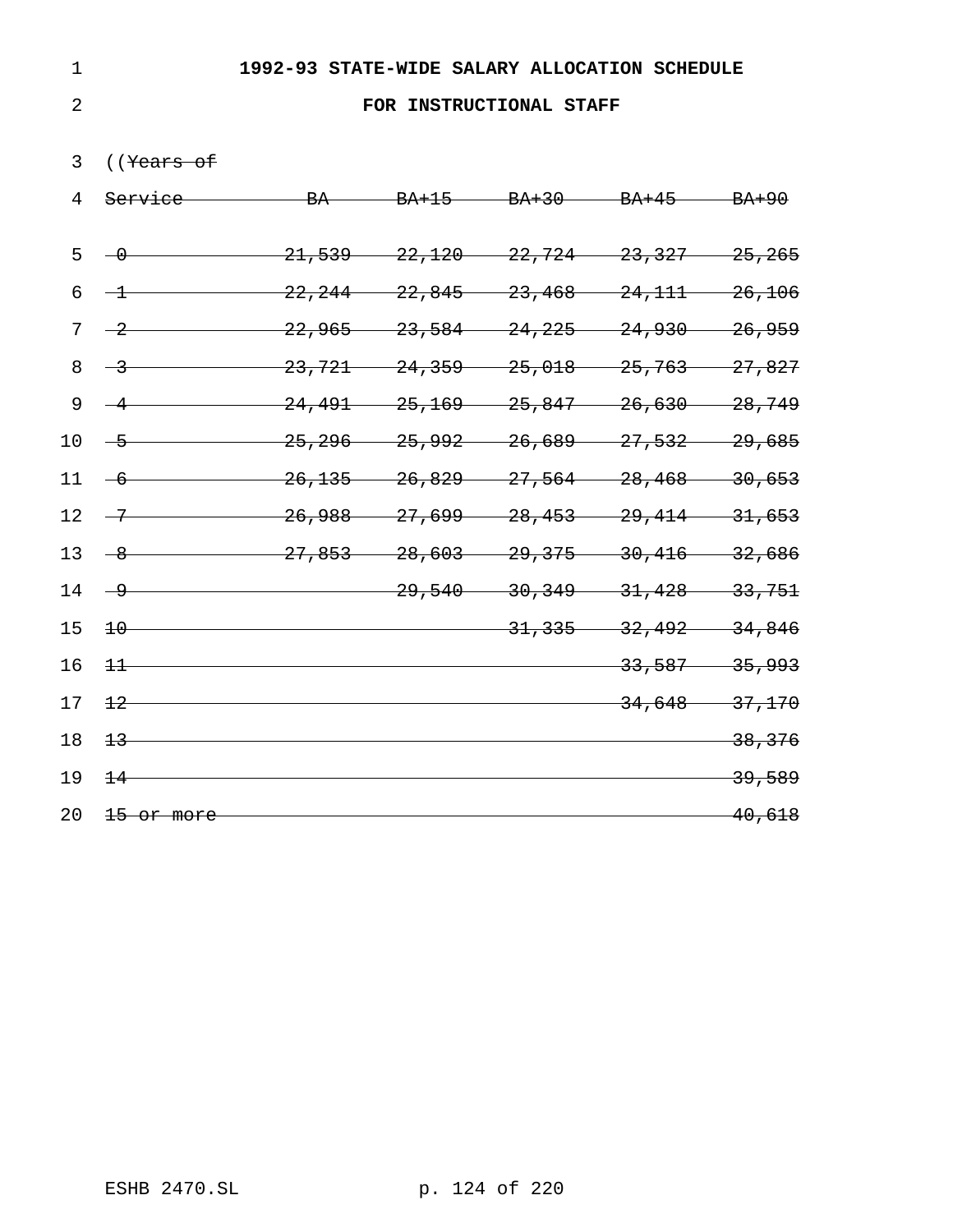Years of

| 2  | <del>Service</del>    |                                                  |                     | BA+135 MA MA+45 MA+90                     |                   |
|----|-----------------------|--------------------------------------------------|---------------------|-------------------------------------------|-------------------|
| 3  |                       |                                                  |                     |                                           | or PHD            |
| 4  | $-\theta$             | 26,514                                           |                     | $-25,824$ $-27,762$ $-29,012$             |                   |
| 5  | $-1$                  | 27,372                                           |                     | $-26,608$ $-28,603$                       | <del>29,869</del> |
| б  | $\rightarrow$         | 28, 263                                          | 27,428              | $-29,456$                                 | $-30,759$         |
| 7  | $\rightarrow$         |                                                  | $29,188$ $28,260$   | $-30,324$                                 | $-31,685$         |
| 8  | $-4$                  |                                                  |                     | $30,148$ $29,128$ $31,246$                | $-32,645$         |
| 9  | $-5$                  |                                                  | $31,139$ $30,029$   | $-32, 182$                                | <del>33,637</del> |
| 10 | $-6$                  |                                                  |                     | $32,144$ $30,965$ $33,150$                | $-34,642$         |
| 11 | $-7$                  |                                                  |                     | $33,202$ $31,912$ $34,151$                | <del>35,699</del> |
| 12 | <u>8</u>              |                                                  |                     | $34,290$ $32,913$ $35,183$ $36,788$       |                   |
| 13 | $-9$                  |                                                  |                     | $35,411$ $33,924$ $36,248$ $37,908$       |                   |
| 14 | $+0$                  | 36,561                                           | <del>34,989 —</del> | $-37, 344$                                | <del>39,058</del> |
| 15 | $+$                   | 37,742                                           |                     | $36,085$ $38,490$                         | $-40, 239$        |
| 16 | $+2$                  | 38,972                                           | 37,224              | 39,667                                    | $-41, 469$        |
| 17 | $+3-$                 |                                                  |                     | $-40, 232$ $-38, 401$ $40, 874$ $42, 729$ |                   |
| 18 | $+4$                  | $-41,539$ $39,615$ $42,165$ $44,036$             |                     |                                           |                   |
| 19 | <del>15 or more</del> | $\frac{42,619}{40,644}$ $\frac{43,261}{45,181})$ |                     |                                           |                   |

Years of

| 21            | <u>Service</u>   | BA     | BA+15  | $BA+30$ | BA+45         | $BA+90$ |
|---------------|------------------|--------|--------|---------|---------------|---------|
| 22 $\sqrt{0}$ |                  | 21,425 | 22,003 | 22,603  | 23,203        | 25,131  |
|               | 23 $1$           | 22,126 | 22,724 | 23,343  | 23,983        | 25,968  |
|               | 24 $\frac{2}{ }$ | 22,843 | 23,459 | 24,096  | <u>24,798</u> | 26,816  |
|               | 25 $-3$          | 23,595 | 24,230 | 24,886  | 25,626        | 27,679  |
| 26            | $\overline{4}$   | 24,361 | 25,036 | 25,709  | 26,489        | 28,596  |
| 27            | $-5$             | 25,162 | 25,854 | 26,547  | 27,386        | 29,527  |

p. 125 of 220 ESHB 2470.SL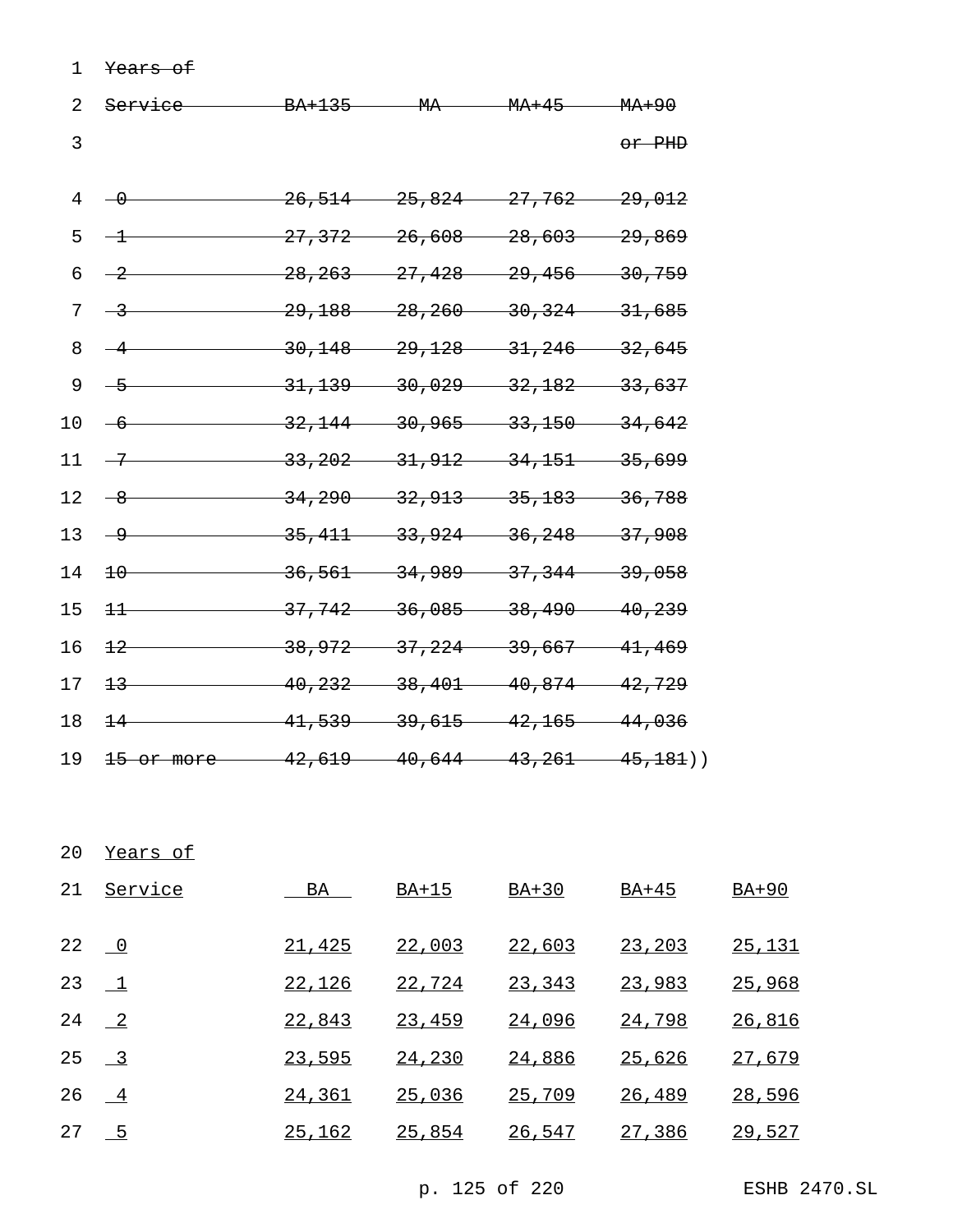| $\mathbf 1$ | 6              | 25,997 | 26,686 | 27,418 | 28,317  | 30,490  |
|-------------|----------------|--------|--------|--------|---------|---------|
| 2           | $-7$           | 26,845 | 27,552 | 28,302 | 29,258  | 31,485  |
| 3           | $\frac{8}{1}$  | 27,705 | 28,452 | 29,219 | 30, 255 | 32,513  |
| 4           | $\overline{9}$ |        | 29,384 | 30,188 | 31,261  | 33,572  |
| 5           | 10             |        |        | 31,169 | 32,320  | 34,661  |
| 6           | 11             |        |        |        | 33,409  | 35,802  |
| 7           | 12             |        |        |        | 34,464  | 36,973  |
| 8           | 13             |        |        |        |         | 38,173  |
| 9           | 14             |        |        |        |         | 39,379  |
| 10          | 15 or more     |        |        |        |         | 40, 403 |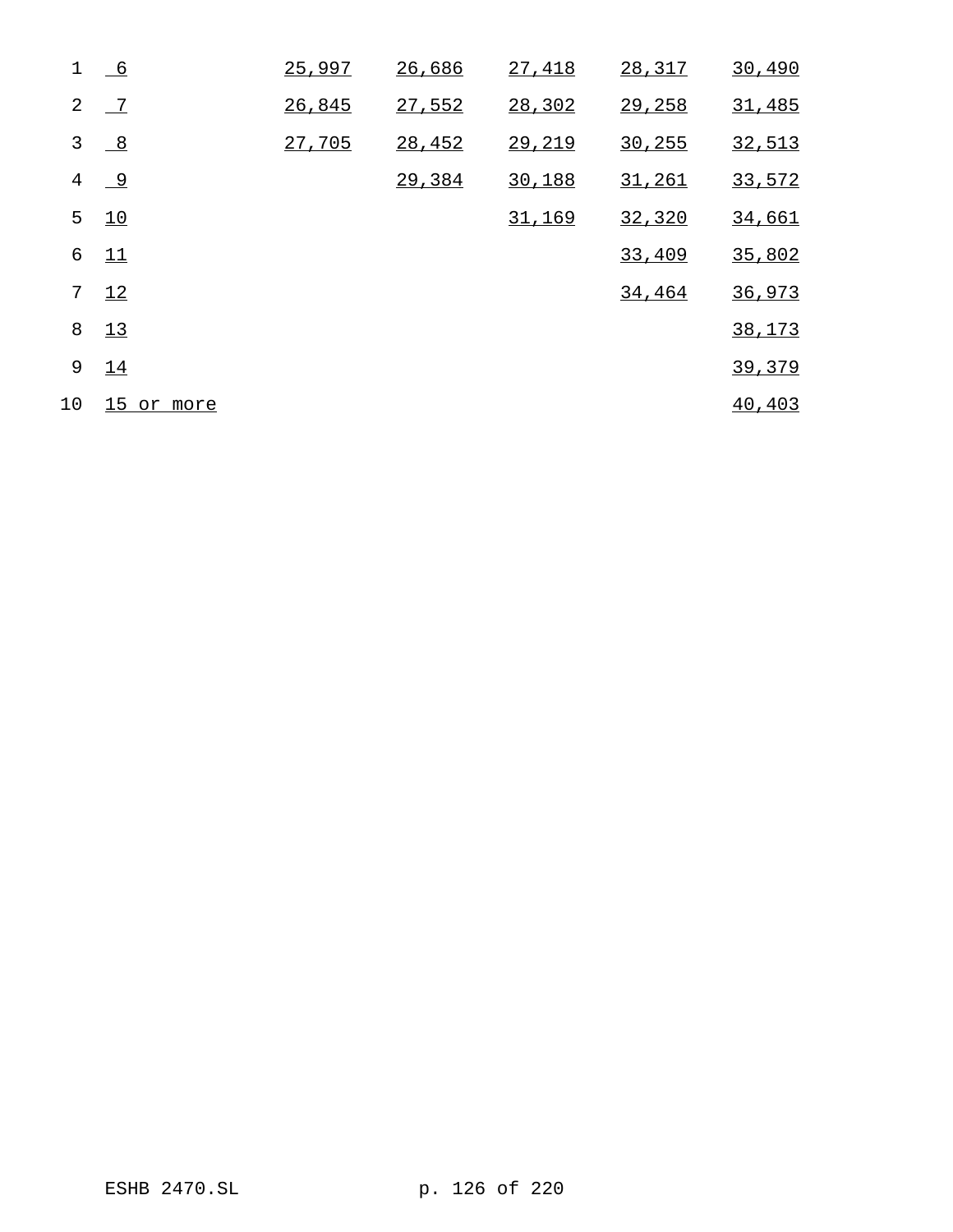| 1              | Years of                  |               |        |         |         |
|----------------|---------------------------|---------------|--------|---------|---------|
| $\overline{2}$ | Service                   | <u>BA+135</u> | MA     | $MA+45$ | $MA+90$ |
| $\overline{3}$ |                           |               |        |         | or PHD  |
| $\overline{4}$ | $\overline{\phantom{0}}$  | 26,374        | 25,687 | 27,615  | 28,858  |
| 5              | $\perp$                   | 27,226        | 26,467 | 28,452  | 29,710  |
| $\epsilon$     | $\overline{-2}$           | 28,113        | 27,282 | 29,300  | 30,596  |
| 7              | $\overline{\phantom{0}3}$ | 29,033        | 28,110 | 30, 163 | 31,517  |
| 8              | $-4$                      | 29,988        | 28,973 | 31,080  | 32,472  |
| 9              | $-5$                      | 30,974        | 29,870 | 32,011  | 33,458  |
| 10             | $-6$                      | 31,974        | 30,801 | 32,974  | 34,458  |
| 11             | $\overline{2}$            | 33,026        | 31,742 | 33,969  | 35,510  |
| 12             | $\frac{8}{1}$             | 34,109        | 32,739 | 34,997  | 36,593  |
| 13             | 9                         | 35,223        | 33,744 | 36,056  | 37,707  |
| 14             | 10                        | 36,367        | 34,804 | 37,145  | 38,851  |
| 15             | 11                        | 37,542        | 35,893 | 38,286  | 40,026  |
| 16             | 12                        | 38,765        | 37,027 | 39,457  | 41,249  |
| 17             | 13                        | 40,018        | 38,197 | 40,657  | 42,502  |
| 18             | 14                        | 41,319        | 39,404 | 41,941  | 43,803  |
| 19             | 15 or more                | 42,393        | 40,429 | 43,032  | 44,942  |

 (b) As used in this subsection, the column headings "BA+(N)" refer to the number of credits earned since receiving the baccalaureate degree.

 (c) For credits earned after the baccalaureate degree but before the masters degree, any credits in excess of forty-five credits may be counted after the masters degree. Thus, as used in this subsection, the column headings "MA+(N)" refer to the total of:

 (i) Credits earned since receiving the masters degree; and (ii) Any credits in excess of forty-five credits that were earned after the baccalaureate degree but before the masters degree.

p. 127 of 220 ESHB 2470.SL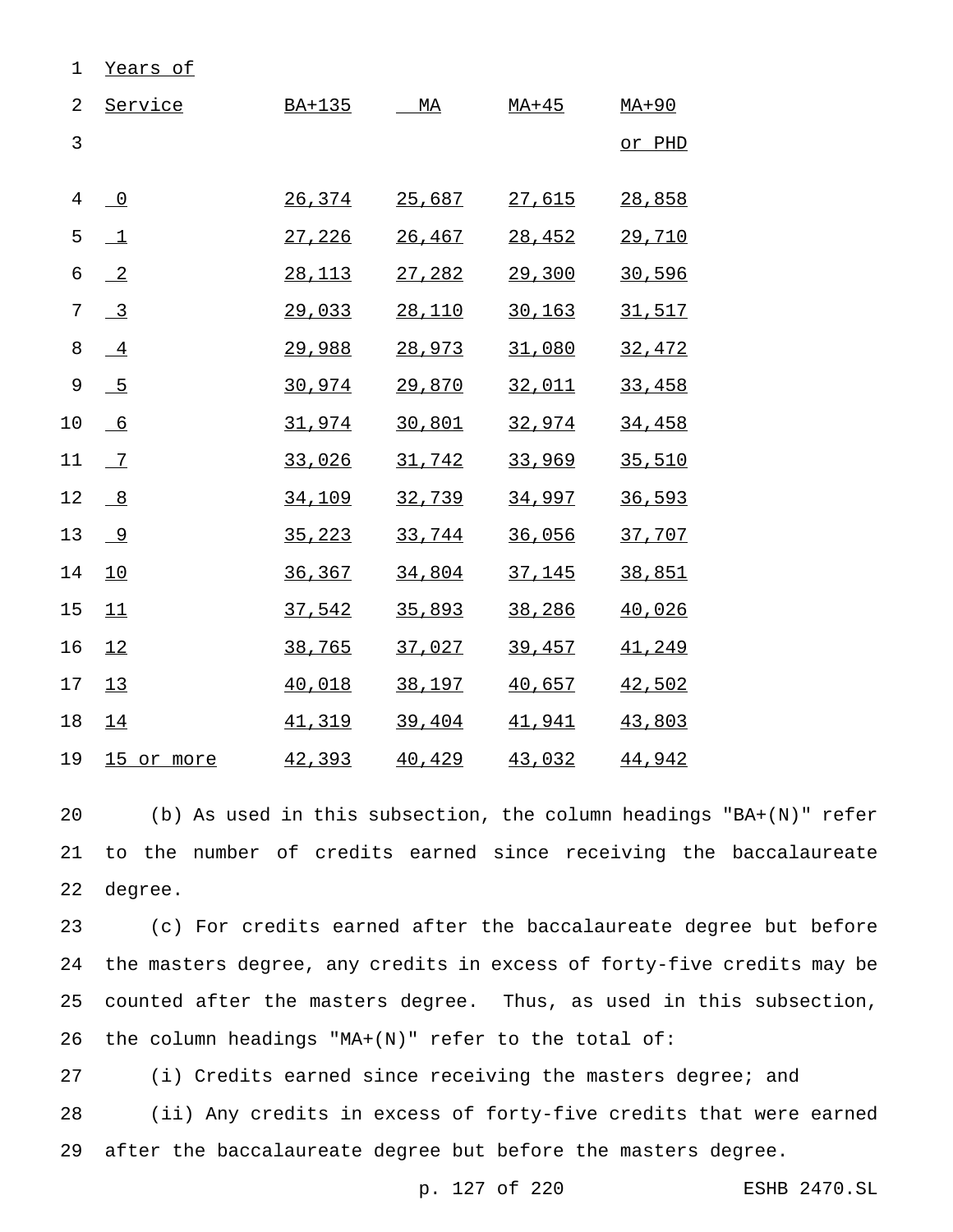(8) For the purposes of this section:

(a) "BA" means a baccalaureate degree.

(b) "MA" means a masters degree.

(c) "PHD" means a doctorate degree.

 (d) "Years of service" shall be calculated under the same rules used by the superintendent of public instruction for salary allocations in the 1990-91 school year.

 (e) "Credits" means college quarter hour credits and equivalent inservice credits computed in accordance with RCW 28A.415.020.

 (9) The salary allocation schedules established in subsection (7) of this section are for allocation purposes only except as provided in RCW 28A.400.200(2).

 (10) The superintendent of public instruction, in cooperation with 14 the legislative budget committee, shall conduct a study to verify the accuracy of education credits reported by school districts to the superintendent for purposes of calculating staff-mix ratios used in the 1991-93 biennial operating budget process. The study shall be presented to the fiscal committees of the senate and house of 19 representatives by November 1, 1992.

 **Sec. 504.** 1991 sp.s. c 16 s 504 is amended to read as follows: **FOR THE SUPERINTENDENT OF PUBLIC INSTRUCTION--CATEGORICAL PROGRAM SALARY INCREASES**

23 General Fund Appropriation . . . . . . . . . . . \$ ((47,058,000)) 42,885,000

 The appropriation in this section is subject to the following conditions and limitations:

 (1) The incremental fringe benefits factors applied to salary 28 increases in subsection (3) of this section shall be  $((1.2047 - for$ 

```
ESHB 2470.SL p. 128 of 220
```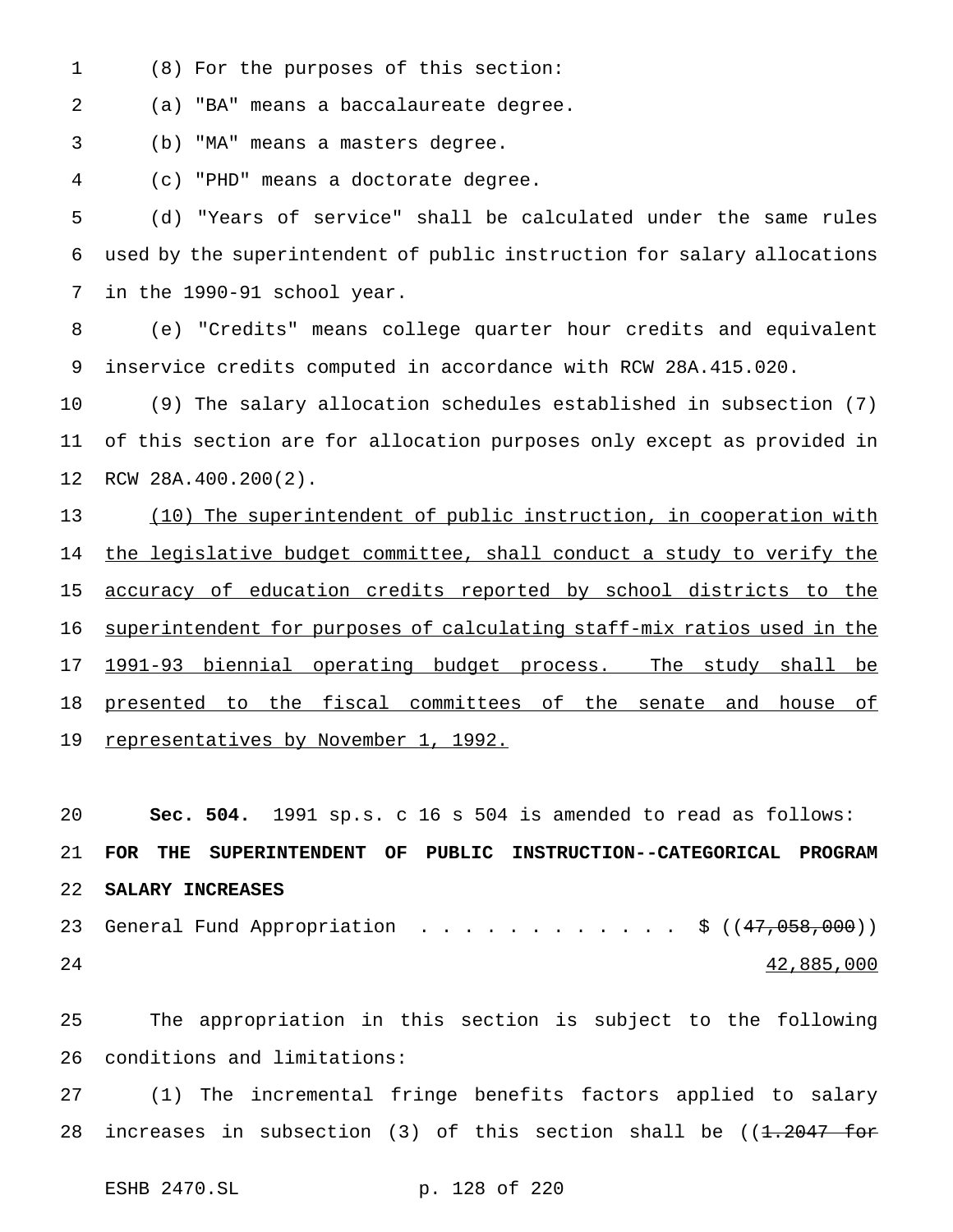certificated salaries and 1.1534 for classified salaries in the 1991-92 2 and 1992-93 school years)) the same as those specified in section 503(3) of this act.

 (2) Salary increases for each school year for state-supported formula units in the following categorical programs include costs of incremental fringe benefits and shall be distributed by increasing allocation rates for each school year by the amounts specified below: (a) Transitional bilingual instruction: The rates specified in section 519 of this act shall be increased by \$18.66 per pupil for the 1991-92 school year and by \$((35.87)) 32.99 per pupil for the 1992-93 school year.

 (b) Learning assistance: The rates specified in section 520 of this act shall be increased by \$14.15 per pupil for the 1991-92 school 14 year and by  $$((27.20))$   $25.12$  per pupil for the 1992-93 school year.

 (c) Education of highly capable students: The rates specified in section 515 of this act shall be increased by \$11.05 per pupil for the 17 1991-92 school year and by \$((21.24)) 17.59 per pupil for the 1992-93 school year.

19 (d) ((<del>Vocational technical institutes: The rates for vocational</del> programs specified in section 507 of this act shall be increased by \$80.05 per full time equivalent student for the 1991-92 school year, and by \$167.21 per full time equivalent student for the 1992-93 school 23 year. A maximum of \$734,000 is provided for the 1991-92 fiscal year 24 and a maximum of \$1,685,000 is provided for the 1992-93 fiscal year.

 $\leftarrow$  (e)) Pupil transportation: The rates provided under section 506 of this act shall be increased by \$.72 per weighted pupil-mile for the 27 1991-92 school year, and by  $\frac{\xi(1.39)}{1.28}$  per weighted pupil-mile for the 1992-93 school year.

 (3) The superintendent of public instruction shall distribute salary increases and incremental fringe benefits for state-supported

p. 129 of 220 ESHB 2470.SL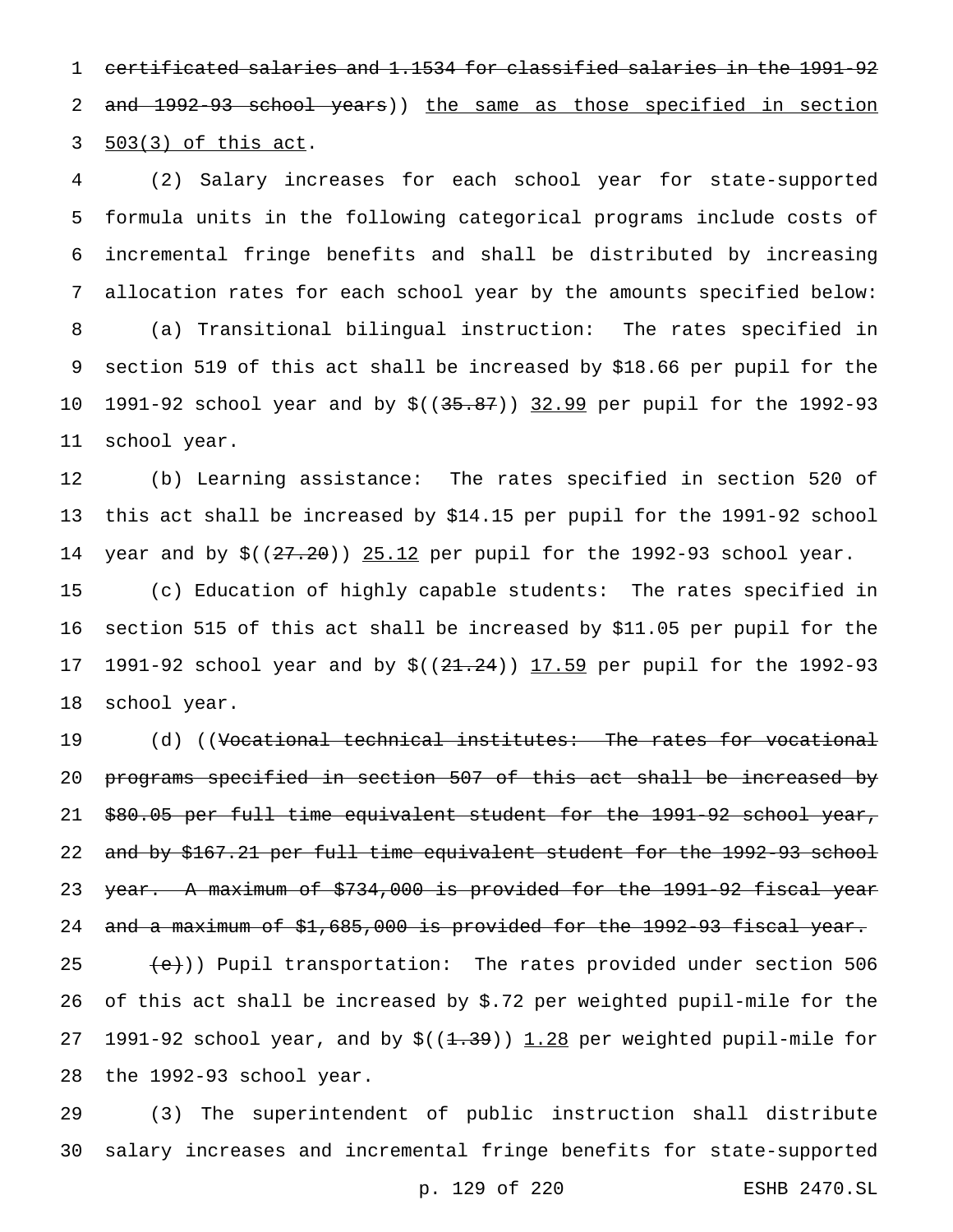staff unit allocations in the handicapped program (section 509 of this act), in the educational service districts (section 511 of this act), and in the institutional education program (section 514 of this act), in the same manner as salary increases are provided for basic education staff.

 **Sec. 505.** 1991 sp.s. c 16 s 505 is amended to read as follows: **FOR THE SUPERINTENDENT OF PUBLIC INSTRUCTION--FOR SCHOOL EMPLOYEE INSURANCE BENEFIT INCREASES**

9 General Fund Appropriation . . . . . . . . . . . \$ ((88,498,000)) 84,890,000

 The appropriation in this section is subject to the following conditions and limitations:

 (1) Allocations for insurance benefits from general fund appropriations provided under section 502 of this act shall be calculated at a rate of \$246.24 per month for each certificated staff unit, and for each classified staff unit adjusted pursuant to section 502(5)(b) of this act.

 (2) The appropriation in this section is provided solely to increase insurance benefit allocations for state-funded certificated and classified staff for the 1991-92 school year, effective October 1, 1991, to a rate of \$289.95 per month, and for the 1992-93 school year, 22 effective October 1, 1992, to a rate of \$((321.80)) 317.79 as distributed pursuant to this section.

 (3) The increase in insurance benefit allocations for basic education staff units under section 502(5) of this act, for handicapped program staff units as calculated under section 509 of this act, for state-funded staff in educational service districts, and for institutional education programs is \$43.71 per month for the 1991-92

ESHB 2470.SL p. 130 of 220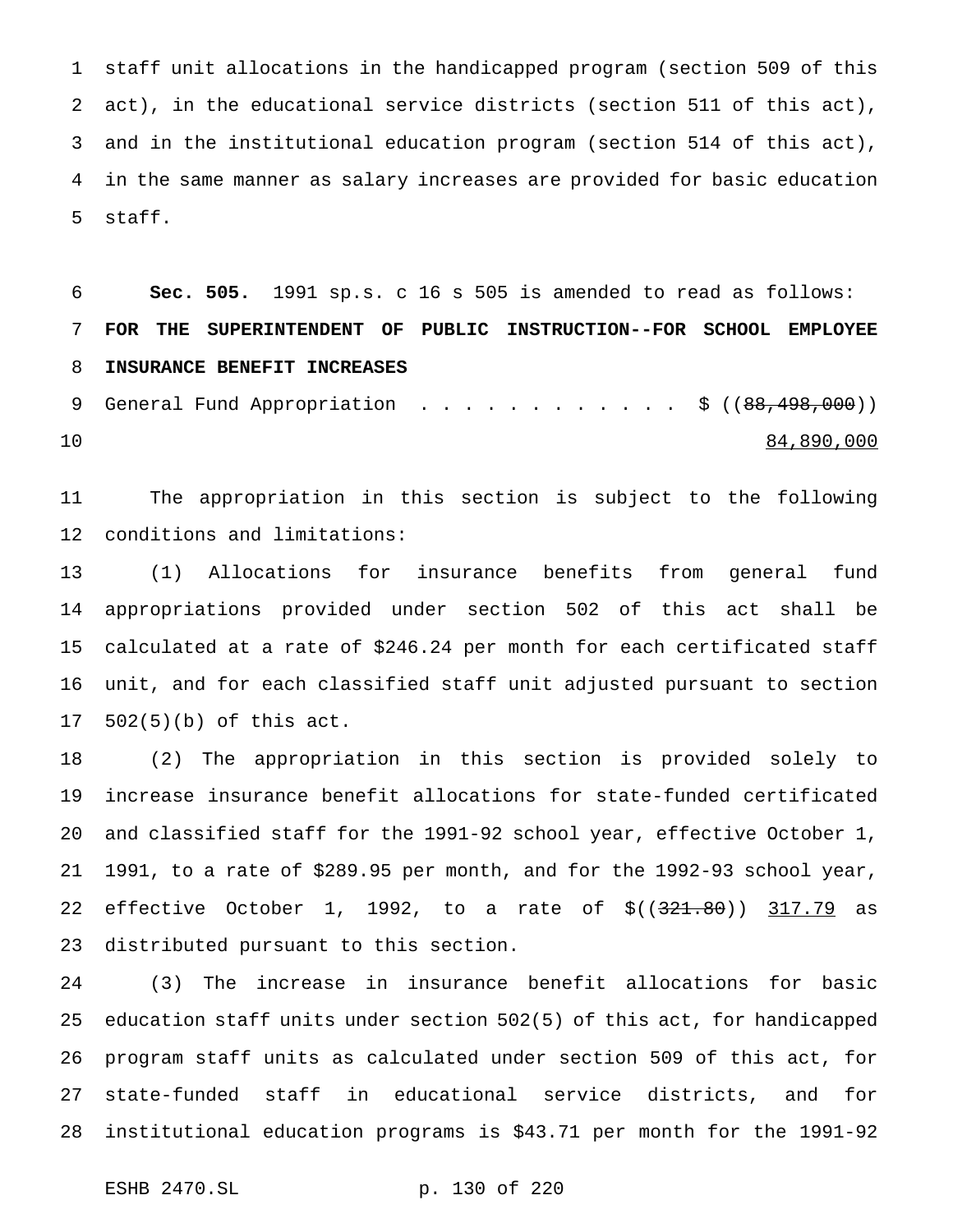1 school year and an additional  $$((31.85))$   $27.84$  per month in the 1992-93 school year.

 (4) The increases in insurance benefit allocations for the following categorical programs shall be calculated by increasing the annual state funding rates by the amounts specified in this subsection. Effective October 1 of each school year, the maximum rate adjustments provided on an annual basis under this section are:

 (a) For pupil transportation, an increase of \$.40 per weighted 9 pupil-mile for the 1991-92 school year and an additional  $\zeta((-29))$  . 25 10 per weighted pupil-mile for the 1992-93 school year;

 (b) For learning assistance, an increase of \$10.92 per pupil for the 1991-92 school year and an additional \$((7.96)) 6.96 for the 1992-93 school year;

 (c) For education of highly capable students, an increase of \$3.72 15 per pupil for the 1991-92 school year and an additional  $\zeta((2.71))$  2.13 per pupil for the 1992-93 school year;

 (d) For transitional bilingual education, an increase of \$7.08 per 18 pupil for the 1991-92 school year and an additional \$((5.16)) 4.51 per 19 pupil for the 1992-93 school year( $(i+$ 

20 (e) For vocational-technical institutes, an increase of \$29.09 per full time equivalent pupil for the 1991-92 school year and \$21.20 per full time equivalent pupil for the 1992-93 school year. A maximum of \$240,000 is provided for the 1991-92 fiscal year and \$543,000 is 24 provided for the 1992-93 fiscal year)).

 **Sec. 506.** 1991 sp.s. c 16 s 506 is amended to read as follows: **FOR THE SUPERINTENDENT OF PUBLIC INSTRUCTION--FOR PUPIL TRANSPORTATION** 27 General Fund Appropriation . . . . . . . . . . . . \$((292,126,000)) 299,292,000

p. 131 of 220 ESHB 2470.SL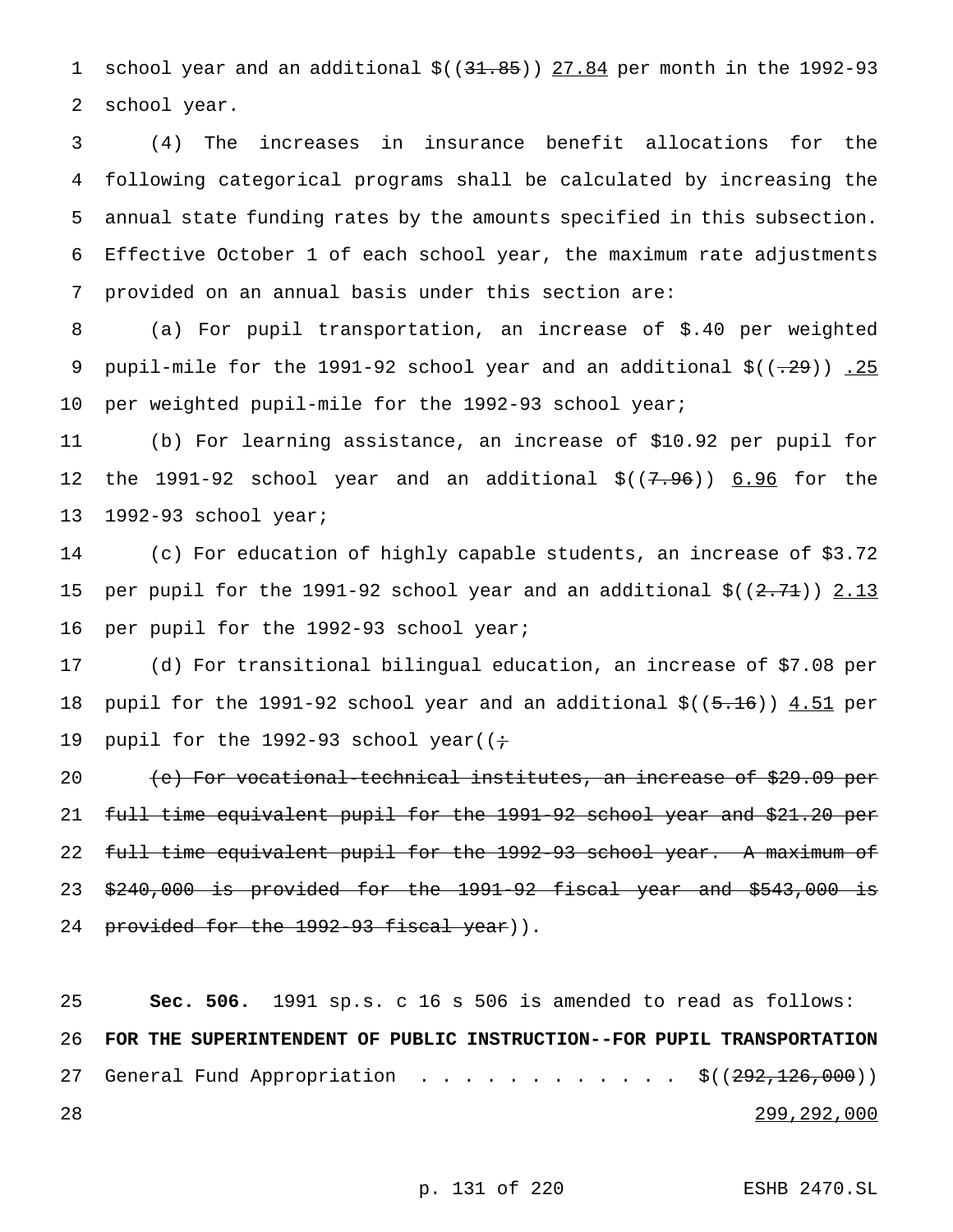The appropriation in this section is subject to the following conditions and limitations:

 (1) \$((26,028,000)) 26,183,000 is provided solely for distribution to school districts for the remaining months of the 1990-91 school year.

 (2) ((A maximum of \$134,333,000 may be distributed for pupil transportation operating costs in the 1991-92 school year.

8  $(3)$ )) A maximum of \$873,000 may be expended for regional transportation coordinators.

 $((4+))$  (3) A maximum of \$65,000 may be expended for bus driver training.

 $((+5))$   $(4)$  For eligible school districts, the small-fleet maintenance factor shall be funded at a rate of \$1.65 in the 1991-92 school year and \$1.70 in the 1992-93 school year per weighted pupil-mile.

 $((+6))$   $(5)$  The superintendent shall ensure that, by the 1992-93 school year, school districts in accordance with RCW 28A.160.160(4) are making good faith efforts to alleviate the problem of hazardous walking conditions for students.

 $((+7))$   $(6)$  \$755,000 of the general fund--state appropriation is provided solely to implement chapter 166, Laws of 1991 (Engrossed Substitute Senate Bill No. 5114, school bus safety crossing arms). Moneys provided in this subsection may be expended to reimburse school districts that purchased school bus safety crossing arms during the 1990-91 school year, subject to criteria and rules adopted by the superintendent.

27 ((<del>(8) \$100,000</del>)) (7) \$90,000 is provided solely for the 1992-93 school year for transportation of students enrolled in "choice" programs. Transportation shall be limited to low-income students who are transferring to "choice" programs solely for educational reasons. ESHB 2470.SL p. 132 of 220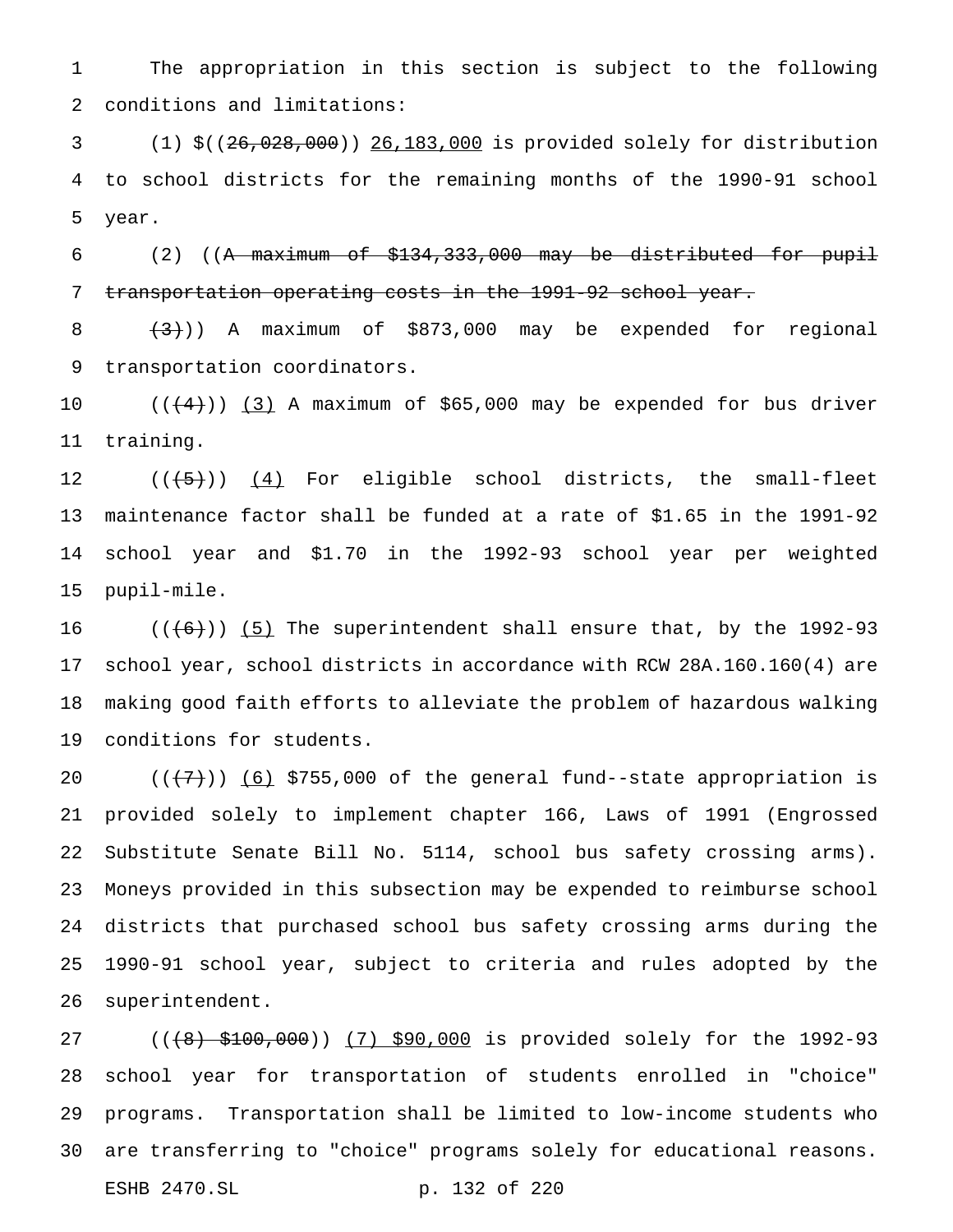The superintendent shall provide a report to the legislature concerning the use of these moneys by November 1, 1993.

 **Sec. 507.** 1991 sp.s. c 16 s 507 is amended to read as follows: **FOR THE SUPERINTENDENT OF PUBLIC INSTRUCTION--FOR VOCATIONAL-TECHNICAL INSTITUTES AND ADULT EDUCATION AT VOCATIONAL-TECHNICAL INSTITUTES** 6 General Fund Appropriation . . . . . . . . . . . \$  $((86, 545, 000))$  $\frac{12}{345}$ , 000

 The appropriation in this section is subject to the following conditions and limitations:

10 (((1) Funding for vocational programs during the 1991-92 and 1992-93 school years shall be distributed at a rate of \$3,293 per 12 student for a maximum of 12,655 full time equivalent students.

 (2) Funding for adult basic education programs during the 1991-92 and 1992-93 school years shall be distributed at a rate of \$1.62 per hour of student service for a maximum of 288,690 hours.

16 (3) \$1,450,000 is provided solely to lease computer equipment, 17 reprogram software and databases, and provide for other initial operating costs necessary to merge the computer systems of the vocational-technical institutes into the community and technical college system created under chapter 238 Laws of 1991 (Engrossed Substitute Senate Bill No. 5184, work force training education). The apportionment of this amount among the vocational-technical institutes 23 shall be made by the director of the state board for community and 24 technical colleges.)) Funding is provided solely for the July and August 1991 payments to the vocational technical institutes.

**Sec. 508.** 1991 sp.s. c 16 s 509 is amended to read as follows: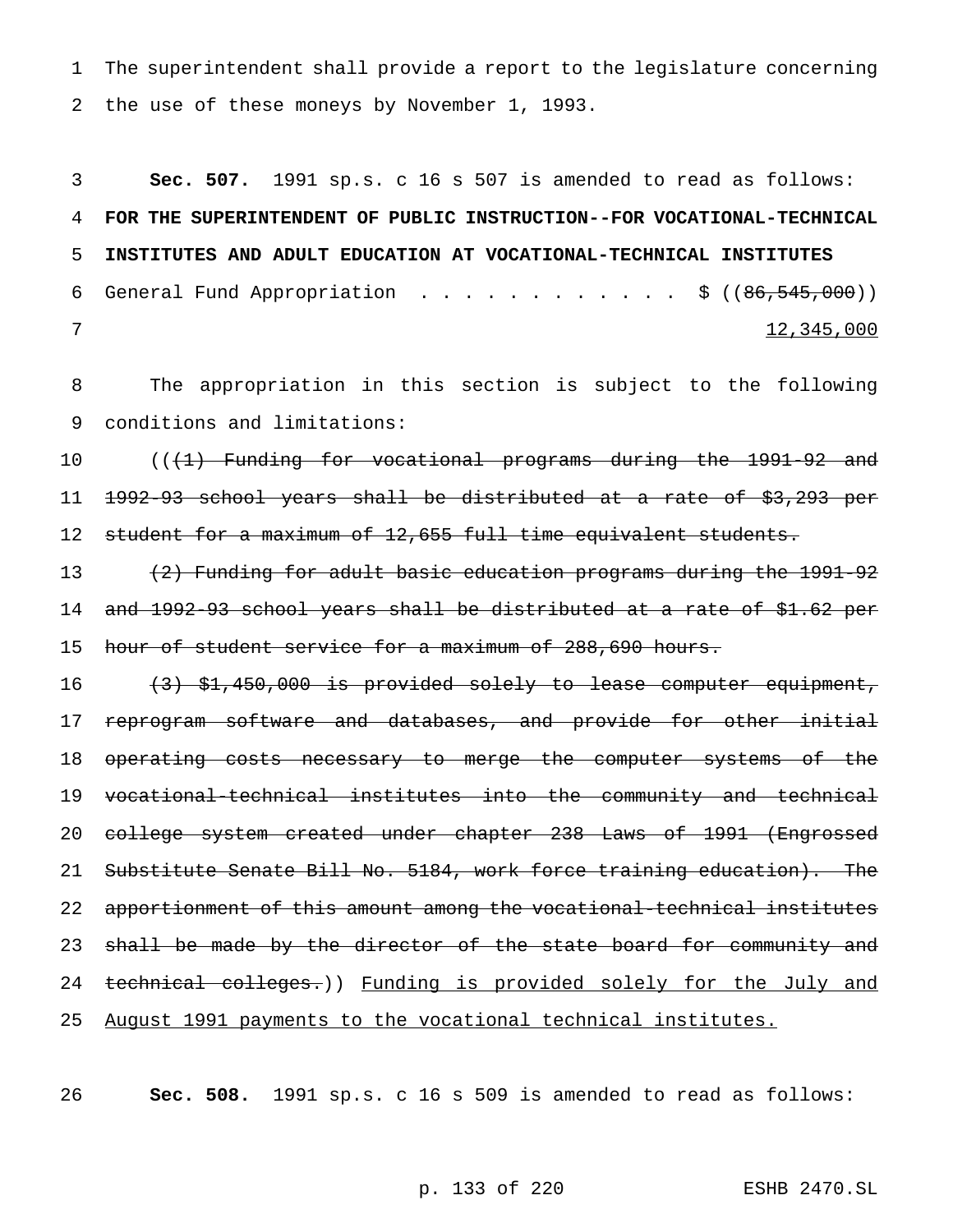**FOR THE SUPERINTENDENT OF PUBLIC INSTRUCTION--FOR HANDICAPPED EDUCATION**

## **PROGRAMS**

|     | 3 General Fund--State Appropriation \$((691,346,000)) |             |
|-----|-------------------------------------------------------|-------------|
|     |                                                       | 691,264,000 |
|     | 5 General Fund--Federal Appropriation \$ 83,900,000   |             |
| - 6 | TOTAL APPROPRIATION \$ $((775, 246, 000))$            |             |
|     |                                                       | 775,164,000 |

 The appropriations in this section are subject to the following conditions and limitations:

10 (1) \$((62,455,000)) 62,792,000 of the general fund--state appropriation is provided solely for the remaining months of the 1990-91 school year.

 (2) The superintendent of public instruction shall distribute state funds for the 1991-92 and 1992-93 school years in accordance with districts' actual handicapped enrollments and the allocation model established in LEAP Document 13 as developed on June 26, 1991, at 13:02 hours.

 (3) A maximum of \$614,000 may be expended from the general fund--state appropriation to fund 5.43 full time equivalent teachers and 2.1 full time equivalent aides at Children's Orthopedic Hospital and Medical Center. This amount is in lieu of money provided through the home and hospital allocation and the handicapped program.

 (4) \$192,000 of the general fund--state appropriation is provided solely for the early childhood home instruction program for hearing impaired infants and their families.

 (5) \$1,000,000 of the general fund--federal appropriation is provided solely for projects to provide handicapped students with appropriate job and independent living skills, including work experience where possible, to facilitate their successful transition

ESHB 2470.SL p. 134 of 220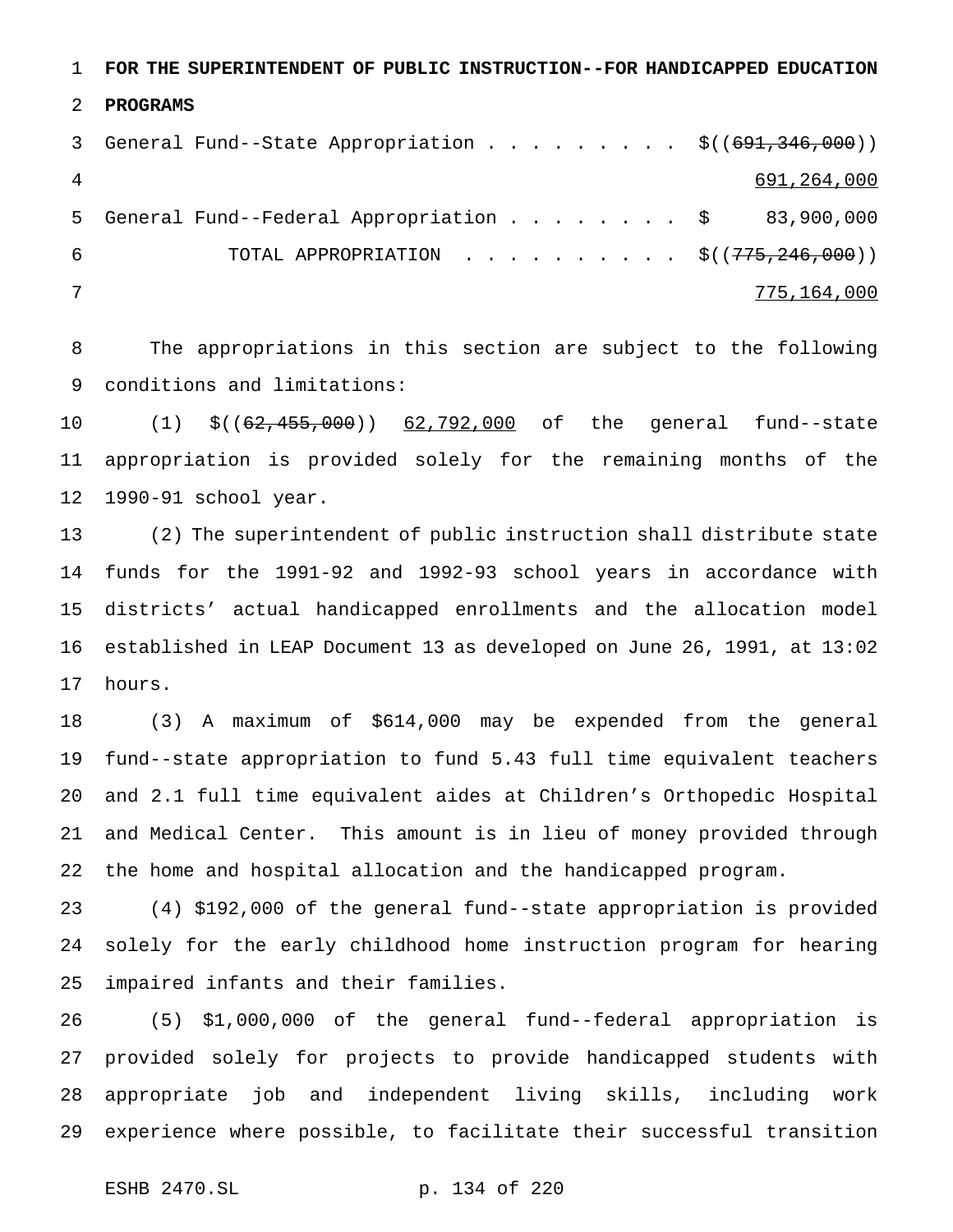out of the public school system. The funds provided by this subsection shall be from federal discretionary grants.

 (6) \$300,000 of the general fund--federal appropriation is provided solely for inservice training, technical assistance, and evaluation of the special services demonstration projects authorized in chapter 265, Laws of 1991 (Engrossed Substitute House Bill No. 1329, special services demonstration projects).

 (7) Project funding for special services demonstration projects shall be allocated and disbursed under chapter 265, Laws of 1991 (Engrossed Substitute House Bill No. 1329, special services demonstration projects).

 **Sec. 509.** 1991 sp.s. c 16 s 510 is amended to read as follows: **FOR THE SUPERINTENDENT OF PUBLIC INSTRUCTION--FOR TRAFFIC SAFETY EDUCATION PROGRAMS**

|     | 15 Public Safety and Education Account Appropriation . \$ ((5,321,000)) |  |           |
|-----|-------------------------------------------------------------------------|--|-----------|
| 16  |                                                                         |  | 8,358,000 |
|     | 17 General Fund--State Appropriation \$ 2,203,000                       |  |           |
| 1 8 | TOTAL APPROPRIATION $\ldots$ , $\S$ 10,561,000                          |  |           |

19 The appropriations in this section ((is)) are subject to the following conditions and limitations:

 (1) \$1,086,000 is provided solely for the remaining months of the 1990-91 school year.

 (2) Not more than \$596,000 may be expended for regional traffic safety education coordinators.

 $((+2))$   $(3)$  A maximum of \$2,300,000 may be expended in the 1991-92 fiscal year and \$2,425,000 in the 1992-93 fiscal year to provide tuition assistance for traffic safety education for students from low-income families.

p. 135 of 220 ESHB 2470.SL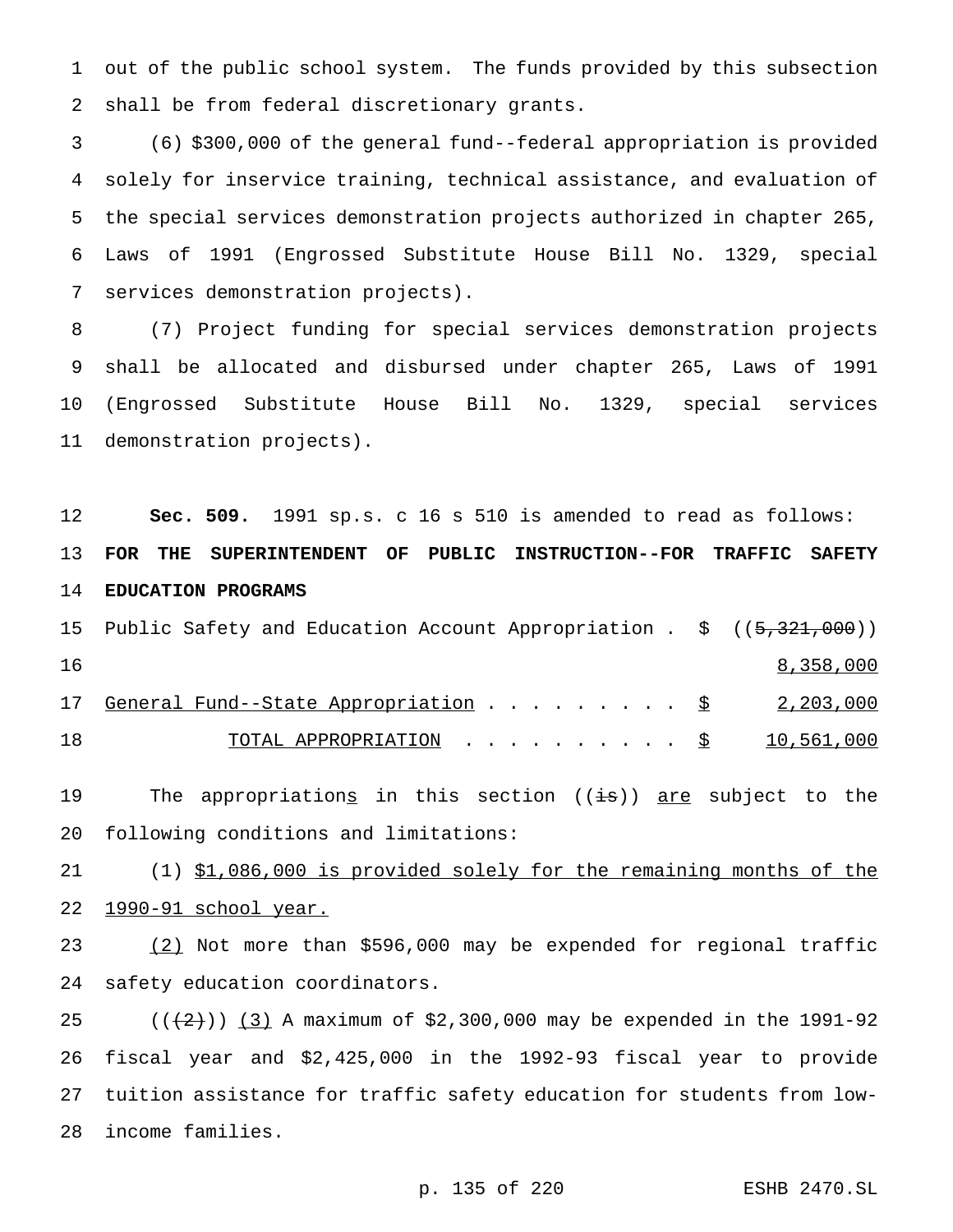(4) The remainder of the appropriation shall be expended to provide 2 up to \$137.16 for other students completing the program. School districts receiving moneys from this appropriation may make refunds to traffic safety students for program fee increases implemented during the 1991-92 school year as a result of funding reductions under section 510, chapter 16, Laws of 1991 sp. sess.

 **Sec. 510.** 1991 sp.s. c 16 s 511 is amended to read as follows: **FOR THE SUPERINTENDENT OF PUBLIC INSTRUCTION--FOR EDUCATIONAL SERVICE DISTRICTS**

10 General Fund Appropriation . . . . . . . . . . . \$ ((<del>11,070,000</del>)) 11

 The appropriation in this section is subject to the following conditions and limitations:

 (1) The educational service districts shall continue to furnish financial services required by the superintendent of public instruction and RCW 28A.310.190 (3) and (4).

17 (2) \$((500,000)) 475,000 is provided solely to implement chapter 285, Laws of 1991 (Engrossed Substitute House Bill No. 1813, E.S.D. teacher recruitment coordination).

 **Sec. 511.** 1991 sp.s. c 16 s 512 is amended to read as follows: **FOR THE SUPERINTENDENT OF PUBLIC INSTRUCTION--FOR LOCAL EFFORT ASSISTANCE** 23 General Fund Appropriation . . . . . . . . . . . \$((<del>144,606,000</del>)) 149,244,000

25 The appropriation in this section ((is subject to the following 26 conditions and limitations: \$144,606,000)) is provided for state matching funds pursuant to RCW 28A.500.010. ESHB 2470.SL p. 136 of 220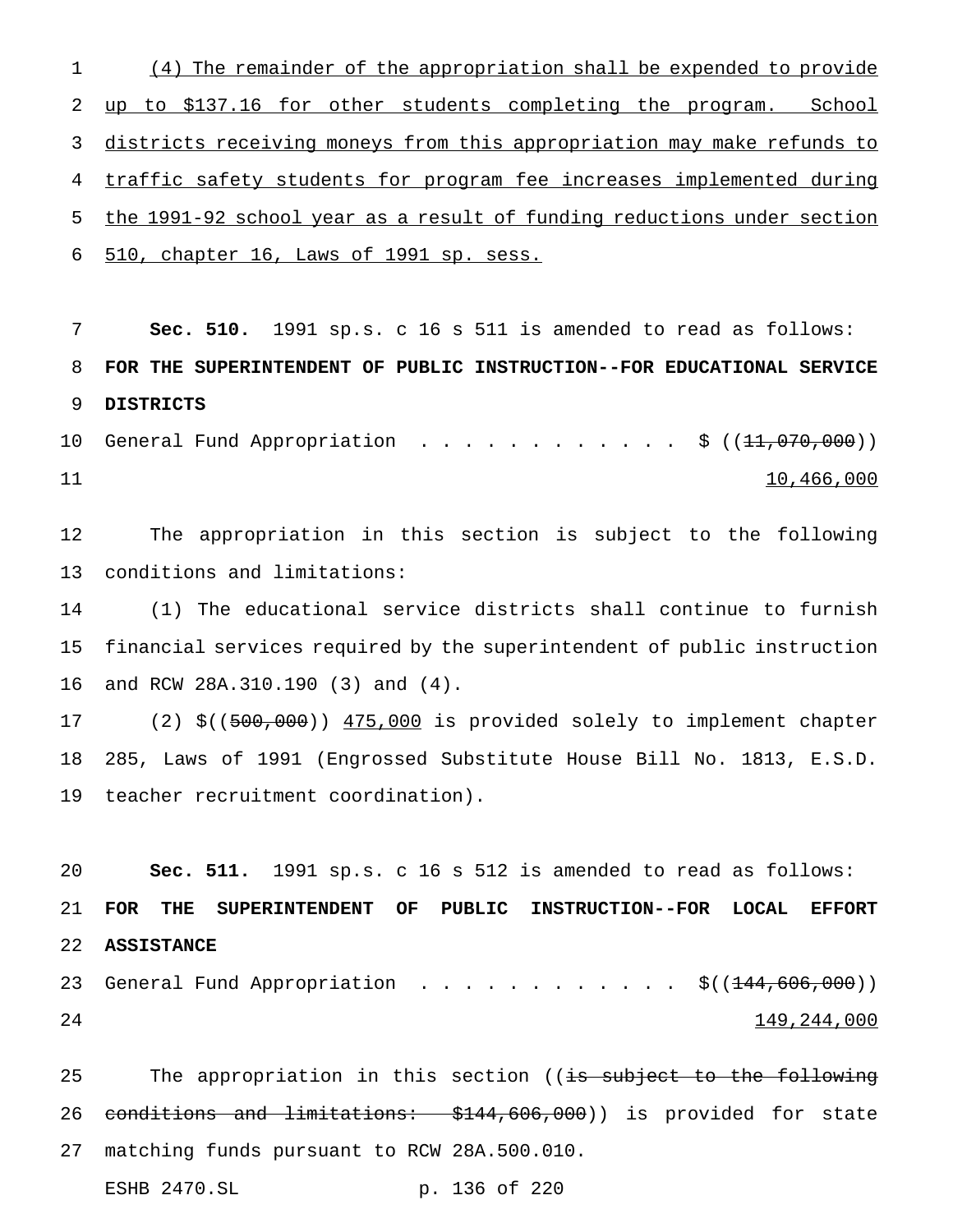**Sec. 512.** 1991 sp.s. c 16 s 513 is amended to read as follows: **FOR THE SUPERINTENDENT OF PUBLIC INSTRUCTION--FOR THE ENUMERATED PURPOSES** 4 General Fund--Federal Appropriation . . . . . . . \$((183,032,000)) 178,332,000 (1) Education Consolidation and Improvement Act . . \$ 178,000,000 7 (2) Education of Indian Children . . . . . . . . \$ 332,000  $((3)$  Adult Basic Education . . . . . . . . . . . \$ 4,700,000))

 **Sec. 513.** 1991 sp.s. c 16 s 514 is amended to read as follows: **FOR THE SUPERINTENDENT OF PUBLIC INSTRUCTION--FOR INSTITUTIONAL EDUCATION PROGRAMS** 12 General Fund--State Appropriation . . . . . . . . \$ ((24,950,000)) 24,906,000 14 General Fund--Federal Appropriation . . . . . . . \$ 7,700,000 15 TOTAL APPROPRIATION . . . . . . . . . \$ ((32,650,000)) 32,606,000

 The appropriations in this section are subject to the following conditions and limitations:

19 (1) \$((4,065,000)) 4,071,000 of the general fund--state appropriation is provided solely for the remaining months of the 1990-91 school year.

 (2) A maximum of \$950,000 of the general fund--state appropriation may be expended for juvenile parole learning centers in the 1991-92 school year and \$950,000 in the 1992-93 school year at a rate not to exceed \$2,351 per full time equivalent student.

 (3) State funding provided under this section is based on salaries and other expenditures for a 220-day school year. The superintendent of public instruction shall monitor school district expenditure plans

p. 137 of 220 ESHB 2470.SL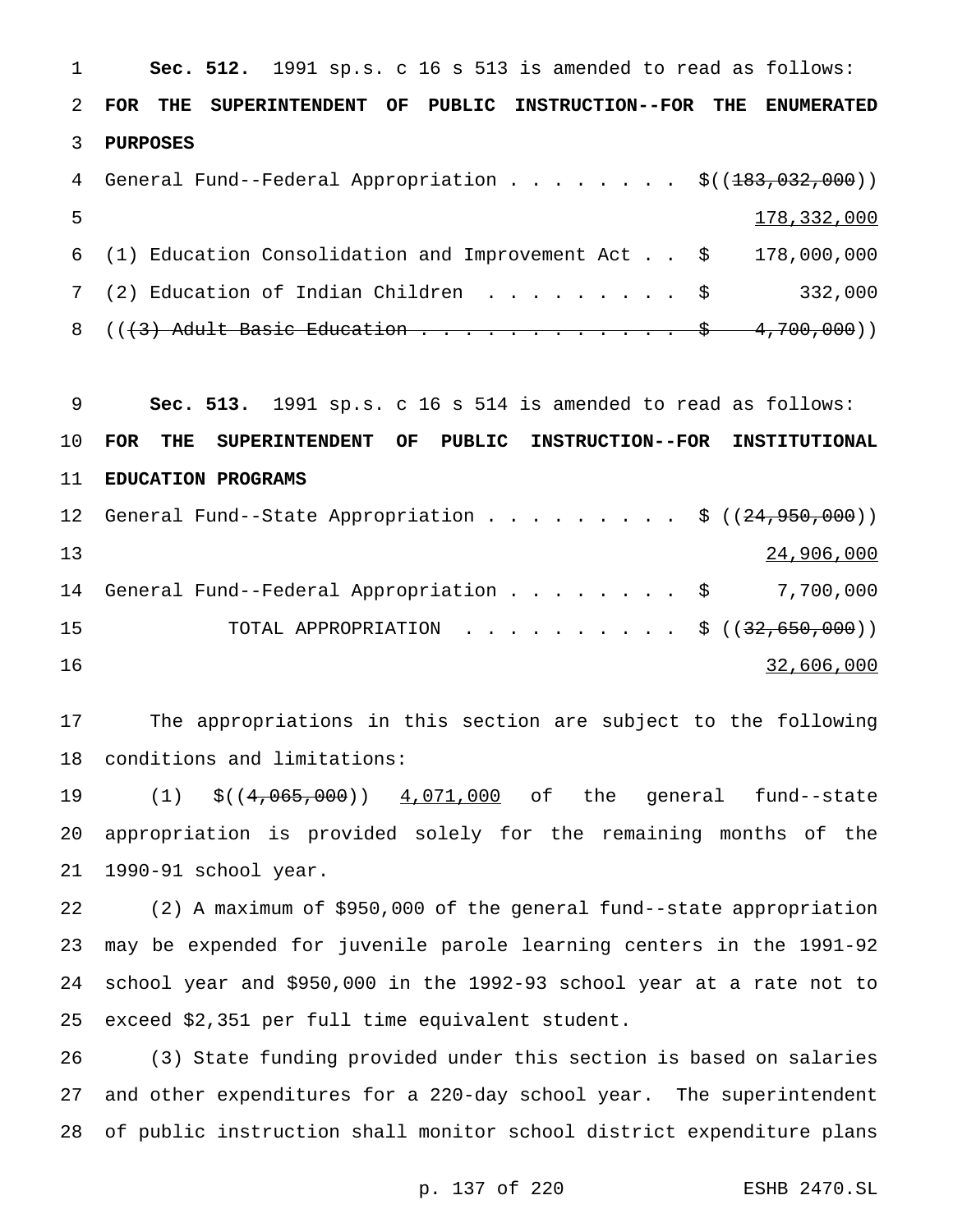for institutional education programs to ensure that districts plan for a full-time summer program.

 (4) Average staffing ratios for each category of institution, excluding juvenile parole learning centers, shall not exceed the rates specified in the legislative budget notes.

(5) The superintendent of public instruction shall:

(a) Define what constitutes a full time equivalent student;

 (b) In cooperation with the secretary of social and health services, define responsibility for the variety of services offered through the common schools and the department of social and health services;

 (c) Convene meetings of the parties responsible for the well-being of children in the institutional education programs for purpose of identifying and resolving problems associated with service delivery; and

 (d) Report to the appropriate fiscal and policy committees of the legislature on (a), (b), and (c) of this subsection by January 10, 1992.

 **Sec. 514.** 1991 sp.s. c 16 s 515 is amended to read as follows: **FOR THE SUPERINTENDENT OF PUBLIC INSTRUCTION--FOR PROGRAMS FOR HIGHLY CAPABLE STUDENTS** 22 General Fund Appropriation . . . . . . . . . . . \$ ((<del>10,398,000</del>)) 23 9,926,000

 The appropriation in this section is subject to the following conditions and limitations:

26 (1) ((\$<del>945,000</del>)) <u>Up to \$975,000</u> is ((<del>provided solely</del>)) for distribution to school districts for the remaining months of the 1990-91 school year.

ESHB 2470.SL p. 138 of 220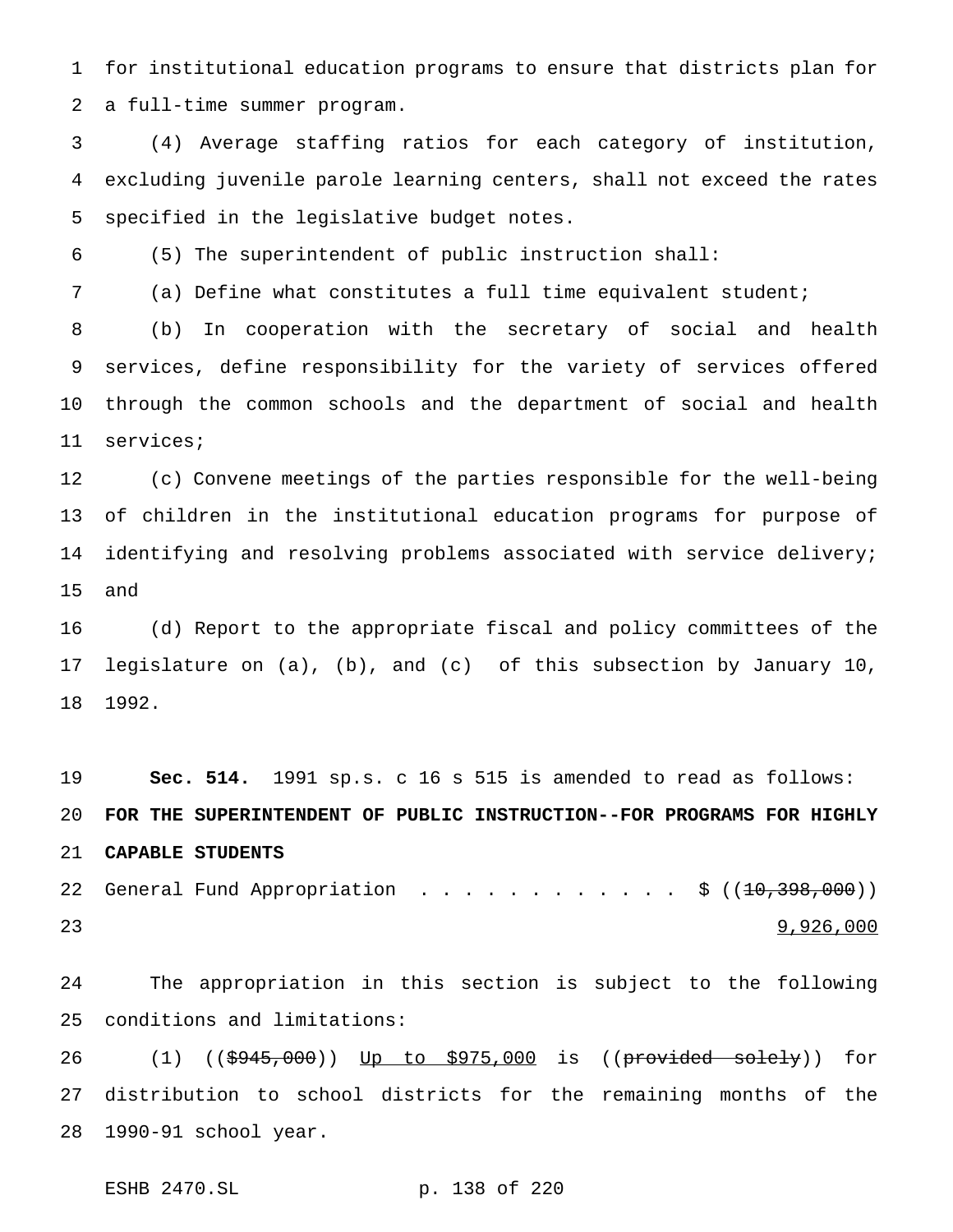(2) Allocations for school district programs for highly capable 2 students during the 1991-92 (( $\frac{and}{1992-93}$ ) school year( $\frac{e}{e}$ ) shall be distributed at a maximum rate of \$397.16 per student and for the 1992- 93 school year shall be distributed at a maximum rate of \$355.77 per 5 student for up to one and one-half percent of each district's full time equivalent enrollment.

 (3) A maximum of \$((520,000)) 494,000 is provided to contract for gifted programs to be conducted at Fort Worden state park.

 **Sec. 515.** 1991 sp.s. c 16 s 516 is amended to read as follows: **FOR THE SUPERINTENDENT OF PUBLIC INSTRUCTION--FOR SCHOOL DISTRICT SUPPORT**

12 General Fund--State Appropriation . . . . . . . . \$ ((6,155,000)) 5,646,000 14 General Fund--Federal Appropriation . . . . . . . \$ 6,085,000 Drug Enforcement and Education Account Appropriation \$ 13,509,000 16 TOTAL APPROPRIATION . . . . . . . . . \$ ((25,749,000)) 25,240,000

 The appropriations in this section are subject to the following conditions and limitations:

 (1) \$((282,000)) 268,000 of the general fund--state appropriation is provided solely for teacher in-service training in math, science, and computer technology.

23 (2) \$((651,000)) 618,000 of the general fund--state appropriation is provided solely for teacher training workshops conducted by the 25 Pacific science center.  $$((496,000))$   $472,000$  of this amount is for in-service training in science to be provided to approximately ten percent of the kindergarten through eighth grade teachers each year.

p. 139 of 220 ESHB 2470.SL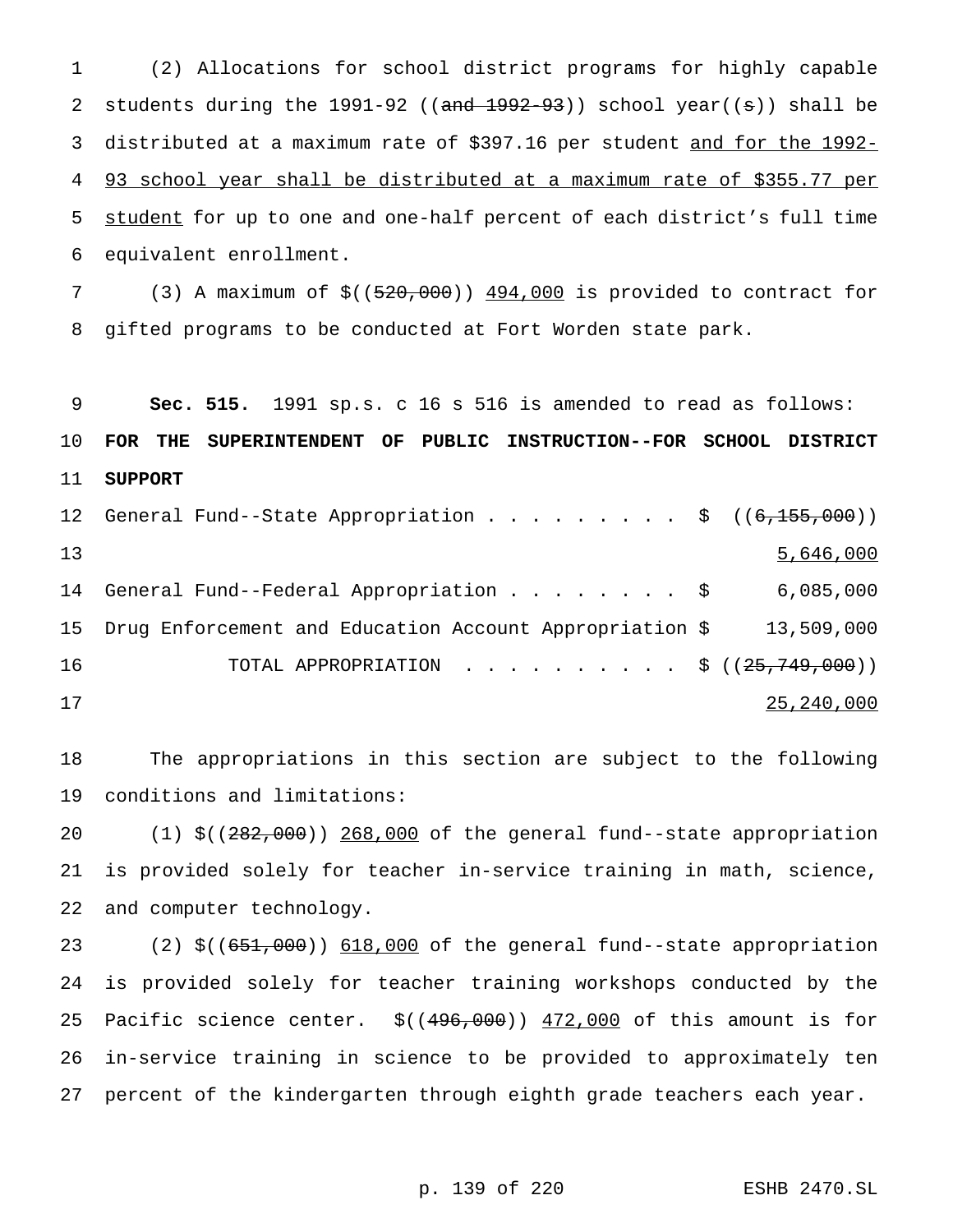(3) \$((872,000)) 828,000 of the general fund--state appropriation and \$413,000 of the general fund--federal appropriation are provided solely for teacher training in drug and alcohol abuse education and prevention in kindergarten through grade twelve. The amount provided in this subsection includes \$300,000 from license fees collected pursuant to RCW 66.24.320 and 66.24.330 which are dedicated to juvenile drug and alcohol prevention programs under RCW 66.08.180(4).

 (4) \$((3,000,000)) 2,650,000 of the general fund--state appropriation is provided solely for training of paraprofessional classroom assistants and classroom teachers to whom the assistants are assigned.

12 (5) \$((150,000)) 142,000 of the general fund--state appropriation is provided solely for school district staff training and materials to implement the architecture and children program.

 $((+7+))$   $(6)$  \$3,209,000 of the drug enforcement and education account appropriation is provided solely for matching grants to enhance security in secondary schools. Not more than seventy-five percent of a district's total expenditures for school security in any school year may be paid from a grant under this subsection. The grants shall be expended solely for the costs of employing or contracting for building security monitors in secondary schools during school hours and school events. Of the amount provided in this subsection, at least \$3,000,000 shall be spent for grants to districts that, during the 1988-89 school year, employed or contracted for security monitors in schools during school hours. However, these grants may be used only for increases in school district expenditures for school security over expenditure levels for the 1988-89 school year.

28  $((+8))$   $(7)$  \$30,000 of the general fund--federal appropriation is provided solely for inservice training for elementary teachers on

```
ESHB 2470.SL p. 140 of 220
```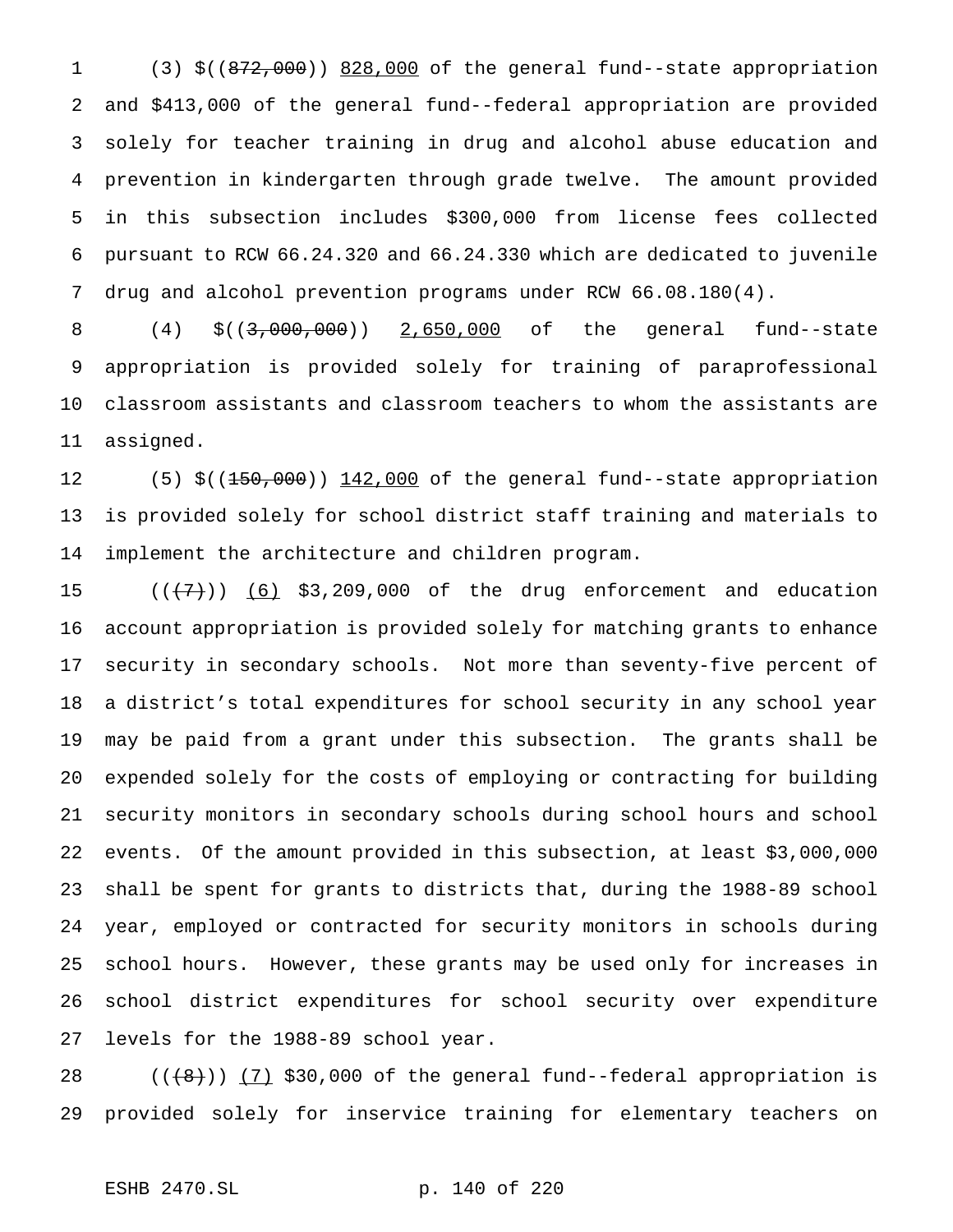innovative methods of encouraging girls and minority students to develop and pursue an interest in math and science.

3  $((+9))$   $(8)$  \$( $(1,200,000)$ ) 1,140,000 of the general fund--state appropriation is provided solely for support to strengthen school district management.

 **Sec. 516.** 1991 sp.s. c 16 s 517 is amended to read as follows: **FOR THE SUPERINTENDENT OF PUBLIC INSTRUCTION--FOR SPECIAL AND PILOT PROGRAMS**

|    |  |  |  |  |  |  |  | 9 General Fund--State Appropriation $\frac{1}{5}$ ( $(62,036,000)$ ) |
|----|--|--|--|--|--|--|--|----------------------------------------------------------------------|
| 10 |  |  |  |  |  |  |  | 44,147,000                                                           |
|    |  |  |  |  |  |  |  | 11 General Fund--Federal Appropriation $\ldots$ \$ 11,500,000        |
| 12 |  |  |  |  |  |  |  | TOTAL APPROPRIATION \$ $((73, 536, 000))$                            |
| 13 |  |  |  |  |  |  |  | 55,647,000                                                           |

 The appropriations in this section are subject to the following conditions and limitations:

16 (1)  $$((2,231,000))$  2,119,000 of the general fund--state appropriation is provided solely for a contract with the Pacific science center for travelling van programs and other educational services for public schools.

20 (2) \$((88,000)) 84,000 of the general fund--state appropriation is provided solely for a contract with the Cispus learning center for environmental education programs.

 (3) \$2,000,000 of the general fund--federal appropriation is provided solely to fund innovative programs that are targeted to providing special assistance to at-risk students, including 26 multicultural curricula, where appropriate.

27 (4) \$((2,312,000)) 2,196,000 of the general fund--state appropriation is provided solely for the beginning teachers assistance

```
p. 141 of 220 ESHB 2470.SL
```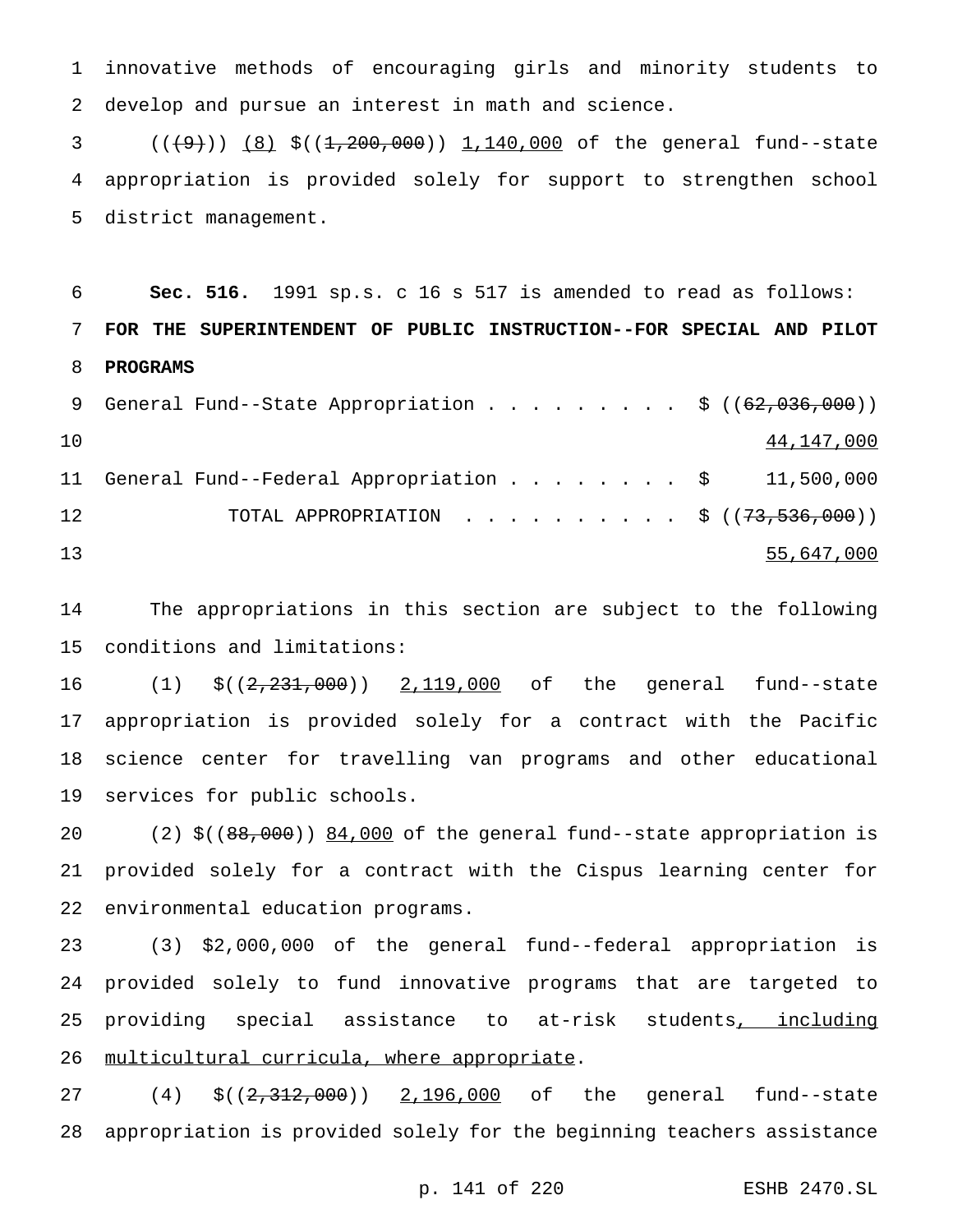program established under RCW 28A.405.450. Moneys shall be distributed under this subsection at a maximum rate per mentor/beginning teacher team of \$1,780 per year.

 (5) \$((204,000)) 194,000 of the general fund--state appropriation is provided solely for child abuse education provisions of RCW 28A.300.150 through 28A.300.160.

 (6) \$((50,000)) 47,500 of the general fund--state appropriation is provided solely to implement chapter 252, Laws of 1991 (Substitute House Bill No. 1885, teacher recruiting).

 (7) \$((6,000,000)) 5,726,000 of the general fund--state appropriation is provided solely for a complex needs factor. 12 \$((3,333,000)) 3,359,000 of this amount shall be provided for the 1991- 92 school year to districts according to LEAP Document 30, developed by the legislative evaluation and accountability program committee on June 15 27, 1991, at 13:40 hours and LEAP Document 30A developed on January 15, 16 1992, at 12:00 hours. Funds remaining shall be allocated for the 1992-17 93 school year according to funding ratios established in LEAP Document 18 ((30)) 30A unless the superintendent develops a new complex needs formula and the legislature enacts a new formula. Development of the complex needs formula shall include consideration of elements included in LEAP Document ((30)) 30A, including ratios of students qualifying for free and reduced-price meals, students participating in bilingual education, and the number of different language or dialect programs offered.

 (8) \$((900,000)) 855,000 of the general fund--state appropriation is provided solely for grants to school districts for programs to employ low-income students in grades ten through twelve as tutors for students in kindergarten through grade nine. School districts receiving these grants shall pay student tutors at least minimum wage.

ESHB 2470.SL p. 142 of 220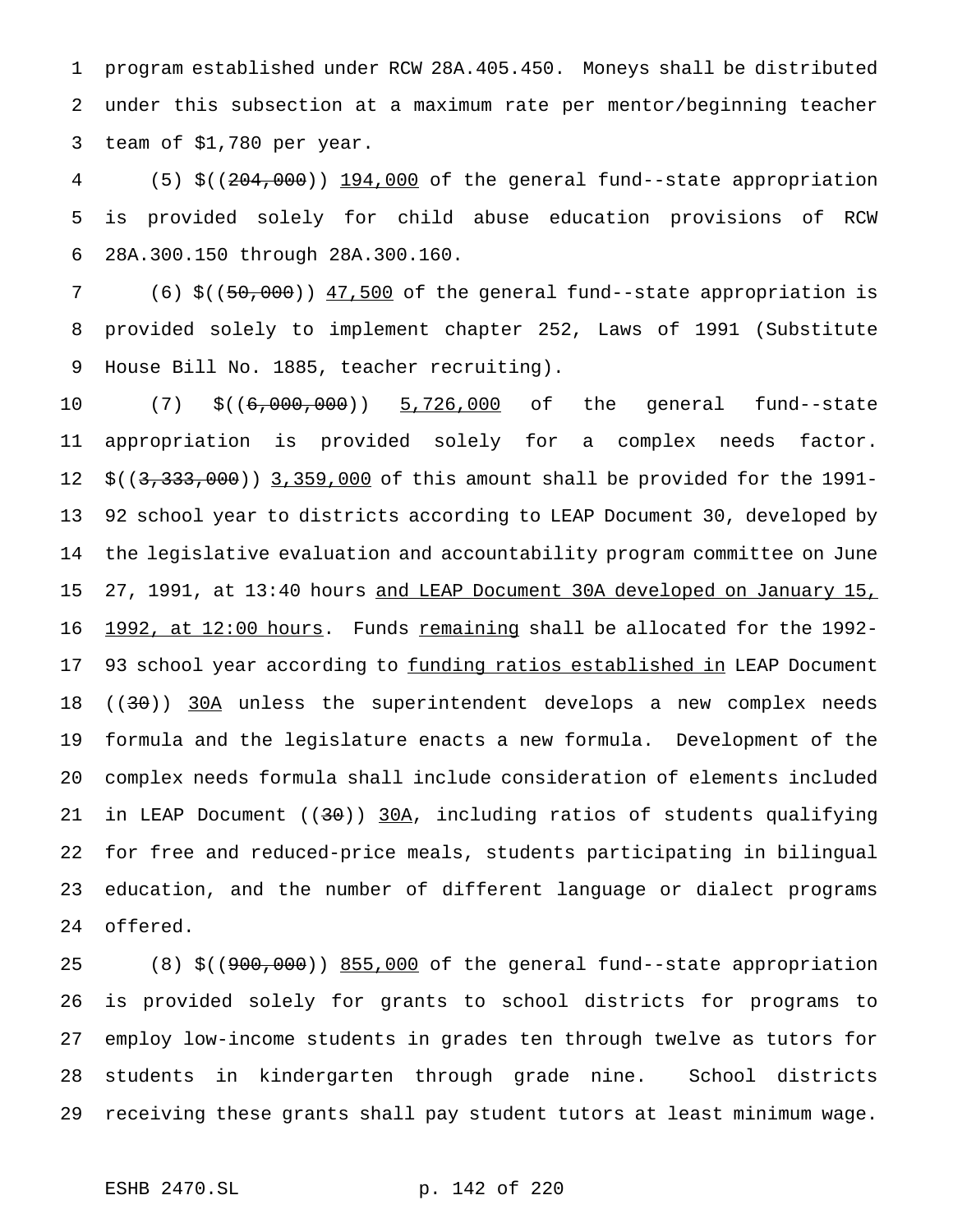The tutoring shall be conducted after school hours. The school districts shall provide training and supervision of the student tutors. 3 (9) \$((<del>1,400,000</del>)) 1,330,000 of the general fund--state appropriation is provided solely for grants for drop-out prevention and retrieval programs established under chapter 28A.175 RCW.

6  $(10)$  \$(( $\frac{126,000}{120,000}$  of the general fund--state appropriation is provided to operate a toll-free telephone number at the Lifeline Institute to assist school districts in youth suicide prevention.

9 (11) ((\$1,519,000 of the general fund--state appropriation is provided solely for grants to public or private nonprofit organizations 11 to assist parents of children in headstart or early childhood education and assistance programs who are enrolled in adult literacy classes or 13 tutoring programs under RCW 28A.610.010 through 28A.610.020. Grants provided under this subsection may be used for scholarships, costs of 15 transportation and child care, and other support services. Moneys 16 provided under this subsection may not be used by the superintendent of public instruction for state administrative costs.

18 (12) \$9,981,000) \$9,482,000 of the general fund--state appropriation is provided solely for the schools for the twenty-first century pilot programs established under RCW 28A.630.100 through 28A.630.290.

22 ((+13) \$15,000,000)) (12) \$14,775,000 of the general fund--state appropriation is provided solely for early intervention and prevention services.

 $((+b))$   $(a)$  The superintendent of public instruction shall distribute funds provided in this subsection equitably to all school districts based on the district's enrollment in kindergarten through grade six. However, the allocations for school districts enrolling fewer than 1,000 full time equivalent students shall be distributed to the educational service district in which the district is located. The

p. 143 of 220 ESHB 2470.SL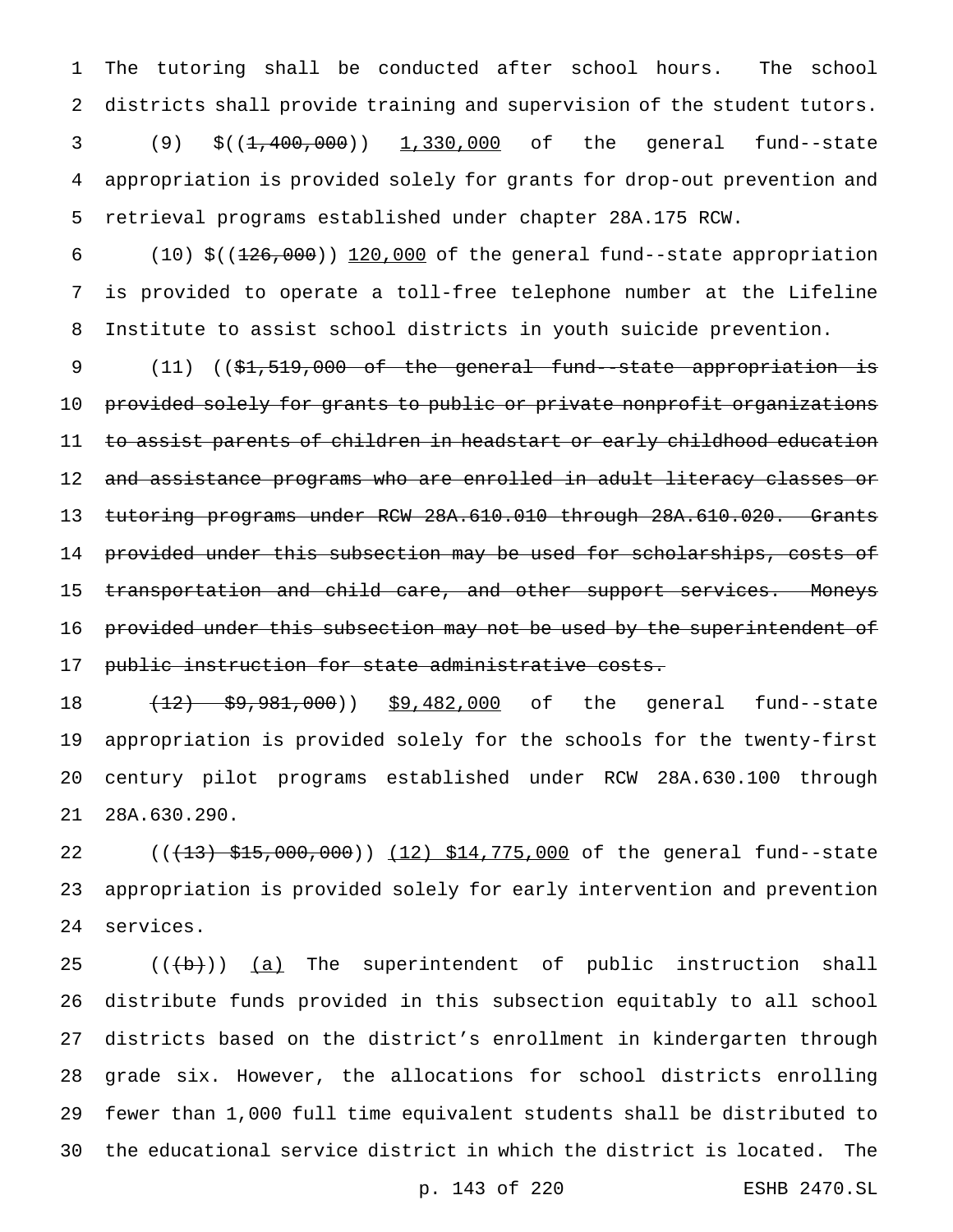educational service district shall use the allocation to provide early intervention and prevention services under a cooperative agreement between the district and the educational service district. Educational service districts shall coordinate the use of staff and resources to serve school districts under this section. School districts and educational service districts may not use the grants to supplant funding from other sources previously provided for counseling or 8 intervention services. School districts and educational service districts accepting moneys under this subsection shall: (i) Develop a district plan to implement this subsection; (ii) document that community-based public and private human service providers, district-12 level and building-level staff and administrators, and parents 13 participated in developing the plan; and (iii) enter into written agreements with community-based public and/or private human service 15 providers to ensure delivery of appropriate services to students after 16 considering both public and private providers. To the greatest extent 17 possible, the delivery of services to students shall not duplicate 18 other programs, shall maximize the use of community-based service 19 providers, shall be consistent with the applicable children's mental health delivery system developed under chapter 71.36 RCW, shall emphasize the most efficient and cost-effective use of these moneys, 22 and shall be provided on a twelve-month basis. School districts and educational service districts are strongly encouraged to contract with public and/or private community-based human service providers to provide elementary students with prevention and intervention services under the local fair start program.

 $((\{e\})$  <u>(b)</u> If separate legislation establishing the Fair Start program is enacted by July 31, 1992, (a) of this subsection shall be null and void.

ESHB 2470.SL p. 144 of 220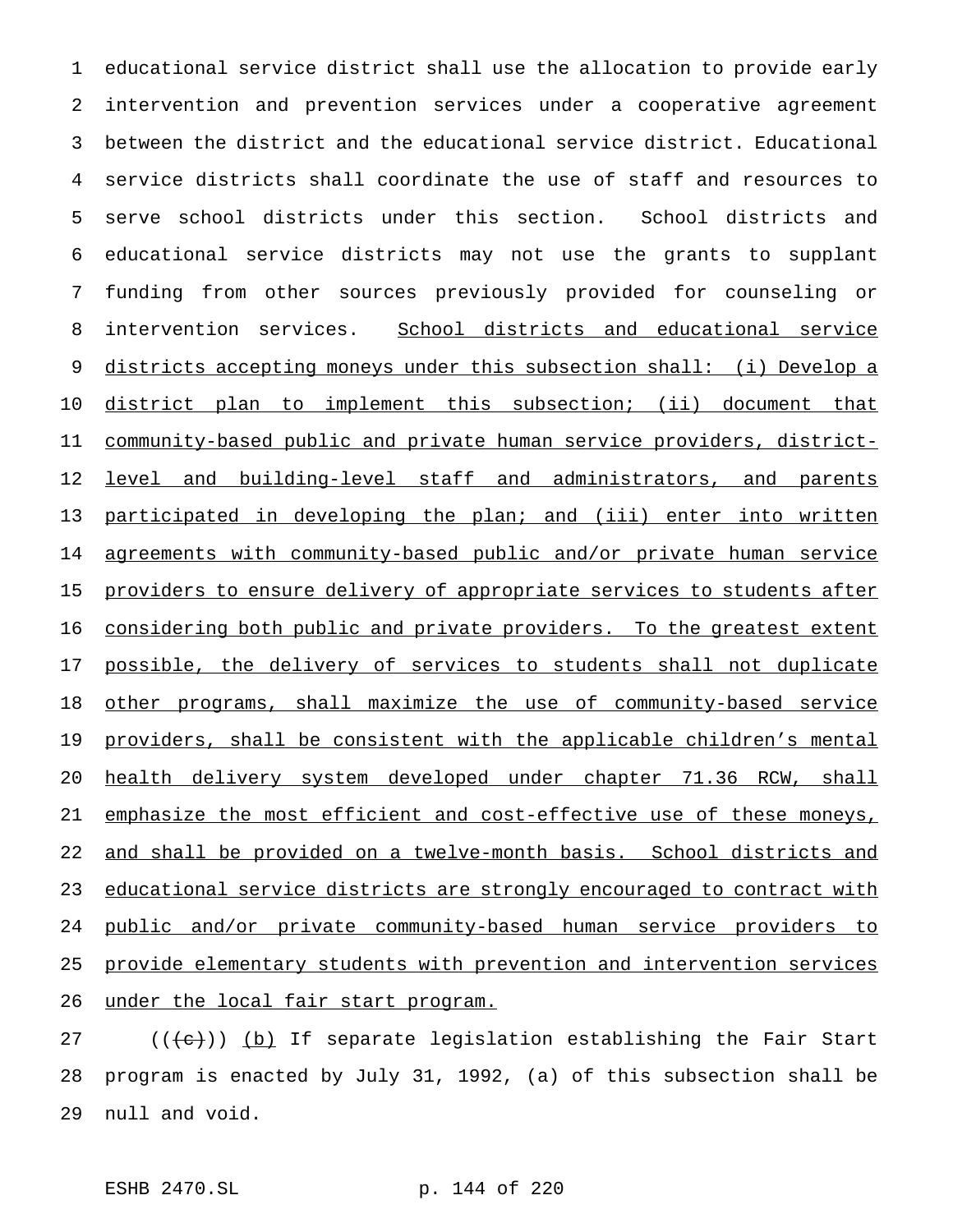(((14) \$4,000,000 of the general fund--state appropriation is 2 provided solely for grants, based on enrollments, to the Seattle and Tacoma school districts for magnet school programs established to encourage racial integration of schools through voluntary student 5 transfers.))

 (13) \$3,940,000 of the general fund--state appropriation is provided solely for magnet school pilot projects for the purpose of enhancing and evaluating school district programs designed to encourage 9 racial integration of schools through voluntary student transfers. A school district awarded a state magnet grant in 1991-92 shall receive not less than 84.5 percent of the 1991-92 state magnet grant in 1992- 12 93. The superintendent shall expand the number of districts receiving grants in 1992-93 on a competitive basis by including other districts having program sites existing during 1991-92, and shall distribute the available funds according to the number of sites with magnet programs in each district in 1991-92 for which application is made under this 17 subsection. The grants shall be used solely to support the development and implementation of specialized curricula and instructional programs that assist in the elimination, reduction, or prevention of minority group isolation. Placement of students in magnet programs shall not be based on test scores or grades. Grants shall be expended solely for planning and promotional activities; acquisition of books, materials, and equipment needed specifically to implement magnet programs; staff training designed specifically to assist in the development of magnet programs; and certificated staff assigned to instructional programs that are in addition to the school's core basic skills curriculum and that are an integral part of the magnet program. Grants may be used for staff development days only if these days are in addition to district-wide increases in supplemental contract days for certificated 30 instructional staff. The superintendent shall prepare and adopt rules

p. 145 of 220 ESHB 2470.SL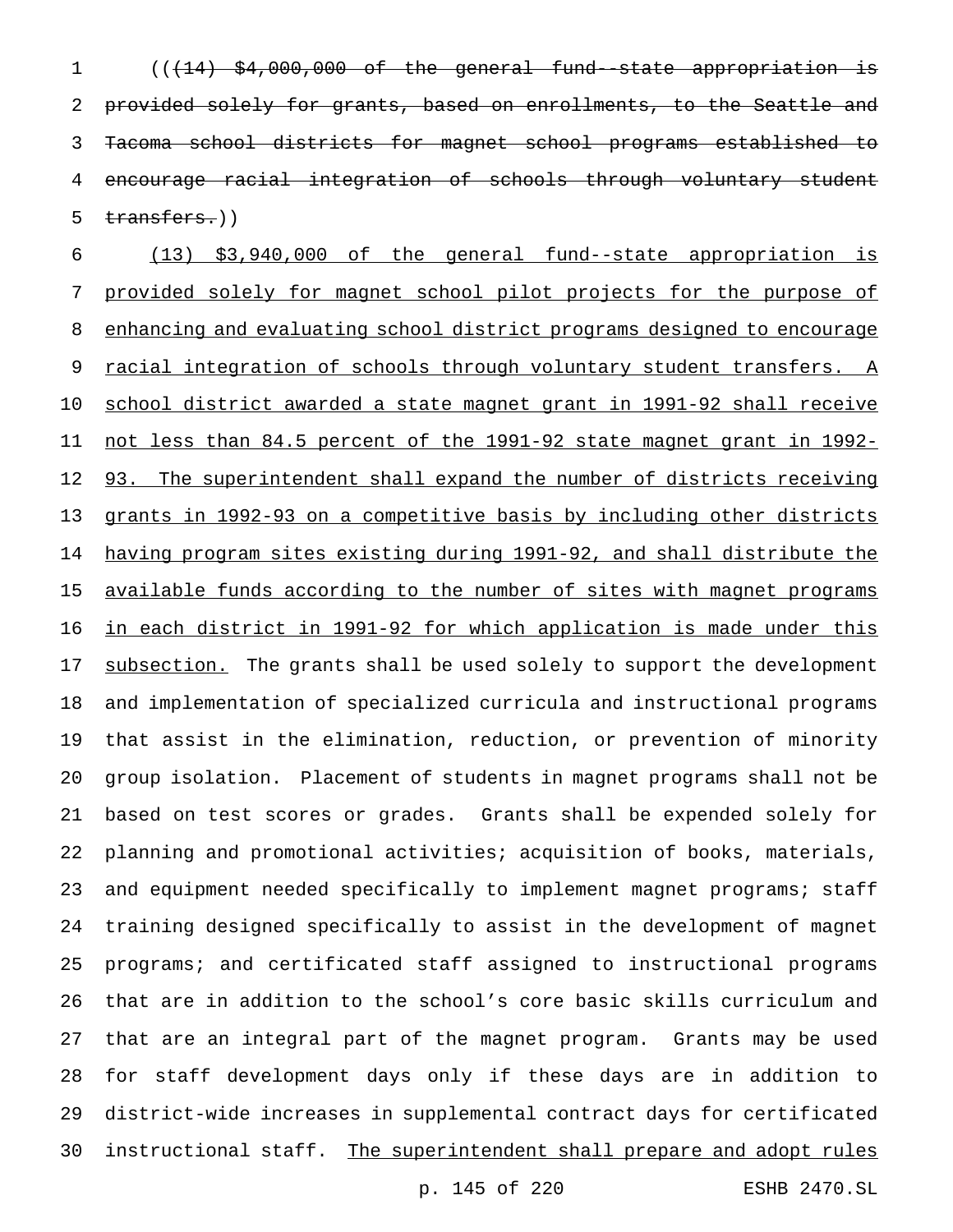establishing a competitive process and criteria for allocating funds to school districts with magnet programs for use in the 1993-95 biennium. 3 Prior to adoption of the rules, the superintendent shall provide a report to the fiscal committees of the legislature no later than December 1, 1992. The report to the legislature shall include an evaluation of the pilot projects funded during the 1991-93 biennium and recommendations based thereon.

8  $((+15))$   $(14)$  \$25,000 of the general fund--state appropriation is provided solely for a program acknowledging the contributions of persons awarded the United States Medal of Honor.

11 ((<del>(16) \$50,000</del>)) (15) \$97,500 of the general fund--state appropriation is provided solely for grants to school districts to develop model secondary school projects that combine academic and vocational education into a single instructional system. The projects shall integrate vocational and academic curriculum, emphasize increased guidance and counseling for students, and include active participation by employers, community service providers, parents, and community members.

19 (( $\left(17\right)$  \$500,000)) (16) \$475,000 of the general fund--state appropriation is provided solely for grants for homeless children education programs. The grant applications shall be submitted jointly by school districts and at least one shelter within the district serving homeless families. The grants are not intended to fund separate instructional programs for homeless children unless the services are necessary to facilitate adjustment into a regular classroom setting. The grants may be used for staffing, for coordinating the transfer of records, for transportation, for student assessment, or for other individualized instruction or assistance.

29  $((+18))$   $(17)$  \$50,000 of the general fund--federal appropriation is provided solely for a pilot program for teenage suicide prevention ESHB 2470.SL p. 146 of 220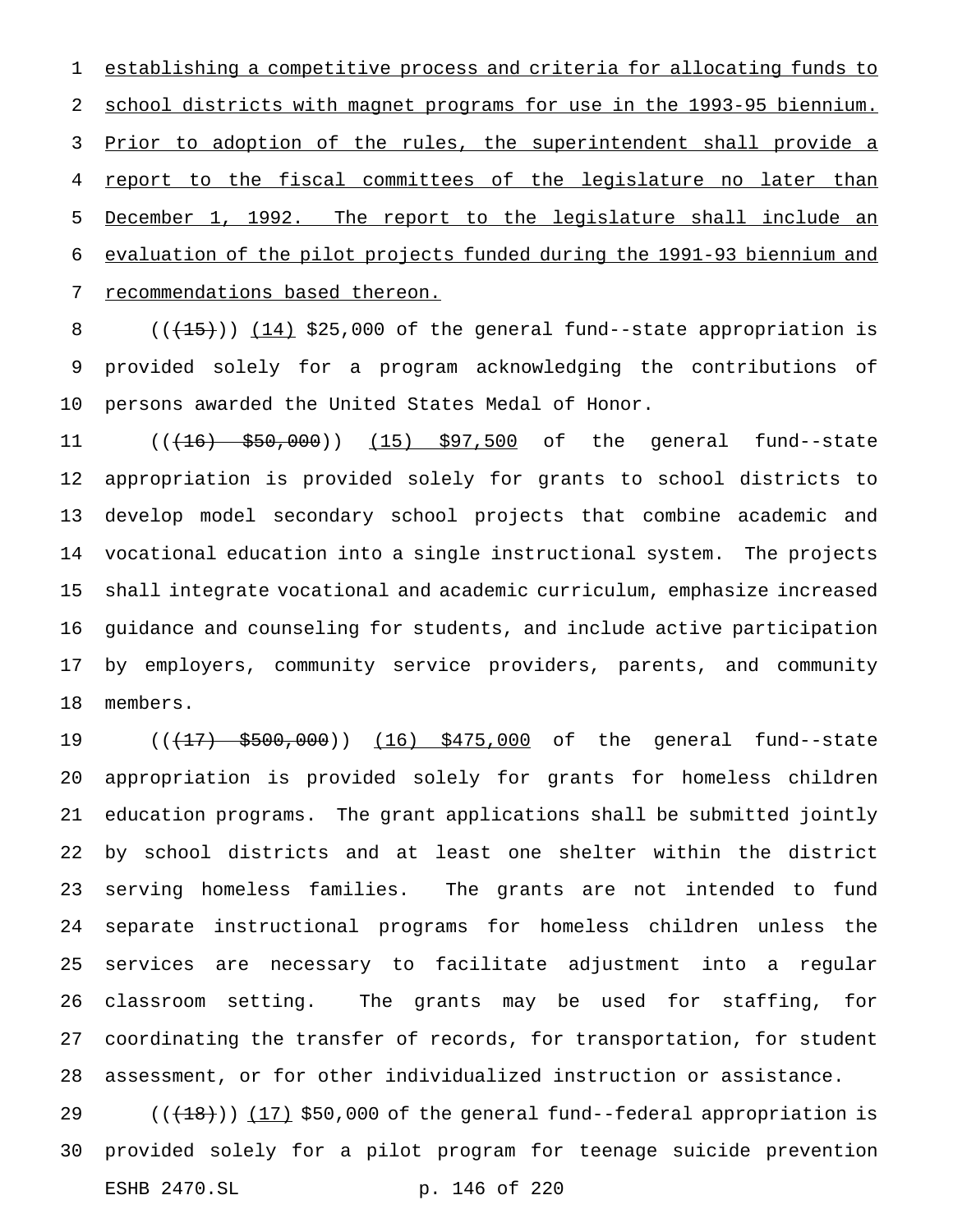through the Federal Way school district. None of this amount may be used by either the district or the superintendent of public instruction for indirect costs.

4 (( $(19)$  \$50,000)) (18) \$48,000 of the general fund--state and \$50,000 of the general fund--federal appropriation is provided solely for a pilot program for teenage suicide prevention in the Northshore school district.

8 (( $(21)$  \$2,000,000)) (19) \$1,970,000 of the general fund--state appropriation is provided solely for grants to school districts of the second class under RCW 28A.315.230. The superintendent shall provide grants based on full time equivalent enrollment to applicant school districts meeting all of the following criteria:

 (a) The median household income of the district is at least twenty percent below the state average;

 (b) The number of families receiving aid to families with dependent 16 children exceeds the state-wide average by twenty percent;

 (c) The number of persons unemployed exceeds the state-wide average 18 by twenty percent;

 (d) The assessed valuation of property for excess levy purposes would require a levy rate of more than two dollars per one thousand dollars of valuation to raise a ten percent levy;

 (e) The district does not receive federal impact aid in excess of the maximum amount the district would be eligible to raise with a ten percent levy; and

 (f) The district does not receive federal forest moneys in excess of its basic education allocation.

 However, if a second class school district is a joint district under RCW 28A.315.350, the criteria under this subsection shall be applied based upon the county which comes closest to meeting the criteria under this subsection.

p. 147 of 220 ESHB 2470.SL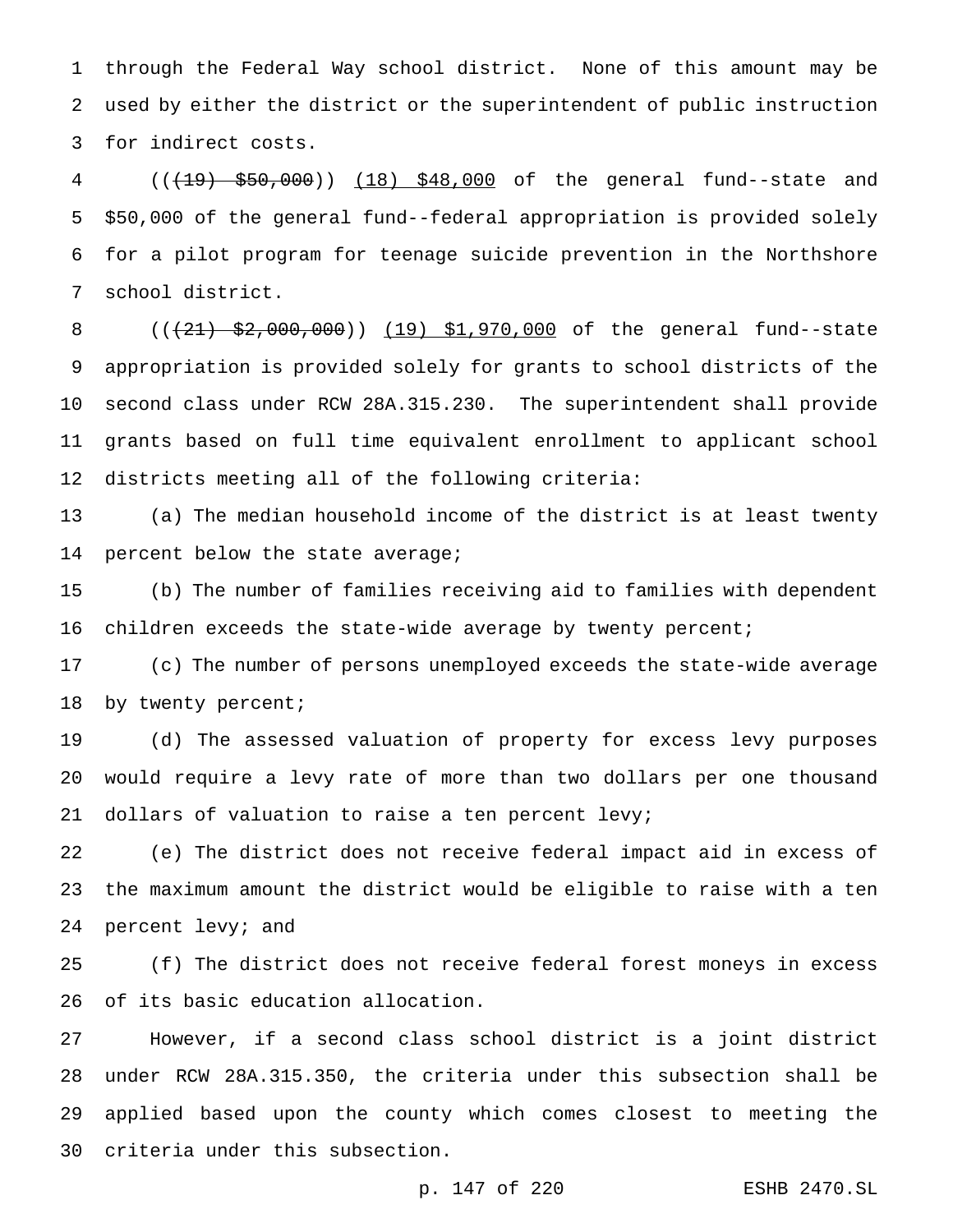1 (( $(22)$  \$500,000)) (20) \$475,000 of the general fund--state appropriation is provided solely to implement chapter 258, Laws of 1991 (Substitute Senate Bill No. 5504, student teaching centers).

 (((23) \$100,000)) (21) \$95,000 of the general fund--state appropriation is provided solely for a cooperative alternative high school operated jointly by the Willapa Valley, Raymond, and South Bend school districts.

 (22) \$68,000 of the general fund--state appropriation is provided solely for assistance to the Blaine school district in establishing a K-2 school at Point Roberts. Prior to receiving this funding, Blaine 11 school district must to the satisfaction of the superintendent of 12 public instruction negotiate with Canadian authorities to obtain 13 remedies to the border crossing delays.

 (23) \$25,000 of the general fund--state appropriation is provided solely for the Griffin school district for a 1990-91 school year 16 accounting error.

 **Sec. 517.** 1991 sp.s. c 16 s 519 is amended to read as follows: **FOR THE SUPERINTENDENT OF PUBLIC INSTRUCTION--FOR TRANSITIONAL BILINGUAL PROGRAMS**

20 General Fund Appropriation . . . . . . . . . . . \$ ((<del>23,882,000</del>)) 21

 The appropriation in this section is subject to the following conditions and limitations:

 (1) \$2,395,000 is provided solely for the remaining months of the 1990-91 school year.

 (2) The superintendent shall distribute funds for the 1991-92 and 27 1992-93 school years at  $((a))$  the rates  $((for each year))$  of \$508.82 28 and \$505.69, respectively, per eligible student.

```
ESHB 2470.SL p. 148 of 220
```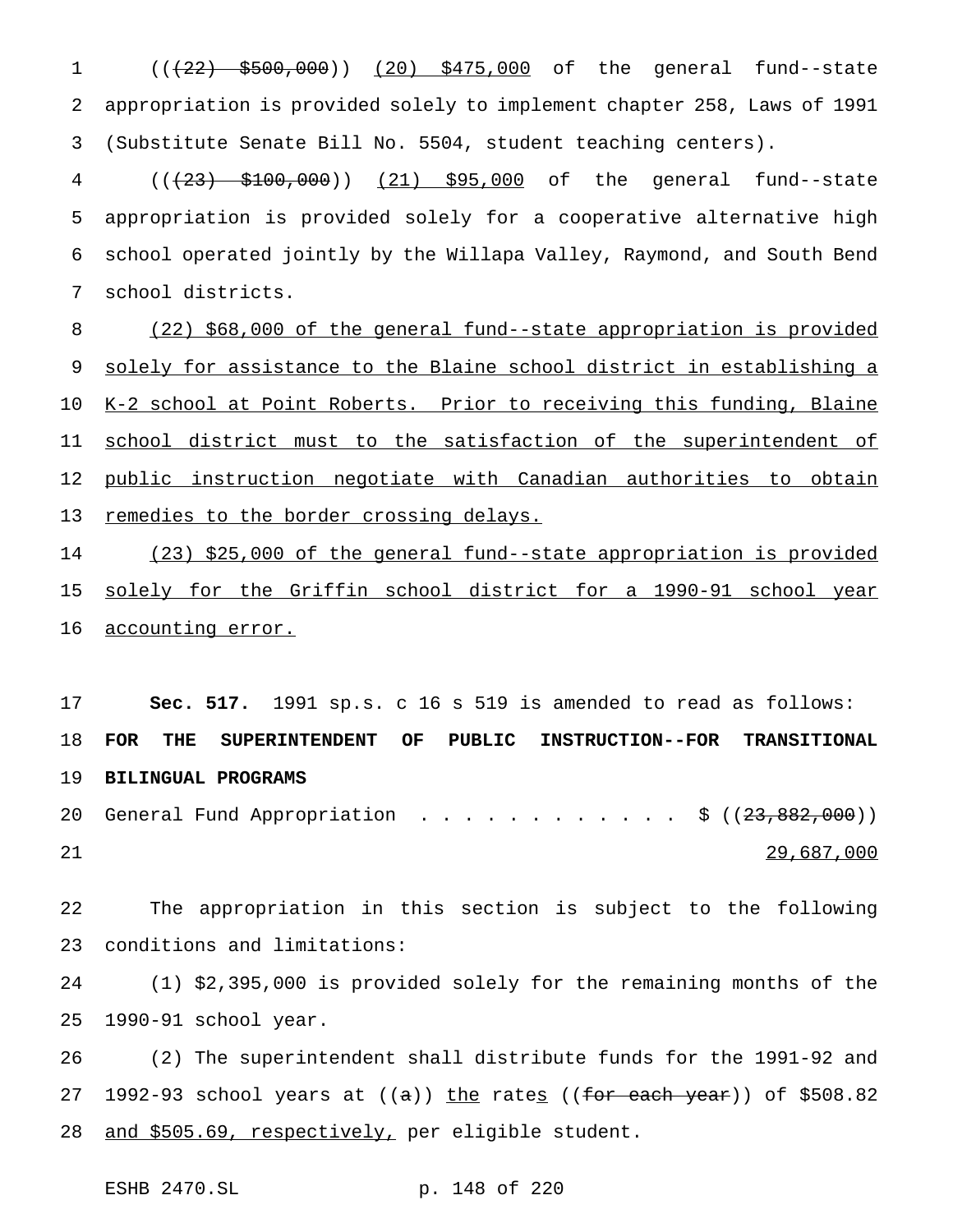(3) For a student served more than twenty-five percent of the school day in a transitional bilingual program, the superintendent of public instruction shall ensure that state basic education funds generated by the student are expended, to the greatest extent practical, in the instruction of that student.

 (4) Project funding for special services demonstration projects shall be allocated and disbursed under chapter 265, Laws of 1991 (Engrossed Substitute House Bill No. 1329, special services demonstration projects).

 **Sec. 518.** 1991 sp.s. c 16 s 520 is amended to read as follows: **FOR THE SUPERINTENDENT OF PUBLIC INSTRUCTION--FOR THE LEARNING ASSISTANCE PROGRAM** 13 General Fund Appropriation . . . . . . . . . . . \$ ((<del>91,732,000</del>))

92,442,000

 The appropriation in this section is subject to the following conditions and limitations:

 (1) \$((8,850,000)) 8,817,000 is provided solely for the remaining months of the 1990-91 school year.

 (2) Funding for school district learning assistance programs serving kindergarten through grade nine shall be distributed during the 1991-92 and 1992-93 school years at a maximum rate of \$426 and \$425 per 22 unit, respectively, as calculated pursuant to this subsection. The number of units for each school district in each school year shall be the sum of: (a) The number of full time equivalent students enrolled in kindergarten through grade six in the district multiplied by the percentage of the district's students taking the fourth grade basic skills test who scored in the lowest quartile as compared to national norms, and then reduced by the number of students ages eleven and below

p. 149 of 220 ESHB 2470.SL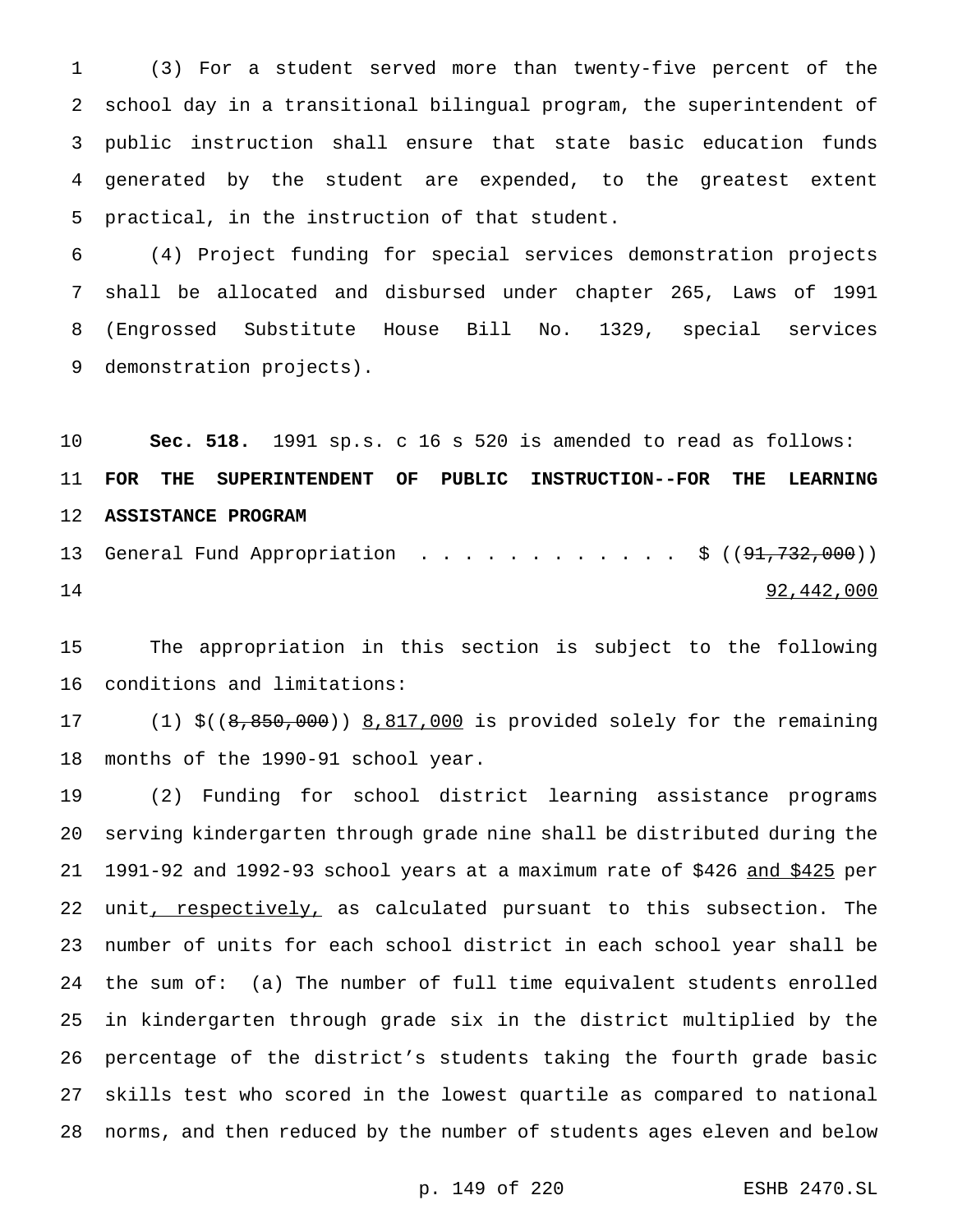in the district who are identified as specific learning disabled and are served through programs established pursuant to chapter 28A.155 RCW; and (b) the number of full time equivalent students enrolled in grades seven through nine in the district multiplied by the percentage of the district's students taking the eighth grade basic skills test who scored in the lowest quartile as compared to national norms, and then reduced by the number of students ages twelve through fourteen in the district who are identified as specific learning disabled and are served through programs established pursuant to chapter 28A.155 RCW. In determining these allocations, the superintendent shall use the most recent prior five-year average scores on the fourth grade and eighth grade state-wide basic skills tests.

 (3) Project funding for special services demonstration projects shall be allocated and disbursed under chapter 265, Laws of 1991 (Engrossed Substitute House Bill No. 1329, special services demonstration projects).

 **Sec. 519.** 1991 sp.s. c 16 s 521 is amended to read as follows: **FOR THE SUPERINTENDENT OF PUBLIC INSTRUCTION--FOR EDUCATIONAL CLINICS** 19 General Fund Appropriation . . . . . . . . . . . \$ ((3,584,000)) 3,405,000

 The appropriation in this section is subject to the following conditions and limitations: Not more than \$1,792,000 of the general fund appropriation may be expended during fiscal year 1992.

 **Sec. 520.** 1991 sp.s. c 16 s 522 is amended to read as follows: **FOR THE SUPERINTENDENT OF PUBLIC INSTRUCTION--LOCAL EDUCATION PROGRAM ENHANCEMENT FUNDS** 27 General Fund Appropriation ..................\$ ((<del>58,724,000</del>))

ESHB 2470.SL p. 150 of 220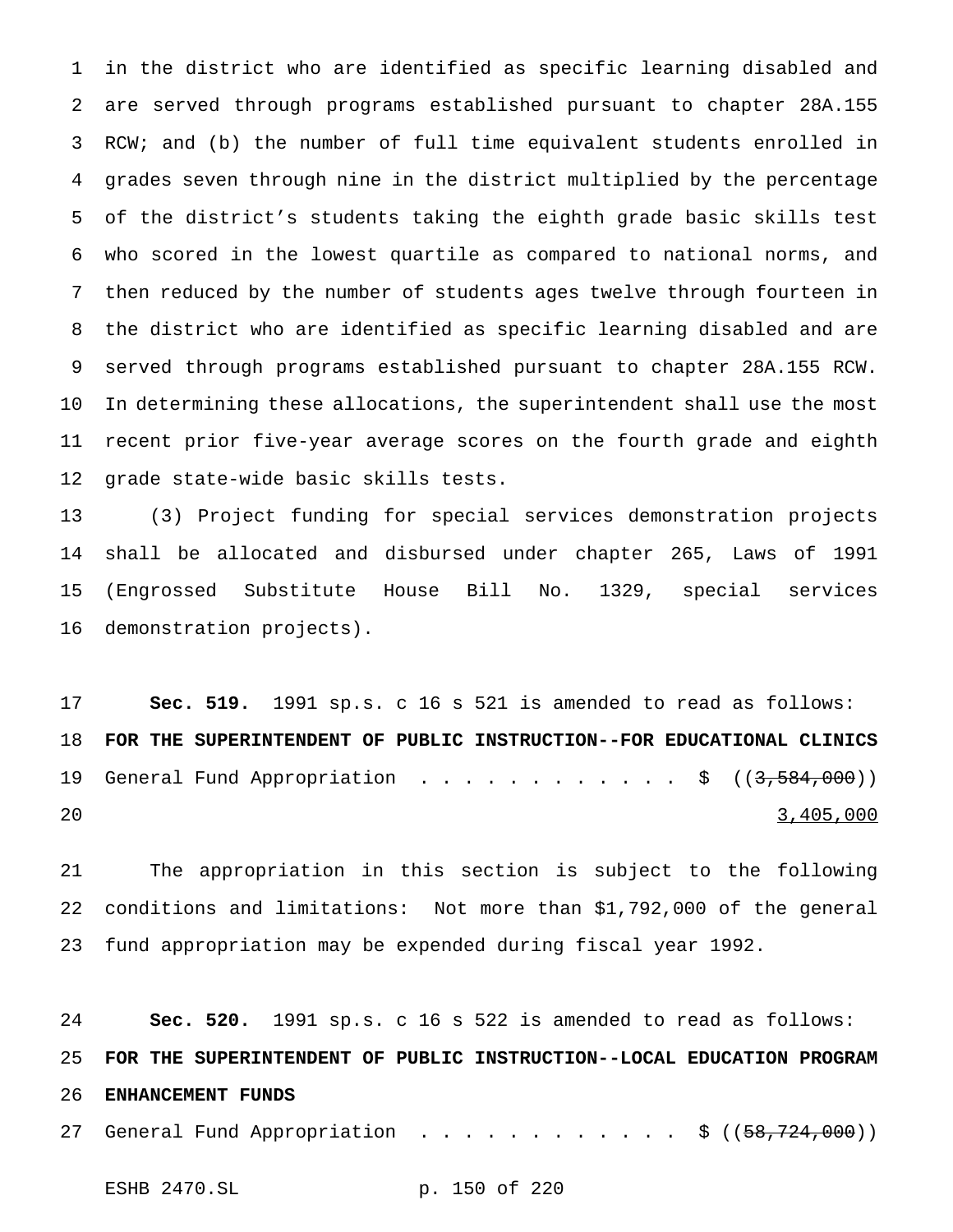The appropriation in this section is subject to the following conditions and limitations:

 (1) \$5,605,000 of the general fund appropriation is provided solely for the remaining months of the 1990-91 school year.

 (2) School districts receiving moneys pursuant to this section shall expend such moneys to meet educational needs identified by the district within the following program areas:

(a) Prevention and intervention services in the elementary grades;

(b) Reduction of class size;

(c) Early childhood education;

 (d) Student-at-risk programs, including dropout prevention and retrieval, and substance abuse awareness and prevention;

(e) Staff development and in-service programs;

(f) Student logical reasoning and analytical skill development;

(g) Programs for highly capable students;

(h) Programs involving students in community services;

(i) Senior citizen volunteer programs; and

 (j) Other purposes that enhance a school district's basic education program including purchase of instructional materials and supplies and other nonemployee-related costs.

 Program enhancements funded pursuant to this section do not fall within the definition of basic education for purposes of Article IX of the state Constitution and the state's funding duty thereunder, nor shall such funding as now or hereafter appropriated and allocated constitute levy reduction funds for purposes of RCW 84.52.0531.

 (3)(a) Allocation to eligible school districts for the 1991-92 and 1992-93 school years shall be calculated on the basis of average annual full time equivalent enrollment, at an annual rate of up to \$35.26 per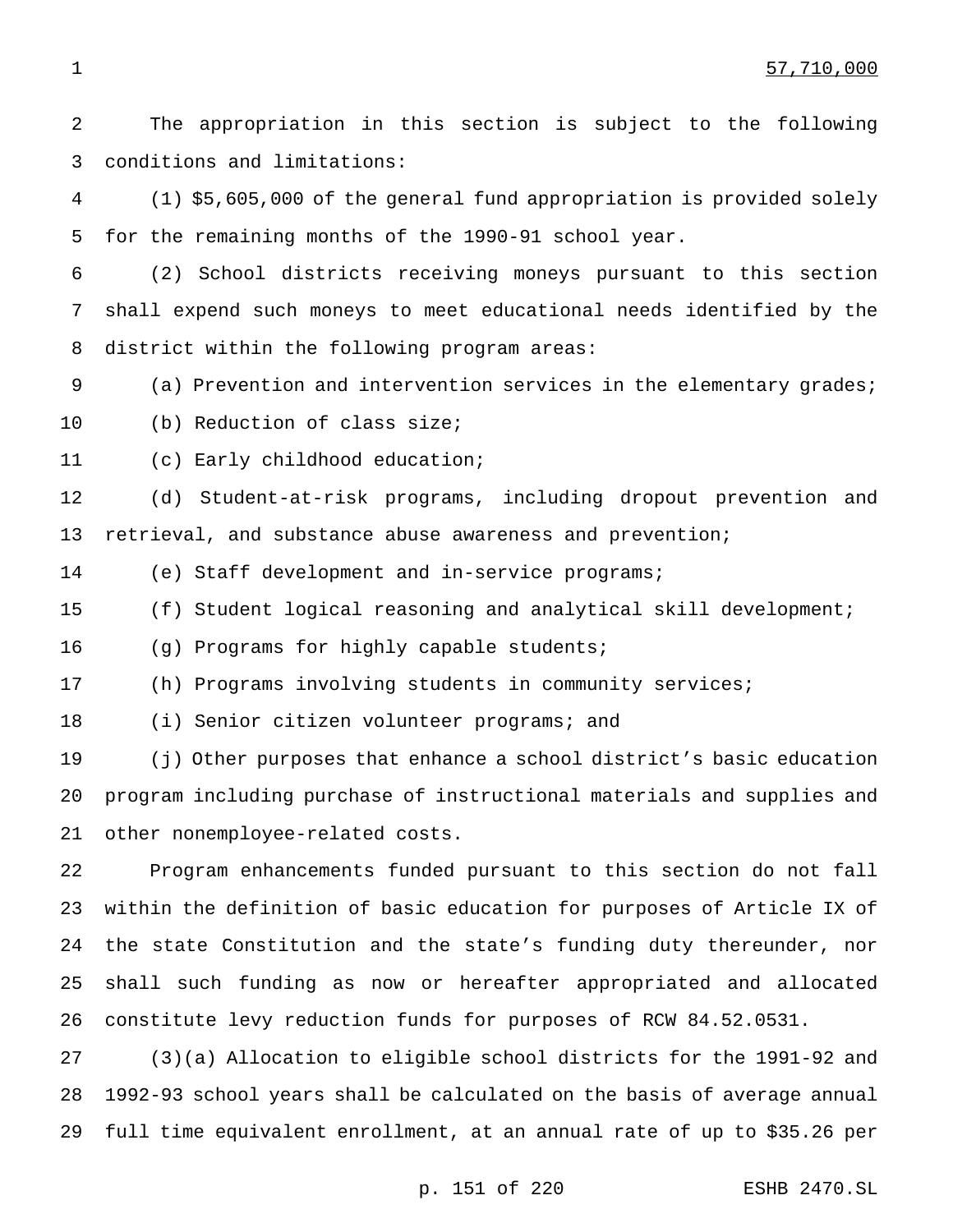pupil. For school districts enrolling not more than one hundred average annual full time equivalent students, and for small school plants within any school district designated as remote and necessary schools, the allocations shall be determined as follows:

 (i) Enrollment of not more than sixty average annual full time equivalent students in grades kindergarten through six shall generate funding based on sixty full time equivalent students;

 (ii) Enrollment of not more than twenty average annual full time equivalent students in grades seven and eight shall generate funding 10 based on twenty full time equivalent students; and

 (ii) Enrollment of sixty or fewer average annual full time equivalent students in grades nine through twelve shall generate funding based on sixty full time equivalent students.

 (b) Allocations shall be distributed on a school-year basis pursuant to RCW 28A.510.250.

 **Sec. 521.** 1991 sp.s. c 16 s 523 is amended to read as follows: **FOR THE SUPERINTENDENT OF PUBLIC INSTRUCTION--FOR CERTIFICATED INSTRUCTIONAL STAFF--LONGEVITY SALARY INCREMENTS**

General Fund Appropriation ............ \$ 48,611,000

 The appropriation in this section is subject to the following conditions and limitations:

 (1) This appropriation is intended to provide eligible certificated instructional staff an average 3.2 percent increment for an additional year of experience in each school year, based on LEAP Document 1R as developed on March 29, 1990, at 11:00 hours.

 (2) The superintendent shall transfer the following amounts to the specified programs:

```
ESHB 2470.SL p. 152 of 220
```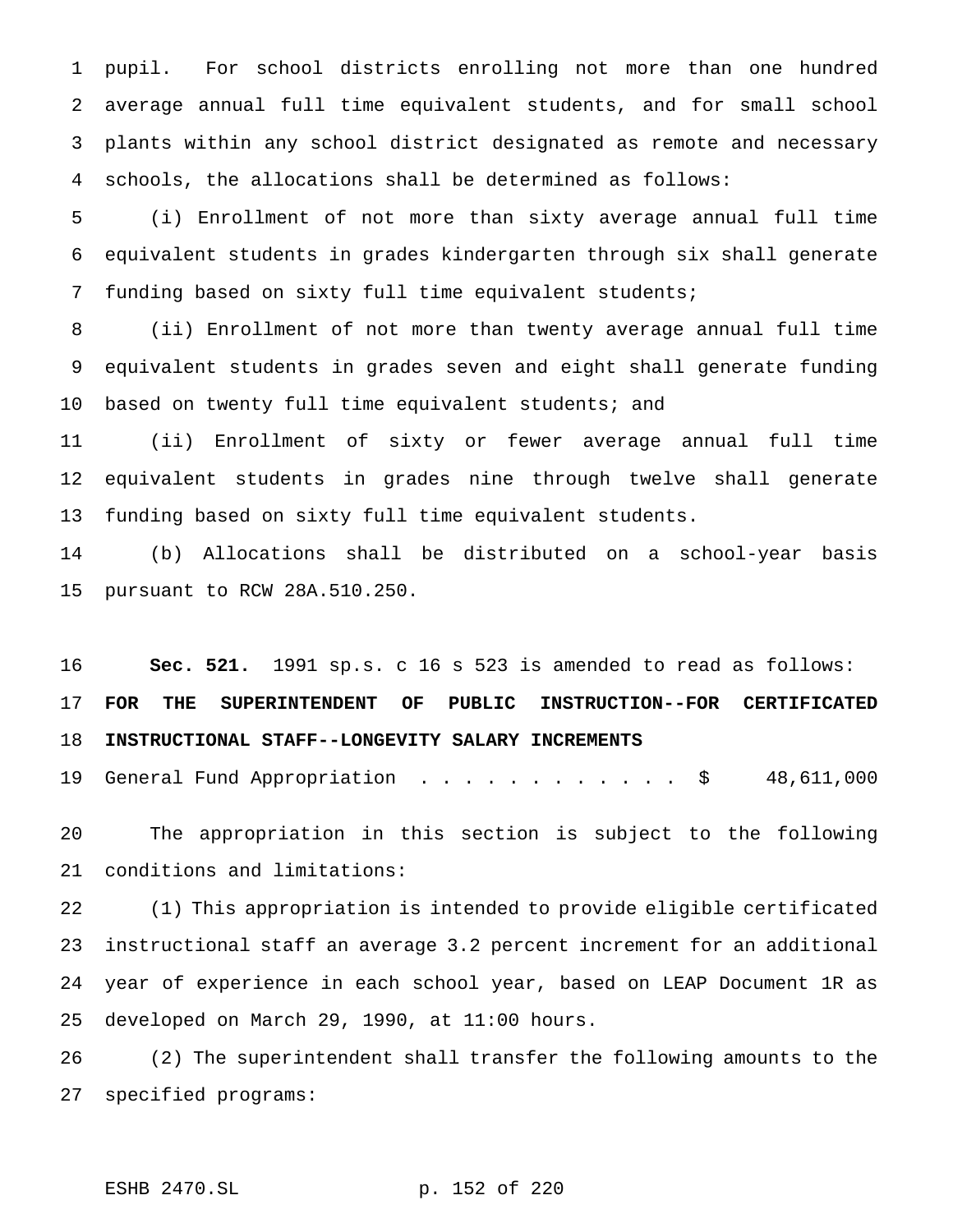(a) \$((42,144,000)) 42,086,000 to General Apportionment, section 502 of this act;

 (b) \$((6,252,000)) 6,310,000 to the Handicapped Education Program, section 509 of this act; and

 (c) \$215,000 to the Institutional Education Program, section 514 of this act.

 (3) Certificated instructional staff salary allocations in the specified programs shall be allocated in accordance with sections 502 and 503 of this act.

(End of part)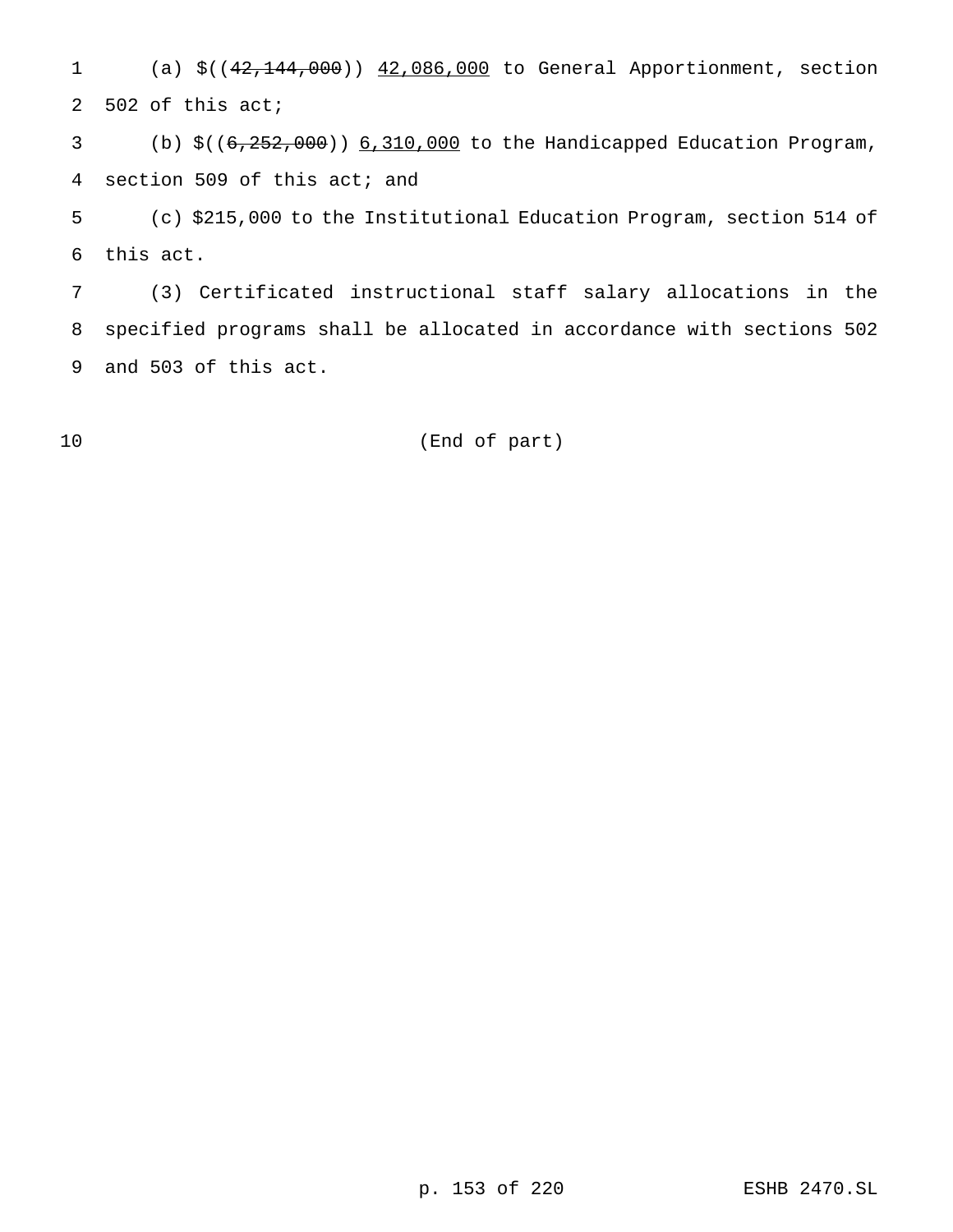### 1 **PART VI**

## 2 **HIGHER EDUCATION**

 **Sec. 601.** 1991 sp.s. c 16 s 601 is amended to read as follows: **HIGHER EDUCATION.** The appropriations in sections 602 through 610 of this act are subject to the following conditions and limitations: (1) "Institutions of higher education" means the institutions receiving appropriations pursuant to sections 602 through 610 of this 8 act.

9 (((3)(a) Student Quality Standard: Each institution and branch campus shall adhere to biennial budgeted enrollment levels. For the 1991-93 fiscal biennium, each institution of higher education shall spend not less than the average biennial amount listed in this subsection per full time equivalent student, plus or minus two percent. The amount includes total appropriated general fund--state operating 15 expenditures, less expenditures for plant maintenance and operation, with the exception of Washington State University, where cooperative 17 extension and agriculture research expenditures are also excluded.

|                  | 18 University of Washington \$                                                                        | <del>9,996</del> |
|------------------|-------------------------------------------------------------------------------------------------------|------------------|
| 19               | Washington State University \$                                                                        | 8,084            |
| 20               | Eastern Washington University \$ 5,906                                                                |                  |
|                  | 21 Central Washington University $\cdots$ $\cdots$ $\cdots$ $\cdots$ $\cdots$ $\cdots$ $\cdots$ 5,932 |                  |
| 2.2 <sub>1</sub> | The Evergreen State College $\frac{1}{5}$ 7,463                                                       |                  |
| 23               | Western Washington University $\frac{1}{9}$ 5,694                                                     |                  |
| 24               | State Board for Community College Education $\frac{1}{5}$ 3,551)                                      |                  |

| 25 | (2)(a) "Student quality standard" means, for each four-year                |               |  |  |  |
|----|----------------------------------------------------------------------------|---------------|--|--|--|
|    | 26 institution and the community and technical colleges as a whole, the    |               |  |  |  |
|    | 27 following amount divided by the budgeted enrollment levels specified in |               |  |  |  |
|    | 28 (b) of this subsection: The combined operating appropriations under     |               |  |  |  |
|    | ESHB 2470.SL                                                               | p. 154 of 220 |  |  |  |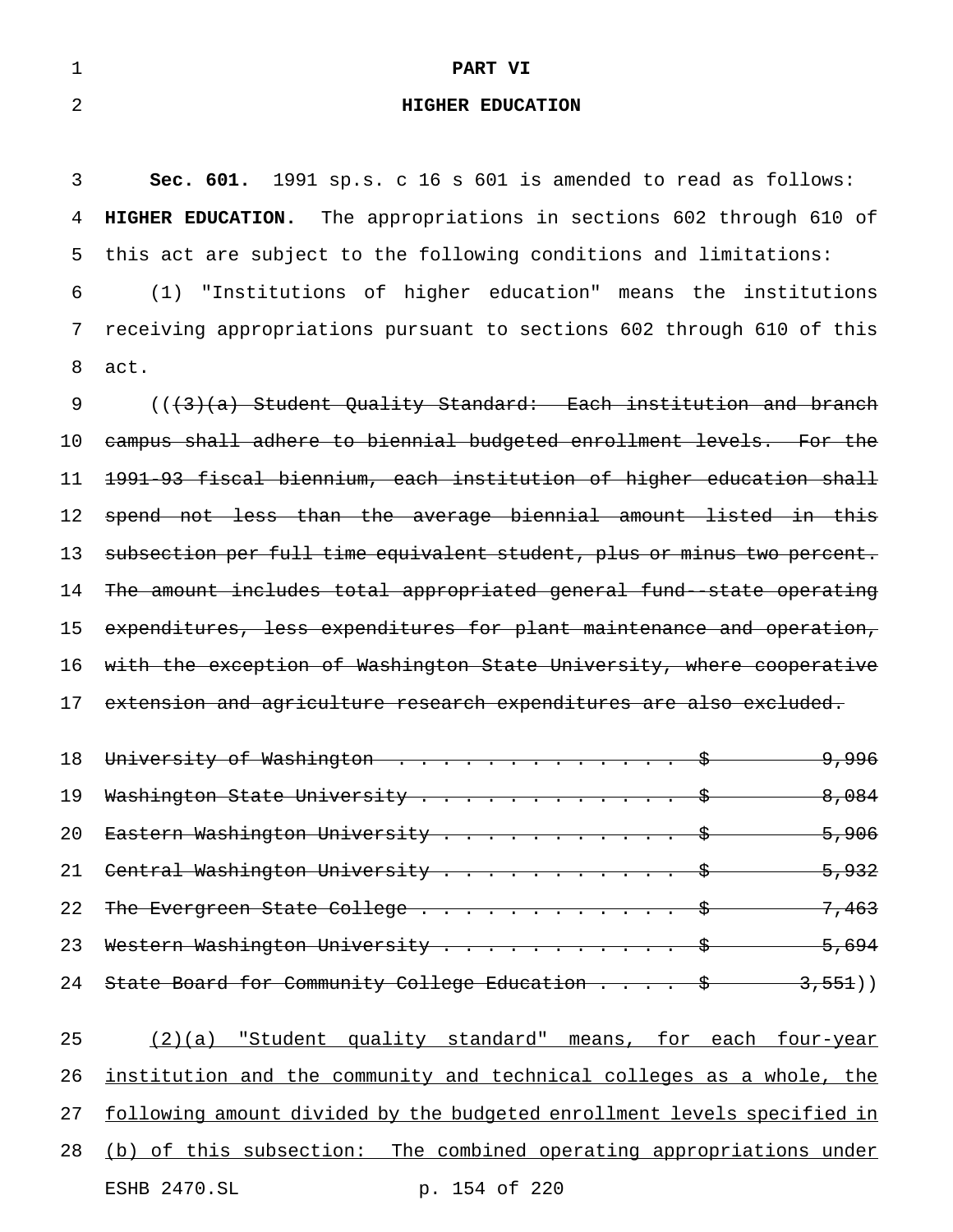this act from the general fund--state and the institutional operating fees account, less expenditures for plant maintenance and operation, with the exception of Washington State University, where cooperative extension and agriculture research expenditures are excluded, and with 5 the exception of the state board for community and technical colleges, where technical college operations and FTE enrollments, the Seattle vocational institute operations and FTE enrollments, and supplemental 8 funding and enrollments for timber-dependent communities are excluded. (b) Budgeted Enrollments: Each institution shall enroll to its budgeted biennial average full time equivalent enrollments, plus four 11 percent or minus two percent, except each branch campus shall enroll within plus or minus twelve percent. If the estimated 1991-93 average biennial full time equivalent student enrollment of an institution or branch campus (as estimated on April 30, 1993, by the office of financial management using spring enrollment reports submitted by the institutions) varies from the biennial budgeted amount by more than 17 ((two)) four percent above or two percent below the budgeted amount, or 18 twelve percent above or below the budgeted amount for each branch

19 campus, <u>then</u> an amount equal to the student quality standard ((as

20 included in (3)(a) of this subsection per)) multiplied by the number of

21 full time equivalent students above or below the ((two percent or

22 twelve percent branch campus)) variances shall revert to the state

23 general fund. The variance allowance for the state board for community

24 and technical colleges excludes the technical colleges.

p. 155 of 220 ESHB 2470.SL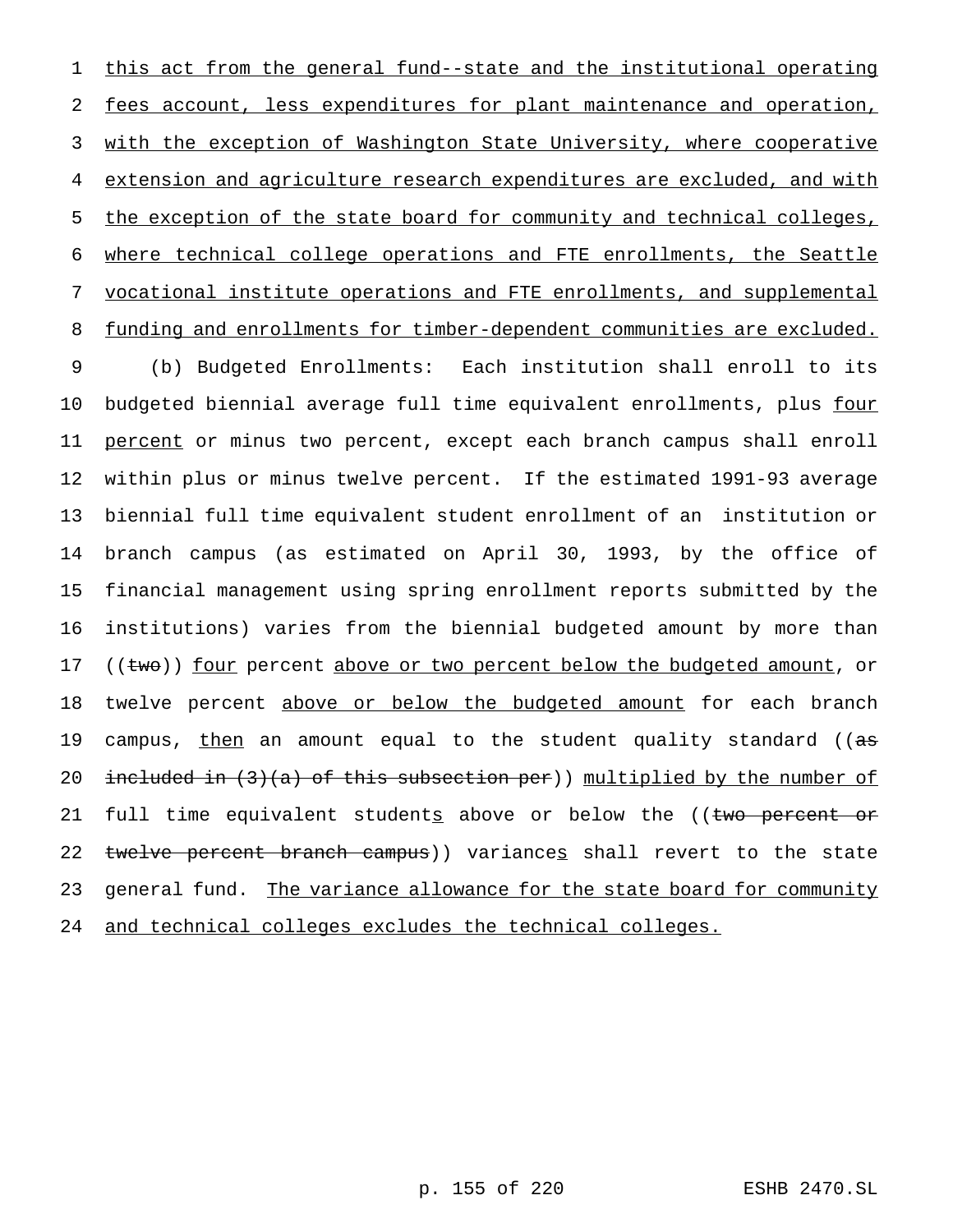| 1<br>2<br>3<br>$\overline{4}$ | Average<br>$1991 - 93$<br>Budgeted<br><b>FTES</b>                       |
|-------------------------------|-------------------------------------------------------------------------|
| 5                             | University of Washington                                                |
| 6                             | 29,981<br>Main campus.                                                  |
| 7                             | Tacoma branch.<br>345                                                   |
| 8                             | 348<br>Bothell branch                                                   |
| 9                             | Washington State University                                             |
| 10                            | Main campus.<br>( (15, 862) )                                           |
| 11                            | 15,806                                                                  |
| 12                            | Tri-Cities branch<br>467                                                |
| 13                            | Vancouver branch<br>343                                                 |
| 14                            | Spokane branch<br>( (104) )                                             |
| 15                            | 160                                                                     |
| 16                            | Eastern Washington University<br>7,281                                  |
| 17                            | Central Washington University<br>6,361                                  |
| 18                            | 3,159<br>The Evergreen State College                                    |
| 19                            | 8,913<br>Western Washington University                                  |
| 20                            | State Board for Community and Technical Colleges                        |
| 21                            | 88,350<br>(( <del>Education</del> ))                                    |
| 22                            | (c) Facilities Quality Standard: During the 1991-93 biennium, no        |
| 23                            | institution of higher education may allow its expenditures for plant    |
| 24                            | operation and maintenance to fall more than five percent below the      |
| 25                            | amounts allotted for this purpose.                                      |
| 26                            | (3)(a) Each four-year institution of higher education shall reduce      |
| 27                            | the amount of operating fee foregone revenue from tuition waivers by    |
| 28                            | thirteen percent of the fiscal year 1993 projection under the office of |
| 29                            | financial management tuition and fee model used in the governor's       |
| 30                            | February 1992 forecast.                                                 |

ESHB 2470.SL p. 156 of 220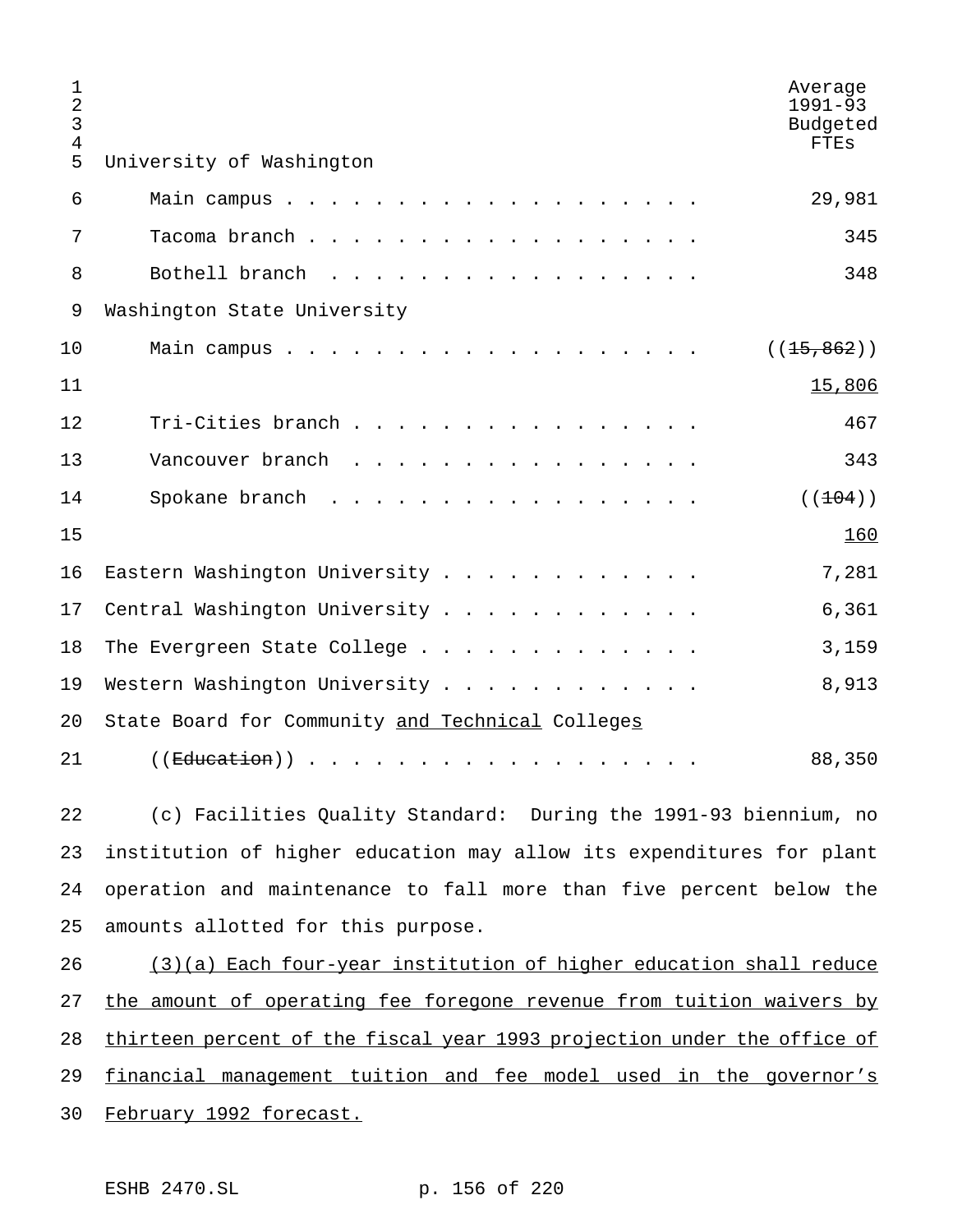1 (b) The state board for community and technical colleges shall 2 reduce the amount of operating fee foregone revenue from tuition 3 waivers, for the community college system as a whole, by thirteen and 4 forty-seven hundredths percent of the fiscal year 1993 projection under 5 the office of financial management tuition and fee model used in the 6 governor's February 1992 forecast, excluding the adult basic education 7 program.

 (4)(a) The amounts specified in (b), (c), and (d) of this subsection are maximum amounts that each institution may spend from the appropriations in sections 602 through 610 of this act for staff salary increases on January 1, 1992, and January 1, 1993, excluding classified staff salary increases, and subject to all the limitations contained in this section.

 (b) The following amounts shall be used to provide instruction and research faculty at each four-year institution an average salary 16 increase of 3.9 percent on January 1, 1992, and  $((3.9))$  3.0 percent on January 1, 1993.

| 18 |                                         | 1991-92 1992-93               |
|----|-----------------------------------------|-------------------------------|
| 19 | University of Washington \$             | $2,888,000$ $(8,086,000)$     |
| 20 |                                         | 7,391,000                     |
| 21 | Washington State University \$          | $1, 157, 000$ $(3, 544, 000)$ |
| 22 |                                         | 3, 264, 000                   |
|    | 23 Eastern Washington University \$     | $435,000$ $(1,190,000)$       |
| 24 |                                         | 1,084,000                     |
| 25 | Central Washington University \$        | $393,000$ $(1,053,000)$       |
| 26 |                                         | 958,000                       |
| 27 | The Evergreen State College $\ldots$ \$ | $185,000$ $(502,000)$         |
| 28 |                                         | 459,000                       |
| 29 | Western Washington University \$        | 540,000 $((1, 446, 000))$     |

p. 157 of 220 ESHB 2470.SL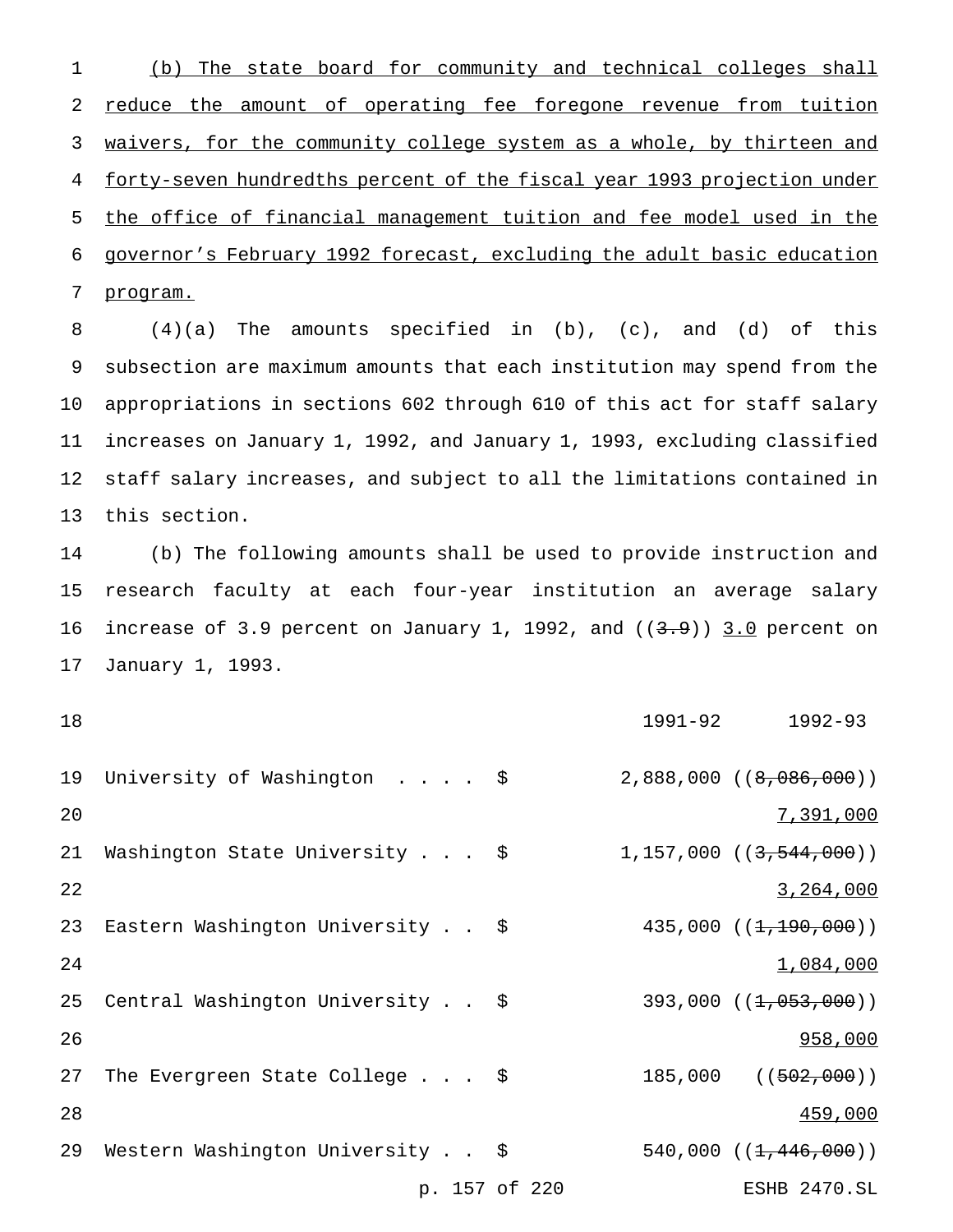(c) The following amounts shall be used to provide exempt professional staff, academic administrators, academic librarians, counselors, and teaching and research assistants as classified by the office of financial management, at each four-year institution, and the higher education coordinating board an average salary increase of 3.9 7 percent on January 1, 1992, and  $((3.9))$  3.0 percent on January 1, 1993. In providing these increases, institutions shall ensure that each person employed in these classifications is granted a salary increase 10 of 3.1 percent on January 1, 1992, and  $((3.4))$  2.5 percent on January 1, 1993. The remaining amounts shall be used by each institution to grant salary increases on January 1, 1992, and on January 1, 1993 that address its most serious salary inequities among exempt staff within these classifications.

15 1991-92 1992-93 16 University of Washington . . . . \$ 918,000 ((2,720,000)) 17 2,500,000 18 Washington State University . . . \$ 625,000 ((1,898,000))  $1,748,000$ 20 Eastern Washington University . . \$ 118,000 ((348,000)) 21 320,000 22 Central Washington University . . \$ 93,000 ((275,000)) 23 23 253,000 24 The Evergreen State College . . . \$ 79,000 ((232,000)) 25 212,000 26 Western Washington University . . \$ 138,000 ((407,000)) 27 374,000 28 Higher Education Coordinating

ESHB 2470.SL p. 158 of 220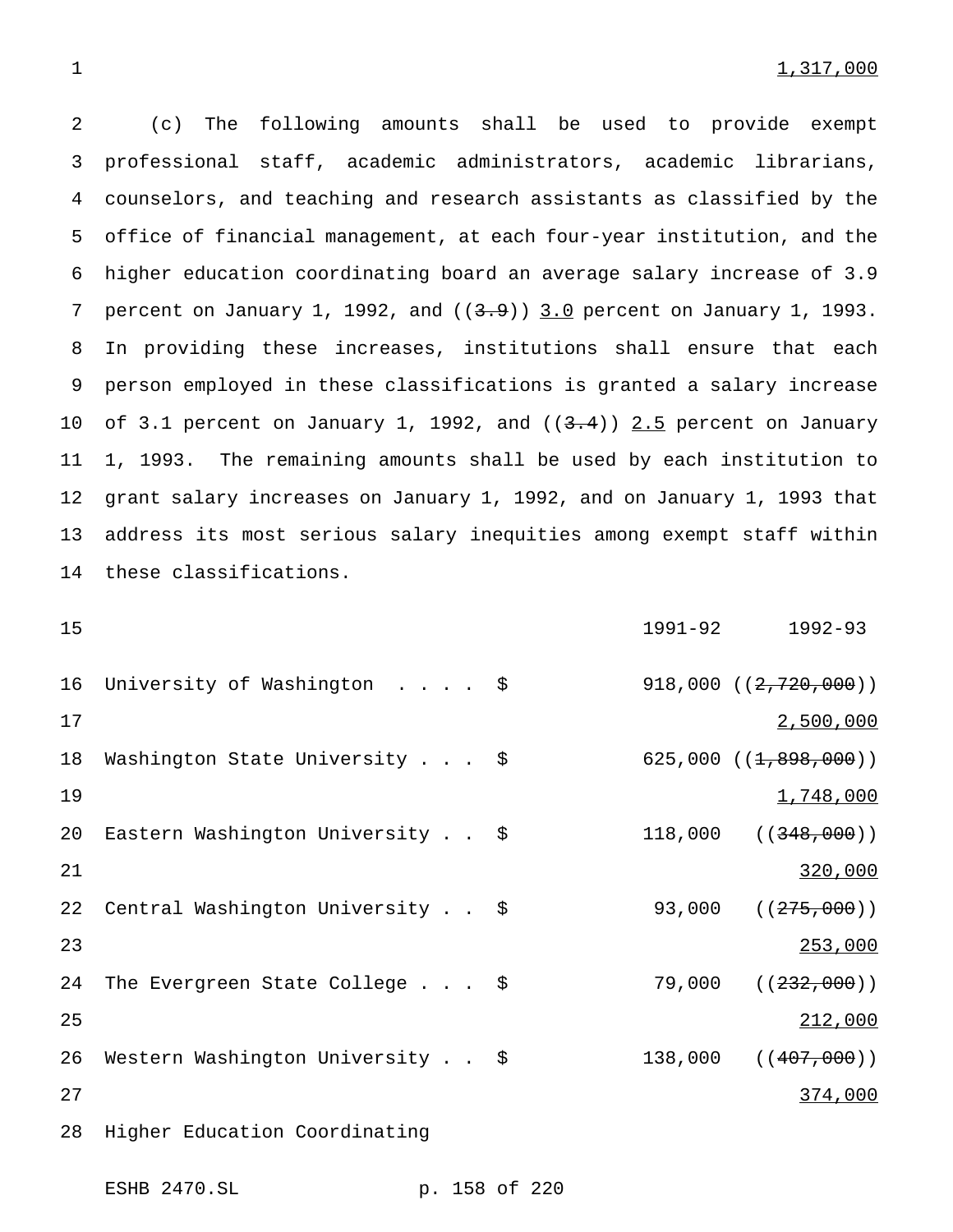1 Board . . . . . . . . . . \$ 25,000 ((75,000)) 2 69,000

3 (d) \$4,342,000 for fiscal year 1992 and \$((11,701,000)) 10,657,000 4 for fiscal year 1993 are provided solely for the state board for 5 community and technical colleges ((education)) to provide faculty and 6 exempt staff for the community college system as a whole excluding the 7 technical colleges, average salary increases of 3.9 percent on January 8 1, 1992, and ((3.9)) 3.0 percent on January 1, 1993.

9 (e) The salary increases authorized under this subsection may be 10 granted to state employees at Washington State University who are 11 supported in full or in part by federal land grant formula funds.

12  $((\{6\})$  (5)(a) The following amounts from the appropriations in 13 sections 602 and 610 of this act, or as much thereof as may be 14 necessary, shall be spent to provide employees classified by the higher 15 education personnel board a 3.6 percent across-the-board salary 16 increase effective January 1, 1992, and an additional ((3.6)) 3.0 17 percent across-the-board increase effective January 1, 1993. The 18 amount identified for the state board for community and technical 19 colleges excludes employees of the technical colleges.

20 1991-92 1992-93

21 University of Washington . . . . \$ 1,422,000 ((4,316,000)) 22  $\frac{4,068,000}{2}$ 23 Washington State University . . . \$ 868,000 ((2,647,000)) 24 2,496,000 25 Eastern Washington University . .  $\frac{1}{2}$   $\frac{214,000}{(651,000)}$ 26 613,000 27 Central Washington University . . \$ 172,000 ((525,000)) 28 **494,000** 29 The Evergreen State College . . . \$ 131,000 ((<del>396,000</del>)) p. 159 of 220 ESHB 2470.SL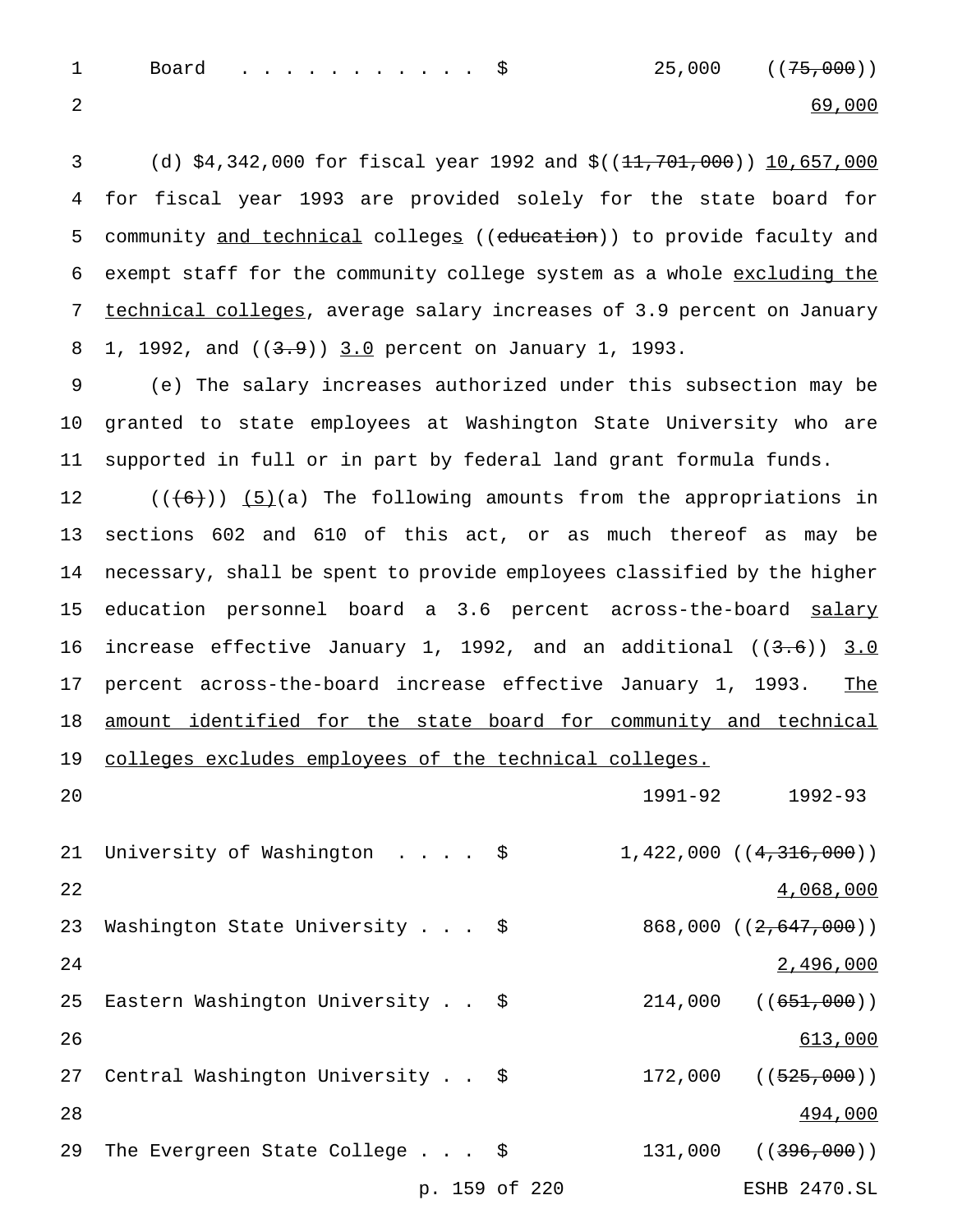1 374,000 2 Western Washington University . . \$ 232,000 ((724,000)) 3 683,000 4 State Board for Community and 5 Technical Colleges 6 ((Education))........  $\frac{1}{323,000}$  ((4,031,000)) 7 3,800,000 8 Higher Education Coordinating 9 Board . . . . . . . . . . \$ 12,000 ((36,000)) 10 34,000

11 (b) The salary increases granted in this subsection  $((+6+))$  (5) of this section shall be implemented in compliance and conformity with all requirements of the comparable worth agreement ratified by the 1986 Senate Concurrent Resolution No. 126, where applicable.

15 (c) No salary increases may be paid under this subsection  $((+6))$ 16  $(5)$  of this section to any person whose salary has been Y-rated 17 pursuant to rules adopted by the higher education personnel board.

 $((\langle 7 \rangle) \rangle$  (6) The following amounts are provided to fund as much as may be required for salary increases resulting from the higher education personnel board's job classification revision of clerical support staff, as adopted by the board on January 3, 1991, and revised 22 by the board on February 14, 1991. The amount identified for the state board for community and technical colleges excludes employees of the technical colleges.

25 University of Washington . . . . . . . . . . . . \$ 2,386,000 26 Washington State University . . . . . . . . . . . \$ 1,057,000 27 Eastern Washington University . . . . . . . . . . \$ 239,000 28 Central Washington University . . . . . . . . . . \$ 198,000 29 The Evergreen State College  $\ldots$ ...............\$ 265,000 ESHB 2470.SL p. 160 of 220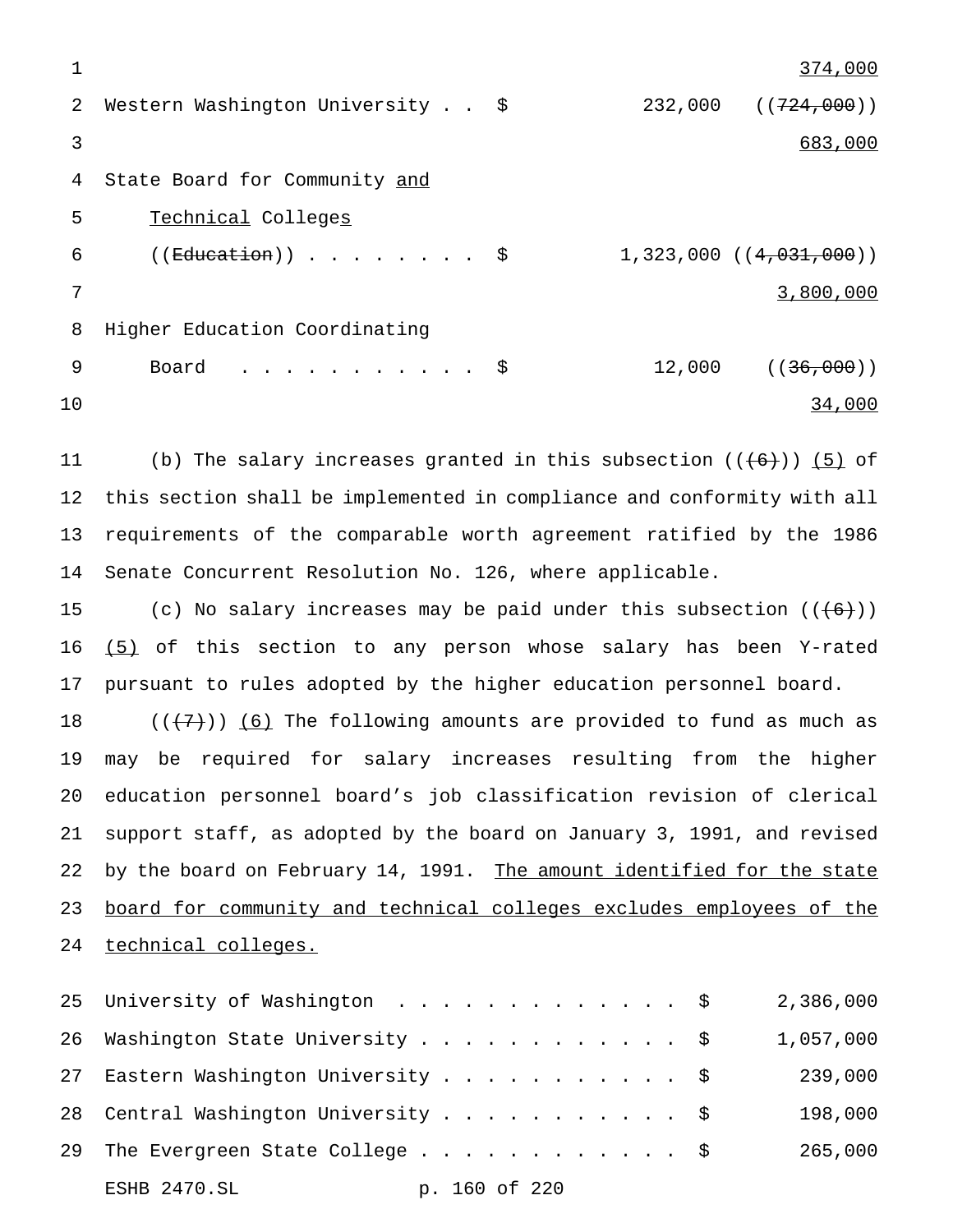| 1 Western Washington University \$               | 289,000   |
|--------------------------------------------------|-----------|
| 2 State Board for Community College Education \$ | 1,634,000 |
| 3 Higher Education Coordinating Board \$         | 26,000    |

 **Sec. 602.** 1991 sp.s. c 16 s 602 is amended to read as follows: **FOR THE STATE BOARD FOR COMMUNITY AND TECHNICAL COLLEGES ((EDUCATION))** 6 General Fund $-$ State Appropriation . . . . . . . . \$((718,695,000)) 733,585,000

8 Community Colleges Operating Fees Account

|    | 9 Appropriation <u>\$</u> 63,562,000                  |  |
|----|-------------------------------------------------------|--|
|    | 10 General Fund--Federal Appropriation \$ 4,700,000   |  |
| 11 | TOTAL APPROPRIATION $\ldots$ , $\lessgtr$ 801,847,000 |  |

12 The appropriation<u>s</u> in this section ((<del>is</del>)) <u>are</u> subject to the following conditions and limitations:

14 (1) ((At least \$3,640,000 shall be spent on)) \$3,549,000 of the general fund--state appropriation is provided solely for assessment of student outcomes.

17 (2) ((At least \$1,500,000 shall be spent)) \$1,463,000 of the 18 general fund--state appropriation is provided solely to recruit and retain minorities.

 (3) The 1991-93 enrollment increases funded by this appropriation shall be distributed among the community college districts based on the weighted prorated percentage enrollment plan developed by the state 23 board for community and technical colleges ((education)), and contained in the legislative budget notes.

 (4) \$2,204,000 of the general fund--state appropriation is provided solely for 500 supplemental FTE enrollment slots to implement section 17, chapter 315, Laws of 1991 (Engrossed Substitute Senate Bill No. 5555, timber-dependent communities).

p. 161 of 220 ESHB 2470.SL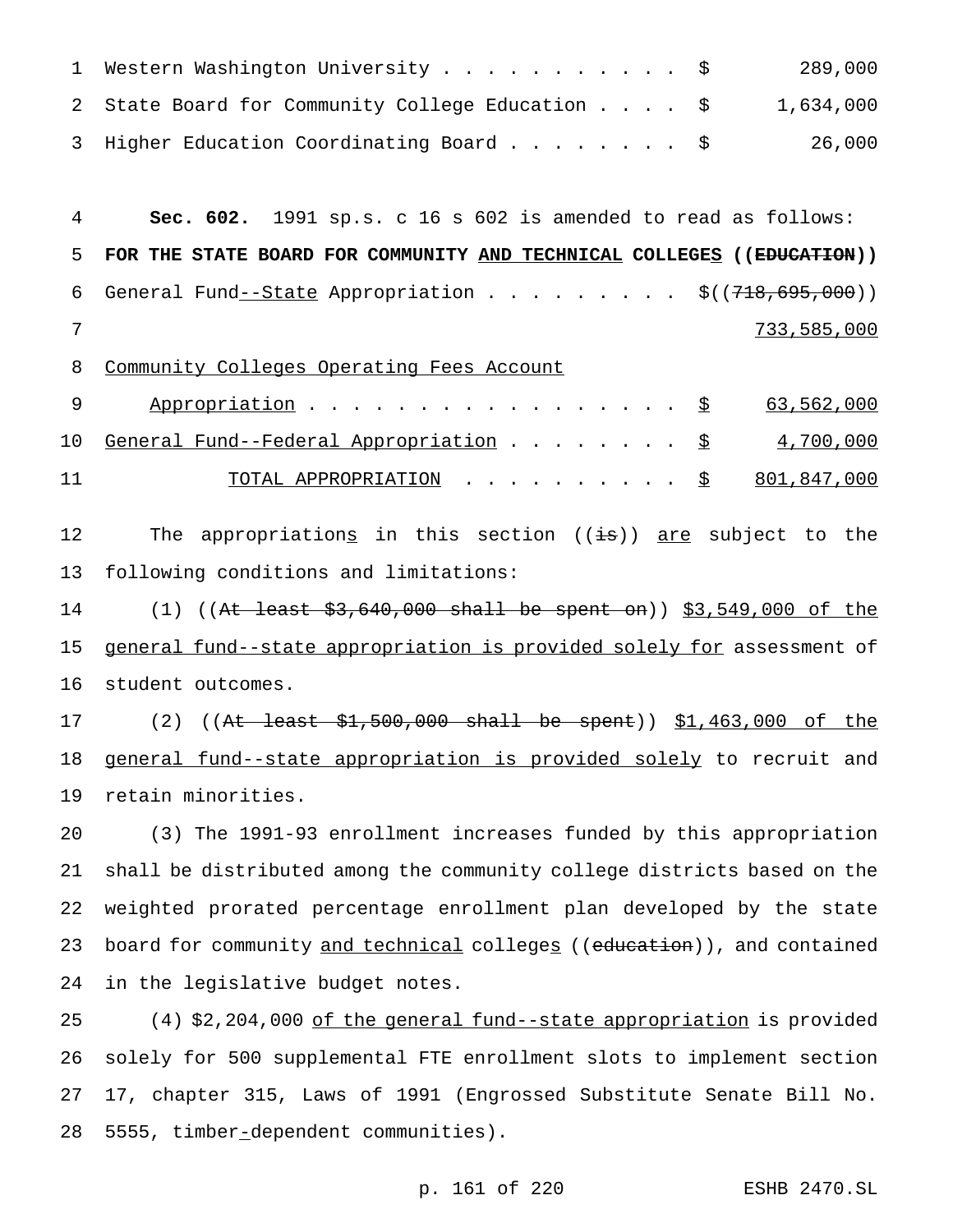(5) ((At least \$1,500,000 shall be spent as)) \$1,000,000 of the general fund--state appropriation is provided solely for grants to the community college districts to fund unusually high start-up costs for training programs.

5 (6) ((At least \$75,000 shall be used as payment to the state board for vocational education for the Lower Columbia College job skills program.

 $(7)$ )) In addition to any other compensation adjustments provided in this act, salary increments may be funded by community college districts to the extent that funds are available from staff turnover. A maximum of \$1,000,000 for fiscal year 1992 and \$1,240,000 for fiscal 12 year 1993 of the appropriation in this section may be expended to supplement savings from staff turnover for the payment of faculty 14 salary increments. The state board for community and technical colleges ((education)) shall issue system-wide guidelines for the payment of salary increments for full time faculty by community college districts and monitor compliance with those guidelines.

 (7) \$78,731,000 of the general fund--state appropriation is 19 provided solely for vocational programs and adult basic education at technical colleges. Of this amount, \$7,800,000 of expenditures may be accrued but not disbursed.

 (8) \$2,315,000 of the general fund--state appropriation is provided 23 solely for technical college employee salary increases of four percent 24 in fiscal year 1992 and three percent in fiscal year 1993.

 (9) \$783,000 of the general fund--state appropriation is provided 26 solely for technical college employees' insurance benefit increases. A maximum of \$307,325 is provided for fiscal year 1992 and \$475,675 is 28 provided for fiscal year 1993.

 (10) \$1,414,000 of the general fund--state appropriation is 30 provided solely to lease computer equipment, reprogram software and ESHB 2470.SL p. 162 of 220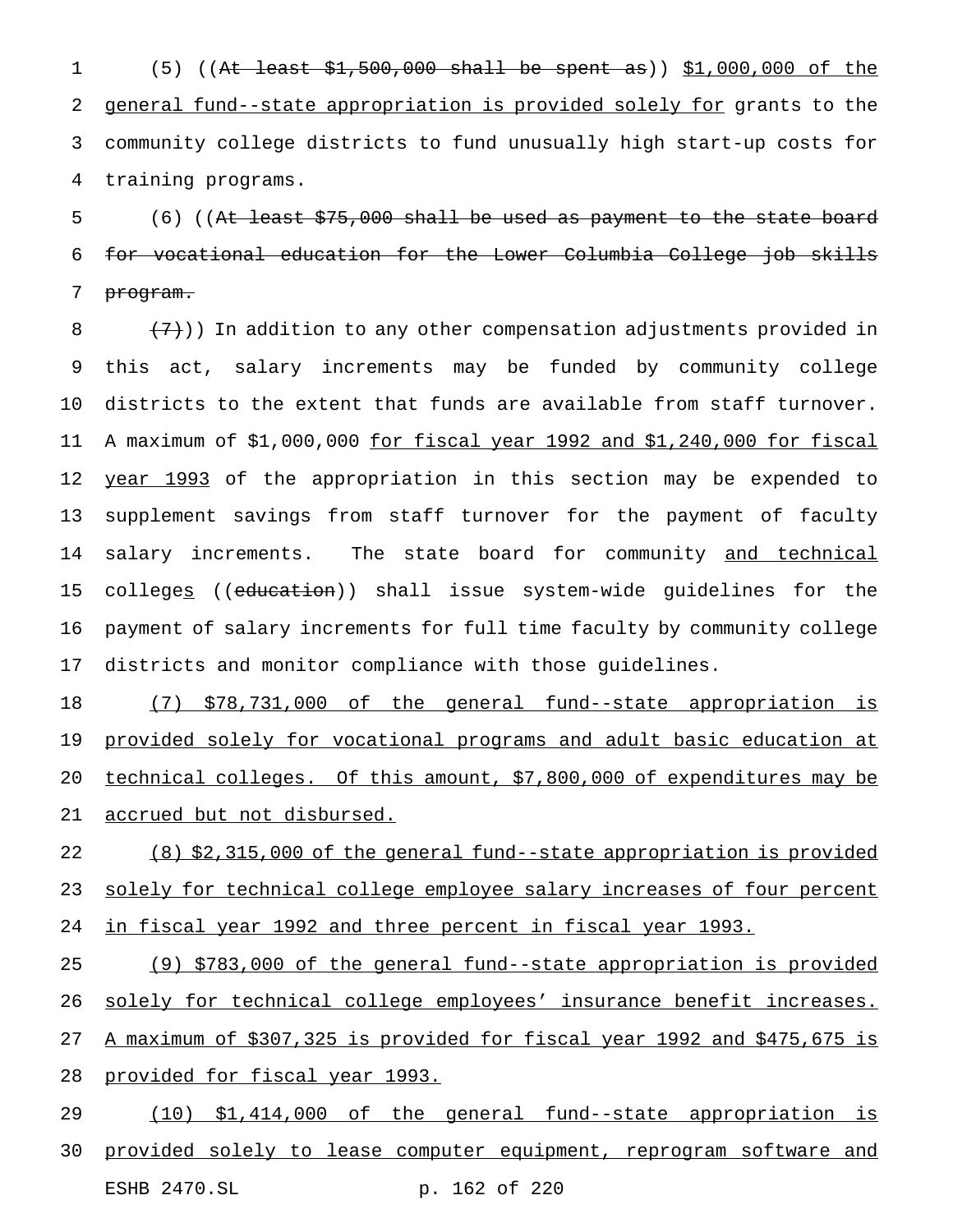data bases, and to provide for other initial operating costs necessary to merge the computer systems of the technical colleges into the community and technical college system created under chapter 238, Laws of 1991. The apportionment of this amount among the technical colleges shall be made by the director of the state board for community and technical colleges.

 (11) \$1,481,000 of the general fund--state appropriation is provided solely for grants to public or private nonprofit organizations 9 to assist parents of children in headstart or early childhood education and assistance programs who are enrolled in adult literacy classes or tutoring programs under RCW 28A.610.010 through 28A.610.020. Grants provided under this subsection may be used for scholarships, transportation, child care, and other support services.

 (12) \$4,700,000 of the general fund--federal appropriation is provided solely for adult basic education and other related purposes as 16 may be defined by federal regulations.

 (13) \$3,064,000 of the general fund--state appropriation is provided solely for the Seattle vocational institute.

 (14) The state board for community and technical colleges shall 20 reduce spending for the entire system by \$625,000 for travel. These funds are to be used to mitigate enrollment reductions as part of the agency's 2.5 percent allotment reduction.

(15) \$585,000 of the general fund--state appropriation is provided

solely for English instruction to non-English speaking immigrants.

**Sec. 603.** 1991 sp.s. c 16 s 603 is amended to read as follows:

### **FOR THE UNIVERSITY OF WASHINGTON**

- 27 General Fund Appropriation . . . . . . . . . . . \$((689,120,000)) 595,020,000
- University of Washington Operating Fees Account

p. 163 of 220 ESHB 2470.SL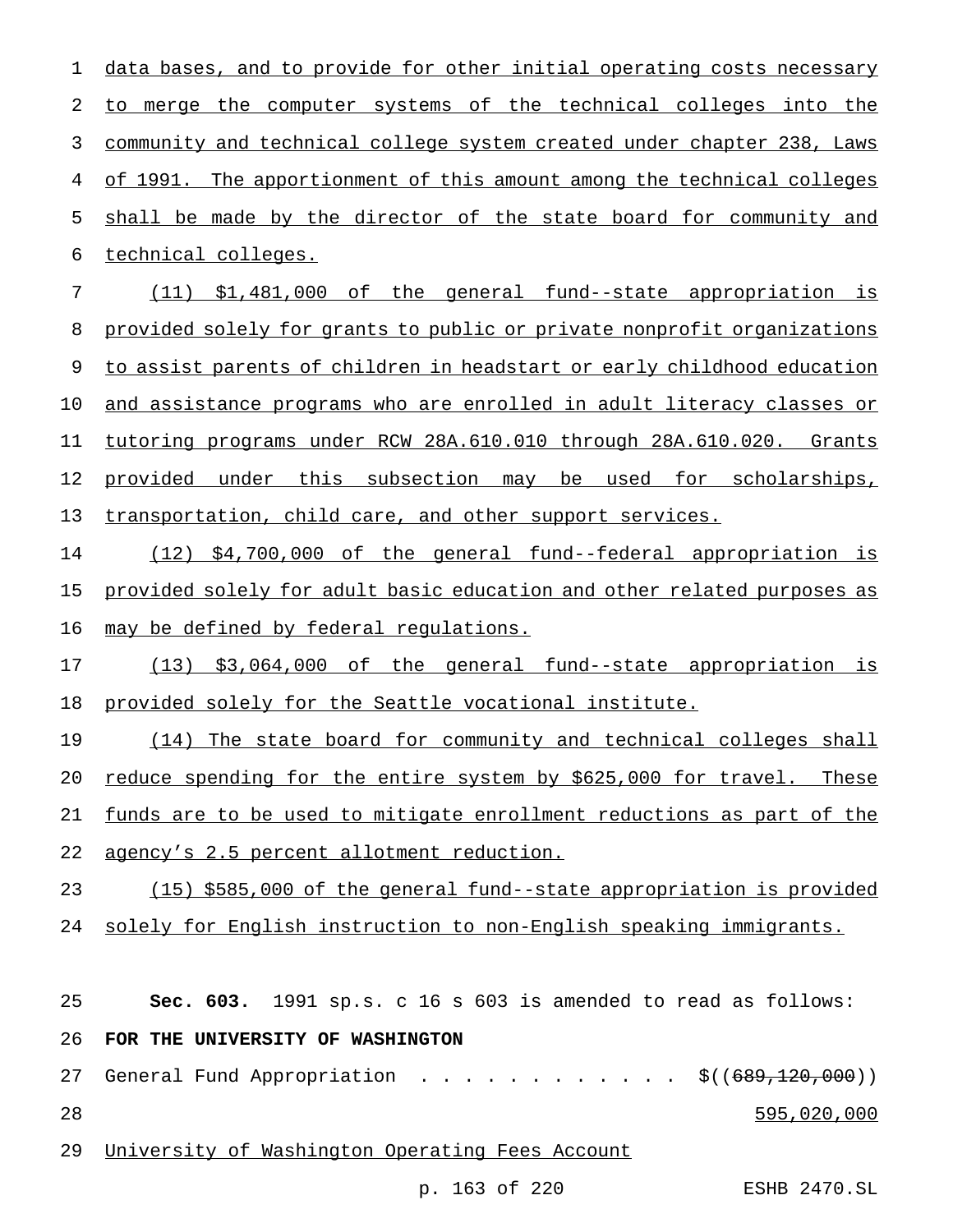1 Appropriation . . . . . . . . . . . . . . . . 9 75,286,000 2 Medical Aid Fund Appropriation . . . . . . . . . \$ ((3,625,000)) 3 3,818,000 4 Accident Fund Appropriation . . . . . . . . . . . \$ ((3,625,000)) 5 3,818,000 6 Death Investigations Account Appropriation . . . .  $\frac{1}{5}$  ((1,033,000))  $\frac{1}{1}$ , 145, 000 8 Oil Spill Administration Account Appropriation . . \$ 229,000 9 TOTAL APPROPRIATION . . . . . . . . . \$((697,632,000)) 10 679,316,000

11 The appropriations in this section are subject to the following 12 conditions and limitations:

13 (1) ((At least \$9,007,000 shall be spent)) \$8,782,000 of the 14 general fund appropriation is provided solely to operate upper-division 15 and graduate level courses offered at the Bothell branch campus. The 16 amount referenced in this subsection does not include amounts 17 authorized for 1991-93 salary increases.

18 (2) ((At least \$7,664,000 shall be spent)) \$7,472,000 of the 19 general fund appropriation is provided solely to operate upper-division 20 and graduate level courses offered at the Tacoma branch campus. The 21 amount referenced in this subsection does not include amounts 22 authorized for 1991-93 salary increases.

23 (3) (( $At least $400,000 shall be spent on$ )) \$390,000 of the general 24 fund appropriation is provided solely for assessment of student 25 outcomes.

26 (4) ((At least \$696,000 shall be spent)) \$679,000 of the general 27 fund appropriation is provided solely to recruit and retain minorities. 28 (5) \$((575,000)) 561,000 is provided solely to operate the Olympic 29 natural resources center.

ESHB 2470.SL p. 164 of 220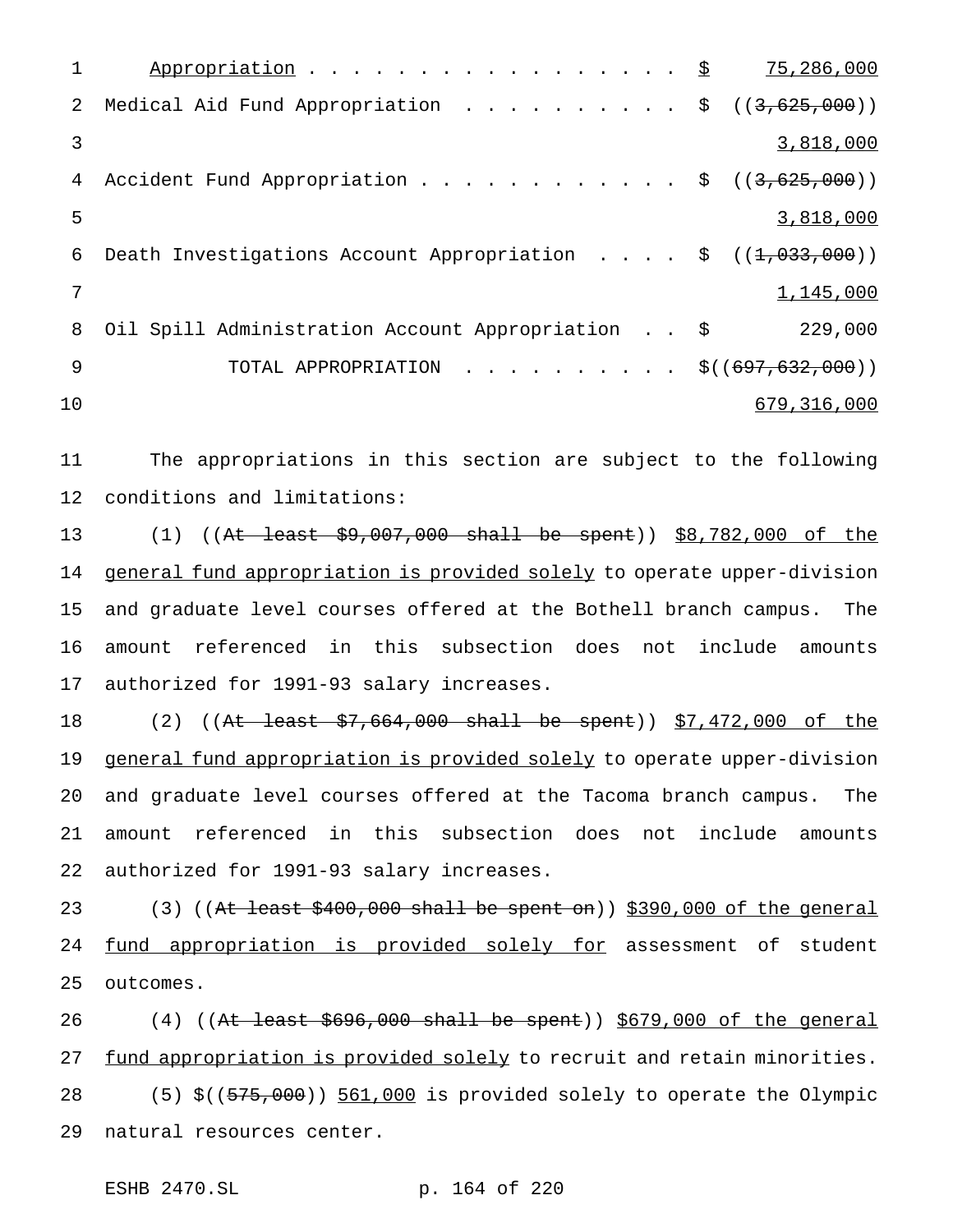1 (6) \$229,000 of the oil spill administration account appropriation 2 is provided solely to implement section 10, chapter 200, Laws of 1991 3 (Engrossed Substitute House Bill No. 1027, hazardous substance spills). 4 (7) ((\$669,000)) \$4,255,000 of the general fund appropriation is 5 provided solely ((to add 75 student FTEs to the evening degree 6 program)) for evening degree program enrollment levels of 337 student 7 FTEs in the first year and 375 student FTEs in the second year. 8 (8) The University of Washington shall reduce spending by \$630,000 9 for travel. These funds are to be used to mitigate enrollment 10 reductions planned as part of the agency's 2.5 percent allotment 11 reduction and to improve instruction. 12 (9) \$40,000 of the general fund appropriation is provided solely 13 for the planning for learning project. 14 **Sec. 604.** 1991 sp.s. c 16 s 604 is amended to read as follows: 15 **FOR WASHINGTON STATE UNIVERSITY** 16 General Fund Appropriation . . . . . . . . . . . . \$((381,720,000)) 17 335,455,000 18 Washington State University Operating Fees Account

19 Appropriation . . . . . . . . . . . . . . . . <u>\$ 36,670,000</u> 20 TOTAL APPROPRIATION .......... \$ 372,125,000

21 The appropriations in this section ((is)) are subject to the 22 following conditions and limitations:

23 (1) ((<del>At least \$7,917,000 shall be spent</del>)) \$7,719,000 of the 24 general fund appropriation is provided solely to operate upper-division and graduate level courses offered at the Tri-Cities branch campus. At least \$500,000 of this amount is provided solely to implement sections 6, 7, and 8, chapter 341, Laws of 1991 (Engrossed Substitute House Bill No. 1426, research and extension programs). The amount referenced in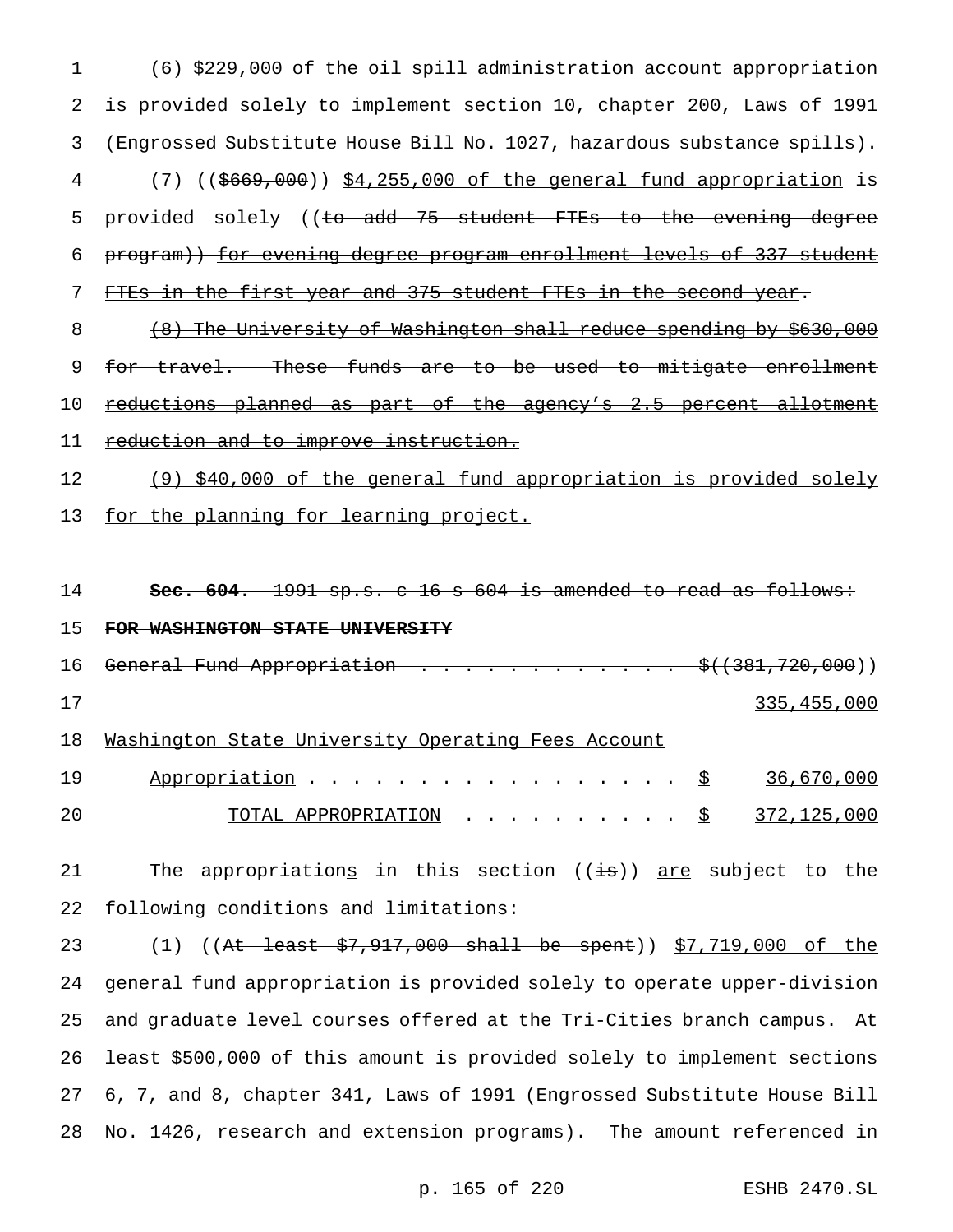this subsection does not include amounts authorized for 1991-93 salary increases.

 (2) ((At least \$7,125,000 shall be spent)) \$6,947,000 of the general fund appropriation is provided solely to operate upper-division and graduate level courses offered at the Vancouver branch campus. The amount referenced in this subsection does not include amounts authorized for 1991-93 salary increases.

8 (3) ((At least \$7,107,000 shall be spent)) \$6,929,000 of the 9 general fund appropriation is provided solely to operate graduate level courses offered at the Spokane branch campus. The amount referenced in this subsection does not include amounts authorized for 1991-93 salary increases.

13 (4) (( $At$  least  $$400,000$  shall be spent on))  $$390,000$  of the general 14 <u>fund appropriation is provided solely for</u> assessment of student outcomes.

 $(5)$  ((At least \$300,000 shall be spent)) \$293,000 of the general 17 fund appropriation is provided solely to recruit and retain minorities. 18 (6) \$60,000 of the general fund appropriation is provided solely for the aquatic animal health program.

 (7) \$779,000 of the general fund appropriation is provided solely to operate the international marketing program for agriculture commodities and trade (IMPACT). If House Bill No. 2316 (IMPACT sunset termination) is not enacted by June 30, 1992, the amount provided in this subsection shall lapse.

 (8) Washington State University shall reduce spending by \$562,000 26 for travel. These funds are to be used to mitigate enrollment 27 reductions of planned as part of the agency's 2.5 percent allotment 28 reduction and to improve instruction.

ESHB 2470.SL p. 166 of 220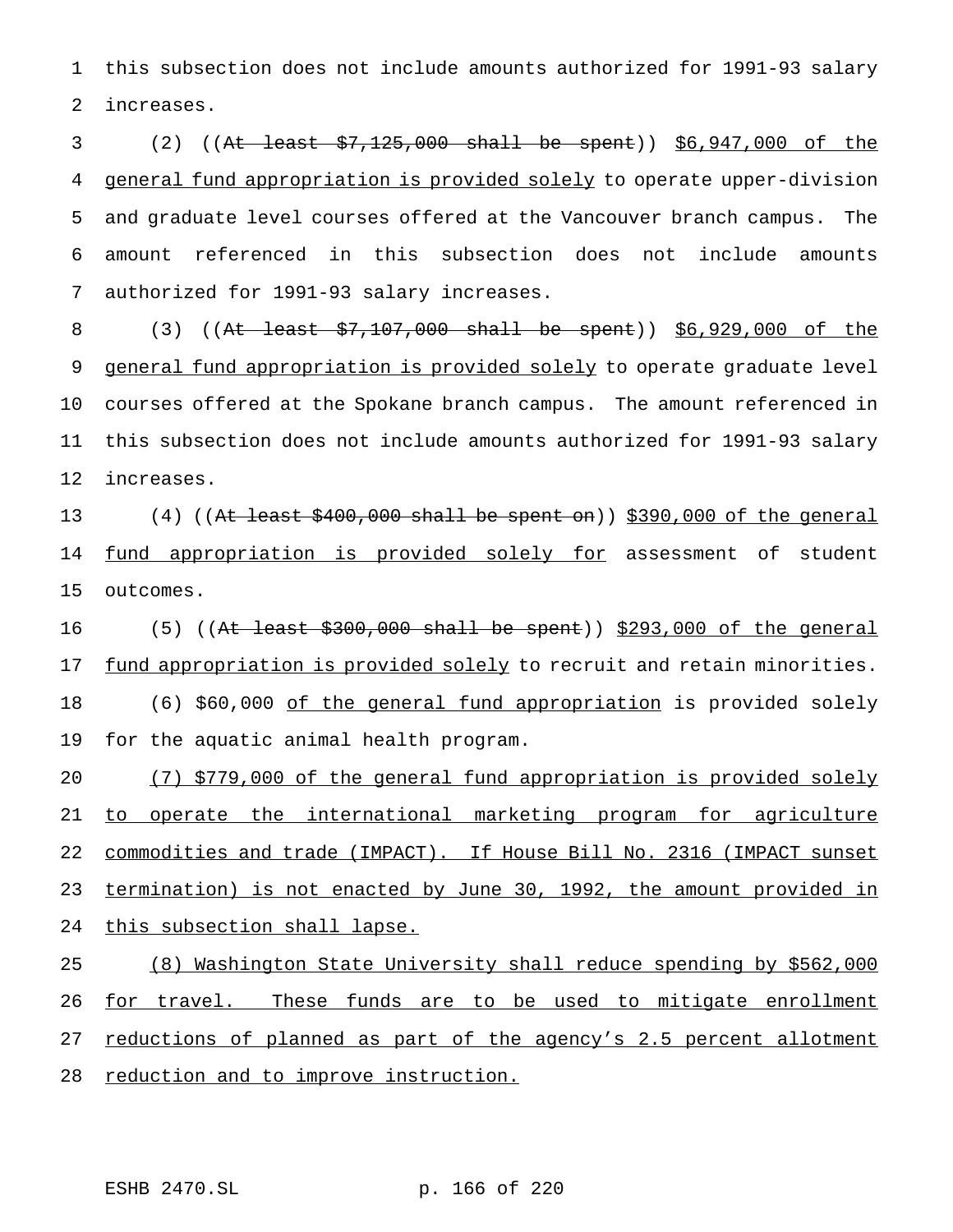| $\mathbf 1$ | (9) Funding for the agricultural experimental stations shall not be                 |
|-------------|-------------------------------------------------------------------------------------|
| 2           | reduced by more than 2.5 percent from the initial 1991-93 biennial                  |
| 3           | allotted level.                                                                     |
|             |                                                                                     |
| 4           | Sec. 605. 1991 sp.s. c 16 s 605 is amended to read as follows:                      |
| 5           | FOR EASTERN WASHINGTON UNIVERSITY                                                   |
| 6           | General Fund Appropriation \$( $(103, 396, 000)$ )                                  |
| 7           | 87,661,000                                                                          |
| 8           | Eastern Washington University Operating Fees Account                                |
| $\mathsf 9$ | 12,906,000<br>Appropriation $\frac{S}{S}$                                           |
| 10          | 100,567,000<br>TOTAL APPROPRIATION \$                                               |
| 11          | The appropriations in this section ((is)) are subject to the                        |
| 12          | following conditions and limitations:                                               |
| 13          | $(1)$ ((At least \$400,000 shall be spent on)) \$390,000 of the general             |
| 14          | fund appropriation is provided solely for assessment of student                     |
| 15          | outcomes.                                                                           |
| 16          | (2) $((At least $200,000 shall be spent)) $195,000 of the general)$                 |
| 17          | fund appropriation is provided solely to recruit and retain minorities.             |
| 18          | (3) Eastern Washington University shall reduce spending by \$216,000                |
| 19          | for travel. These funds are to be used to improve instruction.                      |
|             |                                                                                     |
| 20          | Sec. 606. 1991 sp.s. c 16 s 606 is amended to read as follows:                      |
| 21          | FOR CENTRAL WASHINGTON UNIVERSITY                                                   |
| 22          | General Fund Appropriation \$ $((88,061,000))$                                      |
| 23          | 75,863,000                                                                          |
| 24          | Central Washington University Operating Fees                                        |
| 25          | 9,790,000<br>Account Appropriation<br>- <u>\$</u>                                   |
| 26          | 85,653,000<br>TOTAL APPROPRIATION $\cdot \cdot \cdot \cdot \cdot \cdot \cdot \cdot$ |

p. 167 of 220 ESHB 2470.SL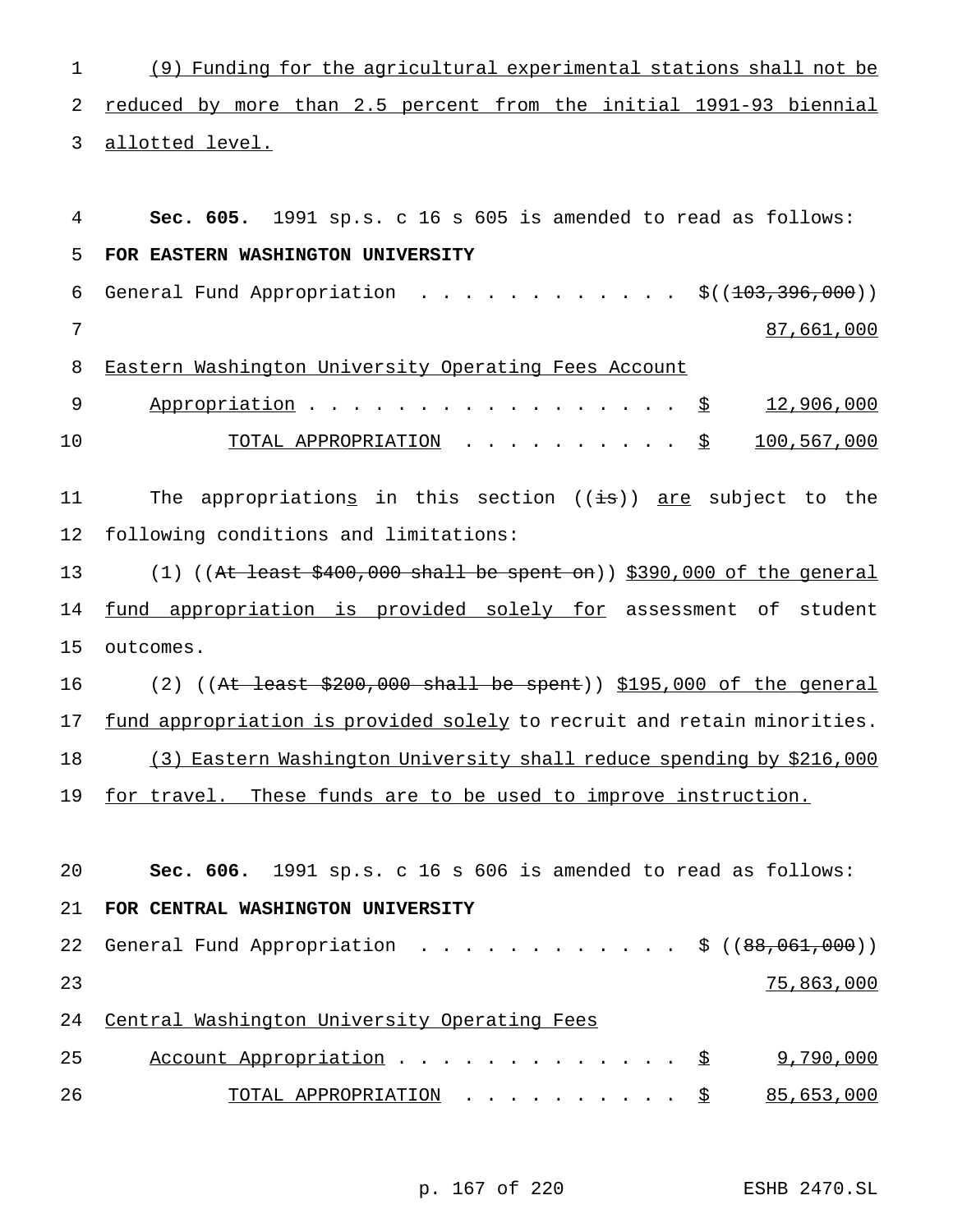1 The appropriations in this section ((is)) are subject to the 2 following conditions and limitations:  $3$  (1) ((At least  $$400,000$  shall be spent on))  $$390,000$  of the general 4 fund appropriation is provided solely for assessment of student 5 outcomes. 6 (2) ((At least  $$151,000$  shall be spent))  $$147,000$  of the general 7 fund appropriation is provided solely to recruit and retain minorities. 8 (3) Central Washington University shall reduce spending by \$111,000 9 for travel. These funds are to be used to improve instruction. 10 **Sec. 607.** 1991 sp.s. c 16 s 607 is amended to read as follows: 11 **FOR THE EVERGREEN STATE COLLEGE** 12 General Fund Appropriation . . . . . . . . . . . \$ ((<del>55,374,000</del>))  $13$   $47,290,000$ 14 The Evergreen State College Operating Fees Account 15 Appropriation . . . . . . . . . . . . . . . . <u>\$ 6,899,000</u> 16 TOTAL APPROPRIATION .......... \$ 54,189,000 17 The appropriations in this section ((is)) are subject to the 18 following conditions and limitations: 19 (1) ((At least \$400,000 shall be spent on)) \$390,000 of the general 20 fund appropriation is provided solely for assessment of student 21 outcomes. 22 (2) ((At least \$100,000 shall be spent)) \$98,000 of the general 23 fund appropriation is provided solely to recruit and retain minorities. 24 (3) The Evergreen State College shall reduce spending by \$92,000 25 for travel. These funds are to be used to improve instruction. 26 **Sec. 608.** 1991 sp.s. c 16 s 608 is amended to read as follows:

27 **FOR WESTERN WASHINGTON UNIVERSITY**

ESHB 2470.SL p. 168 of 220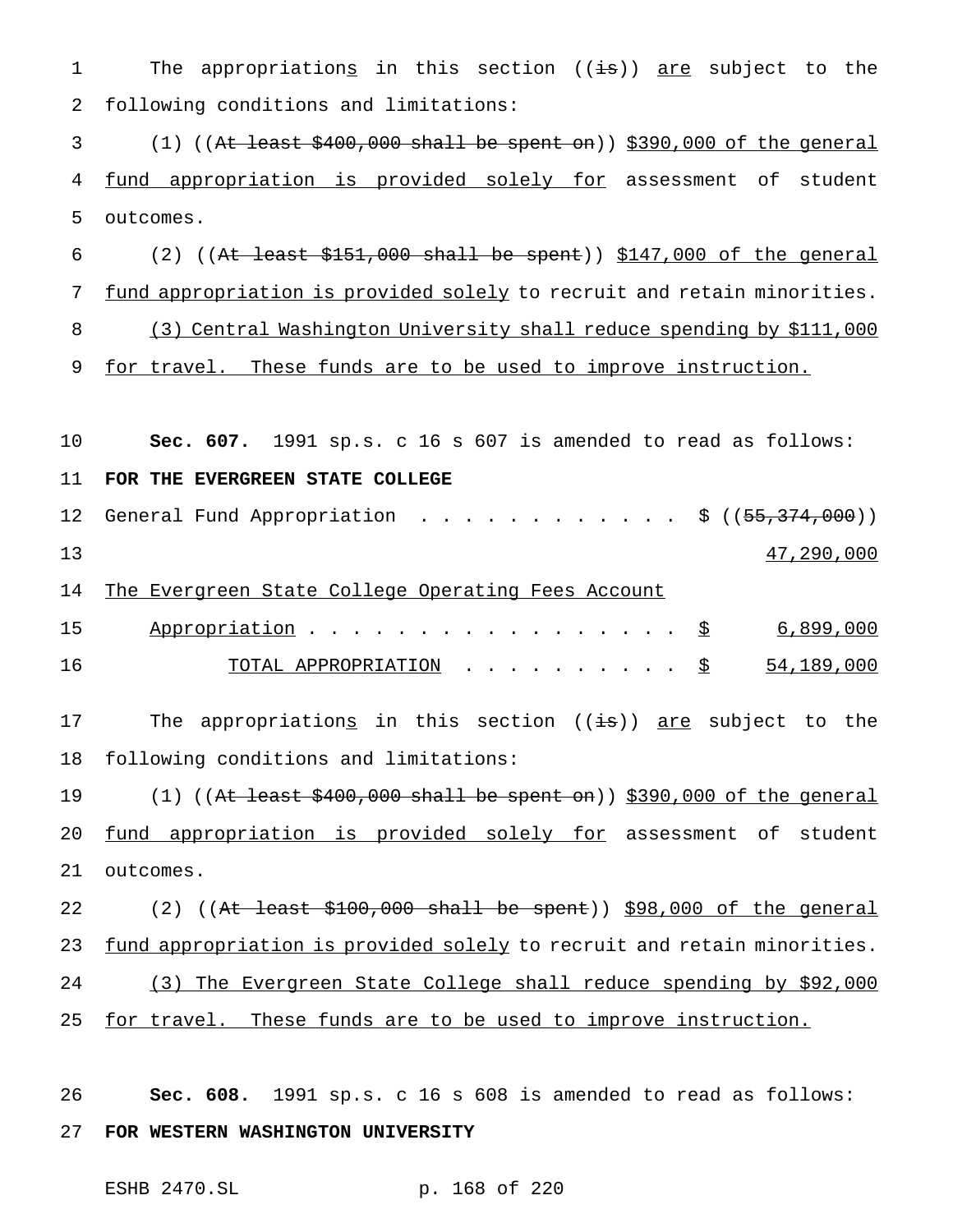| $\mathbf 1$ | General Fund Appropriation $\frac{1}{5}$ ( $(\frac{115}{115}, \frac{445}{100})$ ) |
|-------------|-----------------------------------------------------------------------------------|
| 2           | 98, 377, 000                                                                      |
| 3           | Western Washington University Operating Fees                                      |
| 4           | Account Appropriation \$<br>13,903,000                                            |
| 5           | 112,280,000<br><u>TOTAL APPROPRIATION</u> <u>\$</u>                               |
| 6           | The appropriations in this section (( $\pm$ s)) are subject to the                |
| 7           | following conditions and limitations:                                             |
| 8           | $(1)$ ((At least \$400,000 shall be spent on)) \$390,000 of the general           |
| 9           | fund appropriation is provided solely for assessment of student                   |
| 10          | outcomes.                                                                         |
| 11          | (2) $((At least $200,000 shall be spent)) $195,000 of the general)$               |
| 12          | fund appropriation is provided solely to recruit and retain minorities.           |
| 13          | (3) Western Washington University shall reduce spending by \$146,000              |
| 14          | for travel. These funds are to be used to improve instruction.                    |
|             |                                                                                   |
| 15          | Sec. 609. 1991 sp.s. c 16 s 609 is amended to read as follows:                    |
| 16          | FOR THE HIGHER EDUCATION COORDINATING BOARD--POLICY COORDINATION AND              |
| 17          | <b>ADMINISTRATION</b>                                                             |
| 18          | ( (4, 633, 000) )<br>General Fund--State Appropriation \$                         |
| 19          | 4,464,000                                                                         |
| 20          | General Fund--Federal Appropriation \$<br>230,000                                 |
| 21          | TOTAL APPROPRIATION<br>\$((4, 863, 000))                                          |
| 22          | 4,694,000                                                                         |
| 23          | The appropriations in this section are provided to carry out the                  |
| 24          | policy coordination, planning, studies, and administrative functions of           |
| 25          | the board and are subject to the following conditions and limitations:            |
| 26          | (1) \$100,000 of the general fund--state appropriation is provided                |
| 27          | solely to continue the Washington state writing demonstration project             |

to be administered by the board or its designee. Under the project,

p. 169 of 220 ESHB 2470.SL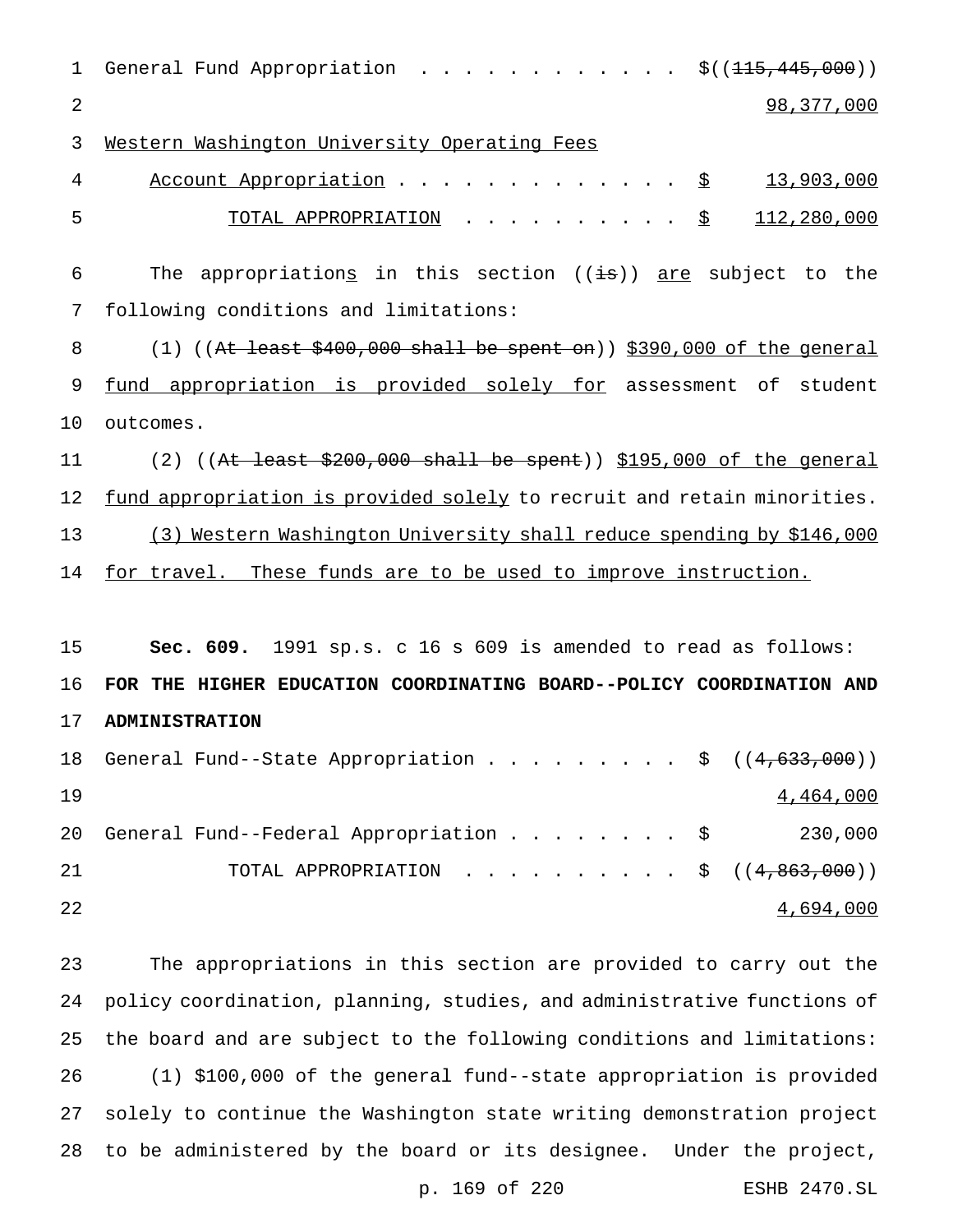proposals shall be competitively selected that enhance the skills of writing teachers in grades kindergarten through twelve in Washington public schools. The board shall evaluate the project by September 1, 1992, and recommend to the governor and legislature whether or not it should be continued.

 (2) The higher education coordinating board shall implement the following measures regarding tuition and fee waivers, reduced fees, and residency exemptions:

 (a) Each state university, regional university, state college, and the community college system shall include a special report on tuition and fee waivers in its biennial budget request.

 (b) By December 1, 1991, in cooperation with the house of representatives and senate higher education and fiscal committees, the board shall develop and recommend evaluation criteria. The criteria shall include, but not be limited to, consideration of a financial needs test and a reauthorization requirement. The criteria for space- available waiver programs shall include, but not be limited to, consideration of overall access, demand, and effectiveness in achieving program goals.

 (((c) Using the criteria, the board shall review and evaluate at 21 <del>least half of the existing programs by June 30, 1993, and recommend the</del> continuation, modification, or termination of evaluated programs to the 23 governor, the legislature, and the institutions of higher education.)) 24 (3) \$((52,000)) 42,000 of the general fund--state appropriation is provided solely to implement sections 7 and 8, chapter 228, Laws of 1991 (Engrossed Substitute Senate Bill No. 5475, higher education services for students with disabilities).

28 (4) \$((70,000)) 63,000 of the general fund--state appropriation is provided solely for a higher education faculty compensation study. By June 1, 1992, the higher education coordinating board, in consultation ESHB 2470.SL p. 170 of 220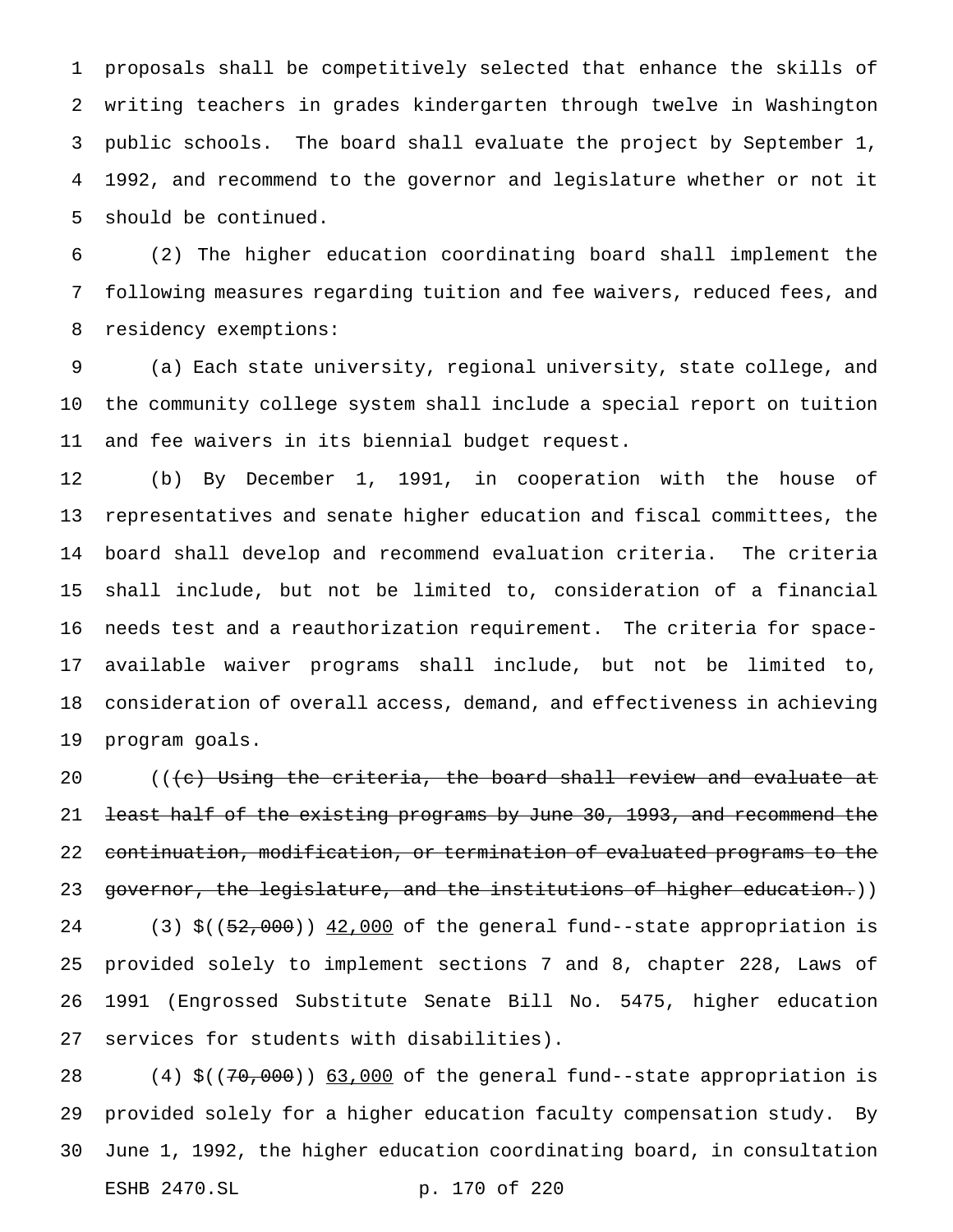with the state board for community college education and with the cooperation of the institutions of higher education, shall report to the appropriate committees of the legislature on higher education faculty compensation. The report shall include historical and current information as well as recommendations regarding: (a) Salary increments; (b) salary disparity among institutions and within departments of institutions; and (c) performance-based compensation plans.

 (5) \$((230,000)) 190,000 of the general fund--state appropriation is provided solely for the purposes of section 5, chapter 322, Laws of 1991 (Engrossed Substitute House Bill No. 1960, health personnel resources plan).

 (6) \$((546,000)) 538,000 of the general fund--state appropriation is provided solely to implement sections 18 through 21, chapter 315, Laws of 1991 (Engrossed Substitute Senate Bill No. 5555, timber dependent communities).

 \***Sec. 610.** 1991 sp.s. c 16 s 610 is amended to read as follows: **FOR THE HIGHER EDUCATION COORDINATING BOARD--FINANCIAL AID AND GRANT PROGRAMS**

21 General Fund--State Appropriation . . . . . . . . \$  $((74,898,000))$  74,767,000 23 General Fund--Federal Appropriation . . . . . . . \$ 3,326,000 24 State Education Grant Account Appropriation . . . . \$ 40,000 25 TOTAL APPROPRIATION . . . . . . . . . \$ ((78,264,000)) 78,133,000

 The appropriations in this section are subject to the following conditions and limitations:

p. 171 of 220 ESHB 2470.SL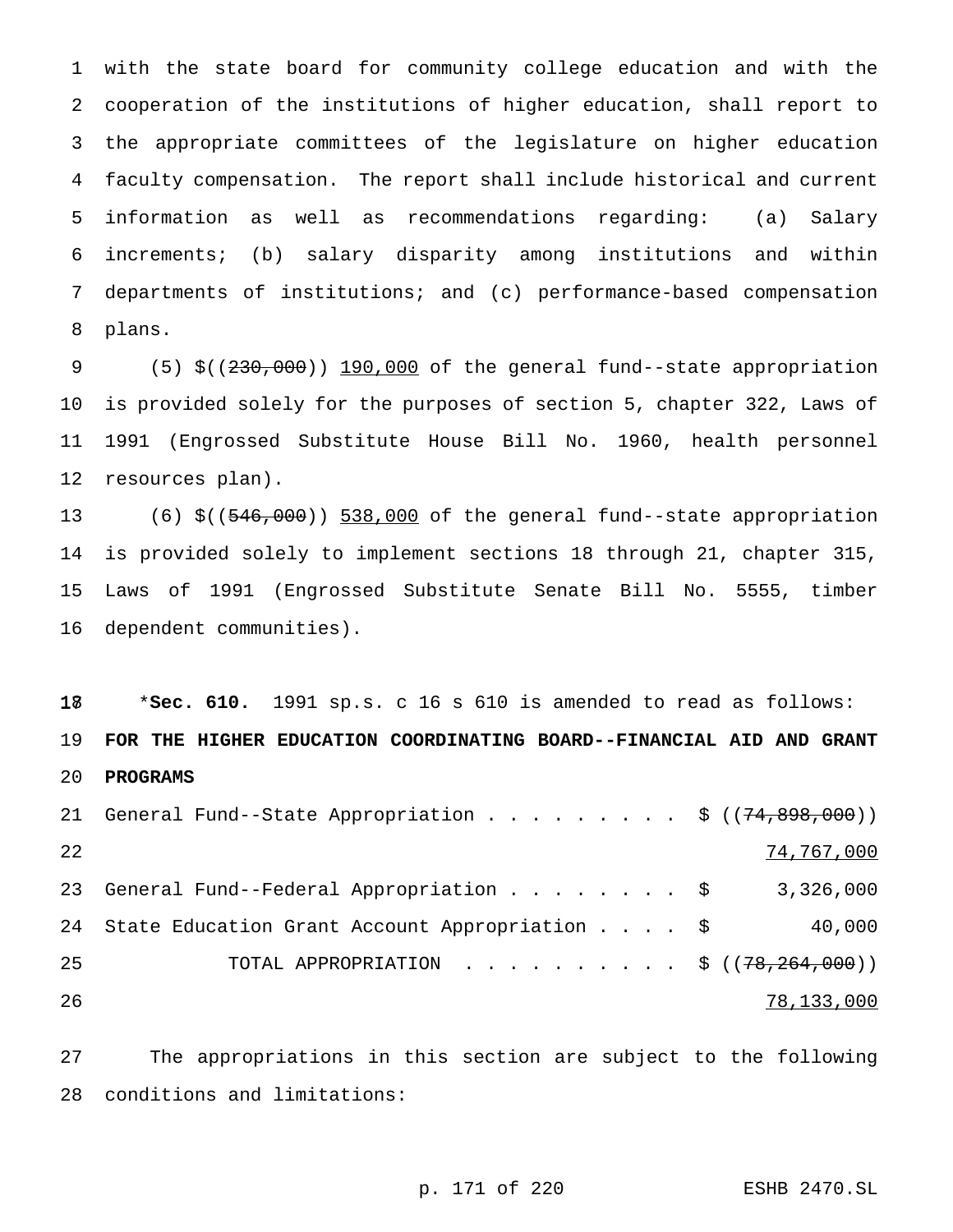1 (1) \$((1,012,000)) 987,000 of the general fund--state appropriation 2 is provided solely for the displaced homemakers program.

3 (2) \$((467,000)) 444,000 of the general fund--state appropriation 4 is provided solely for the western interstate commission for higher 5 education.

6 (3) \$((73,419,000)) 73,336,000 of the general fund--state 7 appropriation is provided solely for student financial aid, including 8 all administrative costs. Of this amount:

9 (a) ((\$66,639,000 is provided solely for the state need grant and 10 state work study programs. Not less than \$24,200,000 shall be expended 11 for state work study grants. Any state need grant moneys not awarded 12 by April 1 of each year may be transferred to the state work study 13 program for distribution.)) \$66,766,000 is provided solely for the 14 state need grant and state work study programs. Of this amount: (i) 15 Not less than \$24,200,000 shall be expended for the state work study 16 grants; (ii) \$1,430,000 is attributable to the tuition and fee revenue 17 increase in fiscal year 1993 and the state need grant awarded to any 18 individual from these funds shall not exceed the amount received by a 19 student attending a state research university; and (iii) any state need 20 grant moneys not awarded by April 1 of each year may be transferred to 21 the state work study program for distribution.

22 (b) \$2,000,000 is provided solely for educational opportunity 23 grants.

24 (c) \$150,000 is provided solely for the health professional loan 25 repayment program.

26 (d) \$234,000 of the general fund--state appropriation is provided 27 solely to implement chapter 255, Laws of 1991 (Second Substitute Senate 28 Bill No. 5022, teacher excellence awards).

ESHB 2470.SL p. 172 of 220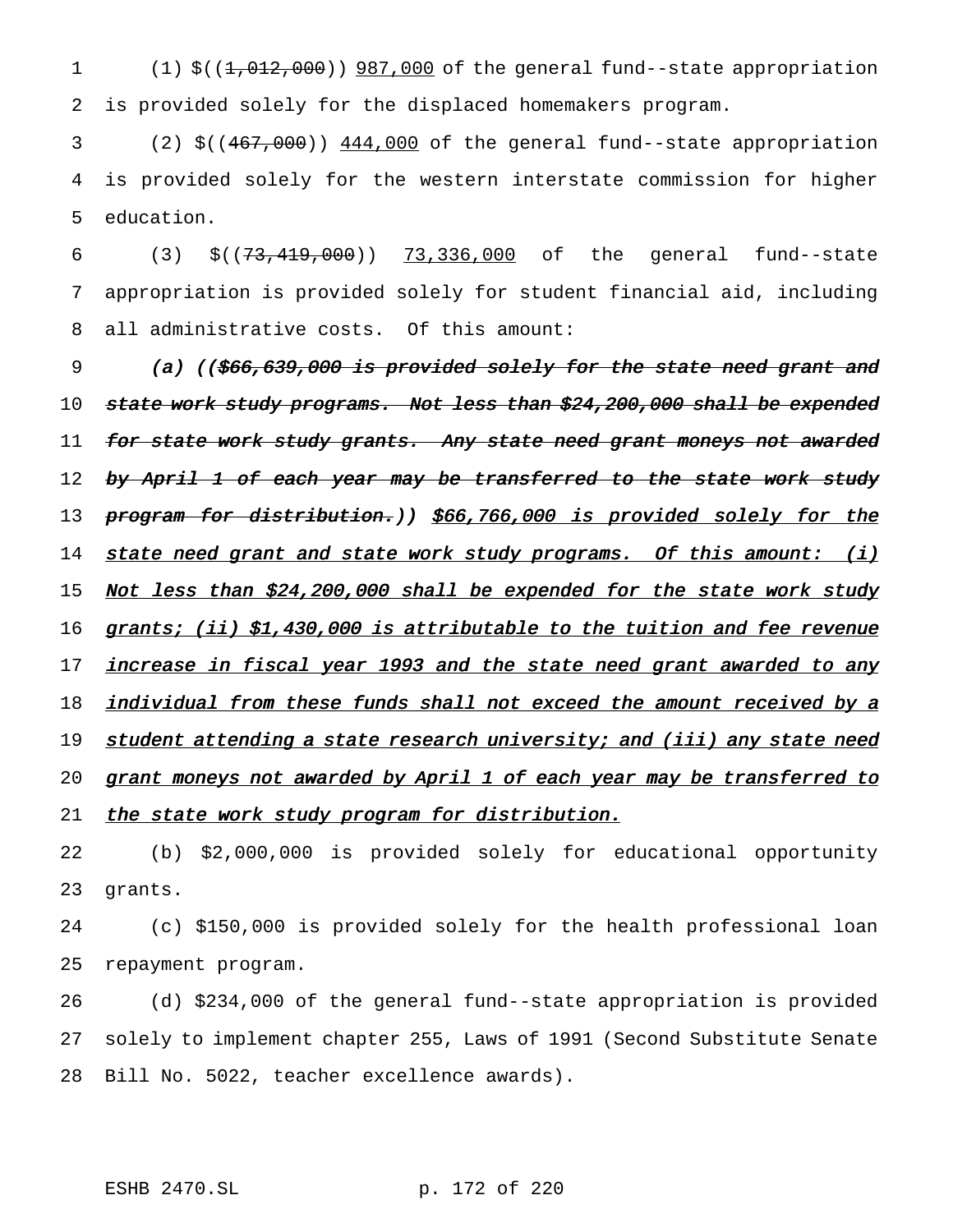(e) A maximum of \$((350,000)) 181,000 may be expended to increase the financial aid administrative budget, excluding the four percent state work study program administrative allowance provision.

**\*Sec. 610 was partially vetoed, see message at end of chapter.**

 **Sec. 611.** 1991 sp.s. c 16 s 611 is amended to read as follows: **FOR THE JOINT CENTER FOR HIGHER EDUCATION** 7 General Fund Appropriation . . . . . . . . . . . \$ ((<del>613,000</del>)) 8 598,000

 The appropriation in this section is subject to the following conditions and limitations: The appropriation is provided solely to carry out the administrative and fiscal responsibilities of the joint center for higher education pursuant to chapter 205, Laws of 1991 (House Bill No. 2198, joint center for higher education).

 **Sec. 612.** 1991 sp.s. c 16 s 612 is amended to read as follows: **FOR THE COMPACT FOR EDUCATION** 16 General Fund Appropriation . . . . . . . . . . . \$ ((<del>101,000</del>)) 17 98,000

 **Sec. 613.** 1991 sp.s. c 16 s 613 is amended to read as follows: **FOR THE ((STATE BOARD FOR VOCATIONAL EDUCATION)) WORKFORCE TRAINING AND EDUCATION COORDINATING BOARD** 21 General Fund--State Appropriation . . . . . . . . \$ ((4,043,000))  $\frac{3,921,000}{2}$ 23 General Fund--Federal Appropriation . . . . . . . \$ 33,067,000 24 TOTAL APPROPRIATION . . . . . . . . . \$ ((37,110,000)) 36,988,000

p. 173 of 220 ESHB 2470.SL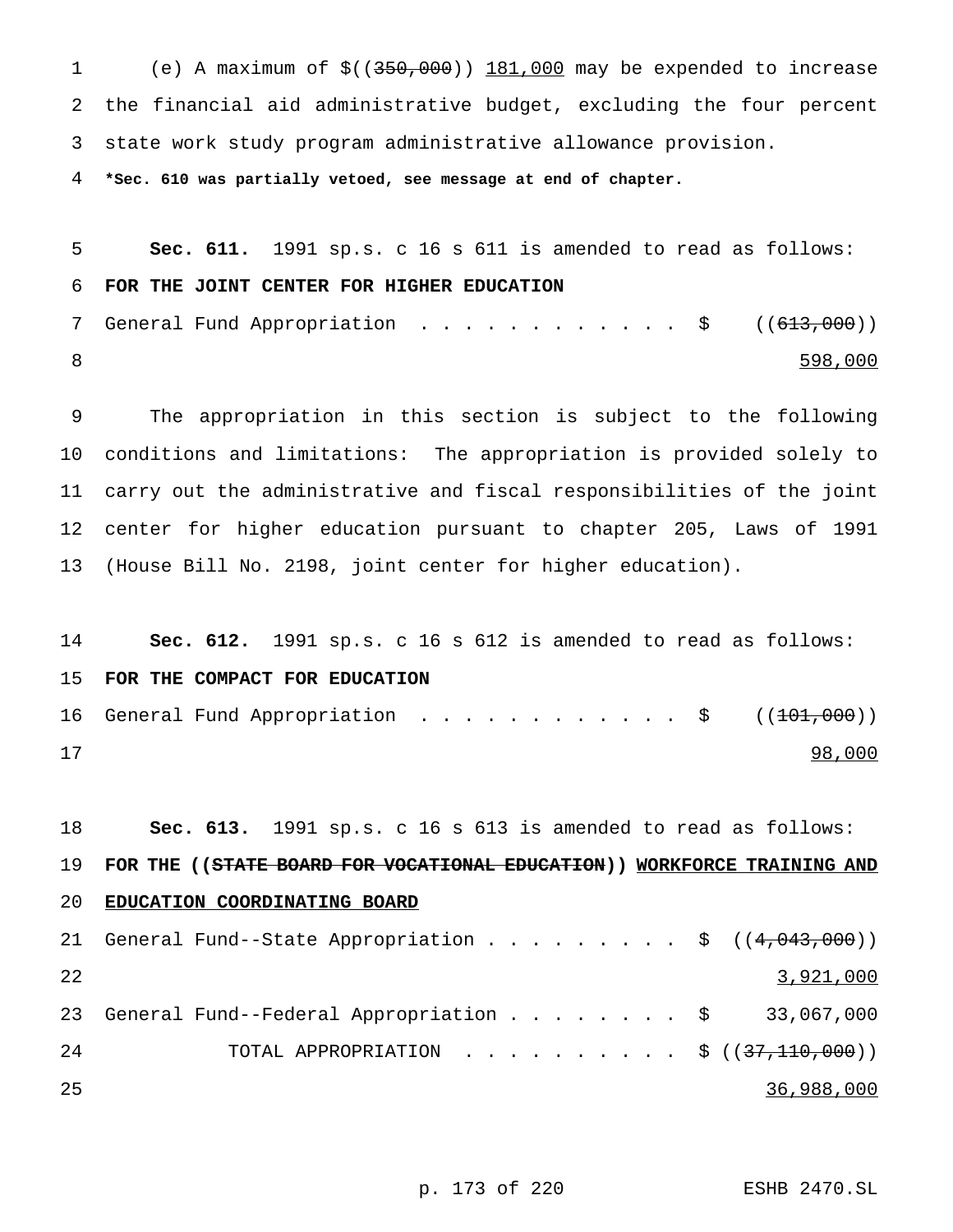**Sec. 614.** 1991 sp.s. c 16 s 615 is amended to read as follows:

# **FOR THE HIGHER EDUCATION PERSONNEL BOARD**

Higher Education Personnel Board Service Fund

```
4 Appropriation . . . . . . . . . . . . . . . $ ((2,405,000))
5 2,283,000
```
 The appropriation in this section is subject to the following conditions and limitations:

 (1) \$2,000 is provided solely for salary increases for staff of the higher education personnel board resulting from the higher education personnel board's job classification revision of clerical support staff.

12 (2) \$((60,000)) 58,000 is provided solely for a 3.6 percent across- the-board salary increase effective January 1, 1992, and an additional 14 ((3.6)) 3.0 percent across-the-board salary increase effective January 1, 1993, for classified and exempt staff of the higher education personnel board.

 **Sec. 615.** 1991 sp.s. c 16 s 616 is amended to read as follows: **FOR WASHINGTON STATE LIBRARY** 19 General Fund--State Appropriation . . . . . . . . \$ ((<del>14,495,000</del>)) and  $13,963,000$ 21 General Fund--Federal Appropriation . . . . . . . \$ 4,671,000 General Fund--Private/Local Appropriation..... \$ 46,000 TOTAL APPROPRIATION .......... \$ ((19,212,000)) 24 18,680,000

 The appropriations in this section are subject to the following conditions and limitations:

27 (1) \$((2,463,516)) 2,439,516 of the general fund appropriation, of which \$54,000 is from federal funds, are provided solely for a contract ESHB 2470.SL p. 174 of 220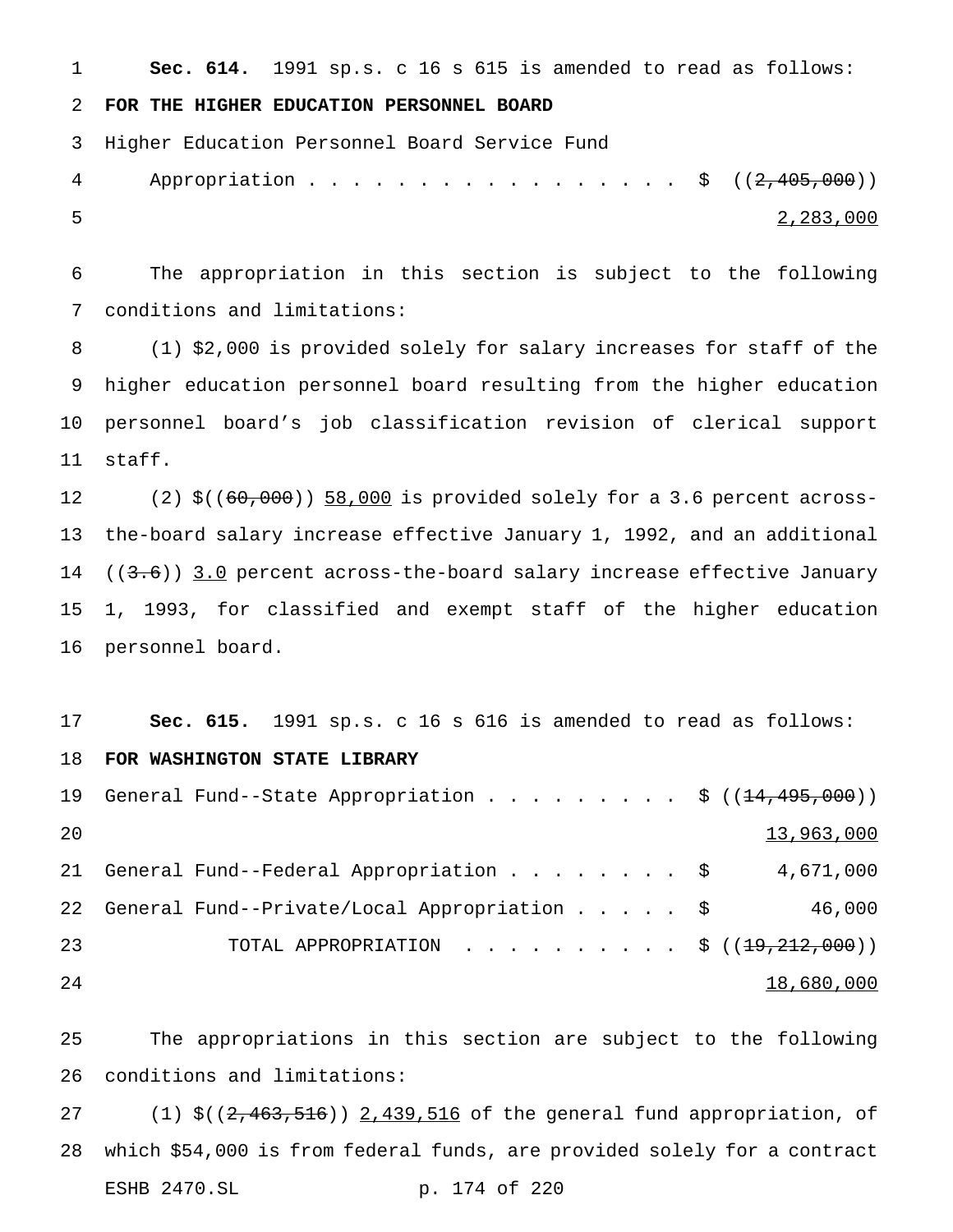with the Seattle public library for library services for the blind and physically handicapped.

 (2) \$((100,000)) 97,500 of the general fund--state appropriation is provided solely to contract for provision of compiled business data regarding the Pacific rim region. Contracts shall be limited to Washington state libraries that comprise the Pacific rim business information service.

**Sec. 616.** 1991 sp.s. c 16 s 617 is amended to read as follows:

**FOR THE WASHINGTON STATE ARTS COMMISSION**

|    | 10 General Fund--State Appropriation \$ $((4,706,000))$ |  |  |  |  |  |                                        |
|----|---------------------------------------------------------|--|--|--|--|--|----------------------------------------|
| 11 |                                                         |  |  |  |  |  | 4,620,000                              |
| 12 | General Fund--Federal Appropriation \$                  |  |  |  |  |  | 900,000                                |
| 13 |                                                         |  |  |  |  |  | TOTAL APPROPRIATION \$ $((5,606,000))$ |
| 14 |                                                         |  |  |  |  |  | 5,520,000                              |

15 The appropriations in this section are subject to the following conditions and limitations:

17 (1) \$200,000 of the general fund--state appropriation is provided 18 solely for a state-wide stabilization program for arts organizations that have annual budgets exceeding \$200,000. The grants authorized in this subsection shall be made to individual arts organizations. No 21 portion of this amount may be expended for a grant without equal matching funds from nonstate sources. No organization may receive a 23 grant without a written contract. No money may be paid under the contract unless the grantee has operated without a deficit during the 25 contract period, which shall be for at least one year, beginning no earlier than January 1, 1992. The general fund--state appropriation in this section and the amount provided in this subsection shall each be

p. 175 of 220 ESHB 2470.SL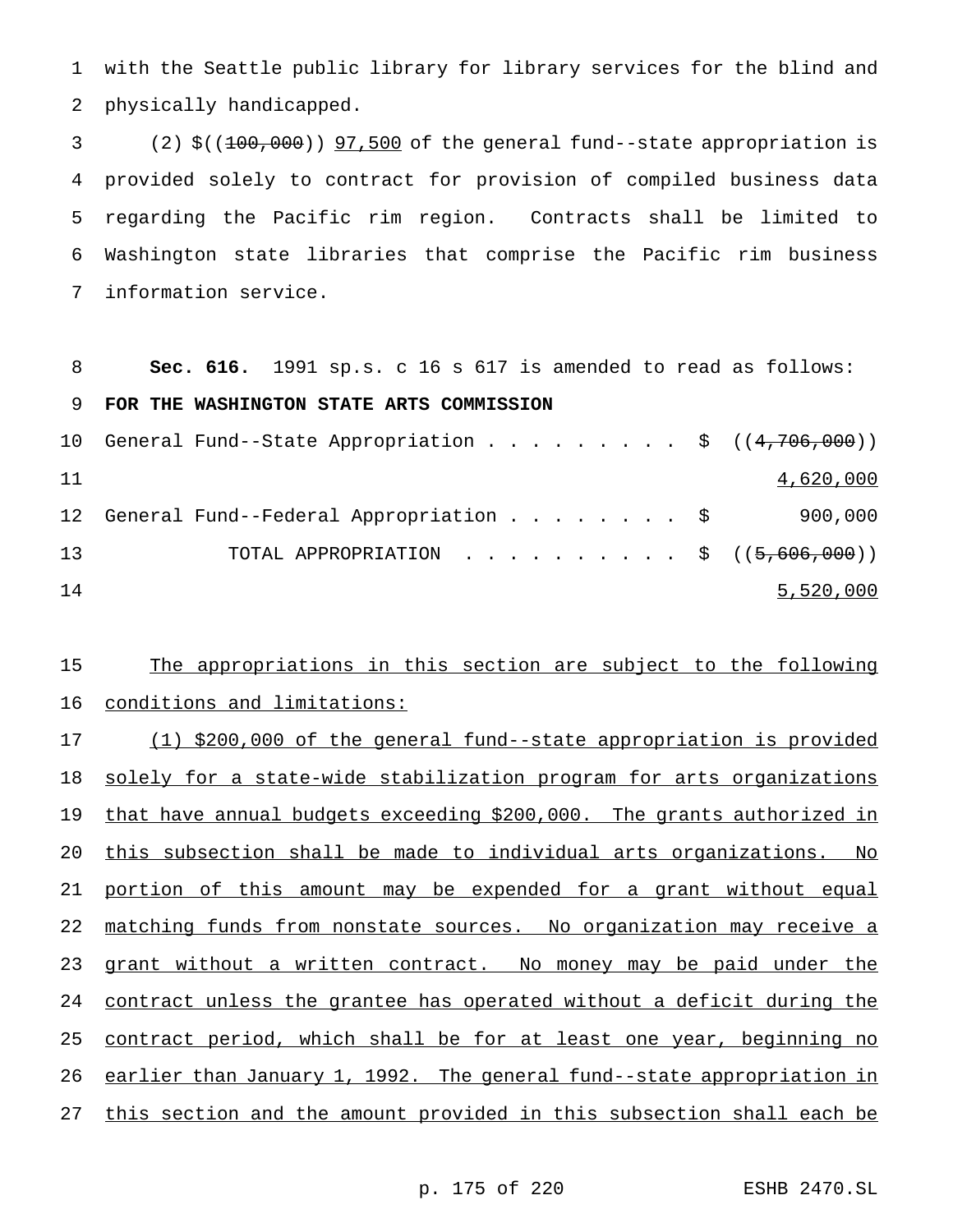1 reduced by the amount expended prior to the effective date of this act under section 220(4), chapter 16, Laws of 1991 sp.s.

 (2) The arts commission shall enter into an interagency agreement with the department of community development enabling near-term administration of the arts stabilization program by the department of community development and transfer of full administrative

responsibility to the arts commission by January 1, 1993.

 **Sec. 617.** 1991 sp.s. c 16 s 618 is amended to read as follows: **FOR THE WASHINGTON STATE HISTORICAL SOCIETY** 10 General Fund Appropriation . . . . . . . . . . . \$ ((1,278,000)) 1,306,000

 **Sec. 618.** 1991 sp.s. c 16 s 619 is amended to read as follows: **FOR THE EASTERN WASHINGTON STATE HISTORICAL SOCIETY**

14 General Fund Appropriation . . . . . . . . . . . \$ ((<del>922,000</del>)) 15 871,000

 **Sec. 619.** 1991 sp.s. c 16 s 620 is amended to read as follows: **FOR THE STATE CAPITOL HISTORICAL ASSOCIATION** 18 General Fund Appropriation . . . . . . . . . . . \$  $((1,117,000))$ 

 $1,049,000$ 

ESHB 2470.SL p. 176 of 220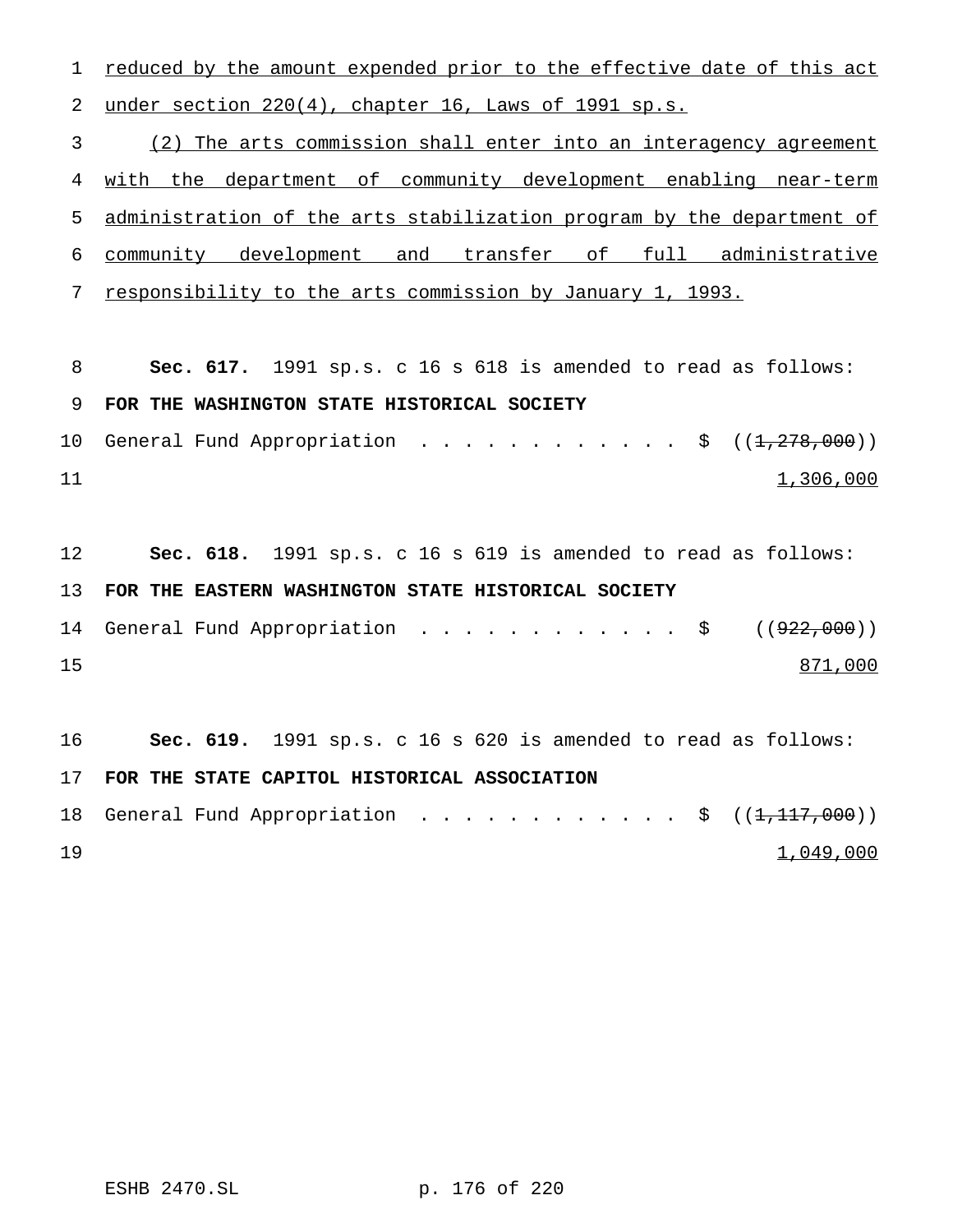| $\mathbf{1}$ | State Capitol Historical Association Museum                                                   |
|--------------|-----------------------------------------------------------------------------------------------|
| 2            | 135,000<br>Account Appropriation \$                                                           |
| 3            | TOTAL APPROPRIATION \$ $((1,252,000))$                                                        |
| 4            | 1,184,000                                                                                     |
|              |                                                                                               |
| 5            | Sec. 620. 1991 sp.s. c 16 s 621 is amended to read as follows:                                |
| 6            | FOR THE STATE SCHOOL FOR THE DEAF                                                             |
| 7            | General Fund Appropriation--State \$ $((12,450,000))$                                         |
| 8            | 12,040,000                                                                                    |
| 9            | General Fund Appropriation--Federal $\ldots$ \$<br>235,000                                    |
| 10           |                                                                                               |
| 11           | 12,275,000                                                                                    |
|              |                                                                                               |
| 12           | Sec. 621. 1991 sp.s. c 16 s 622 is amended to read as follows:                                |
| 13           | FOR THE STATE SCHOOL FOR THE BLIND                                                            |
| 14           | General Fund Appropriation--State \$ $((6,657,000))$                                          |
| 15           | 6,402,000                                                                                     |
| 16           | 68,000<br>General Fund Appropriation--Federal \$                                              |
| 17           | TOTAL APPROPRIATION<br>\$((6, 725, 000))                                                      |
| 18           | 6,470,000                                                                                     |
|              |                                                                                               |
| 19           | 622.<br>SECTION. Sec.<br><b>WASHINGTON</b><br>NEW<br><b>INSTITUTE</b><br>OF<br><b>APPLIED</b> |
| 20           | TECHNOLOGY. 1991 sp.s. c 16 s 614 is repealed.                                                |
|              |                                                                                               |

(End of part)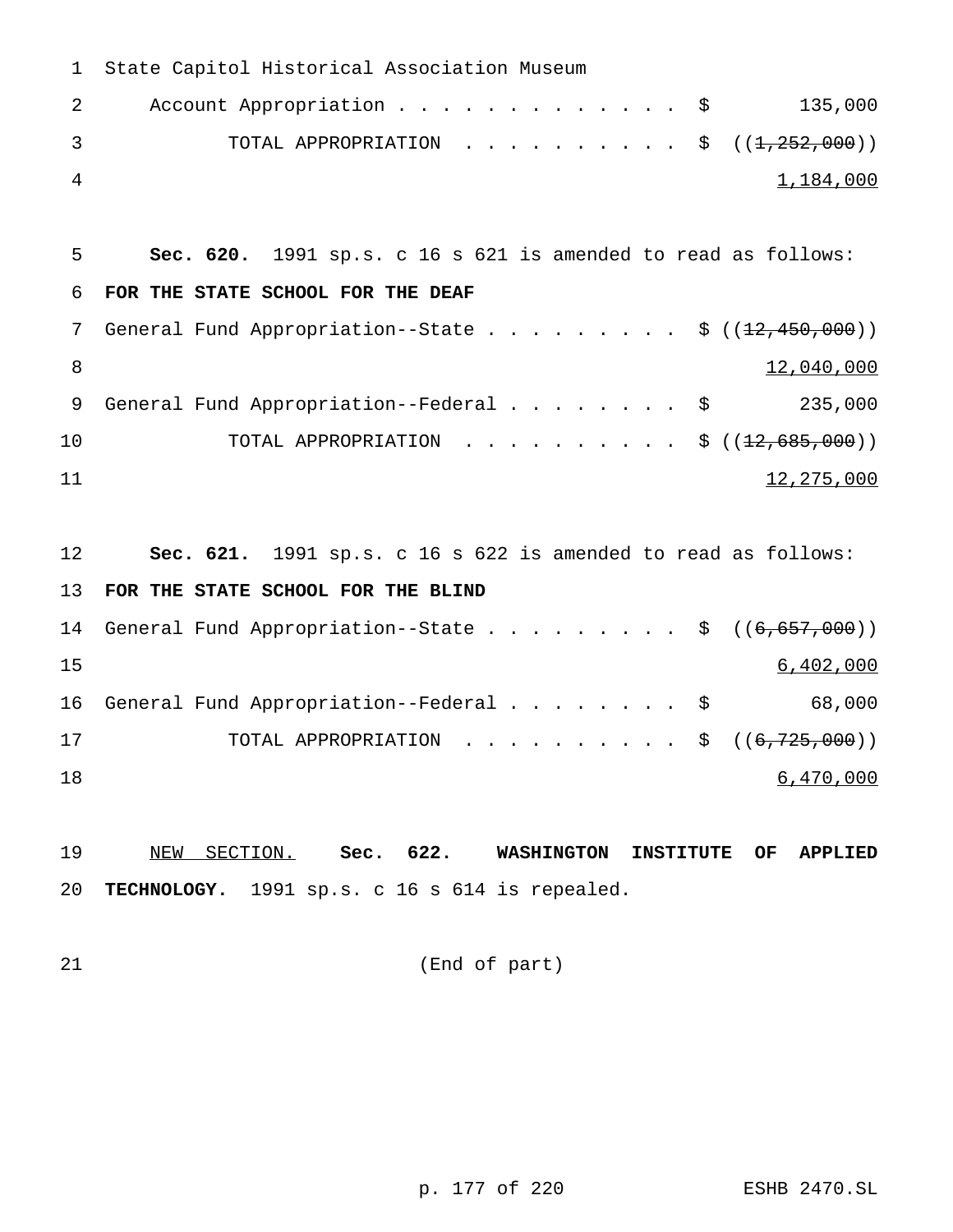| $\overline{1}$ | PART VII                                                                  |
|----------------|---------------------------------------------------------------------------|
| 2              | SPECIAL APPROPRIATIONS                                                    |
|                |                                                                           |
| 3 <sup>7</sup> | <b>Sec. 701.</b> 1991 sp.s. c 16 s 701 is amended to read as follows:     |
|                | 4 FOR THE STATE TREASURER--BOND RETIREMENT AND INTEREST, AND ONGOING BOND |

 **REGISTRATION AND TRANSFER CHARGES: FOR GENERAL FUND BOND DEBT** 6 General Fund Appropriation  $\ldots$ ................  $\frac{\xi((600,303,000))}{\xi((600,303,000))}$ 590,703,000

 This appropriation is for deposit into the accounts listed in section 801 of this act.

 **Sec. 702.** 1991 sp.s. c 16 s 706 is amended to read as follows: **FOR THE STATE TREASURER--BOND RETIREMENT AND INTEREST, AND ONGOING BOND REGISTRATION AND TRANSFER CHARGES: FOR BOND SALE EXPENSES** State Convention and Trade Center Appropriation . . \$ 8,926 Excess Earnings Account Appropriation....... \$ 750,000 State/Local Improvements Revolving Account 16 Appropriation . . . . . . . . . . . . . . . . \$ 3,574 State/Local Improvements Revolving Account Waste Disposal Facilities Appropriation....... \$ 13,388 State Building Construction Account 20 Appropriation . . . . . . . . . . . . . . . . \$ 44,715,566 State/Local Improvements Revolving Account Water Supply Facilities Appropriation........ \$ 2,680 23 Motor Vehicle Fund Appropriation . . . . . . . . \$ 1,542,000 Urban Arterial Trust Account Appropriation .... \$ 552,496 Labor and Industries Construction Appropriation . . \$ 583,115 TOTAL APPROPRIATION .......... \$ 48,171,745

ESHB 2470.SL p. 178 of 220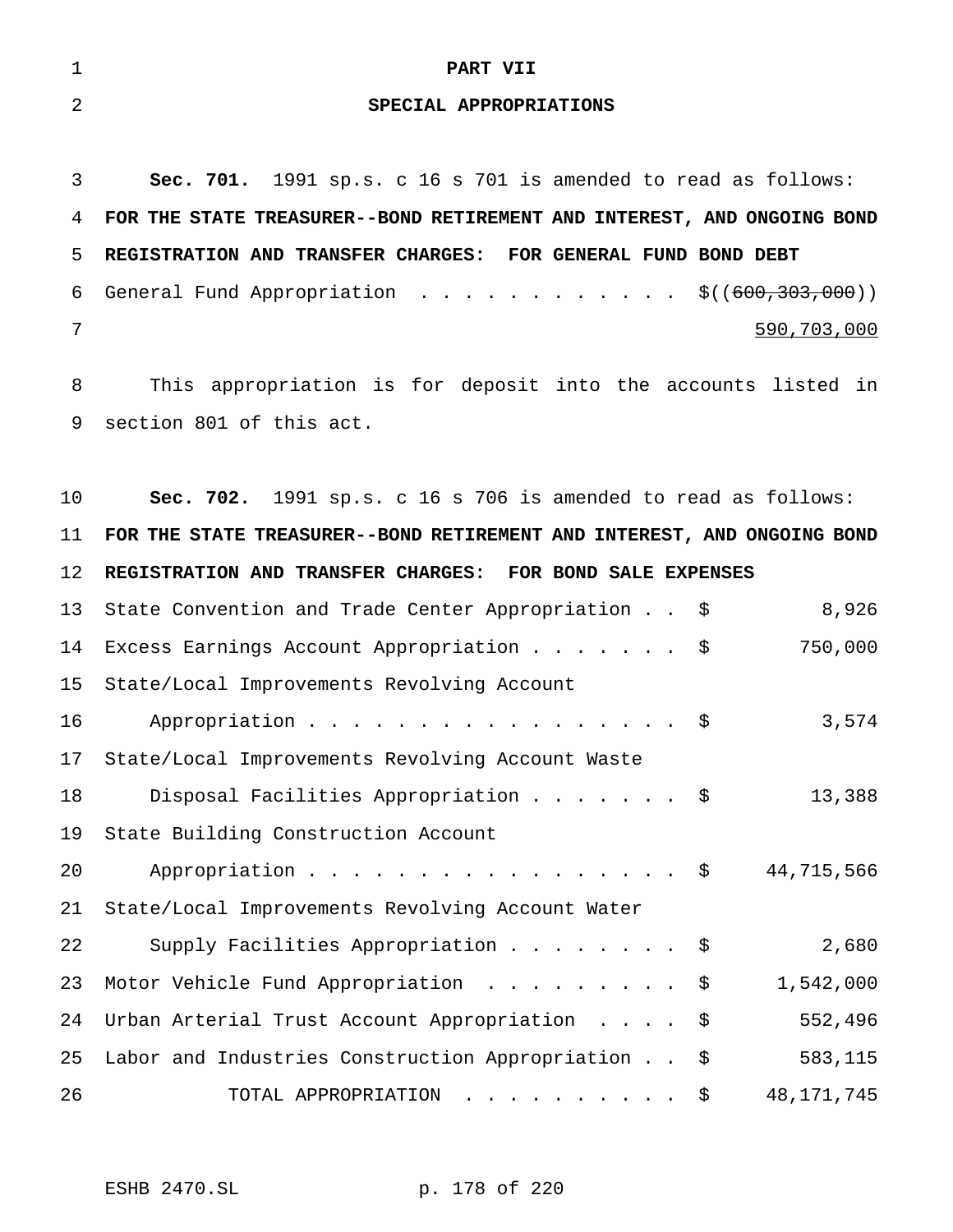Total Bond Retirement and Interest

Appropriations contained in sections 701

through 706, chapter 16, Laws of 1991 sp.

4 sess., as amended by this act . . . . . . . . . (\$1,009,464,782)) 999,865,814

| 6  | 1991 sp.s. c 16 s 707 is amended to read as follows:<br>Sec. 703.                                   |
|----|-----------------------------------------------------------------------------------------------------|
| 7  | FOR THE GOVERNOR--FOR TRANSFER TO THE TORT CLAIMS REVOLVING FUND                                    |
| 8  | General Fund Appropriation<br>( (9, 532, 000) )<br>\$                                               |
| 9  | 8,163,000                                                                                           |
| 10 | ((8, 942, 000))<br>Motor Vehicle Fund Appropriation<br>\$                                           |
| 11 | 7,738,000                                                                                           |
| 12 | ( (106, 000))<br>Wildlife Fund Appropriation<br>\$                                                  |
| 13 | 83,000                                                                                              |
| 14 | ((Accident Fund Appropriation<br>4,000                                                              |
| 15 | Ferry System Revolving)) Marine Operating                                                           |
| 16 | Account Appropriation<br>((4, 744, 000))<br>\$                                                      |
| 17 | 4,455,000                                                                                           |
| 18 | Liquor Revolving Fund Appropriation<br>( (378,000) )<br>\$                                          |
| 19 | 348,000                                                                                             |
| 20 | ( (50, 000) )<br>Lottery Administrative Account<br>\$                                               |
| 21 | 47,000                                                                                              |
| 22 | Resource Management Cost Account Appropriation<br>( (980, 000) )<br>- \$                            |
| 23 | 881,000                                                                                             |
| 24 | Public Service Revolving Account Appropriation<br>( (48,000) )<br>\$<br>$\mathbf{L}^{\text{max}}$ . |
| 25 | 43,000                                                                                              |
| 26 | $\cdot$ \$ ((24,784,000))<br>TOTAL APPROPRIATION                                                    |
| 27 | 21,758,000                                                                                          |
|    |                                                                                                     |
|    |                                                                                                     |

28 \*Sec. 704. 1991 sp.s. c 16 s 708 is amended to read as follows:

p. 179 of 220 ESHB 2470.SL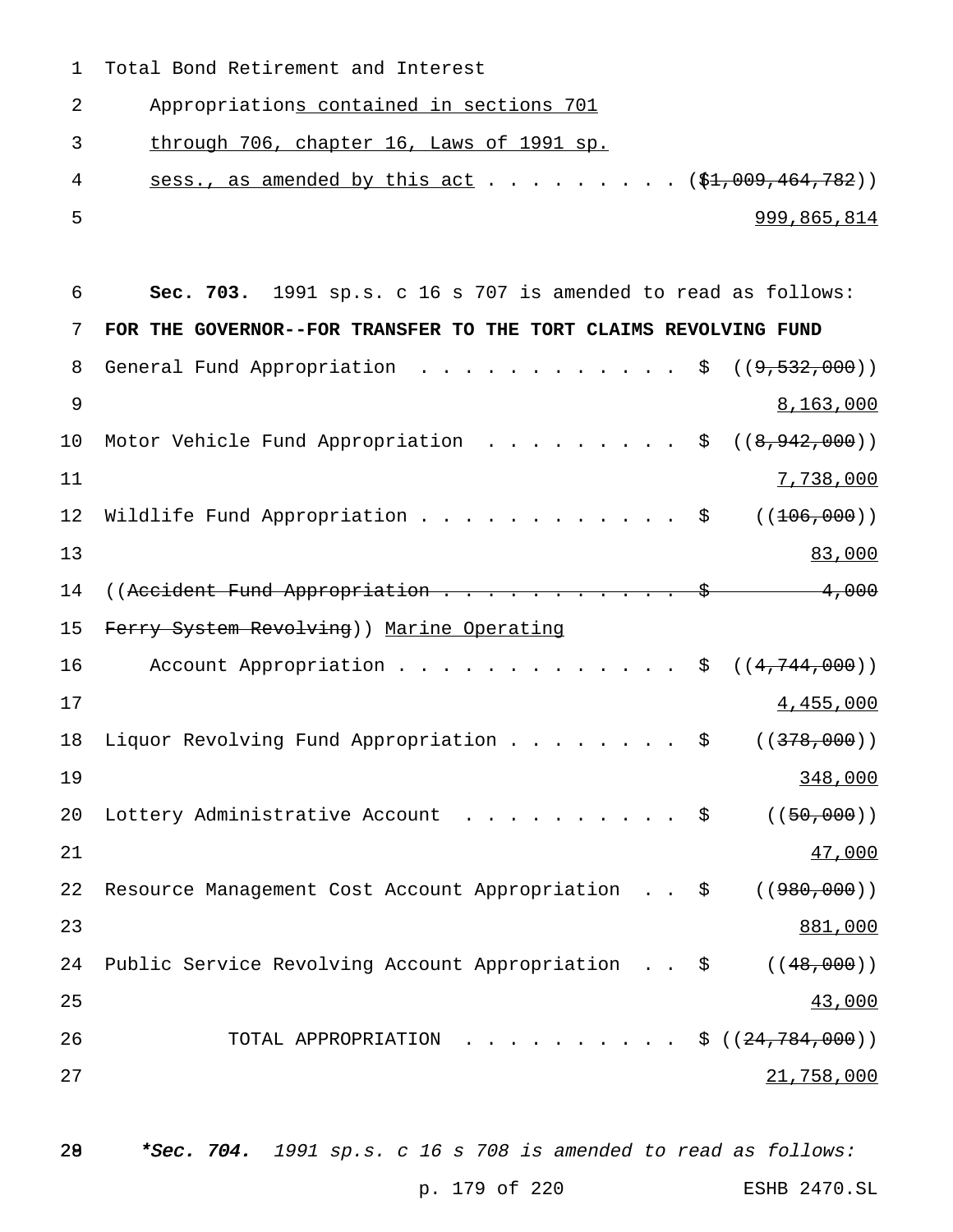FOR THE GOVERNOR--EMERGENCY FUND

2 General Fund Appropriation . . . . . . . . . . .  $\sharp$   $((1,500,000))$ 3 and the state of the state of the state of the state of the state of the state of the state of the state of the state of the state of the state of the state of the state of the state of the state of the state of the stat

 The appropriation in this section is for the governor's emergency fund, for the critically necessary work of any agency.

**\*Sec. 704 was vetoed, see message at end of chapter.**

 NEW SECTION. **Sec. 705.** A new section is added to 1991 sp.s. c 16 to read as follows:

**FOR THE GOVERNOR--EMERGENCY FTE FUND**

General Fund--State Appropriation......... \$ 1,521,000

 The appropriation in this section is subject to the following conditions and limitations: The appropriation shall be used solely for providing the cost of salaries and benefits for agencies that, in order to protect public safety, to protect against the loss of federal certification or loss of critical federal funds, or to carry out essential and critical functions of state government, demonstrate a critical need to restore FTEs that are lost as a consequence of this act.

 **Sec. 706.** 1991 sp.s. c 16 s 709 is amended to read as follows: **FOR THE GOVERNOR--TORT DEFENSE SERVICES** 21 General Fund Appropriation . . . . . . . . . . . \$ ((<del>1,542,000</del>))  $\frac{1}{503,000}$  Special Fund Agency Tort Defense Services Revolving Fund Appropriation ......... \$ 850,000 TOTAL APPROPRIATION .......... \$ ((2,392,000)) 2,353,000

ESHB 2470.SL p. 180 of 220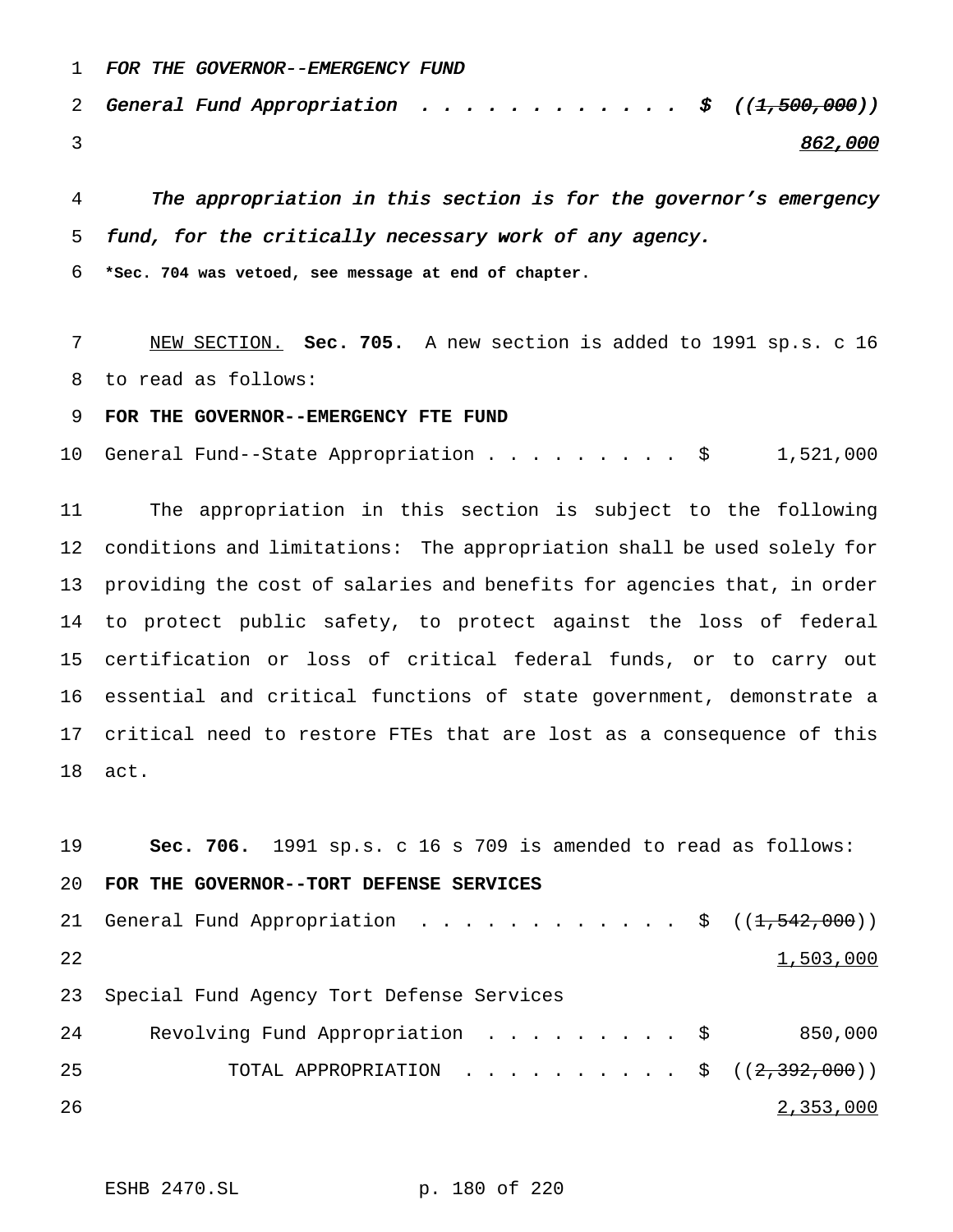The appropriations in this section are subject to the following conditions and limitations: To facilitate payment of tort defense services from special funds, the state treasurer is directed to transfer sufficient moneys from each special fund to the special fund tort defense services revolving fund, in accordance with schedules provided by the office of financial management. The governor shall distribute the moneys appropriated in this section to agencies to pay for tort defense services.

| 9  |     | Sec. 707. 1991 sp.s. c 16 s 710 is amended to read as follows: |                     |
|----|-----|----------------------------------------------------------------|---------------------|
| 10 |     | FOR THE OFFICE OF FINANCIAL MANAGEMENT--BELATED CLAIMS         |                     |
| 11 | (1) | There is appropriated to the office of financial               |                     |
| 12 |     | management for payment of supplies and services                |                     |
| 13 |     | furnished in previous biennia, from the General                |                     |
| 14 |     | Fund<br>. \$                                                   | ( (800, 000) )      |
| 15 |     |                                                                | 762,000             |
| 16 | (2) | The following sums, or so much thereof as shall                |                     |
| 17 |     | severally be found necessary, are hereby                       |                     |
| 18 |     | appropriated and authorized to be expended out                 |                     |
| 19 |     | of the several funds indicated, for the period                 |                     |
| 20 |     | from the effective date of this act to June 30,                |                     |
| 21 |     | 1993, in order to reimburse the general fund for               |                     |
| 22 |     | expenditures from belated claims, to be                        |                     |
| 23 |     | disbursed on vouchers approved by the office of                |                     |
| 24 |     | financial management:                                          |                     |
| 25 |     | Archives and Records Management Account \$                     | ( (562) )           |
| 26 |     |                                                                | 871                 |
| 27 |     | Winter Recreational Program Account<br>\$.                     | 75                  |
| 28 |     | Snowmobile Account<br>\$                                       | 226                 |
| 29 |     | Flood Control Assistance Account<br>\$.                        | 1,354               |
|    |     | p. 181 of 220                                                  | <b>ESHB 2470.SL</b> |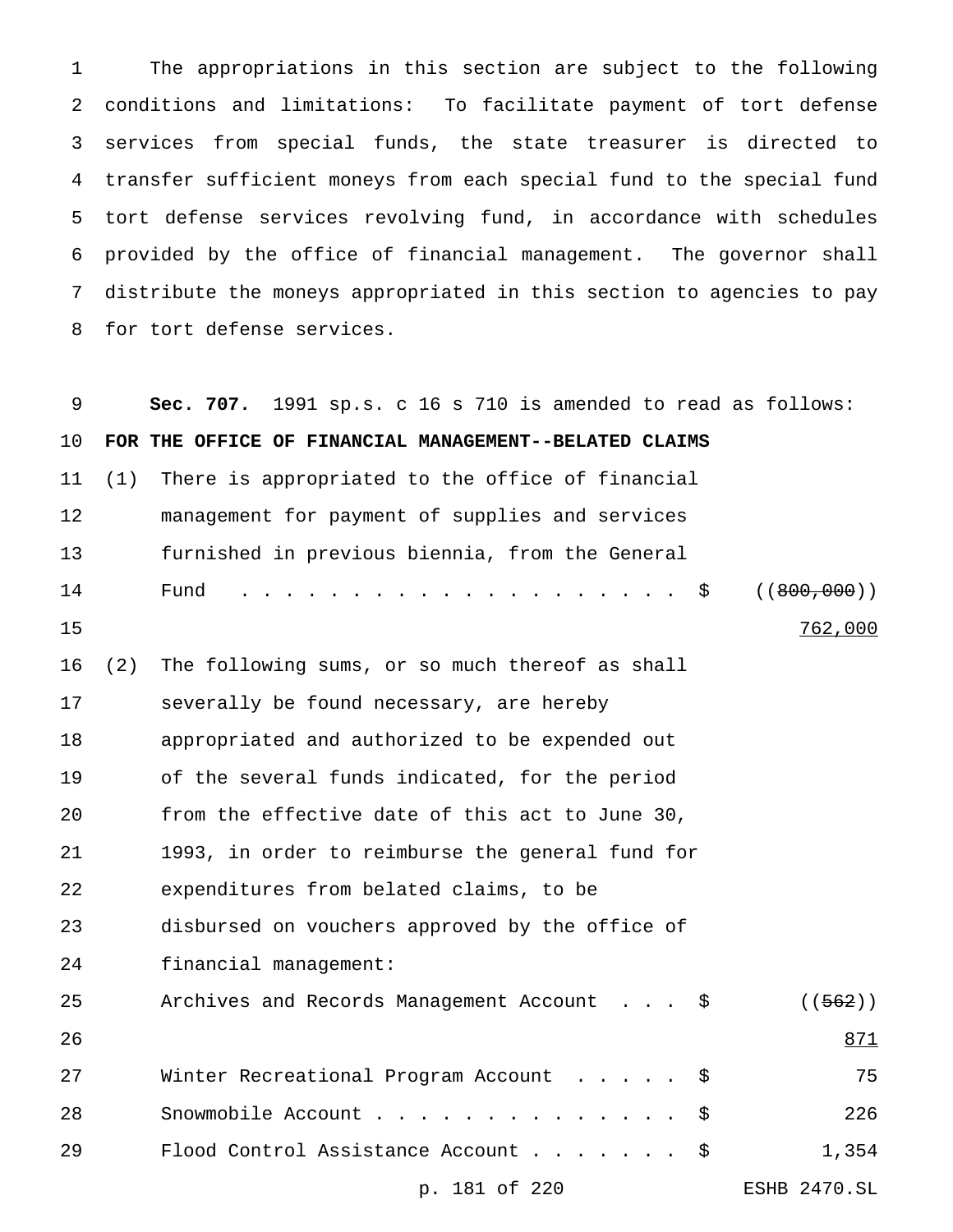| $\mathbf{1}$   | Aquatic Lands Enhancement \$                    |      | $(\mathcal{A}(\mathcal{A}))$ |
|----------------|-------------------------------------------------|------|------------------------------|
| $\overline{2}$ |                                                 |      | 110                          |
| 3              | State Investment Board Expense Account \$       |      | 1,995                        |
| 4              | State Toxics Control Account \$                 |      | 671                          |
| 5              | State Emergency Water Projects Revolving        |      |                              |
| 6              | Account<br>. \$                                 |      | 16                           |
| 7              | Charitable, Educational Penal (CEP), and        |      |                              |
| 8              | Reformatory Institutions (RI) Account . \$      |      | 19,384                       |
| 9              | State and Local Improvement Revolving Account-- |      |                              |
| 10             | Waste Disposal Facilities \$                    |      | 384                          |
| 11             | Local Toxics Control Account \$                 |      | ((3, 626))                   |
| 12             |                                                 |      | 51,879                       |
| 13             | Litter Control Account \$                       |      | ( (173) )                    |
| 14             |                                                 |      | 299                          |
| 15             | State Patrol Highway Account \$                 |      | ((29, 500))                  |
| 16             |                                                 |      | 120,300                      |
| 17             | State Wildlife Fund<br>. \$                     |      | ((31, 700))                  |
| 18             |                                                 |      | 31,900                       |
| 19             | Highway Safety Account \$                       |      | 597                          |
| 20             | Motor Vehicle Fund                              | - \$ | ((42, 708))                  |
| 21             |                                                 |      | 46,932                       |
| 22             | High Capacity Transportation Account \$         |      | 7,110                        |
| 23             | Public Service Revolving Account                | \$   | 3,038                        |
| 24             | Insurance Commissioner's Regulatory Account     | \$   | 2,079                        |
| 25             | Water Quality Account                           | \$   | 88,565                       |
| 26             | State Treasurer's Service Fund                  | \$   | ((37))                       |
| 27             |                                                 |      | 546                          |
| 28             | Drug Enforcement and Education Account          | -\$  | 400                          |
| 29             | Legal Services Revolving Fund                   | \$   | 24,362                       |
| 30             | Municipal Revolving Account                     | \$   | 6,249                        |
|                | ESHB 2470.SL<br>p. 182 of 220                   |      |                              |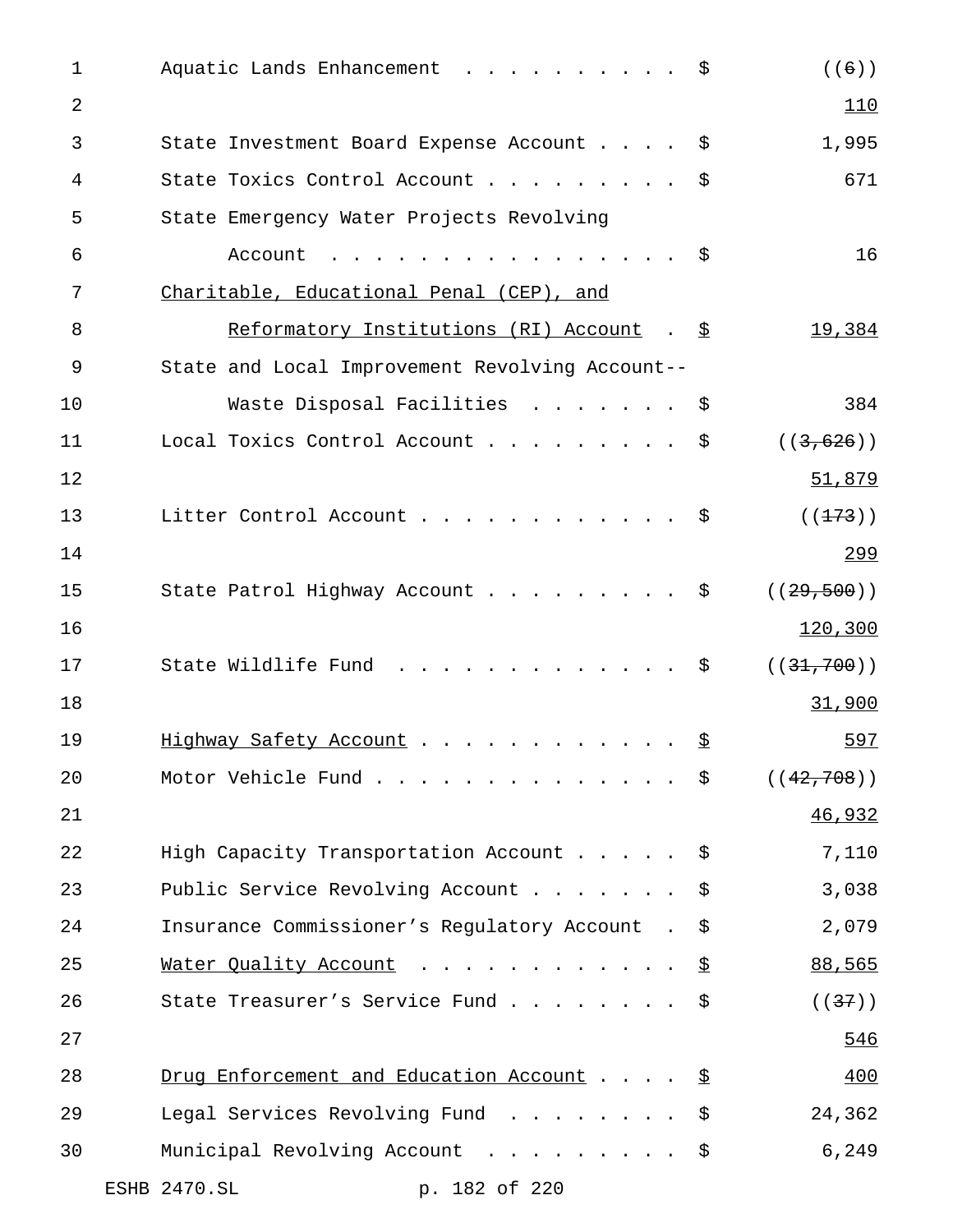| $\mathbf{1}$   | Department of Personnel Service Fund \$           | 1,238            |
|----------------|---------------------------------------------------|------------------|
| 2              | State Auditing Services Revolving Account \$      | 2,878            |
| 3              | Liquor Revolving Fund \$                          | ((21, 372))      |
| $\overline{4}$ |                                                   | 22,597           |
| 5              | Convention and Trade Center Operations Account \$ | 4,037            |
| 6              | Department of Retirement Systems Expense Fund     | \$<br>((1, 234)) |
| 7              |                                                   | 2,415            |
| 8              | Accident Fund \$                                  | 3,034            |
| 9              | Medical Aid Fund                                  | 3,034            |

 **Sec. 708.** 1991 sp.s. c 16 s 711 is amended to read as follows: **FOR SUNDRY CLAIMS** The following sums, or so much thereof as may be necessary, are appropriated from the general fund, unless otherwise indicated, for relief of various individuals, firms, and corporations for sundry claims. These appropriations are to be disbursed on vouchers approved by the director of general administration, except as otherwise provided, as follows:

 (1) Pay'n Save Drug Stores, Inc., in settlement of medical assistance pharmacy billings during the 1989-91 biennium: PROVIDED, That the department of social and health services shall seek

reimbursement from federal funds to the maximum

22 extent permitted by federal law . . . . . . \$ 8,111.92

(2) State Auditor, for payment of weed district

assessments against state lands pursuant to

25 RCW 17.04.180 ..................... \$ 1,715.72

(3) City of Tacoma, in settlement of all claims per

27 Pierce County Superior Court, Cause No.

28 86-2-09014-8 . . . . . . . . . . . . . . . . . <u>\$ 758,052.07</u>

29 (4) Charles Bauleke, for payment of claim number

p. 183 of 220 ESHB 2470.SL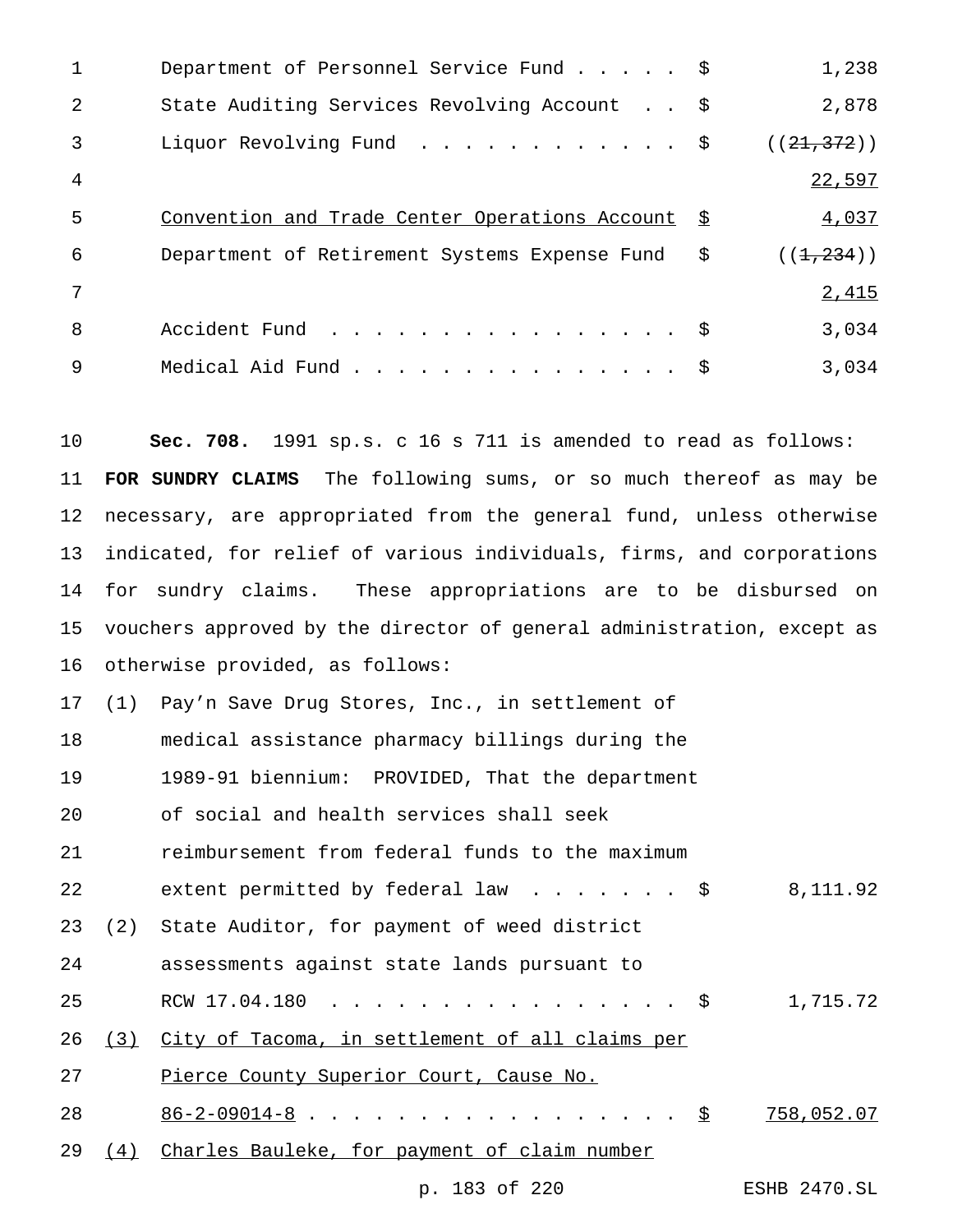| $\mathbf 1$ |     |                                                                  | 3,347                                                |
|-------------|-----|------------------------------------------------------------------|------------------------------------------------------|
| 2           |     | (5) Carol Berg, for payment of claim number                      |                                                      |
| 3           |     | $SCJ-91-18$ $\Sigma$                                             | 5,120.22                                             |
| 4           | (6) | Denny Flatz, for payment of claim number                         |                                                      |
| 5           |     | $SCJ-91-21$ \$                                                   | 6,603.87                                             |
| 6           |     | (7) Cynthia A. Fonken, for payment of claim                      |                                                      |
| 7           |     | <u>numbers SCJ-91-17 and SCJ-91-15</u> $\Sigma$                  | 6,815.93                                             |
| 8           |     | (8) Wesley A. Grow, for payment of claim number                  |                                                      |
|             |     |                                                                  |                                                      |
| 9           |     | $SCJ-90-16$ \$                                                   | 2,143                                                |
| 10          |     | (9) Larry Harris, for payment of claim number                    |                                                      |
| 11          |     | $SCJ-91-20$ \$                                                   | 2,379                                                |
| 12          |     | (10) Steve Allen Rice, for payment of claim number               |                                                      |
| 13          |     | $SCJ-91-25$ $\frac{S}{2}$ 4,031.11"                              |                                                      |
|             |     |                                                                  |                                                      |
| 14          |     | Sec. 709. 1991 sp.s. c 16 s 712 is amended to read as follows:   |                                                      |
| 15          |     | FOR THE GOVERNOR--COMPENSATION--SALARY AND INSURANCE BENEFITS    |                                                      |
| 16          |     | General Fund--State Appropriation $\frac{1}{5}(115,019,000)$     |                                                      |
| 17          |     |                                                                  | 106,280,000                                          |
| 18          |     | General Fund--Federal Appropriation \$ $((17,626,000))$          |                                                      |
| 19          |     |                                                                  | 16,278,000                                           |
| 20          |     | Special Fund Salary and Insurance Contribution                   |                                                      |
| 21          |     | Increase Revolving Fund Appropriation $\frac{1}{9}(109,009,000)$ |                                                      |
| 22          |     |                                                                  | 109,008,000                                          |
| 23          |     | TOTAL APPROPRIATION                                              | $\therefore$ $\therefore$ $\Diamond$ ((241,654,000)) |
| 24          |     |                                                                  | 231,566,000                                          |
|             |     |                                                                  |                                                      |

 The appropriations in this section, or so much thereof as may be necessary, shall be expended solely for the purposes designated in this

ESHB 2470.SL p. 184 of 220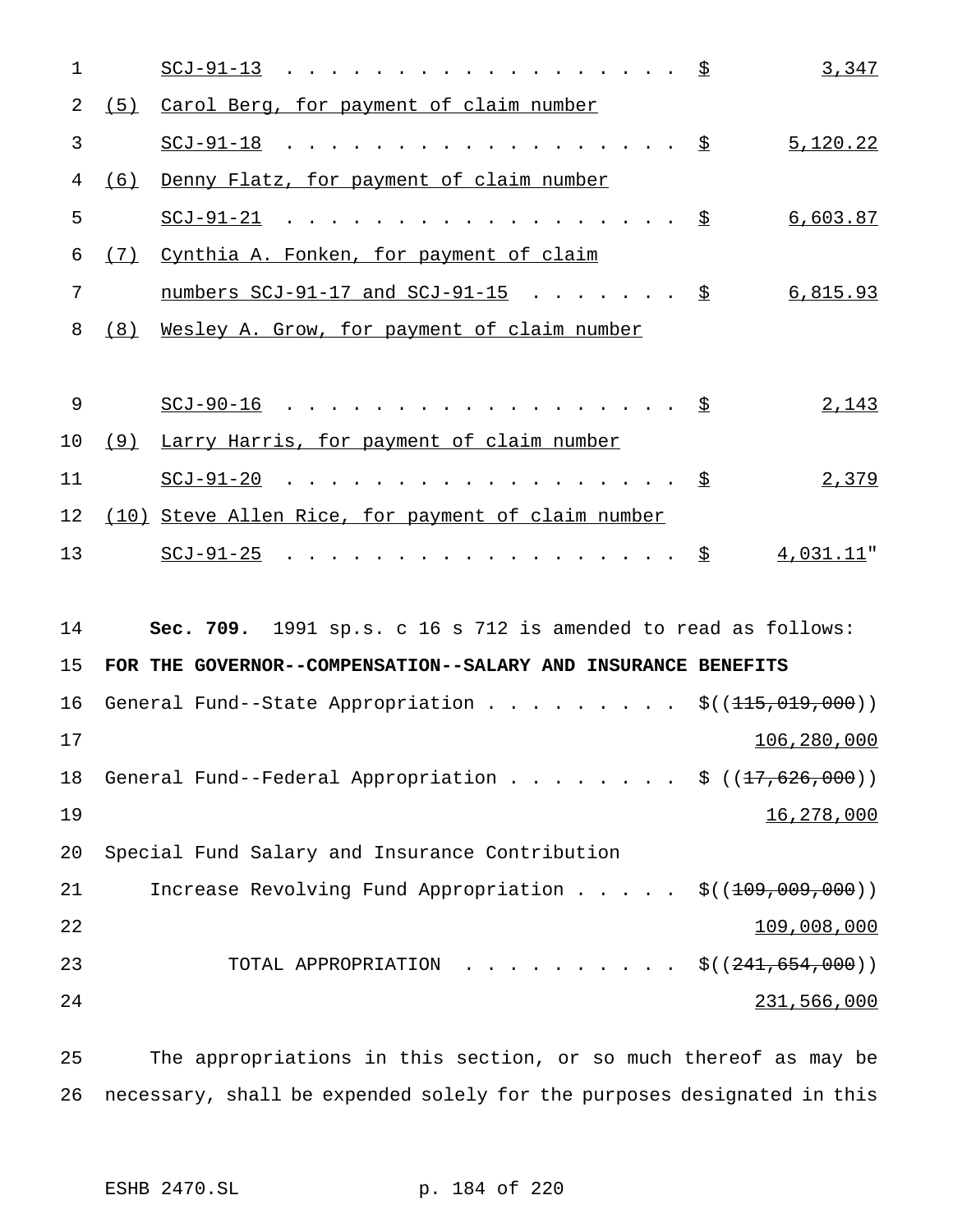section and are subject to the conditions and limitations specified in this section.

 (1) ((\$62,500,000)) \$57,979,000 of the general fund--state appropriation, \$((16,500,000)) 15,700,000 of the general fund--federal 5 appropriation, and  $$((41,800,000))$  39,700,000 of the special fund salary and insurance contribution increase revolving fund appropriation are provided solely for a 3.6 percent across-the-board salary increase 8 effective January 1, 1992, and an additional  $((3.6))$  3.0 percent across-the-board salary increase effective January 1, 1993, for all classified and exempt employees under the state personnel board and commissioned officers of the Washington state patrol.

 (2) \$3,100,000 of the general fund--state appropriation, \$735,000 of the general fund--federal appropriation, and \$107,000 of the special fund salary and insurance contribution are provided solely to:

 (a) Grant a 3.1 percent salary increase effective January 1, 1992, and an additional 3.6 percent salary increase effective January 1, 1993, to registered nurses and related job classes requiring licensure 18 as a registered nurse; and

 (b) Increase shift differential pay for registered nurses and related job classes requiring licensure as a registered nurse from \$1.00 per hour to \$1.50 per hour for evening shift and from \$1.50 per hour to \$2.50 per hour for night shift.

 The salary increases granted in this subsection shall be in addition to any increase granted under subsection (1) of this section, and shall be granted only to employees classified under the state personnel board.

27 (3) ((\$860,000)) \$779,000 of the general fund--state appropriation and \$235,000 of the general fund--federal appropriation are provided solely to grant a five-range, or approximately 12.5 percent, salary increase effective July 1, 1991, to the psychologist 5 and psychologist

p. 185 of 220 ESHB 2470.SL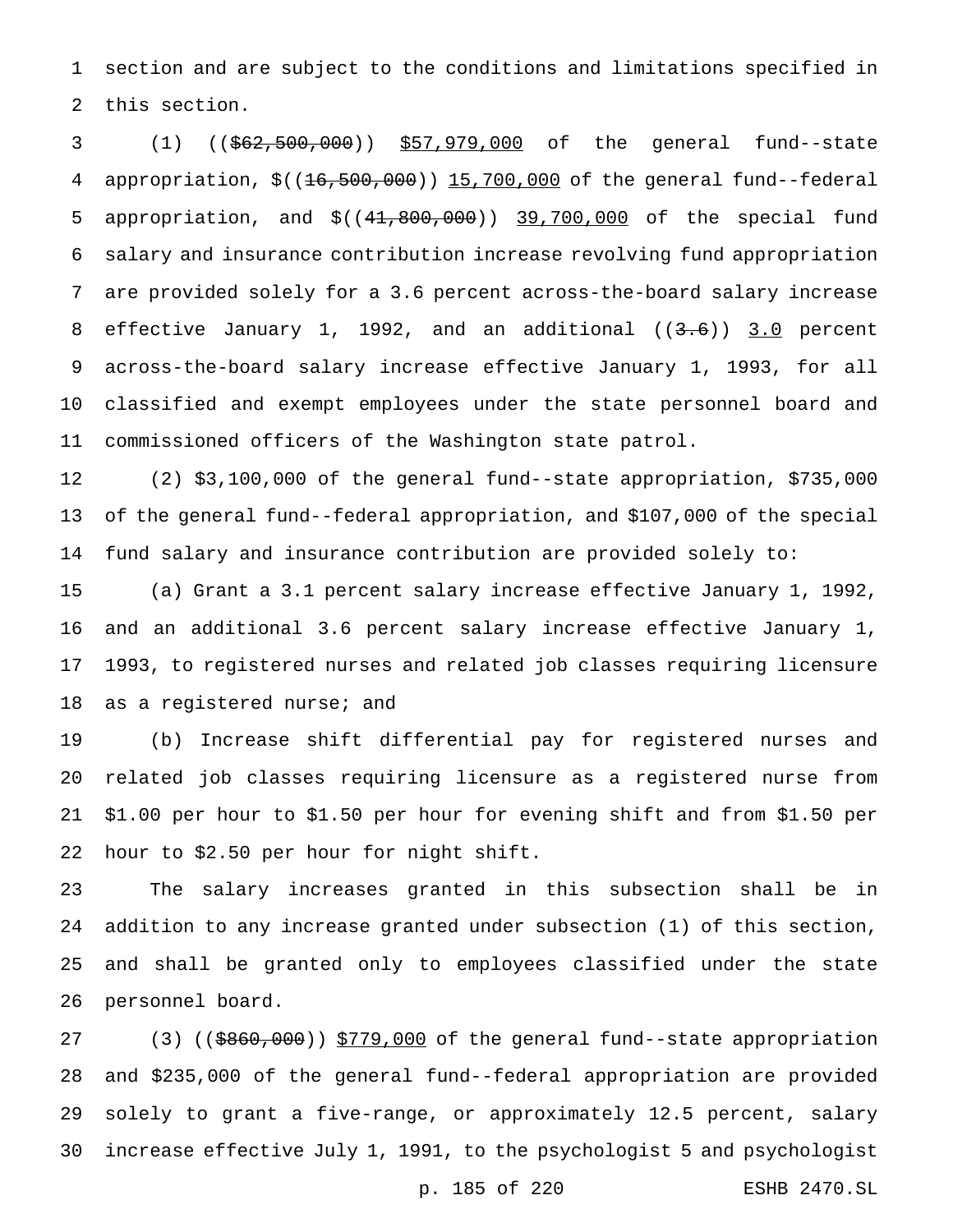6 job classes (classes 6816 and 6820) to address problems with recruitment and retention.

3 (4) ((\$121,000)) \$75,000 of the general fund--state appropriation, \$8,000 of the general fund--federal appropriation, and \$4,030,000 of the special fund salary and insurance contribution increase revolving fund appropriation are provided for a four range, or approximately ten percent, salary increase effective July 1, 1991, for the transportation technician 2, transportation engineer 2, transportation engineer 5, and right-of-way agent 2 job classes, and all job classes directly indexed to one of those four benchmark job classes.

11 (5) ((\$759,000)) \$719,000 of the general fund--state appropriation, \$147,000 of the general fund--federal appropriation, and \$873,000 of the special fund salary and insurance contribution increase revolving fund appropriation are provided for a two-range, or approximately 5 percent, salary increase effective January 1, 1992, for the environmental engineer 2, architect 1, and civil engineer 2 job classes, and all job classes directly indexed to one of those three benchmark job classes.

 The salary increase granted in this subsection shall be in addition to any increase granted under subsection (1) of this section.

21 (6) The governor shall allocate to state agencies ((\$15,000,000)) \$14,910,000 from the general fund--state appropriation, and \$15,000,000 from the special fund salary and insurance contribution increase revolving fund appropriation to fulfill the 1991-93 obligations of the comparable worth agreement ratified by 1986 Senate Concurrent Resolution No. 126. The amounts allocated under this subsection are for employees classified under both the state personnel board and the higher education personnel board systems.

 (7) The salary increases granted in this section shall be implemented in compliance and conformity with all requirements of the ESHB 2470.SL p. 186 of 220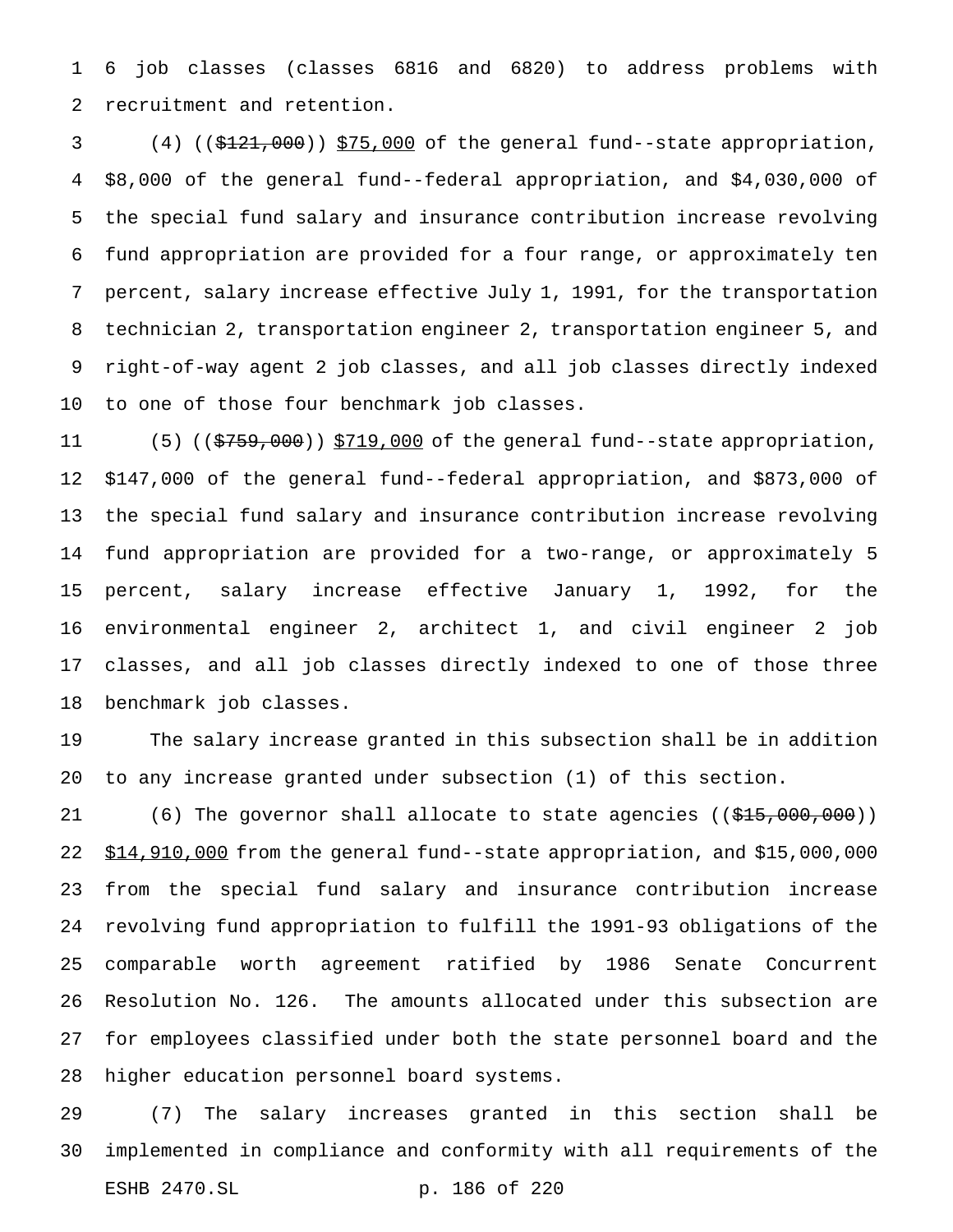comparable worth agreement ratified by the 1986 Senate Concurrent Resolution No. 126, where applicable.

 (8)(a) The monthly contributions for insurance benefit premiums shall not exceed \$289.95 per eligible employee for fiscal year 1992, 5 and \$((321.80)) 317.79 for fiscal year 1993.

 (b) The monthly contributions for the margin in the self-insured medical and dental plans and for the operating costs of the health care authority shall not exceed \$8.36 per eligible employee for fiscal year 9 1992, and  $$((6.31))$  6.41 for fiscal year 1993.

 (c) Any returns of funds to the health care authority resulting from favorable claims experienced during the 1991-93 biennium shall be held in reserve within the state employees insurance account until appropriated by the legislature.

 (d) Funds provided under this section, including funds resulting from dividends or refunds, shall not be used to increase employee insurance benefits over the level of services provided on the effective date of this act. Contributions by any county, municipal, or other political subdivision to which coverage is extended after the effective date of this act shall not receive the benefit of any surplus funds attributable to premiums paid prior to the date on which coverage is extended.

 (9) To facilitate the transfer of moneys from dedicated funds and accounts, the state treasurer is directed to transfer sufficient moneys from each dedicated fund or account to the special fund salary and insurance contribution increase revolving fund in accordance with schedules provided by the office of financial management.

 (10) In calculating individual agency allocations for this section, the office of financial management shall calculate the allocation of each subsection separately. The separate allocations for each agency may be combined under a single appropriation code for improved p. 187 of 220 ESHB 2470.SL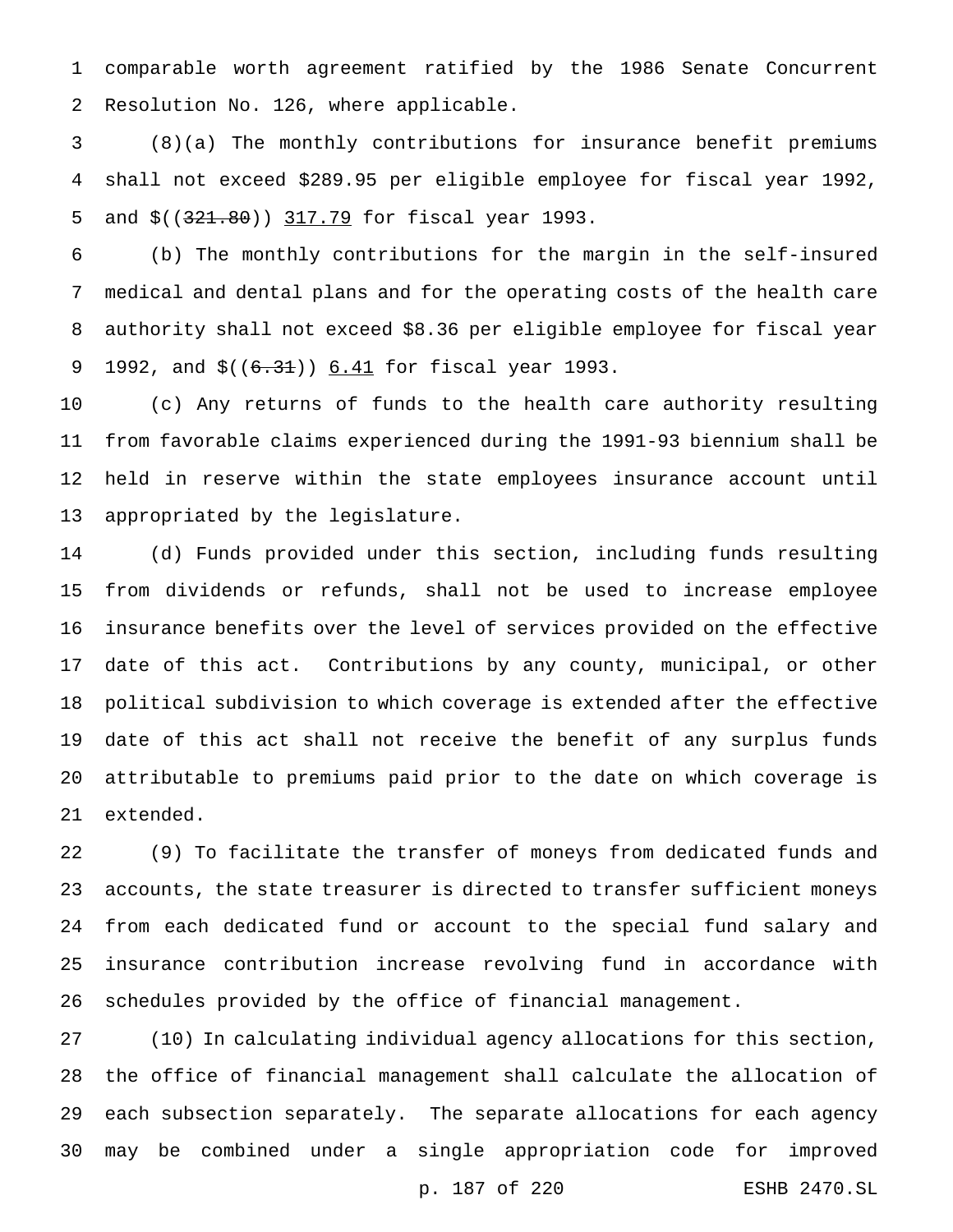efficiency. The office of financial management shall transmit a list of agency allocations by subsection to the senate committee on ways and means and the house of representatives committee on appropriations.

 (11) No salary increase may be paid under this section to any person whose salary has been Y-rated pursuant to rules adopted by the state personnel board.

7 (12) A maximum of  $$((7,342,000))$  7,079,000 of the special fund salary and insurance contribution increase revolving fund appropriation in this section may be expended for salary and benefit increases for ferry workers consistent with the 1991-93 transportation appropriations act.

12 (13) The general fund--state appropriation has been reduced by \$2,875,000, the general fund--federal appropriation has been reduced by 14 \$548,000, and the special fund salary and insurance contribution increase revolving fund appropriation has been reduced by \$1,401,000 as 16 a result of the revised public employees' and teachers' retirement system contribution rates provided in Substitute House Bill No. 2693 or Substitute Senate Bill No. 6286 (adjusting pension contribution rates). 19 The office of financial management shall reduce allocations for individual state agencies and institutions of higher education accordingly.

 (14) \$39,000 of the general fund--state appropriation is provided 23 solely for the Washington state patrol to implement Substitute House Bill No. 2693 or Substitute Senate Bill No. 6286 (adjusting pension contribution rates).

 **Sec. 710.** 1991 sp.s. c 16 s 714 is amended to read as follows: **FOR THE DEPARTMENT OF RETIREMENT SYSTEMS--CONTRIBUTIONS TO RETIREMENT SYSTEMS**

ESHB 2470.SL p. 188 of 220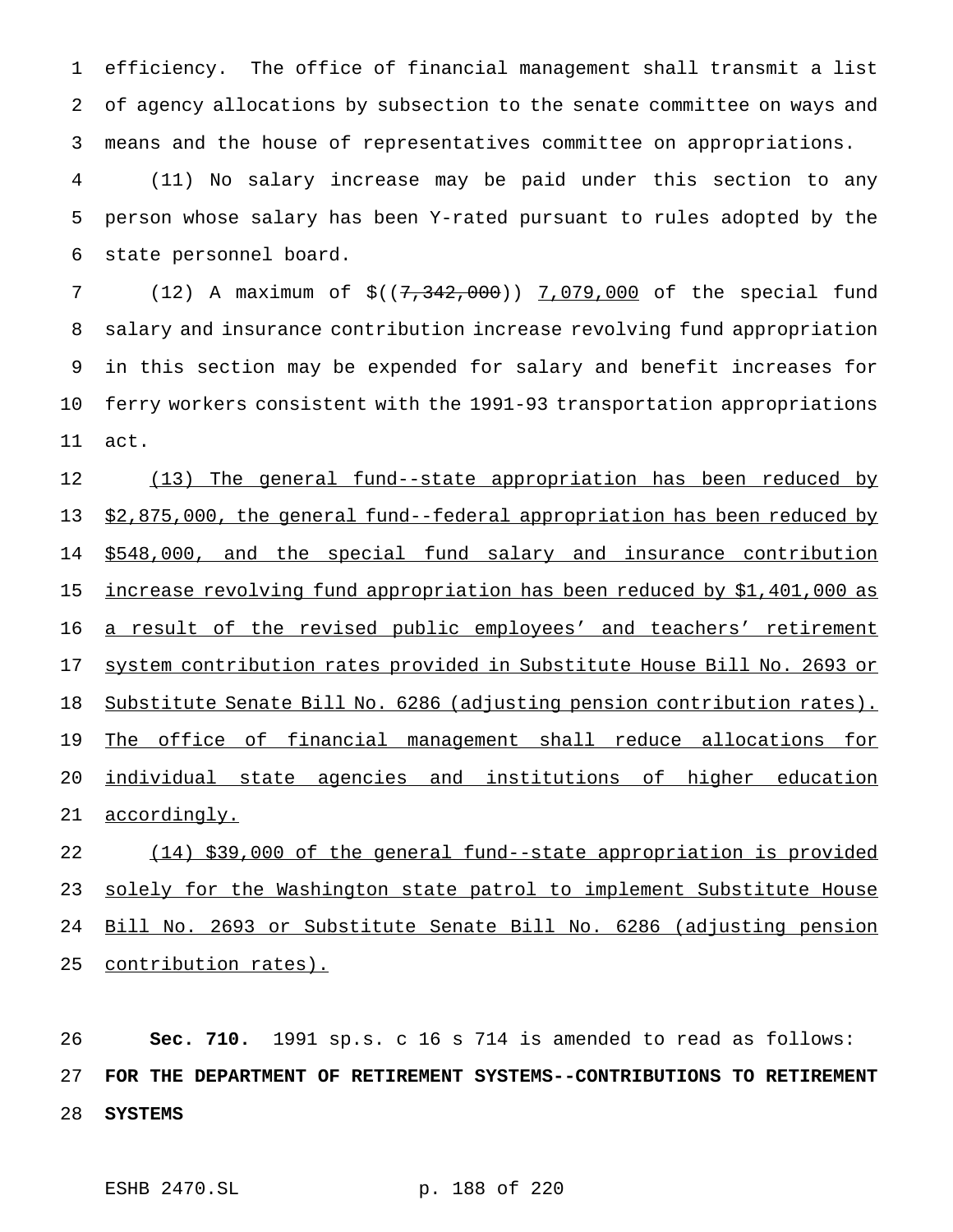The appropriations in this section are subject to the following conditions and limitations: The appropriations shall be made on a quarterly basis.

 (1) There is appropriated for state contributions to the law enforcement officers' and fire fighters' retirement system:

 **FY 1992 FY 1993** 7 General Fund Appropriation. . . . . . . . \$ 76,000,000(81,500,000)) 58,125,000 9 TOTAL APPROPRIATION . . . . \$ ((<del>157,500,000</del>))  $134,125,000$ 

 (2) There is appropriated for contributions to the judicial retirement system:

| 13 |                                                      | FY 1992   | FY 1993 |
|----|------------------------------------------------------|-----------|---------|
|    | 14 General Fund Appropriation \$ 3,371,000 3,371,000 |           |         |
| 15 | TOTAL APPROPRIATION \$                               | 6,742,000 |         |

 The appropriation in this subsection is subject to the following conditions and limitations: \$92,000 is provided solely to implement chapter 159, Laws of 1991 (Substitute House Bill No. 1721, judicial retirement system).

 (3) There is appropriated for contributions to the judges retirement system:

| 22 |                                          | FY 1992   | <b>FY 1993</b> |
|----|------------------------------------------|-----------|----------------|
|    | 23 General Fund Appropriation \$ 506,000 |           | 506,000        |
| 24 | TOTAL APPROPRIATION S                    | 1,012,000 |                |

 The appropriation in this subsection is subject to the following conditions and limitations: \$2,000 is provided solely to implement

p. 189 of 220 ESHB 2470.SL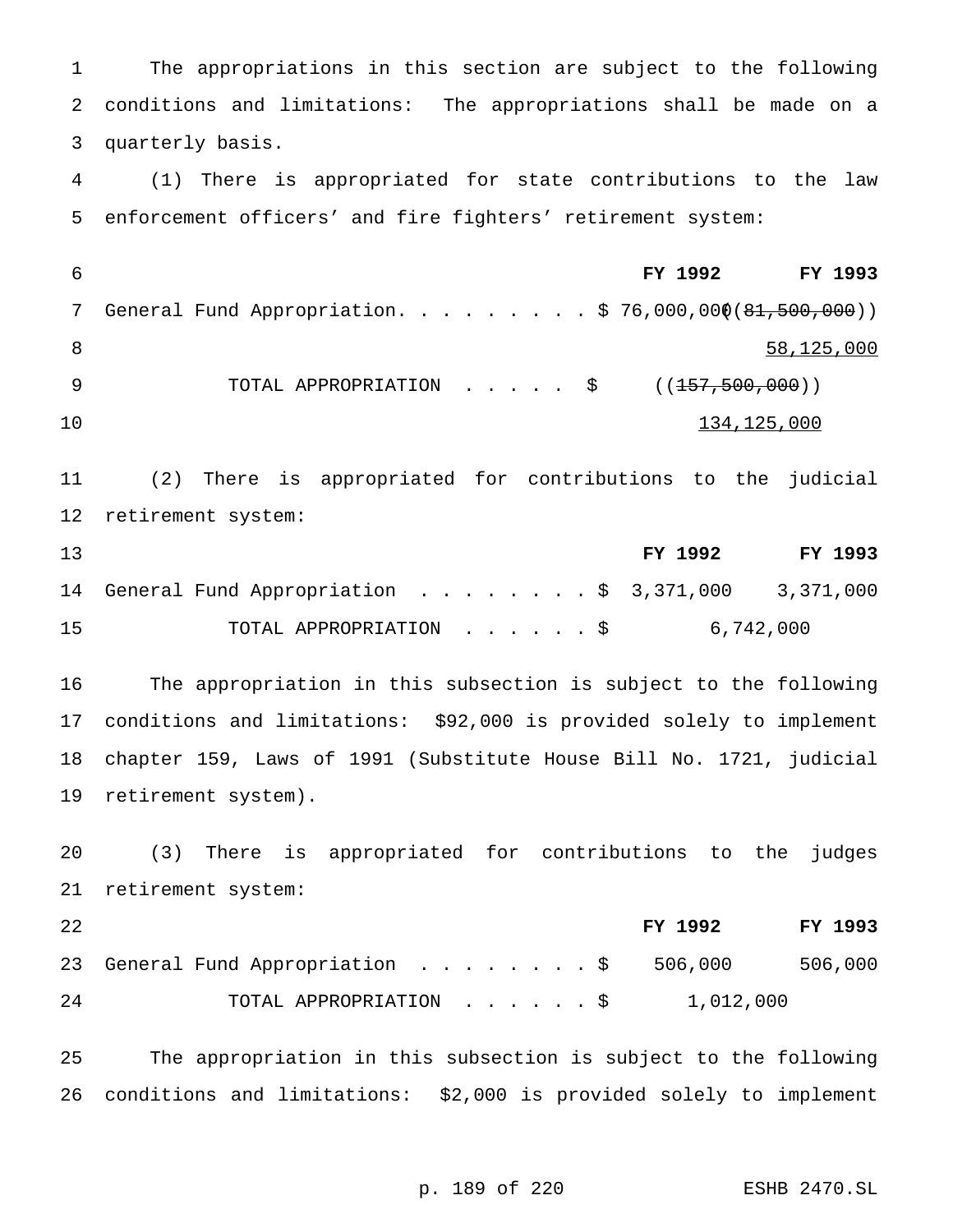chapter 159, Laws of 1991 (Substitute House Bill No. 1721 judicial retirement system).

 **Sec. 711.** 1991 sp.s. c 16 s 715 is amended to read as follows: **FOR THE OFFICE OF FINANCIAL MANAGEMENT--CONTRIBUTIONS TO RETIREMENT SYSTEMS FY 1992 FY 1993** 7 General Fund--State Appropriation . . . . \$ 1,295,000((3,255,000)) 8 1,014,000 Special Retirement Contribution Increase 10 Revolving Fund Appropriation . . . . \$ 900,000((2,100,000)) 11 570,000 12 TOTAL APPROPRIATION . . . . ((<del>\$,550,000</del>))3,779,000

 The appropriations in this section are subject to the following conditions and limitations:

 (1) In addition to any cost of living adjustments provided under RCW 41.32.575, 41.32.487, 41.40.325, or 41.40.1981, on February 1, 1992, the department of retirement systems shall also pay an additional adjustment to any retiree of plan I of the public employees retirement system or plan I of the teachers retirement system whose state retirement benefit has a purchasing power of less than 60 percent of 21 the purchasing power of ((the benefit)) the retiree's ((received at age 22 65)) age sixty-five allowance. Each such retiree shall be given a one- time increase sufficient, when combined with any other adjustment received on July 1, 1991, to restore the purchasing power of the retiree's state retirement benefit to 60 percent of the purchasing 26 power of the ((benefit received by the)) retiree's ((at age 65)) age 27 sixty-five allowance. This increase shall be calculated using the 28 formulas <u>and definitions</u> contained in RCW 41.32.575 and 41.40.325 ((but

ESHB 2470.SL p. 190 of 220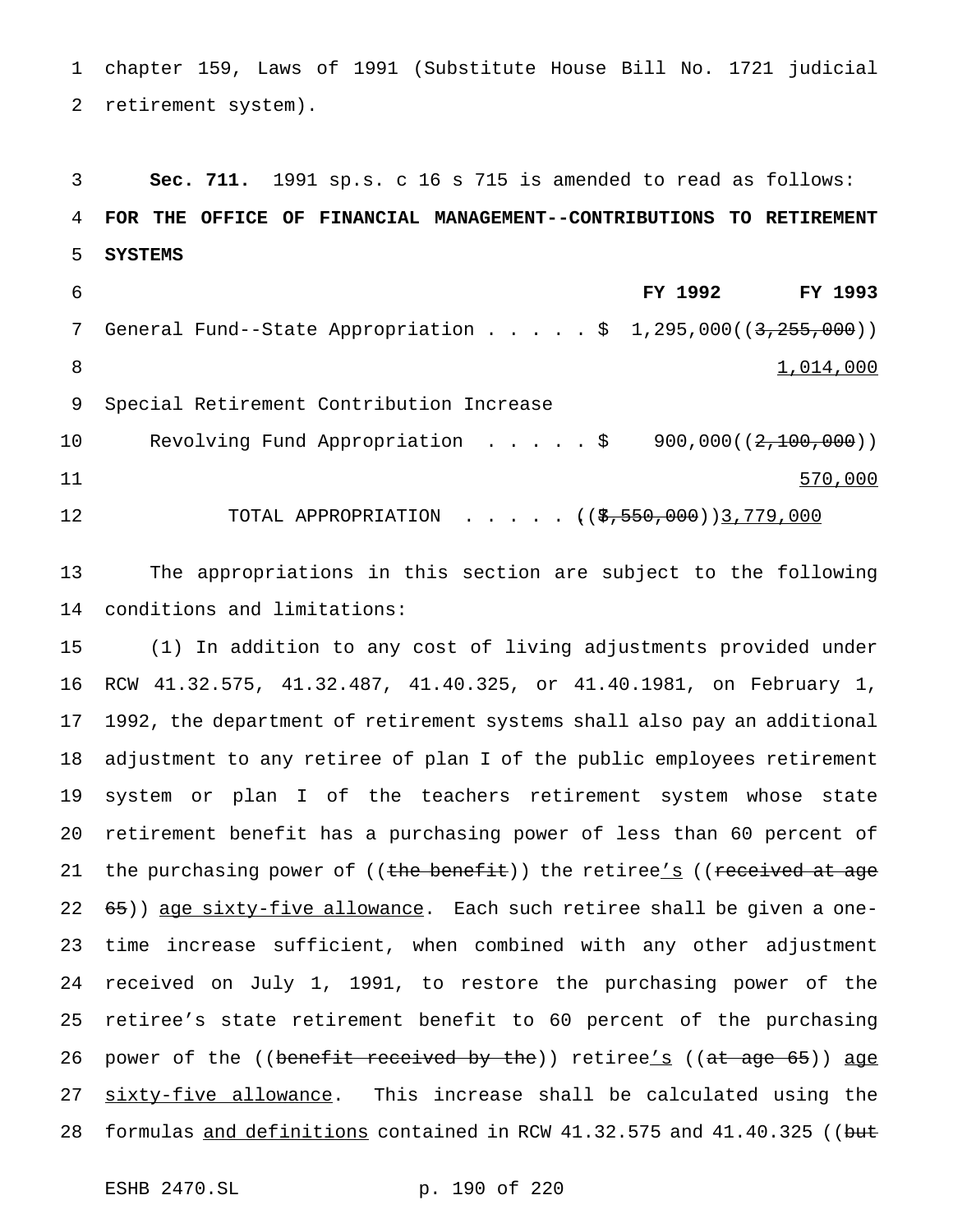without regard to)) except that: (a) In calculating the increase to be paid from May 1, 1992, through June 30, 1993, to members who retired after age 65, "Index A" shall be the index for the calendar year prior to the year the member retired; and (b) the limitations imposed by RCW 5 41.32.575(2)(b) and RCW 41.40.325(2)(b)( $\frac{1}{2}$  and)) do not apply. The increase provided in this subsection shall be effective for the remainder of the 1991-93 biennium.

 (2) \$((4,450,000)) 2,209,000 of the general fund--state 9 appropriation and  $$((3,000,000))$   $1,470,000$  of the special retirement contribution increase revolving fund appropriation, or as much thereof as may be necessary, shall be distributed to state agencies to increase state contributions to the public employees retirement system to implement subsection (1) of this section.

 (3) \$100,000 of the general fund--state appropriation, or as much thereof as may be necessary, shall be distributed to state agencies to increase state contributions to the teachers retirement system to implement subsection (1) of this section.

 **Sec. 712.** 1991 sp.s. c 16 s 716 is amended to read as follows: **FOR THE SUPERINTENDENT OF PUBLIC INSTRUCTION--RETIREMENT CONTRIBUTIONS** 20 General Fund Appropriation . . . . . . . . . . . \$  $((7,450,000))$ 21 8,200,000

 The appropriation in this section is subject to the following conditions and limitations:

 (1) In addition to any cost-of-living adjustments provided under RCW 41.32.575, 41.32.487, 41.40.325, or 41.40.1981, on February 1, 1992, the department of retirement systems shall also pay an additional adjustment to any retiree of plan I of the public employees' retirement system or plan I of the teachers' retirement system whose state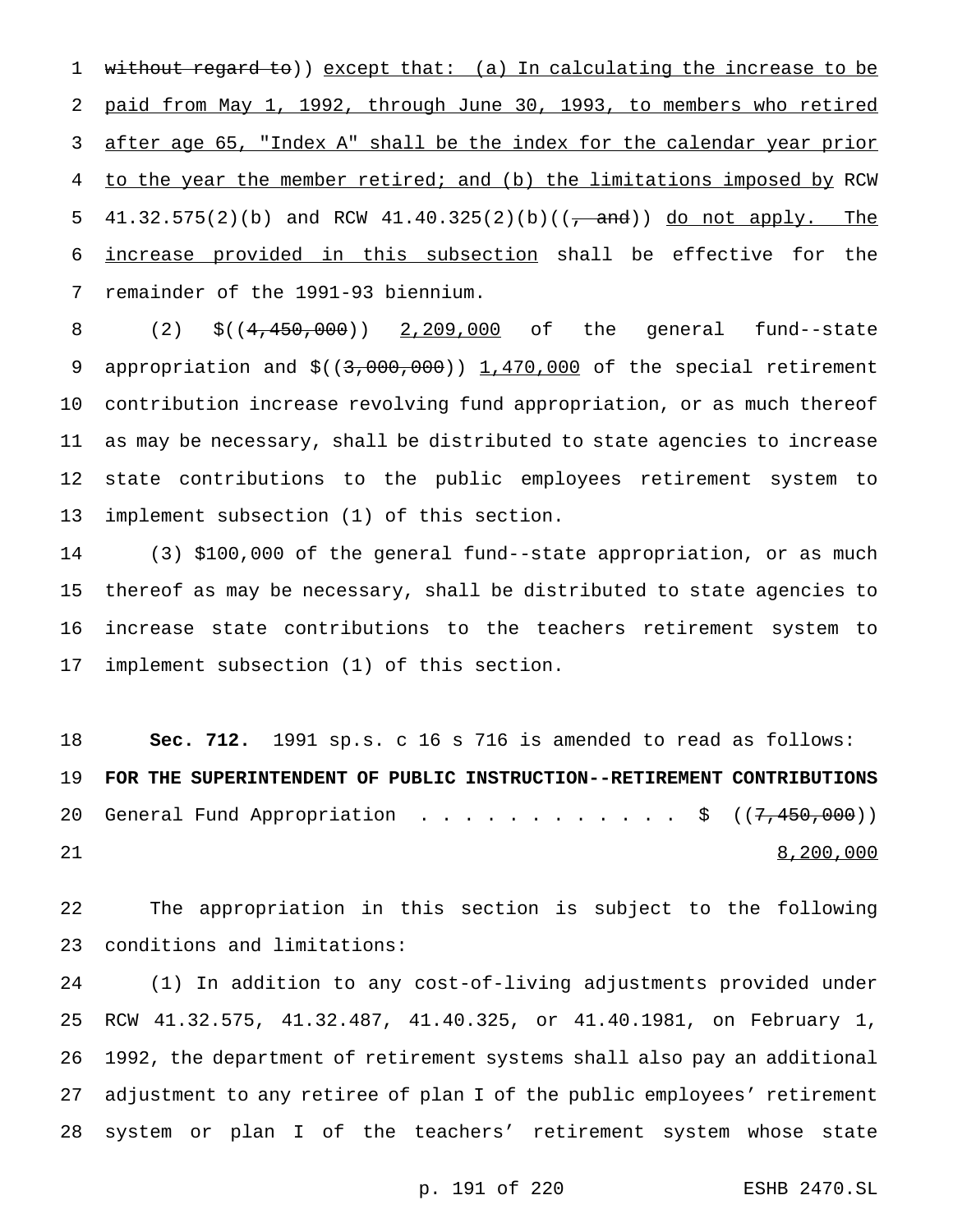retirement benefit has a purchasing power of less than 60 percent of 2 the purchasing power of ((the benefit)) the retiree's ((received at age 65)) age sixty-five allowance. Each such retiree shall be given a one- time increase sufficient, when combined with any other adjustment received on July 1, 1991, to restore the purchasing power of the retiree's state retirement benefit to 60 percent of the purchasing 7 power of the ((benefit received by the)) retiree's ((at age 65)) age 8 sixty-five allowance. This increase shall be calculated using the 9 formulas and definitions contained in RCW 41.32.575 and 41.40.325 ((but 10 without regard to)) except that: (a) In calculating the increase to be paid from May 1, 1992, through June 30, 1993, to members who retired 12 after age 65, "Index A" shall be the index for the calendar year prior to the year the member retired; and (b) the limitations imposed by RCW 14 41.32.575(2)(b) and RCW 41.40.325(2)(b)((<del>, and</del>)) <u>do not apply. The</u> increase provided in this subsection shall be effective for the remainder of the 1991-93 biennium.

 (2) \$5,550,000 for the teachers' retirement system and  $$((1,900,000))$  1,050,000 for the public employees' retirement system shall be distributed to local school districts and educational service districts to increase state retirement system contributions to implement subsection (1) of this section.

 (3) \$1,300,000 for the teachers' retirement system and \$300,000 for the public employees' retirement system shall be distributed to local school districts and educational service districts to increase state 25 retirement system contributions to implement Engrossed Substitute House 26 Bill No. 2947 (early retirement). If the bill is not enacted by June 30, 1992, the amount provided in this subsection shall lapse.

(End of part)

ESHB 2470.SL p. 192 of 220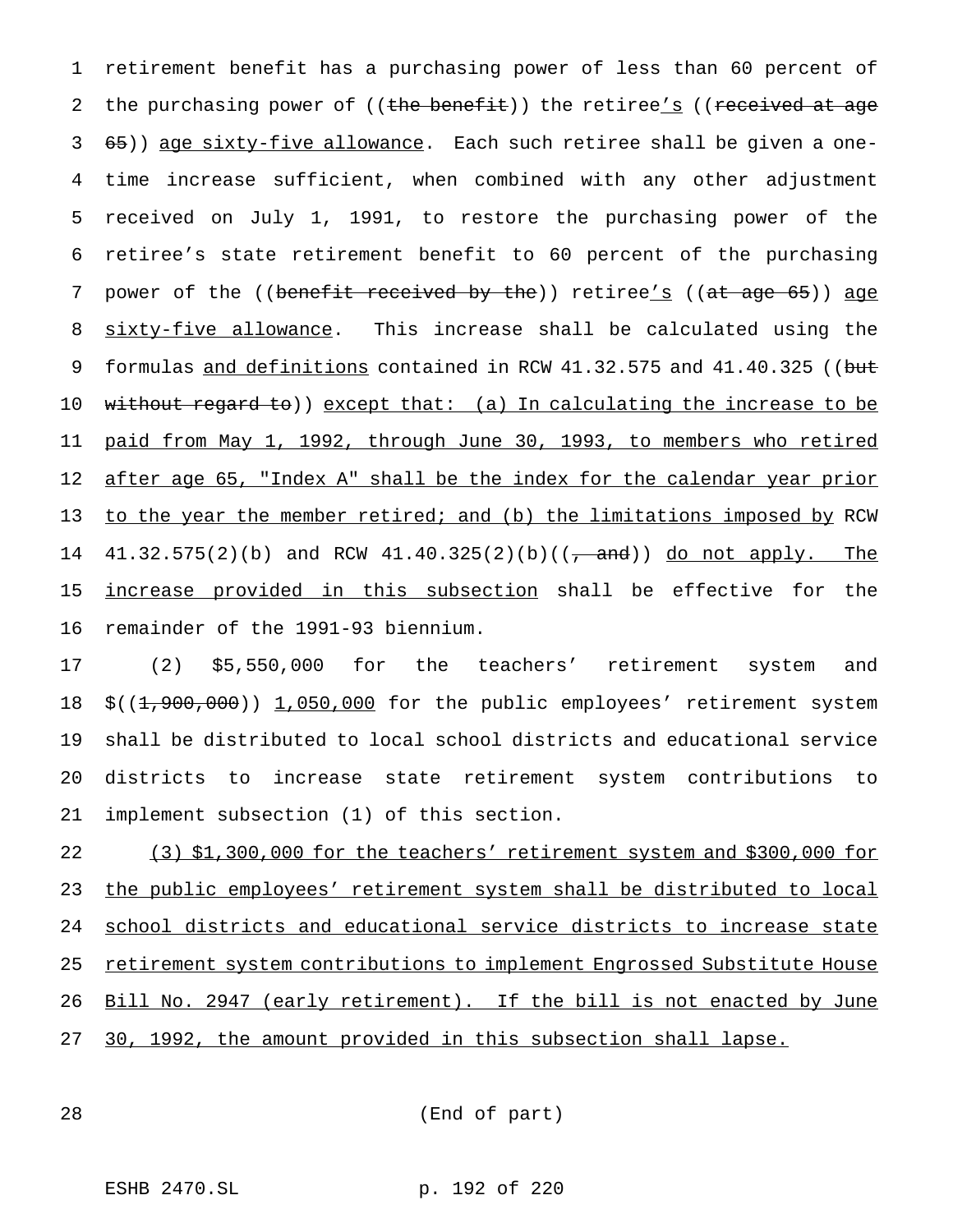# **PART VIII**

# **OTHER TRANSFERS AND APPROPRIATIONS**

| 3  | Sec. 801. 1991 sp.s. c 16 s 801 is amended to read as follows:          |
|----|-------------------------------------------------------------------------|
| 4  | FOR THE STATE TREASURER--BOND RETIREMENT AND INTEREST, AND ONGOING BOND |
| 5  | REGISTRATION AND TRANSFER CHARGES: FOR GENERAL OBLIGATION DEBT SUBJECT  |
| 6  | TO THE STATUTORY DEBT LIMIT                                             |
| 7  | 1,370,000<br>Fisheries Bond Redemption Fund 1977 Appropriation . \$     |
| 8  | Water Pollution Control Facilities Bond Redemption                      |
| 9  | Fund 1967 Appropriation \$<br>1,844,000                                 |
| 10 | State Building and Higher Education Construction                        |
| 11 | Bond Redemption Fund 1967 Appropriation $\ldots$ \$<br>1,902,000        |
| 12 | State Building (Expo 74) Bond Redemption Fund 1973A                     |
| 13 | Appropriation $\frac{1}{5}$<br>376,000                                  |
| 14 | State Building Bond Redemption Fund 1973                                |
| 15 | Appropriation \$<br>3,796,000                                           |
| 16 | State Higher Education Bond Redemption Fund 1973                        |
| 17 | Appropriation $\frac{1}{9}$<br>4,387,000                                |
| 18 | State Building Authority Bond Redemption Fund                           |
| 19 | Appropriation \$<br>9,408,000                                           |
| 20 | Community College Capital Improvement Bond                              |
| 21 | Redemption Fund 1972 Appropriation \$<br>7,528,000                      |
| 22 | State Higher Education Bond Redemption Fund 1974                        |
| 23 | Appropriation $\frac{1}{2}$<br>1,189,000                                |
| 24 | Waste Disposal Facilities Bond Redemption Fund                          |
| 25 | 57,907,000<br>Appropriation $\frac{1}{2}$                               |
| 26 | Water Supply Facilities Bond Redemption Fund                            |
| 27 | Appropriation $\frac{1}{5}$<br>11,105,058                               |

p. 193 of 220 ESHB 2470.SL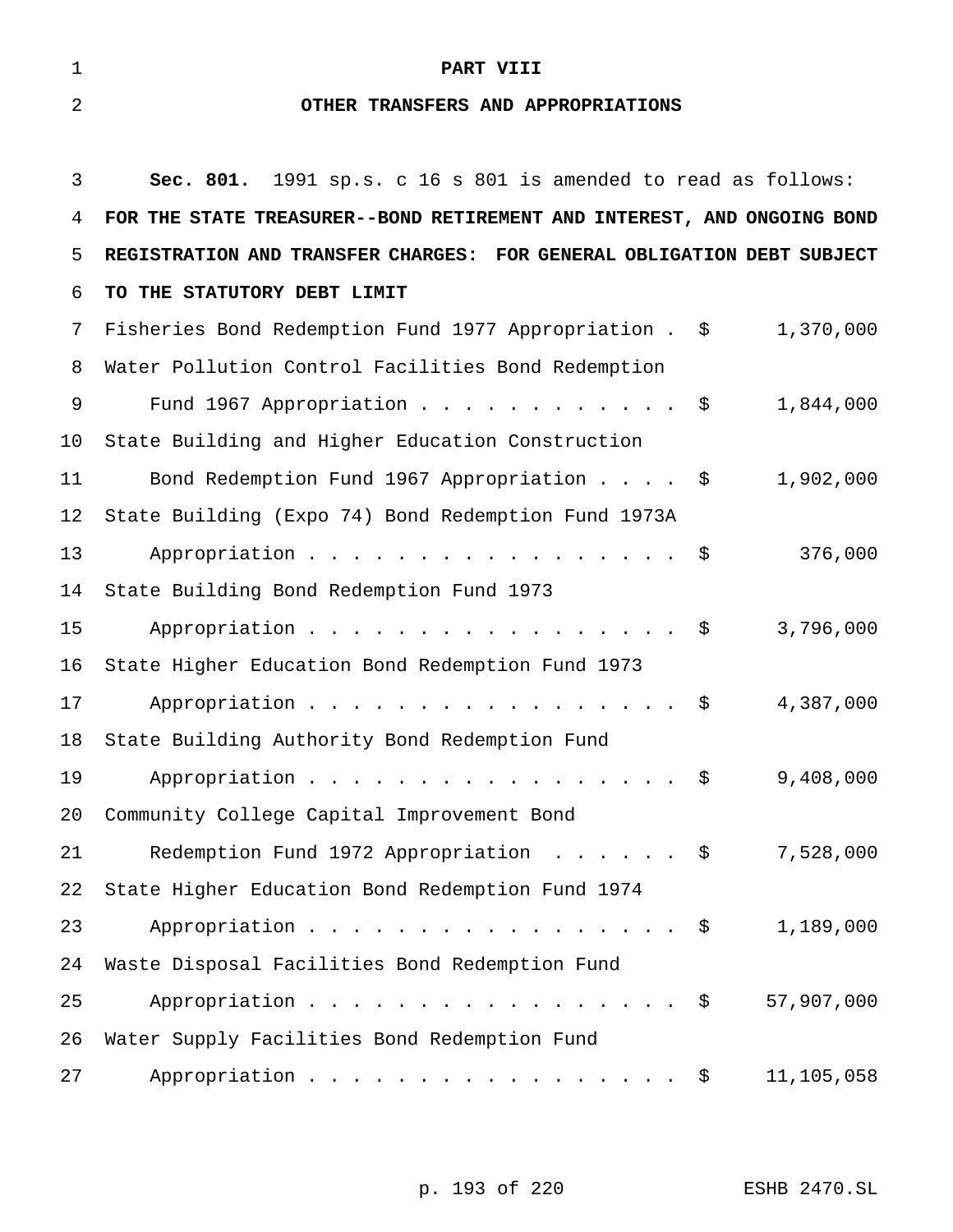| 1  | Recreation Improvements Bond Redemption Fund           |      |               |
|----|--------------------------------------------------------|------|---------------|
| 2  | Appropriation                                          | - \$ | 6,021,890     |
| 3  | Social and Health Services Facilities 1972 Bond        |      |               |
| 4  | Redemption Fund Appropriation \$                       |      | 3,712,694     |
| 5  | Outdoor Recreation Bond Redemption Fund 1967           |      |               |
| 6  | Appropriation                                          | - \$ | 3,967,392     |
| 7  | Indian Cultural Center Construction Bond               |      |               |
| 8  | Redemption Fund 1976 Appropriation                     | \$   | 124,027       |
| 9  | Fisheries Bond Redemption Fund 1976 Appropriation . \$ |      | 761,536       |
| 10 | Higher Education Bond Redemption Fund 1975             |      |               |
| 11 | Appropriation \$                                       |      | 2,164,887     |
| 12 | State Building Bond Retirement Fund 1975               |      |               |
| 13 | Appropriation $\frac{1}{5}$                            |      | 426,060       |
| 14 | Social and Health Services Bond Redemption Fund        |      |               |
| 15 | 1976 Appropriation \$                                  |      | 9,467,557     |
| 16 | Emergency Water Projects Bond Retirement Fund 1977     |      |               |
| 17 | Appropriation                                          | - \$ | 2,624,875     |
| 18 | Higher Education Bond Redemption Fund 1977             |      |               |
| 19 | Appropriation                                          | \$   | 16,559,408    |
| 20 | Salmon Enhancement Bond Redemption Fund 1977           |      |               |
| 21 | Appropriation $\frac{1}{2}$                            |      | 3,883,552     |
| 22 | Fire Service Training Center Bond Retirement Fund      |      |               |
| 23 | 1977 Appropriation \$                                  |      | 739,795       |
| 24 | State General Obligation Bond Retirement Bond 1979     |      |               |
| 25 | Appropriation $\frac{1}{2}$                            |      | 491,009,053   |
| 26 | TOTAL APPROPRIATION \$( $(642, 277, 149)$ )            |      |               |
| 27 |                                                        |      | 642, 274, 784 |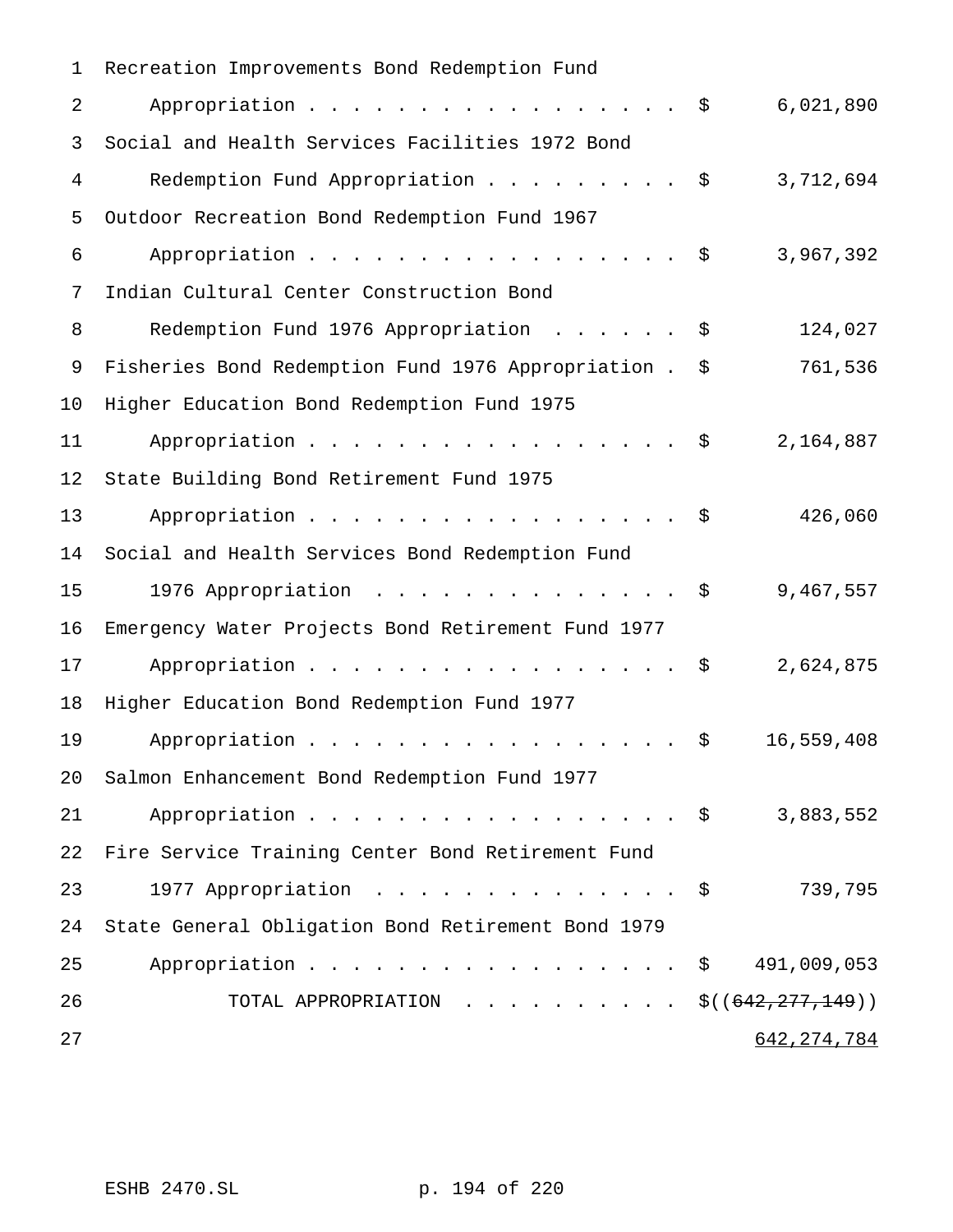| $\mathbf 1$ | total expenditures from the state treasury under the<br>The                     |
|-------------|---------------------------------------------------------------------------------|
| 2           | appropriations in this section and in section 701 of this act shall not         |
| 3           | exceed the total appropriation in this section.                                 |
| 马           | *Sec. 802. 1991 sp.s. c 16 s 804 is amended to read as follows:                 |
| 6           | FOR THE STATE TREASURER--TRANSFERS                                              |
| 7           | General Government Special Revenue Fund--State                                  |
| 8           | Treasurer's Service Account: For transfer to the                                |
| 9           | general fund on or before ((July 20)) June 30,                                  |
| 10          | 1993, an amount up to ((\$11,000,000)) \$16,627,000                             |
| 11          | in excess of the cash requirements in the State                                 |
| 12          | Treasurer's Service Account for fiscal year 1994,                               |
| 13          | for credit to the fiscal year in                                                |
| 14          | which earned $\ldots$ .<br>$\ldots$ , $\frac{1}{2}$ (( <del>11,000,000</del> )) |
| 15          | 16,627,000                                                                      |
| 16          | General Fund--State: For transfer to the                                        |
| 17          | Natural Resources Fund--Water Quality Account . $\sharp$ ((12,753,000))         |
| 18          | 3,202,022                                                                       |
| 19          | General Fund--State: For transfer to the Flood                                  |
| 20          | 3,700,000<br>Control Assistance Account $\ldots$ \$                             |
| 21          | Public Facilities Construction Loan and Grant                                   |
| 22          | Revolving Fund: For transfer to the General                                     |
| 23          | Fund<br>631,400<br>. \$                                                         |
| 24          | Water Quality Account: For transfer to the water                                |
| 25          | pollution revolving fund. Transfers shall be                                    |
| 26          | made at intervals coinciding with deposits of                                   |
| 27          | federal capitalization grant money into the                                     |

p. 195 of 220 ESHB 2470.SL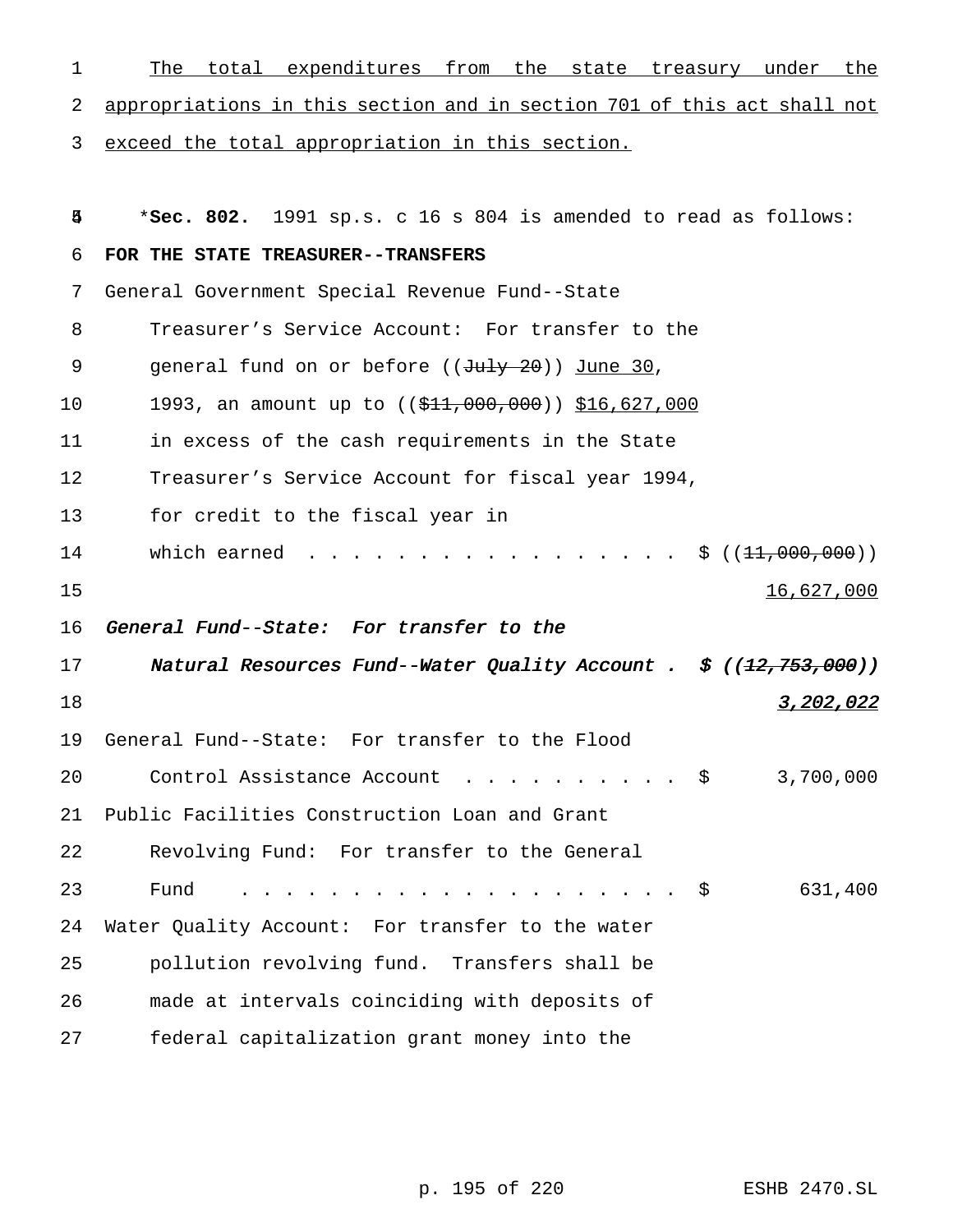| 1  | revolving fund. The amounts transferred shall                                 |                  |
|----|-------------------------------------------------------------------------------|------------------|
| 2  | not exceed the match required                                                 |                  |
| 3  | for each federal deposit $\ldots$ \$                                          | 14,500,000       |
| 4  | Disability Accommodation Revolving Account:                                   |                  |
| 5  | For transfer to the General Fund $\ldots \ldots$                              | 190,000          |
| 6  | Local Toxics Control Account: For transfer to the                             |                  |
| 7  | general fund for reimbursement of expenses paid                               |                  |
| 8  | by the general fund in support of grants to local                             |                  |
| 9  | governments for water quality, remedial actions,                              |                  |
| 10 | and solid and hazardous waste planning                                        |                  |
| 11 | purposes                                                                      | 2,003,000        |
| 12 | State Employees' Insurance Account: For transfer                              |                  |
| 13 | to the general fund (Northwestern National Life                               |                  |
| 14 | Insurance Refund) \$                                                          | 8,310,000        |
| 15 | Department of Personnel Service Fund: For                                     |                  |
| 16 | transfer to the general fund $\ldots$ \$                                      | 820,000          |
| 17 | Flood Control Assistance Account: For transfer to                             |                  |
| 18 | the general fund $\ldots$ $\ddot{s}$                                          | 4,000,000        |
| 19 | Natural Resources Fund--Water Quality Account:                                |                  |
| 20 | <u>For transfer to the general fund</u> $\ldots \ldots$ \$                    | <u>3,202,022</u> |
| 21 | Trust Land Purchase Account: For transfer to                                  |                  |
| 22 | <u>the general fund</u> $\ldots$ $\ldots$ $\ldots$ $\ldots$ $\ddot{\text{S}}$ | 18,575,000       |
| 23 | Motor Transport Account:                                                      |                  |
| 24 | For transfer to the general fund $\ldots \ldots$                              | 947,000          |
| 25 | *Sec. 802 was partially vetoed, see message at end of chapter.                |                  |

(End of part)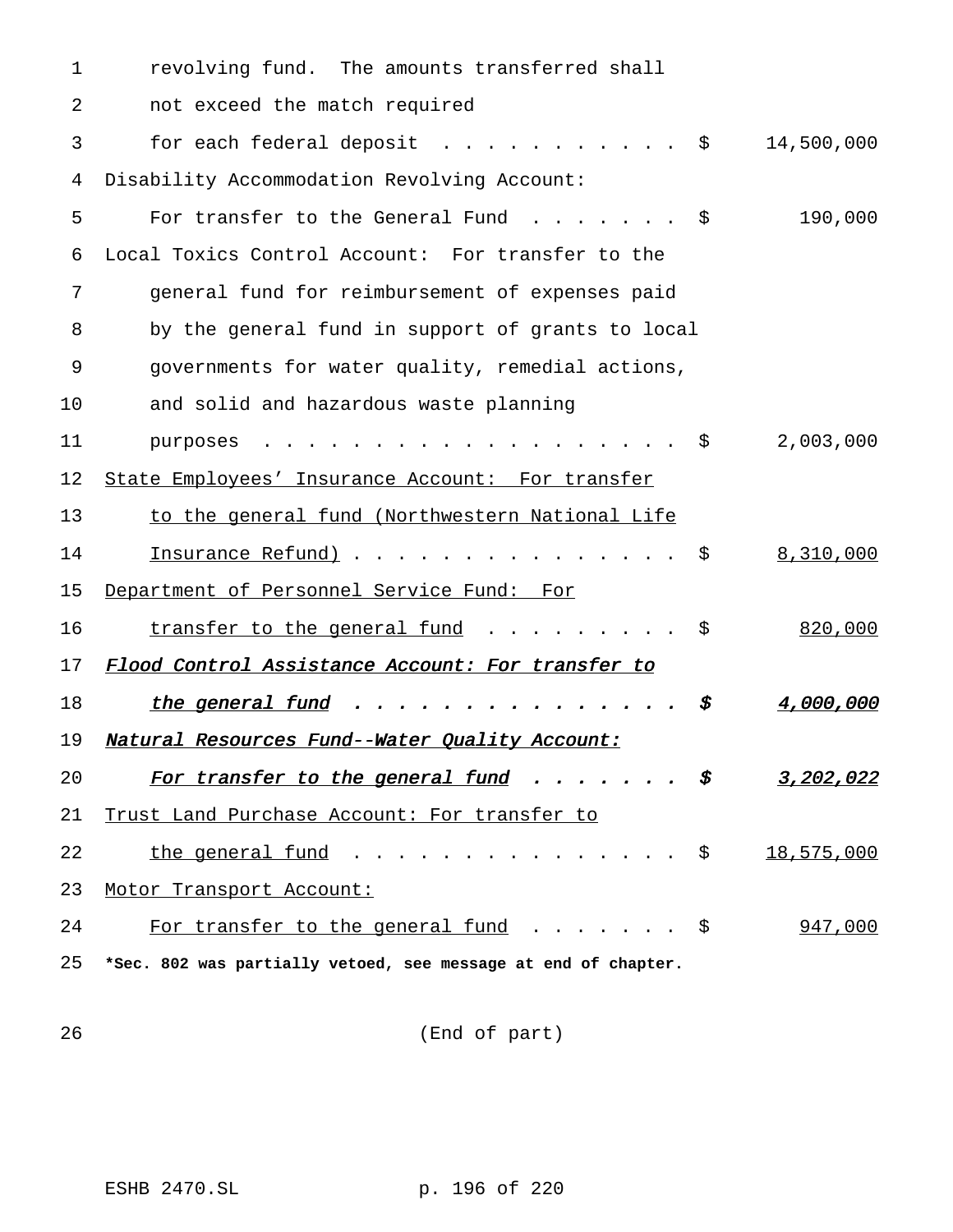|    | PART IX              |
|----|----------------------|
| -2 | <b>MISCELLANEOUS</b> |

 NEW SECTION. **Sec. 901.** A new section is added to 1991 sp.s. c 16 to read as follows:

 APPLICABILITY OF OTHER PROVISIONS. This act is subject to the provisions, definitions, conditions, and limitations of chapter 16, Laws of 1991 sp. sess., as amended by this act.

 NEW SECTION. **Sec. 902.** A new section is added to 1991 sp.s. c 16 to read as follows:

 SUPERSESSION OF GOVERNOR'S ORDER. The allotment reductions ordered by the Governor in Executive Order 91-09 issued November 22, 1991 are superseded by this act and shall have no effect inconsistent with this act.

15 \*NEW SECTION. Sec. 903. A new section is added to 1991 sp.s. c 16 to read as follows:

 MINIMIZATION OF ESSENTIAL REQUIREMENT LEVELS FOR THE 1993-95 18 BIENNIUM. It is the intent of the legislature that in making FTE reductions in response to appropriations amended by this act, and in order to minimize the impact on essential requirement level estimates for the 1993-95 biennium, agencies shall not achieve FTE reductions by delaying hiring or temporarily reducing employment, but instead shall make permanent employment reductions. It is the intent of the legislature to use this principle in calculating essential requirement levels for the 1993-95 biennium. The office of financial management shall enclose <sup>a</sup> copy of this section as part of its instructions to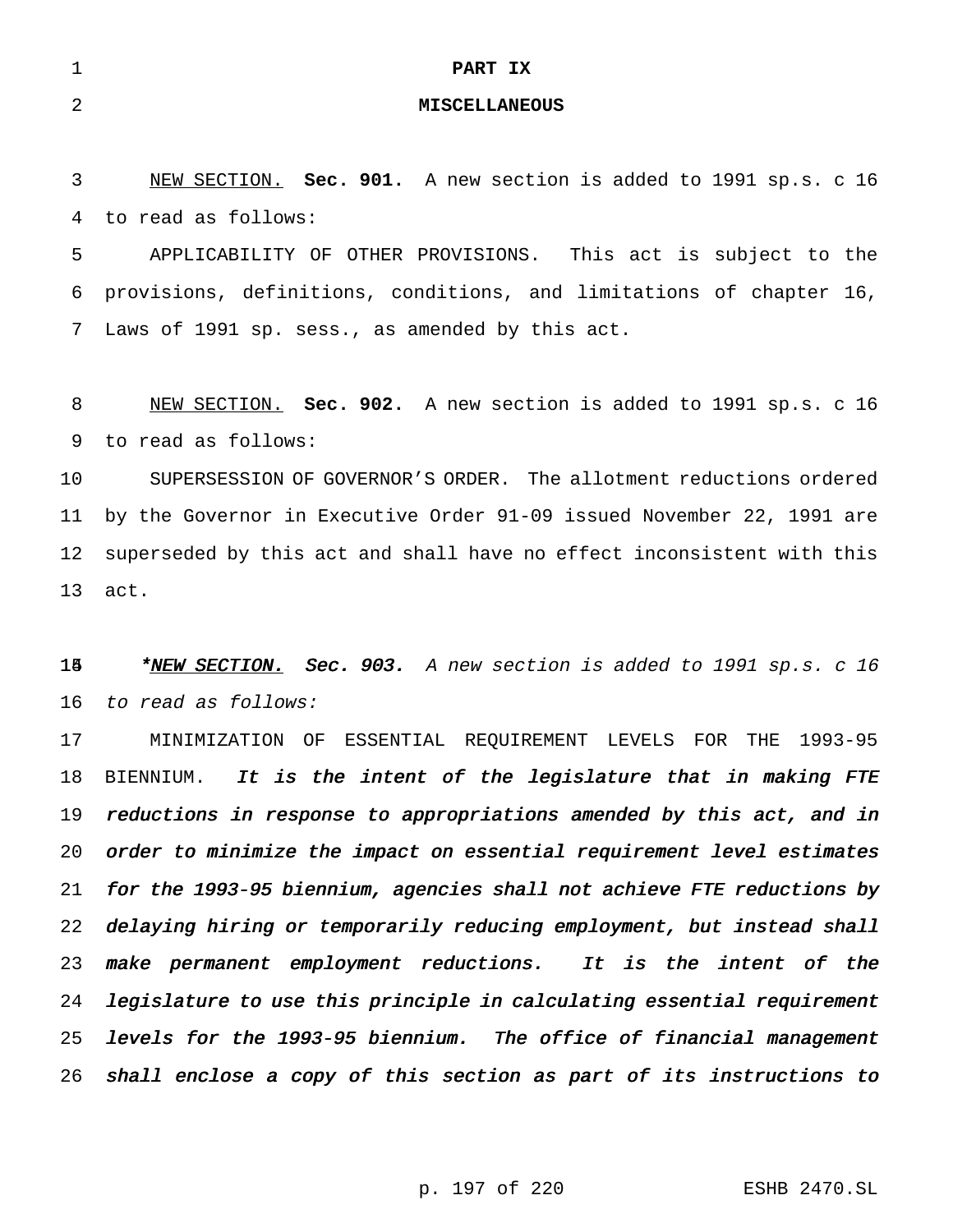agencies on revising allotments to conform with this act. This section

does not apply to the department of corrections.

**\*Sec. 903 was vetoed, see message at end of chapter.**

 NEW SECTION. **Sec. 904.** A new section is added to 1991 sp.s. c 16 to read as follows:

 WORKLOAD AND EXPENDITURE REPORTING REQUIREMENTS. The director of the office of financial management shall report to the chairs of the house committee on appropriations and the senate committee on ways and means no later than December 1, 1992, on the following items:

 (1) The number of teachers and state employees retiring under the provisions of Substitute House Bill No. 2947 (early retirement), the related 1991-93 biennial savings for salaries and benefits, and the related 1991-93 biennial cost to the pension systems.

 (2) The actual and estimated increased 1991-93 federal earnings realized as a result of section 217(2) of this act.

 NEW SECTION. **Sec. 905.** A new section is added to chapter 43.33A RCW to read as follows:

 INVESTMENT ACCOUNTING. The state investment board shall account for and report on the investments authorized by this chapter in the manner prescribed by the office of financial management under chapter 43.88 RCW.

 After approval of the director of financial management, all positions, reports, documents, and office equipment along with any appropriation necessary for carrying out the functions and duties transferred shall, on July 1, 1992, be transferred from the state treasurer's office to the state investment board. All employees assigned to such classified positions to be transferred, are assigned, without any loss of rights, to the state investment board.

ESHB 2470.SL p. 198 of 220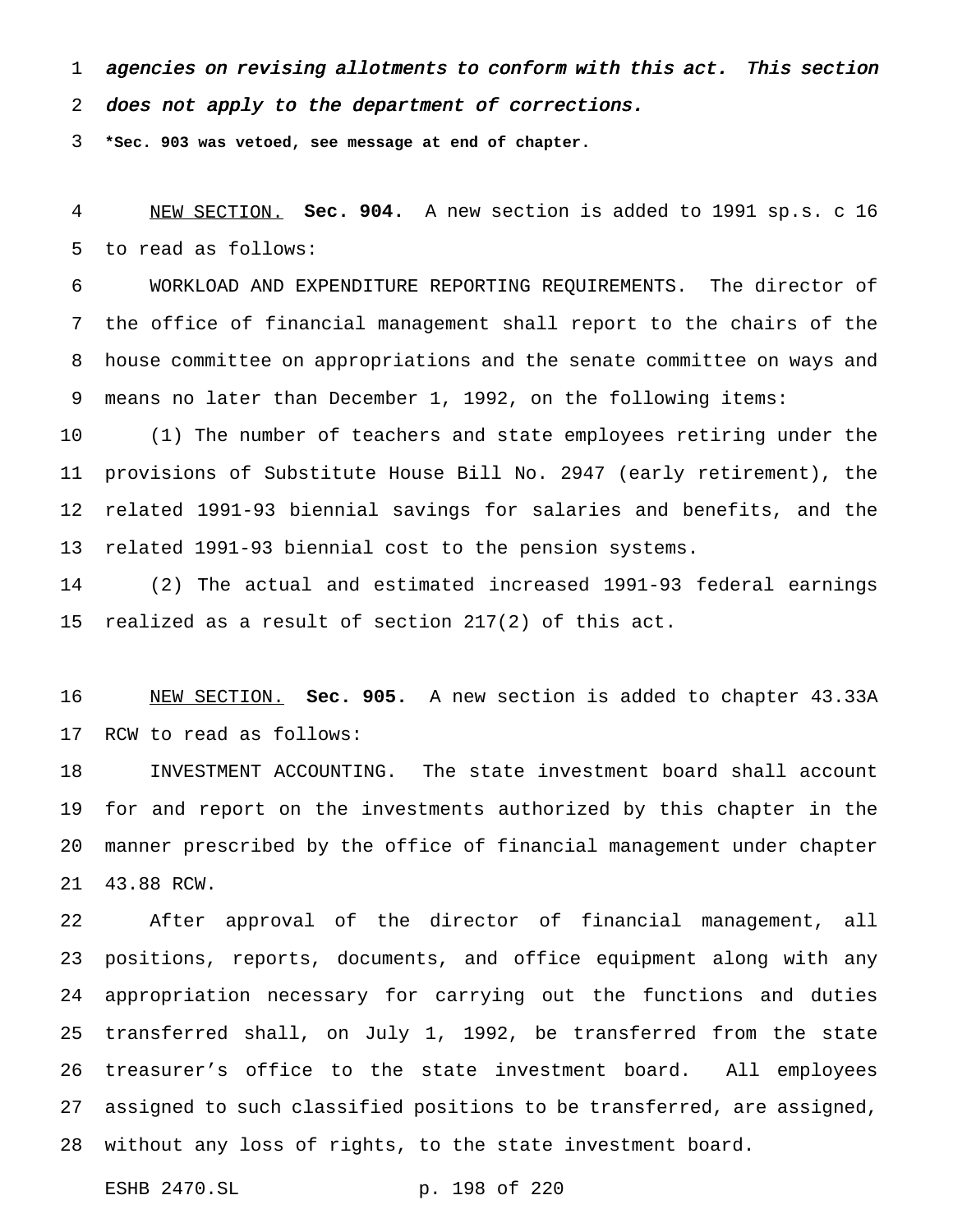\*

2 Sec. 906. 1991 sp.s. c 16 s 909 is amended to read as follows: SAVINGS RECOVERY ACCOUNT. (1) The savings recovery account is hereby established in the state treasury.

 (2) The director of the office of financial management shall identify savings realized by affected state agencies as <sup>a</sup> result of: (a) The implementation of the recommendations of the motor pool review team of the governor's commission on efficiency and 9 accountability in government;

 (b) The implementation of the furniture acquisition study by the governor's commission on efficiency and accountability in government; (c) The state employees' suggestion award and incentive pay program 13 under chapter 41.60 RCW;

 (d) Reduced rates charged by the department of information services 15 resulting from staff reductions and efficiencies in the delivery of 16 services; and

(e) Other specifically identified management efficiencies.

18 (3) Periodically during the 1991-93 fiscal biennium, and by June 30, 1993, the director of financial management shall withhold from agency appropriations and deposit into the savings recovery account at 21 least ( $(\frac{23}{53}, \frac{572}{500})$ )  $\frac{28}{560}$ ,000 as a result of implementation of the recommendations, suggestions, and efficiencies listed in subsection (2) of this section. The office of financial management shall report to the fiscal committees of the legislature by January 1, 1992, and January 1, 1993, on the amounts and sources of moneys deposited into 26 the savings recovery account.

**\*Sec. 906 was vetoed, see message at end of chapter.**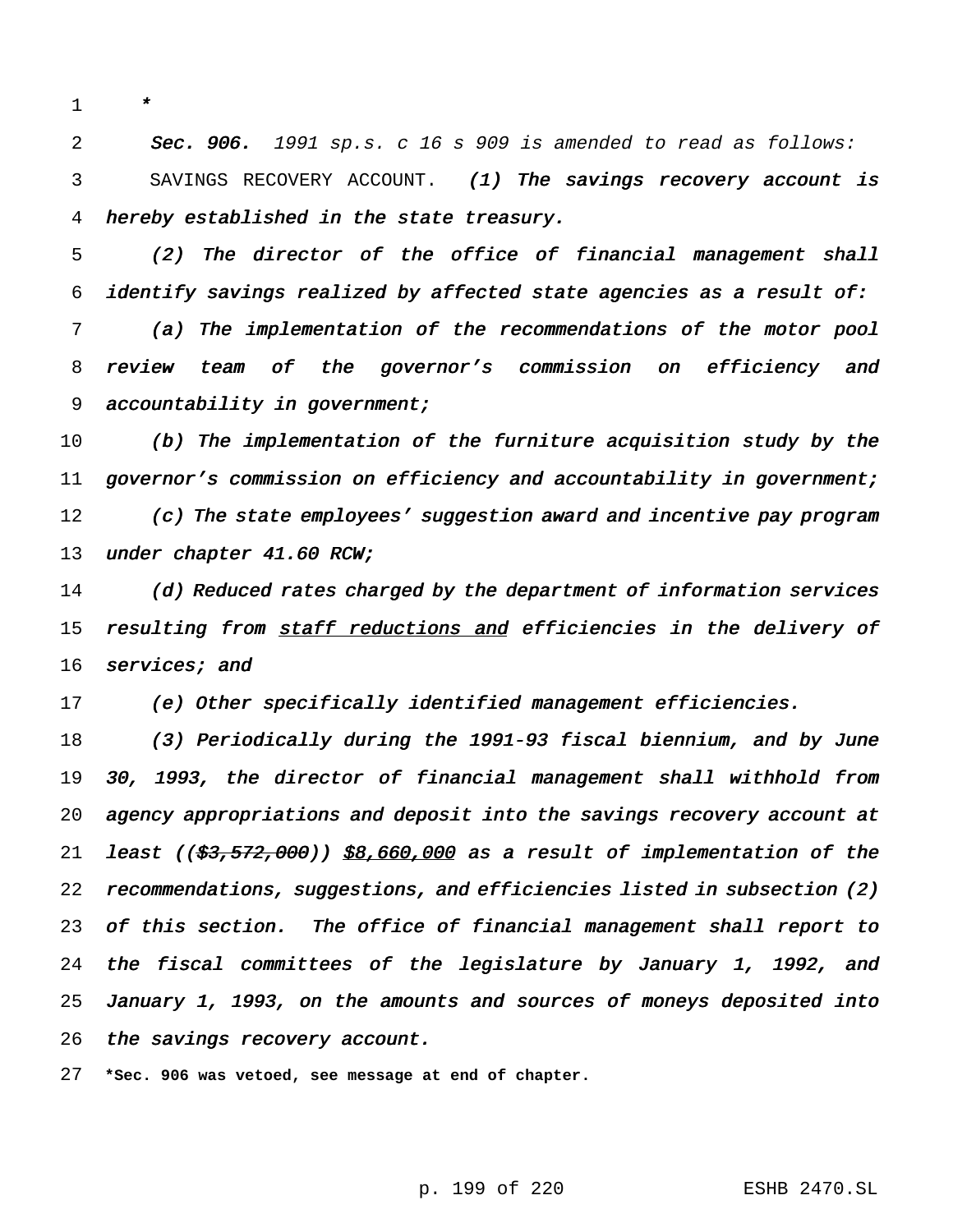**Sec. 907.** RCW 70.47.030 and 1991 sp.s. c 13 s 68 and 1991 sp.s. c 4 s 1 are each reenacted and amended to read as follows:

 The basic health plan trust account is hereby established in the state treasury. All nongeneral fund-state funds collected for this program shall be deposited in the basic health plan trust account and may be expended without further appropriation. Moneys in the account shall be used exclusively for the purposes of this chapter, including payments to participating managed health care systems on behalf of enrollees in the plan and payment of costs of administering the plan. 10 After July 1, ((<del>1991</del>)) 1993, the administrator shall not expend or encumber for an ensuing fiscal period amounts exceeding ninety-five percent of the amount anticipated to be spent for purchased services during the fiscal year.

 **Sec. 908.** RCW 70.47.060 and 1991 sp.s. c 4 s 2 and 1991 c 3 s 339 are each reenacted and amended to read as follows:

The administrator has the following powers and duties:

 (1) To design and from time to time revise a schedule of covered basic health care services, including physician services, inpatient and outpatient hospital services, and other services that may be necessary for basic health care, which enrollees in any participating managed health care system under the Washington basic health plan shall be entitled to receive in return for premium payments to the plan. The schedule of services shall emphasize proven preventive and primary 24 health care( $(\tau)$ ) and shall include all services necessary for prenatal, 25 postnatal, and well-child care( $(\tau$  and shall)). However, for the period ending June 30, 1993, with respect to coverage for groups of subsidized 27 enrollees, the administrator shall not contract for prenatal or postnatal services that are provided under the medical assistance 29 program under chapter 74.09 RCW except to the extent that such services ESHB 2470.SL p. 200 of 220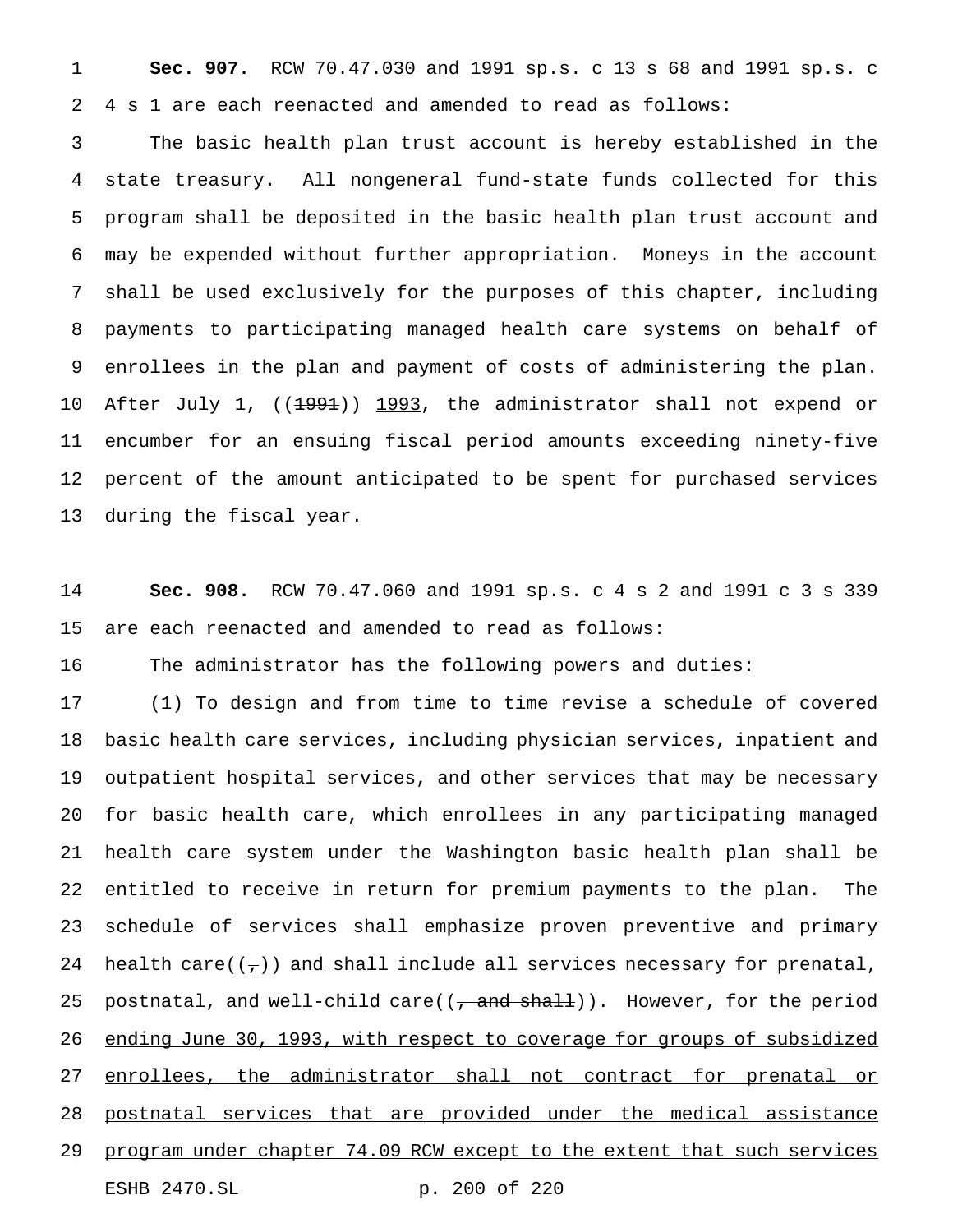are necessary over not more than a one-month period in order to maintain continuity of care after diagnosis of pregnancy by the managed care provider, or except to provide any such services associated with pregnancies diagnosed by the managed care provider before July 1, 1992. 5 The schedule of services shall also include a separate schedule of basic health care services for children, eighteen years of age and younger, for those enrollees who choose to secure basic coverage through the plan only for their dependent children. In designing and revising the schedule of services, the administrator shall consider the guidelines for assessing health services under the mandated benefits act of 1984, RCW 48.42.080, and such other factors as the administrator deems appropriate.

 (2) To design and implement a structure of periodic premiums due the administrator from enrollees that is based upon gross family income, giving appropriate consideration to family size as well as the ages of all family members. The enrollment of children shall not require the enrollment of their parent or parents who are eligible for the plan.

 (3) To design and implement a structure of nominal copayments due a managed health care system from enrollees. The structure shall discourage inappropriate enrollee utilization of health care services, but shall not be so costly to enrollees as to constitute a barrier to appropriate utilization of necessary health care services.

 (4) To design and implement, in concert with a sufficient number of potential providers in a discrete area, an enrollee financial participation structure, separate from that otherwise established under this chapter, that has the following characteristics:

 (a) Nominal premiums that are based upon ability to pay, but not set at a level that would discourage enrollment;

(b) A modified fee-for-services payment schedule for providers;

p. 201 of 220 ESHB 2470.SL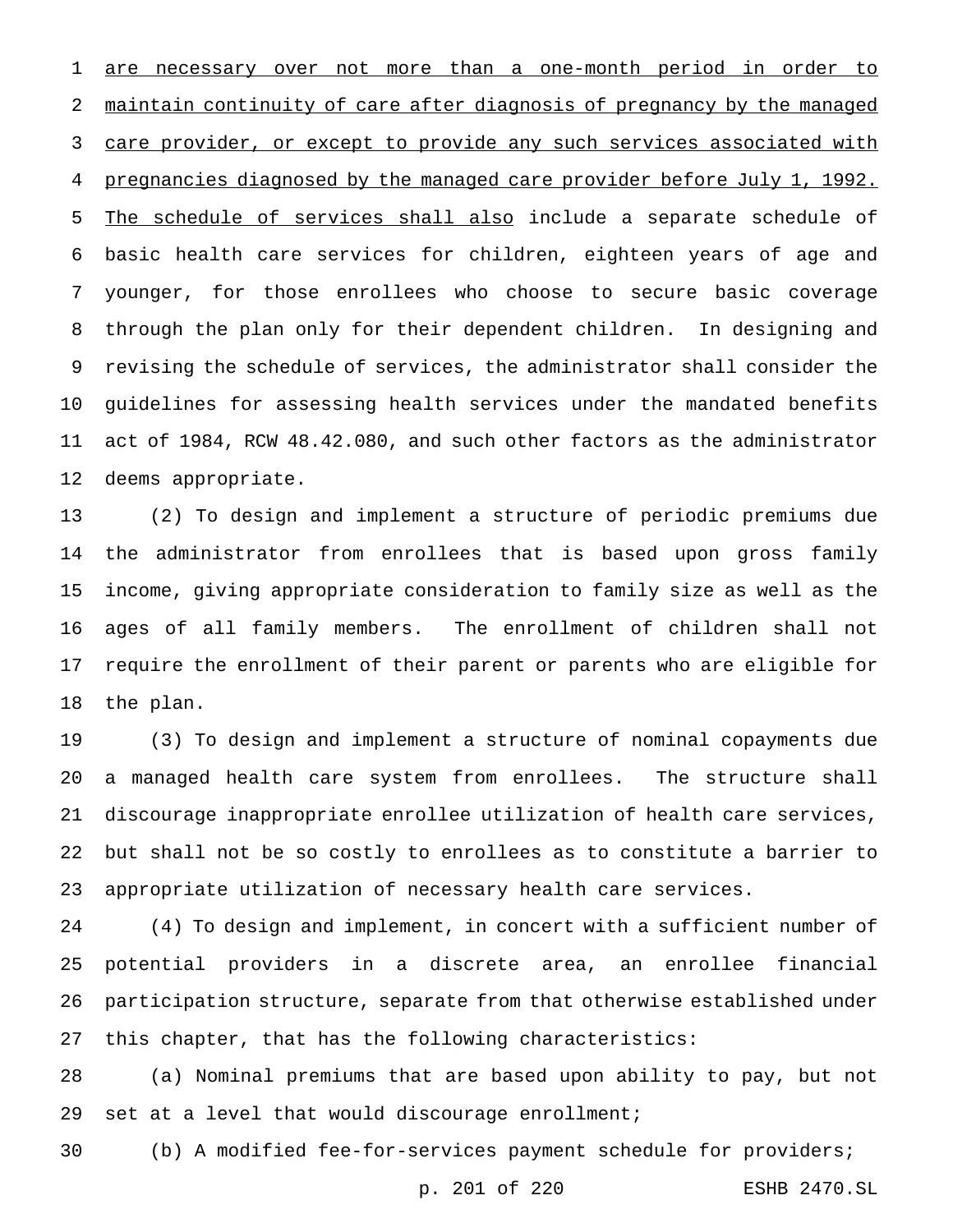(c) Coinsurance rates that are established based on specific service and procedure costs and the enrollee's ability to pay for the care. However, coinsurance rates for families with incomes below one hundred twenty percent of the federal poverty level shall be nominal. No coinsurance shall be required for specific proven prevention programs, such as prenatal care. The coinsurance rate levels shall not have a measurable negative effect upon the enrollee's health status; and

 (d) A case management system that fosters a provider-enrollee relationship whereby, in an effort to control cost, maintain or improve the health status of the enrollee, and maximize patient involvement in her or his health care decision-making process, every effort is made by the provider to inform the enrollee of the cost of the specific services and procedures and related health benefits.

 The potential financial liability of the plan to any such providers shall not exceed in the aggregate an amount greater than that which might otherwise have been incurred by the plan on the basis of the number of enrollees multiplied by the average of the prepaid capitated rates negotiated with participating managed health care systems under RCW 70.47.100 and reduced by any sums charged enrollees on the basis of the coinsurance rates that are established under this subsection.

 (5) To limit enrollment of persons who qualify for subsidies so as to prevent an overexpenditure of appropriations for such purposes. Whenever the administrator finds that there is danger of such an overexpenditure, the administrator shall close enrollment until the administrator finds the danger no longer exists.

 (6) To adopt a schedule for the orderly development of the delivery of services and availability of the plan to residents of the state, subject to the limitations contained in RCW 70.47.080.

ESHB 2470.SL p. 202 of 220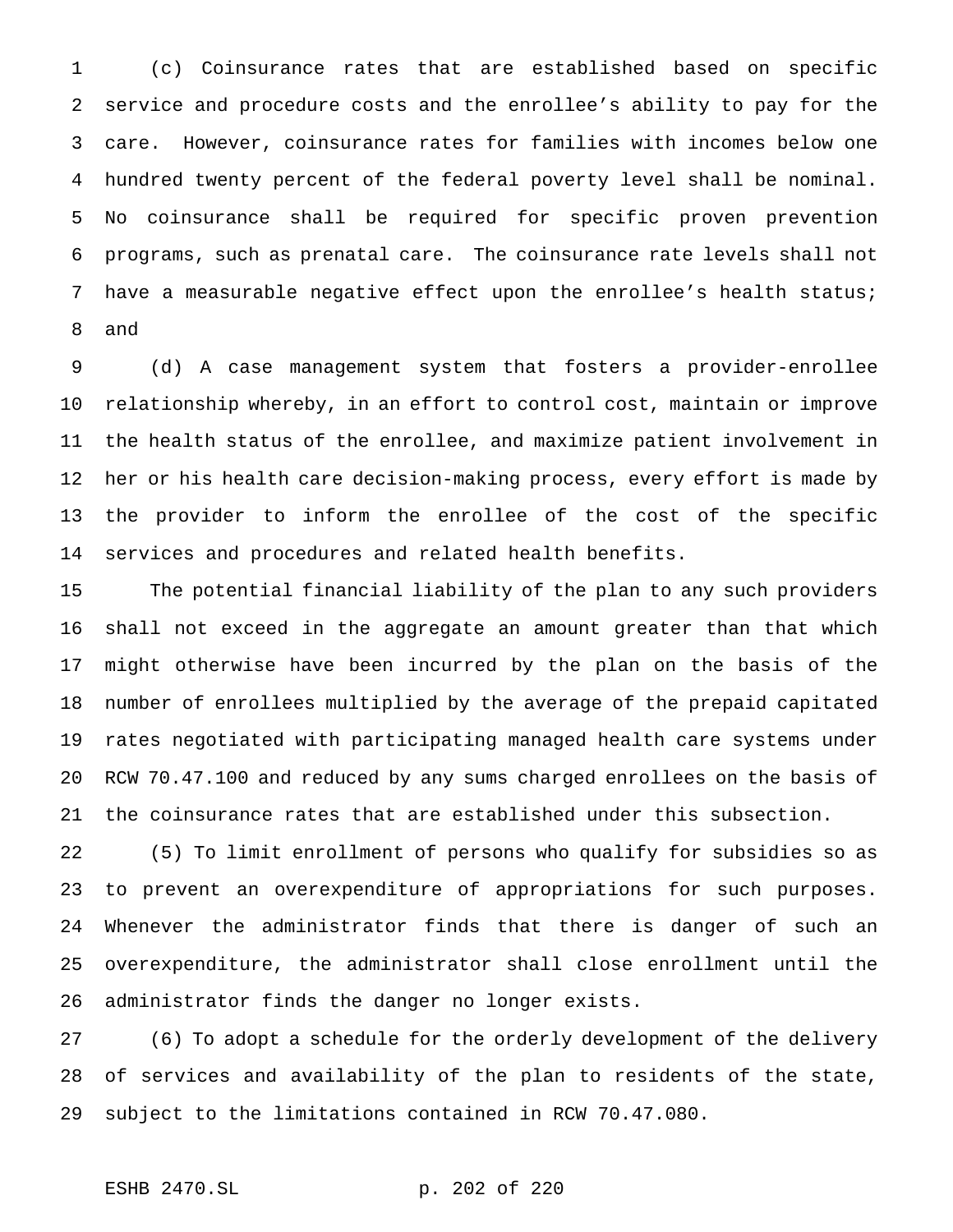In the selection of any area of the state for the initial operation of the plan, the administrator shall take into account the levels and rates of unemployment in different areas of the state, the need to provide basic health care coverage to a population reasonably representative of the portion of the state's population that lacks such coverage, and the need for geographic, demographic, and economic diversity.

 Before July 1, 1988, the administrator shall endeavor to secure participation contracts with managed health care systems in discrete geographic areas within at least five congressional districts.

 (7) To solicit and accept applications from managed health care systems, as defined in this chapter, for inclusion as eligible basic health care providers under the plan. The administrator shall endeavor to assure that covered basic health care services are available to any enrollee of the plan from among a selection of two or more participating managed health care systems. In adopting any rules or procedures applicable to managed health care systems and in its dealings with such systems, the administrator shall consider and make suitable allowance for the need for health care services and the differences in local availability of health care resources, along with other resources, within and among the several areas of the state.

 (8) To receive periodic premiums from enrollees, deposit them in the basic health plan operating account, keep records of enrollee status, and authorize periodic payments to managed health care systems on the basis of the number of enrollees participating in the respective managed health care systems.

 (9) To accept applications from individuals residing in areas served by the plan, on behalf of themselves and their spouses and dependent children, for enrollment in the Washington basic health plan, to establish appropriate minimum-enrollment periods for enrollees as

p. 203 of 220 ESHB 2470.SL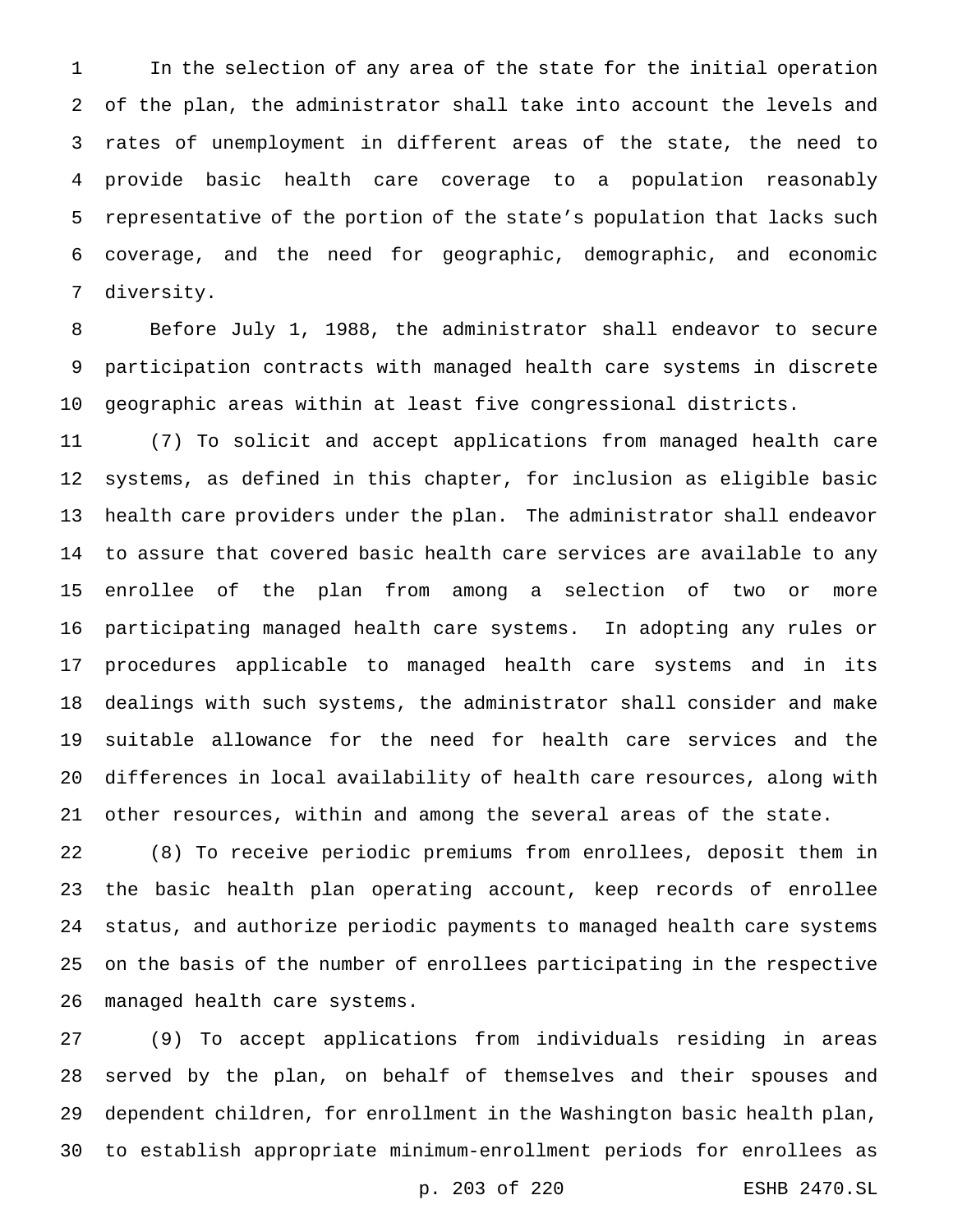may be necessary, and to determine, upon application and at least annually thereafter, or at the request of any enrollee, eligibility due to current gross family income for sliding scale premiums. An enrollee who remains current in payment of the sliding-scale premium, as determined under subsection (2) of this section, and whose gross family income has risen above twice the federal poverty level, may continue enrollment unless and until the enrollee's gross family income has remained above twice the poverty level for six consecutive months, by making payment at the unsubsidized rate required for the managed health care system in which he or she may be enrolled. No subsidy may be paid with respect to any enrollee whose current gross family income exceeds twice the federal poverty level or, subject to RCW 70.47.110, who is a recipient of medical assistance or medical care services under chapter 74.09 RCW. If a number of enrollees drop their enrollment for no apparent good cause, the administrator may establish appropriate rules or requirements that are applicable to such individuals before they will be allowed to re-enroll in the plan.

 (10) To determine the rate to be paid to each participating managed health care system in return for the provision of covered basic health care services to enrollees in the system. Although the schedule of covered basic health care services will be the same for similar enrollees, the rates negotiated with participating managed health care systems may vary among the systems. In negotiating rates with participating systems, the administrator shall consider the characteristics of the populations served by the respective systems, economic circumstances of the local area, the need to conserve the resources of the basic health plan trust account, and other factors the administrator finds relevant.

 (11) To monitor the provision of covered services to enrollees by participating managed health care systems in order to assure enrollee ESHB 2470.SL p. 204 of 220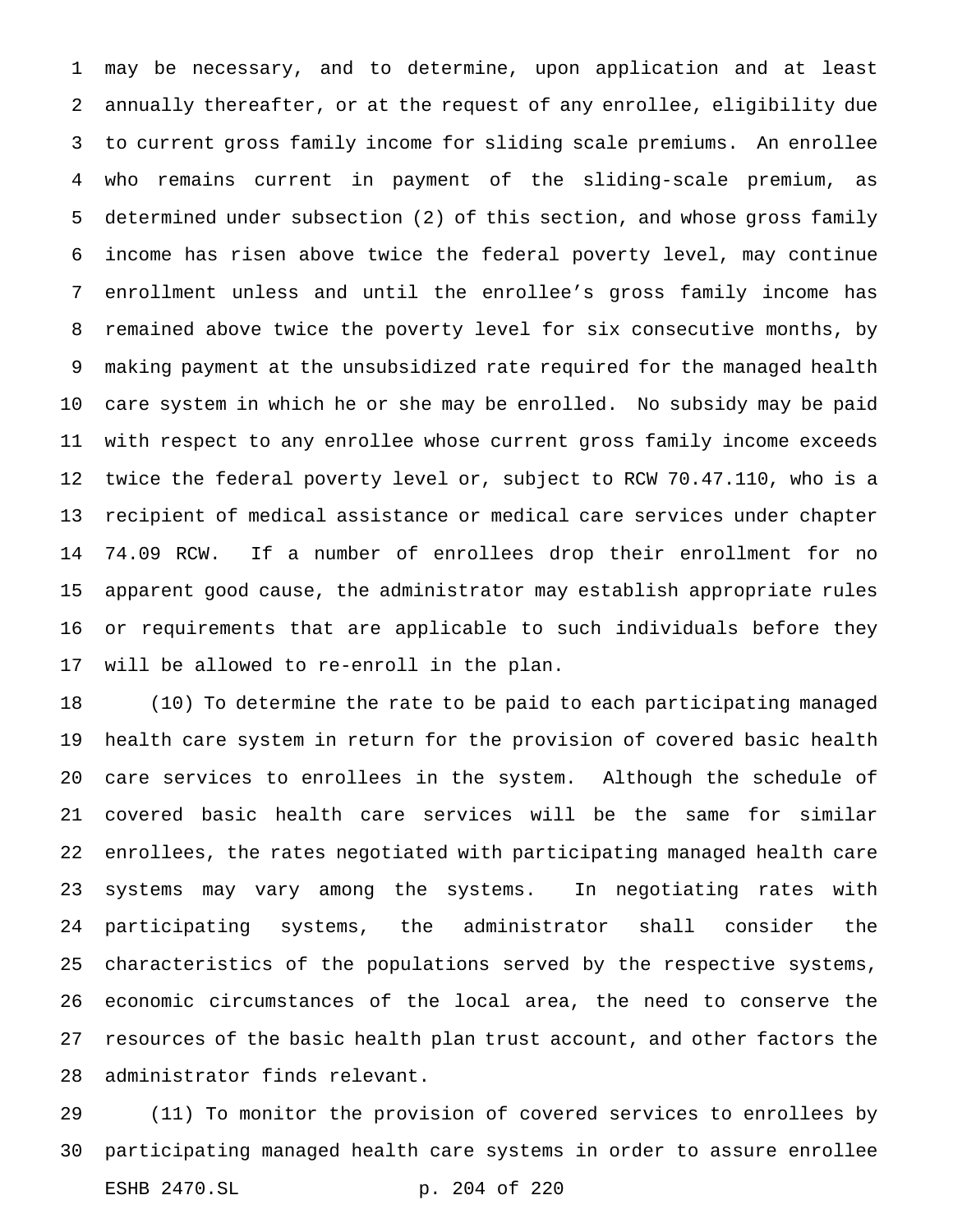access to good quality basic health care, to require periodic data reports concerning the utilization of health care services rendered to enrollees in order to provide adequate information for evaluation, and to inspect the books and records of participating managed health care systems to assure compliance with the purposes of this chapter. In requiring reports from participating managed health care systems, including data on services rendered enrollees, the administrator shall endeavor to minimize costs, both to the managed health care systems and to the administrator. The administrator shall coordinate any such reporting requirements with other state agencies, such as the insurance commissioner and the department of health, to minimize duplication of effort.

 (12) To monitor the access that state residents have to adequate and necessary health care services, determine the extent of any unmet needs for such services or lack of access that may exist from time to time, and make such reports and recommendations to the legislature as the administrator deems appropriate.

 (13) To evaluate the effects this chapter has on private employer- based health care coverage and to take appropriate measures consistent with state and federal statutes that will discourage the reduction of such coverage in the state.

 (14) To develop a program of proven preventive health measures and to integrate it into the plan wherever possible and consistent with this chapter.

 (15) To provide, consistent with available resources, technical assistance for rural health activities that endeavor to develop needed health care services in rural parts of the state.

28 \*Sec. 909. RCW 70.146.080 and 1991 sp.s. c 16 s 923 is amended to read as follows:

p. 205 of 220 ESHB 2470.SL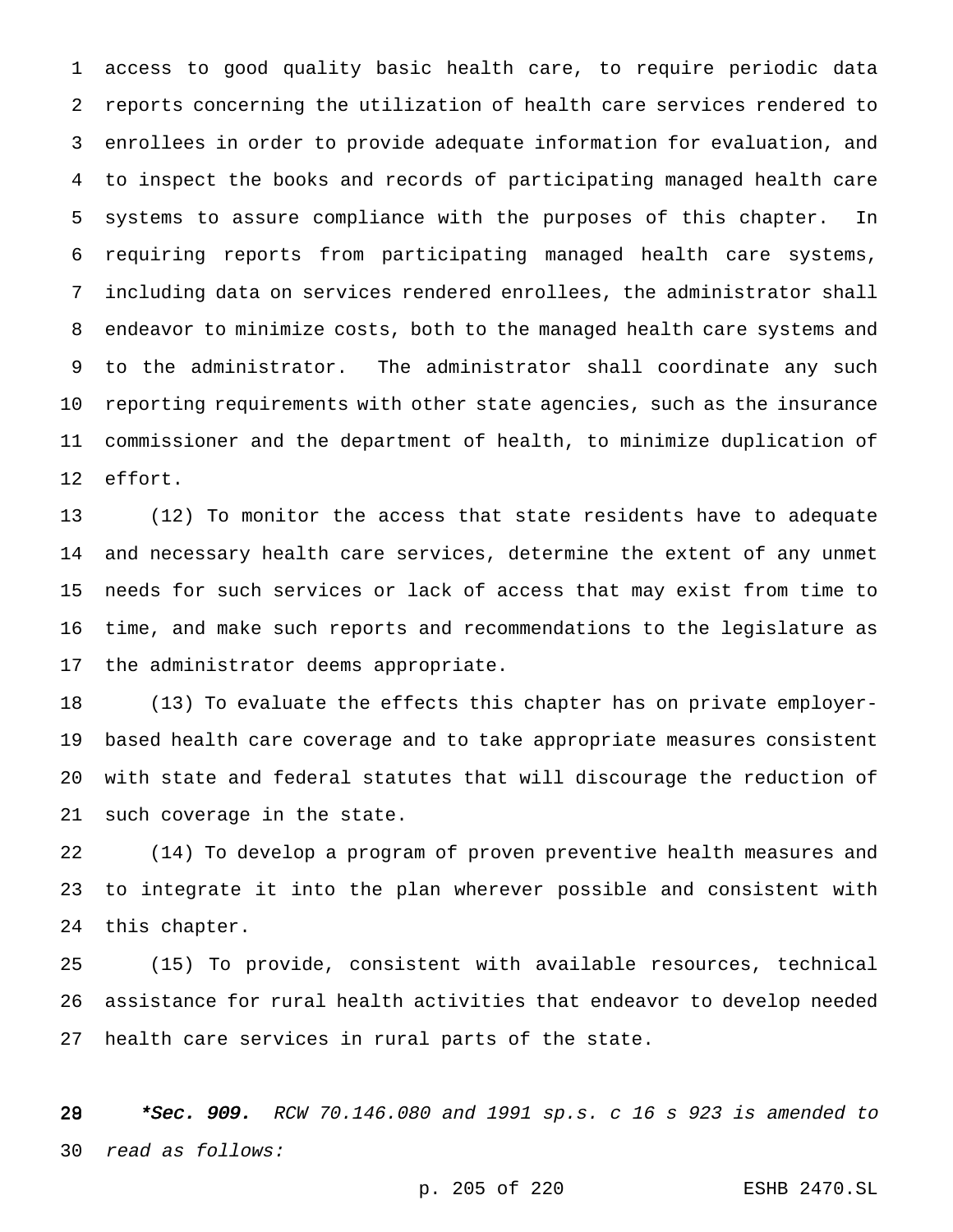Within thirty days after June 30, 1987, and within thirty days after each succeeding fiscal year thereafter, the state treasurer shall determine the tax receipts deposited into the water quality account for the preceding fiscal year. If the tax receipts deposited into the account in each of the fiscal years <sup>1988</sup> and <sup>1989</sup> are less than forty million dollars, the state treasurer shall transfer sufficient moneys from general state revenues into the water quality account to bring the total receipts in each fiscal year up to forty million dollars.

 For the biennium ending June 30, 1991, if the tax receipts 10 deposited into the water quality account and the earnings on investment of balances credited to the account are less than ninety million dollars, the treasurer shall transfer sufficient moneys from general 13 state revenues into the water quality account to bring the total revenue up to ninety million dollars. The determination and transfer 15 shall be made by July 31, 1991 <u>but during the 1991-93 biennium the</u> 16 <u>legislature may subsequently direct the treasurer to transfer up to</u> 17 that same amount back to the general fund.

18 For fiscal year ((1992)) 1993 and thereafter, if the tax receipts deposited into the water quality account for each fiscal year are less than forty-five million dollars, the treasurer shall transfer sufficient moneys from general state revenues into the water quality account to bring the total revenue up to forty-five million dollars. Determinations and transfers shall be made by July <sup>31</sup> for the preceding fiscal year.

**\*Sec. 909 was vetoed, see message at end of chapter.**

28 \*Sec. 910. RCW 86.26.007 and 1991 sp.s. c 13 s 24 are each amended to read as follows:

 The flood control assistance account is hereby established in the state treasury. At the beginning of each biennium the state treasurer ESHB 2470.SL p. 206 of 220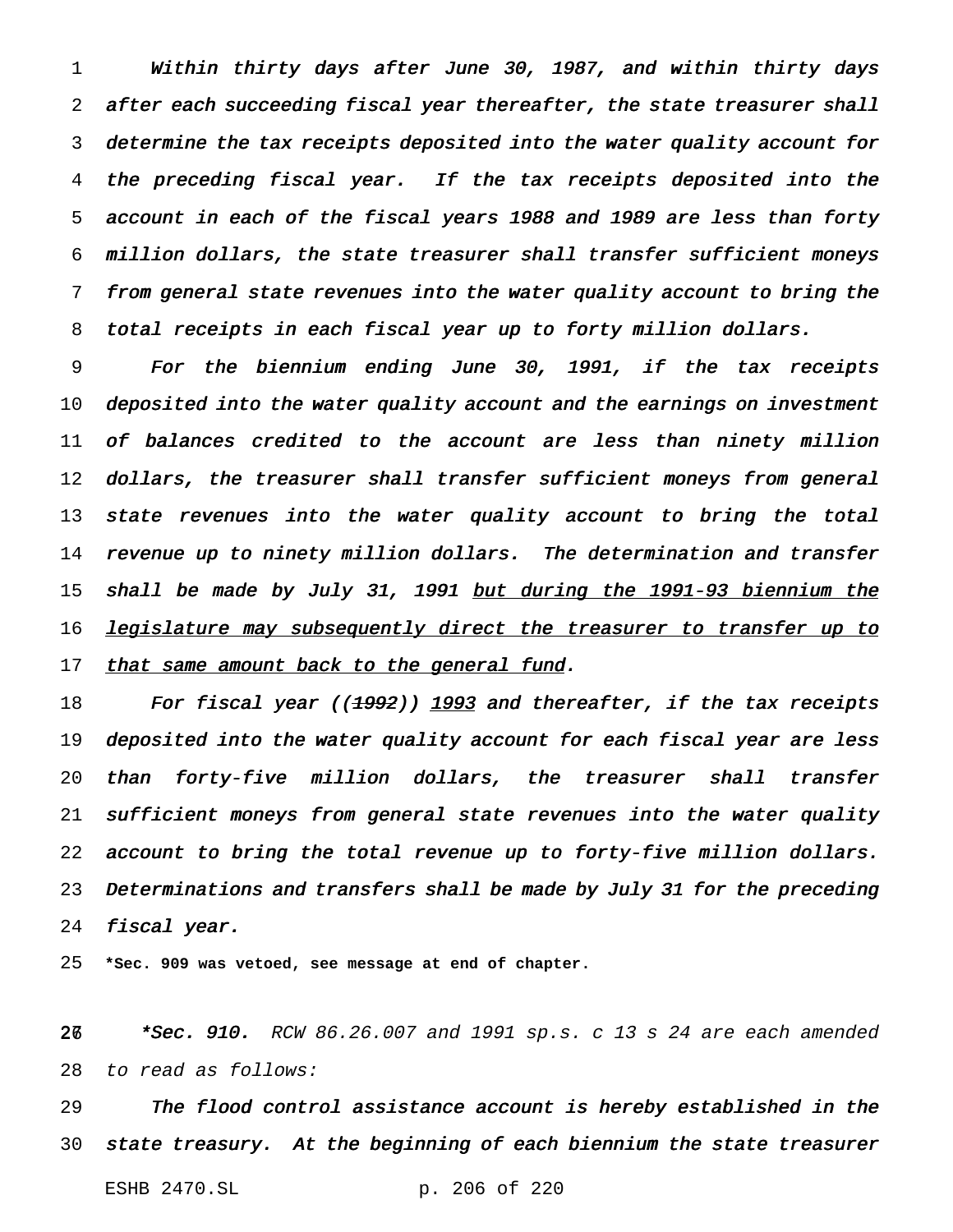shall transfer from the general fund to the flood control assistance account an amount of money which, when combined with money remaining in the account from the previous biennium, will equal four million 4 dollars. During the 1991-93 biennium the legislature may direct the 5 transfer of amounts from the account to the general fund. Moneys in the flood control assistance account may be spent only after appropriation for purposes specified under this chapter.

**\*Sec. 910 was vetoed, see message at end of chapter.**

 NEW SECTION. **Sec. 911.** SEVERABILITY. If any provision of this act or its application to any person or circumstance is held invalid, the remainder of the act or the application of the provision to other persons or circumstances is not affected.

 NEW SECTION. **Sec. 912.** EMERGENCY CLAUSE. This act is necessary for the immediate preservation of the public peace, health, or safety, or support of the state government and its existing public institutions, and shall take effect immediately.

(End of part)

p. 207 of 220 ESHB 2470.SL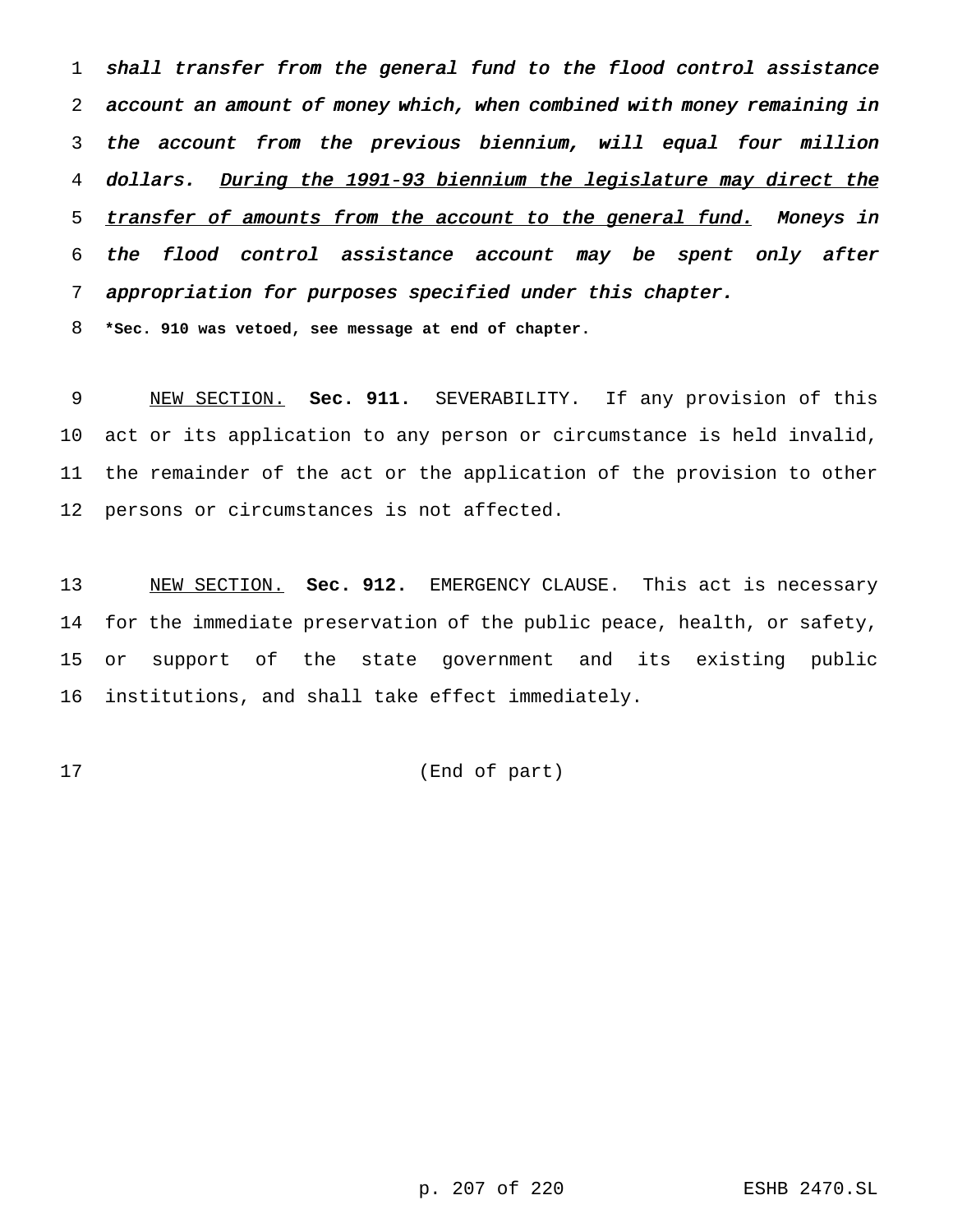# **INDEX**

| 10<br>ATTORNEY GENERAL<br>TRIBAL SHELLFISH LITIGATION COSTS<br>12                                                                                                                                                                                                   |
|---------------------------------------------------------------------------------------------------------------------------------------------------------------------------------------------------------------------------------------------------------------------|
|                                                                                                                                                                                                                                                                     |
|                                                                                                                                                                                                                                                                     |
| 22                                                                                                                                                                                                                                                                  |
| 68<br>INDUSTRIAL INSURANCE APPEALS<br>BOARD OF                                                                                                                                                                                                                      |
| 18<br>BOARD OF TAX APPEALS<br>the contract of the contract of the contract of the contract of the contract of the contract of the contract of the contract of the contract of the contract of the contract of the contract of the contract of the contract o<br>167 |
| CENTRAL WASHINGTON UNIVERSITY 154, 156,<br>CITIZENS' COMMISSION ON SALARIES FOR ELECTED OFFICIALS<br>10                                                                                                                                                             |
| 83                                                                                                                                                                                                                                                                  |
| COLUMBIA RIVER GORGE COMMISSION<br>. 8<br>COMMISSION ON AFRICAN-AMERICAN AFFAIRS                                                                                                                                                                                    |
| .<br>$\mathsf{Q}$<br>COMMISSION ON ASIAN-AMERICAN AFFAIRS                                                                                                                                                                                                           |
| . The contract of the contract of the contract of the contract $\mathcal{L}_\text{c}$<br>COMMISSION ON HISPANIC AFFAIRS<br>14                                                                                                                                       |
| 5<br>COMMISSION ON JUDICIAL CONDUCT                                                                                                                                                                                                                                 |
| COMMITTEE FOR DEFERRED COMPENSATION<br>14                                                                                                                                                                                                                           |
| 173                                                                                                                                                                                                                                                                 |
| 94                                                                                                                                                                                                                                                                  |
| 5                                                                                                                                                                                                                                                                   |
| CRIMINAL JUSTICE TRAINING COMMISSION<br>68                                                                                                                                                                                                                          |
| 23                                                                                                                                                                                                                                                                  |
| 103                                                                                                                                                                                                                                                                 |
| 58<br>DEPARTMENT OF COMMUNITY DEVELOPMENT                                                                                                                                                                                                                           |
| 76                                                                                                                                                                                                                                                                  |
| 83                                                                                                                                                                                                                                                                  |
| 96                                                                                                                                                                                                                                                                  |
| 18<br>DEPARTMENT OF GENERAL ADMINISTRATION                                                                                                                                                                                                                          |
| 73<br>DEPARTMENT OF HEALTH                                                                                                                                                                                                                                          |
| 21<br>DEPARTMENT OF INFORMATION SERVICES                                                                                                                                                                                                                            |
| 69<br>DEPARTMENT OF LABOR AND INDUSTRIES                                                                                                                                                                                                                            |
| 107                                                                                                                                                                                                                                                                 |
| DEPARTMENT OF NATURAL RESOURCES<br>99                                                                                                                                                                                                                               |
| 13                                                                                                                                                                                                                                                                  |
| DEPARTMENT OF RETIREMENT SYSTEMS                                                                                                                                                                                                                                    |
| Contributions to Retirement Systems<br>188                                                                                                                                                                                                                          |
| the contract of the contract of the contract of the contract of the contract of the contract of the contract of<br>15<br>Operations                                                                                                                                 |
| 16                                                                                                                                                                                                                                                                  |
| DEPARTMENT OF SERVICES FOR THE BLIND<br>78                                                                                                                                                                                                                          |
| DEPARTMENT OF SOCIAL AND HEALTH SERVICES                                                                                                                                                                                                                            |
| 52<br>Administration and Supporting Services Program                                                                                                                                                                                                                |
| Alcohol and Substance Abuse Program<br>46                                                                                                                                                                                                                           |
| 26<br>Children and Family Services Program                                                                                                                                                                                                                          |
| 53<br>Community Services and Administration Program                                                                                                                                                                                                                 |
| 35<br>Developmental Disabilities Program                                                                                                                                                                                                                            |
|                                                                                                                                                                                                                                                                     |
| Developmental Disabilities Program--Community Services<br>40                                                                                                                                                                                                        |
| Developmental Disabilities Program--Community Vendor Rates .<br>41                                                                                                                                                                                                  |
| 44                                                                                                                                                                                                                                                                  |
| 29<br>Juvenile Rehabilitation Program                                                                                                                                                                                                                               |
| 41                                                                                                                                                                                                                                                                  |
| 47<br>Medical Assistance Program                                                                                                                                                                                                                                    |
| 31                                                                                                                                                                                                                                                                  |
| 56<br>Payments to Other Agencies Program                                                                                                                                                                                                                            |
| 55<br>Revenue Collections Program                                                                                                                                                                                                                                   |
| 51<br>Vocational Rehabilitation Program                                                                                                                                                                                                                             |
| 91<br>DEPARTMENT OF TRADE AND ECONOMIC DEVELOPMENT<br>72<br>DEPARTMENT OF VETERANS AFFAIRS                                                                                                                                                                          |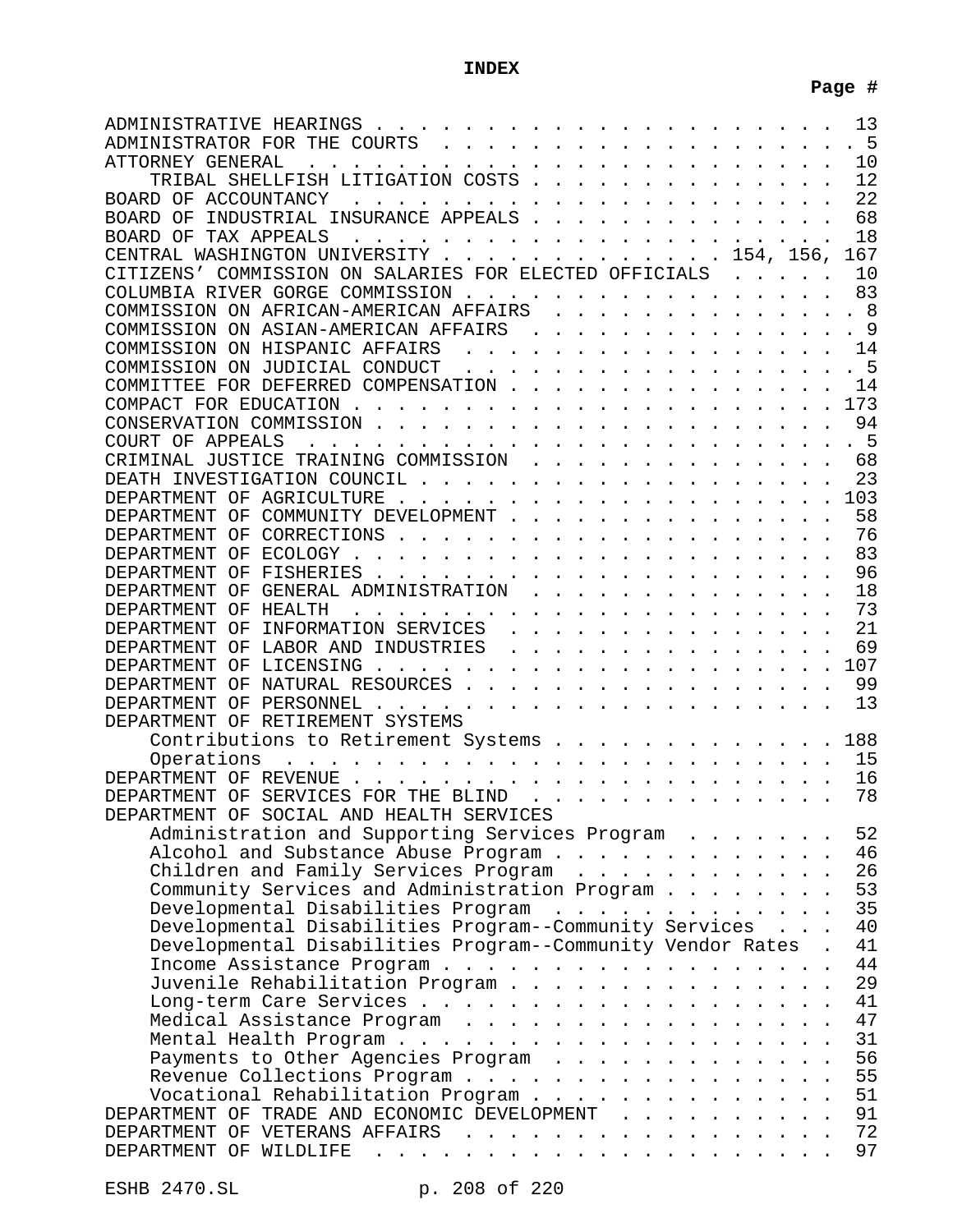| EASTERN WASHINGTON STATE HISTORICAL SOCIETY                                                                                                                                                                                             | 176            |
|-----------------------------------------------------------------------------------------------------------------------------------------------------------------------------------------------------------------------------------------|----------------|
| EASTERN WASHINGTON UNIVERSITY 154, 156, 167                                                                                                                                                                                             |                |
| ECONOMIC AND REVENUE FORECAST COUNCIL                                                                                                                                                                                                   | 12             |
| EMPLOYMENT SECURITY DEPARTMENT                                                                                                                                                                                                          | 80             |
|                                                                                                                                                                                                                                         | 91             |
| <b>GOVERNOR</b>                                                                                                                                                                                                                         |                |
| Compensation--Salary and Insurance Benefits 184                                                                                                                                                                                         |                |
|                                                                                                                                                                                                                                         |                |
| Office of Indian Affairs 9                                                                                                                                                                                                              |                |
|                                                                                                                                                                                                                                         |                |
| Tort Defense Services 180                                                                                                                                                                                                               |                |
| Transfer to the Tort Claims Revolving Fund 179                                                                                                                                                                                          |                |
|                                                                                                                                                                                                                                         |                |
| HIGHER EDUCATION COORDINATING BOARD 160                                                                                                                                                                                                 |                |
| Financial Aid and Grant Programs 171                                                                                                                                                                                                    |                |
| Policy Coordination and Administration 169                                                                                                                                                                                              |                |
| HIGHER EDUCATION PERSONNEL BOARD 174                                                                                                                                                                                                    |                |
|                                                                                                                                                                                                                                         | 23             |
|                                                                                                                                                                                                                                         |                |
|                                                                                                                                                                                                                                         | 67             |
| INDETERMINATE SENTENCE REVIEW BOARD 72                                                                                                                                                                                                  |                |
|                                                                                                                                                                                                                                         |                |
| INTERAGENCY COMMITTEE FOR OUTDOOR RECREATION                                                                                                                                                                                            | 90             |
|                                                                                                                                                                                                                                         | 39             |
| JOINT CENTER FOR HIGHER EDUCATION 173                                                                                                                                                                                                   |                |
| JOINT LEGISLATIVE SYSTEMS COMMITTEE 3                                                                                                                                                                                                   |                |
|                                                                                                                                                                                                                                         |                |
|                                                                                                                                                                                                                                         |                |
| LEGISLATIVE EVALUATION AND ACCOUNTABILITY PROGRAM COMMITTEE 3                                                                                                                                                                           |                |
|                                                                                                                                                                                                                                         | .8             |
|                                                                                                                                                                                                                                         |                |
|                                                                                                                                                                                                                                         | 23             |
|                                                                                                                                                                                                                                         |                |
|                                                                                                                                                                                                                                         | 18             |
| OFFICE OF FINANCIAL MANAGEMENT                                                                                                                                                                                                          | 12             |
| Claims<br>and a constitution of the constitution of the constitution of the constitution of the constitution of the constitution of the constitution of the constitution of the constitution of the constitution of the constitution of | 181            |
| Contributions to retirement system                                                                                                                                                                                                      | 190            |
| OFFICE OF MINORITY AND WOMEN'S BUSINESS ENTERPRISES                                                                                                                                                                                     | 18             |
| PERSONNEL APPEALS BOARD                                                                                                                                                                                                                 | 15             |
| PRESIDENTIAL ELECTORS                                                                                                                                                                                                                   | 22             |
| PROFESSIONAL ATHLETIC COMMISSION                                                                                                                                                                                                        | 23             |
| PUBLIC DISCLOSURE COMMISSION                                                                                                                                                                                                            | -8             |
| PUBLIC EMPLOYMENT RELATIONS COMMISSION                                                                                                                                                                                                  | 25             |
| PUGET SOUND WATER QUALITY AUTHORITY                                                                                                                                                                                                     | 95             |
| REDISTRICTING COMMISSION                                                                                                                                                                                                                | 4              |
| SECRETARY OF STATE                                                                                                                                                                                                                      | 8              |
| <b>SENATE</b>                                                                                                                                                                                                                           | $\overline{2}$ |
| SENTENCING GUIDELINES COMMISSION                                                                                                                                                                                                        | 80             |
| STATE ACTUARY.                                                                                                                                                                                                                          | $\overline{3}$ |
| STATE AUDITOR.                                                                                                                                                                                                                          | 10             |
| STATE BOARD FOR COMMUNITY AND TECHNICAL COLLEGES                                                                                                                                                                                        | 161            |
| STATE BOARD FOR COMMUNITY COLLEGE EDUCATION                                                                                                                                                                                             | 156            |
| STATE CAPITOL HISTORICAL ASSOCIATION                                                                                                                                                                                                    | 176            |
| STATE CONVENTION AND TRADE CENTER                                                                                                                                                                                                       | 104            |
| STATE ENERGY OFFICE.                                                                                                                                                                                                                    | 82             |
| STATE INVESTMENT BOARD                                                                                                                                                                                                                  | 15             |
| STATE LOTTERY .                                                                                                                                                                                                                         | 14             |
| STATE PARKS AND RECREATION COMMISSION                                                                                                                                                                                                   | 88             |
| STATE PATROL<br>STATE SCHOOL FOR THE BLIND                                                                                                                                                                                              | 106<br>177     |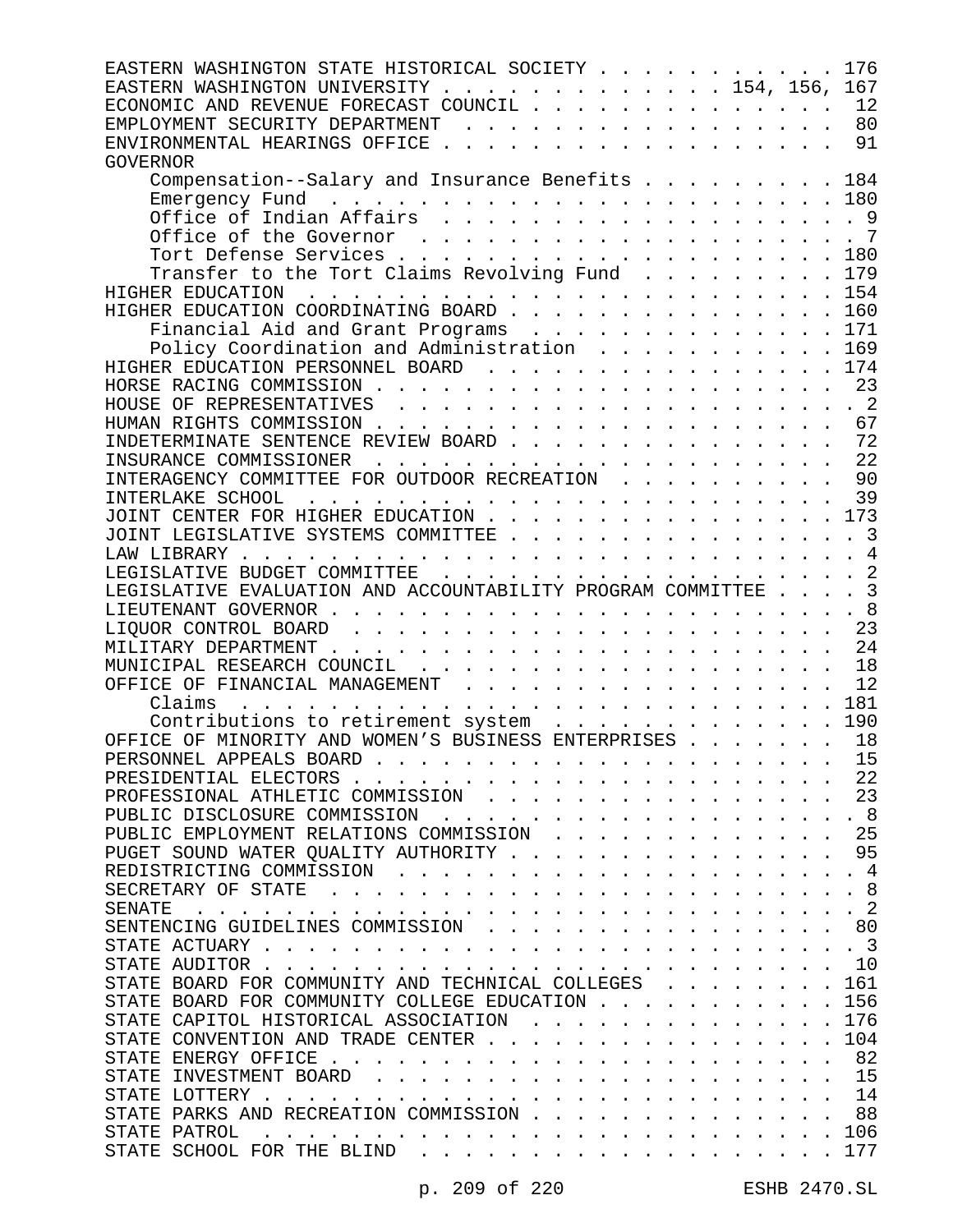| STATE SCHOOL FOR THE DEAF<br>177                                                                                                                                                                                                                                   |
|--------------------------------------------------------------------------------------------------------------------------------------------------------------------------------------------------------------------------------------------------------------------|
| 10                                                                                                                                                                                                                                                                 |
| Bond Retirement and Interest 178, 193                                                                                                                                                                                                                              |
|                                                                                                                                                                                                                                                                    |
| $4 \frac{4}{3}$                                                                                                                                                                                                                                                    |
|                                                                                                                                                                                                                                                                    |
| SUPERINTENDENT OF PUBLIC INSTRUCTION                                                                                                                                                                                                                               |
| Basic Education Employee Compensation Increases 119                                                                                                                                                                                                                |
| Categorical Program Salary Increases 128                                                                                                                                                                                                                           |
|                                                                                                                                                                                                                                                                    |
| Educational Service Districts 136                                                                                                                                                                                                                                  |
|                                                                                                                                                                                                                                                                    |
| General Apportionment (Basic Education) 112                                                                                                                                                                                                                        |
| Handicapped Education Programs 134                                                                                                                                                                                                                                 |
| Institutional Education Programs 137                                                                                                                                                                                                                               |
| Learning Assistance Program 149                                                                                                                                                                                                                                    |
| Local Education Program Enhancement Funds 150                                                                                                                                                                                                                      |
| Local Effort Assistance 136                                                                                                                                                                                                                                        |
| Longevity Salary Increments 152                                                                                                                                                                                                                                    |
| Programs for Highly Capable Students 138                                                                                                                                                                                                                           |
|                                                                                                                                                                                                                                                                    |
| Retirement contributions 191                                                                                                                                                                                                                                       |
| School District Support 139                                                                                                                                                                                                                                        |
| School Employee Insurance Benefit Increases 130                                                                                                                                                                                                                    |
| Special and Pilot Programs 141                                                                                                                                                                                                                                     |
|                                                                                                                                                                                                                                                                    |
| Traffic Safety Education Programs 135                                                                                                                                                                                                                              |
| Transitional Bilingual Programs 148                                                                                                                                                                                                                                |
| Vocational-Technical Institutes and Adult Education etc. 133                                                                                                                                                                                                       |
| $4 \frac{4}{3}$<br>SUPREME COURT.<br>. The contract of the contract of the contract of the contract of the contract of the contract of the contract of the contract of the contract of the contract of the contract of the contract of the contract of the contrac |
| THE EVERGREEN STATE COLLEGE 154, 156, 168                                                                                                                                                                                                                          |
| 18<br>UNIFORM LEGISLATION COMMISSION                                                                                                                                                                                                                               |
| UNIVERSITY OF WASHINGTON 154, 156, 163                                                                                                                                                                                                                             |
| UTILITIES AND TRANSPORTATION COMMISSION<br>24                                                                                                                                                                                                                      |
| 24                                                                                                                                                                                                                                                                 |
| 79                                                                                                                                                                                                                                                                 |
| WASHINGTON STATE ARTS COMMISSION 175                                                                                                                                                                                                                               |
| WASHINGTON STATE HEALTH CARE AUTHORITY<br>$\cdot$ $\cdot$ 57                                                                                                                                                                                                       |
| WASHINGTON STATE HISTORICAL SOCIETY 176                                                                                                                                                                                                                            |
| WASHINGTON STATE LIBRARY<br>. 174                                                                                                                                                                                                                                  |
| WASHINGTON STATE UNIVERSITY 154,<br>165                                                                                                                                                                                                                            |
| WESTERN WASHINGTON UNIVERSITY 154, 156, 168                                                                                                                                                                                                                        |
| 95                                                                                                                                                                                                                                                                 |
| WORKFORCE TRAINING AND EDUCATION BOARD173                                                                                                                                                                                                                          |
|                                                                                                                                                                                                                                                                    |
| Passed the House March 12, 1992.                                                                                                                                                                                                                                   |
| Passed the Senate March 12, 1992.                                                                                                                                                                                                                                  |

Approved by the Governor April 2, 1992, with the exception of certain items which were vetoed. Filed in Office of Secretary of State April 2, 1992.

Note: Governor's explanation of partial veto is as follows:

"I am returning herewith, without my approval as to sections 111 (page 5, line 8), 117 (page 8, lines 20-23), 124 (page 10, line 26), 125, 127, 128, 129(3), 136(5), 141(6), 142(3), 154, 201 (page 26, lines 6 and 7),  $203(3)$ ,  $205(1)(g)$ ,  $205(2)(c)$ ,  $210(10)$ ,  $210(11)$ ,  $211(5)$ , 211(6), 222 (page 58, lines 10 and 11), 222 (page 61, lines 15 through 18), 222(3), 222(32), 223, 227, 229 (page 72, lines 23 and 24), 303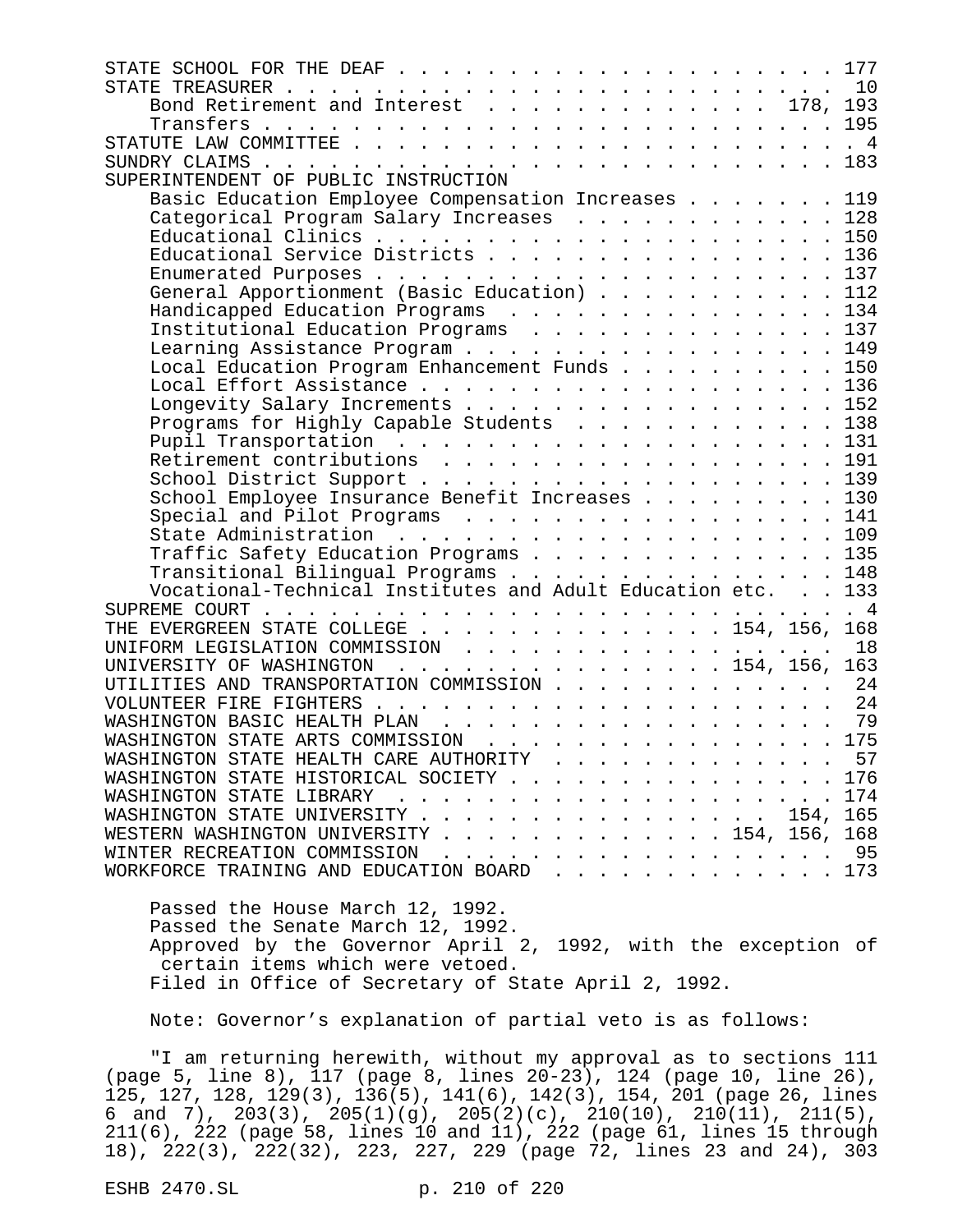(page 83, lines 14 and 15), 303 (page 83, line 18), 307 (page 91, lines 19 and 20), 307(9), 311 (page 96, lines 3 and 4), 610(3)(a), 704, 802 (page 194, lines 15-17), 802 (page 195, lines 17, 18, 19 and 20), 903, 906, 909 and 910, Engrossed Substitute House Bill No. 2470 entitled:

"AN ACT Relating to fiscal matters."

My reasons for vetoing these sections are as follows:

Section 111, page 5, line 8, Court of Appeals

This section reduces the appropriation for the Court of Appeals by \$371,000 from the level included in section 111, chapter 16, Laws of 1991, 1st special session, and includes language (also present in sections 109 (Supreme Court) and 113 (Administrator for the Courts)) that allows the Supreme Court, the Court of Appeals, and the Administrator for the Courts, by mutual agreement to utilize their state General Fund appropriations "to make efficient and effective use of available financial resources within the entire judicial branch." I am convinced that the total state General Fund appropriations to these agencies is insufficient to allow the performance of the essential functions of these agencies. I have vetoed only the appropriation in this section, restoring \$371,000 in appropriations to be used, pursuant to the retained proviso language, to meet the financial requirements of the three judicial agencies.

Section 117, page 8, lines 20-23, Gratuity Tracking System (Public Disclosure Commission)

The proviso in this section requires the agency to expend \$25,000 to implement a gratuity tracking system. I accept the legislature's decision to reduce the appropriation to the agency by \$122,000. Because this reduction is \$25,000 greater than my recommendation, I have vetoed this proviso and directed the agency to determine how much, if any, of its appropriation can be made available for this system.

Shellfish Litigation

Section 124, page 10, line 26 (Attorney General)

Section 125, page 12, (Attorney General)

Section 311, page 96, lines 3 and 4 (Department of Fisheries)

The General Fund-State appropriation for the Attorney General includes \$915,000 for legal costs related to tribal shellfish litigation. I have returned the Attorney General's General Fund-State appropriation to the \$6.3 million originally provided by section 124, chapter 16, Laws of 1991, 1st special session.

Section 125 provides \$915,000 in the Attorney General's budget for shellfish litigation expenses. While resolution of the issue of tribal shellfish rights is important, it is unlikely that the full \$915,000 will be required for litigation expenses this biennium. Placing this appropriation directly in the Attorney General's budget greatly reduces the ability of the other members of the state shellfish caucus to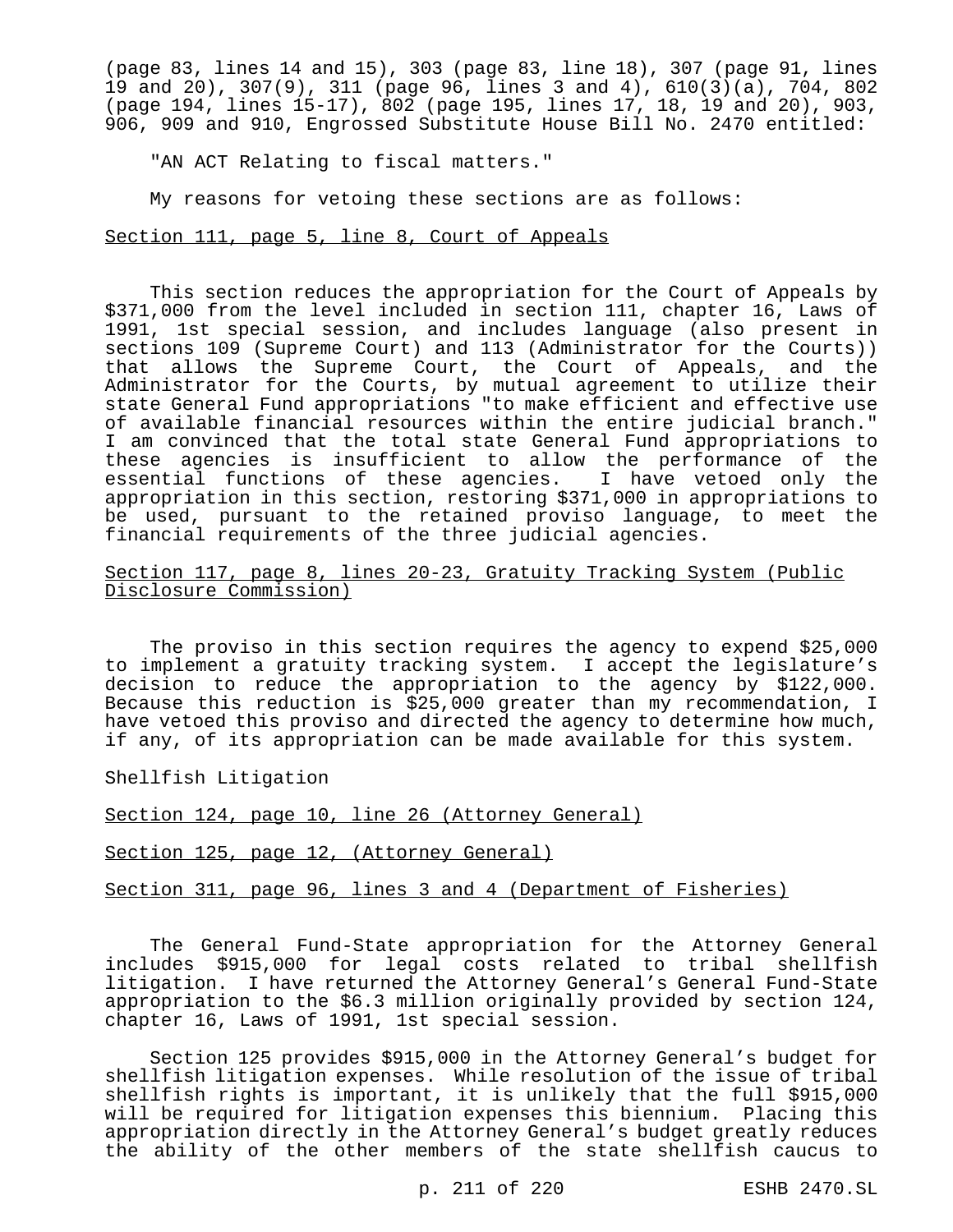participate and influence the litigation decisions of the Attorney General. Members of the State Shellfish Caucus include the Department of Fisheries, Department of Health, State Parks and Recreation Commission, Department of Natural Resources, as well as the Attorney General. It is for these reasons that I have vetoed section 125.

In order to restore litigation funding to the Department of Fisheries, I have also vetoed the Department's General Fund-State appropriation. This will provide \$4,771,000 in additional appropriation authority to the agency. I have directed the Department to place \$3,856,000 in reserve and use \$450,000 to cover the costs of shellfish litigation for this biennium. The remaining \$465,000 will be used by the Department to cover additional litigation costs and the cost of the mediation process begun by the U.S. Fish and Wildlife Service.

# Section 127, pages 12 and 13, Office of Financial Management

This section reduces the Office of Financial Management's total appropriation by \$4,090,000 and requires the Office of Financial Management to absorb the \$300,000 cost of the Commission on Student Learning. These changes impose an unmanageable 13.9 percent reduction in the state's central financial management agency, substantially weakening its ability to support the development and monitor the implementation of budgets and substantive policy in a period when constant vigilance regarding revenues and expenditures will be needed. My veto of this section restores \$4,090,000 in appropriation authority. I have directed that \$1,218,000 of that restored appropriation be placed in reserve, thus imposing the same state General Fund percentage reduction on the Office of Financial Management (7.4 percent before providing for the Commission on Student Learning) that the supplemental budget imposed on the legislature. My veto also eliminates the increased Savings Recovery Account appropriation to the Office of Financial Management, consistent with my veto of the increase in revenue to the account provided in section 906.

### Section 128, page 13, Revolving Fund (Office of Administrative Hearings)

This section reduces funding for the Office of Administrative Hearings by \$293,000. Much of the hearings workload handled by the agency is nondiscretionary and supported by nonstate General Fund sources. A reduction in funding will not reduce the demand for hearings services nor limit the number of hearings agencies need. It would only create more need for interagency agreements as a way to fund hearing services in excess of the appropriation. This veto allows the agency to bill for hearings services up to the level of its original appropriation without the need to use resources to create interagency agreements.

### Section 129(3), page 14, Data Processing Revolving Fund (Department of Personnel)

This subsection reduces expenditure allotment authority from Fund 419, the Data Processing Revolving Fund, by the Department of Personnel. This reduction in expenditure authority would significantly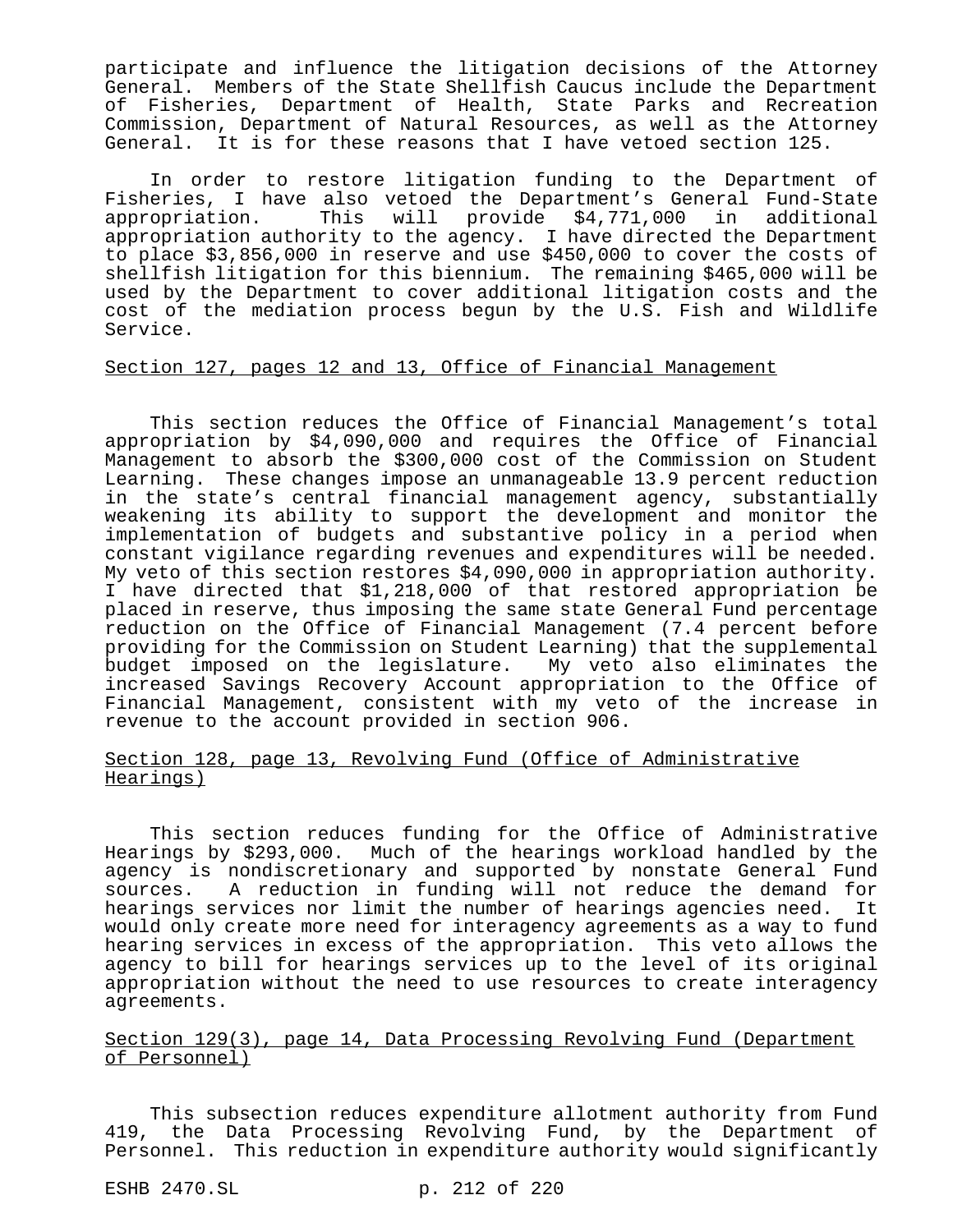decrease the Department's ability to develop ad hoc management reports, meet agency requests for software enhancements, and modify the payroll system to meet new requirements. In addition, this language represents an unprecedented intrusion on the Governor's authority to control expenditures from nonappropriated funds through the allotment process as established in RCW 43.88.110.

### Section 136(5), page 17, Study of Nonprofit Homes (Department of Revenue)

This subsection provisos \$57,400 solely for the implementation of Substitute House Bill No. 2639 (Study of Non-Profit Homes for the Aged) from the Department's existing General Fund-State. While this study would yield information concerning the equity of tax laws as applied to homes for the aged, there were no additional funds provided to conduct the study. I have vetoed the proviso in order to give the Department flexibility. I have directed the Department to undertake a study which satisfies the essential requirements of Substitute House Bill No. 2639, within existing resources, without compromising other necessary revenue collection functions.

# Section 141(6), page 20, Facility Support for Tenants of the Labor and Industries and the Natural Resources Buildings (Department of General Administration)

Subsection 6 provides \$849,000 of the General Administration Facilities and Services Revolving Fund appropriation for maintenance services to the Department of Labor and Industries and the Department of Natural Resources, subject to negotiations to determine the levels and prices of services. The levels and prices of facility and support<br>services are negotiated between the Department of General services are negotiated between the Department of Administration and the Office of Financial Management in order to provide a reasonable and equitable level of service among all state agencies. Allowing agencies to negotiate their own service levels and rates would create administrative confusion and subject agencies with less flexibility in funding to substandard service. I have vetoed this proviso and have directed the Department of General Administration to ensure that \$849,000 of the Facilities and Services Revolving Fund appropriation is employed solely in support of all of the tenants of the Department of Labor and Industries and the Department of Natural Resources buildings.

## Section 142(3), page 21, Reduced Expenditures in the Data Processing Revolving Fund (Department of Information Services)

This subsection reduces by 2.5 percent the agencies' expenditures on information technology provided by the Department of Information Services, reduces the Department of Information Services' administrative and operations personnel by 21 FTEs, and directs the \$950,000 saved from the reduced staffing level to be placed in the Savings Recovery Account. I have vetoed this subsection because no savings will result from reducing the Department of Information Services staff. Agency demand for computer services creates the need for the positions, and it is the agency use of the positions which generates the billing for the services rendered. I have also vetoed section 906, which adds "savings" from these staff reductions as a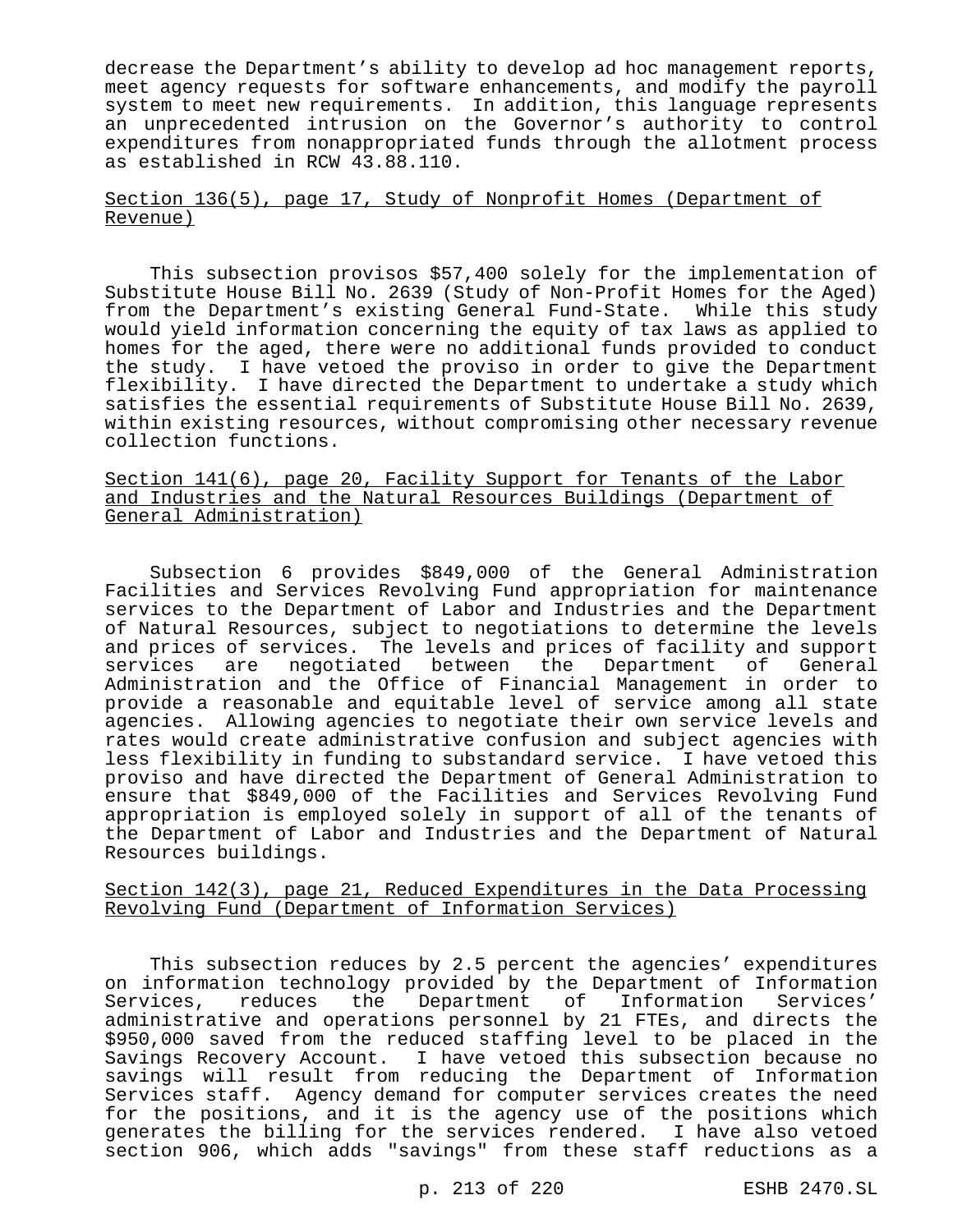revenue source to the Savings Recovery Account. I have asked the Office of Financial Management to work with agencies and the Department of Information Services to attempt to reduce agency computer service expenditures by 2.5 percent.

Section 154, page 25, Repealer Clause for Sections 101 through 152 of Chapter 16, Laws of 1991 Special Session

Engrossed Substitute House Bill No. 2470 amends appropriations originally made for the 1991-93 Biennium in 1991 special session, chapter 16, the biennial operating budget. The longstanding tradition of the legislature has been to draft supplemental appropriation measures, such as this one, in amendatory form. Thus, the legislature historically has set forth the original appropriations and amendments to them. This historical practice not only reflects the true nature of such measures, it also clearly identifies and makes visible to each member of the legislature intended changes in original biennial appropriation levels. In Part I of Engrossed Substitute House Bill No. 2470, the legislature has abandoned this longstanding practice by repealing numerous original biennial appropriations and replacing them with new appropriations.

As the Governor of this state and a former legislator, I strongly oppose the drafting method employed by the legislature in Part I. It does not provide a clear representation of proposed amendments to biennial appropriation levels and thus, does a disservice to citizens of the state and to the legislative process in which this office participates.

Moreover, the veto authority granted to the Governor by the Constitution of this state is intended to allow the Governor to object to changes in laws, including appropriation measures. By use of this untoward drafting mechanism, the legislature has attempted to thwart the very purpose of the constitutional veto authority of the Governor. Absent veto of section 154, which purports to repeal numerous sections in the 1991-93 biennial operating budget, I would have little choice but to accept the appropriations set forth in Part I of this enactment. The alternative, vetoing any or all of the appropriations in Part I of this enactment, would leave affected offices and agencies wholly without appropriations.

For these reasons, I have vetoed section 154, thereby preventing the repeal of the original appropriations in the biennial operating budget, 1991 special session, chapter 16, identified specifically in section 154 of this enactment.

For reasons fully explained elsewhere in this message, I also have vetoed certain appropriations made in Part I of this enactment. Where I have done so, the appropriation for the affected agency or office will be the original biennial appropriation for that agency or office, appearing in 1991 special session laws, chapter 16. Where I have not vetoed an appropriation contained in Part I of this enactment, the appropriation in Part I will constitute the biennial appropriation for the affected agency or office.

Section 201, page 26, lines 6 and 7, Lease Increases (Children and Family Services, Department of Social and Health Services)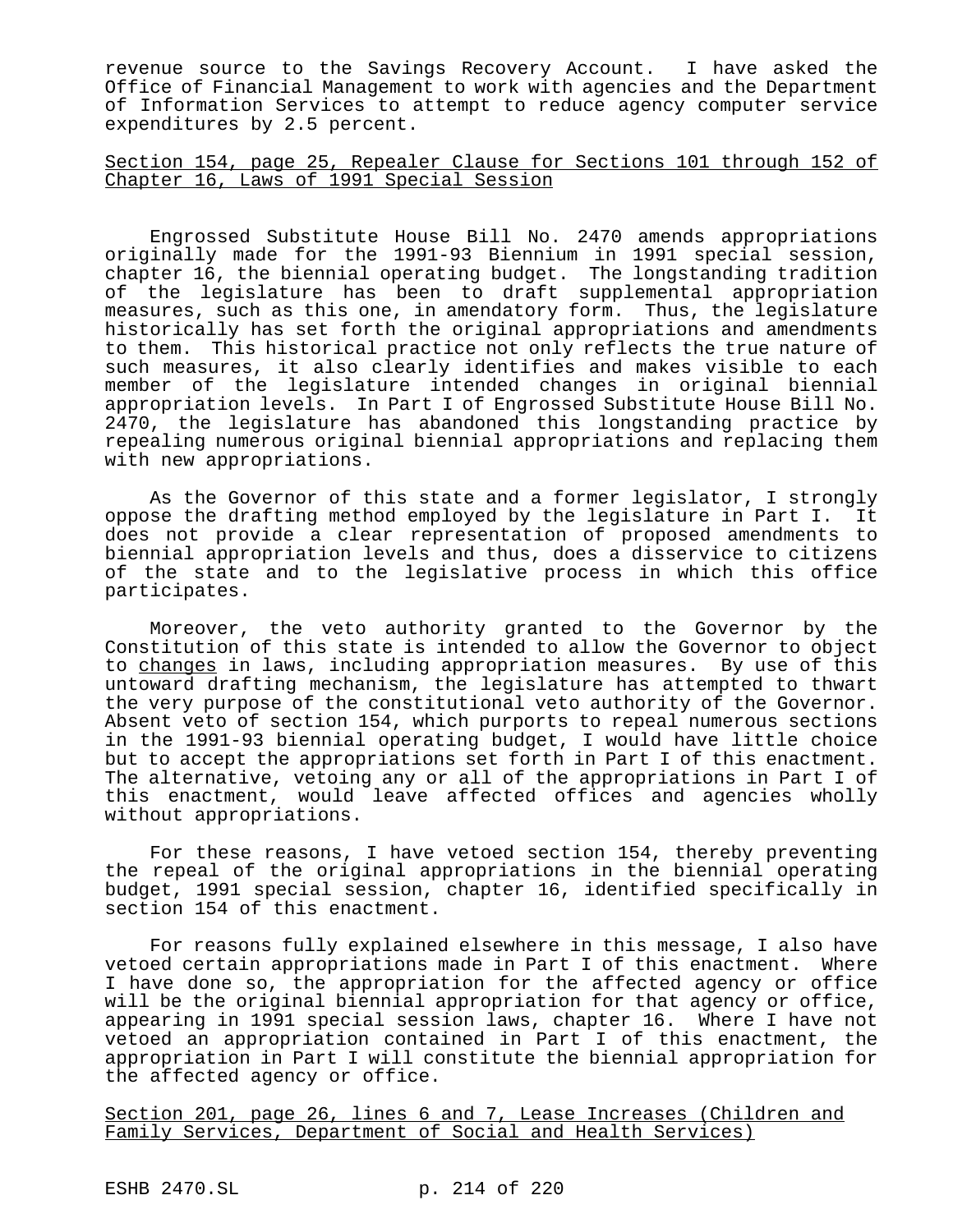This subsection provides the general Fund-State funding for Children and Family Services within the Department of Social and Health Services. The section eliminates \$2.1 million General Fund-State monies necessary to fund existing leases of local and regional Children and Family Services offices. These lease payments are unavoidable and, if left unfunded, must be paid with existing funds. A reduction of Child Protective Services/Child Welfare Services caseworkers and/or cuts in contracted services would be necessary to pay the unfunded leases. Therefore, I have directed the Department to allot \$2.1 million to fund these mandatory leases. Of the \$11,087,000 General Fund-State in additional appropriation authority, I have directed the Department to place \$8,987,000 in reserve.

Section 203(3), page 33, Civil Commitment Center (Mental Health, Department of Social and Health Services)

This subsection provides funds for the Civil Commitment Center operated within the Special Offenders Unit at the Monroe Reformatory. I believe the funds appropriated are insufficient to meet the Center's programmatic needs and may compromise the facility's ability to provide legally mandated treatment. The veto of this subsection will provide \$569,000 in additional appropriation authority. I have directed the Department of Social and Health Services to place \$273,000 in reserve and use the remaining \$296,000 to adequately fund the Civil Commitment Center.

Section 205(1)(g), pages 37 and 38, Medicaid Tax Expenditures (Developmental Disabilities, Department of Social and Health Services)

This subsection provides appropriations to fund prospective rate increases for intermediate care facilities for the mentally retarded to cover the Medicaid share of the tax levied in Engrossed Substitute House Bill No. 2967. I have vetoed this proviso to avoid potential legal entanglements with the Health Care Financing Administration. This action will not jeopardize the provisions of Engrossed Substitute House Bill No. 2967.

## Section  $205(2)(c)$ , page 38, Medicaid Tax Expenditures (Developmental Disabilities, Department of Social and Health Services)

This subsection provides appropriations to fund prospective rate increases for intermediate care facilities for the mentally retarded to cover the Medicaid share of the tax levied in Engrossed Substitute House Bill No. 2967. I have vetoed this proviso to avoid potential legal entanglements with the Health Care Financing Administration. This action will not jeopardize the provisions of Engrossed Substitute House Bill No. 2967.

Section 210(10), pages 43 and 44, Personal Care Program (Long Term Care, Department of Social and Health Services)

This subsection directs the department of Social and Health Services to transfer eligible clients from the chore services program to the personal care program. The clients who are currently served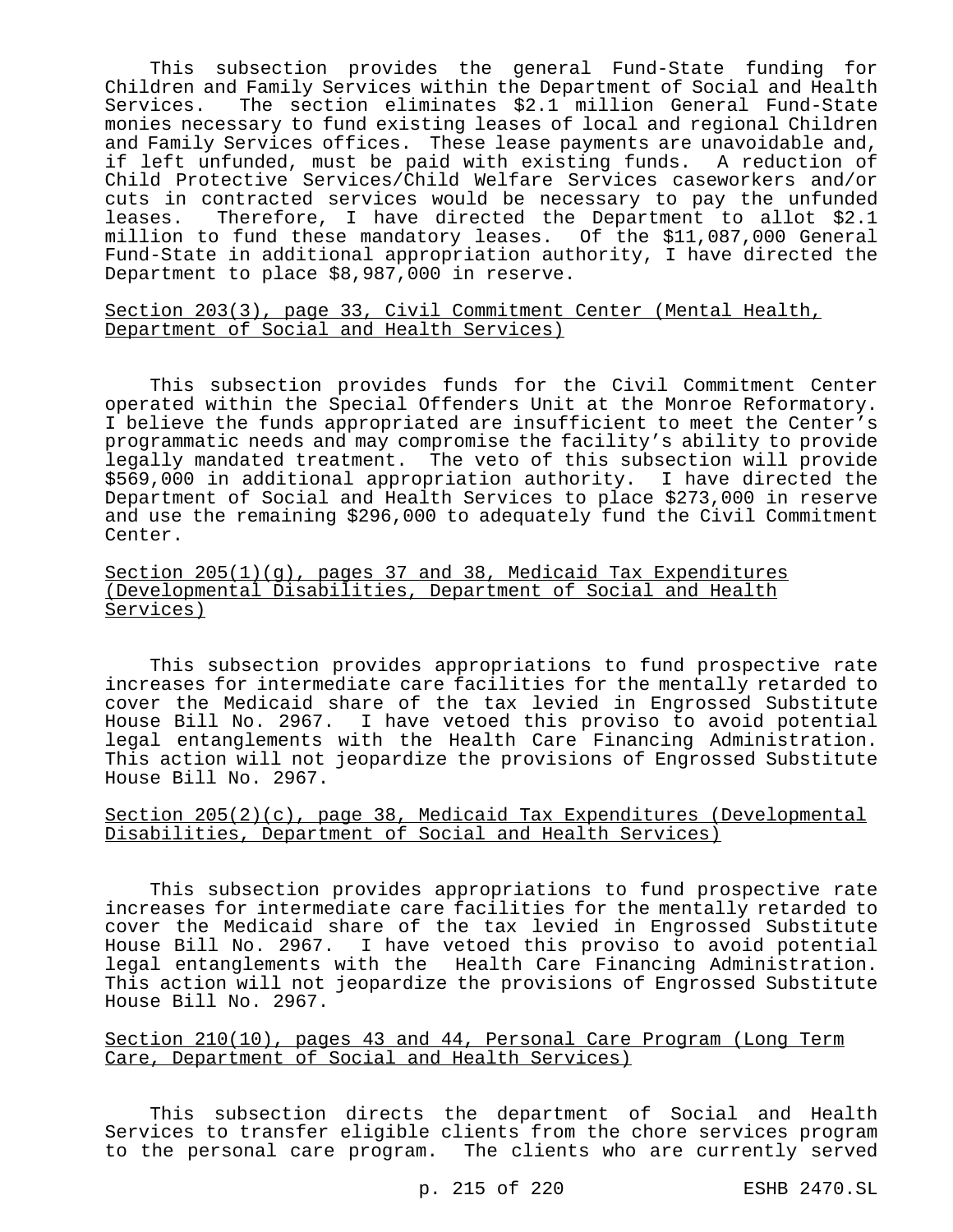within chore services receive care from family members, which is not permissible under the federally-matched personal care program. Although the subsection provides for geographic exceptions, it fails to recognize the importance of family care for those with developmental disabilities, cultural needs, and situations in which spouses provide care. Although this veto does not restore funding cuts, the Department should not be required to transfer all of these chore services clients without regard for individual circumstances.

## Section 210(11), page 44, Nursing Home Study (Long Term Care, Department of Social and Health Services)

This subsection directs the Department of Social and Health Services to analyze and identify any exceptional fiscal needs of nursing facilities whose Medicaid-paying clients number greater than 90 percent, and subsequently report the findings to the legislature. This directive creates an unnecessary and burdensome workload, especially in light of the additional staffing cuts imposed by this budget.

# Section 211(5), page 45, State Supplementary Income Payments (Income Assistance, Department of Social and Health Services)

This subsection reduces the state supplement of federal Supplemental Security Income payments to 71,000 blind, disabled, and aged people. I believe the legislature did not intend to reduce the supplemental benefits provided to these most vulnerable citizens. Therefore, I have directed the Department of Social and Health Services to allocate these funds according to the policy currently in existence.

### Section 211(6), page 46, Public Assistance Job Training (Income Assistance, Department of Social and Health Services)

This subsection directs the Department of Social and Health Services to implement a pilot community work experience program for clients in the General Assistance-Unemployable program. I support a community work experience program that incorporates vocational rehabilitation, job preparedness services, and medical treatment. The legislature did not, however, fund the \$1.5 million to implement the pilot program as the budget document implies. Consequently, I have vetoed this subsection and have directed the Department to implement a pilot community work experience program to the extent possible within available funds.

Section 222, page 58, lines 10 and 11, and, page 61, lines 15 through 18, General Fund-State Appropriation (Department of Community Development)

I have vetoed section 222, lines 10 and 11, the General Fund-State appropriation for the Department of Community Development, in order to aid the implementation of the Growth Management Act. Funding for the Growth Management Hearings Boards was reduced to such a degree that the Boards would not be implemented until February, 1993. The success of the Growth Management provisions enacted in 1990 and 1991 depends on these new Hearings Boards playing an effective role. The ability of these Boards to resolve disputes fairly and in a timely fashion will be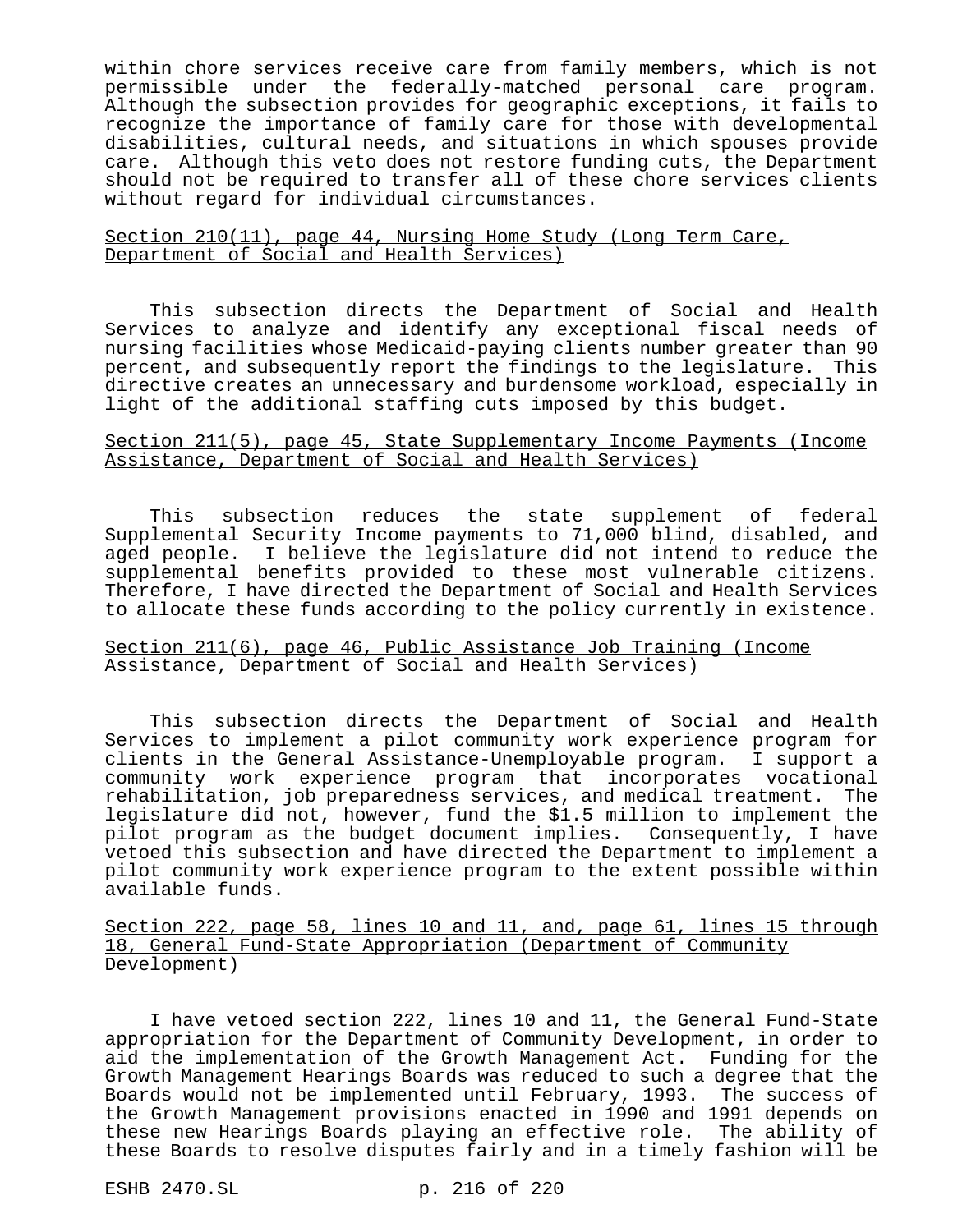critical to the success of growth management. The \$1,036,000 freed up by this veto plus the \$750,000 already included in the budget, will allow implementation of the Boards beginning May 15. The veto of section 222, lines 15 through 18, expands the spending limits for the Boards to the original level and allows the Department to spend the amount necessary to implement the Boards in May.

The reduction in funds provided to assist local government planning activities is unjustified and short-sighted. When the legislature passed growth management legislation in 1990 and again in 1991, it was clear that we were giving local governments a difficult job with a tough time line and that adequate funding was essential. I am directing the Department to use the amount that remains in the base budget, \$1.5 million, for grants to local governments.

### Section 222(3), page 59, Mortgage Assistance (Department of Community Development)

I have vetoed the new language which restricts the Department to spending no more than 5 percent on administration. The effect of the 5 percent restriction is to further reduce the Department's budget. The proviso language fails to recognize the cost of delivering service.

### Section 222(32), page 67, Wetlands Notification and Mapping (Department of Community Development)

The veto of this section is technical in nature. The appropriation is contingent on passage of Substitute Senate Bill No. 6255, Wetlands Notification. Since Senate Bill No. 6255 did not pass, this appropriation will lapse. I have vetoed this proviso to avoid confusion.

## Section 223, page 67, Human Rights Commission

This section provides \$4,021,000 General Fund-State for the Human Rights Commission, \$271,000 less than the General Fund-State appropriation provided in section 221, chapter 16, Laws of 1991, 1st special session. This will result in a 33 percent reduction in travel for this agency. The ability for the Commissioners to meet in different locations to address discrimination issues and for staff to investigate complaints is too severely hampered by a cut of this magnitude. I have vetoed this section to allow the agency to restore \$26,000 for travel (a 20 percent reduction). I have requested that the balance of the restored appropriation, \$245,000, be placed in reserve.

### Section 227, page 71, Indeterminate Sentence Review Board

Reductions to personal service contracts and travel will impair the Indeterminate Sentence Review Boards ability to provide statutorily mandated service levels. The only manner for the Board to accomplish these reductions would be to eliminate one Board member. While recent actions by the Board will likely reduce the Board's size in the ensuing biennium, it is not prudent, nor cost effective, at this time.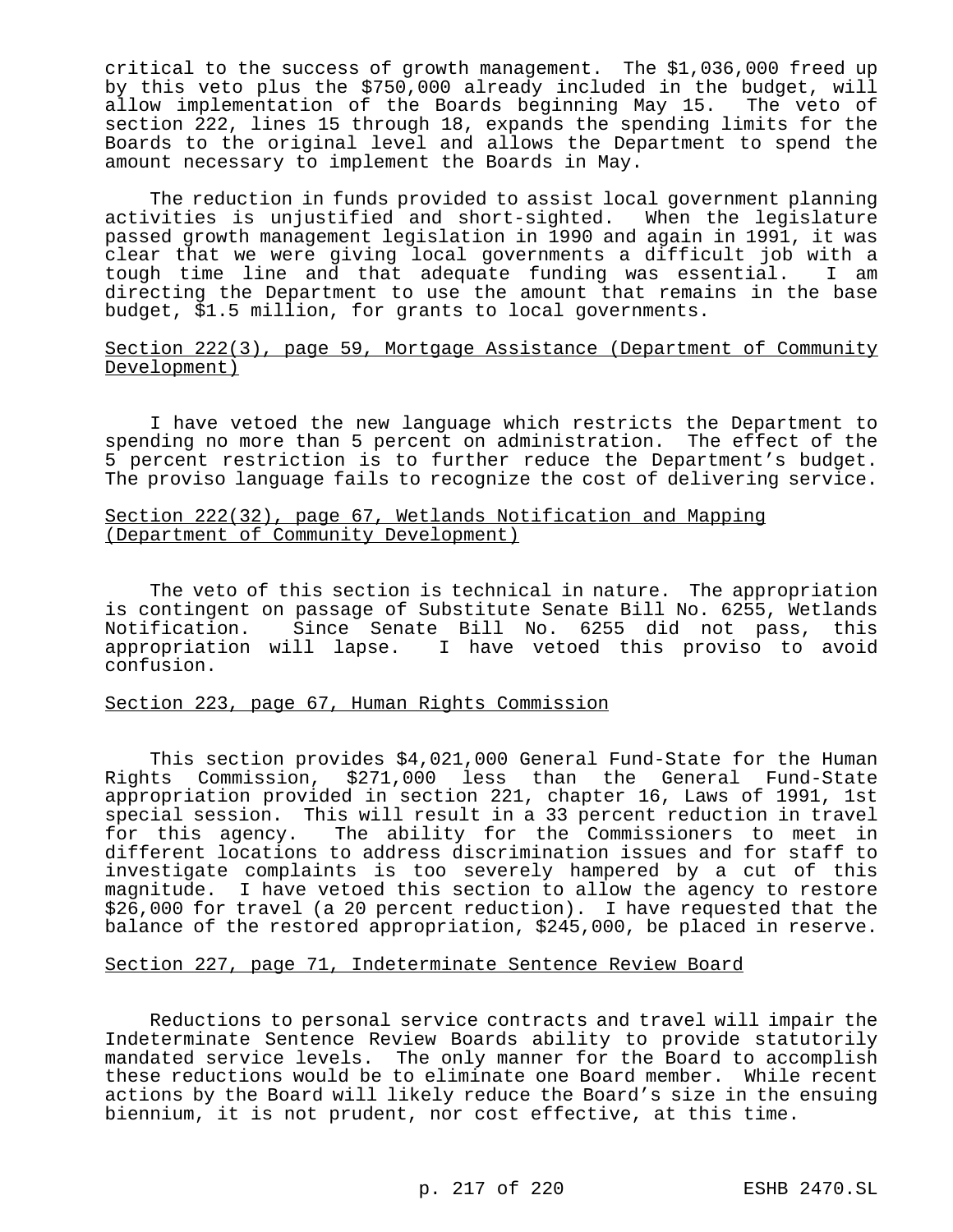The Board has initiated two different proposals to reduce the number of parolees returning to prison. The Board has a greater than anticipated workload in order to successfully implement these proposals. Delays in this implementation could result in additional prison populations and higher operational costs to the Department of Corrections which will far exceed the amount saved in the Board's appropriation.

Of the \$229,000 restored, I have directed the Board to place \$168,000 in reserve. The additional \$61,000 restores the Board to the level recommended in my original supplemental budget request.

### Section 229, page 72, lines 23 and 24, Women, Infants, and Children Program (Department of Health)

The supplemental General Fund-State appropriation for the Department of Health includes a reduction of \$2,552,000 for the Women, Infants, and Children program. This program provides food and nutritional counseling to needy families throughout the state. The \$2,552,000, combined with newly available federal funds, will result in an additional 12,300 persons per month being served. Beyond serving more clients, restoration of this cut will enable us to take immediate advantage of anticipated additional increases in federal funding and will further my goal to improve the health of Washington's children. Children lose without adequate state support for the Women, Infants, and Children program support.

In order to restore these funds, I have vetoed the supplemental appropriation. Of the \$10,803,000 in additional appropriation authority, I have directed the Department of Health to place \$8,251,000 in reserve and use the remaining \$2,552,000 for the Women, Infants, and Children program.

## Section 303, page 83, lines 14 and 15, General Fund-State Appropriation (Department of Ecology)

I have vetoed this subsection in order to restore funding to the Department of Ecology's Water Resources Program. The Water Resources Program has continued to make progress in addressing the backlog of water rights applications and in the formulation of a statewide policy for water resources administration through the Chelan Agreement. The reductions to the Department's budget would have reduced enforcement activity and crippled the Water Resources Program's ability to continue addressing the water rights application backlog. In addition, it would seriously curtail efforts in the development of a statewide water resources policy.

The veto of this subsection will increase the Department of Ecology's appropriation authority by \$7,515,000. This will enable the Department to restore \$785,000 to the Water Resources Program. I have directed the Department of Ecology to place the remaining \$6,730,000 in reserve.

Section 303, page 83, line 18, Flood Control Assistance Account (Department of Ecology)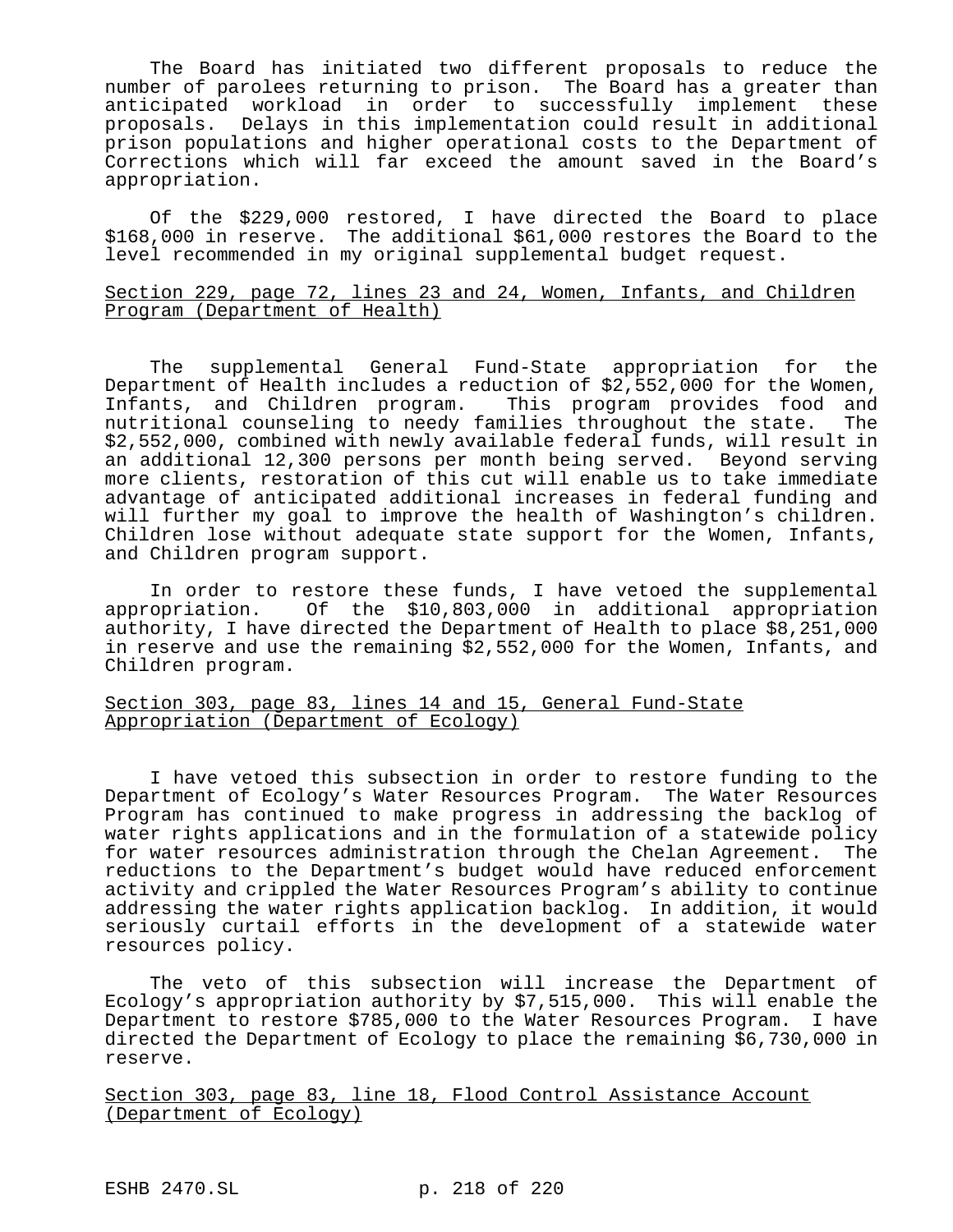Section 802, page 195 lines 17 and 18, General Fund transfer to Flood Control Assistance Account (Treasurer's Transfer)

### Section 910, pages 205 and 206, Flood Control Assistance Account (Department of Ecology)

These sections transfer funds for the Flood Control Assistance Program from the Flood Control Assistance Account to the General Fund. Funding for this program is transferred from the operating budget to the capital budget, with an appropriation from the State Building Construction Account. While I am supportive of providing grant dollars to local communities for flood mitigation plans and projects, \$2.65 million is clearly for operating activities and should be funded from the operating budget. The proviso in section 12(9), page 70, of the capital budget precludes spending any of the appropriated funds from the State Building Construction Account on operating activities. Without funds for operating costs, the Department would not be able to provide planning grants or technical assistance to local communities, nor would the Department be able to administer the grants for flood mitigation projects which are eligible under the proviso. Without the ability to administer the grants, there would be no state oversight of the expenditure of these grant dollars.

The Department would be faced with one of two options: either redirect General Fund dollars from other programs or eliminate the Flood Control Assistance Program. Given the severity of the reductions to the Department of Ecology's budget, this program would be eliminated. Therefore, I have vetoed these sections in order to restore \$4 million to the Flood Control Assistance Account and continue this important program.

## Section 307, page 91, lines 19 and 20, General Fund-State Appropriation (Department of Trade and Economic Development)

I have vetoed the general Fund-State appropriation for the Department in order to address serious shortfalls created by this budget. Of the additional \$3,671,000 in appropriation authority created by this veto, I have directed the Department of Trade and Economic Development to spend \$810,000 on timber programs, \$200,000 on tourism, and to place the remaining \$2,661,000 in reserve. The restoration of \$610,000 in the value-added program will allow continuation of the concentrated effort to increase value-added manufacturing capacity that is necessary as small wood products manufacturers are threatened with closure.

I have also directed expenditure of \$200,000 for restoration of full funding for the Timber Team Office. The Timber Team serves an important function as the central coordination point for diverse state programs which assist timber dependent communities. In addition, the Timber Team coordinates this administration's position and represents the state's interest in federal timber supply and endangered species issues. Almost 40 percent of the Timber Team budget represents passthrough funding required to replace a small portion of federal cutbacks in dislocated worker programs. It is unacceptable to eliminate the Timber Team six months before the close of the biennium. Strategically, this would put the state in a poor position to respond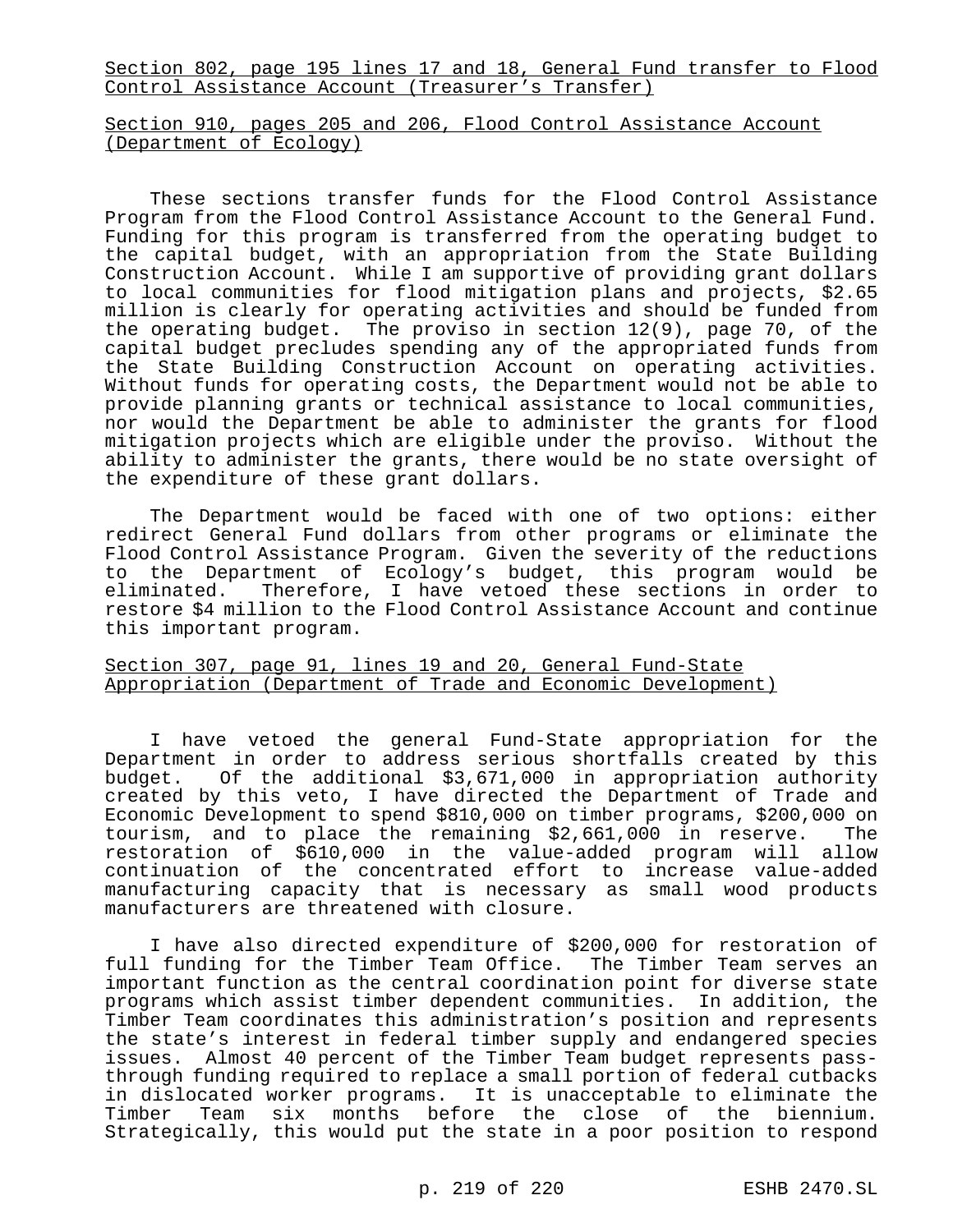to federal actions that critically affect the state and would hamper coordination efforts vital to good service delivery.

Finally, I have directed the expenditure of \$200,000 to partially offset reductions to the Department's tourism program. At a time when many of our communities are struggling to strengthen and diversify their economies, adequate support for tourism development is a practical requirement. The Department will use these additional resources to bolster cooperative marketing and regional tourism assessments which are the cornerstones of its strategic plan for tourism development.

### Section 307(9), pages 93 and 94, Business Network Grants (Department of Trade and Economic Development)

While I believe that business network grants that build capacity are an excellent way to provide the advantages of larger scale timber firms to many small manufacturing concerns, I have vetoed the language that requires the Department of Trade and Economic Development to spend \$500,000 to that end. The language does not give the Department the flexibility necessary to determine the viability of networks for valueadded manufacturing given Washington's forest products manufacturing industry makeup. However, I have asked the Department of Trade and Economic Development to intensify efforts to pursue business network grants as an important element for promoting value-added manufacturing. I have directed the Department to spend the majority of available grant funds on business networks, if feasible.

## Section 311, page 96, lines 3 and 4, Shellfish Litigation (Department of Fisheries)

As discussed previously, I have vetoed the General Fund-State appropriation revision in the Department of Fisheries in order to restore shellfish litigation funds. This veto has the effect of adding \$4,771,000 in appropriation authority. I have directed the Department to place \$3,856,000 of this amount in reserve, and use \$450,000 to cover the costs of shellfish litigation. The remaining \$465,000 will be used to cover additional litigation costs and the cost of the mediation process begun by the U.S. Fish and Wildlife Service.

#### Section 610(3)(a), page 171, Financial Aid and Grant Program (Higher Education Coordinating Board)

This subsection caps the state need grant award to students of private schools. The cap is equal to the amount of an award receivable by a student of a state research university. However, the cap applies only to the grants from the increment of \$1,430,000 available for need grant awards due to the 1993 tuition increase.

I have vetoed this subsection because it creates an inequity of financial aid benefits between private school students receiving need grants from the state need grant base budget and students receiving need grant from the 1993 need grant increment due to the tuition increase. In addition, a cap on such a small portion of the state need grant unnecessarily complicates the administration of the state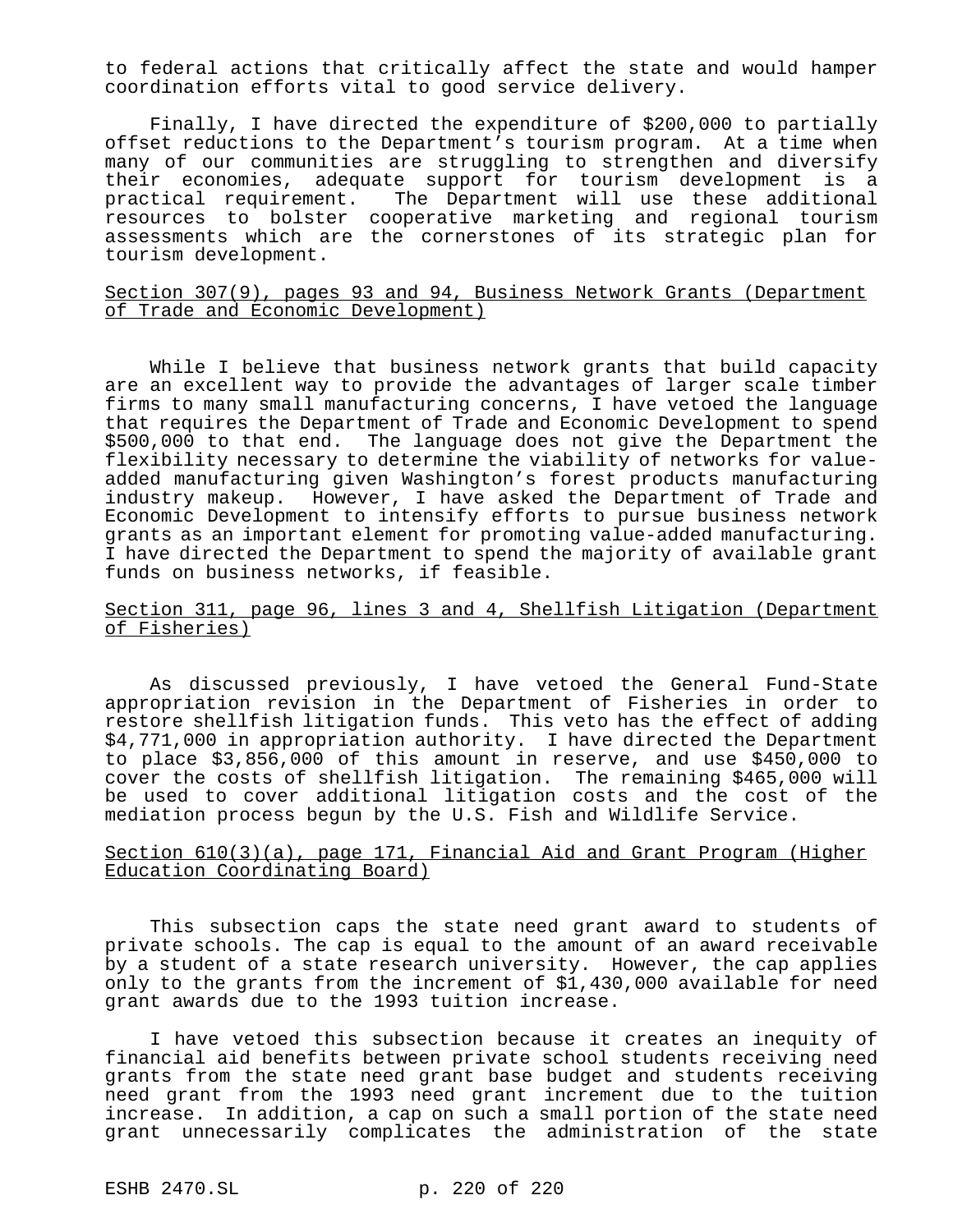financial aid program. This veto frees up \$127,000 of appropriation, which will be placed in reserve.

#### Section 704, pages 178-179, Governor's Emergency Fund

This section reduces the appropriation for emergency uses to \$862,000 for the biennium. The \$1.5 million appropriation provided in the original budget was \$500,000 below the \$2 million initially appropriated for emergency purposes in each of several previous biennial budgets. This reduction, combined with allocations already made, would leave an Emergency Fund balance of \$140,400, with 15 months remaining in the biennium. The inability to respond to emergency situations (like fires, floods, windstorm damage, major equipment failure, etc.) imposed by this reduction is unacceptable. This veto restores \$638,000 in appropriation authority to the Emergency Fund. This veto also restores the 2.5 percent allotment reduction to preserve an Emergency Fund balance at \$778,400. This is still a small balance with so much of the biennium still before us.

Section 802, page 194, lines 15, 16 and 17 (Treasurer's Transfers)

Section 802, page 195, lines 19 and 20 (Treasurer's Transfers)

## Section 909, page 204 and 205, Water Quality Account (Department of Ecology)

These sections reduce the transfer of General Fund dollars to the Water Quality Account by \$12,753,000. Washington state is facing increasing threats to one of its most vital resources, the state's waters. If we are to continue to make progress toward protecting Washington's surface and ground waters, it is essential that a consistent and reliable funding level be available. The Water Quality Account is a primary source of funding for local governments in addressing water quality issues. Solutions to tough pollution problems require planning, prevention, and intervention strategies, which may take years to implement. In order to dedicate sizable portions of their own resources to these strategies, local governments need to know that state funding will continue at levels that will enable them to achieve mandated state and federal water pollution requirements. Therefore, I have vetoed these sections in order to restore the statutory funding level to the Water Quality Account.

## Section 903, page 196, Minimization of the Essential Requirements Level for the 1993-95 Biennium

Section 903 requires agencies (with the exception of the Department of Corrections) to make 1991-93 FTE reductions permanent, rather than assuming the positions will be funded in 1993-95. The purpose of this section is to minimize the growth of the state's budget base for the 1993-95 Biennium. While it is likely that I will consider this requirement when my 1993-95 budget is developed, I want to preserve the Governor's flexibility for the construction of its budget.

Furthermore, from a practical standpoint, it appears that this section was constructed in isolation without knowledge of the program implications of denying agencies the ability to use temporary or